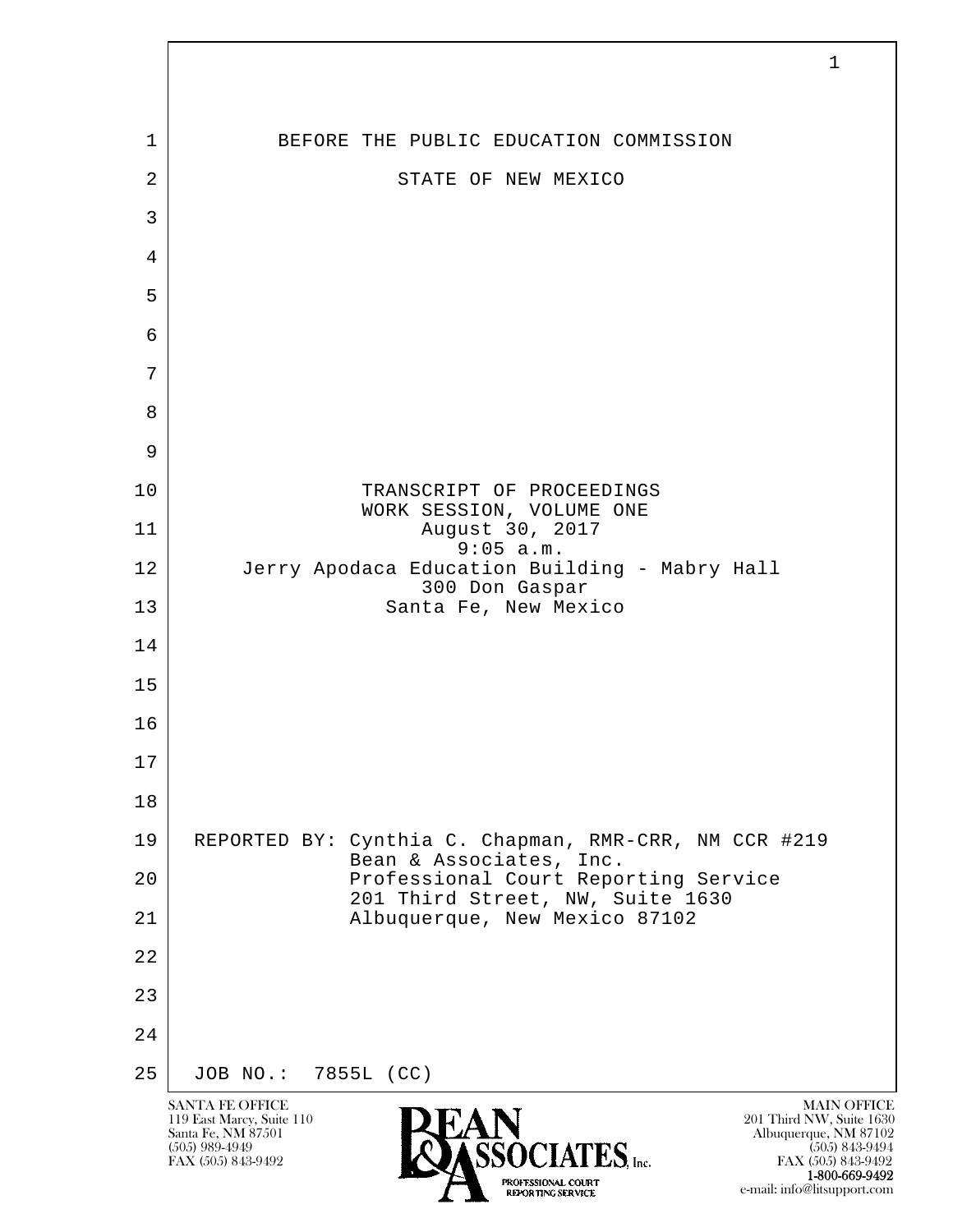| $\mathbf{1}$   | A P P E A R A N C E S                                                                                                                                     |
|----------------|-----------------------------------------------------------------------------------------------------------------------------------------------------------|
| $\overline{2}$ | COMMISSIONERS:                                                                                                                                            |
| $\mathsf{3}$   | MS. PATRICIA GIPSON, Chair                                                                                                                                |
| 4              | MS. KARYL ANN ARMBRUSTER, Secretary<br>MS. DANIELLE JOHNSTON, Member                                                                                      |
| 5              | MS. TRISH RUIZ, Member<br>MS. CARMIE TOULOUSE, Member                                                                                                     |
| 6              | STAFF:                                                                                                                                                    |
| 7              | MS. KATIE POULOS, Director, Charter School Division                                                                                                       |
| 8              | FACILITATORS: MR. TIM FIELD, Public Impact<br>MS. LYRIA BOAST, Public Impact                                                                              |
| 9              |                                                                                                                                                           |
| 10             |                                                                                                                                                           |
| 11             |                                                                                                                                                           |
| 12             |                                                                                                                                                           |
| 13             |                                                                                                                                                           |
| 14             |                                                                                                                                                           |
| 15             |                                                                                                                                                           |
| 16             |                                                                                                                                                           |
| 17             |                                                                                                                                                           |
| 18             |                                                                                                                                                           |
| 19             |                                                                                                                                                           |
| 20             |                                                                                                                                                           |
| 21             |                                                                                                                                                           |
| 22             |                                                                                                                                                           |
| 23             |                                                                                                                                                           |
| 24             |                                                                                                                                                           |
| 25             |                                                                                                                                                           |
|                | SANTA FE OFFICE<br><b>MAIN OFFICE</b>                                                                                                                     |
|                | 119 East Marcy, Suite 110<br>201 Third NW, Suite 1630<br>Santa Fe, NM 87501<br>Albuquerque, NM 87102<br>EEÀCLATEC<br>$(505)$ 989-4949<br>$(505)$ 843-9494 |

FAX (505) 843-9492 FAX (505) 843-9492 **1-800-669-9492**<br> **EXALTERIONAL CN BT** e-mail: info@litsupport.com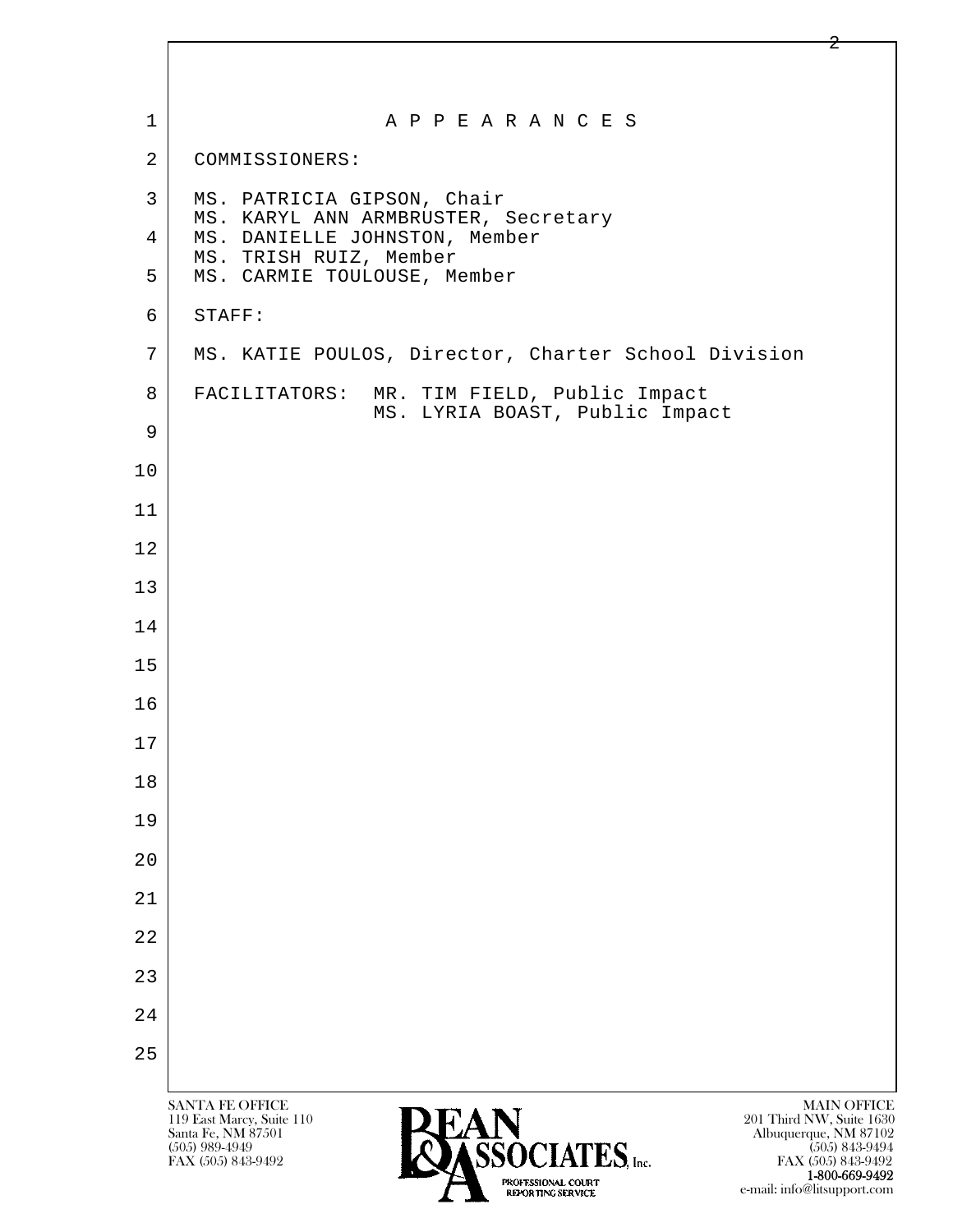l  $\overline{\phantom{a}}$ 1 THE CHAIR: No. This is a work session;  $2$  so we -- you know, we don't do anything. We -- 3 Cindy can just note the record; because we 4 rarely -- like, almost never -- have a record of it. 5 | Beverly usually just keeps notes. 6 COMMISSIONER TOULOUSE: Some of us wanted 7 this kind of a session, to have a transcript. 8 THE CHAIR: We wanted people to be able -- 9 those people that weren't here and people that are 10 here, for our addled brains, to be able to go back 11 and really look and not rely on just our notes. 12 MR. TIM FIELD: Great. 13 THE CHAIR: So, Cindy, I guess, can just 14 note that Commissioner Caballero, Commissioner 15 Peralta, Commissioner Crone are absent -- and 16 Commissioner Conyers -- are absent. 17 MR. TIM FIELD: Great. So we'll jump in. 18 We had a chance to speak to most of the 19 folks at this table in advance, to kind of prep for 20 this meeting, did a lot of thinking about how to 21 cover all this material, sent out pre-reads. 22 The fact that we have a slightly smaller 23 group and that we're at a round table, I think will 24 make it actually -- we're excited about that. The 25 drawback is we don't get the variety of inputs. I

119 East Marcy, Suite 110<br>Santa Fe, NM 87501

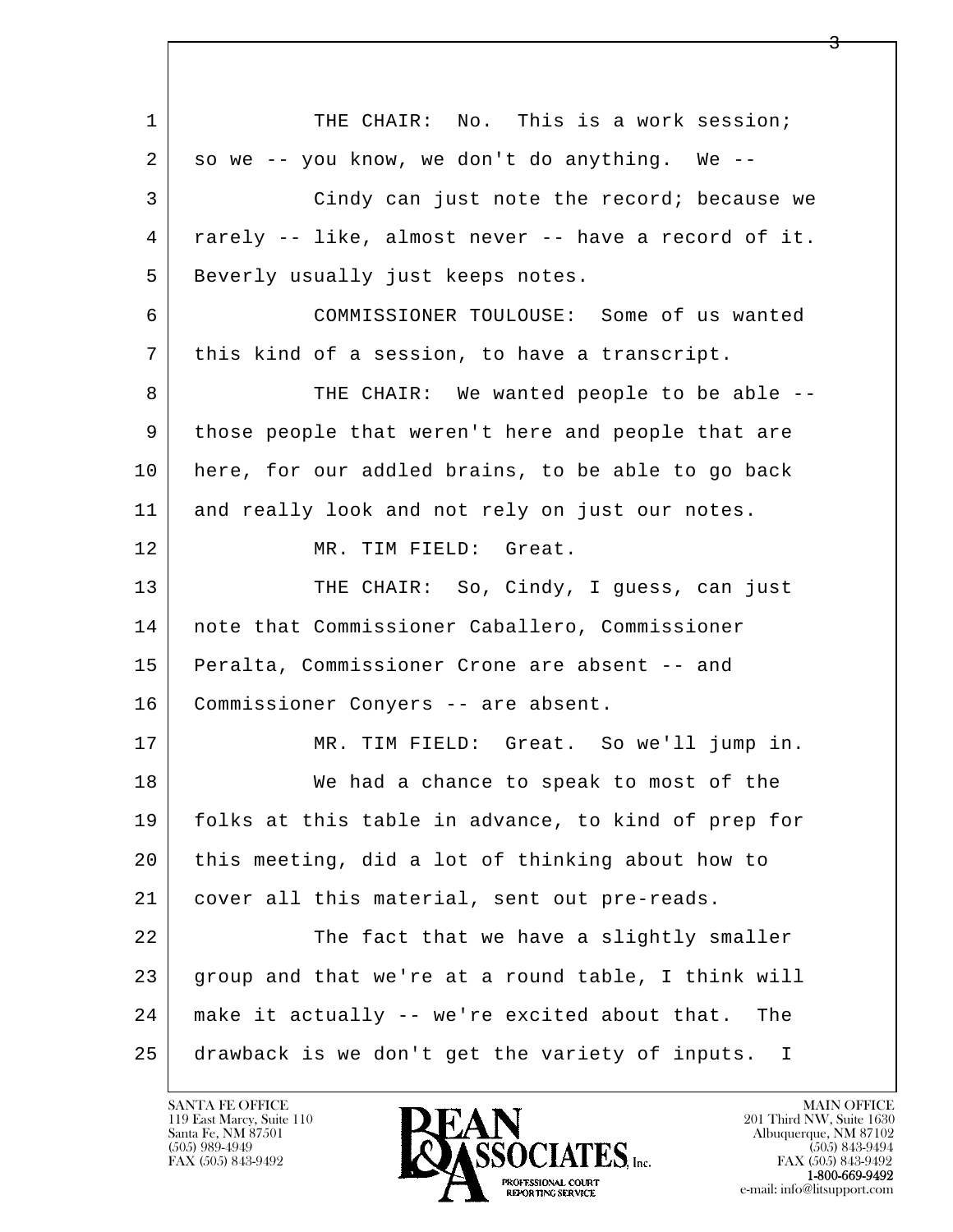l  $\overline{\phantom{a}}$  1 do think we probably can go a little deeper into 2 some topics than we're -- 3 (Reporter requests clarification.) 4 THE CHAIR: And I will ask that we be a 5 little more cognizant; because normally, in a work 6 session we jump in and -- but for Cindy's sake, that  $7 \times 7 = 7$ 8 | THE REPORTER: Wait your turn. 9 STREE CHAIR: Yeah. 10 THE REPORTER: Thank you. 11 MR. TIM FIELD: And we'll also -- we have 12 | slides; we'll use them some. But I think the fact 13 we're at a table and we have some handouts, we'll 14 try not to use them too much, but we will use them 15 | some and organize us. 16 I think you all remember what 17 Public Impact is. We had a couple of slides here. 18 But, again, we're based in North Carolina, do a lot 19 of work across the country on a range of topics; but 20 a lot of work with charters and a lot of work with 21 authorizers, both on the authorizer side, helping 22 authorizer practices, but also we do a lot work, 23 frankly, on the supply side. 24 MS. LYRIA BOAST: This might be a little 25 bit easier for you all to take notes. This is the

119 East Marcy, Suite 110<br>Santa Fe, NM 87501

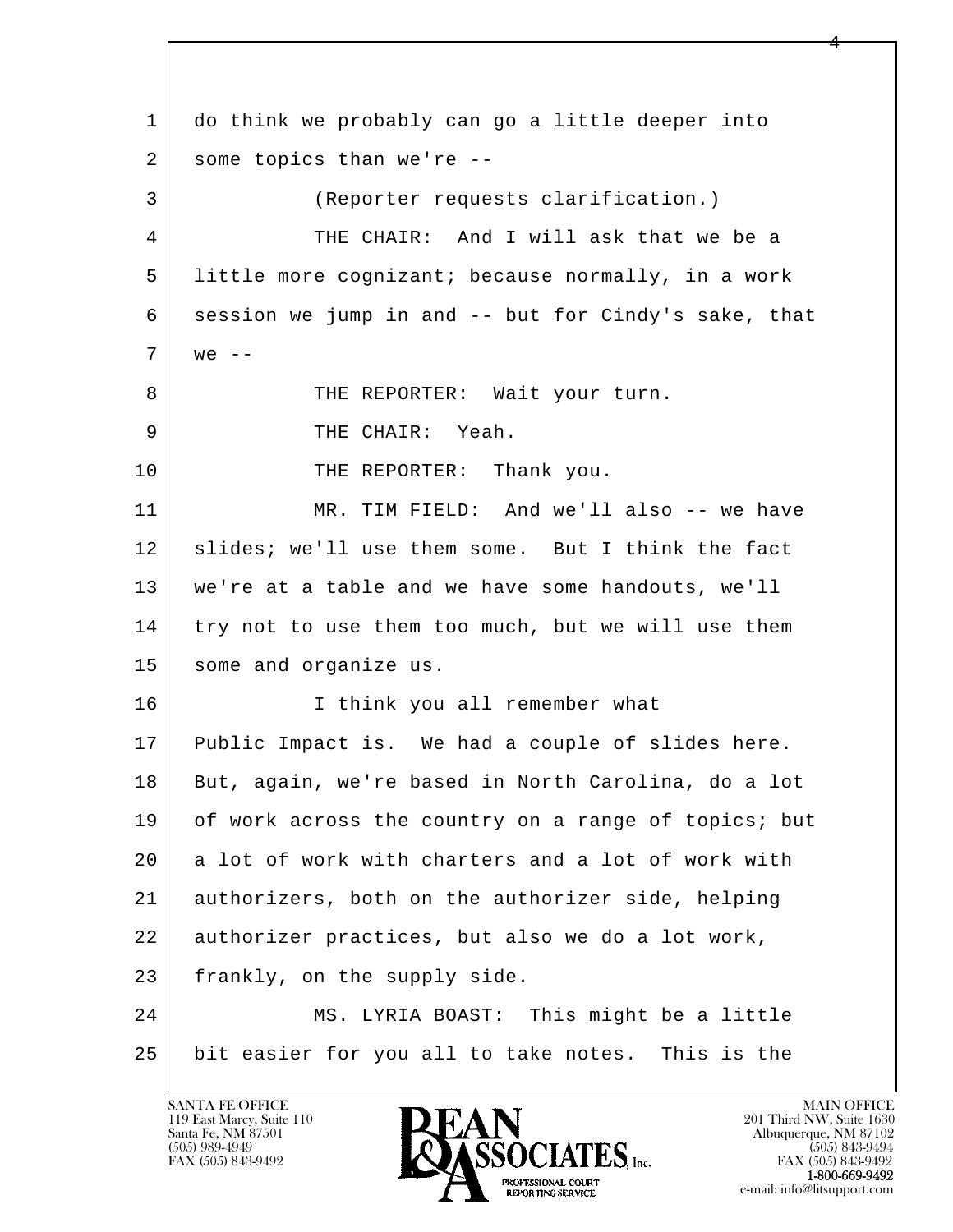l  $\overline{\phantom{a}}$  1 exact copy of what's up-top; so we wanted you to 2 have some examples of [inaudible]. 3 MR. TIM FIELD: Thank you, Lyria. 4 MS. LYRIA BOAST: Yes. 5 MR. TIM FIELD: So, yeah. I don't have 6 much more to say than that. And, again, Tim Field 7 and Lyria Boast. And we're so pleased to be here 8 again. It's a beautiful state, and we feel lucky 9 that we get a chance to come here. In fact, Lyria, 10 you're spending the weekend visiting relatives. 11 | MS. LYRIA BOAST: Yes, in Albuquerque;  $12$  so... 13 THE CHAIR: And it's a fabulous time of 14 | year. And it's actually turned nice, I know down by 15 me. 16 COMMISSIONER JOHNSTON: It's cooler. 17 | THE CHAIR: It was 59 this morning down in 18 Cruces, which is, like, unheard of this time of 19 year. It's just gorgeous. And we've had so much 20 rain that it's scary green. 21 MR. TIM FIELD: So objectives for the 22 session -- these are on your agenda. So you have -- $23$  the handout here has the agenda; so the objectives 24 are here. 25 We've identified seven objectives, which

119 East Marcy, Suite 110<br>Santa Fe, NM 87501

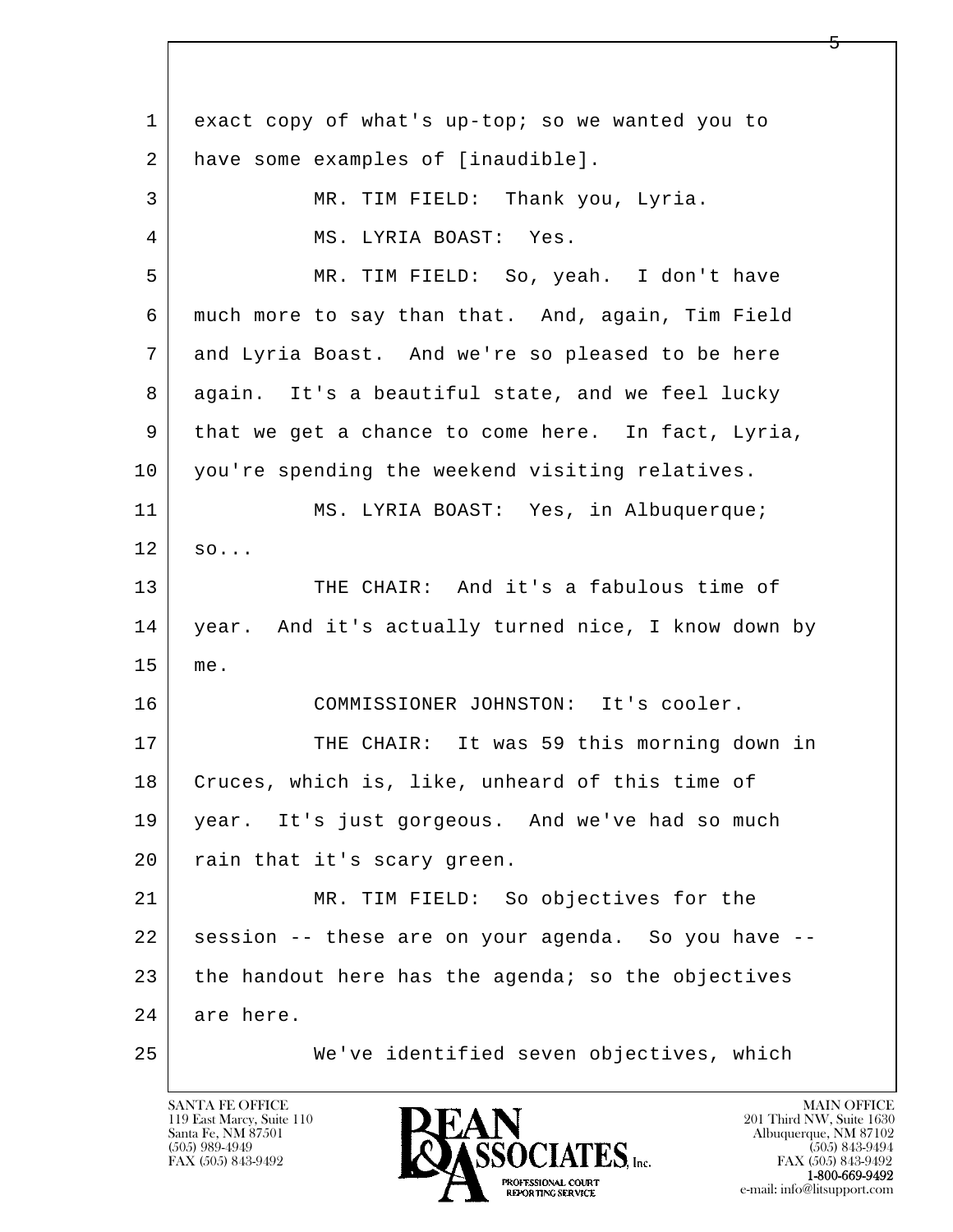l  $\overline{\phantom{a}}$  1 we've pulled together, based on Patty and Katie's 2 input for the day. The first few are actually very 3 simple and pretty short. And then the meatier ones  $4 \mid$  are really  $-4$ ,  $5 \mid -4$  and  $5$  especially, I would  $5$  say. 6 First, is just kind of reaffirm objectives 7 for this overall work of revising the accountability 8 model for performance frameworks for the PEC. 9 We will look at the project timeline, 10 which is revised like we saw before, but we'll look 11 at that and, again, just kind of confirm what's the 12 work ahead of us for the coming year. 13 We do have some -- a few highlights -- we 14 spoke to quite a few -- Lyria actually spoke to 15 quite a few operators, five or six charter school 16 operators. Who else? 17 | MS. LYRIA BOAST: I think seven, actually, 18 and also the authorizer in Albuquerque and -- sorry. 19 I forget names very quickly -- and -- 20 | THE CHAIR: Joseph Escobedo. 21 MS. LYRIA BOAST: And the current head of 22 the Coalition. 23 THE CHAIR: Kelly Callahan? 24 MS. LYRIA BOAST: Yeah. [Inaudible.] And 25 then also one of the financial contract that works

119 East Marcy, Suite 110<br>Santa Fe, NM 87501

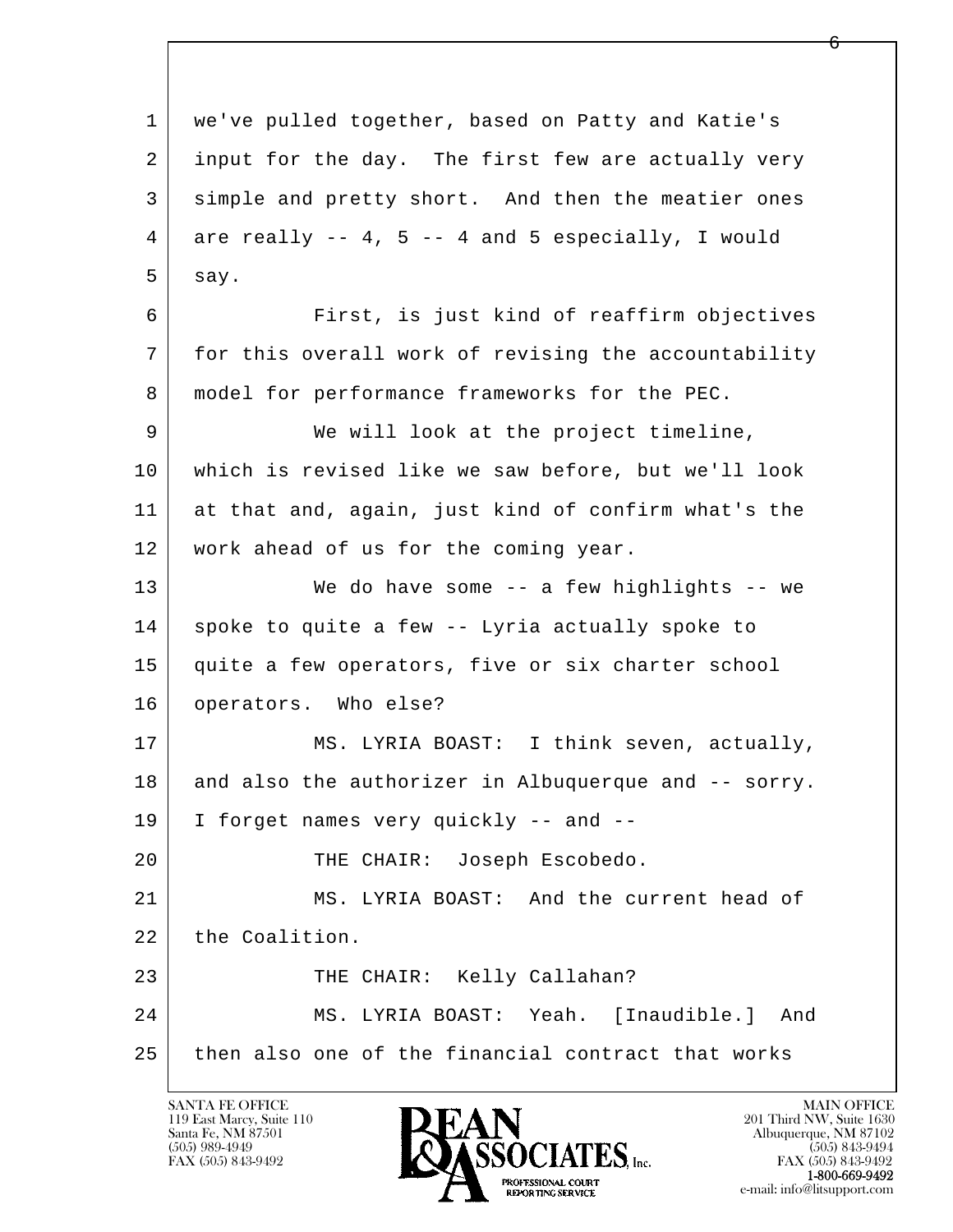l  $\overline{\phantom{a}}$ 1 with many of the schools. 2 | THE CHAIR: The Vigil Group? 3 MS. LYRIA BOAST: It was a woman and  $4 \times$  she -- 5 MS. POULOS: Deanna? Yes, yes. 6 MS. LYRIA BOAST: Deanna. 7 | THE CHAIR: Oh, okay. 8 MR. TIM FIELD: So we'll just do a very 9 brief highlights of what we have from that, and I 10 think -- maybe we can use that time to talk further, 11 and you can ask questions. We've got some 12 | highlights there. 13 Then we'll get into the meat of things. 14 We're going to talk about an academic side. No. 4 15 is just having a discussion about roll-up 16 categories, and what are different approaches for 17 the academic framework, rolling up the measures into  $18$  a  $-$  19 MS. LYRIA BOAST: An overall academic 20 category or -- we'll talk about it, what you want 21 that to look like and how you want to use that. 22 MR. TIM FIELD: And the fifth objective is 23 really the meat of the next two days, which is 24 approving performance indicators for academic, 25 organizational, and financial for a trial run. So

119 East Marcy, Suite 110<br>Santa Fe, NM 87501

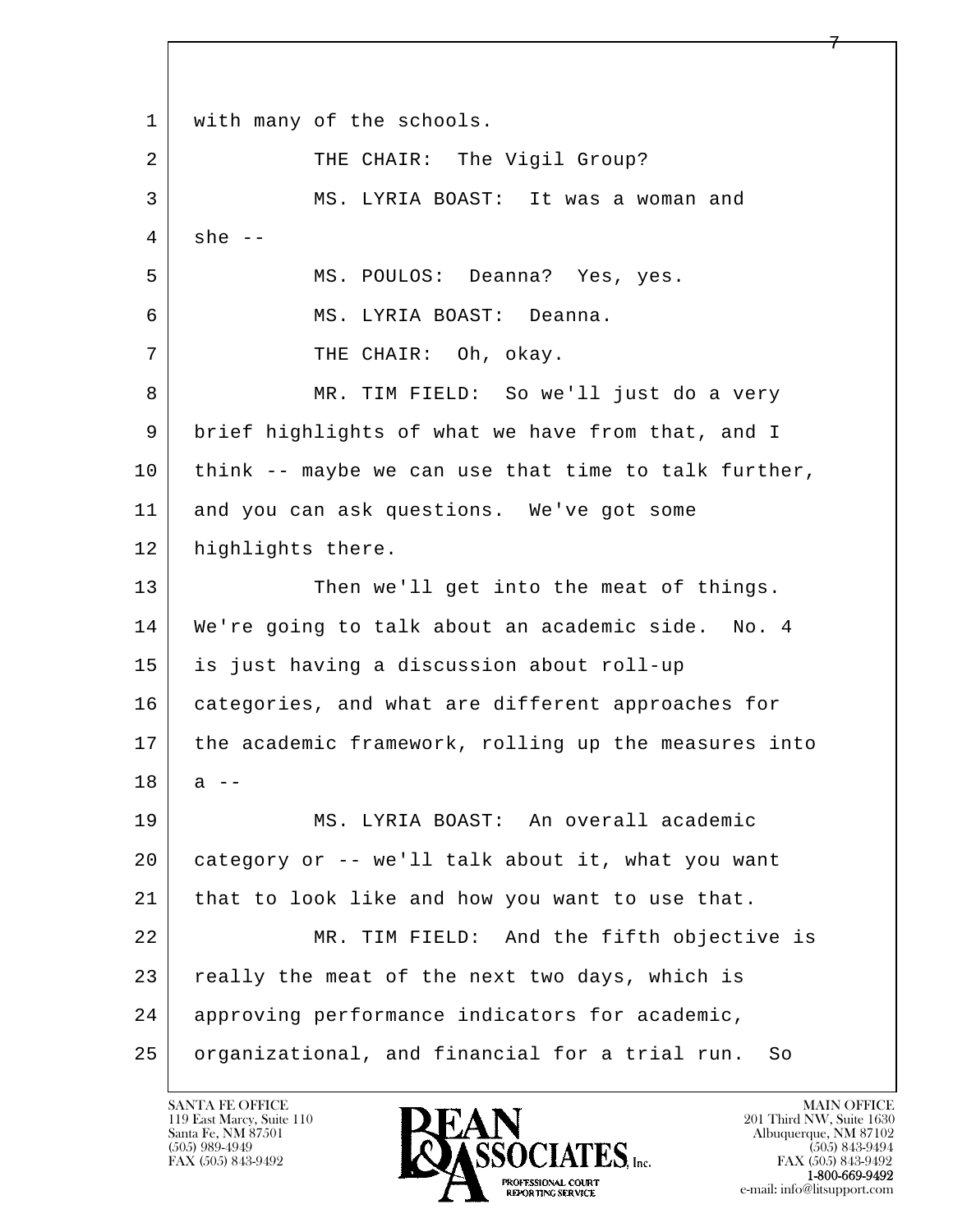l  $\overline{\phantom{a}}$  1 this -- we'll reemphasize as we talk about this. 2 So this is -- we're not voting. This is 3 not the final version. But we do want to get enough 4 input to have a pretty good set of measures we want 5 to kind of kick the tires on and create some sample 6 reports. So that is the main goal of the next two 7 days. 8 | We'll talk a little about a master 9 schedule for reports; so that that actually is  $10$  less  $-$  I think a part of our  $-$  we have time 11 tomorrow. We have an hour set aside. That can be 12 on whatever you want to spend time on. 13 Then we'll have next steps. 14 That's the objectives for the next two 15 days. 16 Any questions or anything that you think 17 | that is not on here that needs to be on here? 18 | THE CHAIR: Don't. 19 MR. TIM FIELD: We do everything for you. 20 COMMISSIONER TOULOUSE: Remember. Speak 21 | slowly for Cindy. 22 | MR. TIM FIELD: I'll try, Cindy. 23 (Reporter request.) 24 MR. TIM FIELD: Okay. Agenda. So if you 25 have the agenda there. It's on the screen; but the

119 East Marcy, Suite 110<br>Santa Fe, NM 87501

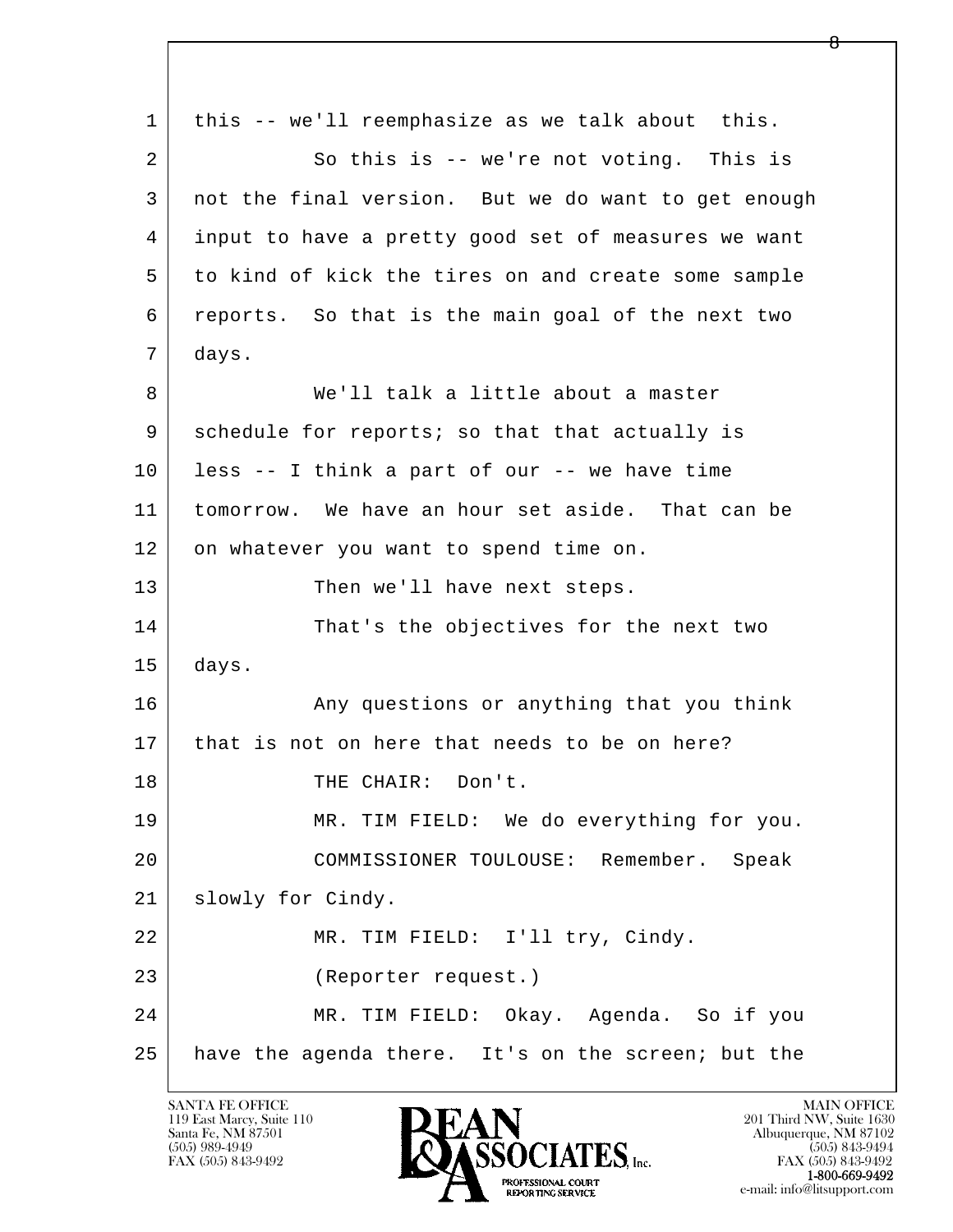l  $\overline{\phantom{a}}$ 1 one in front of you is much more detailed. We'll 2 quickly get through introductions. 3 I don't know if we need a half-an-hour for 4 this next piece. We do want to talk about goals for 5 the revisions to the performance framework. We'll 6 | talk some about the feedback we got. 7 The big chunk of this morning is on the 8 organizational framework. And we're going to talk 9 about proposed revisions. And then what we're going  $10$  to do is we have, like, this exit ticket, where 11 we're going to ask you to kind of say what you 12 think, kind of vote. You can call it the taco menu, 13 where you say, "Oh, I like this one with a side of 14 avocado," or whatever. 15 | So we're going to have you -- before we 16 hit lunch, we're going to have you turn those in. 17 | And then tomorrow, what we'll have is, 18 we'll, like, present that back and kind of say, 19 "What does that mean? Like, all six of you said 20 this," or, "We had a split." 21 So that's how we're going to do that for 22 all the frameworks. So we'll take the morning and 23 get the organizational framework. I hope we can get 24 done by 11:30. I think we'll be able to. We'll 25 have lunch. Lunch will be on your own out in town.

119 East Marcy, Suite 110<br>Santa Fe, NM 87501

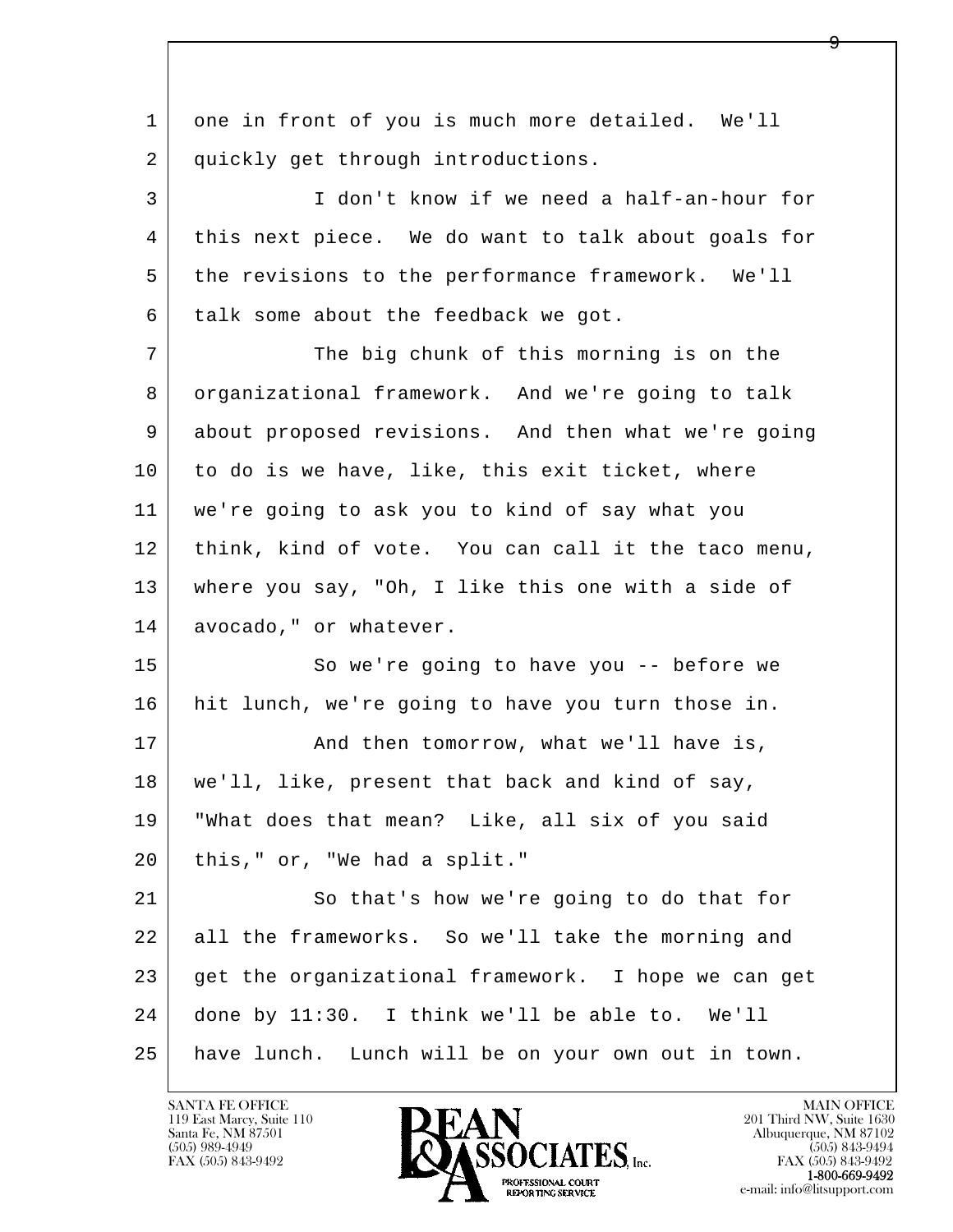| $\mathbf 1$ | We'll come back and then spend the afternoon on the  |
|-------------|------------------------------------------------------|
| 2           | academic framework, which will be a longer           |
| 3           | conversation. We have more time for that. There's    |
| 4           | more to get into.                                    |
| 5           | But the same thing. We'll end with an                |
| 6           | exit ticket, where you will, again, fill out the     |
| 7           | taco menu, and we'll have a chance to look at it     |
| 8           | tomorrow.                                            |
| 9           | That's the big picture.                              |
| 10          | Day two. Just briefly, we'll start by                |
| 11          | reviewing exit ticket feedback. We'll also think     |
| 12          | about how we adjust for some more members tomorrow.  |
| 13          | So we may have to think about how we do some kind of |
| 14          | review, or how we think about how we integrate the   |
| 15          | new members, maybe, here.                            |
| 16          | MS. LYRIA BOAST: And Tim and I will be               |
| 17          | very busy tonight, because -- and that's why we're   |
| 18          | going to make sure to get one of those exit tickets  |
| 19          | from all of you; because we're really -- it feels    |
| 20          | really important that we get all of the viewpoints,  |
| 21          | all of the concerns, all of the priorities, and pull |
| 22          | together sort of what we'll be bringing back to you  |
| 23          | tomorrow is a draft of -- "Okay, here's what we want |
| 24          | to test," and, you know, from what you've said.      |
| 25          | So we will be sort of making sure you each           |

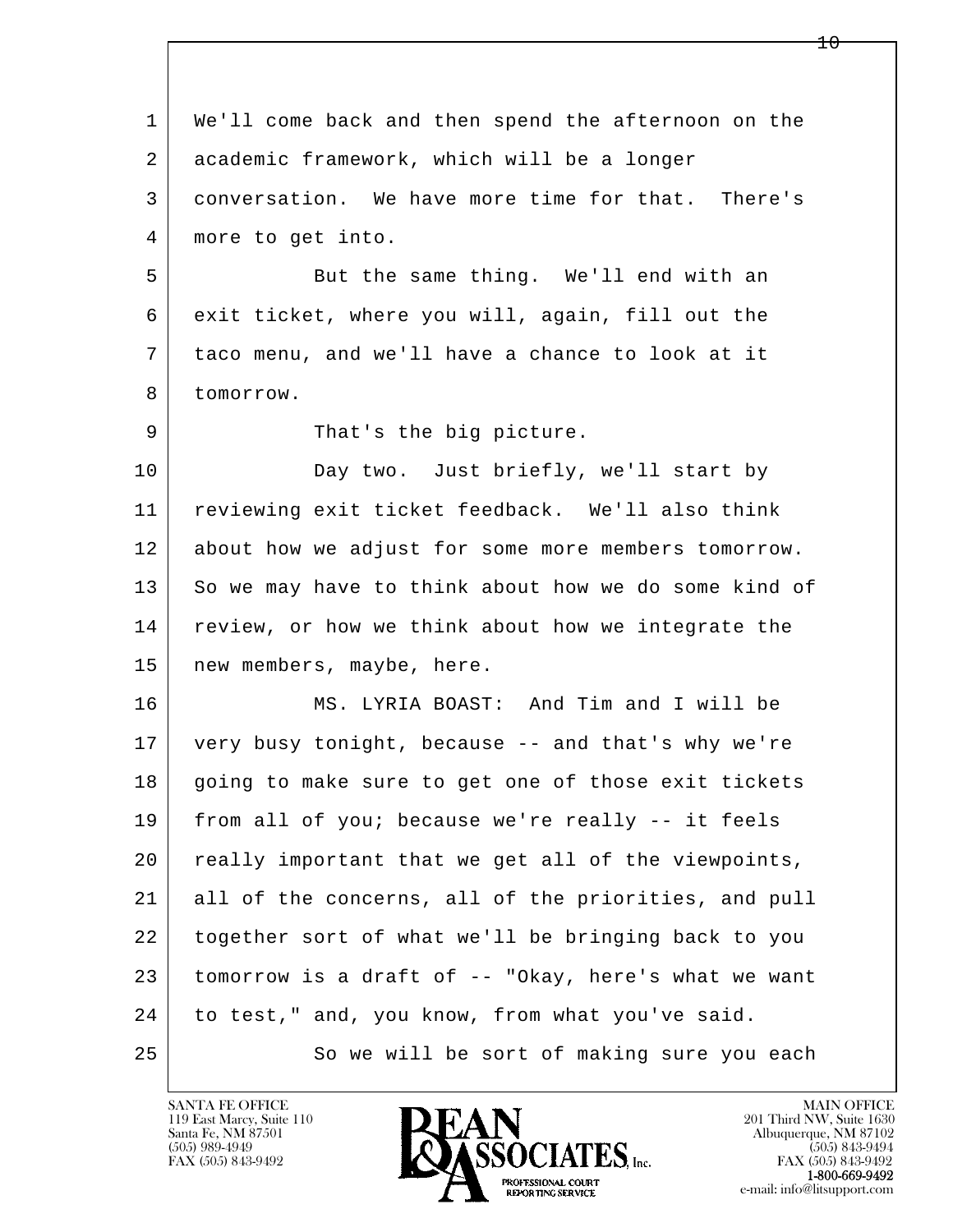l  $\overline{\phantom{a}}$ 1 qive us one of those exit tickets for both the 2 organizational and the academic by the end of the 3 day. 4 MR. TIM FIELD: The financial, we'll cover 5 tomorrow morning. We plan to have a pre-read to 6 send out end of day; you can read tonight. We may 7 have to wait until tomorrow for that; but we will 8 have it ready for tonight's homework. 9 The plan is to have lunch and then do, 10 again, a debrief of results. So we'll use the 11 lunchtime to kind of compile feedback, and then 12 we'll have a chance to look at it in the afternoon. 13 We have an hour set aside for TBD, if 14 | there's other topics. And if we don't have a TBD, 15 then we'll wrap up early, which no one will complain 16 about. But we don't -- we'll use that time if 17 there's something to be addressed. We may find we 18 | need more time to talk about one of the frameworks. 19 MS. LYRIA BOAST: Or to get input from the 20 members maybe joining us tomorrow; so it'll be nice 21 to have a little flex time there. 22 MR. TIM FIELD: And that is our two-day 23 agenda. 24 Questions? 25 Great. Meeting norms. I think they're

119 East Marcy, Suite 110<br>Santa Fe, NM 87501

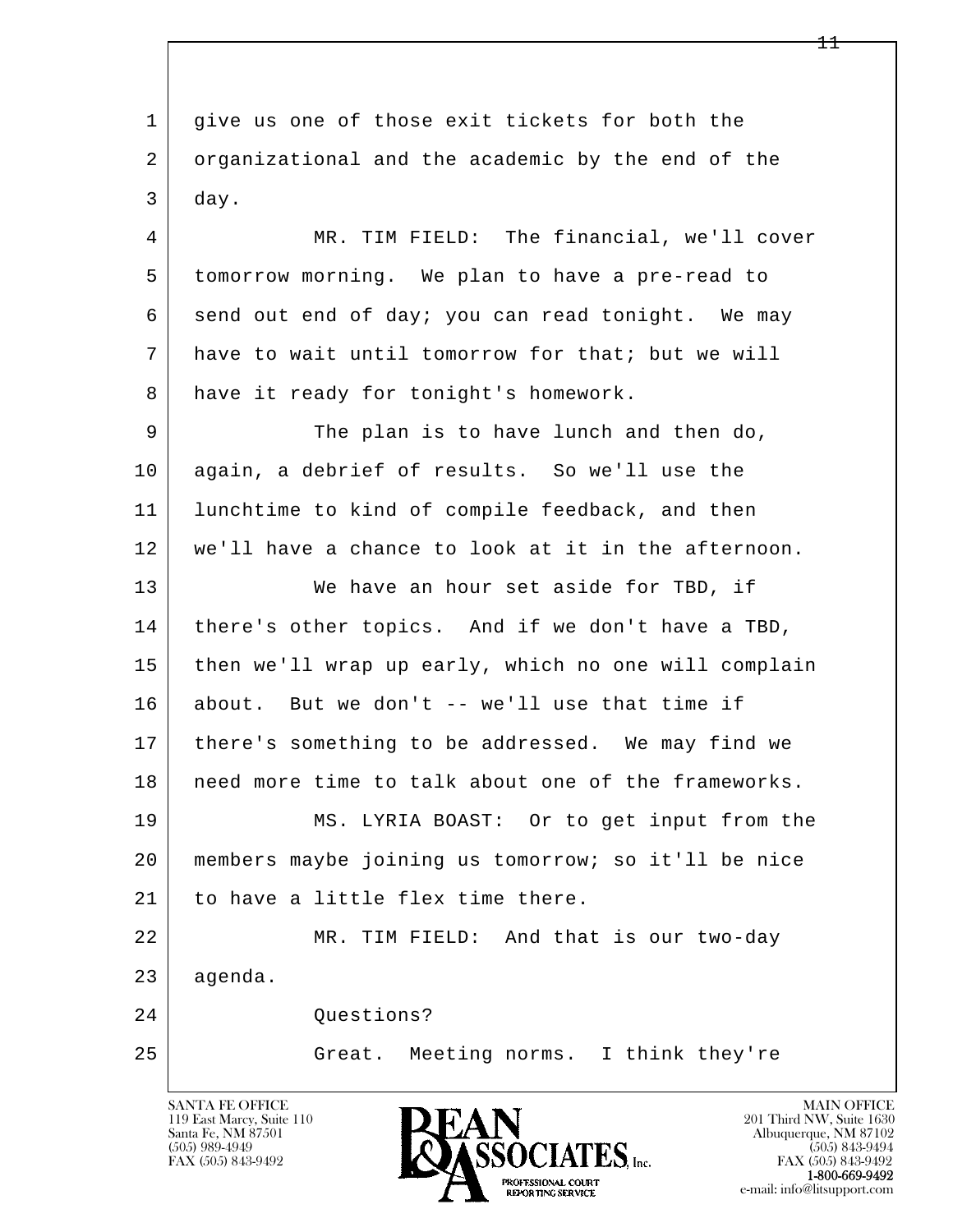l  $\overline{\phantom{a}}$ 1 | not on your handout; so look up here. 2 MS. POULOS: They are. 3 MR. TIM FIELD: They are. They are. 4 Great. 5 COMMISSIONER JOHNSTON: The print is 6 larger up here. 7 MR. TIM FIELD: If you want to read it, 8 then you can look up there. 9 I'd say -- I'd really emphasize this piece  $10$  about No. 3 and 4, is we really want to hear  $-$ - 11 especially when we have this nice smaller group -- 12 everyone's voice and not -- and let's engage where 13 there's points of disagreement in a respectful way. 14 But I think one of the challenges in all 15 | this situation is, like, we're not going to always 16 get to complete, unanimous, probably, opinions about 17 some things. We want to identify where there are 18 points of total alignment or there's points of 19 disagreement, and then maybe find ways to kind of 20 accommodate the minority view on things. 21 So we'll address that as we get to it and 22 tomorrow morning will be a good chance to get into  $23$  that. 24 Any other norms people want to add to this 25 list?

119 East Marcy, Suite 110<br>Santa Fe, NM 87501

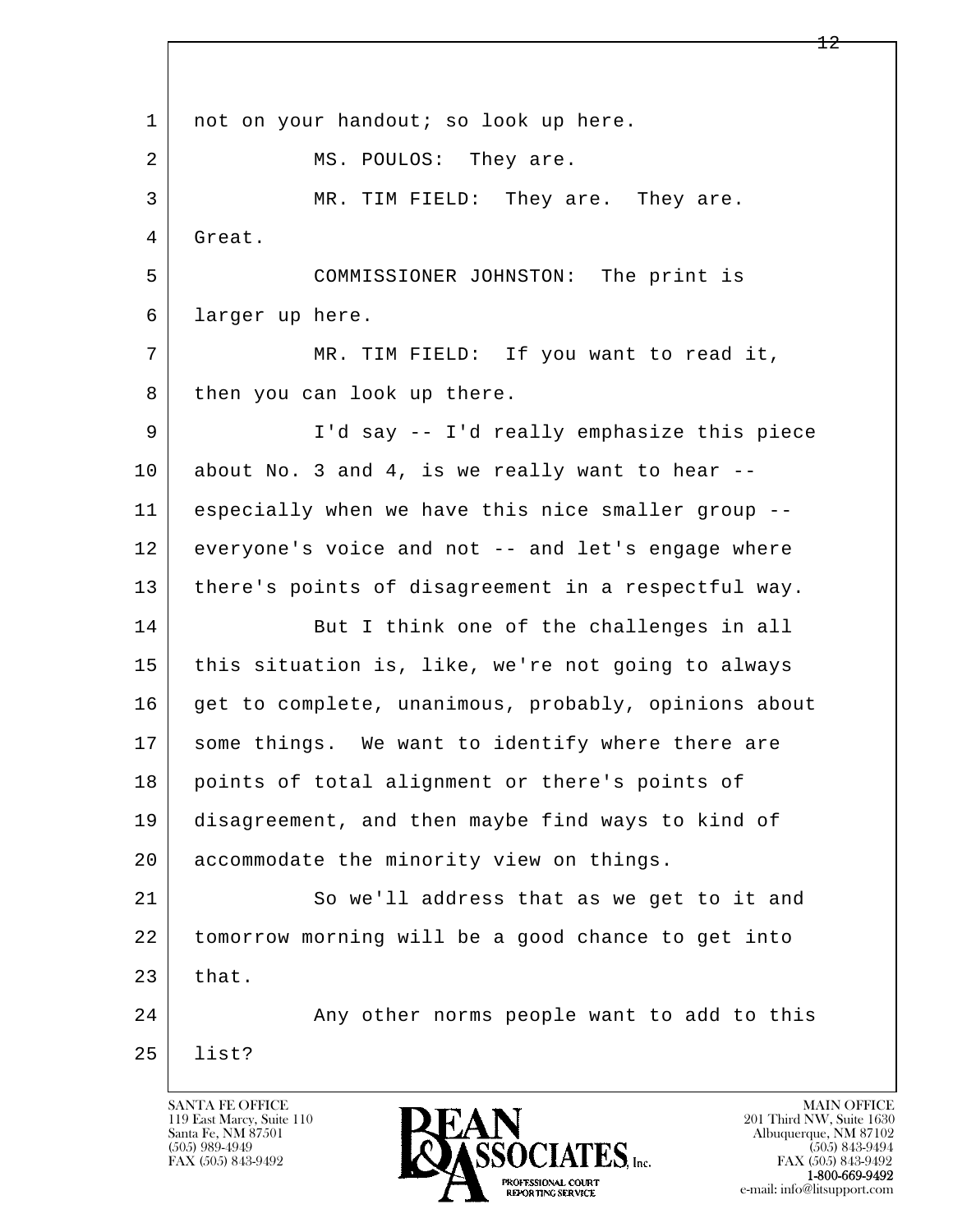l  $\overline{\phantom{a}}$ 1 Great. 2 Lyria, do you want to talk about 3 objectives for the -- 4 MS. LYRIA BOAST: Yes. So both -- many of 5 these come from our June meeting and hearing from 6 you what were your goals, you know, why was there 7 this interest in reviewing the framework and making 8 | revisions or possibly changes. So, again, we want 9 to be sure that everybody sort of agrees with these 10 **objectives**. 11 The first is that we did hear that you 12 want to establish, and at least consider and test, 13 having a single roll-up and overall rating or 14 category for the academic portion of the framework. 15 We're going to talk about a variety of ways that 16 that can be done and -- but today, we'll really want 17 to talk about the purpose and how that will be used, 18 so that we can then look at options. 19 We definitely hear that it's very 20 important that there are mission-specific goals; but 21 a lot of what we'll talk about today, and especially 22 in No. 3, feedback from schools, as well as from all 23 of you, is really kind of stepping back from the 24 framework and thinking more about the larger, what 25 we call "accountability plan" as a short term; but

119 East Marcy, Suite 110<br>Santa Fe, NM 87501

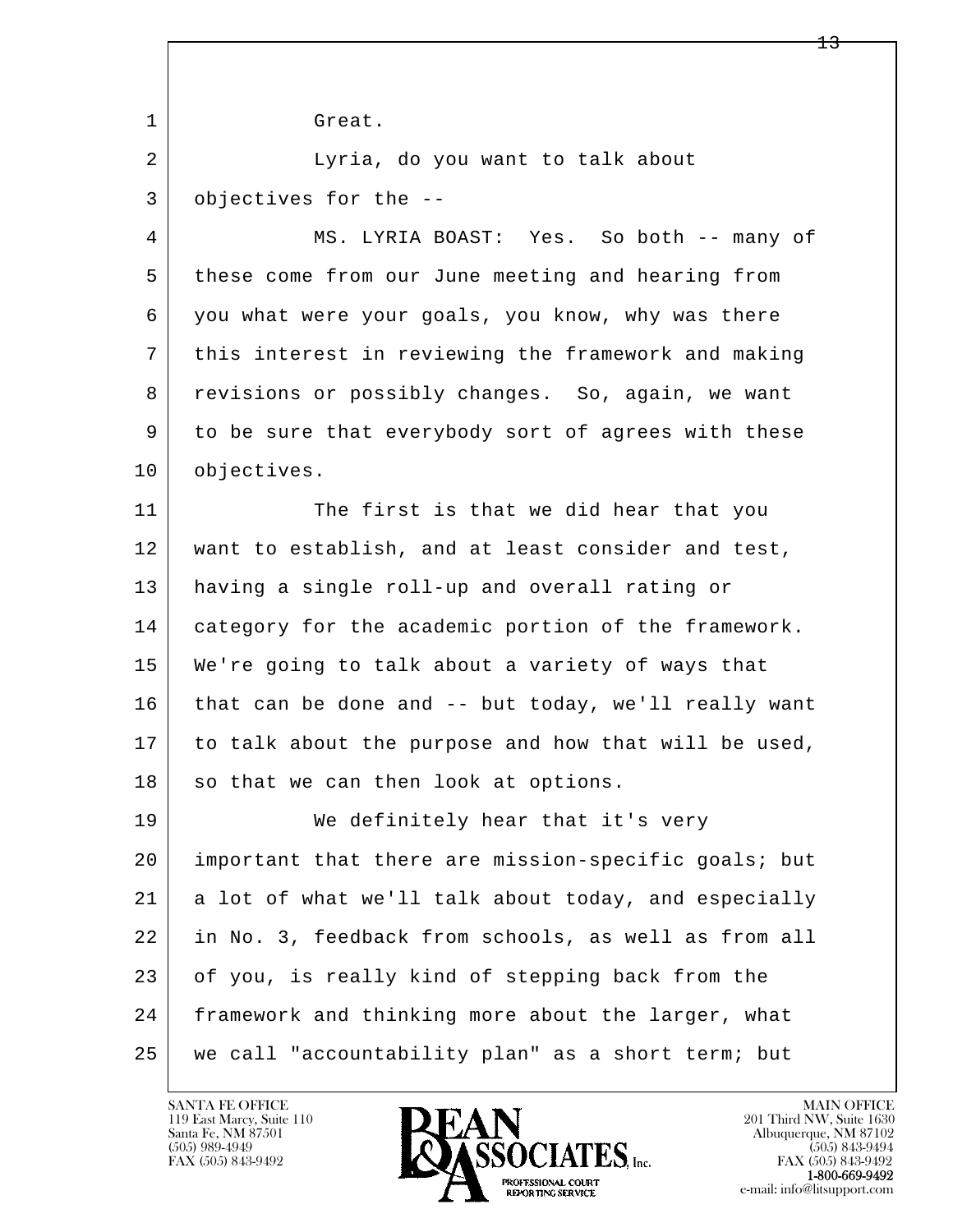l  $\overline{\phantom{a}}$ 1 so not only what are you using to evaluate schools, 2 but how do you then use that information to make 3 decisions, to make clear expectations to schools, to 4 | give clarity to schools. 5 So that will actually be a little bit more 6 of the work after the trial run. But we will 7 definitely be wanting to talk about that and bring 8 | that into the conversation today. We'll be focused 9 today more on the actual components of the 10 framework, but always thinking, "How will this be 11 used?" You know, "Is it actionable? What is that 12 action? What is the intent of that?" 13 So that's very important. 14 That sort of seques into No. 4, 15 establishing clarity about the process time line. 16 Again, we sort of think about that -- and we have 17 | shorthand talking about the accountability plan; but 18 sort of how is the framework used and making sure 19 that that's clear and that communication that you 20 are -- that the Commission is getting what it needs, 21 schools are getting what they need, Katie's 22 department has the clarity they need, so that 23 everybody has clarity about what is included and how 24 it's being used.

25 | The Rand then, finally, that there's sort of a

119 East Marcy, Suite 110<br>Santa Fe, NM 87501



FAX (505) 843-9492<br>**1-800-669-9492**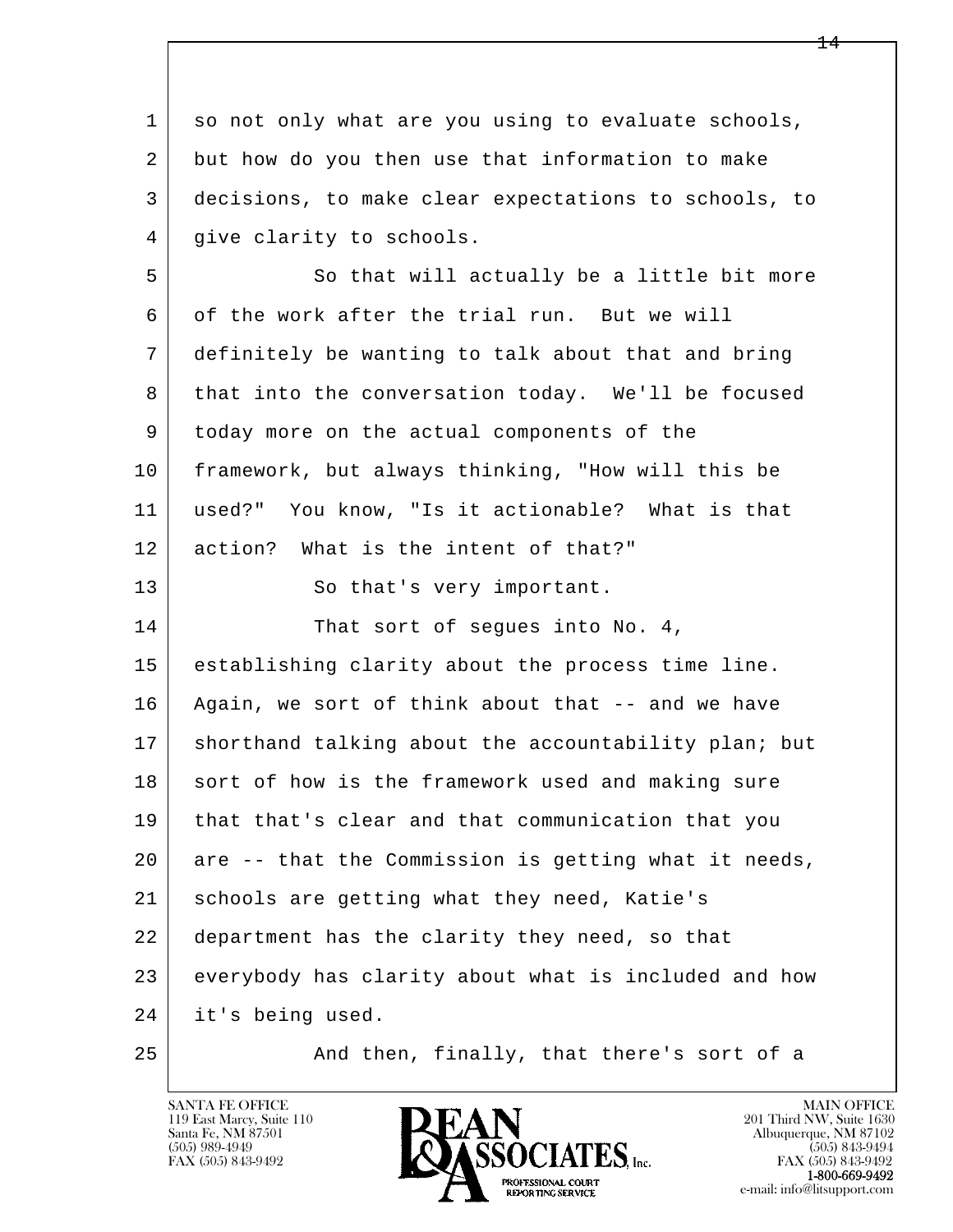| $\mathbf{1}$ | special bullet about the financial. I know that      |
|--------------|------------------------------------------------------|
| 2            | there has been a lot of, sort of, conversation about |
| 3            | what should those be, how -- how can those be        |
| 4            | framed, given that you have a different -- some      |
| 5            | different legal structures here. So that is sort of  |
| 6            | on its own to reconsider those and think about not   |
| 7            | only how the framework might be changed, but what    |
| 8            | are some of those important leading indicators that  |
| 9            | you need to know, so that you have confidence that   |
| 10           | you know about potential hotspots or concerns with   |
| 11           | schools, yeah.                                       |
| 12           | Okay. So in terms of the revisions, we --            |
| 13           | especially in -- for that issue of clarity, you      |
| 14           | know, we really will be using that lens on the       |
| 15           | organizational framework; because the feedback that  |
| 16           | we got is that's one where there's just a lot of     |
| 17           | uncertainty all around in terms of how are those     |
| 18           | measures evaluated and what exactly are the criteria |
| 19           | and the evidence used. We'll talk a lot about that   |
| 20           | this morning.                                        |
| 21           | "7" goes back to accountability plan, you            |
| 22           | know, clear policies and procedures, so that when    |
| 23           | you come to renewal or even high-stakes reviews, you |
| 24           | have a clear set of interventions and also bases for |
| 25           | decisions.                                           |

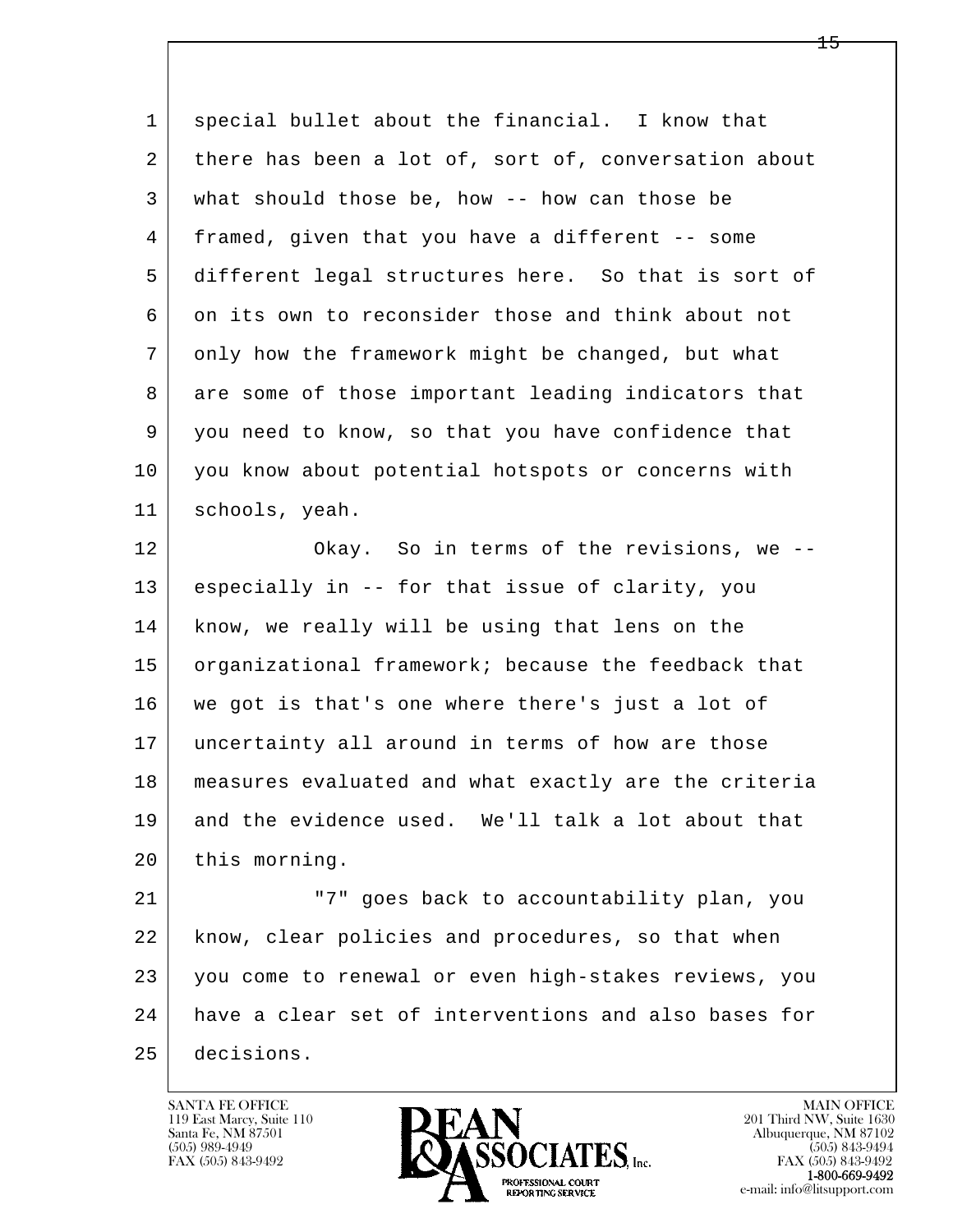l  $\overline{\phantom{a}}$  1 We are going to hold off on the SAM 2 schools and an alternative framework. We discussed 3 last time that that really makes sense as a Phase 2. 4 We'll definitely be thinking about that. And when 5 we talk about some of the components of the academic 6 | and making sure that they fairly evaluate schools, 7 we will be thinking about that; but I think it is 8 definitely a Phase 2 to think about once you have a 9 strong framework and a process in place, is there 10 then the necessity to do something additionally for 11 | SAM schools. And I think that'll be an important 12 conversation. 13 And then, finally, we hope that the 14 clarity, the revised framework, the -- a new sort of 15 accountability plan that puts it all in perspective 16 will also include sort of annual reports for 17 | schools; but, also, probably periodic reports for 18 the Commission that you know that you will 19 consistently get on a timely basis. 20 So that'll be, again, sort of a Part 2 21 after the trial run, looking to see, you know, what 22 are the things that would make sense to be in a 23 school report, versus a Commission report. 24 And so at various times, we will ask you 25 to prioritize. And that's why we'll be asking, kind

119 East Marcy, Suite 110<br>Santa Fe, NM 87501

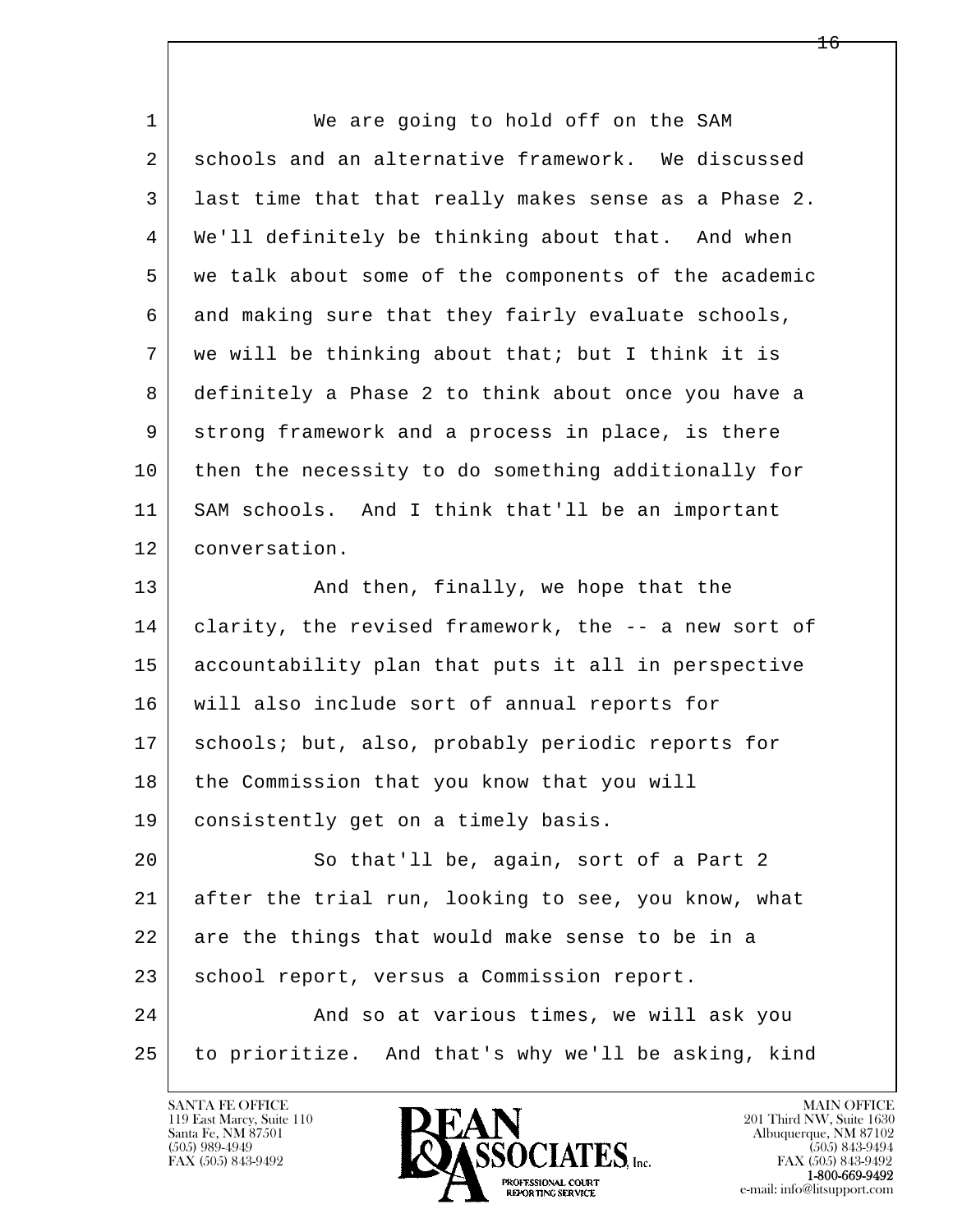l  $\overline{\phantom{a}}$  1 of thinking ahead, towards, you know, what are the 2 things that you need for monitoring. 3 MR. TIM FIELD: A lot -- a lot of 4 objectives. 5 MS. LYRIA BOAST: It's a lot. 6 THE CHAIR: It is. 7 MS. LYRIA BOAST: Okay. So anything else 8 on that? Because I'm going to launch into sort of 9 what we heard from schools. 10 Okay. 11 So it was a really valuable exercise and 12 engagement with the schools. Again, I think we 13 spoke to seven or eight schools and then the 14 additional stakeholders. They were very gracious in 15 giving us time and really talking through the 16 framework, but, also, their feedback on how that 17 framework is used and sort of their perspective. 18 | And so we had great conversations, I have to say. 19 | It was very useful. 20 The first thing that was really notable is 21 that very few of them had actual feedback or 22 requests or suggestions in terms of changing 23 indicators. So, you know, for the most part, they 24 seemed -- you know, here and there, there would be a  $25$  little bit  $-$  and I'm not talking about the schools,

119 East Marcy, Suite 110<br>Santa Fe, NM 87501

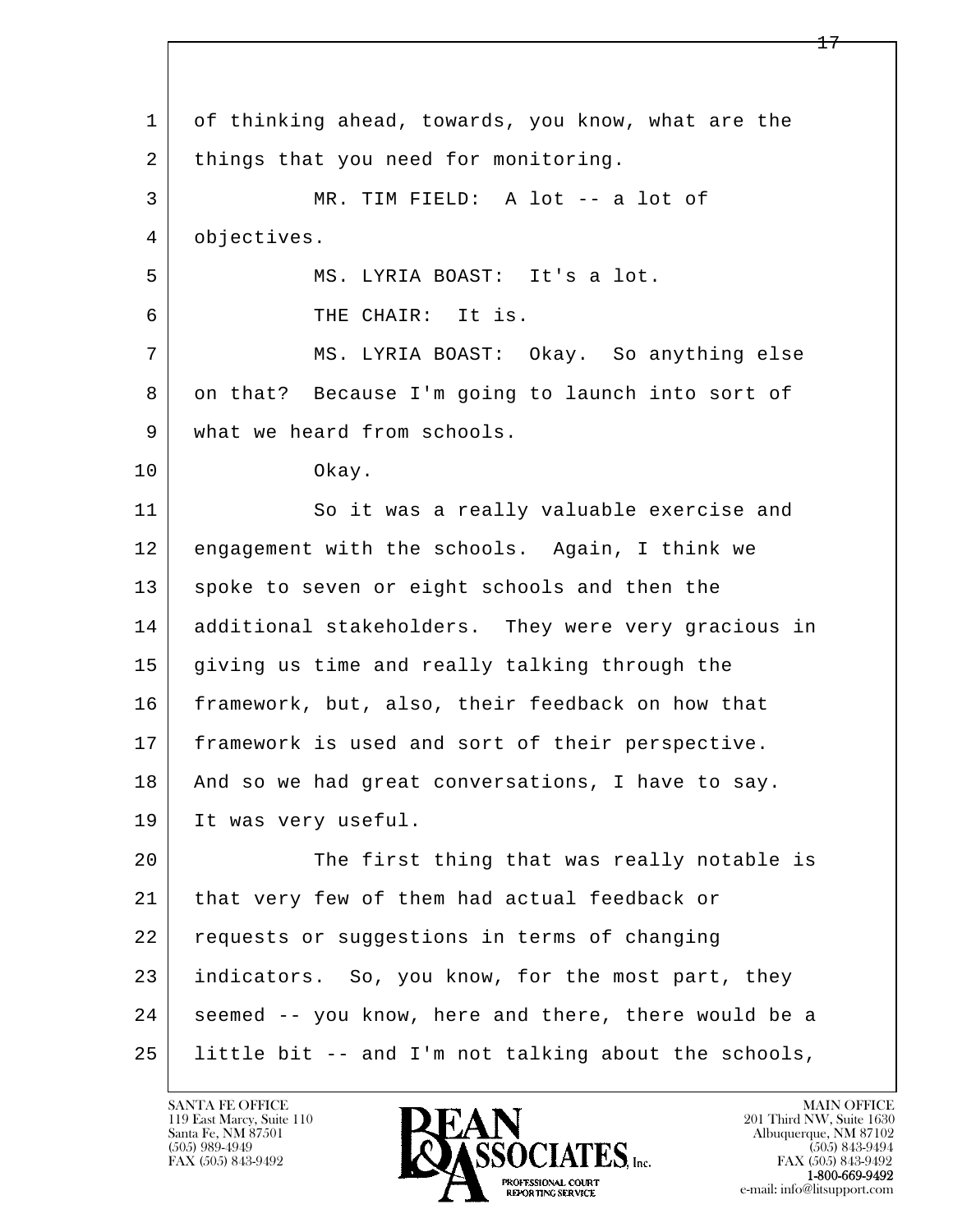l  $\overline{\phantom{a}}$ 1 because they all have their own school-specific 2 goals. But you have a very straightforward -- they, 3 for the most part, had nothing to suggest in terms 4 of changes to the financial or the organizational, 5 you know, as written, the measures, the academic. 6 They -- you know, they had things that 7 they prioritized over others. But in terms of the 8 content of the framework, it was interesting. They 9 wanted immediately more to talk about what we group 10 under that accountability plan, how the information 11 is collected, who collects it, how it is used, the 12 clarity of that. So we had some really great 13 conversations with them in terms of that. 14 So, really, the rest of the list are sort 15 of details or specific requests. And I'd like to 16 think of it is -- a lot of it was sort of -- I think 17 of it as requests. There are things that they would 18 like to have clarified or toned [ph] up. 19 So the first that we have on the list is a 20 request for more clarity and guidance on 21 mission-specific goals. 22 So many of them just expressed the sort 23 of -- or related the experience that when they went 24 in, they weren't quite sure what they should be 25 bringing as a proposed mission-specific goal, and

119 East Marcy, Suite 110<br>Santa Fe, NM 87501

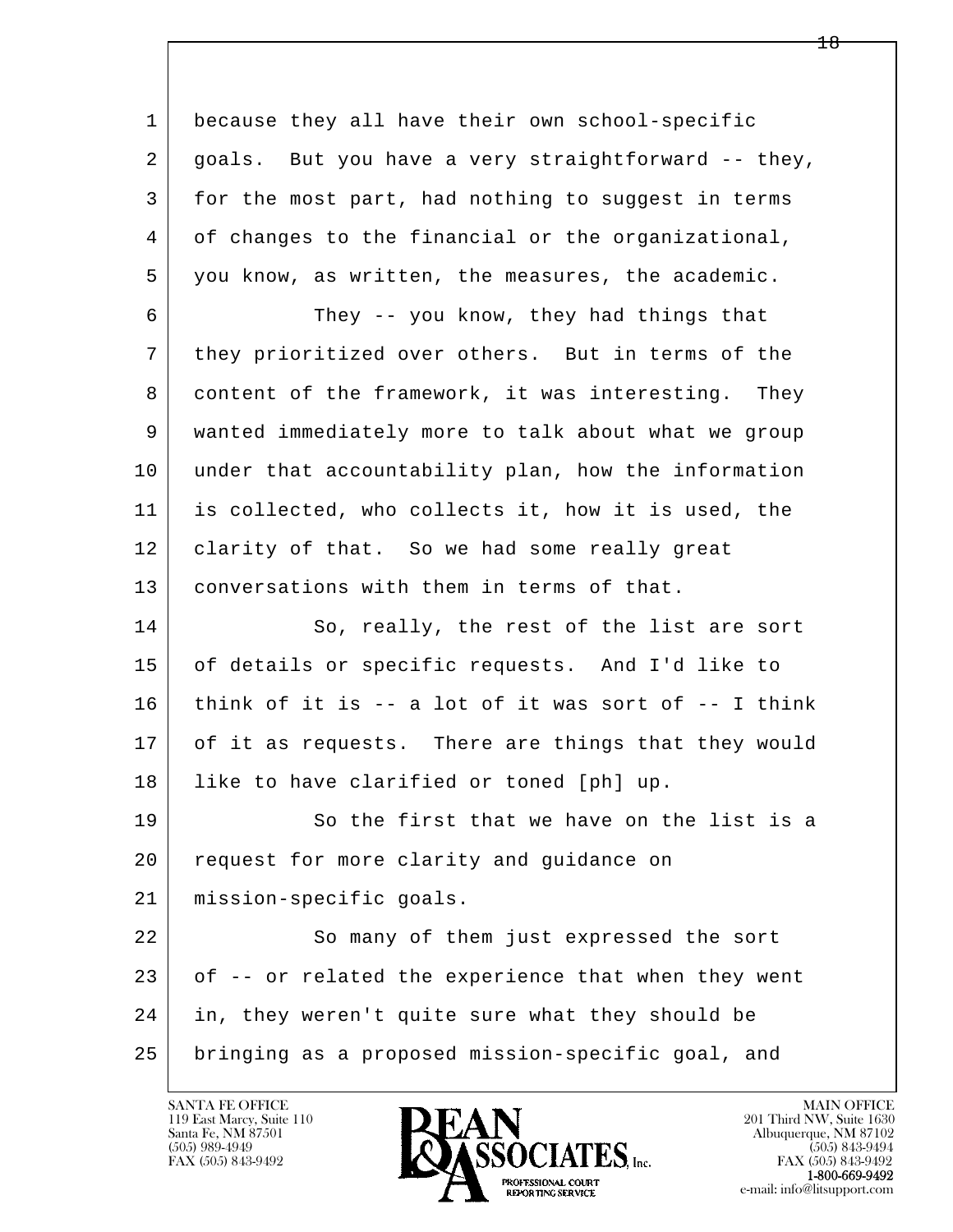| 1  | that they would just appreciate sort of guidance or  |
|----|------------------------------------------------------|
| 2  | some pre-direction on how to think that through to   |
| 3  | come to those meetings. So I think that will settle  |
| 4  | in nice with the work that we'll be doing.           |
| 5  | There was definitely a concern -- and I              |
| 6  | think this will be important as we talk through the  |
| 7  | organizational framework today -- that there was     |
| 8  | more of a -- that there was -- they often said an    |
| 9  | over-focus on compliance, and that -- that they      |
| 10 | would be interested in some support, as well, you    |
| 11 | know.                                                |
| 12 | So that, I think, was more of a context of           |
| 13 | a relationship, you know, their experience that many |
| 14 | of them said, "We're having to report this. We're    |
| 15 | having to report to many different bureaus, to       |
| 16 | different place, and we feel like we're constantly   |
| 17 | just on compliance." and would love to have -- now,  |
| 18 | it was interesting, though, when we dug in a little  |
| 19 | bit. Like, are there specific technical assistance   |
| 20 | or support that you would like, there was some       |
| 21 | mention of finance. But I don't know that -- that's  |
| 22 | probably --                                          |
| 23 | THE CHAIR: There's not a lot of                      |
| 24 | specifics.                                           |
| 25 | MS. LYRIA BOAST: -- worth follow-up                  |
|    |                                                      |

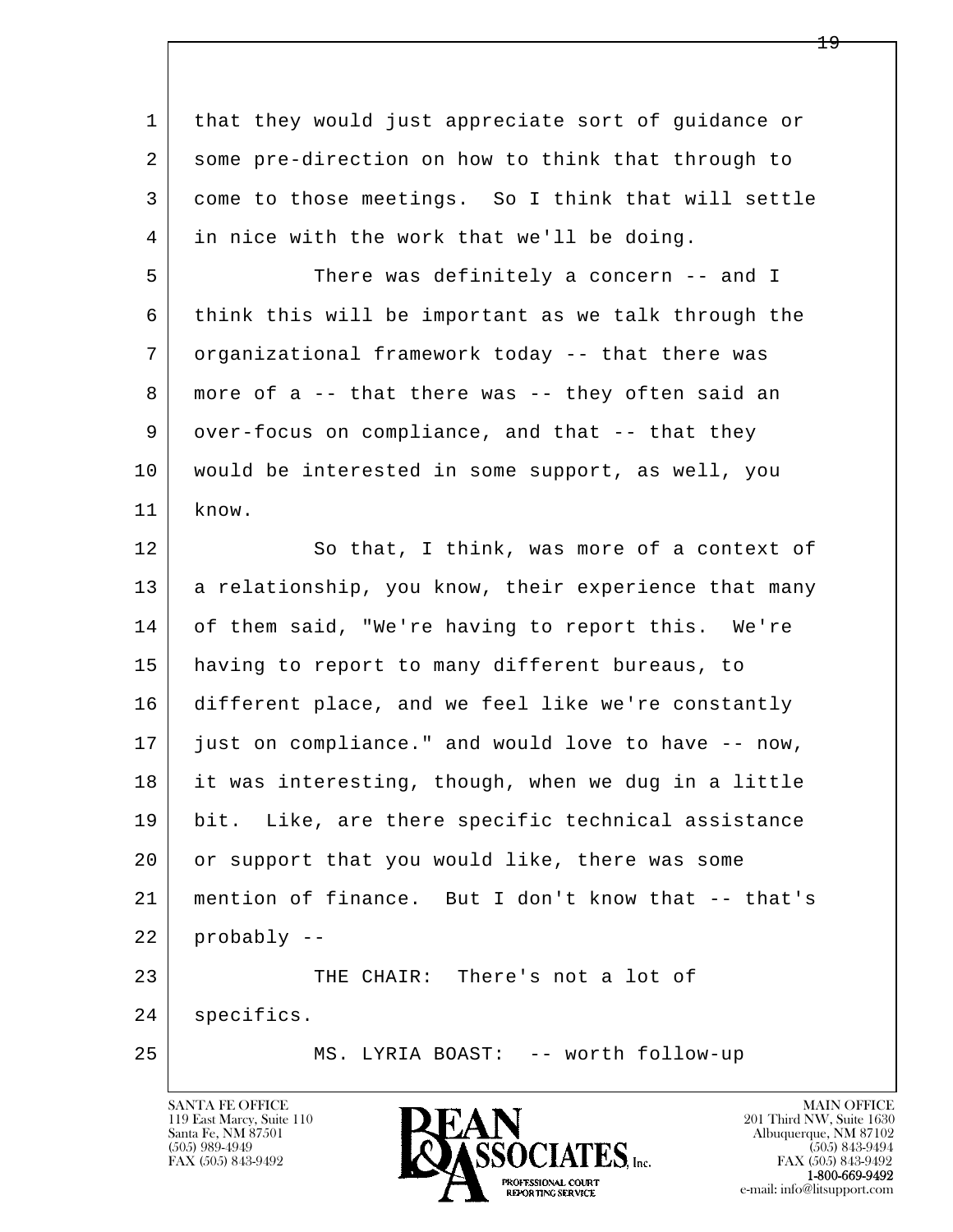1 conversation. Yeah. Yeah.

| 2  | Let's see. So then desire for more                   |
|----|------------------------------------------------------|
| 3  | streamlined data submission/collection process.      |
| 4  | Almost all of them said this. I think that there's   |
| 5  | an acknowledgment, and I think everybody knows, and  |
| 6  | Katie has mentioned this, as well, that there are    |
| 7  | different departments that are requiring them to --  |
| 8  | where they are required to -- to be submitting data  |
| 9  | to many places.                                      |
| 10 | I'm not sure that we can do much about --            |
| 11 | you know, they are required to submit what they can  |
| 12 | require. Some things that may help them are time     |
| 13 | lines, again, sort of a clarity about who, where,    |
| 14 | when, how that will be used together, and some trust |
| 15 | on their part that there's going to be coordination  |
| 16 | with those data.                                     |
| 17 | THE CHAIR: Well -- and I think that's                |
| 18 | coming with better communication and with NMDASH and |
| 19 | things like that.                                    |
| 20 | MS. POULOS: I mean, we hope, right?                  |
| 21 | THE CHAIR: Right.                                    |
| 22 | MS. POULOS: And part of the work that --             |
| 23 | I think part of the work that was included in the    |
| 24 | work that we sent to Public Impact on our            |
| 25 | recommendations was some of the identification,      |

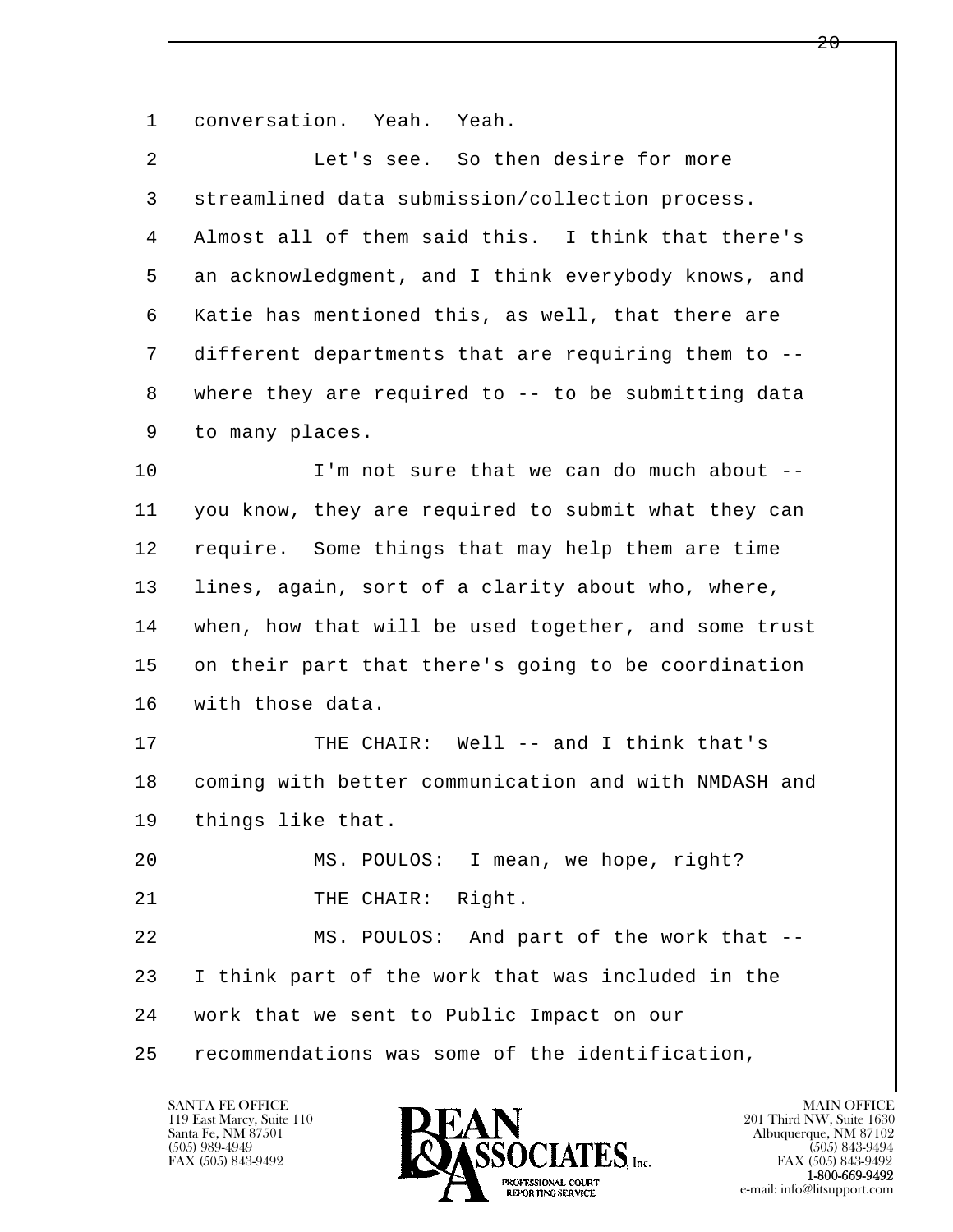l  $\overline{\phantom{a}}$  1 like, "This reporting should come from X bureau." 2 | THE CHAIR: Right. Right. 3 MS. POULOS: And it's still going to take 4 work. And I'm probably going to lean on you guys 5 and say, "I need your support for you to go tell  $6 \mid \text{so-and-so."}$  7 THE CHAIR: Because that's been the 8 difficulty, that when we're waiting for this 9 division to give us the information, it can be 10 | "Nevuary," you know; so... 11 | MS. LYRIA BOAST: And I think the schools,  $12$  really  $-$ 13 THE CHAIR: Absolutely. And we get caught 14 up here. And we forget that it's the school that's 15 | really sitting there saying, "Wait a minute. 16 They're going to ding us for this." And they can't 17 even get the information. So what's going on here?  $18$  And that's  $-$  you know, and it's  $-$  you know, we're 19 a small state. 20 MS. LYRIA BOAST: Yes. 21 | THE CHAIR: And I don't know if that is 22 good or bad in terms of there's less staff. I don't 23 know. But it's a bureaucracy. I mean, that's the 24 bottom line, you know. And the kids get kind of 25 caught in the middle of it all.

119 East Marcy, Suite 110<br>Santa Fe, NM 87501

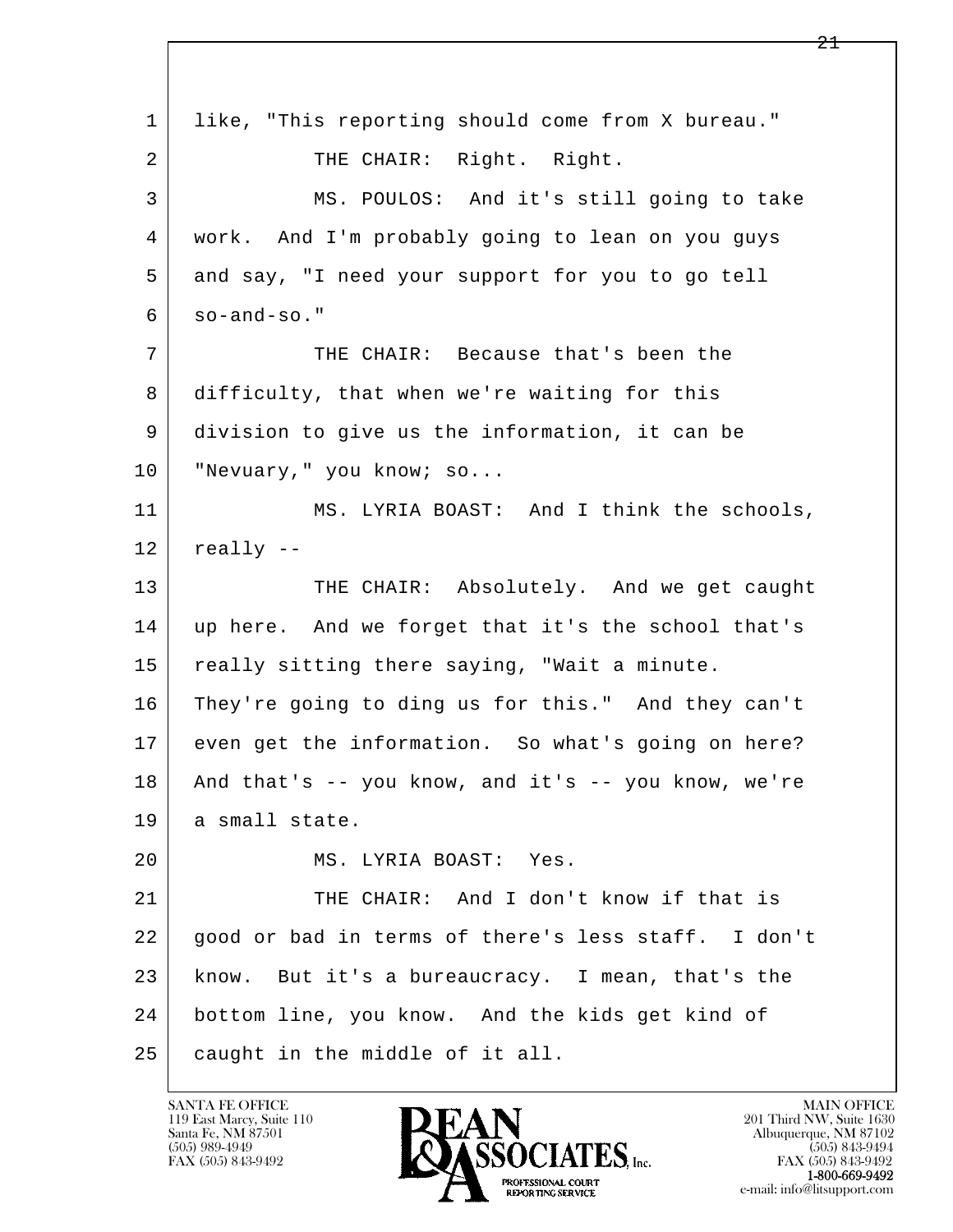| $\mathbf{1}$ | COMMISSIONER ARMBRUSTER: I think it's --             |
|--------------|------------------------------------------------------|
| 2            | I don't know. Maybe this is on here, and I wasn't    |
| 3            | paying attention. But I think there's some -- what   |
| 4            | word do I want to use? -- confusion, maybe, or       |
| 5            | uncertainty about what is the job of the CSD, not    |
| 6            | from me so much as from -- from the charter schools; |
| 7            | because a number of times when schools have been in  |
| 8            | trouble, they'll say, "Well -- but CSD didn't help   |
| 9            | us."                                                 |
| 10           | And I'm not sure. I don't know the answer            |
| 11           | to this. What is CSD's -- are you supposed to help   |
| 12           | you run the school, or are you saying, "I'm opening  |
| 13           | this charter because I'm able to do a better job     |
| 14           | of -- whatever-ing -- than the public school, the    |
| 15           | traditional public schools."                         |
| 16           | So I think that's why sometimes they're              |
| 17           | confused -- at least that's the impression I get     |
| 18           | when they come. But, remember, when they're coming,  |
| 19           | they're usually a problem. So I don't know that      |
| 20           | everyone says that. I could not -- I wouldn't say    |
| 21           | that. But I just think maybe somewhere in this       |
| 22           | thing, that might be clarified, if, actually, we     |
| 23           | know.                                                |
| 24           | MS. LYRIA BOAST: And -- I'm sorry. Go                |
| 25           | ahead.                                               |

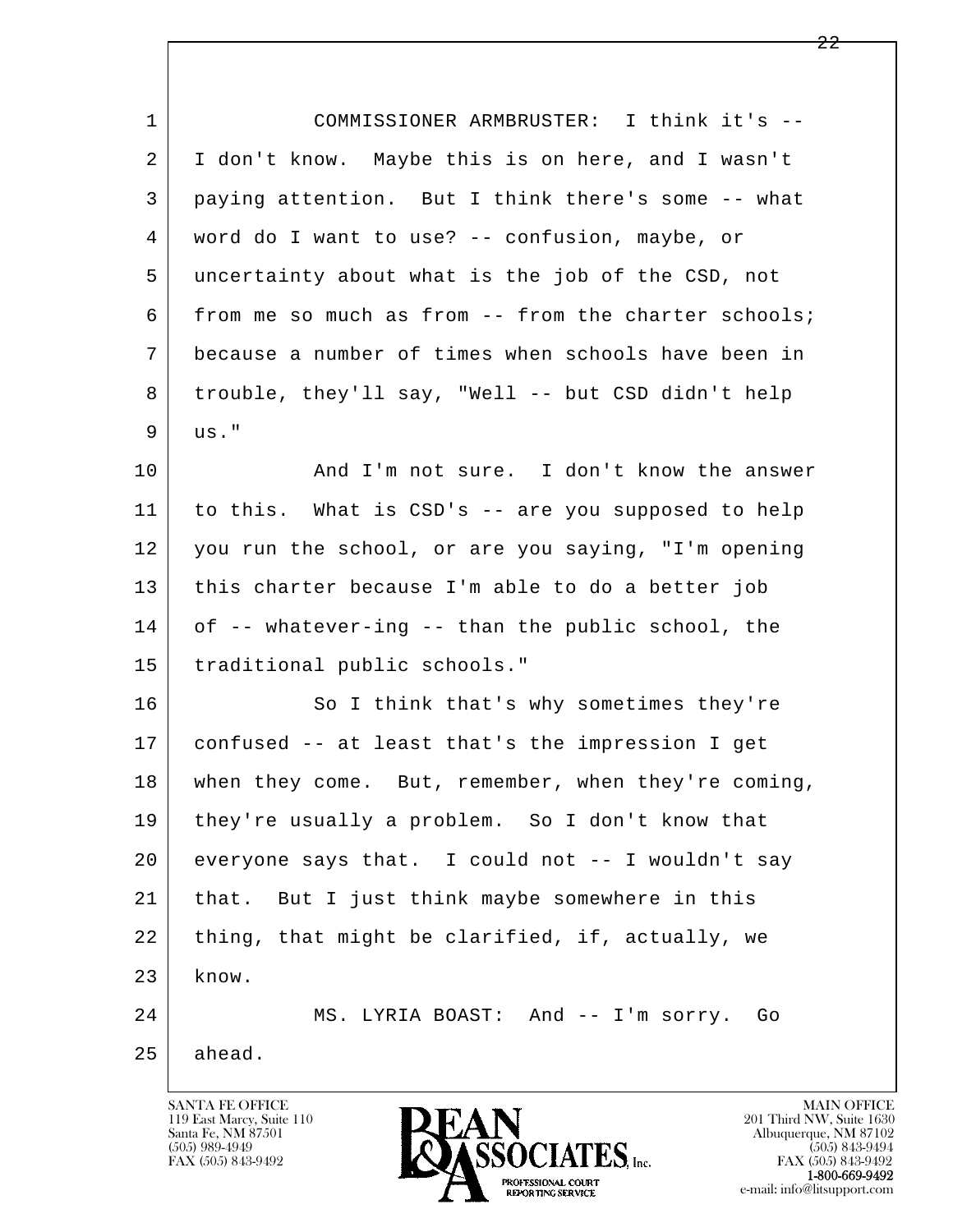1 THE CHAIR: you know -- and I think you're 2 | right, that the -- you know, schools think that 3 they're doing additional stuff that a traditional 4 school may not be. And I don't think that's 5 necessarily true with -- you know, the SPAN [ph] and 6 ELL and all that, you know; everyone's doing that. 7 There may be a bit, because they've got 8 the contract and so on. So there may be a touch 9 that is extra. But I think they feel -- and you're 10 right. I think they feel that they've got this 11 onerous burden that a traditional school does. I 12 think it's more, honestly, staffing, that a 13 traditional school district just has a lot more 14 support staff that can do that reporting out, as

 15 opposed to the head administrator, who is the data 16 person, the head of the cafeteria and all of that.

l 17 So that's -- I think that's where that 18 burden is felt. It's, like, 'Oh, my gosh. This is 19 just one more thing that you're asking me to do, and 20 no schools have..." -- and that's true. That's the 21 nature of, you know, unfortunately, charters, that 22 the flexibility, really, is that you get to do a 23 whole lot more.

 $\overline{\phantom{a}}$  24 MS. LYRIA BOAST: Well, I hope that  $25$  you'll  $-$ 

119 East Marcy, Suite 110<br>Santa Fe, NM 87501



FAX (505) 843-9492<br>**1-800-669-9492**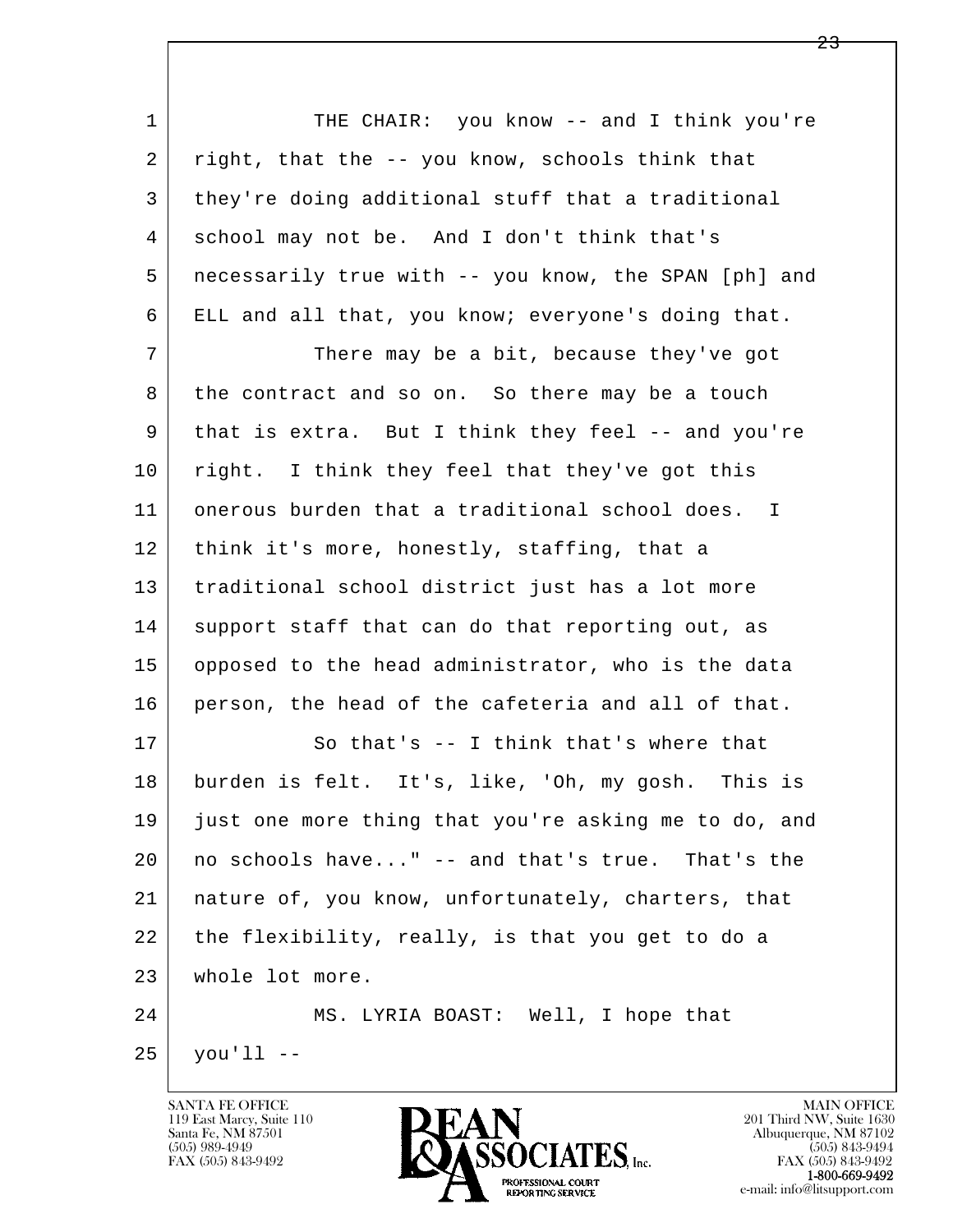l  $\overline{\phantom{a}}$ 1 THE CHAIR: That's really what it is. 2 MS. LYRIA BOAST: Right. So in the 3 morning's engagement, when we're walking through the 4 organizational, you'll see that we really are trying 5 to address this; because the work -- the pre-work 6 that has been done is starting to try to pull these 7 apart, what -- not only what is the evidence, 8 where -- which are the departments, what are the 9 | sources, that'll be -- go with this. 10 THE CHAIR: Right. 11 | MS. LYRIA BOAST: And then, hopefully, 12 when that's more clear to schools, perhaps, 13 hopefully, an accountability plan with sort of a 14 time line, we're hoping that clarity will go to a 15 certain point. They're still going to have to 16 report all this; but if we can, as much as possible, 17 | avoid duplication. Clarity goes a certain way 18 towards the frustration of, "Why am I having to put 19 this all in? 20 COMMISSIONER TOULOUSE: I think, though, 21 | there's another piece in this that is the 22 bureaucracy. Everybody owns their own data up here. 23 I found that working in human service programs, 24 where the feds wanted certain data, and people in 25 central office wanted certain data, and other

119 East Marcy, Suite 110<br>Santa Fe, NM 87501

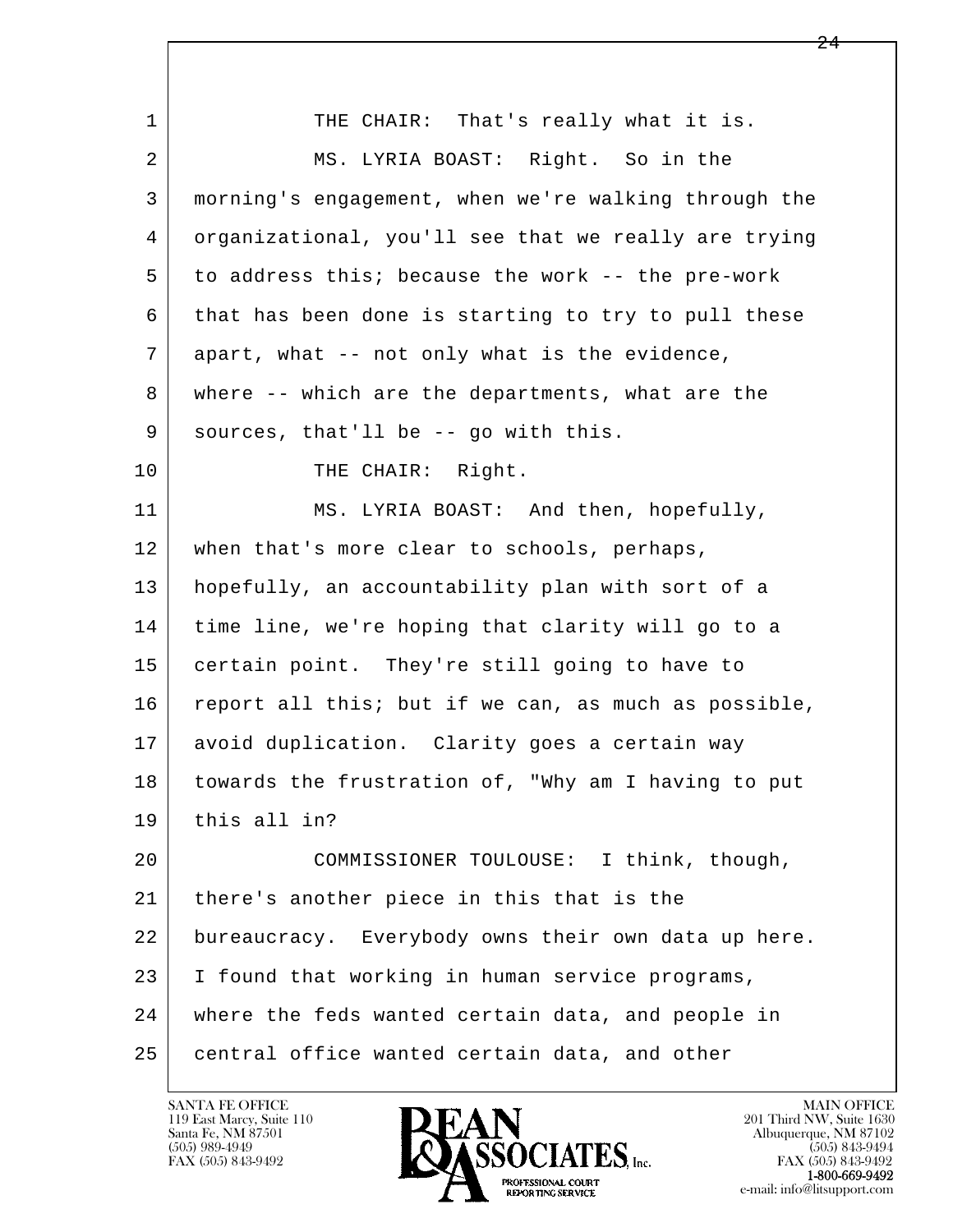1 agencies that you worked with -- and nobody wanted 2 to stop and look at where they were overlapping and 3 where they could share it.

4 | And I think there's another piece of this 5 as we get down into a further process, that this 6 group needs to just sit down with PED folks and say, 7 "What are you collecting and why, and how can we get 8 it without making them give it to us again?"

9 And when I ran county welfare offices, and 10 I get a report, "So-and-so in Santa Fe wants you to 11 stop everything and provide this information," or, 12 "Somebody in D.C. wants it," my first question was 13 always, "What do they want it for?" Because they 14 didn't always understand how an office works and 15 what I would have to do to gather -- and maybe I had 16 another way to tell them exactly what they needed 17 | that I already had, or somebody else already had.

l  $\overline{\phantom{a}}$ 18 | And I think that's the step that's missing 19 here. Everybody isn't claiming what they need it 20 for, just, "Give it to me." So I think that's a 21 step we need to take outside of this group here. 22 MS. POULOS: And I think, as part of the 23 process on the development of that initial draft, my 24 team actually met with every bureau who would take 25 the time to meet with us, which was not every

119 East Marcy, Suite 110<br>Santa Fe, NM 87501

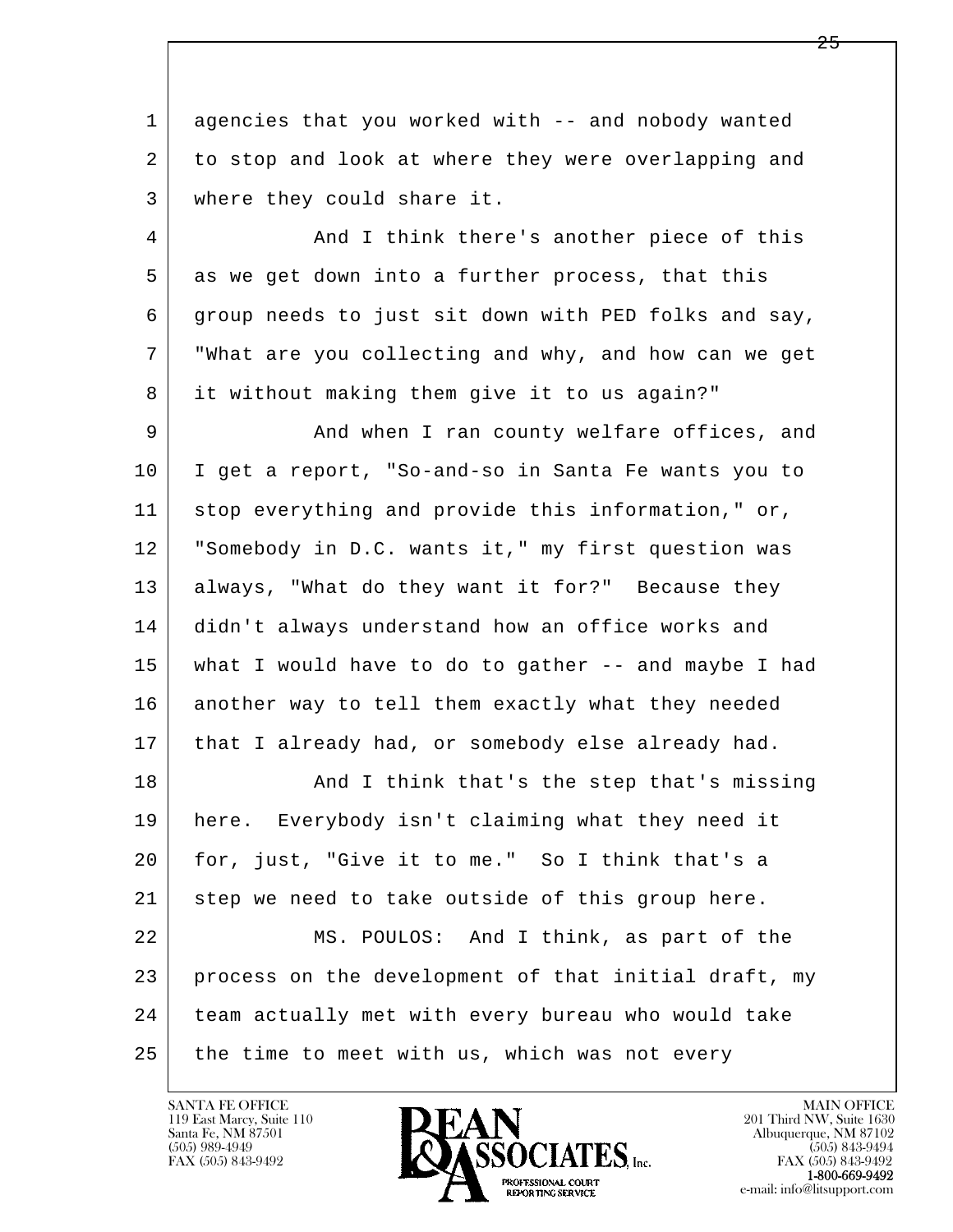1 bureau.

| $\overline{a}$ | COMMISSIONER TOULOUSE: See, that's -- the            |
|----------------|------------------------------------------------------|
| 3              | Commission -- the Commission can ask the Secretary   |
| 4              | and make it formal enough that if we don't get it,   |
| 5              | fine. But then we have something to show. We ask,    |
| 6              | as a Commission in the State constitution, and --    |
| 7              | you know what I'm saying? If we use that piece --    |
| 8              | MS. LYRIA BOAST: And coordinate with                 |
| 9              | Katie to try to get --                               |
| 10             | THE CHAIR: Try to be respectful and not              |
| 11             | step on the toes of those divisions.                 |
| 12             | COMMISSIONER TOULOUSE: And say, "We're               |
| 13             | not trying to do anything but find out what it is    |
| 14             | you're collecting and what you're using it for and   |
| 15             | what maybe we could use it for," not asking them to  |
| 16             | do anything extra, other than to take some time with |
| 17             | us; but if we maybe go through the very, very        |
| 18             | official, official process.                          |
| 19             | MS. POULOS: Well -- and, again, we did it            |
| 20             | with most. There were only a few. And even with      |
| 21             | those few, I knew what else to get. I knew what      |
| 22             | they're getting. So that is reflected in the longer  |
| 23             | version, not necessarily --                          |
| 24             | MS. LYRIA BOAST: And I think it makes                |
| 25             | sense to have that be a coordinated effort.          |

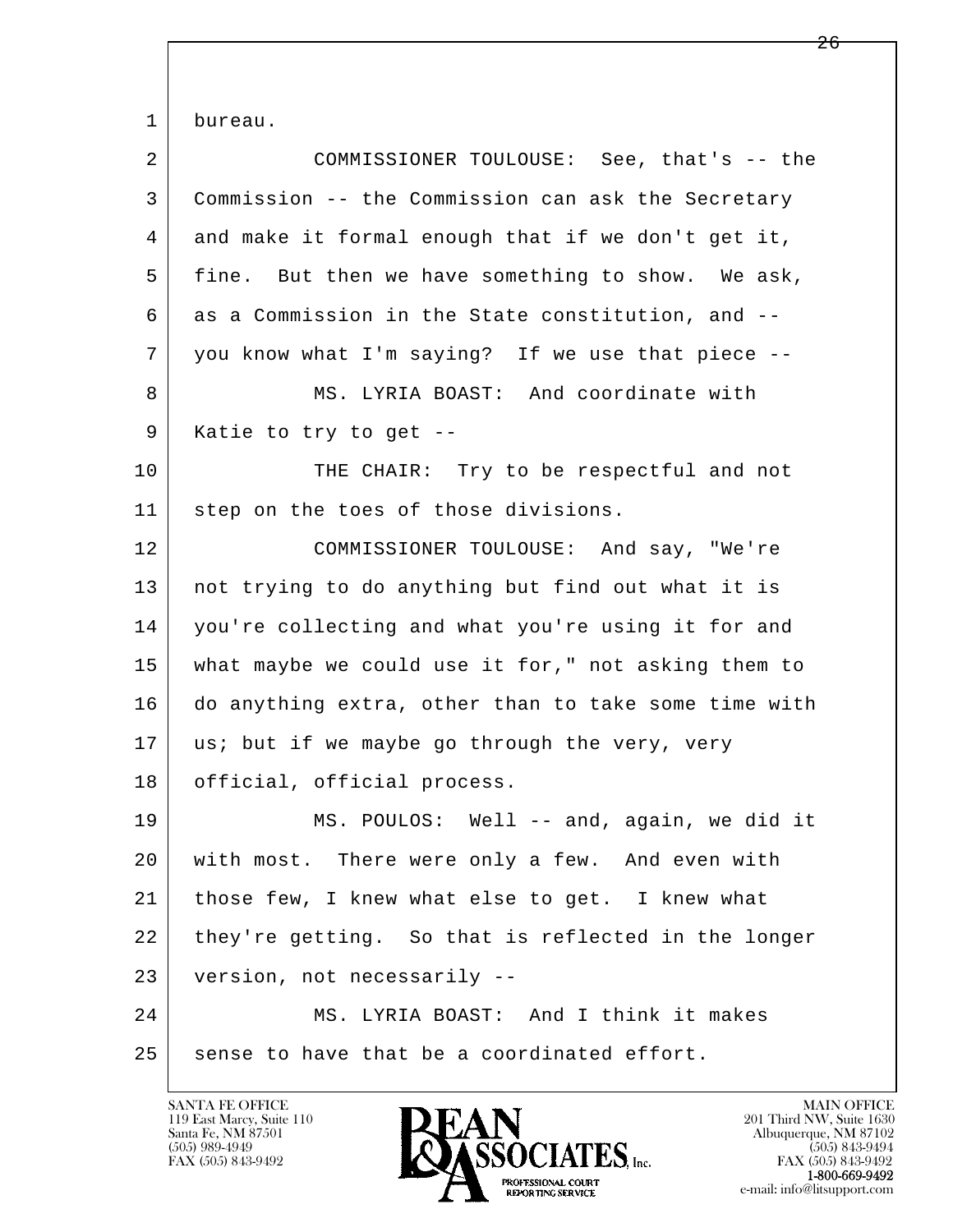l  $\overline{\phantom{a}}$  1 COMMISSIONER TOULOUSE: But, Katie, we 2 don't always know it. And I'm the one who gets lots 3 of phone calls, because of all the schools in my 4 district. And I do my best, having been a good 5 bureaucrat for years, to explain this. 6 MS. LYRIA BOAST: So I think you'll be 7 really happy -- I don't want to jump ahead into 8 Tim's organizational. But we really are trying to 9 map that out so that it's clear for everybody, for 10 each indicator, what other departments are involved, 11 what other -- where do relationships need to be in 12 | place or forged. So we'll have lots of --13 MR. TIM FIELD: Yeah. And the biggest 14 challenge will be -- and the work that needs to 15 happen, probably, today -- is it's probably too big. 16 Like, I think the intent was, like, what's the -- 17 what's the range of things that could be important 18 to track, and how would we actually track them in a 19 clear way? 20 But, like, we probably need to, like, 21 reign that in a little bit for the schools' sake, 22 for the Department's sake, for your sake. I mean,  $23$  so that's something we [inaudible] today. 24 MS. LYRIA BOAST: And make sure we can dig 25 into that. The last two that's on the agenda -- the

119 East Marcy, Suite 110<br>Santa Fe, NM 87501

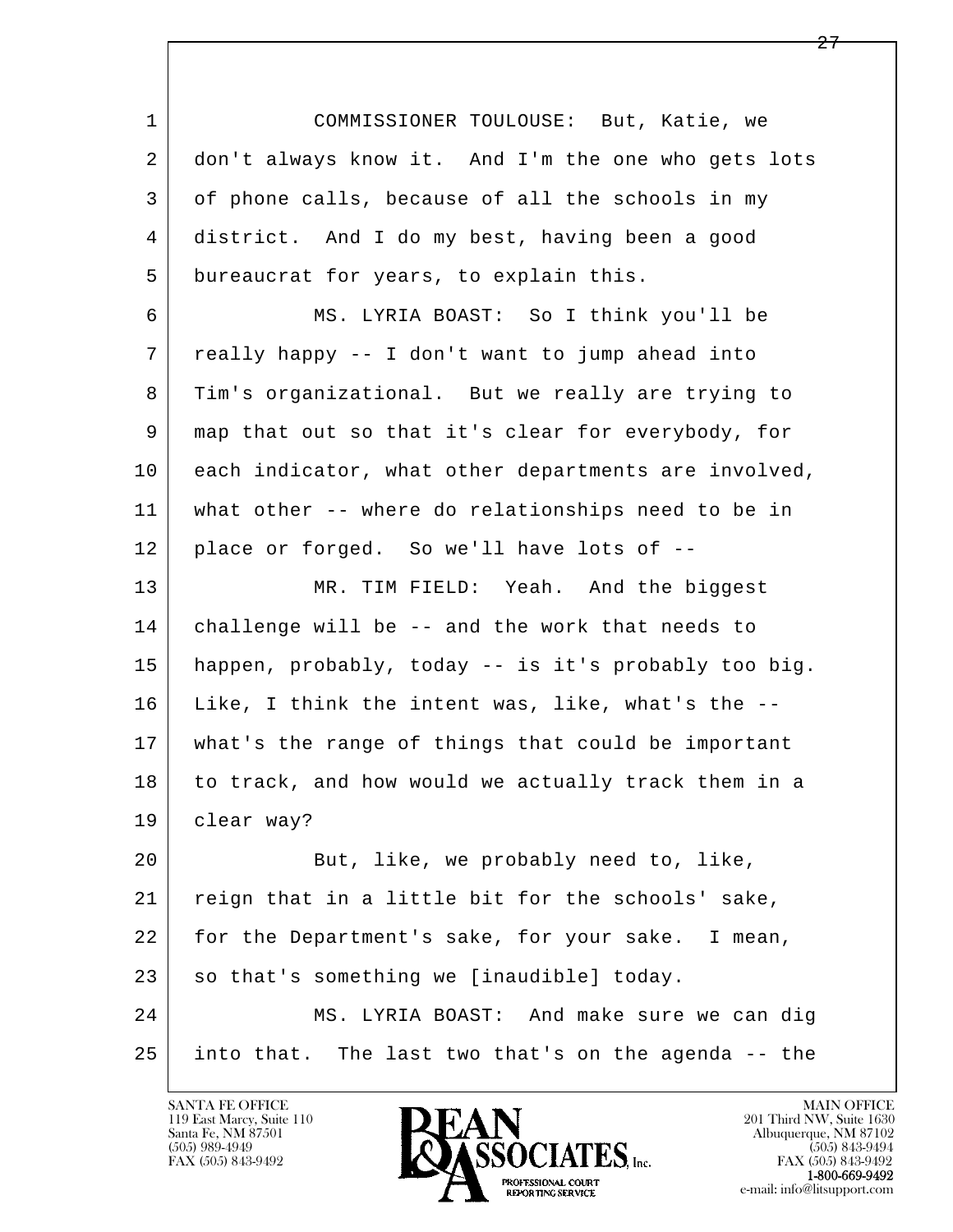l  $\overline{\phantom{a}}$  1 last two pieces of feedback we heard pretty 2 consistently was the desire for more timely 3 feedback. I think that hopefully, that will be a 4 result of clarifying the systems and sort of 5 streamlining the framework. 6 And then, finally, request for more 7 clarity about the site visits, sort of what to do to 8 prepare for them, that sort of thing. 9 So much of this is requests for clarity, 10 streamlined process, and, in some sense, sort of 11 more communication. 12 So we are -- yeah. 13 | COMMISSIONER JOHNSTON: Observation, 14 having lived it. 15 | Many of the charters in the State of New 16 Mexico are formed in the larger districts, not in 17 the smaller districts. The folks who establish 18 | these charters, many of them are products of the 19 larger districts. 20 | Knowledge of the work that is done in the  $21$  small districts across the state might clarify; 22 because we are asking for no more accountability 23 from a charter, because what they're doing is 24 creating a small district. When you say "charter," 25 and when you create a small district, your

119 East Marcy, Suite 110<br>Santa Fe, NM 87501



FAX (505) 843-9492<br>1-800-669-9492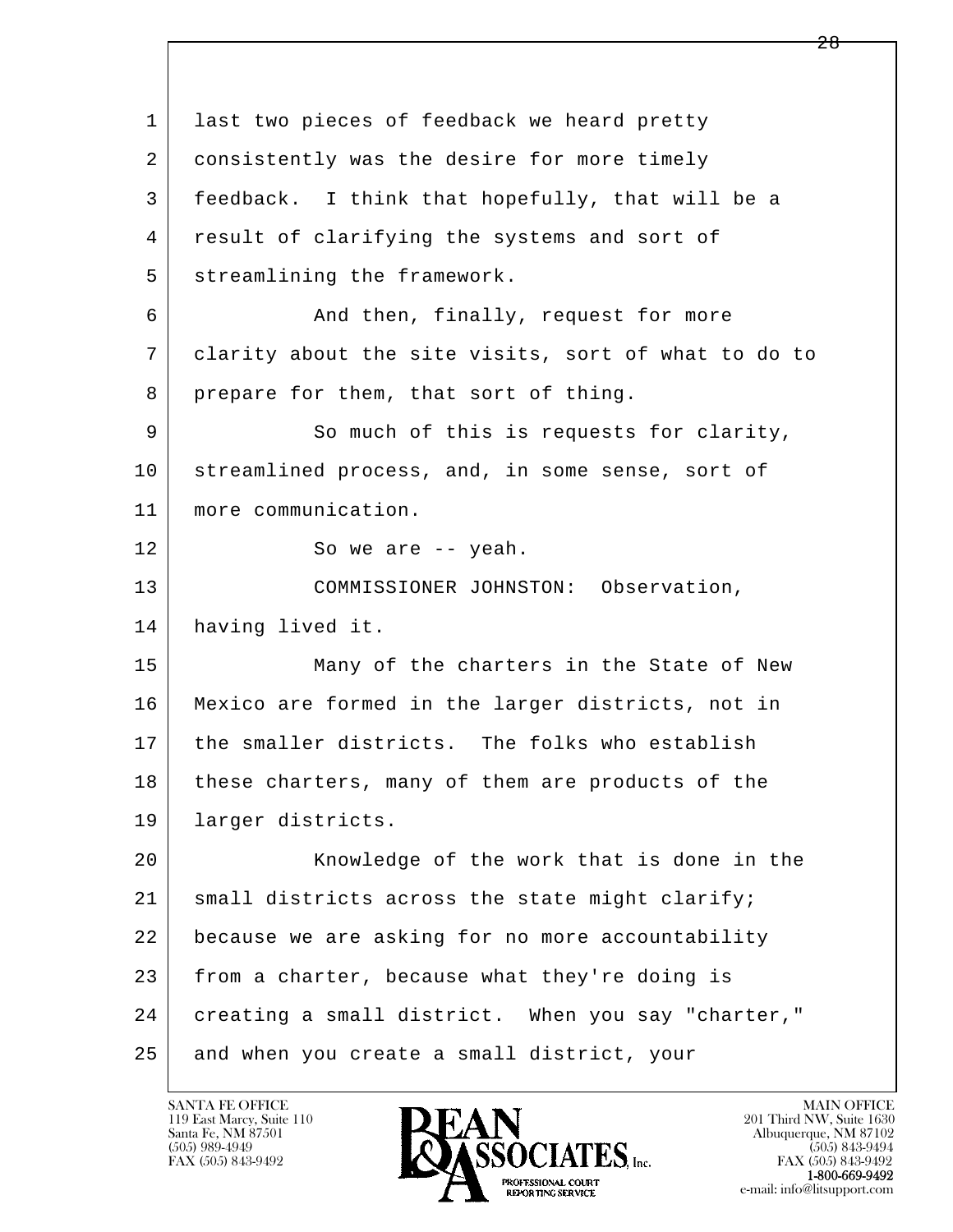l  $\overline{\phantom{a}}$  1 accountability level for each individual rises. 2 There is no support staff like you have in a big 3 district. 4 So the experience of the small districts, 5 anyone who starts a charter may benefit from a part 6 of the training for  $-$ - before  $-$ - if you're going to 7 create a charter, listening. Because working in 8 small districts and working in charters, I think the 9 | thing that really prepared me and helped me 10 understand, all of the things we've been talking 11 about are the things that the traditional school 12 districts face in the small districts. 13 It's -- it's that lack of clarity of who 14 gets this data, or how is this data used, or I've 15 presented it twice, or who do I talk with? 16 And when you're in a small district, you 17 have to be a stronger self-advocator than you have 18 to be in a large district; unless you're the 19 superintendent of that district, and then you have 20 to orchestrate those people. 21 But I don't see state charters being very 22 much different from small districts. And there are 23 some excellent superintendents and school boards who 24 run small districts, who -- who meet with these same 25 difficulties with interactions with PED that might

119 East Marcy, Suite 110<br>Santa Fe, NM 87501

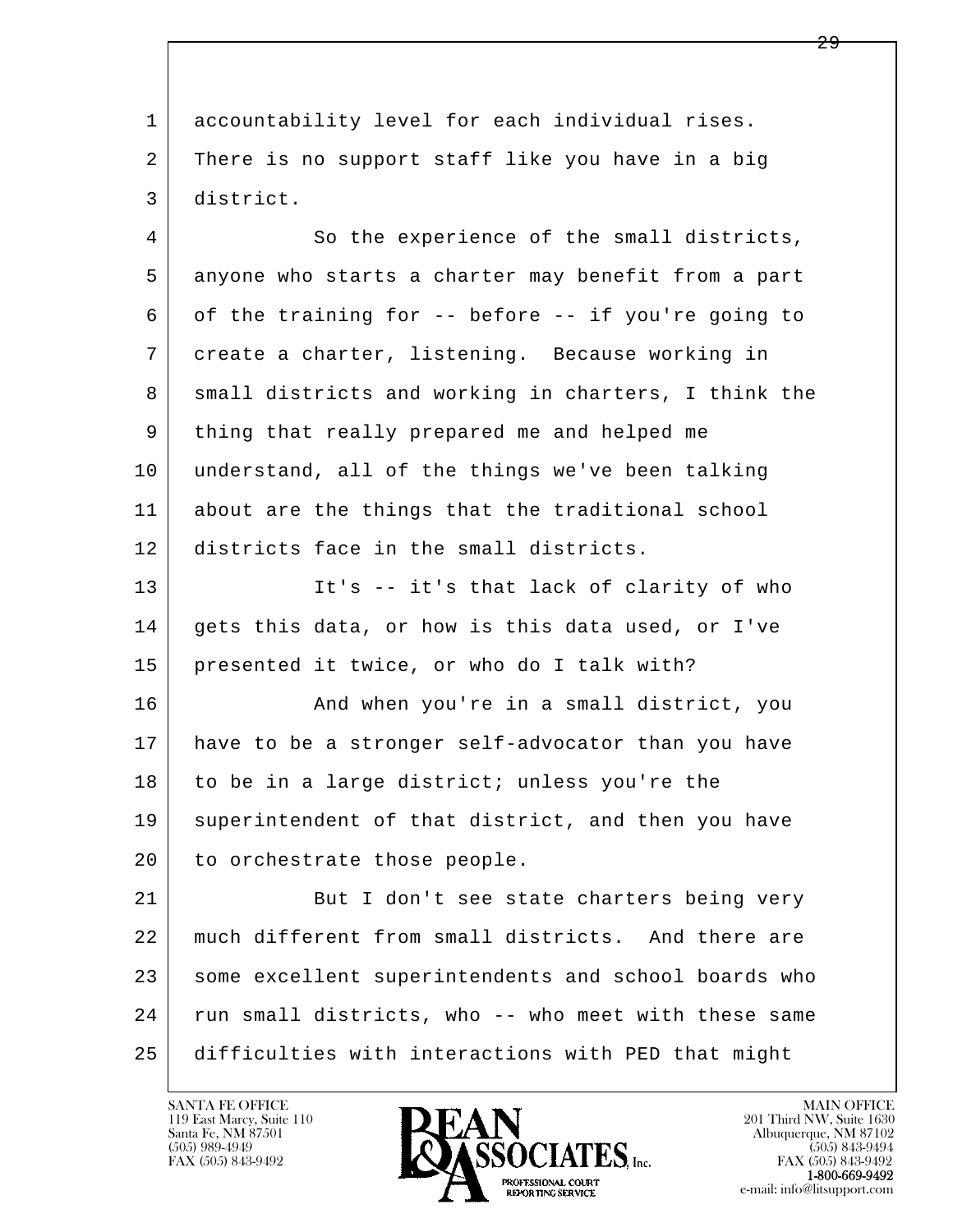l  $\overline{\phantom{a}}$ 1 be valuable to people to help clarify. 2 That's an observation. 3 MS. LYRIA BOAST: Wonderful. I'm putting 4 | that on our parking lot for Phase 2. One thing that 5 I certainly hope is that, as the framework is 6 revised, the accountability plan is set in place, 7 you know, there's more clarity and streamline. I 8 hope that clears the way, then, for more support. 9 COMMISSIONER JOHNSTON: Yeah, for more 10 | clarity. I really believe that. 11 MS. LYRIA BOAST: And a conversation, What 12 are the supports that would make sense? But I think 13 that we need to deal with that -- the issues. 14 COMMISSIONER JOHNSTON: I think as we go 15 through the first parts of it, that will clarify. 16 That's just an observation. 17 MS. LYRIA BOAST: Yeah. Yeah. 18 COMMISSIONER JOHNSTON: I hope it will. I 19 think it will. 20 MS. LYRIA BOAST: Anything else on that?  $21$  So that was  $-$  okay. 22 | The -- okay. Before we, again, dive into 23 the organizational, we thought it was -- would be 24 useful just to review our larger project time line.  $25$  So, again, you have that here in very teeny-tiny

119 East Marcy, Suite 110<br>Santa Fe, NM 87501

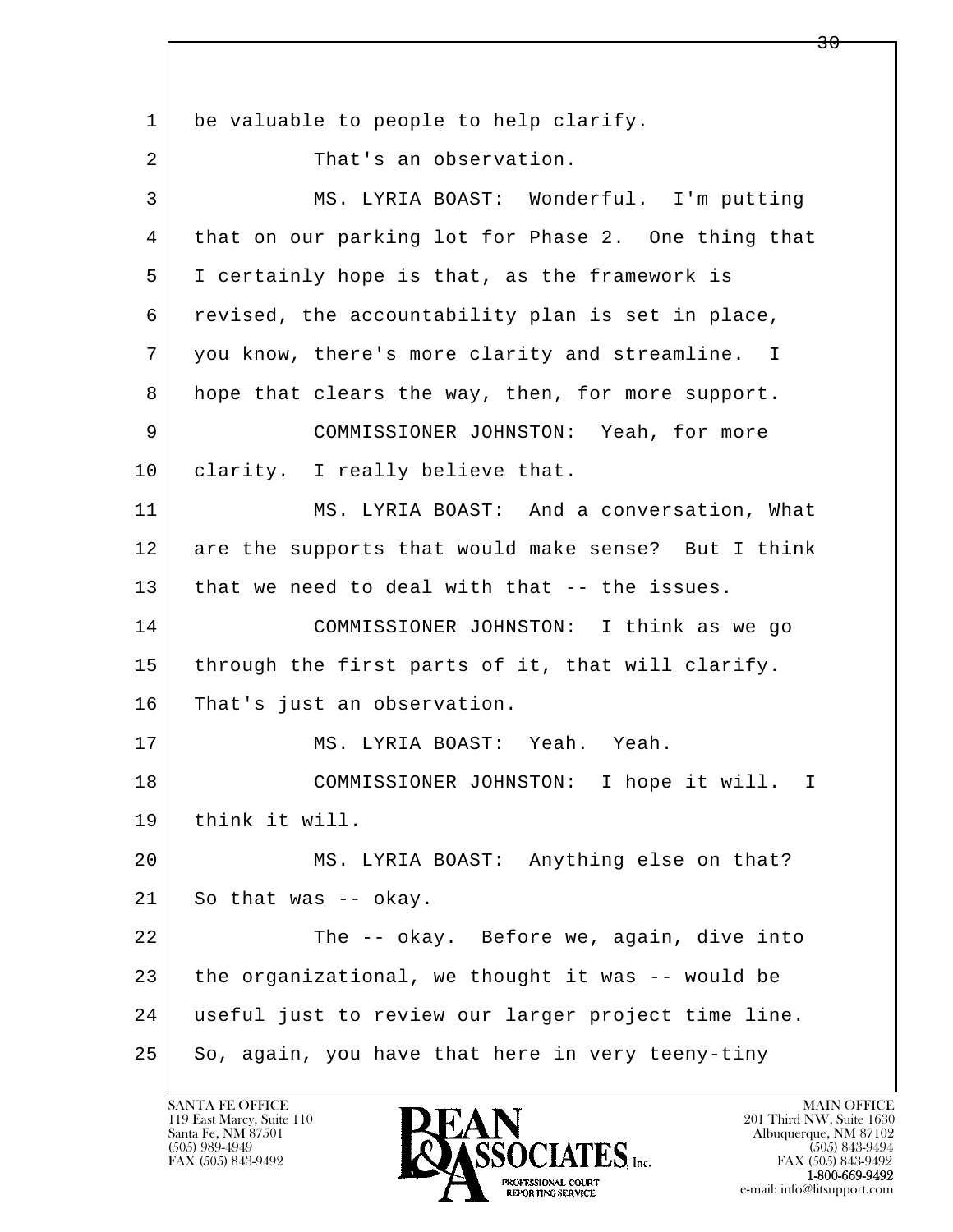l  $\overline{\phantom{a}}$  1 print. 2 COMMISSIONER JOHNSTON: It's in the 3 packet. 4 MR. TIM FIELD: It is, yes. 5 COMMISSIONER JOHNSTON: Is it in the back 6 towards? 7 MS. LYRIA BOAST: So our main -- but we'll 8 be talking a lot about potential revisions to the 9 framework today and tomorrow. But, again, our main 10 objective is to leave this meeting with the list of 11 indicators to test in the trial run. 12 We are hoping that that takes a little bit 13 of the pressure off in terms of having to make a 14 final -- you know, we are not trying to make a final 15 decision about a revised framework. We are trying 16 to identify the set of indicators and measures that 17 | has the most agreement. 18 It may be that in some cases, there is not 19 agreement on final. We may be able to test two 20 options, or -- you know, we'd like to get as much to  $21$  a final. But we  $-$  we want you to be able to 22 engage. We want to hear everybody's input, so that 23 we can really then go and test a set of indicators. 24 So over the next two months, September and 25 October, we would actually be doing the trial run to

119 East Marcy, Suite 110<br>Santa Fe, NM 87501

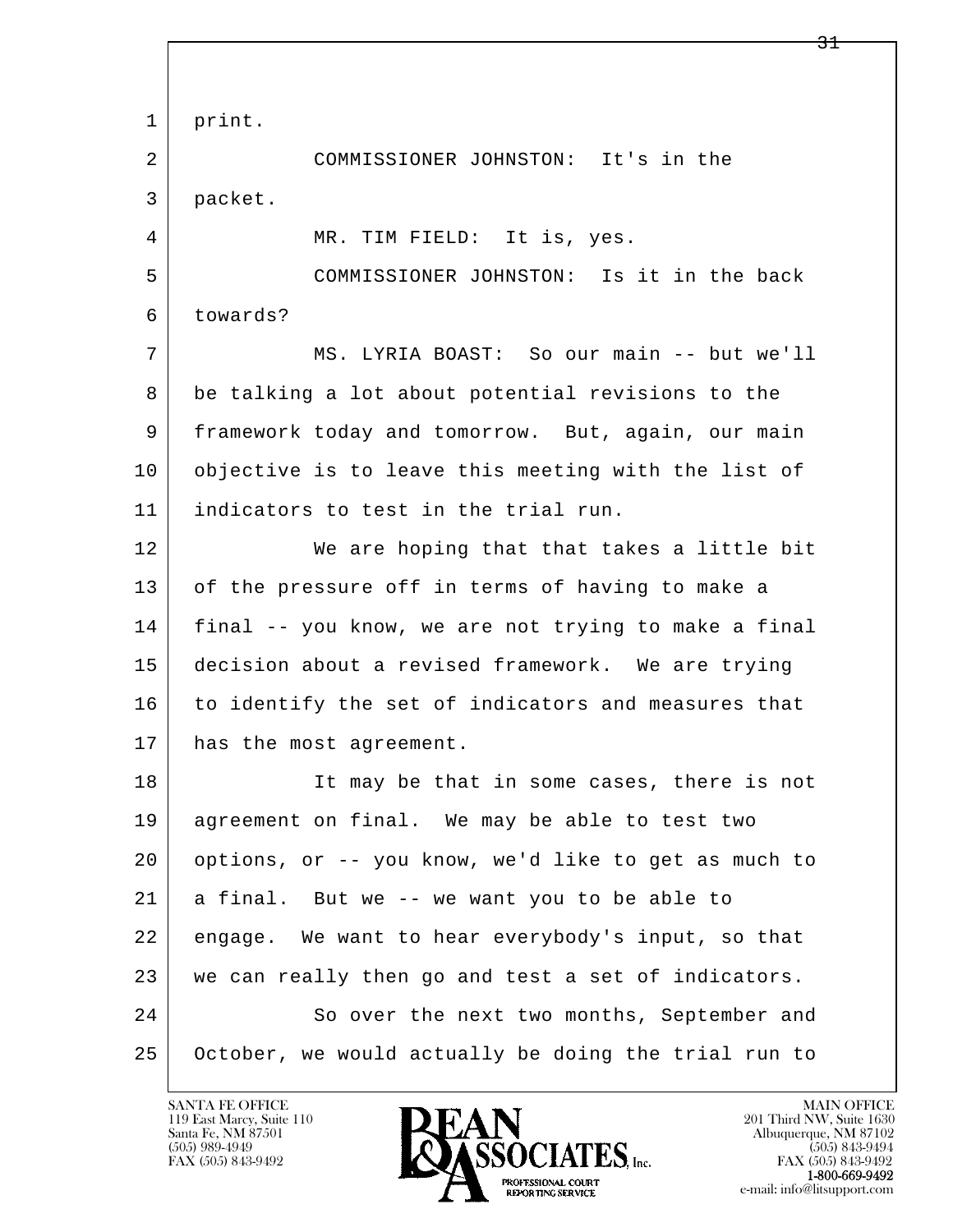| $\mathbf{1}$ | say, "Okay. With these indicators, what are the      |
|--------------|------------------------------------------------------|
| 2            | results that we get? How do they work together? Do   |
| 3            | some of them contradict or repeat -- you know, are   |
| 4            | they duplicative"; so that what you're looking at    |
| 5            | is, okay, here is the set of indicators, the full    |
| 6            | framework that we would look at annually and at      |
| 7            | renewal. Is this what we need? Does it tell us       |
| 8            | what we need to know?                                |
| 9            | We'll test a roll-up, as well. Is that               |
| 10           | telling you what you need to know? Is it             |
| 11           | actionable? Is it giving you what you need?          |
| 12           | So that will be -- you know, fall, and               |
| 13           | into that October-November, that will be -- we'll be |
| 14           | doing a lot of work pulling that together, bringing  |
| 15           | that back to you, so that you, again, are looking at |
| 16           | that, Here are the results. Is it meeting our        |
| 17           | needs?                                               |
| 18           | Then we really will be looking at what is            |
| 19           | the accountability plan that fits with that? So not  |
| 20           | only here are the results. How do we use them?       |
| 21           | COMMISSIONER ARMBRUSTER: Feels like this             |
| 22           | is the dumbest question. When you say "trial run,"   |
| 23           | who's running this trial? I mean, are three schools  |
| 24           | trying it? Or what does that mean?                   |
| 25           | MS. LYRIA BOAST: So I can speak more to              |

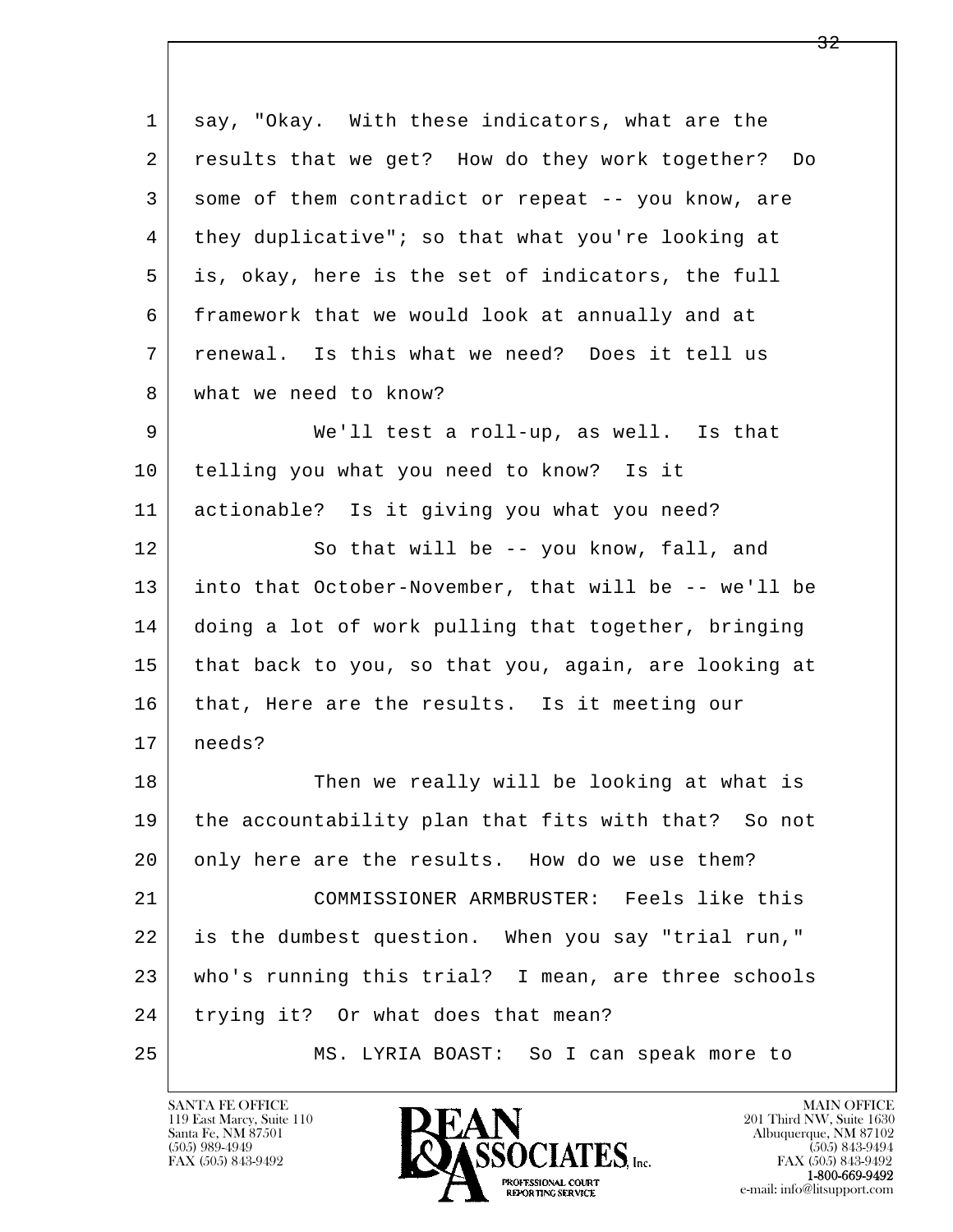l  $\overline{\phantom{a}}$  1 the academic piece. What we will be doing is 2 actually pulling the academic data for all of your 3 schools. Now, there will be some limitations, 4 probably, on the supplemental and mission-specific, 5 if some of that is collectible or not. But we will 6 be -- so, for example, if you decide that you want, 7 you know, to use the A-through-F in a certain way 8 and subgroup performance in certain ways, we will 9 actually run that for all of the schools and show 10 you. 11 "So here's the portfolio view across all 12 of these indicators on how the schools are doing. 13 Does this look right to you?" 14 So we'll be testing a lot of things. Are 15 the measures right? Are the indicators -- you know, 16 are they right? Are the targets that we're using 17 correct? 18 COMMISSIONER RUIZ: Just in September and 19 October, you're going to -- 20 MS. LYRIA BOAST: We'll be doing that 21 September and October. We'll be -- 22 MR. TIM FIELD: And we'll also be 23 engaging, I think, Katie and her team, as well. 24 You'll assume these data is coming from them, 25 obviously.

119 East Marcy, Suite 110<br>Santa Fe, NM 87501



FAX (505) 843-9492<br>1-800-669-9492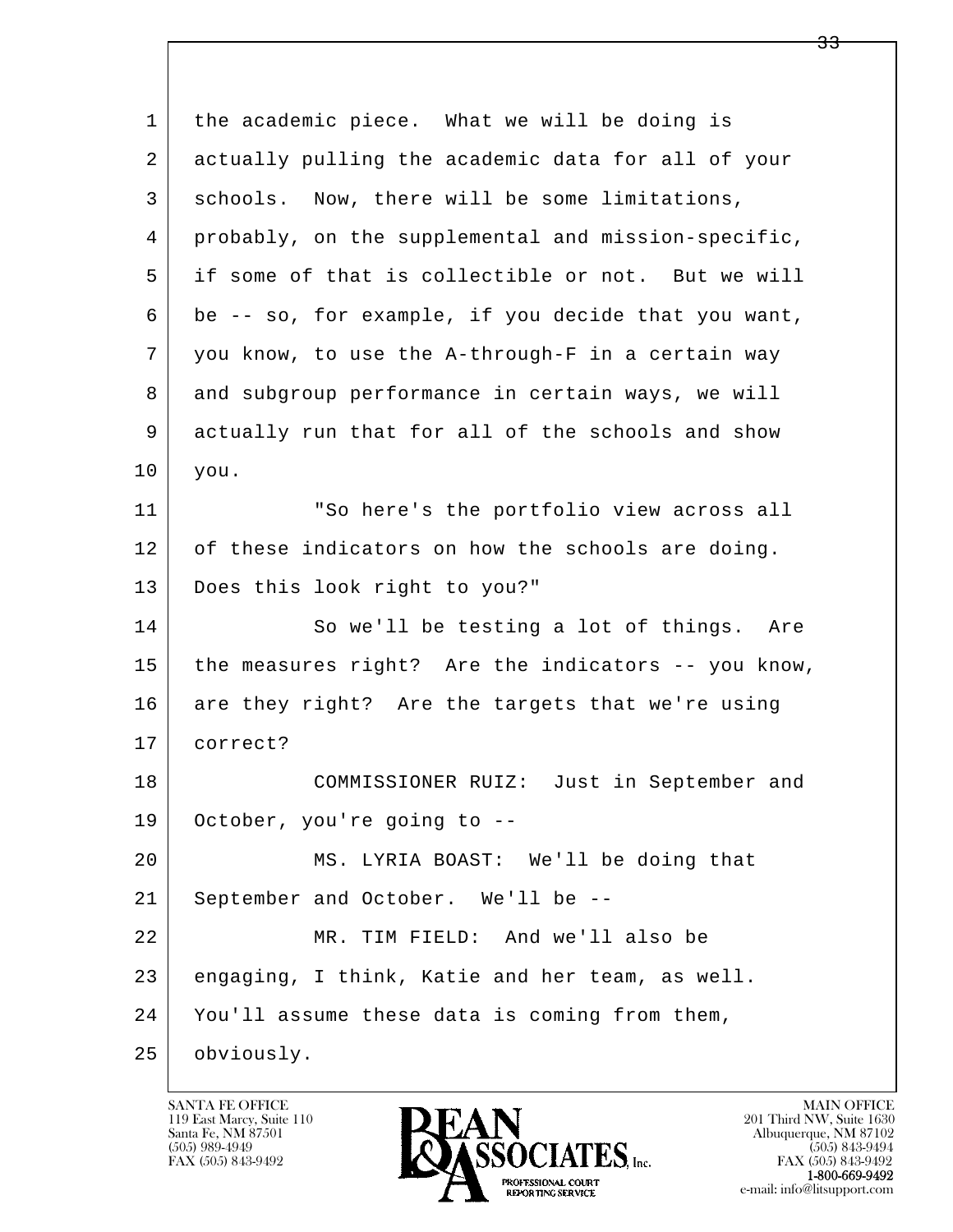l  $\overline{\phantom{a}}$ 1 and org side is a little different. So 2 that's probably the academic. So the schools won't 3 see that, in answer to your question. I don't think 4 the schools -- we're going to -- at some point, the 5 schools are a part of the feedback; but we're not 6 going to be harassing schools for that. 7 THE CHAIR: That's smart -- that's my 8 question. If schools are part of the feedback, when 9 are they getting this information, so that -- so 10 that they can provide feedback? 11 MS. LYRIA BOAST: Yes. So our plan is 12 that this would be really focused with the 13 Commission through the fall. You would see the 14 trial run; you would then have to have another 15 review of that, and there would be another 16 conversation, what revisions, what changes, what 17 | worked, what didn't. 18 | Thave gone through this process 19 many -- about 15 times in the past four years. And 20 it is a very useful thing. Probably most of what 21 you see will come out, "Yes, that tells us 22 what..." -- there will be a couple of changes. 23 There will probably be some tweaks, where you say, 24 "That's not really what we wanted, so we want to 25 change this."

119 East Marcy, Suite 110<br>Santa Fe, NM 87501

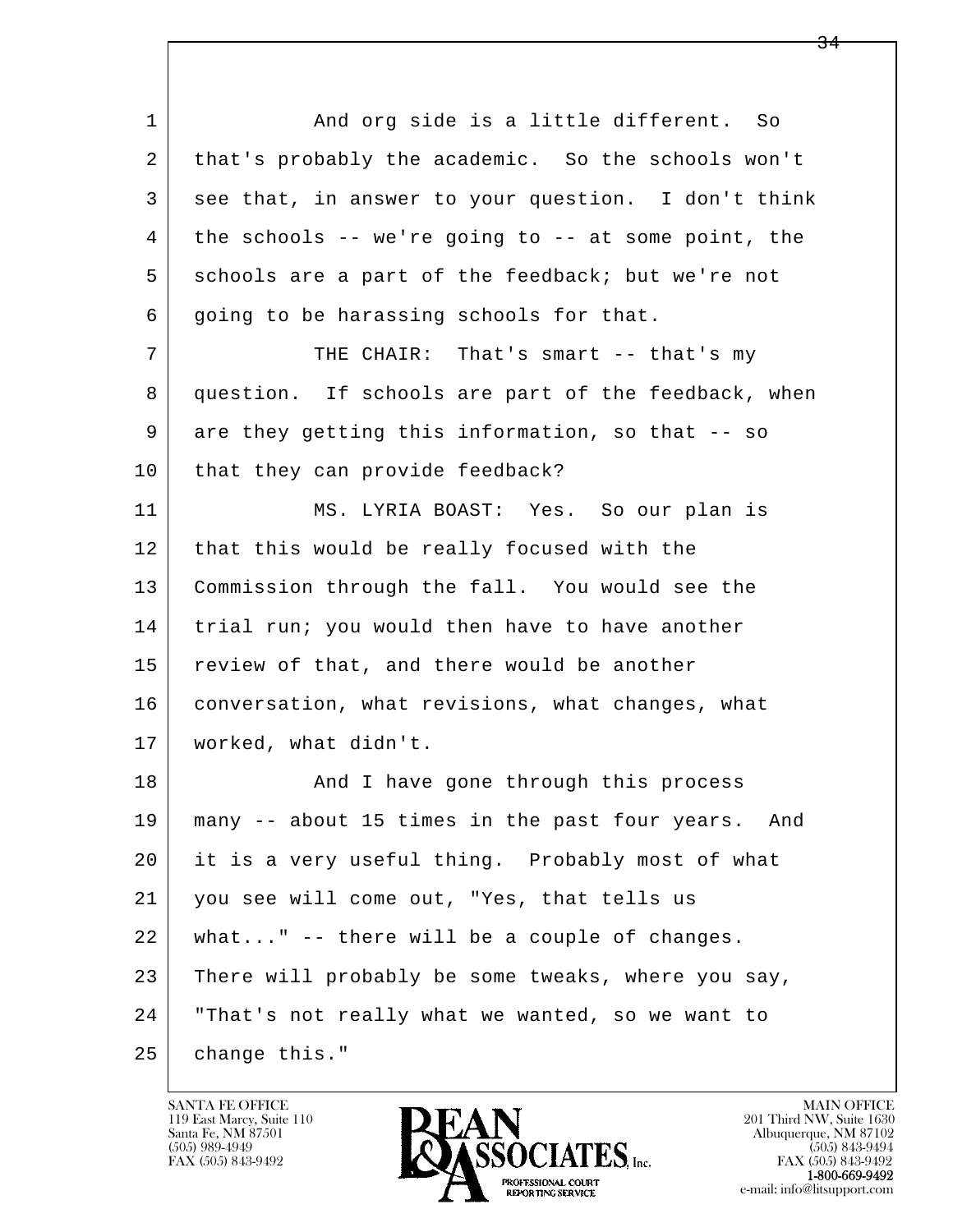| $\mathbf{1}$ | At that point, we would then produce some            |
|--------------|------------------------------------------------------|
| 2            | sample reports. You'll need to decide whether        |
| 3            | you're actually wanting to give schools, "This is    |
| 4            | your school"; that's a much higher level. Or you     |
| 5            | want to provide a sample, sort of an unnamed school  |
| 6            | or sort of a mock report thing: "These are the       |
| 7            | indicators. Here's the revised framework that we're  |
| 8            | considering. This is what the performance report     |
| 9            | would look like. Give us your feedback."             |
| 10           | And schools very often are willing to                |
| 11           | engage with that. Now, I will say often, they don't  |
| 12           | really care to tell us theirs. But they do want to   |
| 13           | know. What is it? How are you holding me             |
| 14           | accountable? You know, what does it mean if I, you   |
| 15           | know, wind up here in this chart?                    |
| 16           | Or -- and those are the conversations you            |
| 17           | would then be having with them with actual measures, |
| 18           | metrics. And, again, some authorizers have decided,  |
| 19           | Yes, we're going to run reports for the schools and  |
| 20           | actually say, "Here are your results on this         |
| 21           | framework. Let's talk."                              |
| 22           | And then -- so in terms of sort of                   |
| 23           | opportunities for revisions, after the trial run, I  |
| 24           | would hope that you all would look and, say,         |
| 25           | consider, Do we want revisions? There would then be  |

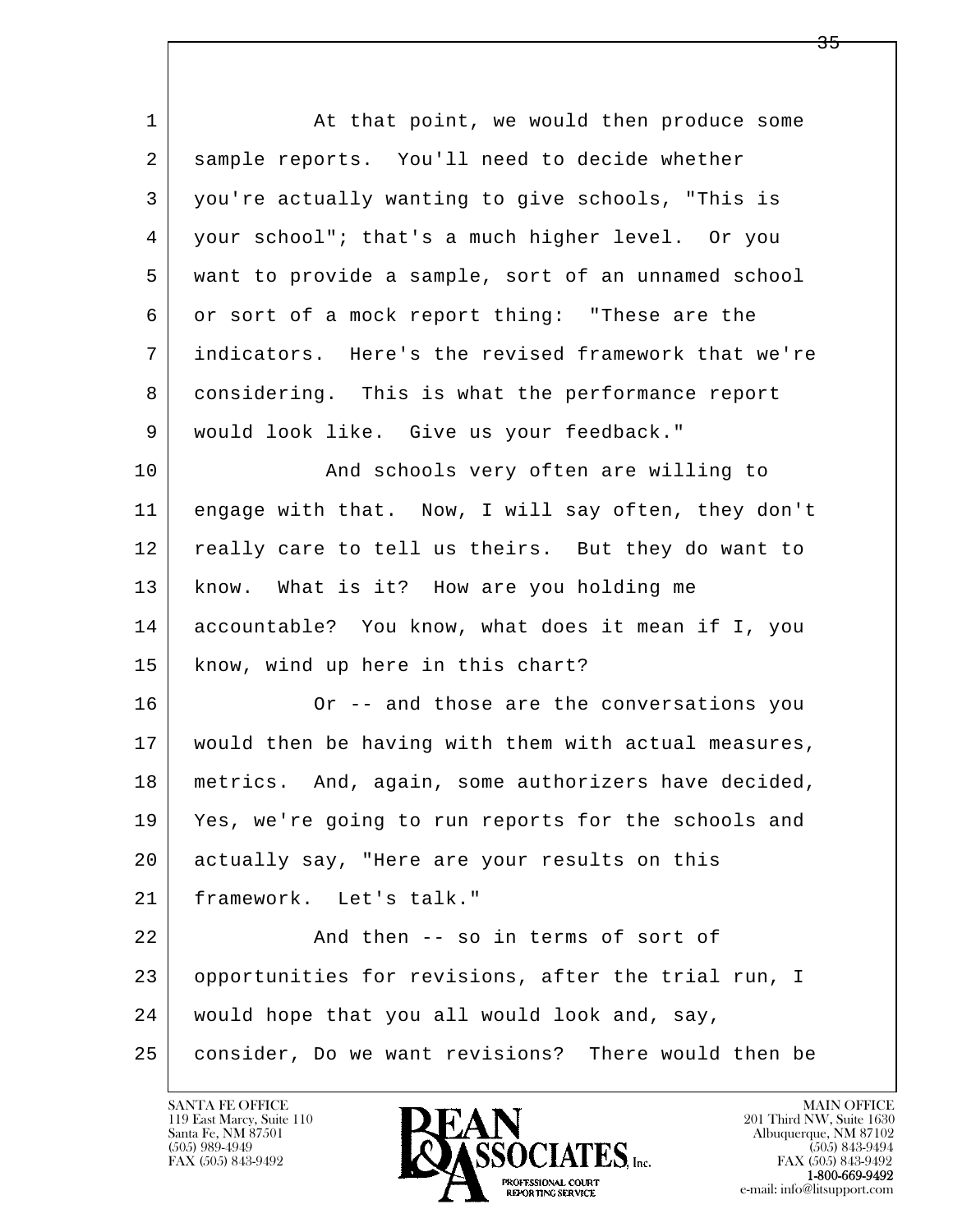l  $\overline{\phantom{a}}$  1 school and other stakeholder feedback in the spring. 2 MR. TIM FIELD: December-February time 3 frame. 4 MS. LYRIA BOAST: And then you would, 5 hopefully, again, come together as a Commission, 6 consider that feedback and decide what the final 7 framework would be. 8 THE CHAIR: Okay. Because I think -- you 9 know, personally, I think instead of just asking the 10 schools for feedback, I think it would behoove us to 11 go out there and do another, you know -- 12 COMMISSIONER JOHNSTON: Listening? 13 THE CHAIR: Yeah. Because I think we 14 would engage -- I think it would be great if the 15 schools had their own individual reports at a -- you 16 know, in a really perfect world, it would be great 17 to be able to sit down with every individual school, 18 one-on-one, and, say, "Look-it. This is -- now give 19 us your feedback." 20 That's not as much reality. But I think 21 prior to the meeting, it would be great if the 22 school actually saw what -- you know, how it truly 23 did impact them. 24 At an input hearing, we're not going to be 25 able to dig into the roots of that individual

119 East Marcy, Suite 110<br>Santa Fe, NM 87501

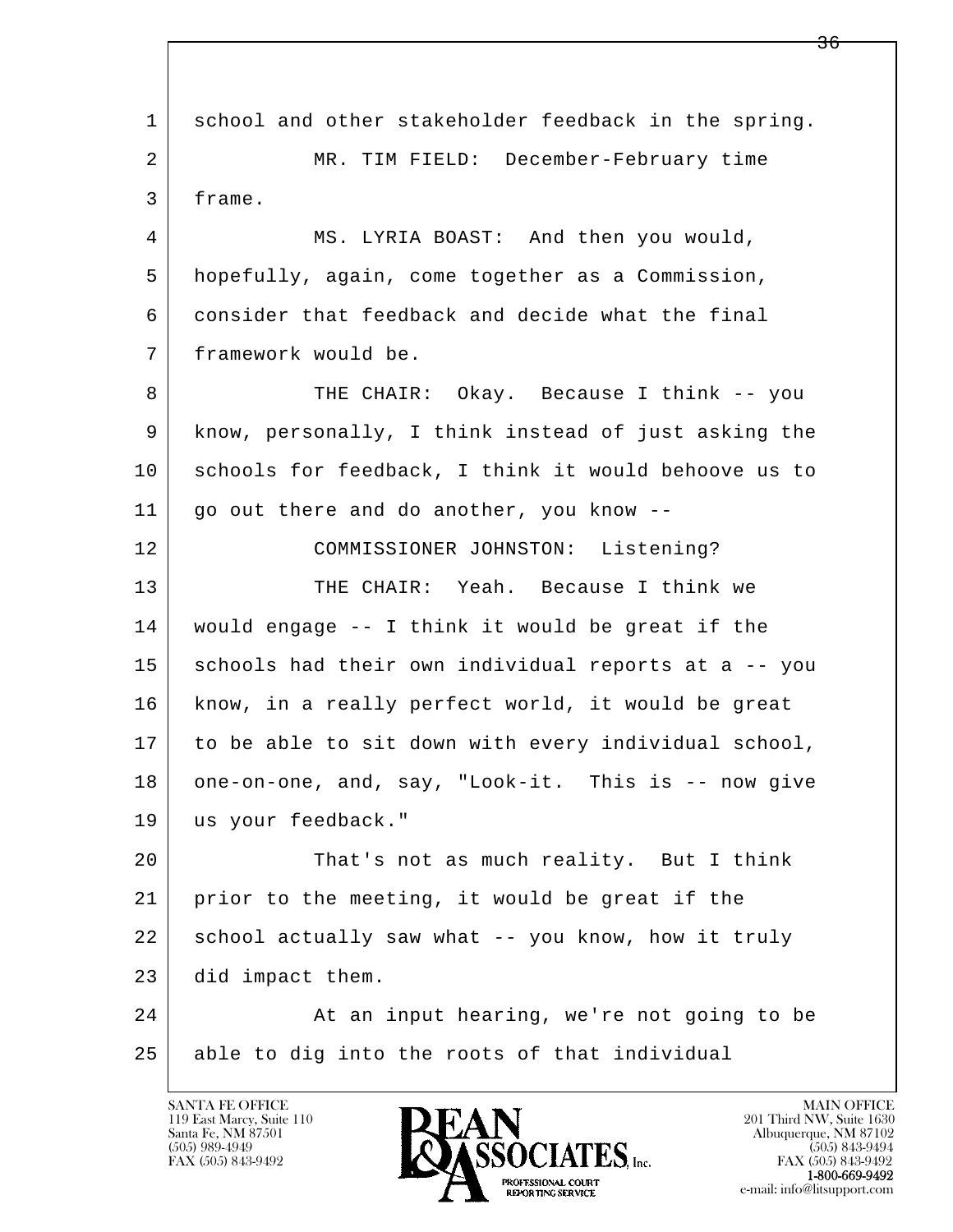| $\mathbf{1}$ | school, specifically. But they can give us, you      |
|--------------|------------------------------------------------------|
| 2            | know, general feedback as to what they feel the      |
| 3            | overall impact would be, and we can take that.       |
| 4            | But I think it's -- 'cause I think you're            |
| 5            | right. I think if we just ask schools for feedback,  |
| 6            | it's -- you know, it's at the bottom of the pile for |
| 7            | their to-do list. But if we make the effort to go    |
| 8            | out to the schools, I think they feel engaged a      |
| 9            | little bit more; because it's not just this, you     |
| 10           | know, anonymous, in a way, e-mail that came out.     |
| 11           | This is, "Here. We really do" -- you know,           |
| 12           | because they send it back and it's, like, "Oh, how   |
| 13           | do we know that they're even going to look at this   |
| 14           | $e$ -mail?"                                          |
| 15           | But if we're out there one-on-one with               |
| 16           | them, it's a -- you know, we're showing that we are  |
| 17           | listening.                                           |
| 18           | MS. LYRIA BOAST: We've done webinars,                |
| 19           | also. So you may want to offer a variety of          |
| 20           | opportunities. So we've done webinars, you know, on  |
| 21           | separate -- academic, financial, organizational.     |
| 22           | Because they may have different folks who would be   |
| 23           | engaged in the different parts. So that's a very     |
| 24           | good idea.                                           |
| 25           | THE CHAIR: Right.                                    |

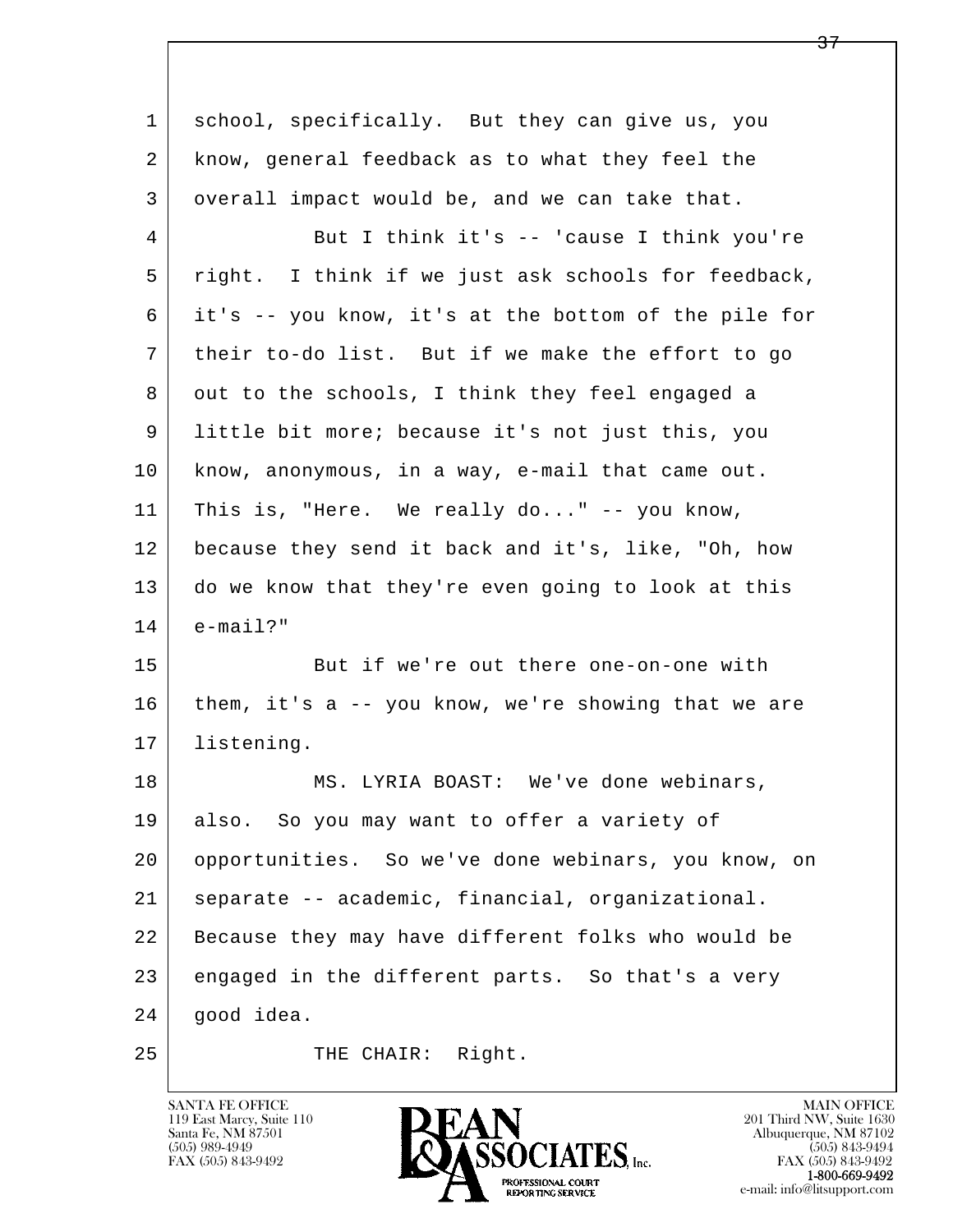l  $\overline{\phantom{a}}$ 1 | MR. TIM FIELD: So reconsider, yeah, 2 | surveys, webinars, [inaudible]. It's that winter 3 time frame. 4 We then make another round of revisions. 5 You would look at the results from the feedback. 6 I think hard to understand is we're -- our 7 plan then is that there be sample reports. We 8 have -- "Okay. We've got the feedback. Here are 9 | the reports. This is it." 10 So in the spring -- now, it's based on 11 '16-'17 data. But this is not yet -- you know, this 12 isn't going to inform decisions quite yet. This is 13 | kind of like this Version 1.0. They're going to get 14 | their reports. They're going to probably have more 15 | reactions to it, some more thoughts. 16 So it's not on here; but I'm sure you're 17 going to get some feedback. But then the plan is, 18 really, next fall, 2018, that you're producing 19 reports based on 2017-'18 data. And that's going to 20 start being used for your accountability model. 21 Your plan is then in place, and these new reports 22 are being used for decisions. 23 So that's -- that's really how we've -- we 24 | think it can work. 25 MS. LYRIA BOAST: And we didn't check --

119 East Marcy, Suite 110<br>Santa Fe, NM 87501

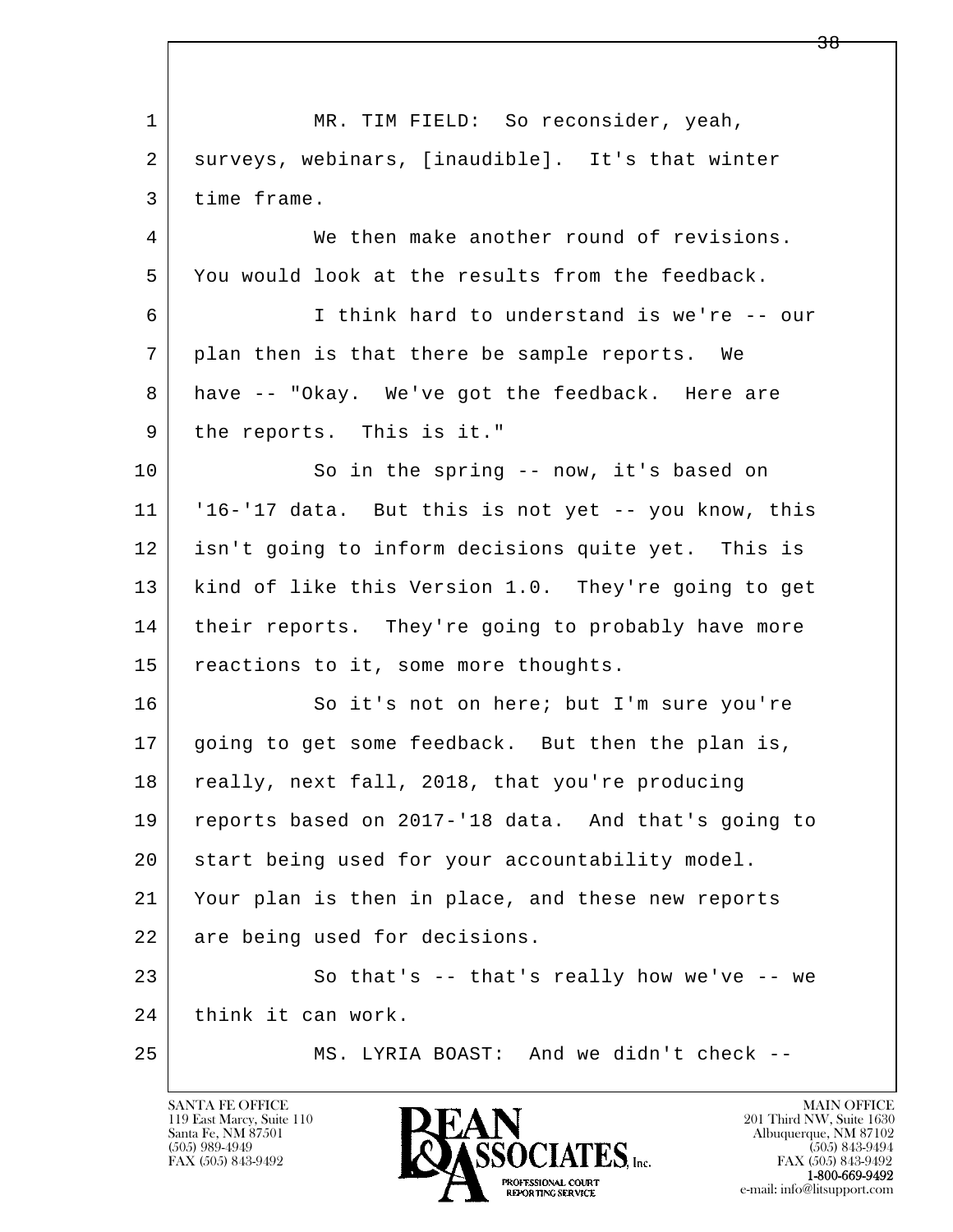| $\mathbf{1}$ | obviously, there's a whole contra- -- you know, as   |
|--------------|------------------------------------------------------|
| 2            | your contracts are rolling, I know that that's       |
| 3            | always a consideration. We have a new framework;     |
| 4            | but how -- that's why I think the annual reporting,  |
| 5            | the annual school reports, your review against a     |
| 6            | framework, even if schools are slowly having to      |
| 7            | transition into it, you're setting a clear           |
| 8            | communication:                                       |
| 9            | "These are our performance expectations.             |
| 10           | This is what we consider to be, you know,            |
| 11           | successful. These are schools that we're going to    |
| 12           | want to" -- you're being very clear there will be no |
| 13           | surprises.                                           |
| 14           | So even if they're not up for renewal for            |
| 15           | three, four years, they're very clear whether, you   |
| 16           | know, they would be potentially having a             |
| 17           | revocation -- you know, a non-renewal consideration  |
| 18           | or not.                                              |
| 19           | So we know that there is a rolling in and            |
| 20           | there's the whole contractual issue. But I think     |
| 21           | that the point of setting the expectations and       |
| 22           | consistent expectations is very valuable, and then   |
| 23           | probably would be easier, I would think, during      |
| 24           | contract negotiations, because you've been very      |
| 25           | clear for a number of years. "These are our          |

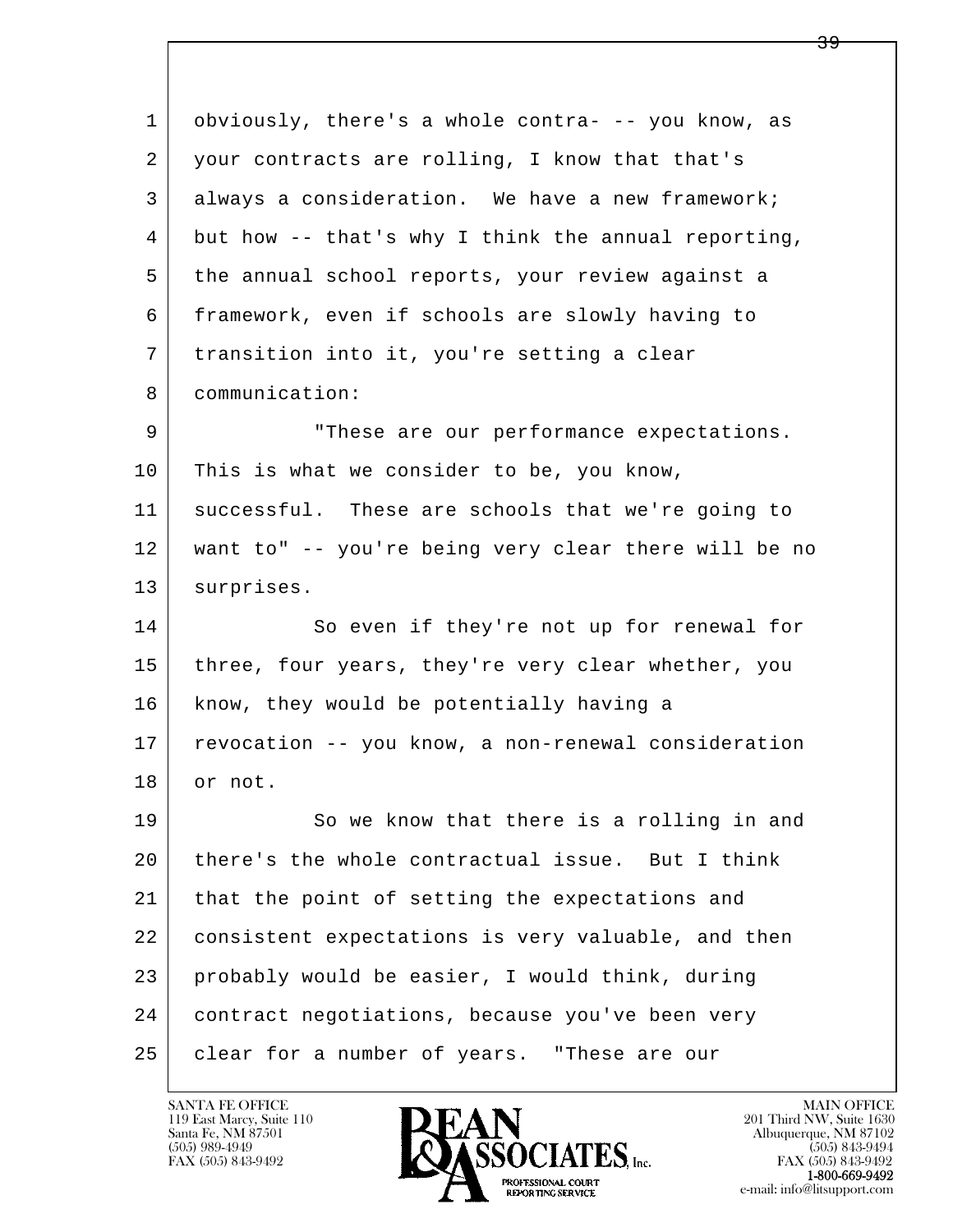l  $\overline{\phantom{a}}$ 1 expectations." 2 | THE CHAIR: Right. 3 MR. TIM FIELD: So just a couple of more 4 slides for the organizational framework, and I'll  $5$  try to be quick for these last couple. 6 So one is -- I mean, I think you've 7 mentioned this. [Inaudible.] One is just like to 8 just like put a pin in this concept of the 9 performance framework, versus the accountability 10 plan or accountability model. 11 The way we think about it is the framework 12 establishes the standards. It clarifies how 13 standards are measured. And it also really 14 | clarifies, you know, what data is collected, and 15 what gets into the what plan. I mean, that's the 16 framework. That's kind of the focus of today, and 17 it's been the focus so far of our engagement. 18 The accountability plan, or model, 19 describes how those standards will be applied to 20 evaluate school performance, the consequences in 21 authorizer interventions and how decisions are made 22 against those standards. 23 So although it makes sense to kind of  $-1$ 24 think it can make sense to kind of chunk these out, 25 schools are going to care about both of those.

119 East Marcy, Suite 110<br>Santa Fe, NM 87501

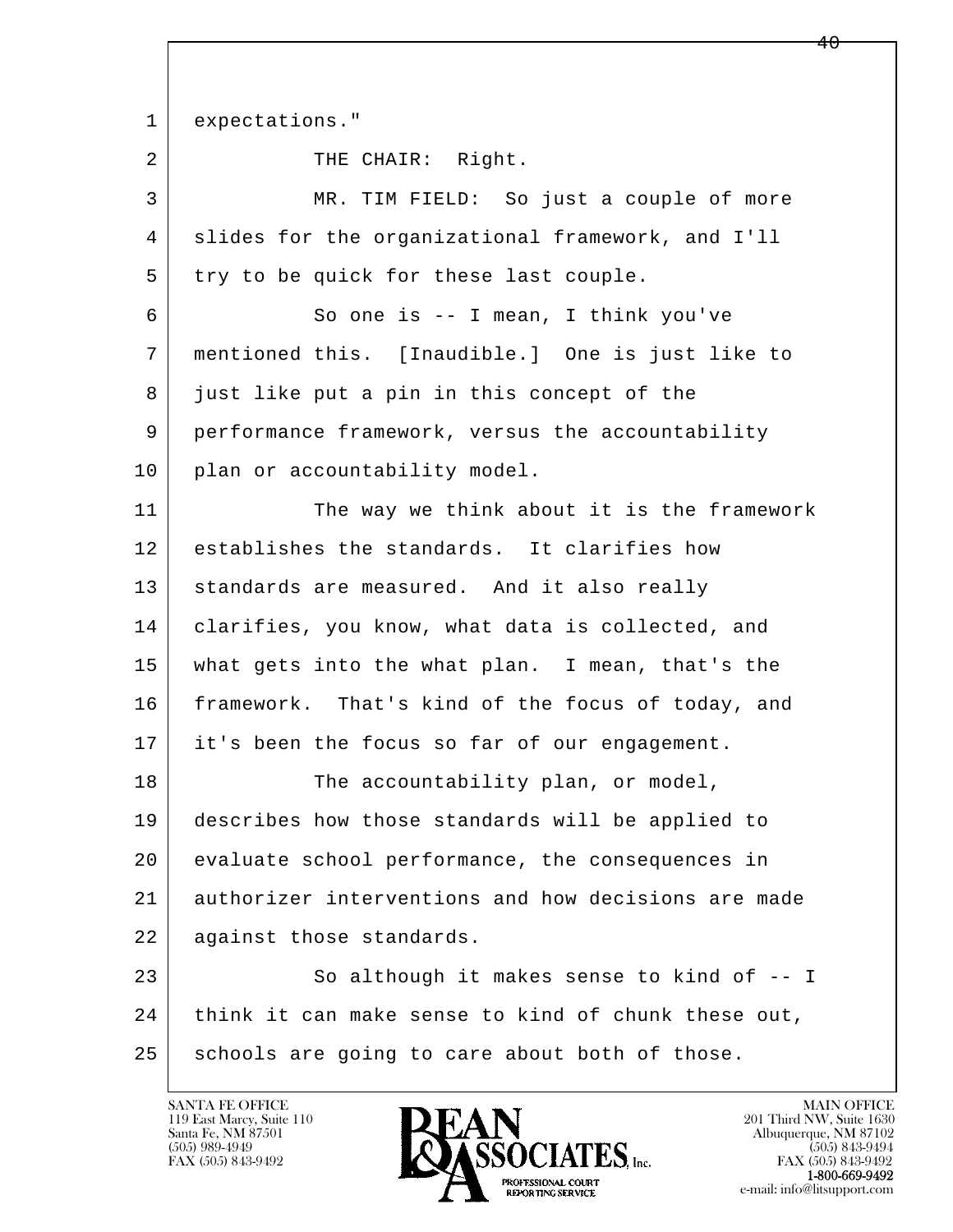| 1  | They're going to -- the standards aren't going to   |
|----|-----------------------------------------------------|
| 2  | mean too much. They're going to mean something; but |
| 3  | they're really going to want to know how those      |
| 4  | standards are applied. That's another reason why    |
| 5  | going out to the schools after there's been more    |
| 6  | work on the accountability plan will be important.  |
| 7  | Because they're going to be, like, "All             |
| 8  | right. I don't care how you score me. What are you  |
| 9  | going to do once you" -- like, so -- so that's      |
| 10 | just something --                                   |
| 11 | MS. LYRIA BOAST: And sometimes -- and               |
| 12 | we'll also work with you about how you want this    |
| 13 | formatted? How this would live in terms of          |
| 14 | documents. Because sometimes this is one very large |
| 15 | document that authorizers have. It has the          |
| 16 | framework indicators and then rolls right into here |
| 17 | is what -- here is what the actions are.<br>And     |
| 18 | sometimes they're actually two distinct.            |
| 19 | So there's a framework document that is             |
| 20 | just the indicators, the -- you know. And that's    |
| 21 | separate from a sort of -- what is called various   |
| 22 | things, but has the plan. What are the              |
| 23 | interventions? What are the consequences? What is   |
| 24 | the timing? What is that?                           |
| 25 | So, you know, you'll decide what works              |

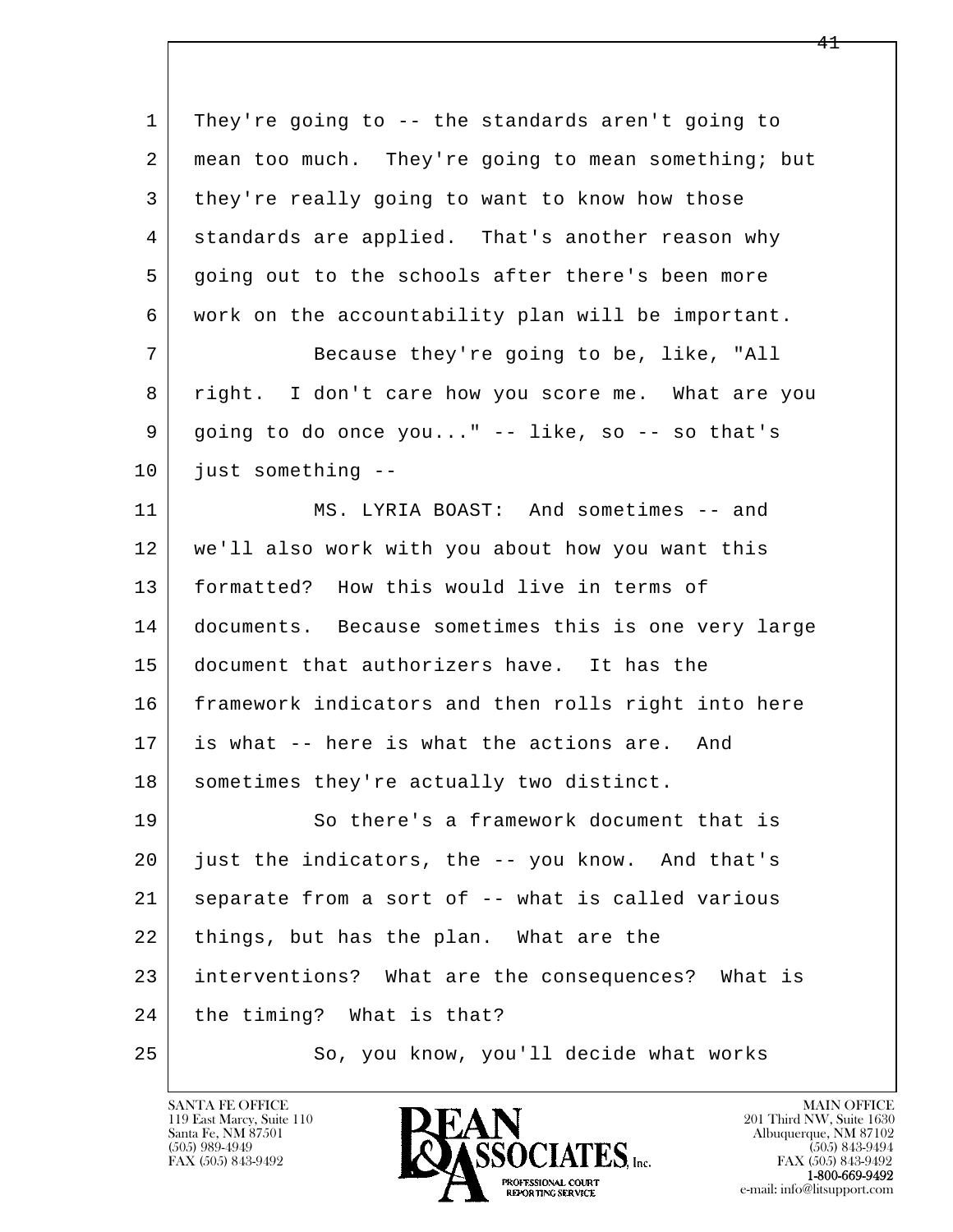l  $\overline{\phantom{a}}$  1 best for you in terms of how to present it. But I 2 think having both of these parts, whether it's one 3 document or two, very clear, you know, schools know 4 what it is, they understand what's in it, will be 5 | really valuable. 6 MR. TIM FIELD: Yes. 7 COMMISSIONER ARMBRUSTER: I'm raising my 8 hand; so I'm not -- I'm trying. 9 Two questions, I think. One is when we're 10 talking about clarifying about what data will be 11 collected, I think we've had that issue about how 12 that data gets to CSD; not to me, personally. 13 Because they'll say, "Oh, yeah. 14 75 percent of our children exceeded" -- whatever we 15 | said. But we don't really see the little numbers 16 that go with that. So I don't know if that's 17 included in that. 18 | Rand the other thing is -- and, Katie, 19 probably, I need your answer on this -- is so when 20 they -- all the charters are also doing New Mexico 21 DASH; is that right? I know the -- 22 | MS. POULOS: Not all. 23 COMMISSIONER ARMBRUSTER: But they haven't 24 quite all done that yet. 25 MS. POULOS: No. So our team is actually.

119 East Marcy, Suite 110<br>Santa Fe, NM 87501

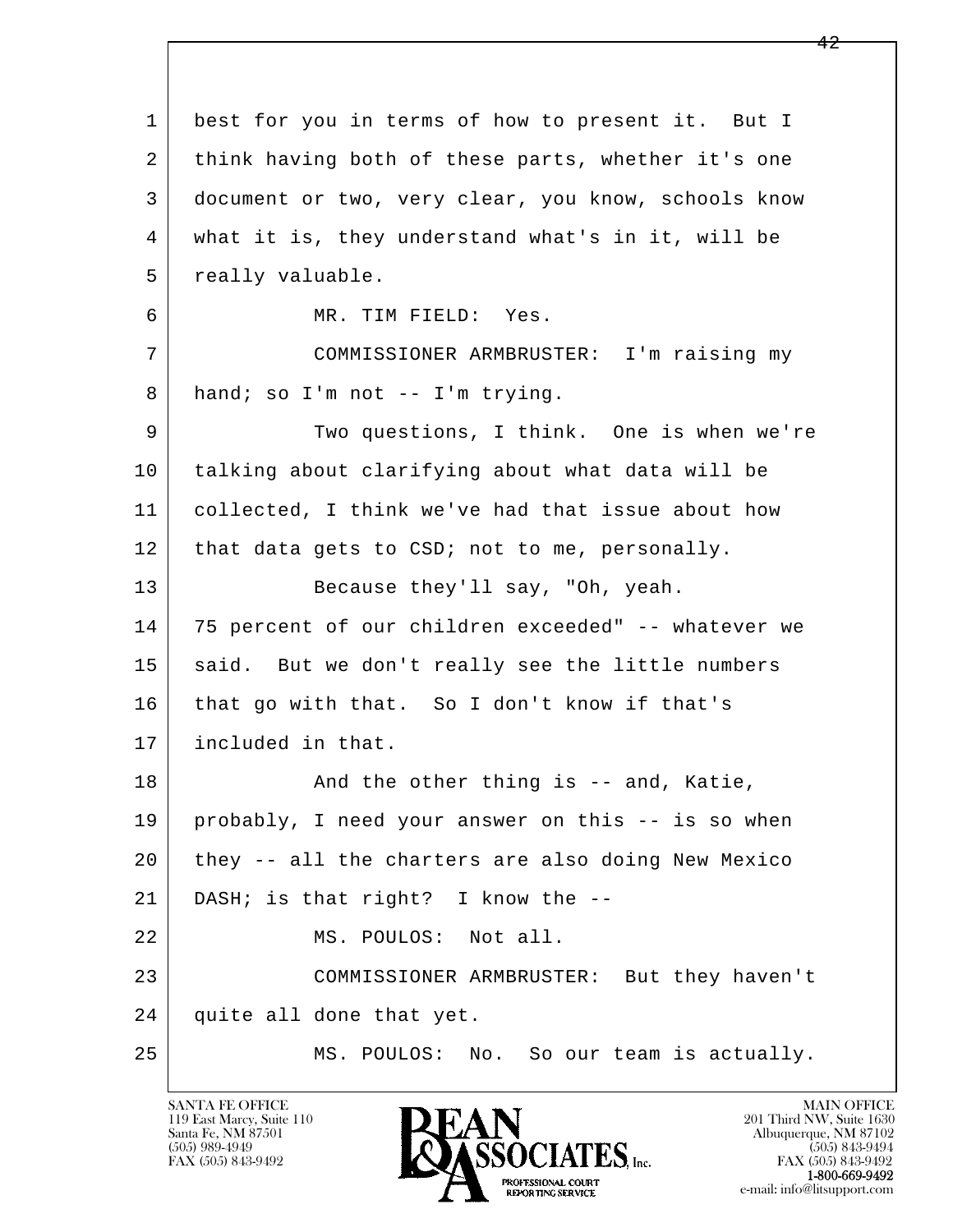l  $\overline{\phantom{a}}$  1 That's where Icela is today. And I was out there 2 with them yesterday doing the training. 3 We encouraged charters that had -- we 4 invited all charters. We encouraged charters that 5 had earned a "C" or lower letter grade. We highly 6 encouraged -- so we encouraged charters that had a 7 "C." We highly encouraged charters that had "D"s 8 and "F"s to attend the training to do NMDASH and to 9 | use that for their planning process. 10 So, no, not all charters are required to 11 do. Not even all "D" and "F" charters are required 12 to, because you still have your improvement plan 13 that you have approved. We haven't had a discussion 14 about do we want to adopt DASH; but we are 15 encouraging. 16 THE CHAIR: Right. Because when -- and I 17 | forget her name. 18 MS. POULOS: Elizabeth. 19 THE CHAIR: When Elizabeth came, when 20 | NMDASH was starting, charters weren't in that early 21 conversation. 22 COMMISSIONER ARMBRUSTER: Right. 23 | THE CHAIR: So it wasn't required. But I 24 think -- you know, personally, I just think it would 25 be easier if they could -- you know, why use our

119 East Marcy, Suite 110<br>Santa Fe, NM 87501

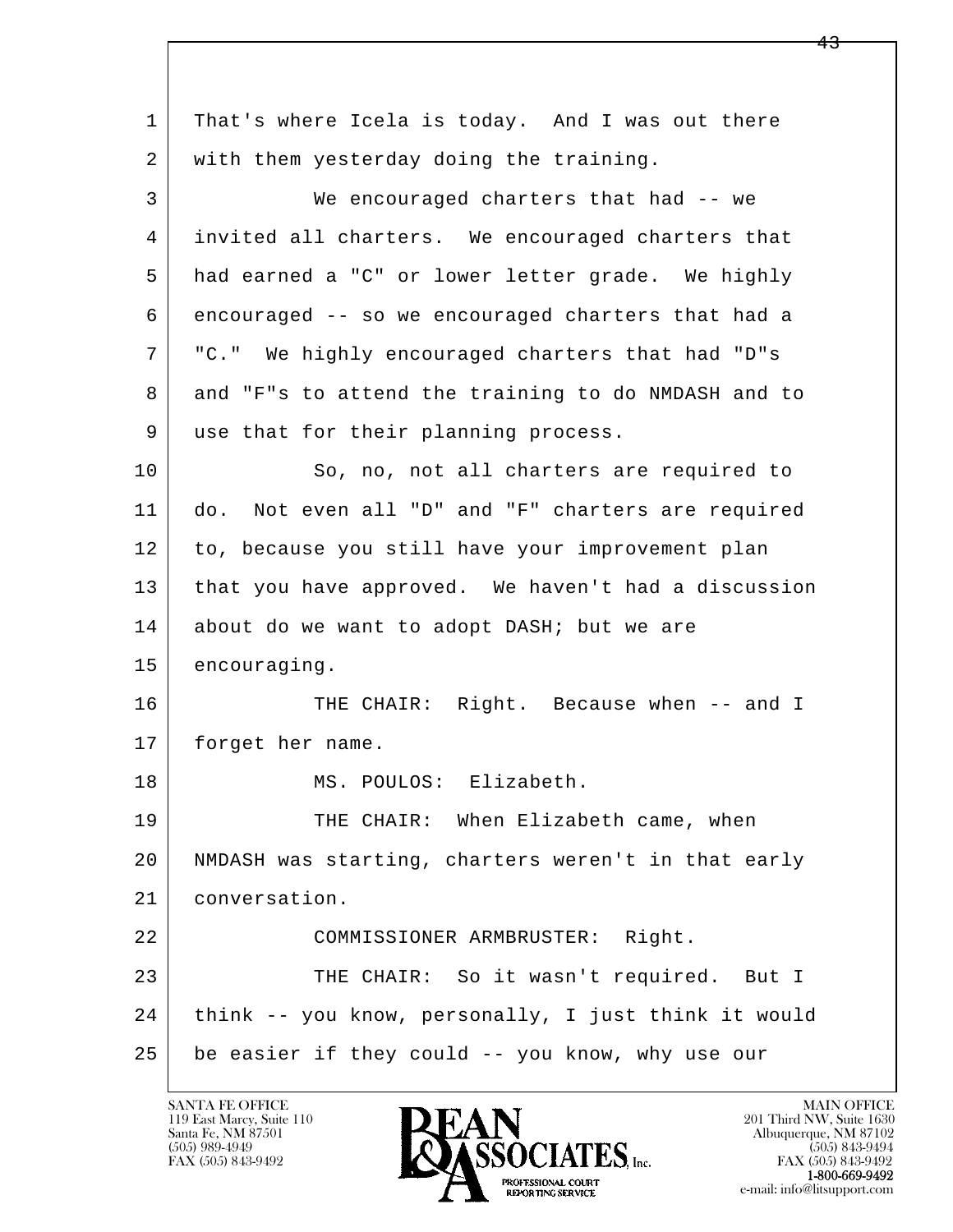l  $\overline{\phantom{a}}$  1 improvement plan thing? If it's already in the 2 DASH, then that should -- that should take -- and 3 that does take them through the steps of -- so why 4 not do it? 5 MS. POULOS: Feedback, also, which is 6 really nice. 7 COMMISSIONER ARMBRUSTER: That was 8 actually my -- what I was trying to get clarified. 9 Because if you are doing New Mexico DASH, what it 10 sounded like to me when Elizabeth was presenting it, 11 is that we are now, in a sense, making traditional 12 public schools do what we're requiring charter 13 | schools to do, which is to make an improvement plan 14 along the way, not at the end of the year. 15 | THE CHAIR: Well, the traditional schools 16 were already required to do an improvement plan  $17$  with  $-$  18 MS. POULOS: "An educational plan for 19 | student success." 20 | THE CHAIR: Exactly. Whatever. It 21 just -- it's in DASH. But we weren't asking the 22 charters to do something different than -- 23 traditional schools have to do an improvement plan. 24 COMMISSIONER ARMBRUSTER: Right. But from 25 what -- this is my interpretation; I'm not sure this

119 East Marcy, Suite 110<br>Santa Fe, NM 87501

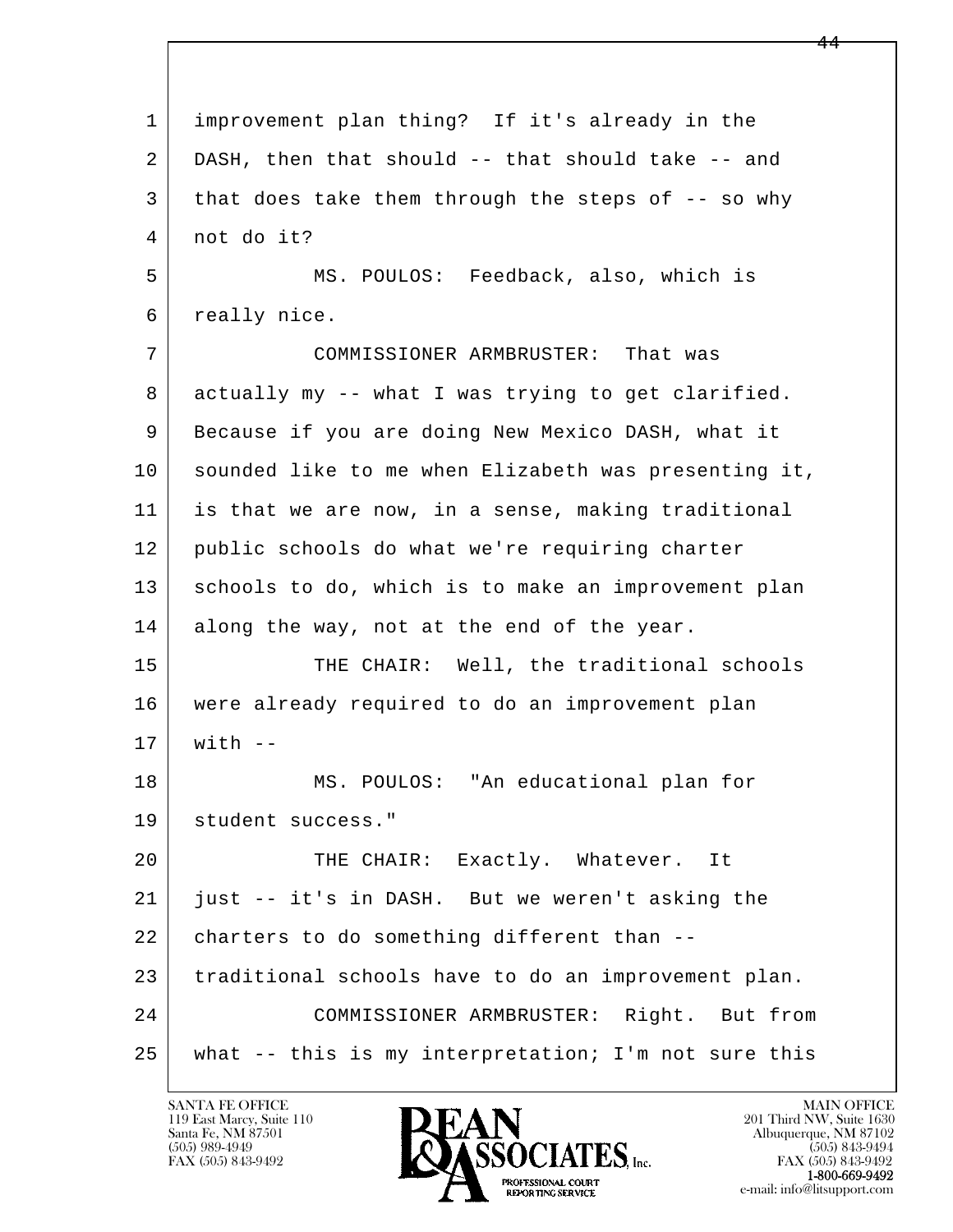l  $\overline{\phantom{a}}$ 1 is exactly what was presented. But my 2 interpretation was it was more of an ongoing kind of 3 plan. 4 MS. POULOS: Continuous. 5 COMMISSIONER ARMBRUSTER: So this wasn't 6 working. And only the three of us would be talking 7 about our fourth-grade class, because that's the one 8 having the problem. And these two are talking about 9 the eighth-grade thing. So it was a little bit more 10 | timely and with teacher input. 11 | I don't know who's doing the EPSS. 12 Honestly, I don't know who does that. 13 MS. POULOS: Nobody does that. We have 14 not required charters to do it. Three years ago -- 15 I don't know when it was -- your charters law said, 16 "We don't want to do it," even though all 17 traditional public schools have to do it. And 18 somebody caved and said, "Fine. We'll call your 19 performance framework your EPSS." So we have not -- 20 THE CHAIR: I can't own that. 21 | MS. POULOS: I think it's a fault of us. 22 Right. And I do, I think it's a fault, because then 23 charter schools were told they didn't have to have 24 continuous improvement plans. And we've now seen  $25$  the results of that.

119 East Marcy, Suite 110<br>Santa Fe, NM 87501

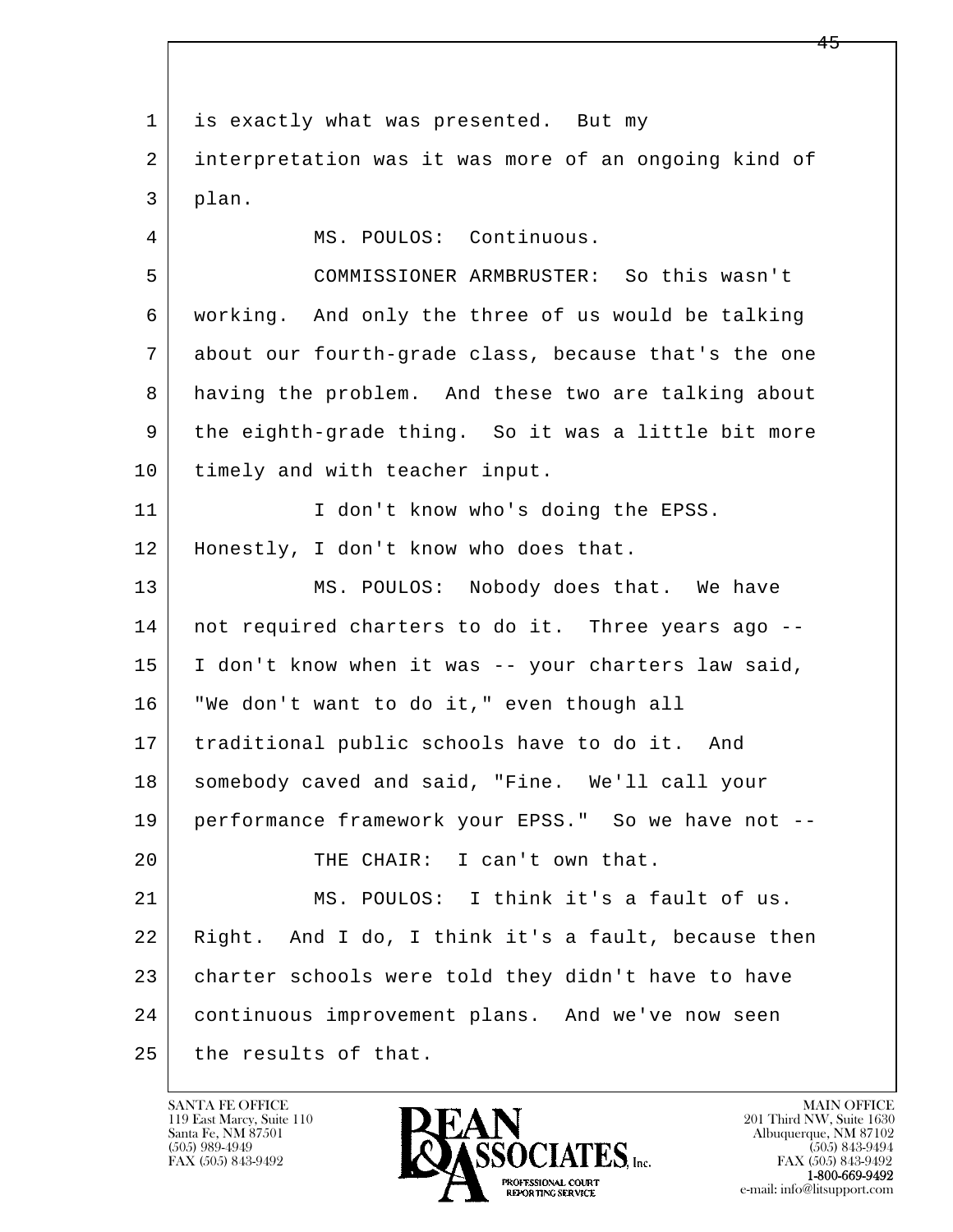l  $\overline{\phantom{a}}$ 1 MR. TIM FIELD: And we'll see. I mean, 2 you know, NMDASH is in our organizational framework; 3 right? 4 MS. POULOS: It is. 5 MR. TIM FIELD: It is one of the 6 indicators. So that's a good question that will 7 come up in a little bit here. Like, should that be 8 an indicator? So where you're saying, "Yes, we 9 think a good strong organization that's -- and 10 there's a criteria, C-or-below -- should be using 11 that tool." 12 THE CHAIR: Right. 13 MR. TIM FIELD: And is that statute? No. 14 But we're going to get into this question --15 THE CHAIR: We could make it policy. 16 Absolutely. 17 MR. TIM FIELD: Make it policy, yes. So 18 | that's the stuff we're going to get into in a second 19 here with the organizational framework. That's just 20 one example of many. But that could be a criteria 21 statement. 22 COMMISSIONER ARMBRUSTER: My brain just 23 | gets full. And then I hear all these words, and 24 then I can't remember who's doing what when. You 25 | know what I mean? It's, like, okay.

119 East Marcy, Suite 110<br>Santa Fe, NM 87501

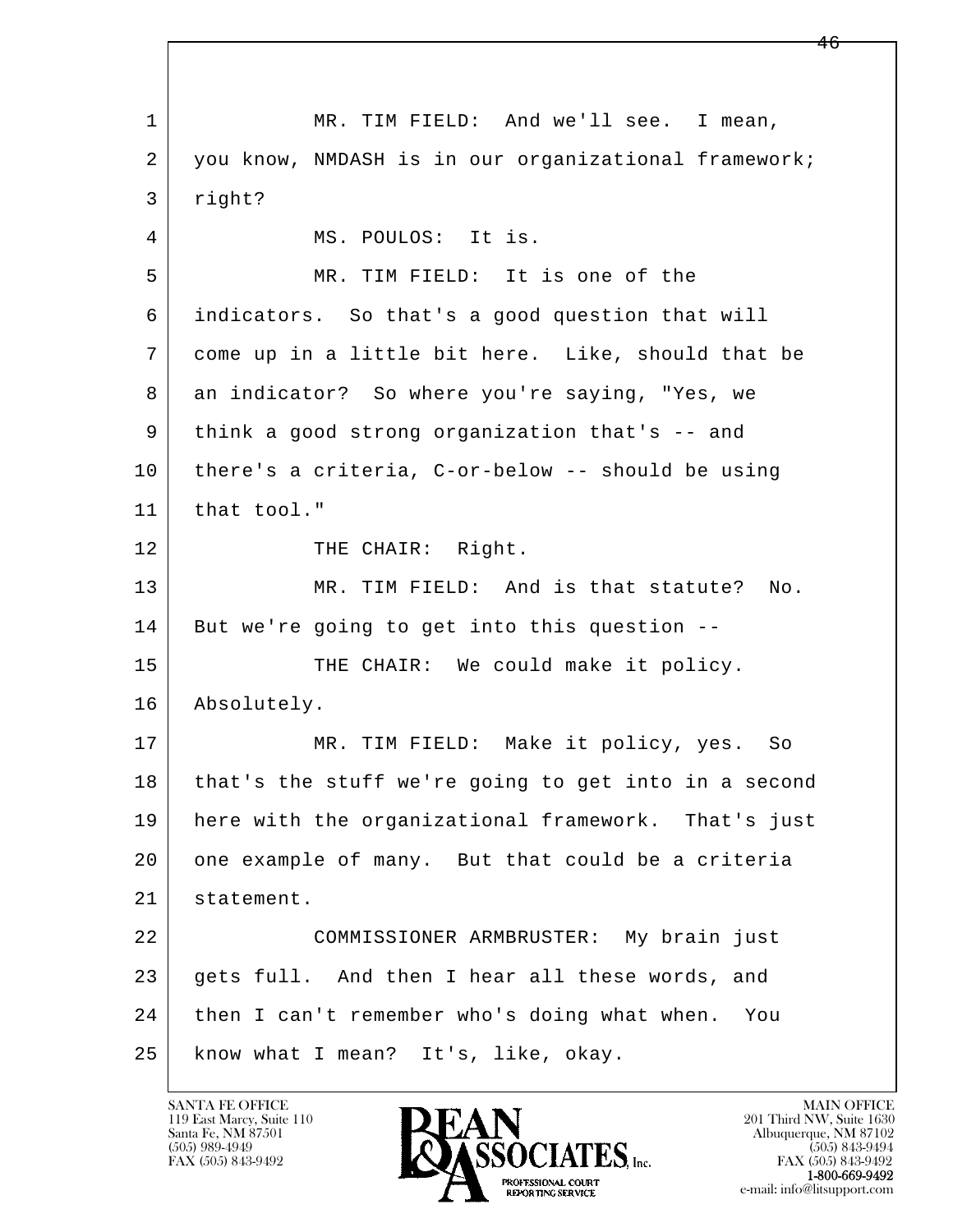l  $\overline{\phantom{a}}$ 1 MR. TIM FIELD: I think it's -- we're 2 going to dive into the organizational framework. A 3 note. We're scheduled -- we're more or less on 4 time, 9:45 to -- I think it's 11:30. We're going to 5 have a break in between. So it could be a break 6 right now? Are we all doing all right? Or do you 7 want to just jump in? But we are -- we do need a 8 break sometime between now and 11:30. 9 So we feel like we're ready? Or do you 10 want to take a few minutes, or however you -- 11 COMMISSIONER ARMBRUSTER: Another 12 half-hour or so? 13 COMMISSIONER JOHNSTON: Probably keep 14 | going until somebody says, "I need to take a break." 15 | And it will come; but -- 16 MR. TIM FIELD: All right. So -- 17 THE CHAIR: Or we'll just get up and 18 leave. 19 MR. TIM FIELD: So wait on those for a  $20$  second. But we are going to have  $-$  in this 21 handout -- this has the pre-read. So this version, 22 which you have, your binded materials -- and who had 23 a chance to review the pre-read? 24 (Show of hands.) 25 COMMISSIONER TOULOUSE: I read it.

119 East Marcy, Suite 110<br>Santa Fe, NM 87501

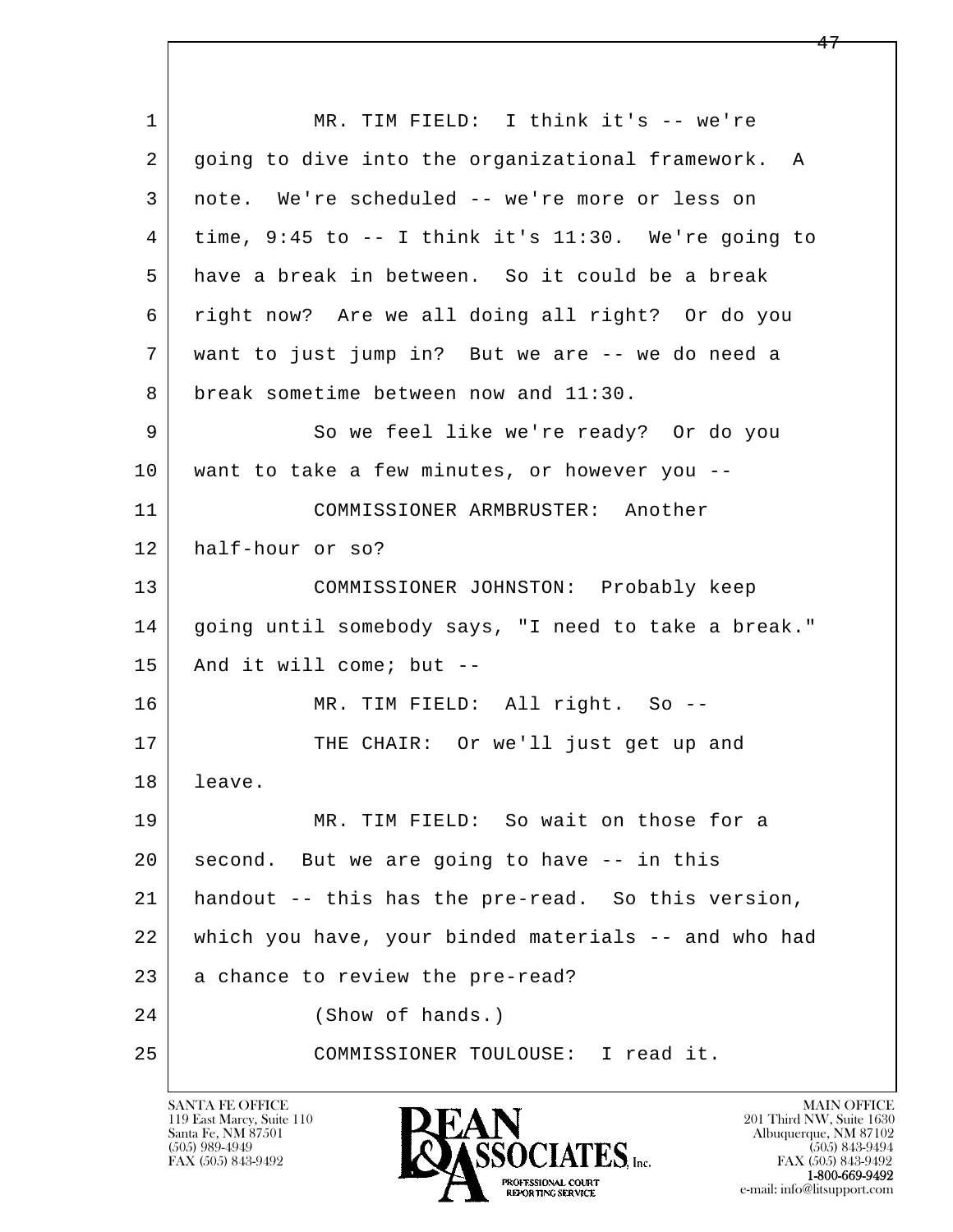l  $\overline{\phantom{a}}$  1 Whether that's a review or not, until you have a 2 discussion, it's very hard for me not to -- or for 3 me to figure out what is it we're really looking at, 4 just because it's words until we all flesh it out. 5 MR. TIM FIELD: Yeah. And that's kind 6 of -- we weren't approaching this assuming you folks 7 are ready to, like, you know, fully engage what we 8 send you. But hopefully, you got some flavor of 9 | what's in here. 10 The slides really, more or less, fall -- 11 follow this. So, again, I'll walk through them. 12 But pretty much, I think you can actually 13 follow along -- I would say follow along actually 14 with your packet is probably the best way to 15 approach this for now. I'll let you know if we want 16 to look at something else. 17 So the first thing to highlight -- and 18 this is on -- I'm looking at this page right here; 19 it's on the screen -- are kind of goals or 20 objectives for revisions. And this is what we're 21 always setting out to do. 22 This partly comes, really, from the 23 overall objectives that we looked at before. But 24 one is to clarify criteria and data sources for 25 evaluating indicators and to prioritize indicators

119 East Marcy, Suite 110<br>Santa Fe, NM 87501

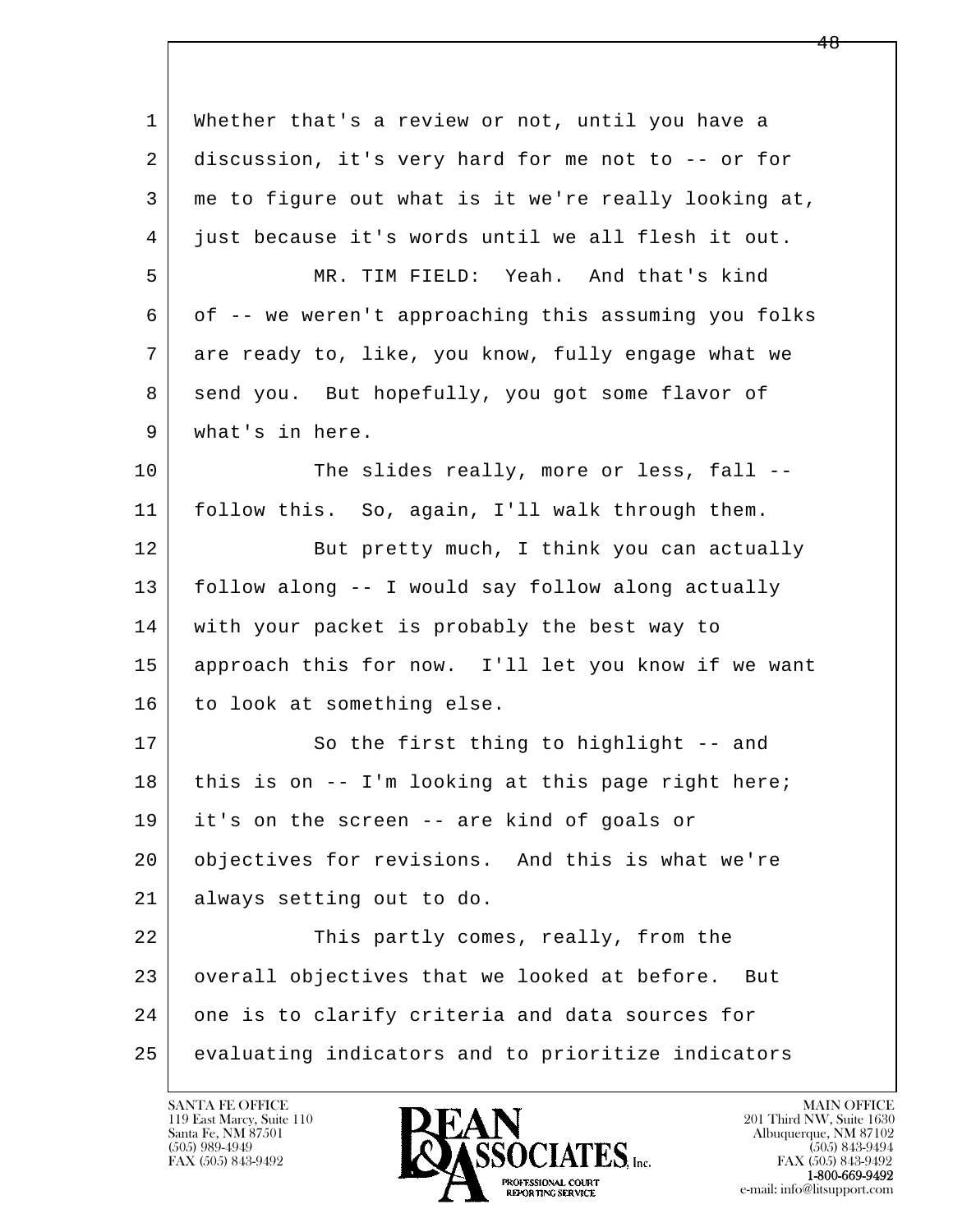l  $\overline{\phantom{a}}$ 1 | that are most critical to the Commission. 2 To ensure all measures can be reliably and 3 accurately collected; 4 And to establish clarity about the process 5 and time line for collecting data; 6 And to streamline data collection across 7 departments. 8 We've already heard several comments about 9 this kind of need. And Katie is working to -- how 10 do we get more coordination around data sharing? 11 And that's especially important to the 12 organizational framework. 13 Comments there before we move on? 14 So I think what's really important, these 15 next three bullets, "Summary of planned changes" is 16 really going to frame how we attack the 17 organizational framework. 18 This is what we've kind of proposed and 19 have done and it is reflected in this handout. One 20 is that we -- there was a little work done -- and we 21 worked very closely with Katie on this, in getting 22 her input -- is looking at the language around the 23 different -- like, meeting standard, not meeting 24 standard, or working to meet standard or falls far 25 below.

119 East Marcy, Suite 110<br>Santa Fe, NM 87501

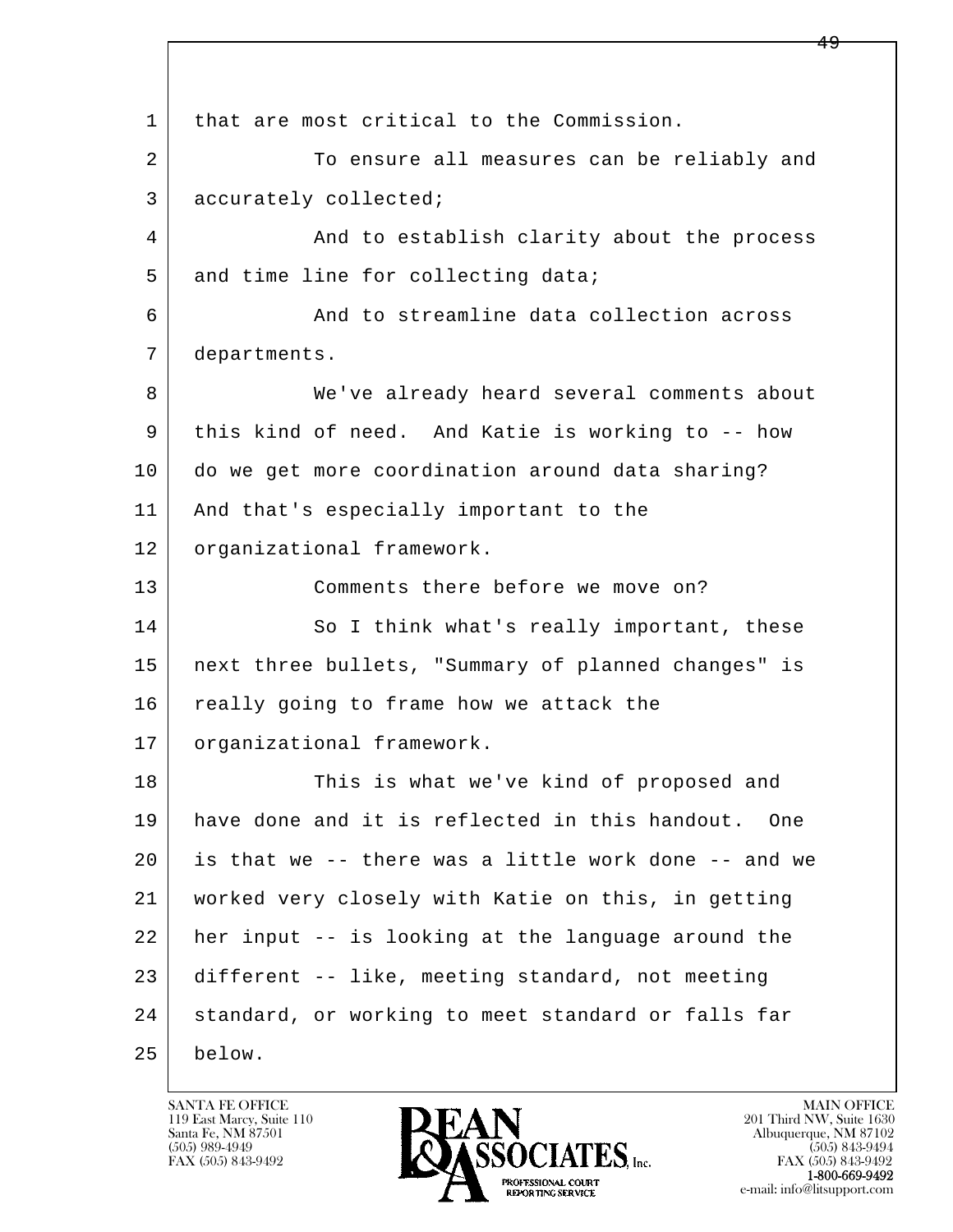l  $\overline{\phantom{a}}$ 1 We looked at that, some suquested 2 revisions as to how we kind of define these 3 categories and how they relate to indicators in the 4 framework. So that's one thing that we're going to 5 look at; I think that'll be a quick review. 6 Second -- and this is the meat of what 7 we're discussing today -- is modifying the 8 indicators. And we're going to, in a second, define 9 some of these terms. But modifying the indicators 10 so that there are very clear criteria statements 11 that say, "If this is the indicator, if, like, is 12 | the school serving special education students 13 well -- that's the indicator; that's one of the 14 indicators -- what are the five criteria that PED 15 and PEC is looking at to say, yes, they are. They 16 are serving special education students well," and 17 get very specific about that. 18 And I think the earlier framework is kind 19 of in there. It's not always as clear as it can be. 20 I think the work here is how do you have really 21 clear statements. And that's what a good chunk of 22 today is about, is, like, you know, do we have the 23 right criteria statements? 24 The third piece, which we've started to 25 do -- and there's a kind of a snapshot of what it

119 East Marcy, Suite 110<br>Santa Fe, NM 87501



FAX (505) 843-9492<br>**1-800-669-9492**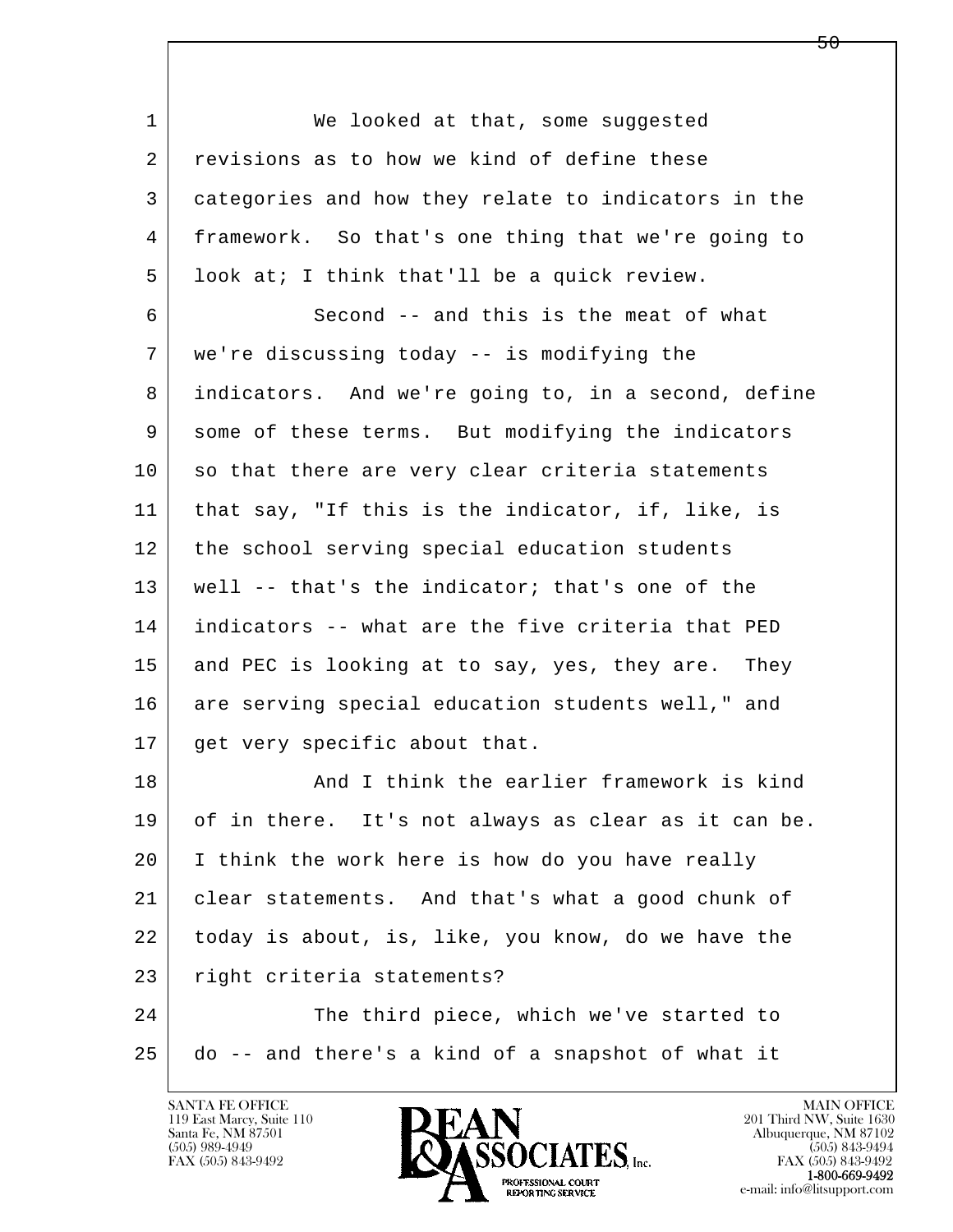| 1  | looks like -- is then, okay. So if one of the          |
|----|--------------------------------------------------------|
| 2  | criteria statements for special education students     |
| 3  | is, you know, are you meeting the Special Education    |
| 4  | Bureau's compliance report -- I don't know if that's   |
| 5  | the right language -- well, that comes out annually.   |
| 6  | The Special Ed Bureau does it, and they submit it      |
| 7  | to -- you know, actually, so there's clarity about     |
| 8  | how that's being evaluated.                            |
| 9  | Another one in there is, like, is the                  |
| 10 | school properly staffed to serve special education     |
| 11 | students?                                              |
| 12 | So that's going to be based on the site                |
| 13 | visit, where we're looking at -- and it's, like,       |
| 14 | being very clear about how we're going to measure      |
| 15 | that. So there's no question about what is being       |
| 16 | evaluated and how it's being evaluated. So that's      |
| 17 | No. 3.                                                 |
| 18 | So those are the three things that are the             |
| 19 | focus of the organizational framework revisions.<br>T. |
| 20 | personally feel like that this seems solid.<br>It      |
| 21 | makes sense. I think it's [audible] not a whole lot    |
| 22 | of input. I think where there's great work to be       |
| 23 | done near today is, again, I think we probably have    |
| 24 | cast a very broad net of what could be those           |
| 25 | criteria statements. There's a lot of criteria         |

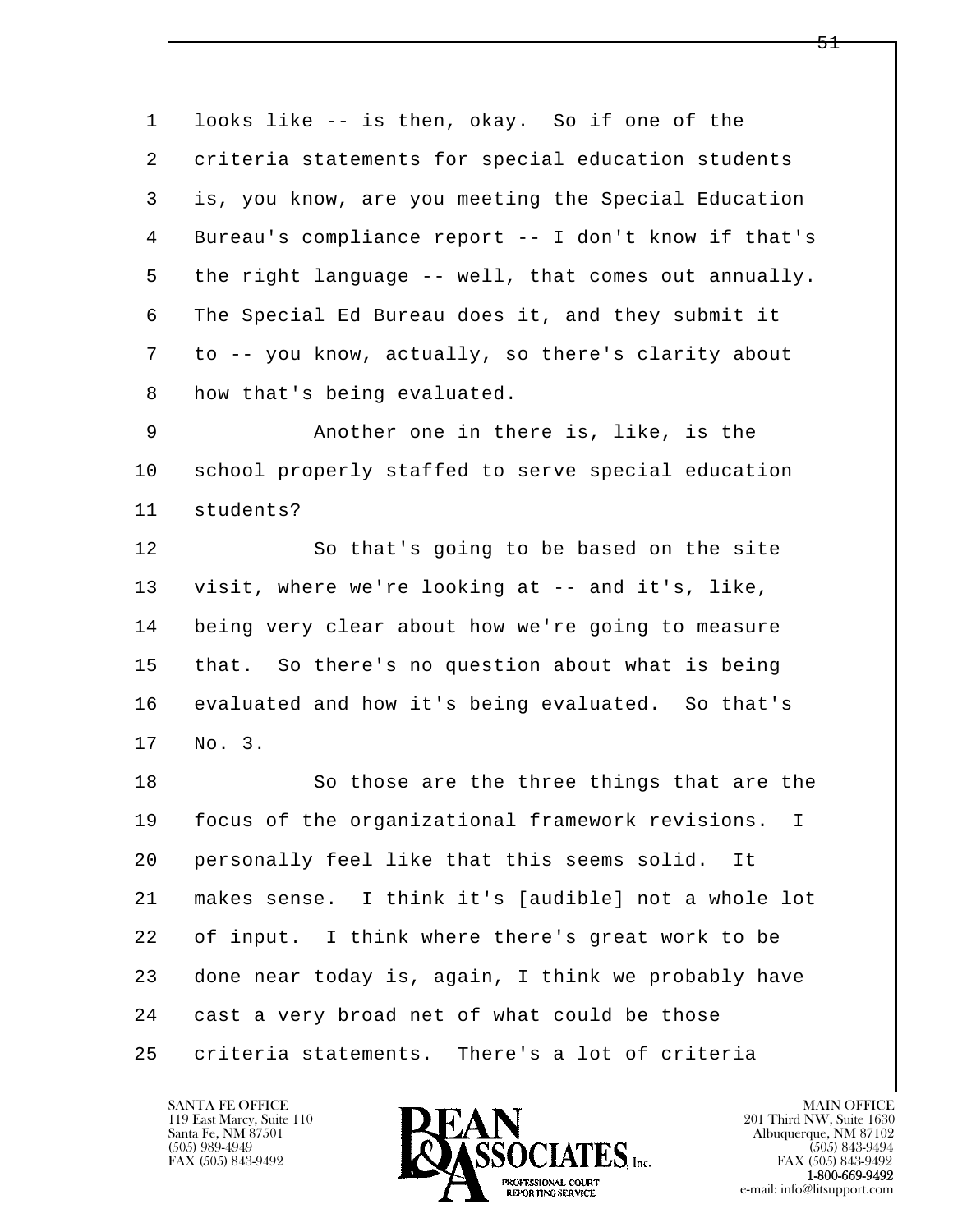l  $\overline{\phantom{a}}$ 1 statements. I think we found -- we counted them -- $2$  like  $-$ 3 MS. LYRIA BOAST: 49. 4 | MR. TIM FIELD: Something like -- a very 5 large number. And the question is, like, is that  $6$  the right  $-$  you know, do we need to  $-$  and we're 7 going to be asking your opinion on like, no, let's 8 get rid of this one, or, hey, what's -- and this is 9 a real priority for me. 10 MS. LYRIA BOAST: Or we forgot one. 11 MR. TIM FIELD: Yes. Or why aren't we 12 looking at something that's not on here? 13 So questions on that before we walk 14 | through each of these a little bit. 15 | MS. LYRIA BOAST: And the point about 16 No. 3 that -- you know, Point No. 3, which is -- 17 we're going to be focused on the criteria today. 18 We're not going to get so much into 3, not because 19 we don't think it's incredibly important, because 20 that is really going to answer, I think, many of the 21 school concerns. Where is this -- Who's talking? 22 And your concerns: What are the departments that 23 are involved? 24 But we want to get the criteria set down. 25 And then you'll be -- the next phase would be you

119 East Marcy, Suite 110<br>Santa Fe, NM 87501



FAX (505) 843-9492<br>**1-800-669-9492**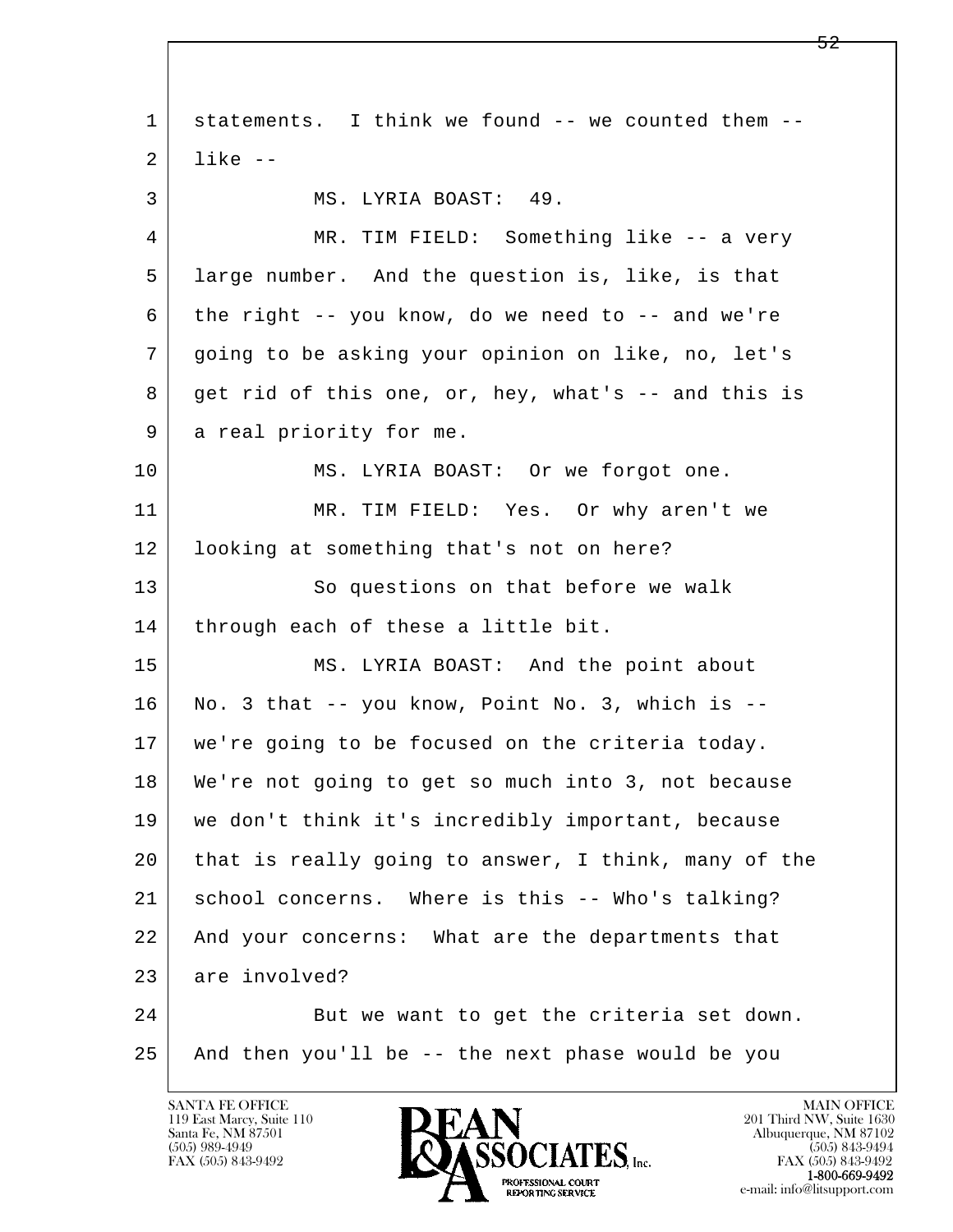| $\mathbf 1$ | would be getting more expanded. Okay. Here are the  |
|-------------|-----------------------------------------------------|
| 2           | departments. Here is the timing. And that all --    |
| 3           | MR. TIM FIELD: And that's the focus                 |
| 4           | that's on the handout of the trial run. So part of  |
| 5           | this is, like, when Katie's team is starting to do  |
| 6           | the work, like, okay, how much evidence would we    |
| 7           | pull? Well, there's some work -- is that really     |
| 8           | feasible? Like, is that department going to play    |
| 9           | ball with us? Or, Is that really measurable? Or,    |
| 10          | Are we putting too much into the site visit?        |
| 11          | So I think that's part of the trial run is          |
| 12          | kind of a way of kicking the tires on, like, yes,   |
| 13          | these are the right collection of evidence. We      |
| 14          | collect them. They're reliable. They're not --      |
| 15          | they're manageable. And that's how the trial run    |
| 16          | works, frankly.                                     |
| 17          | So that. So that first piece about                  |
| 1 8 I       | meeting standards. So on this page, what we had     |
| 19          | here -- what we've got in this first page is the    |
| 20          | suggested, kind of, language revisions for how      |
| 21          | "Meets standard," "Working to meet standard," and   |
| 22          | "Falls far below standard" is revised. This already |
| 23          | exists in the current framework. And there are some |
| 24          | revisions that are proposed here.                   |
| 25          | I would say -- things that I would                  |

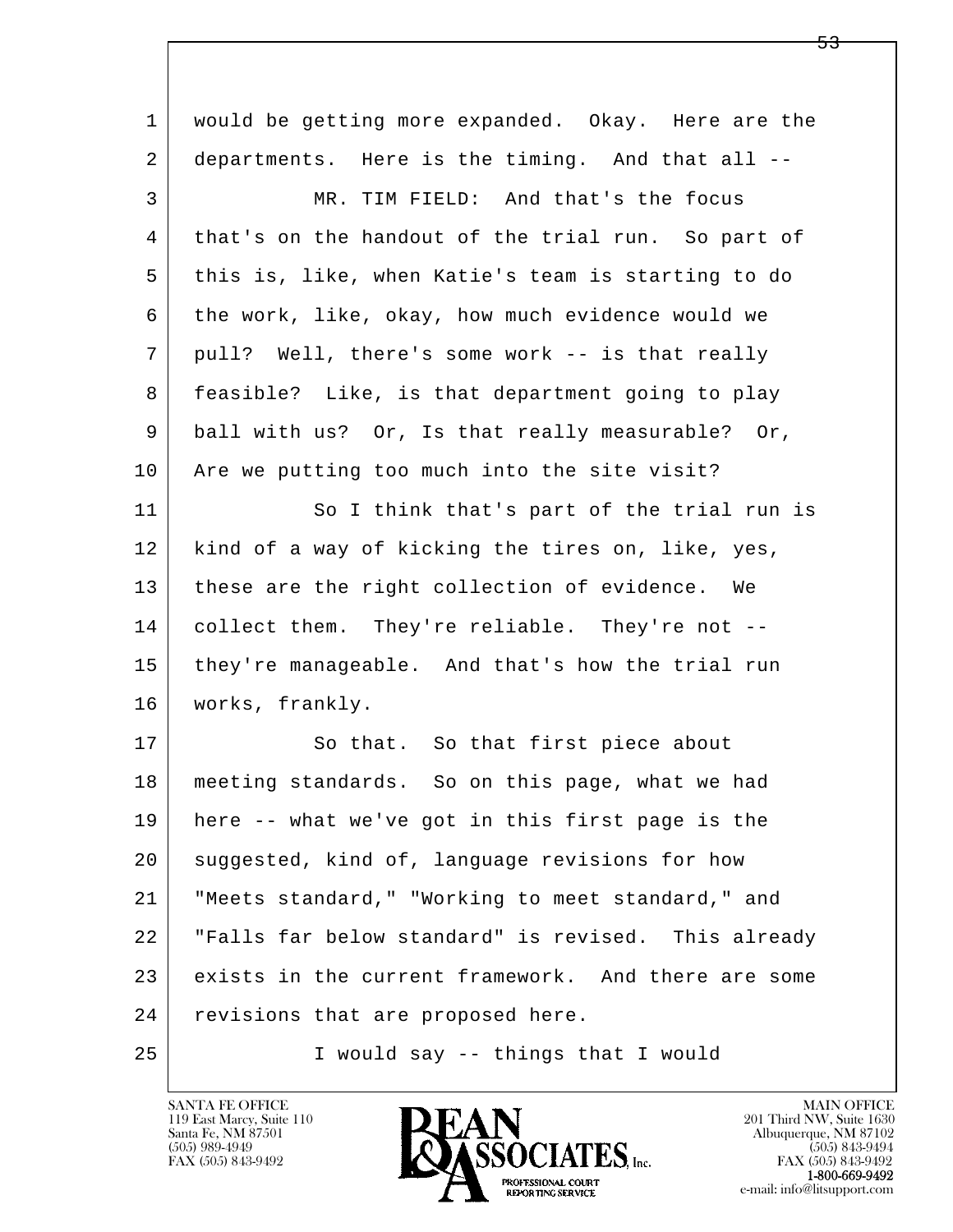1 highlight in terms of what's different -- take a 2 pause and comment -- is, one, is in the "Meets 3 standard" language, there is -- this, essentially, 4 is saying, as a default, "You're meeting standard, 5 unless there is evidence to the contrary," which 6 wasn't, I don't think, explicit before. So the 7 burden is really on the Commission and the PED to 8 say, "You're not meeting standard." 9 MS. POULOS: And I think it's also about 10 clarifying what the hope is, is we're only -- we're

11 only rating you this way, because we don't currently 12 have evidence. If evidence exists, and it uncovers, 13 that protects us -- if we're sitting in front of a 14 judge -- right? -- and the school is saying, "Well, 15 we shouldn't be revoked, there were no problems, 16 they kept saying we met for year after year after  $17$  year."

l  $\overline{\phantom{a}}$ 18 and we get to say, "No. We clarified in 19 our language that it wasn't that you weren't -- that 20 you were meeting the standards; it was that we 21 didn't have evidence to demonstrate otherwise." 22 COMMISSIONER ARMBRUSTER: And now we do? 23 MS. POULOS: And potentially, now, we do, 24 right? 25 MR. TIM FIELD: Yeah. Maybe you're

119 East Marcy, Suite 110<br>Santa Fe, NM 87501

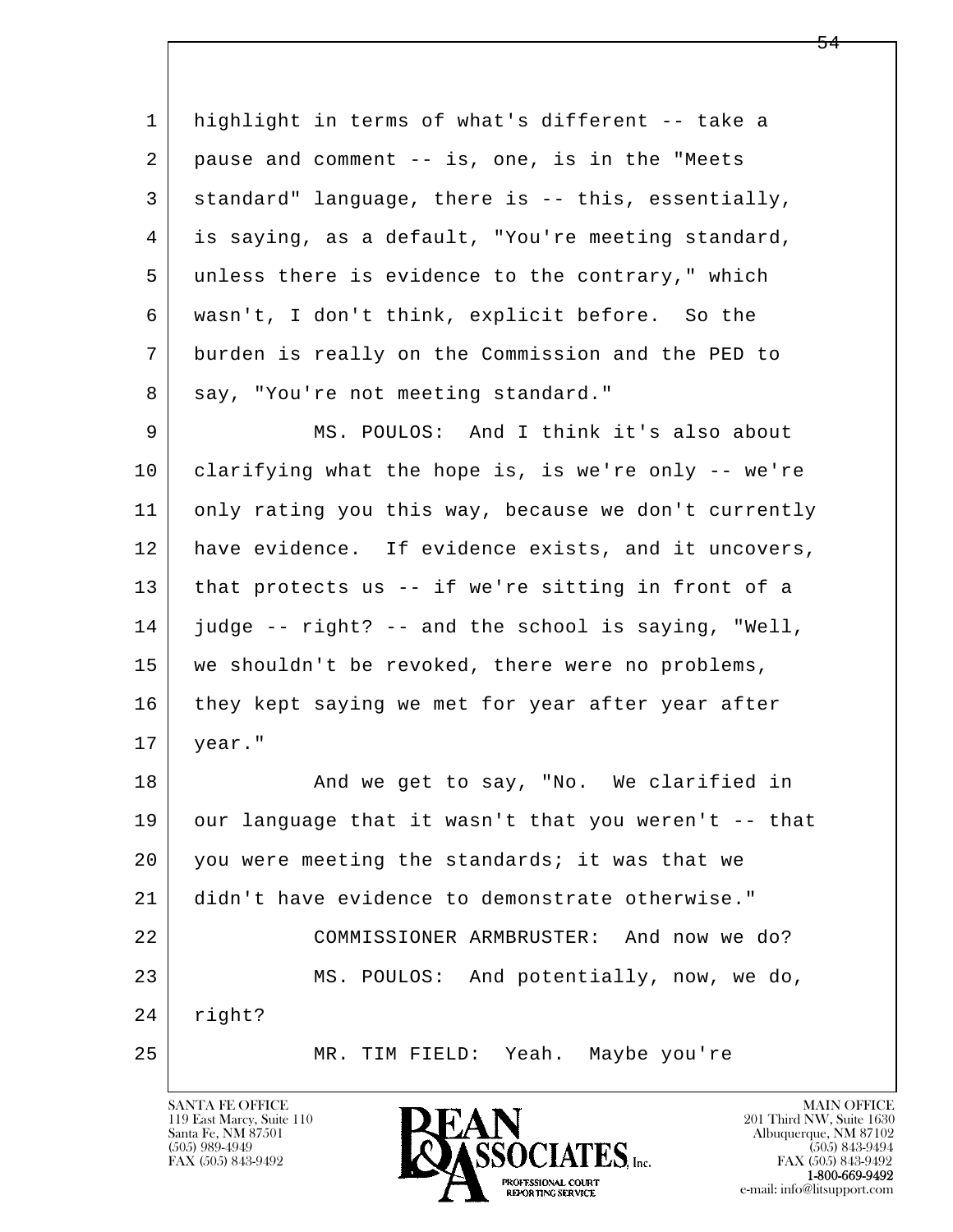1 | uncovering special ed compliance issues that go back 2 years or something.

| 3  | The second comment, which gets to the                |
|----|------------------------------------------------------|
| 4  | "Working to meet standard" -- and I think the        |
| 5  | concept here that I interpret is, like, if the       |
| 6  | school -- there is evidence the school is not        |
| 7  | meeting the standard, then what is implied here is   |
| 8  | that there's been this opportunity for the school to |
| 9  | submit a Corrective Action Plan, to describe what    |
| 10 | they're going to do to correct that. And if a        |
| 11 | school is doing that and is kind of following        |
| 12 | through with that, they're "Working to meet          |
| 13 | standard."                                           |
| 14 | The "Falling far below" is that they                 |
| 15 | didn't hit it. They're not really taking action to   |
| 16 | fix it, and it's a repeated offense or repeated      |
| 17 | [inaudible].                                         |
| 18 | But there's language in the statute that             |
| 19 | it is really incumbent upon the PED to provide       |
| 20 | written notification; so we're kind of clarifying    |
| 21 | that. And to whether that's part of the annual       |
| 22 | framework or some other notification, you know, part |
| 23 | of it can be defined in the accountability plan, you |
| 24 | know.                                                |
| 25 | So a lot of [inaudible] can say, "We write           |

119 East Marcy, Suite 110<br>Santa Fe, NM 87501<br>(505) 989-4949

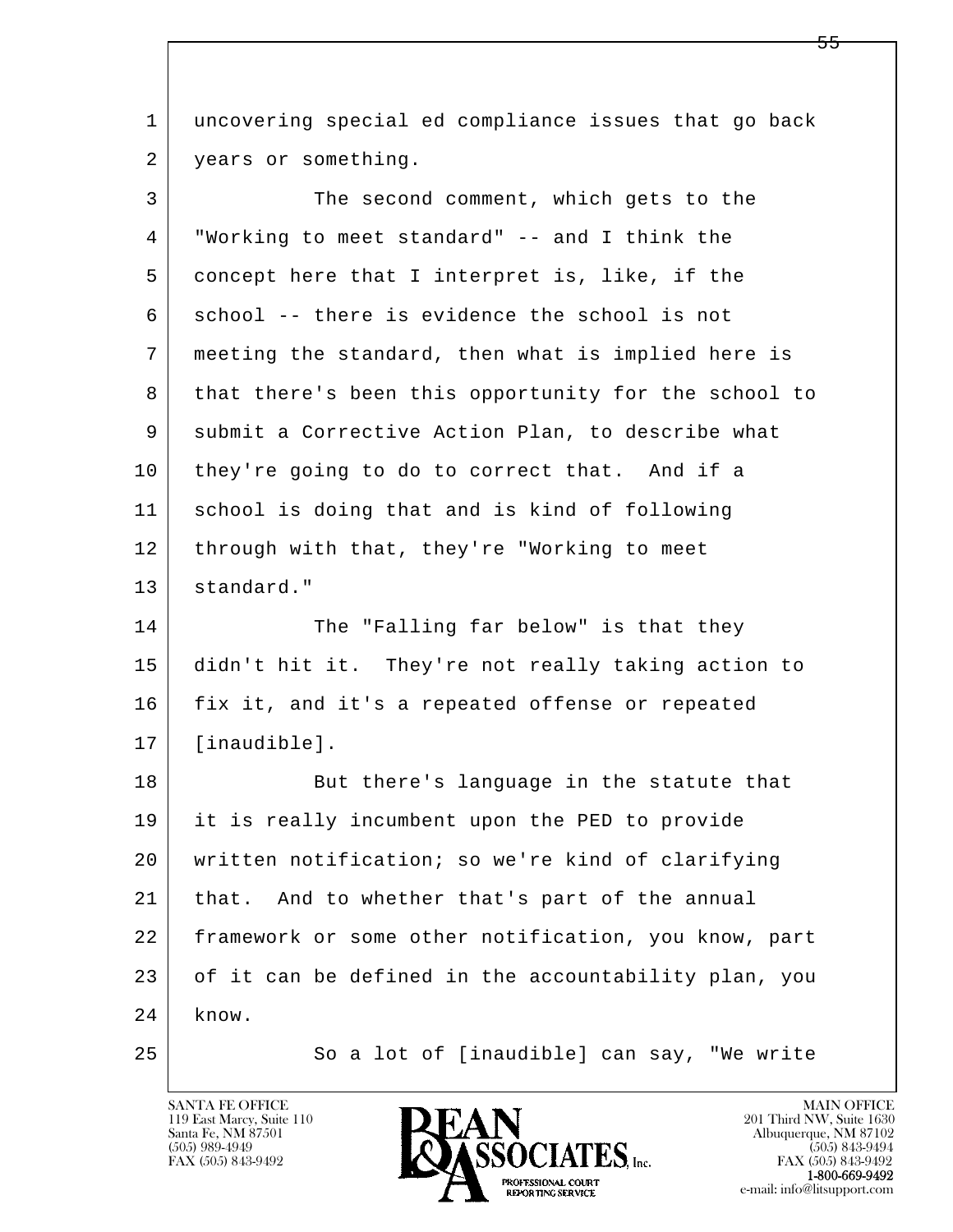| 1  | a notice of concern when the school" -- and then,    |
|----|------------------------------------------------------|
| 2  | like, if they don't respond, there's a notice of     |
| 3  | warning; or, this could be an intervention ladder.   |
| 4  | So that's new. And I think also language in here     |
| 5  | that really does point -- talks about evidence. So   |
| 6  | there really is this focus on evidence in this new   |
| 7  | language.                                            |
| 8  | And the last comment is that in the                  |
| 9  | current framework, for each indicator, essentially,  |
| 10 | the language for "Meeting standard" is modified. So  |
| 11 | it's, like, for special education, the "Meeting      |
| 12 | standard" says, you know, "The school meets the      |
| 13 | standard if it does X and Y and Z and A and B and    |
| 14 | $C.$ "                                               |
| 15 | And this new approach, this language                 |
| 16 | doesn't change. What's happening is that each        |
| 17 | indicator, there are a series of very clear criteria |
| 18 | statements.                                          |
| 19 | So, essentially, you're kind of                      |
| 20 | simplifying, I think, kind of how these "Meeting     |
| 21 | standards," "Working to meet standards" is defined,  |
| 22 | if that makes sense.                                 |
| 23 | THE CHAIR: So I guess my question here               |
| 24 | with the language with the "Falls far below" is, to  |
| 25 | me, it's saying that you are -- you didn't do the    |

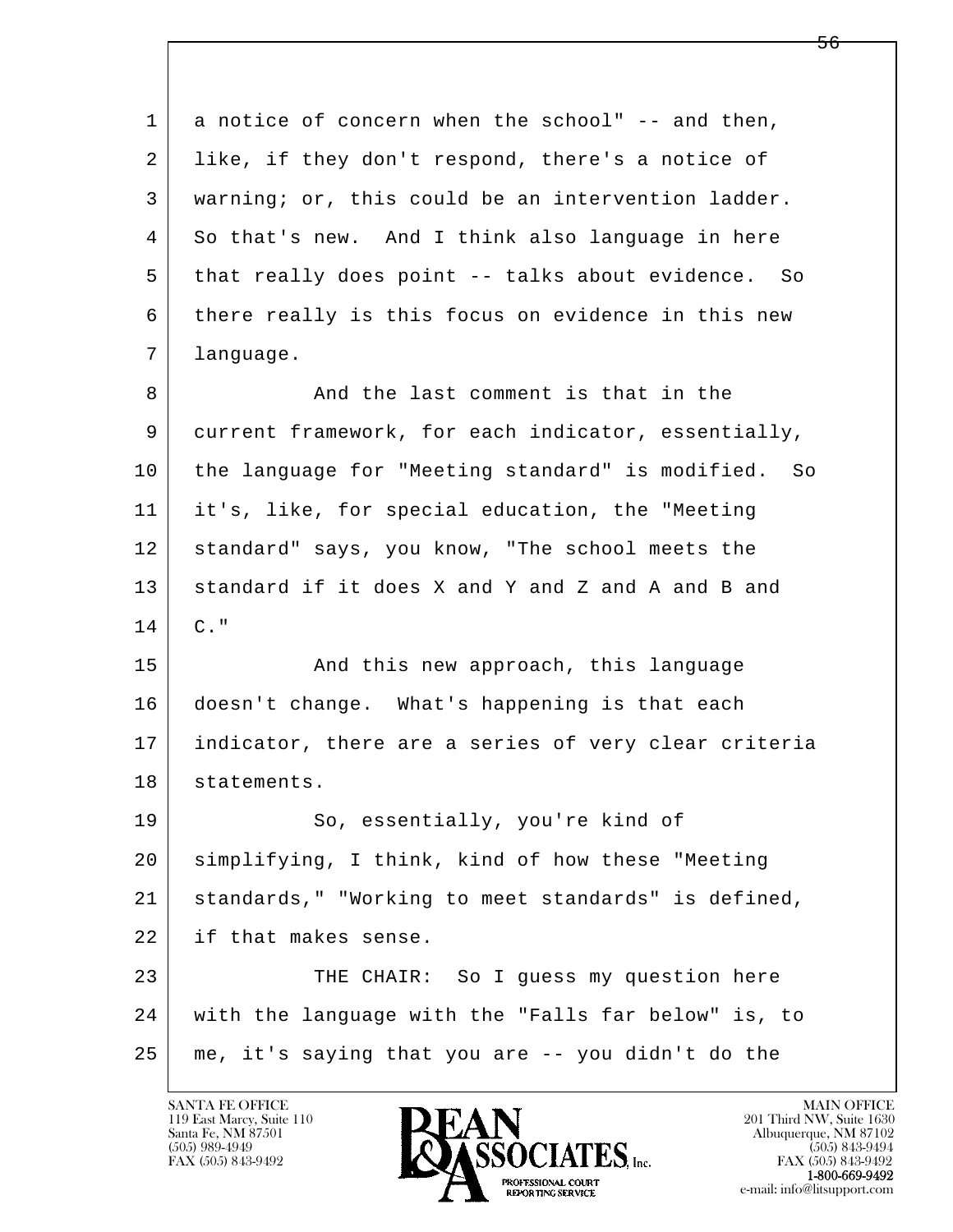l  $\overline{\phantom{a}}$ 1 Corrective Action Plan within the 30 days. 2 COMMISSIONER JOHNSTON: Or you didn't 3 implement it. 4 THE CHAIR: Right. I guess I'm -- I guess 5 I'm having difficulty seeing when that -- when that 6 30 days -- because the "Working to meet standards," 7 we gave you 30 days, and you submitted it. 8 Now "Falls far below," you didn't do it 9 within the 30 days. So I guess I'm having 10 difficulty with the -- when it's this -- 11 MS. POULOS: When is the 30 days? 12 THE CHAIR: Right. 13 MS. POULOS: Yeah. I mean, what I --14 THE CHAIR: You know, I'm trying to wrap 15 myself around how that's -- how that's taking place. 16 MS. POULOS: Yeah. So if we were to take 17 an example. Licensure; right? So they've got an 18 unlicensed teacher, or we went out to the school 19 visit and discovered that they purposely weren't 20 reporting teachers, because they were unlicensed, 21 and they didn't want to get dinged on that; right? 22 | Both things that have happened. 23 So we could take the approach that within 24 30 days of that is from the date of that notice, 25 which would come from the Licensure Bureau; right?

119 East Marcy, Suite 110<br>Santa Fe, NM 87501

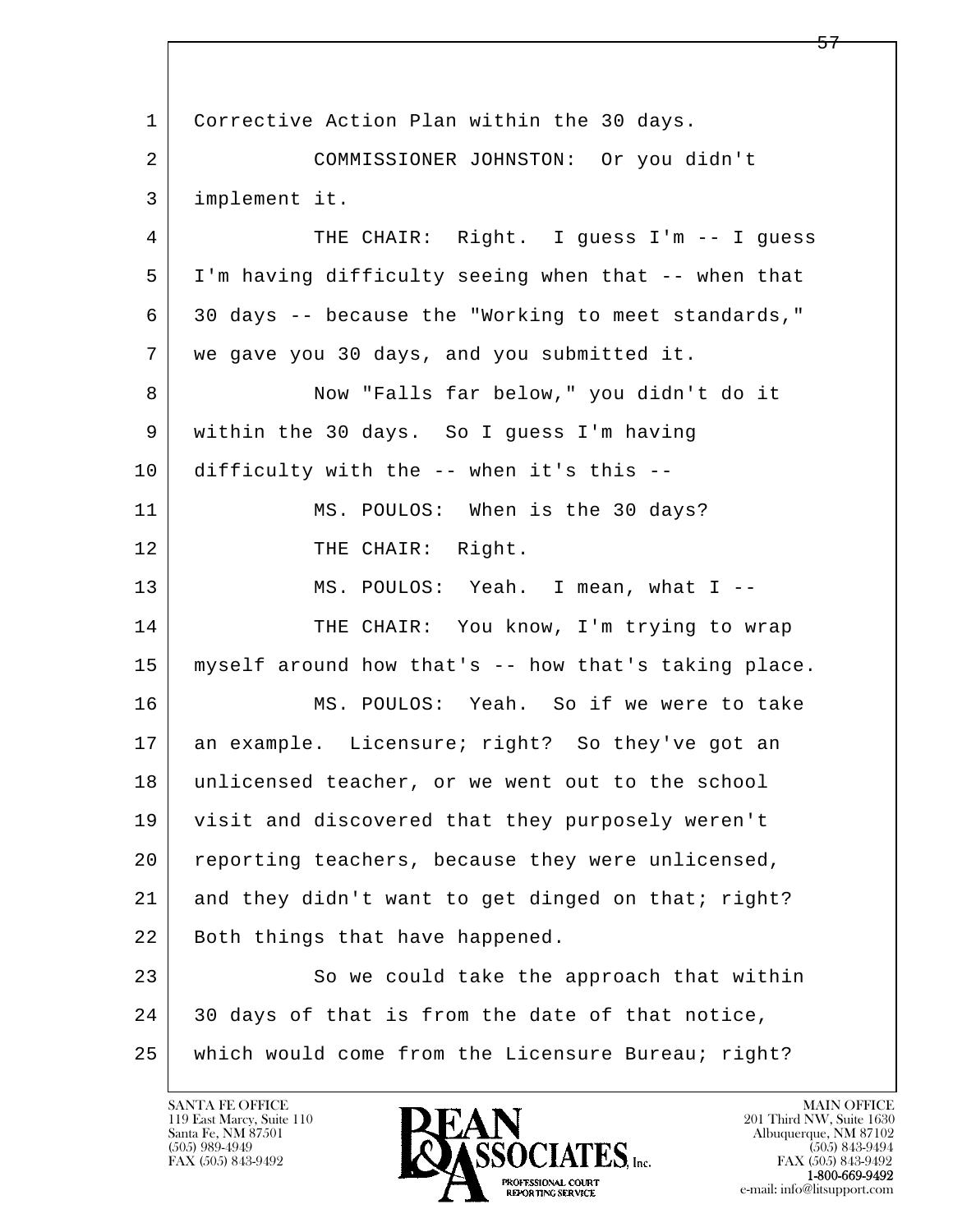| $\mathbf{1}$ | A licensure discrepancy at 40-, 80- and 120-day      |
|--------------|------------------------------------------------------|
| 2            | reporting, or a notice from the site visit.          |
| 3            | Or we could take the approach that that              |
| 4            | 30 days is from the time that we finalize the        |
| 5            | performance framework. The performance framework is  |
| 6            | finalized. We've said, "Hey, you're out of           |
| 7            | compliance. You haven't -- and it maybe happened     |
| 8            | at the beginning of the school year. We still        |
| 9            | notified you at the beginning of the school year,    |
| 10           | and you haven't either corrected that immediate      |
| 11           | concern, or you haven't told us how you're going to  |
| 12           | prevent that immediate concern from occurring again  |
| 13           | next year," which right now is the situation we're   |
| 14           | in.                                                  |
| 15           | Every year, every school continues to have           |
| 16           | licensure discrepancies and not implement a process  |
| 17           | for getting waivers in a timely manner, making sure  |
| 18           | they're right, et cetera.                            |
| 19           | So I think there's two approaches, and we            |
| 20           | would want to clarify which one we take -- right? -- |
| 21           | is, is it from the date that they are notified of    |
| 22           | the issue, which will then make this more            |
| 23           | complicated, because that will be very different,    |
| 24           | depending on which of the indicators you're talking  |
| 25           | about; or do we want to take the approach that makes |
|              |                                                      |

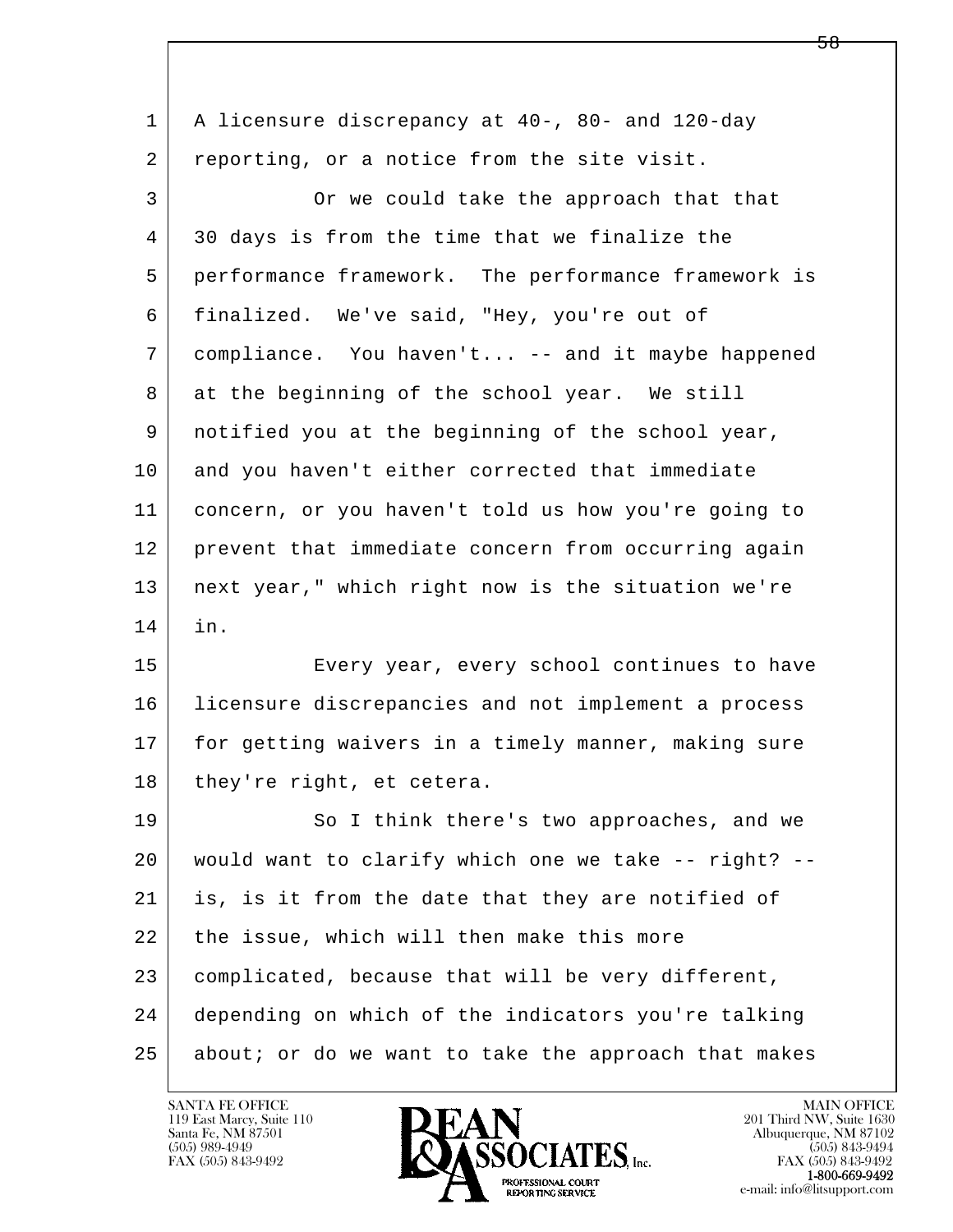l  $\overline{\phantom{a}}$  1 it easier to implement, which is, "We always try to 2 get these finalized by, let's say, September 1st." 3 Our goal this year is October 1st? Some challenges; 4 right? And then they have the 30 days from that 5 date. 6 Or is it -- and actually, probably, we 7 could do a hybrid, right? From the date that 8 anything is part of the site visit, they have the 9 30 days from the site visit, which is currently in 10 your contract. And then anything that's not 11 evaluated as part of the site visit, then they have 12 till the end of the contract. 13 MR. TIM FIELD: Definitely I would mention 14 that you see some-- is that you -- there's reasons 15 why that kind of [inaudible] into the publication or 16 the release of the report can make a lot of sense. 17 THE CHAIR: It makes more sense for me. 18 MR. TIM FIELD: Yeah. 19 THE CHAIR: I see it better, and I think 20 it would be far easier for -- 21 MR. TIM FIELD: And the only drawback to 22 that is if there's something that's out of 23 compliance -- it's a real serious issue. It's a 24 student safety issue, you know, you could -- you're 25 obviously not going to wait.

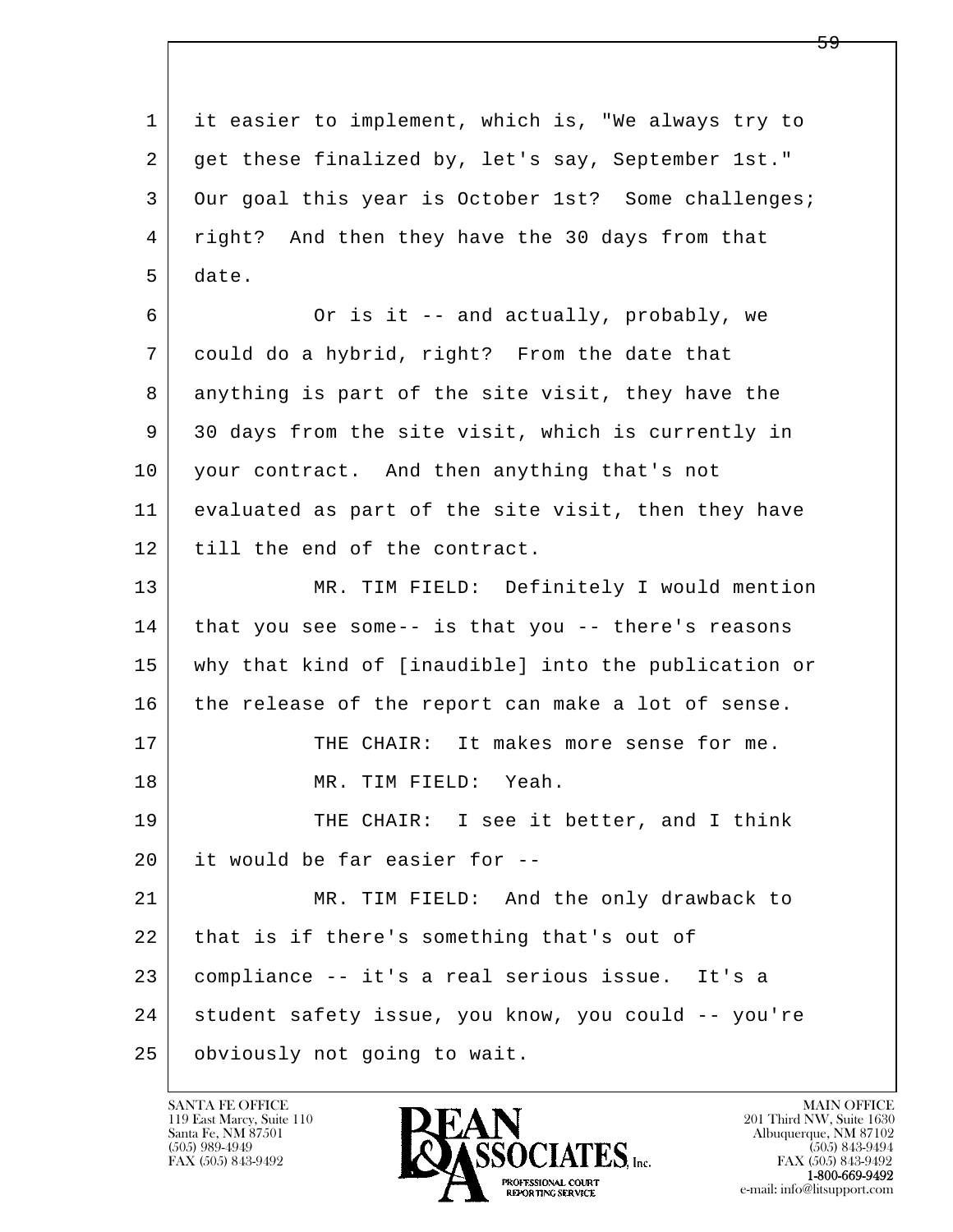l  $\overline{\phantom{a}}$ 1 THE CHAIR: Oh, no. No, there's always 2 that caveat that if it's health and safety issue or 3 whatever, that Katie can always bring those issues 4 to us, you know -- yeah. 5 MR. TIM FIELD: That can be described in 6 your accountability plan. Like, there could be 7 certain things that rise to a level of notice of 8 concern, or some kind of like -- and then you can 9 define that, you know, and that can be something  $10$  that you can, on a case-by-case -- you know, 11 something that can be in your accountability plan. 12 | THE CHAIR: Right. Yeah. 13 MR. TIM FIELD: So maybe we need to modify  $14$  this to clarify the 30 days and  $-$  15 THE CHAIR: Yeah. Because I think for the 16 schools, that's, also -- I think they're going to 17 have difficulties. "Well, when exactly is this 18 going to be?" Yeah. Yeah. 19 MS. LYRIA BOAST: I have one question 20 about the end, the "Falls far below." So what if a 21 school gets the notice, does not submit the plan in 22 45 days, but then corrects the issue? As spoken, 23 they would still, even if they correct it, would 24 still be in "Falls far below," because they didn't 25 do it in the time.

119 East Marcy, Suite 110<br>Santa Fe, NM 87501

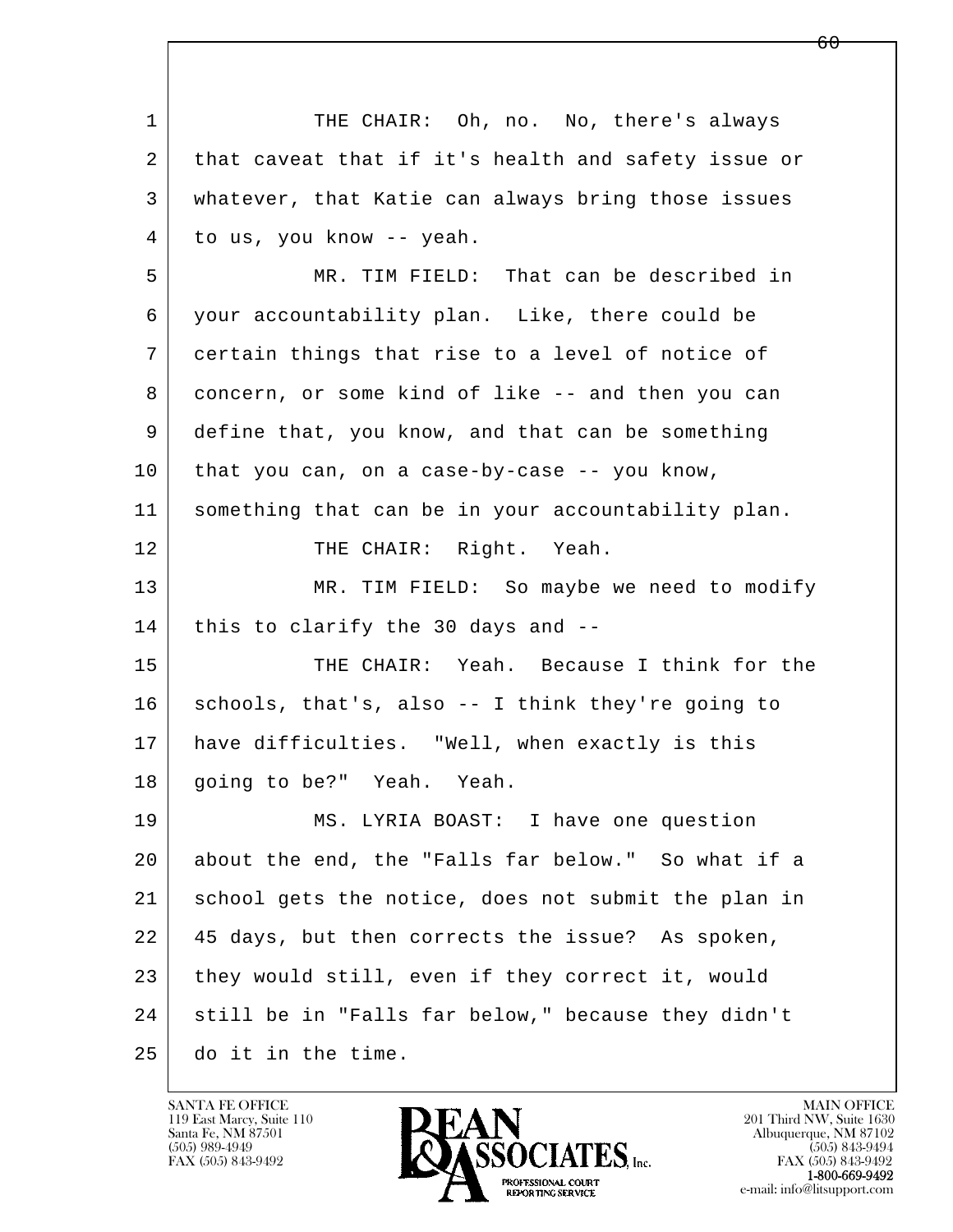l  $\overline{\phantom{a}}$ 1 THE CHAIR: So they didn't do it within 2 | the time? Right. 3 MS. POULOS: I kind of like it, because I 4 feel like they're not taking it seriously. 5 COMMISSIONER TOULOUSE: To me -- 6 THE CHAIR: You know, to me, you know, it 7 is -- you know, this is -- this is what you had. If 8 you didn't do it within -- 9 MS. LYRIA BOAST: Okay. Just want to make 10 sure. 11 THE CHAIR: Unless they've got --12 | MS. LYRIA BOAST: That's good. 13 THE CHAIR: -- an extraordinary 14 circumstance, where something happened at the 15 school, and it's, like, "Look-it," you know. "The 16 school burned down, and we couldn't get it to you,"  $17$  or -- you know, that -- but I think -- and that's 18 always within our discretion if there's that -- 19 COMMISSIONER JOHNSTON: If the school 20 | floods, yeah. If the school floods. 21 THE CHAIR: You're not going to sit there 22 and say, "No, you should have taken care of this 23 first." 24 But that's where we come in, that we have  $25$  the ability to  $-$ - to give them that leeway. But I

119 East Marcy, Suite 110<br>Santa Fe, NM 87501

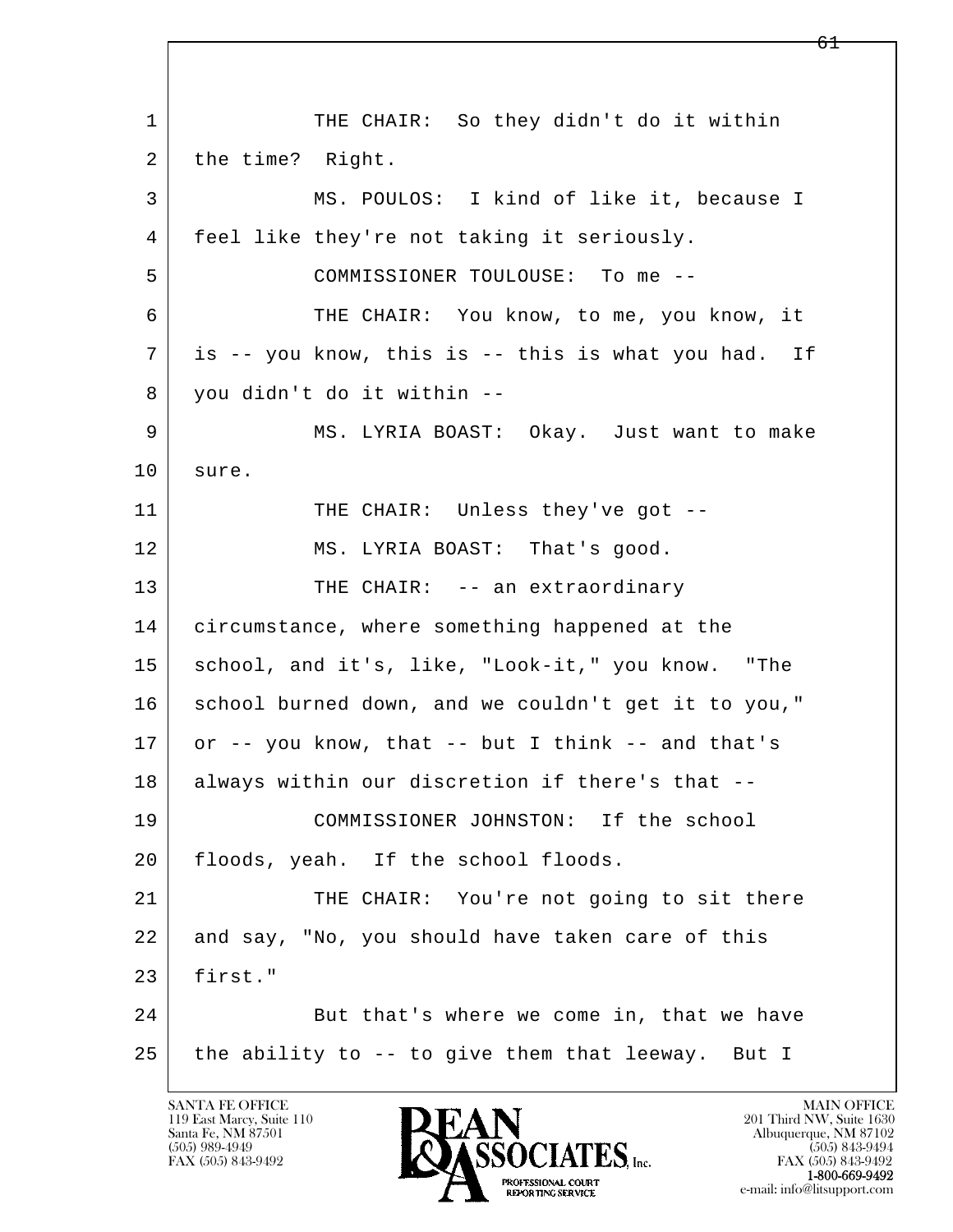| think bottom line is they need to know that this is  |
|------------------------------------------------------|
| what it is and $-$                                   |
| COMMISSIONER JOHNSTON: It's                          |
| accountability. And that's that difference. We're    |
| talking about accountability. There's that           |
| confusion: Is this accountability or is it support?  |
| This is accountability. And every school in the      |
| State of New Mexico has that accountability, and it  |
| kicks in when you get that formal notice, just what  |
| you all are talking about. "You have this long.      |
| And it's important, and you better get it done."     |
| COMMISSIONER TOULOUSE: "If there's a                 |
| legitimate reason it can't get done on time, it's on |
| you to report as soon as you know that issue to      |
| request an extension."                               |
| I mean, when I was running welfare                   |
| offices, I always had workers who came to me at the  |
| end of the month and said, "Well, I really didn't    |
| get any of my work finished because I was having a   |
| problem at home, " or something.                     |
| And my rule was, "If you came to me the              |
| day that problem occurred, we'll talk about it and   |
| we'll work our way around it. If you wait until you  |
| haven't done anything, sorry, you're accountable."   |
| And I think it's the same thing with any             |
|                                                      |

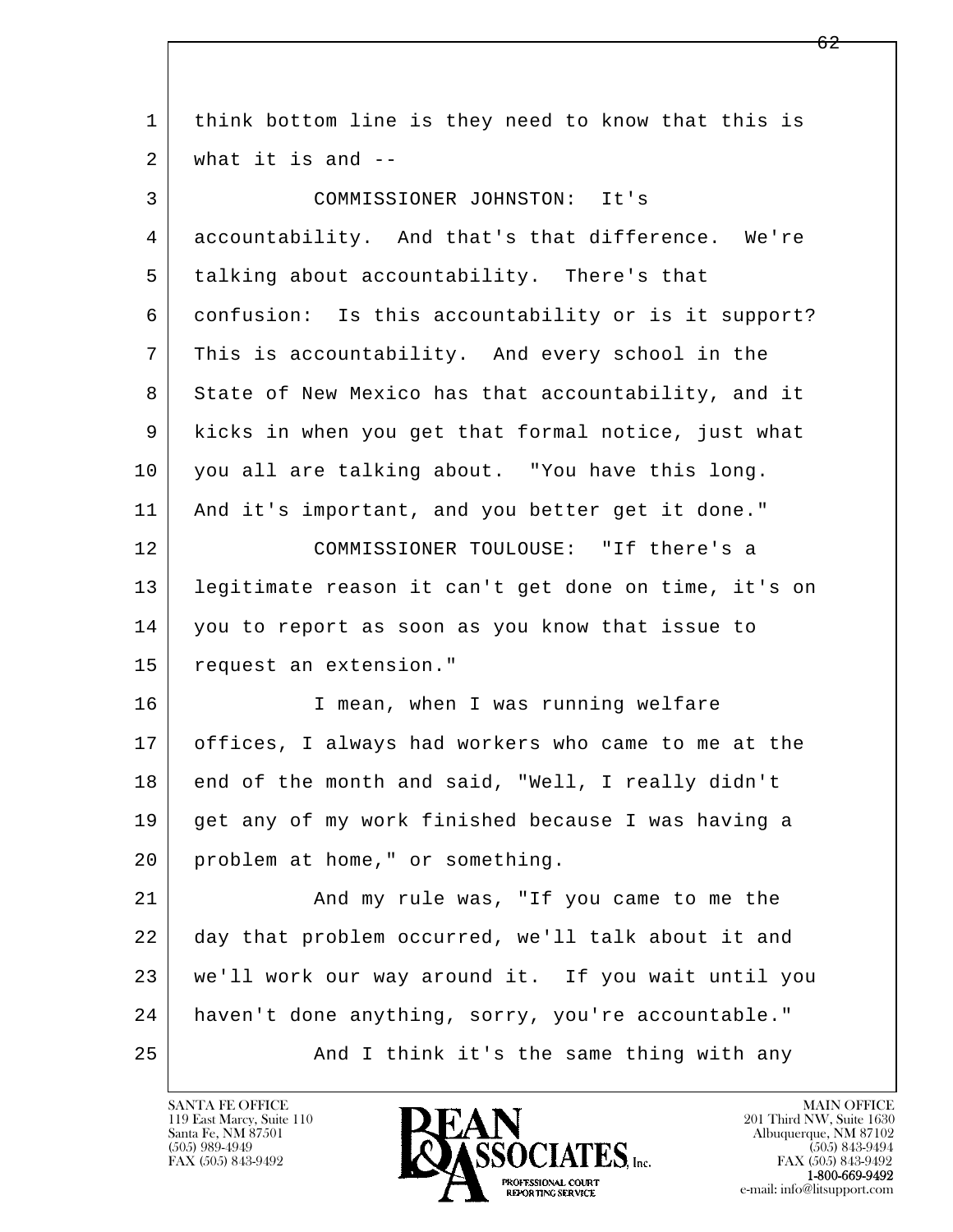l  $\overline{\phantom{a}}$  1 of this. If you know you've got a flood, you call 2 and say, "We're flooded." 3 Everybody's got a cell phone now. They 4 don't need to call on the school phone. They can 5 call up here on the cell phone and say, "We're 6 flooded. We can't do it." 7 and that is accountability. If they don't 8 do that, and they're just late, then they're not 9 doing it. That's it. 10 MR. TIM FIELD: So process-wise, thinking 11 about the actual report -- so I can imagine a 12 scenario where -- it actually refers to this target 13 date -- you're collecting your data, and you're 14 sending out to the schools how they've done this 15 framework. There's going to be these issues that 16 you don't know if they're "Working to meet standard" 17 | or "Falls far below" until you know how they respond 18 to the deficiencies. 19 Oftentimes, you do see a process where 20 authorizers kind of send out a preliminary -- or 21 "Here's your scores." People can, kind of like, 22 | say, "Wait a minute. Here's our Corrective Action  $23$  Plan." 24 So I can imagine, from the process 25 standpoint, there could be this October 1 kind of

119 East Marcy, Suite 110<br>Santa Fe, NM 87501



FAX (505) 843-9492<br>1-800-669-9492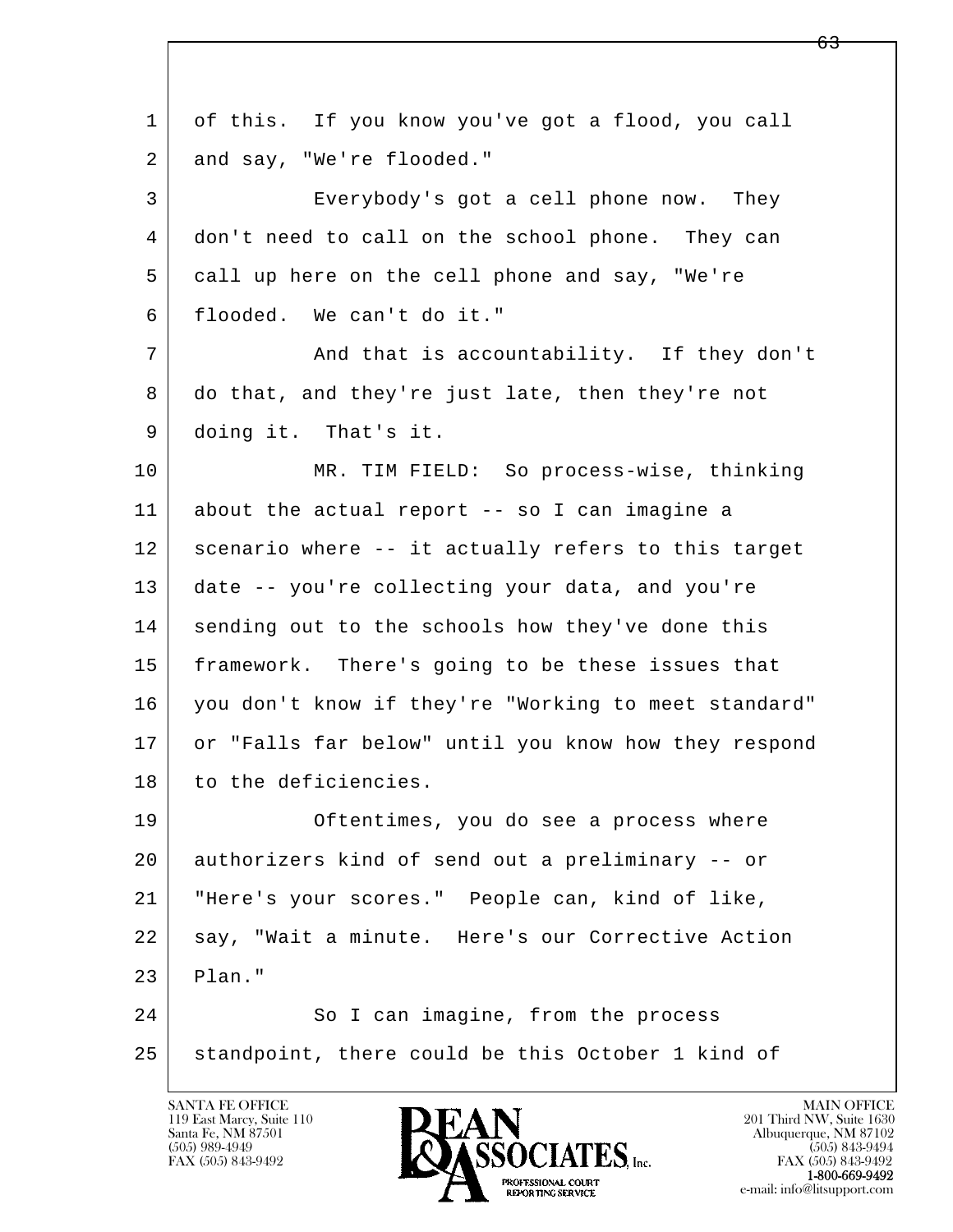l  $\overline{\phantom{a}}$  1 preliminary reports are given out to schools. They 2 have another 30 days to, like, whatever, respond, or 3 like that. And then you are finalizing the annual 4 framework that then goes to the world and goes to -- 5 THE CHAIR: Right. Because if it was 6 something that could be easily corrected, then it 7 doesn't have to -- and I guess I have some concern 8 with semantics; because they've always -- we've 9 always looked at your first little concern is an 10 Improvement Plan. When you go to Corrective Action 11 Plan, it's a way more serious thing. 12 So I don't know if -- if it's a schooling 13 of the new language, so that schools don't feel 14 like, "Oh, my God, I've got a Corrective Action 15 | Plan," that this may be something really serious; 16 but it may be something that's easily fixable. 17 So I don't know if -- I guess I have a  $18$  concern that they're going to feel that if  $-$ - 19 because we're labeling it "Corrective Action Plan," 20 that they're going to think it's a bigger deal. It 21 could be a big deal; but it may not be a big deal. 22 And we've always had that -- those two 23 levels, that you've got this problem. You can do an 24 Improvement Plan to fix it; but now you haven't  $25$  really fixed it; so now we have to impose a

119 East Marcy, Suite 110<br>Santa Fe, NM 87501



FAX (505) 843-9492<br>1-800-669-9492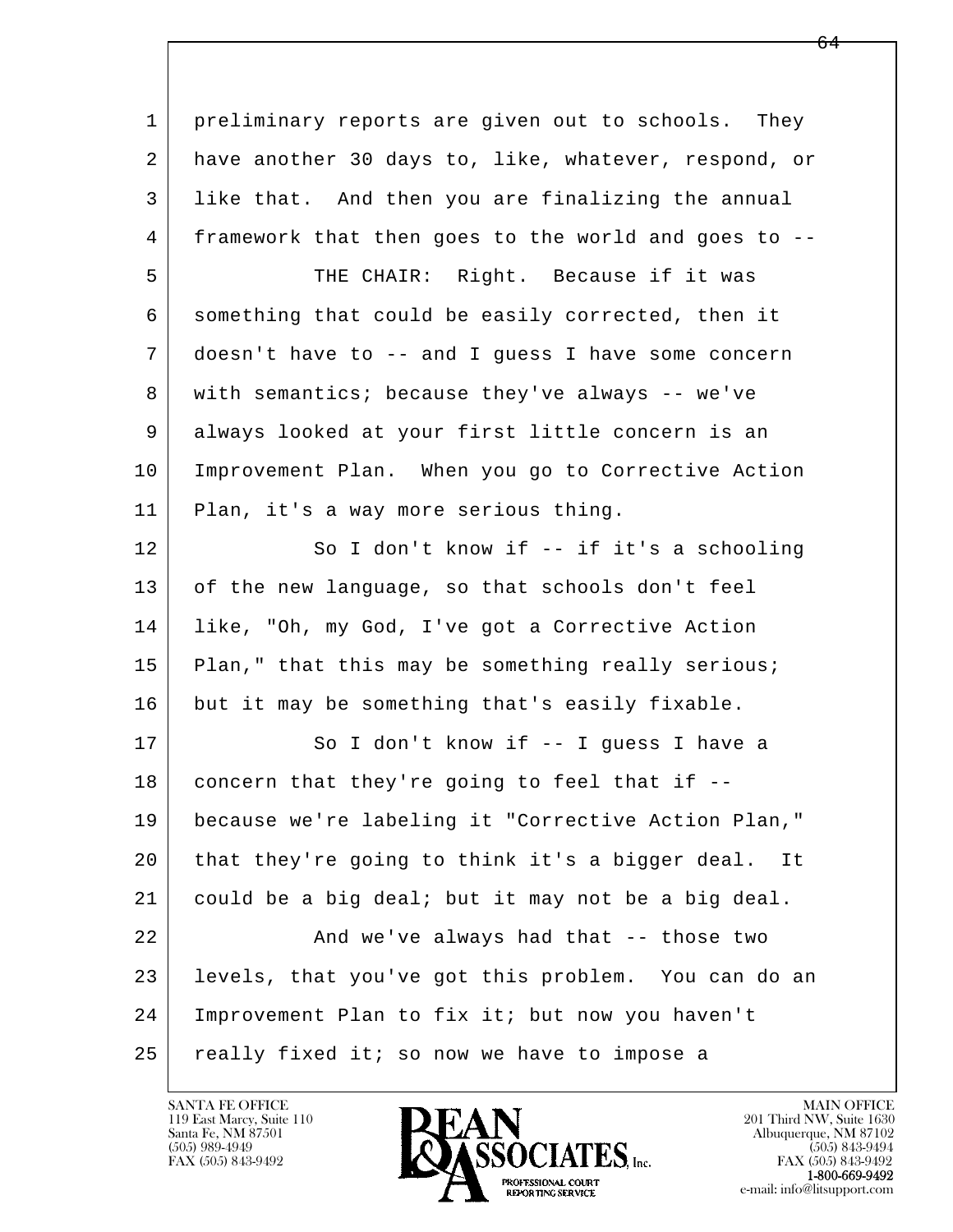l  $\overline{\phantom{a}}$  1 Corrective Action Plan. So that it's been two 2 different levels of concern on our part. 3 So I don't know if that's -- you know, and 4 I'm okay with the terms. But I think for the 5 schools, they may have some -- 6 MS. POULOS: And I think -- I mean, I 7 think it would be helpful to have clarity, because 8 | we don't have a policy on that; right? And I've 9 always thought of Improvement Plans as that 10 continuous improvement academic piece, and then 11 Corrective Action being, like, "Hey, you've got 12 noncompliance issues." 13 So I think having clarity, whatever way we 14 | go, will be helpful. 15 MR. TIM FIELD: Okay. 16 COMMISSIONER JOHNSTON: If the S.T.A.R.S. 17 data that the State submits, when you do your first 18 40 days, what happens is you get a preliminary 19 | report back from PED. Every school gets it; every 20 charter, every state school. That gives you an 21 opportunity to review their report; so if you see 22 any errors in what they're reporting, or if you need 23 to go into S.T.A.R.S. and correct codings and do 24 | things like that. 25 And you have -- you're given a time frame.

119 East Marcy, Suite 110<br>Santa Fe, NM 87501

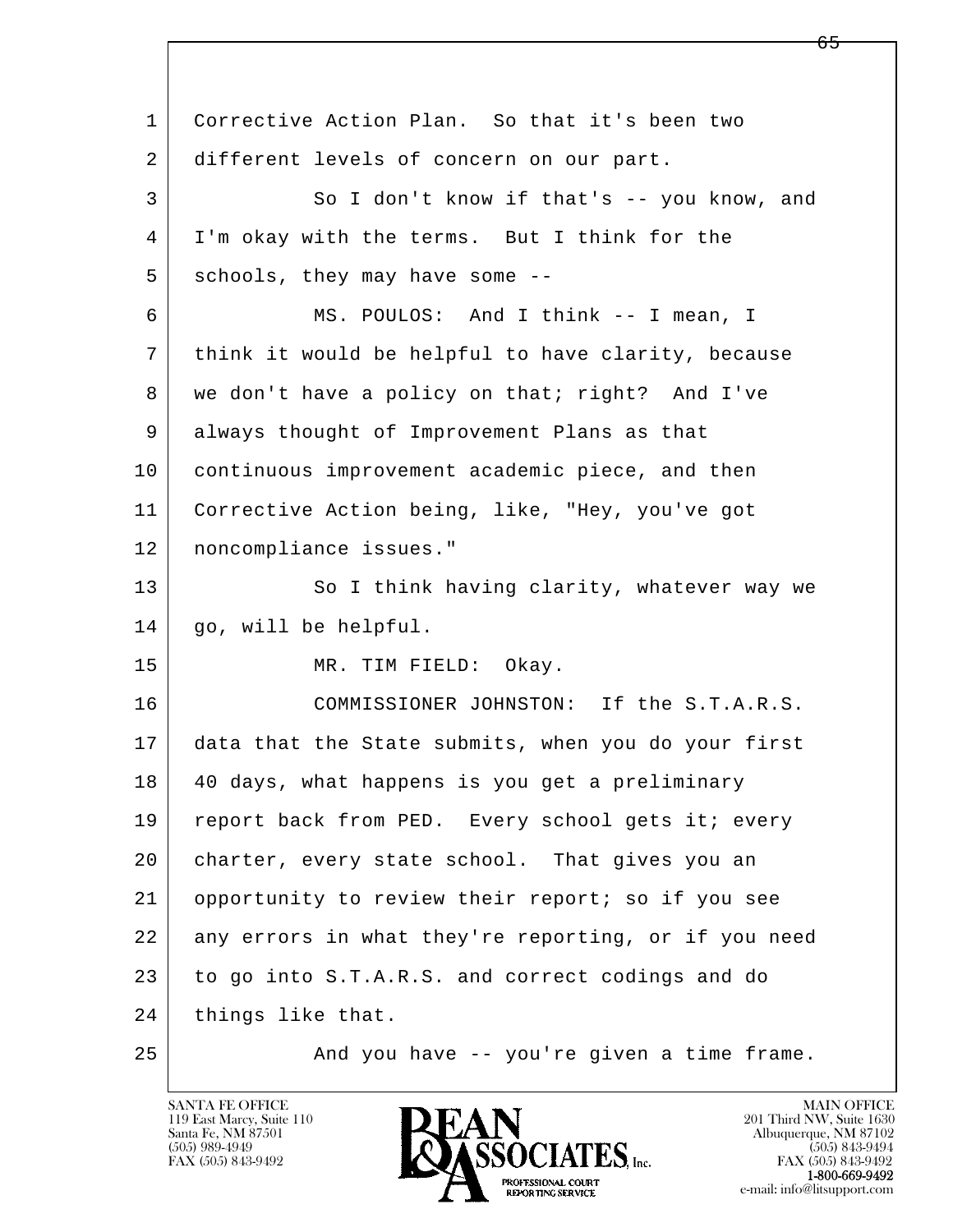l  $\overline{\phantom{a}}$  1 And if you don't correct them, I can't think of a 2 school where I've ever worked where we ignored it; 3 because you don't ignore things like that, because 4 | then you get into statute problems. 5 | THE CHAIR: I can list you -- 6 COMMISSIONER JOHNSTON: I mean, yeah. But 7 if you have a quality school, even if it's a small 8 school district, and you have three people reviewing 9 data, you're going to get that fixed. And if it's 10 licensure -- that's the one that we always think of 11 first -- you've got to get that taken care of, 12 because if you don't, you are out of statutory 13 compliance, out of Administrative Code. 14 So I think Corrective Action Plan -- I 15 don't have any -- you do have that preliminary time; 16 you have that window you were talking about. And 17 then it's done. And if you don't get it done, then 18 it is Corrective Action Plan. 19 THE CHAIR: I'm just saying for the 20 schools, for their mindset. 21 COMMISSIONER JOHNSTON: I understand. I 22 agree with you, what's Improvement and what's 23 Corrective Action. 24 MR. TIM FIELDS: The accountability plan, 25 the model will clarify. In the title language, the

119 East Marcy, Suite 110<br>Santa Fe, NM 87501

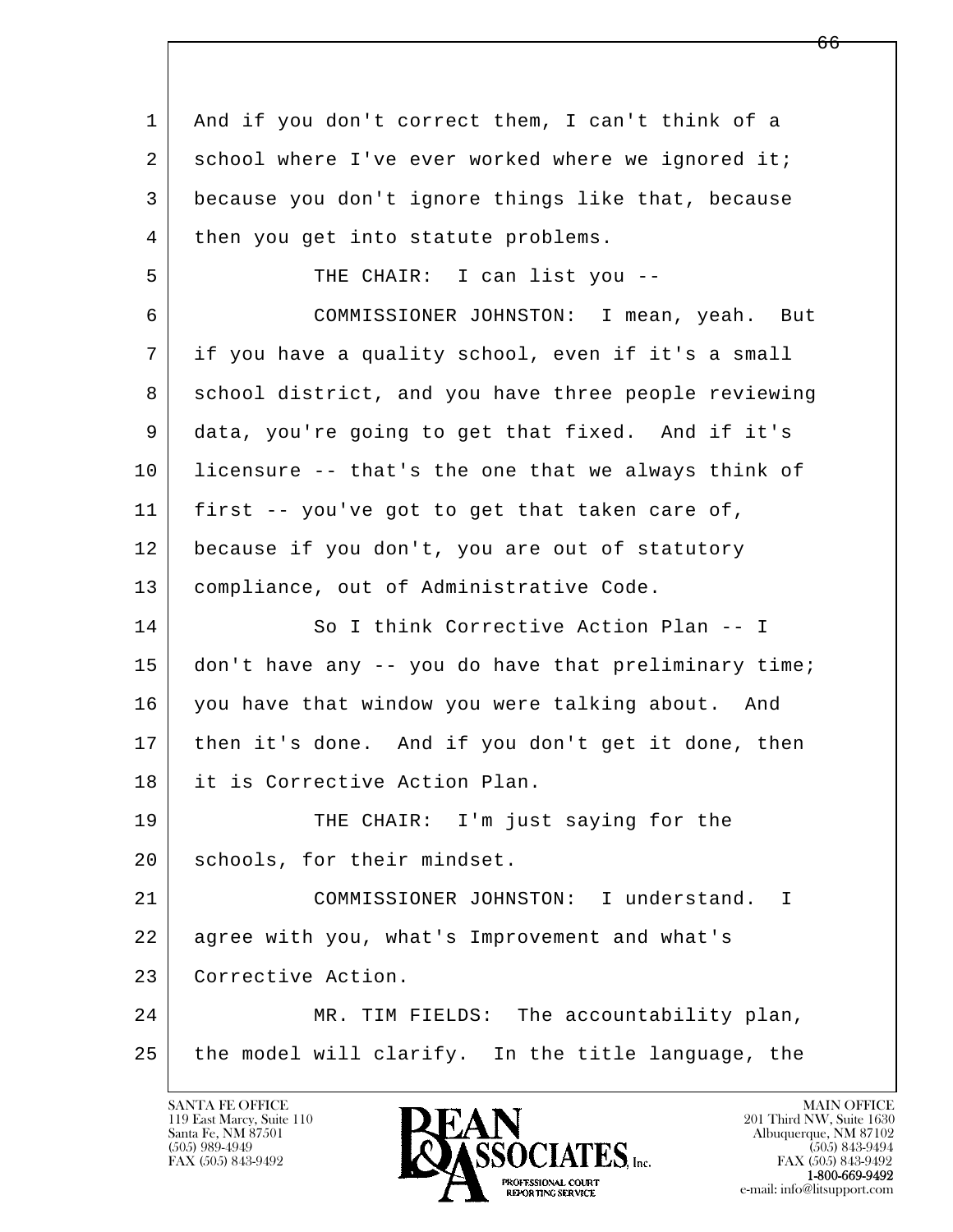l  $\overline{\phantom{a}}$  1 Corrective Action Plan is going to mean something 2 specific. And an Improvement -- whatever plan 3 you're using, you're going to define [inaudible]. 4 COMMISSIONER TOULOUSE: My problem as a 5 Commissioner is I shouldn't have a problem if the 6 school overreacts because we said it's a Corrective 7 Action Plan. I mean, my job is to see that they're 8 doing it, not that they're going to -- "Oh, I have 9 to do a Corrective Action Plan." 10 That's their problem. I'm serious. 11 COMMISSIONER JOHNSTON: I agree with you. 12 THE CHAIR: And I'm just saying it's just  $13$  a  $-$  I have no issue with the term. I think the 14 schools, it's just -- it's incumbent on us, so that 15 the schools are clear, because I think the schools 16 are going to see it in a different manner. And I -- 17 but I've got no problem with -- I think it's just 18 part of the education process with the -- with the 19 schools, so that they don't feel that they're at a 20 level of concern -- 21 MR. TIM FIELD: Yeah. 22 THE CHAIR: -- that's different than what 23 it had been before. 24 MR. TIM FIELD: [Inaudible.] 25 (Reporter requests clarification.)

119 East Marcy, Suite 110<br>Santa Fe, NM 87501



FAX (505) 843-9492<br>**1-800-669-9492**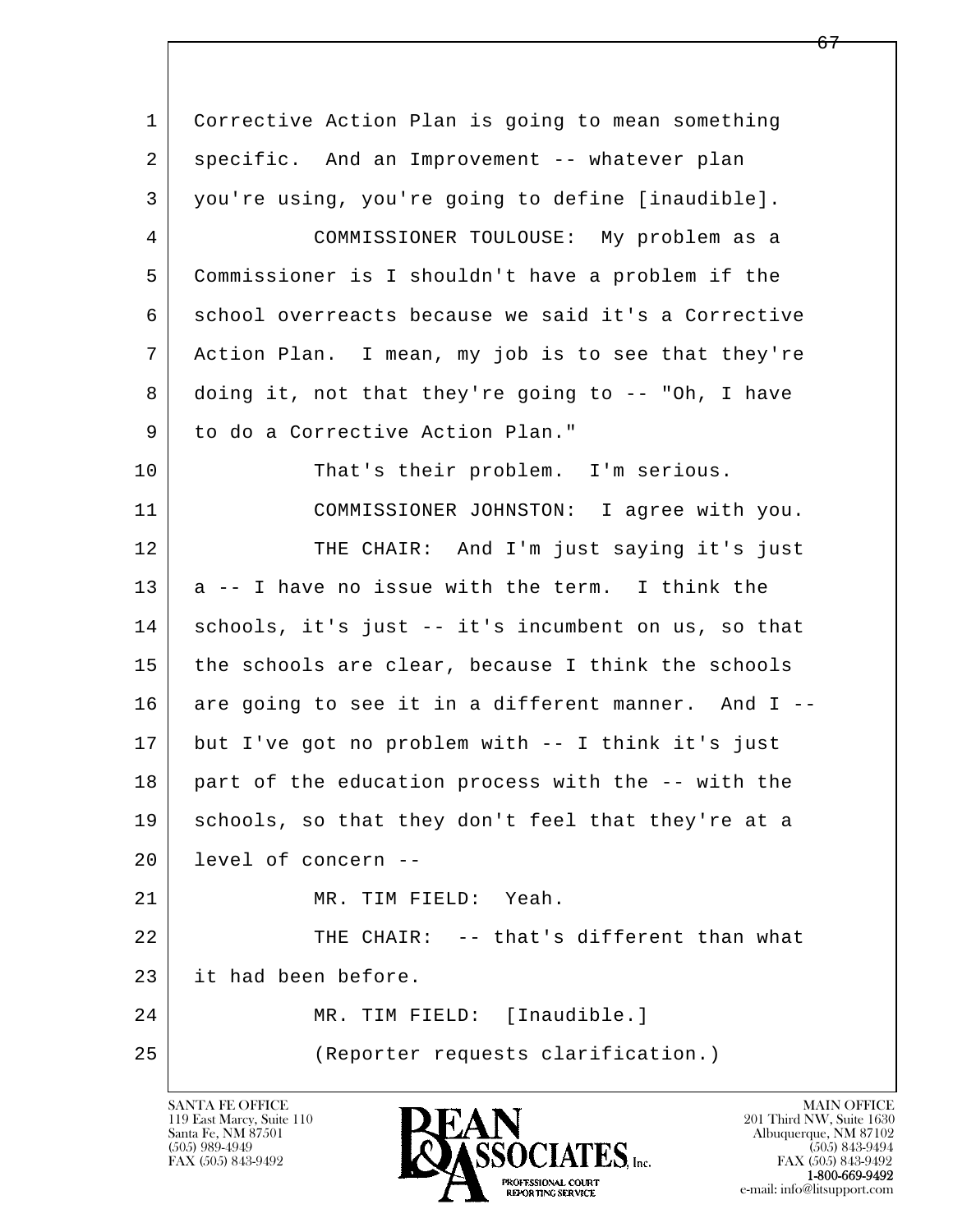l  $\overline{\phantom{a}}$  1 MR. TIM FIELD: Sorry. So we'll want to 2 | address that in the accountability plan, the clarity 3 and language. Sounds like the main change here is 4 going to be around just clarity around that  $5$  timing  $-$ 6 THE CHAIR: Right. 7 | MR. TIM FIELD: -- and really tying it to, 8 I think, what will be the release of the framework 9 scores. 10 I'm going to keep us moving. My thinking, 11 actually, is that maybe we can get through, like, 12 clarify what was done for 1, 2, and 3, take a break, 13 and we'll come back and we'll kind of dig in to the 14 exit ticket. This is my thinking. 15 | So the next -- three recommendations. The 16 first is revising this language. We've covered  $17$  that. 18 The second one -- this is really the meat 19 of what we're going to be doing as team here -- is 20 this notion of modifying the indicators -- or, 21 again, we'll clarify the language in a second, what 22 is indicator, what is criteria, what is evidence -- 23 and clarifying the criteria or criteria statements 24 | for evaluating those indicators.  $25$  So a few notes, and we'll -- and that's --

119 East Marcy, Suite 110<br>Santa Fe, NM 87501

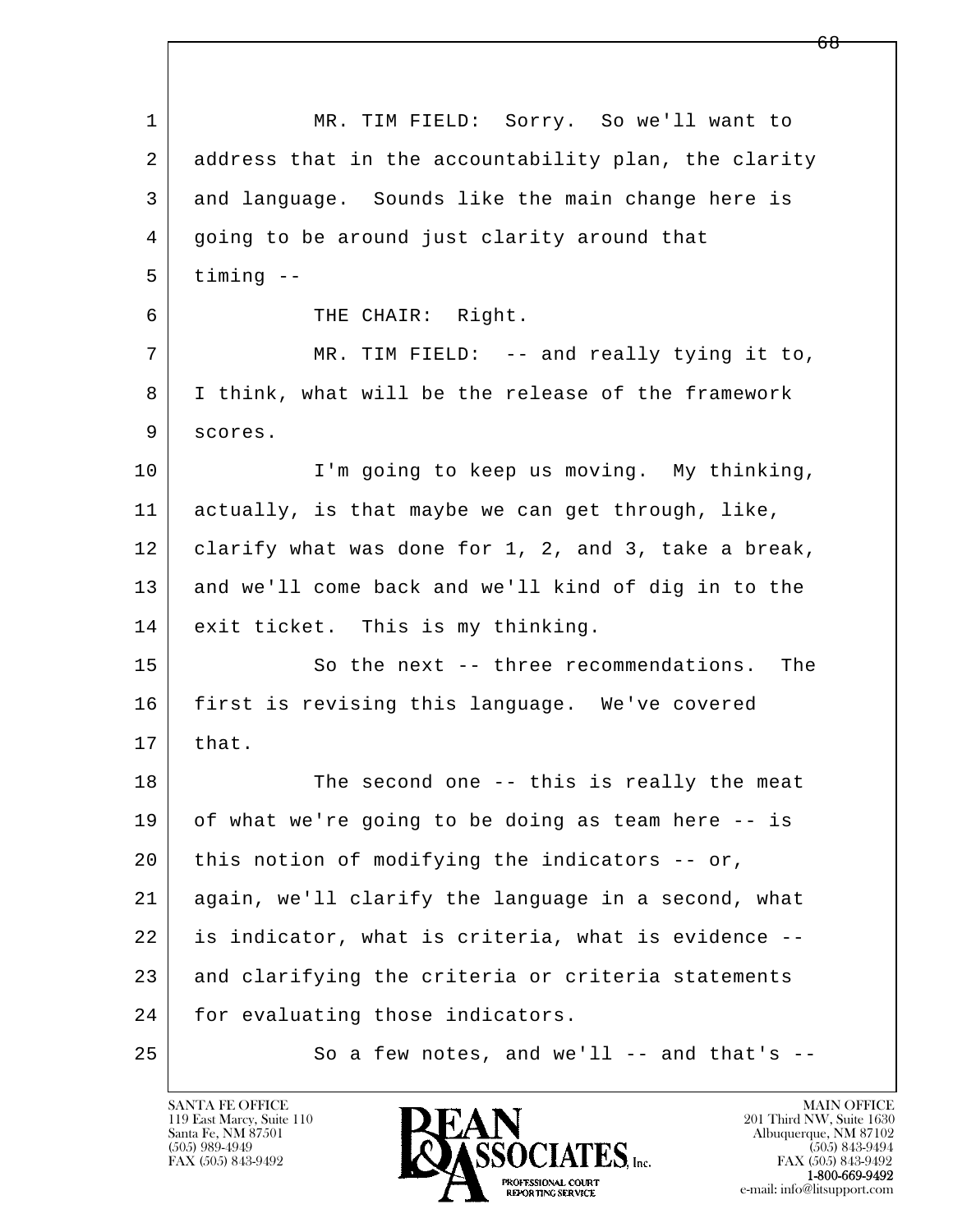l  $\overline{\phantom{a}}$  1 the big part of the work has been, like, what are 2 these criteria statements? But some high-level 3 about what we've done. 4 One is we've done -- we have added and 5 refined some of the indicators, and within 6 categories. So categories are those five things: 7 Educational plan, financial oversight and reporting. 8 Those categories that are on the -- we'll see them 9 later. 10 MS. LYRIA BOAST: And they start on Page 3 11 of your bound handout. 12 MR. TIM FIELD: Starting on Page 3. 13 Some of those indicators are actually new. 14 There's a few that are actually, like, new. This is 15 a new concept. And some of them are actually --16 they used to be kind of buried in, like, another 17 indicator. But the thought was, you know what? 18 This is important enough, and there's enough 19 components to that, that it actually deserves its 20 own indicator. 21 So not anything that looks like it's new 22 is actually new in terms of content. 23 Second is that for every indicator, you've 24 got specific criteria statements. Most criteria 25 statements are connected to a legal or contractual

119 East Marcy, Suite 110<br>Santa Fe, NM 87501



FAX (505) 843-9492<br>1-800-669-9492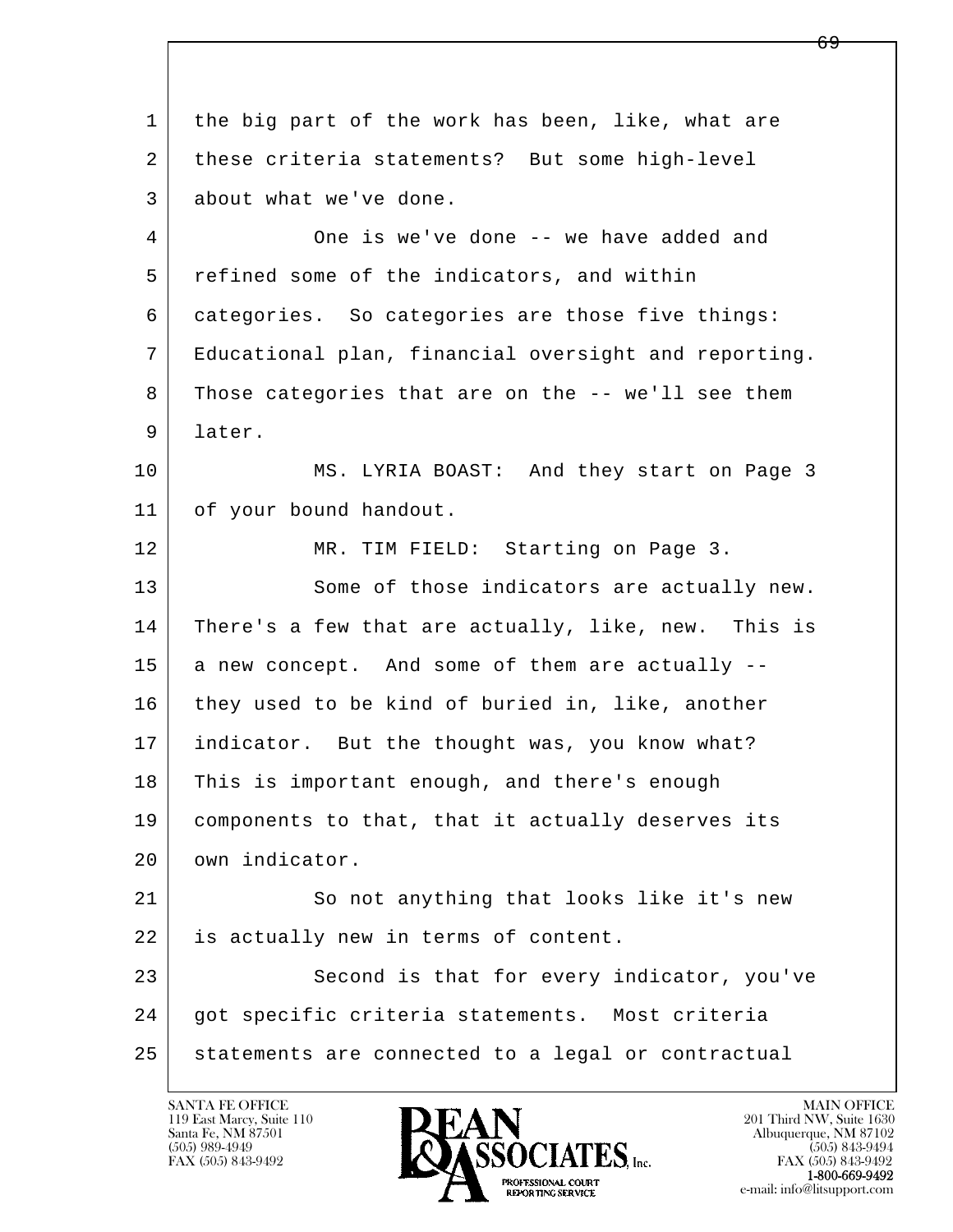1 obligation of the school.

 2 In a different version of this that's a 3 little more messy, we've actually worked with 4 Katie's team to identify what are those statutes. 5 And then some of these really reflect best 6 practices, or, you know, PEC, PED policies, you 7 know. So I think there's a mixture. And the -- the

9 and then the third point here is that 10 we've started working in case -- and we've started 11 the work of connecting criteria statements with 12 | specific sources of evidence.

8 framework can be explicit about that; so...

13 Again, that's more the focus of the trial 14 run. We'll show a picture of what it looks like. 15 | But that is an important step, because it also helps 16 you kick the tires in the criteria statements. It 17 helps you kind of get more tight about what the 18 criteria needs to be, because you're having to now 19 think, Okay, how would I actually even measure that? 20 What's the evidence I would use?

21 That's what's been happening. That's what 22 we've done to kind of build out the organizational 23 framework.

l  $\overline{\phantom{a}}$ 24 Just to clarify a few concepts. So what 25 we're using right now, I think this will be -- we

119 East Marcy, Suite 110<br>Santa Fe, NM 87501



FAX (505) 843-9492<br>1-800-669-9492

7ብ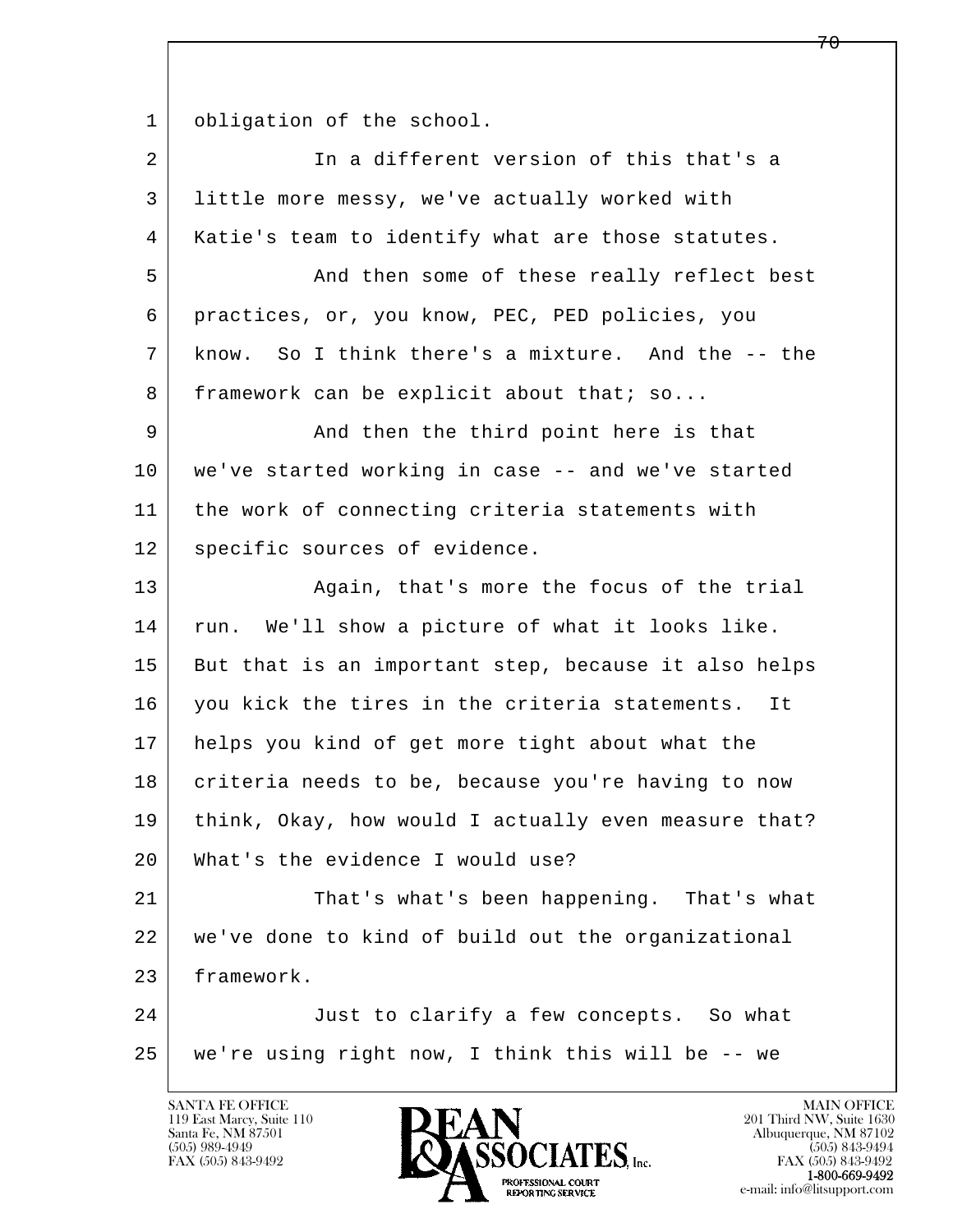| 1  | can modify this language some if you want to. But    |
|----|------------------------------------------------------|
| 2  | this will be reflected in our conversation today; it |
| 3  | will be reflected in the framework.                  |
| 4  | We're using the word "category," I think,            |
| 5  | fairly consistently; although, not entirely -- it's  |
| 6  | called "topics" in some cases -- to refer to those   |
| 7  | five different -- educational plan, you know,        |
| 8  | governance and reporting, and -- so there's five     |
| 9  | different catego- -- within each category, there are |
| 10 | several indicators.                                  |
| 11 | So, for example, 1.d is, "Is the school              |
| 12 | protecting the rights of students with special       |
| 13 | needs?"                                              |
| 14 | Each indicator statement may have one or             |
| 15 | even, like, seven or eight criteria statements.      |
| 16 | So as an example, again, under Special               |
| 17 | Education, "The school is properly identifying       |
| 18 | students with disabilities, maintaining required     |
| 19 | records, timely completing evaluations and IEP       |
| 20 | meetings." So that's a criteria statement.           |
| 21 | So it's then the burden on the PE- -- you            |
| 22 | know, CSD and PED to, like, what's the evidence to   |
| 23 | evaluate that criteria?                              |
| 24 | Then the evidence is listed here, as an              |
| 25 | example. So in this case, how do we measure if       |
|    |                                                      |

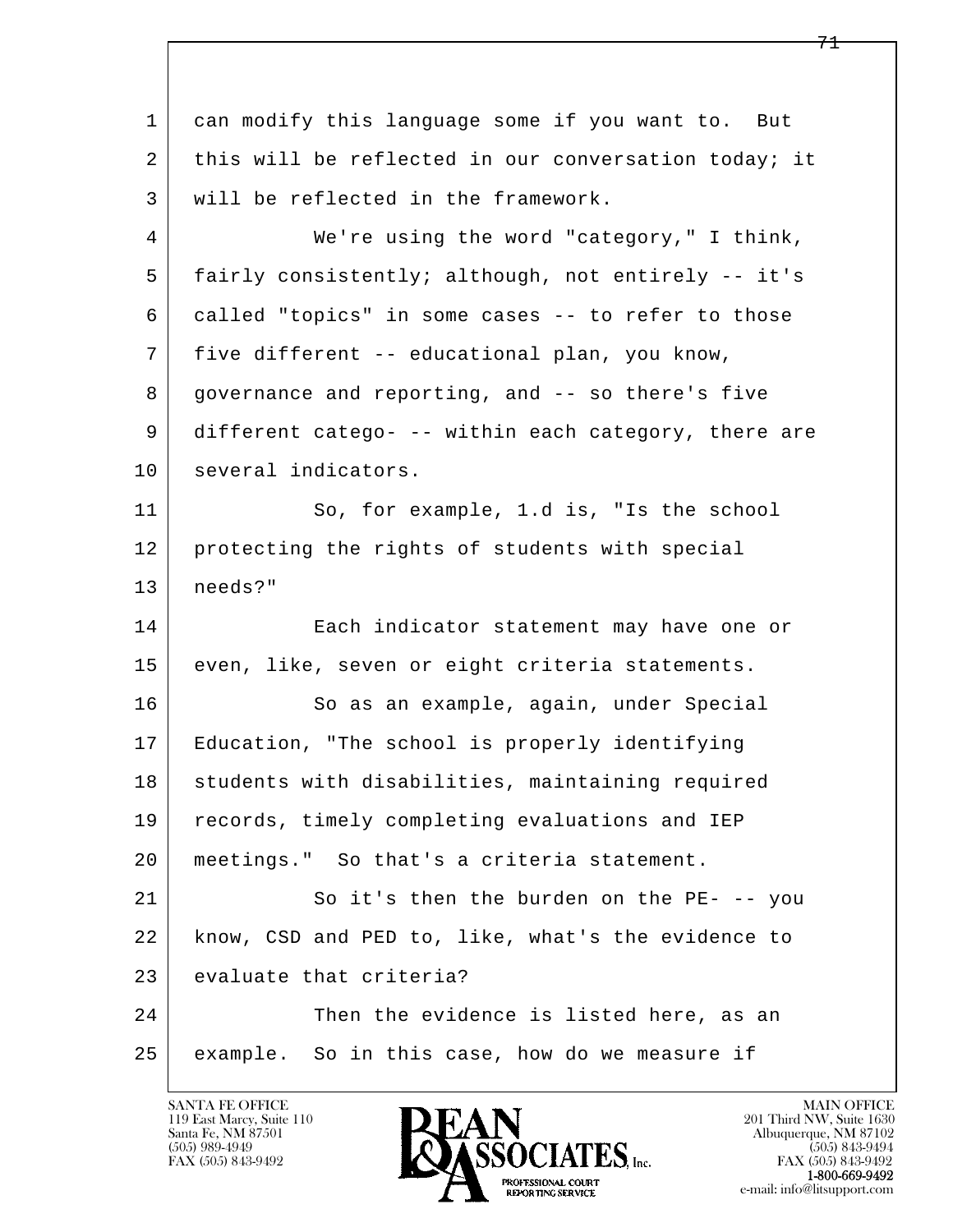l  $\overline{\phantom{a}}$  1 they're identifying students and maintaining records 2 as to the annual site visit? And "Filed all its 3 IEPs, Review of RTI SAT documentation, Review of 4 diagnostician reports." 5 So that would be -- and there's some work 6 to, like, clarify those things; but we're trying to 7 get very explicit about how is that criteria 8 | statement evaluated. 9 So that's the framing. Again -- and I 10 don't think this is on the screen now. But -- yeah, 11 go ahead. 12 THE CHAIR: I guess -- and maybe I'm 13 digging into the roots of something. But when it 14 says, "School does not deny students the opportunity 15 to enroll because of special education status," how 16 are we going to prove that? 17 | MS. POULOS: I mean, that's where we get 18 to some of the evidence. And there's that longer 19 more intense version. 20 So some of them, we did say, "Assurances." 21 I don't think that was one. One is it would be 22 verified based on complaints. So, again, it goes 23 back to what we said at the beginning, which is if 24 it meets -- it doesn't necessarily mean because 25 they're not doing that. It means because we don't

119 East Marcy, Suite 110<br>Santa Fe, NM 87501



FAX (505) 843-9492<br>1-800-669-9492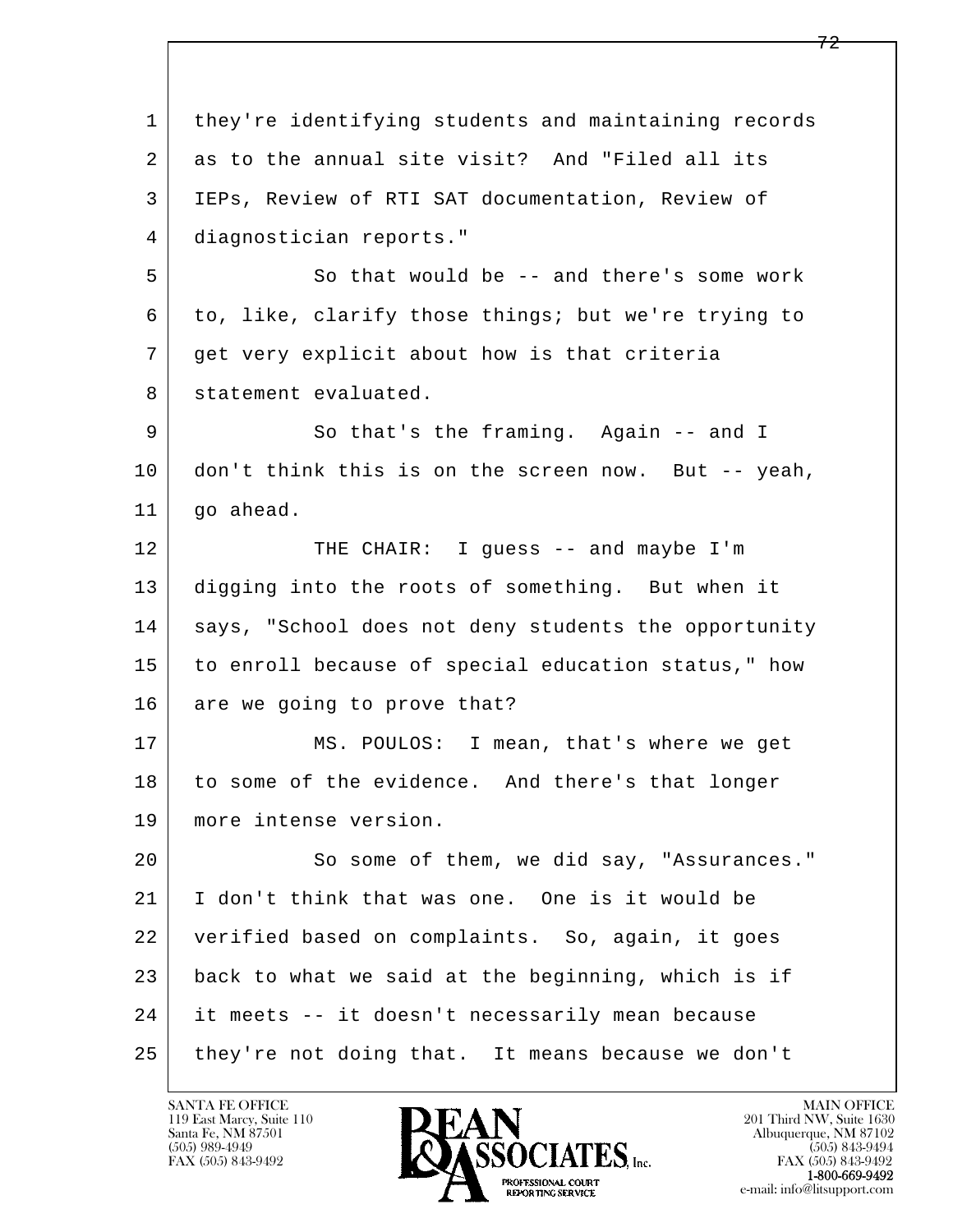1 have information; right?

| $\overline{2}$ | But we may come on information from                |
|----------------|----------------------------------------------------|
| 3              | complaints from when we go and review their        |
| 4              | enrollment policies and look and see that they're  |
| 5              | requesting that information; right? That gives us  |
| 6              | an indication that maybe they are using it, and    |
| 7              | we'll tell them that's unacceptable.               |
| 8              | So it goes to trying to get more clear,            |
| 9              | but also recognizing there are limits.             |
| 10             | THE CHAIR: Right.                                  |
| 11             | MS. POULOS: But that's why we put that             |
| 12             | qualifying language there, and still also say      |
| 13             | complaints, reports, court cases, those types of   |
| 14             | things, can then bring that information to us.     |
| 15             | THE CHAIR:<br>Okay.                                |
| 16             | MR. TIM FIELD: Great question. Actually,           |
| 17             | you'll see -- we'll take a glance at the criteria  |
| 18             | against evidence. And for that, we mentioned,      |
| 19             | [inaudible] Informed documentation and complaints. |
| 20             | That's the source of evidence. So we're trying to  |
| 21             | be explicit about how we actually measure that     |
| 22             | criteria statement.                                |
| 23             | THE CHAIR: Right.                                  |
| 24             | MR. TIM FIELD: So what you'll see, then,           |
| 25             | is -- so, really, we're going to dive into this    |

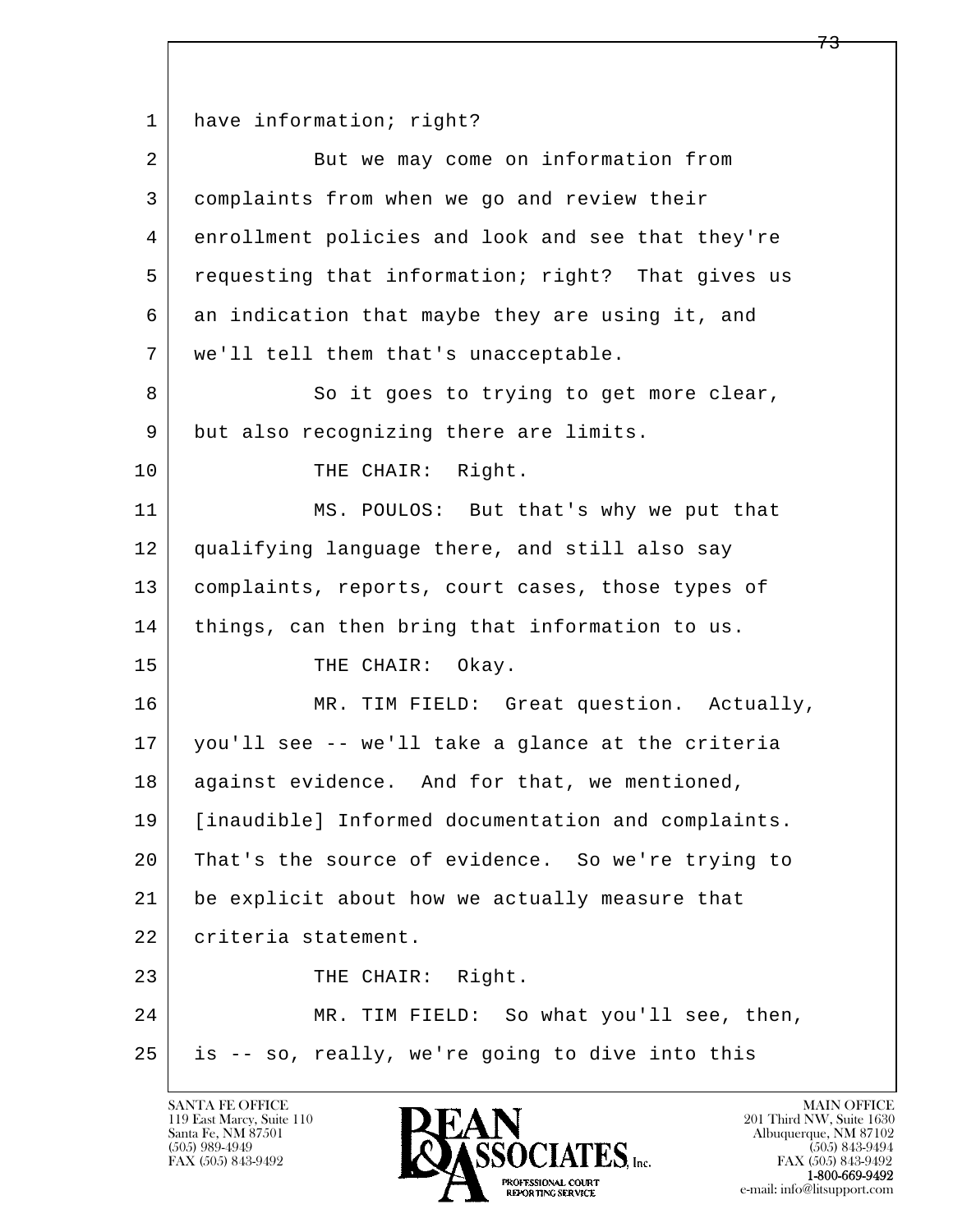l  $\overline{\phantom{a}}$  1 document in a version of this, to, like, go through 2 these criteria statements. 3 The last thing before we do that is just 4 that -- you know, this piece about sources of 5 evidence, on Page 10, 11, and 12 of your packet,  $6$  shows -- this is -- Katie has referred to kind of 7 the big -- the monster version of the organizational 8 framework. And this is where we've taken an 9 indicator, identified evidence, and put against it 10 What are the sources of evidence? What is the 11 source? Who collects it? And when is it collected? 12 Now, we're going to have to work through, 13 like, what -- work to make this -- you know, refine 14 this. 15 What is, you know, publicly shared? Or 16 what's on the website -- I don't know if this is 17 what you're going to publish as the framework, all 18 this detail. It probably is something you will let 19 | schools have access to; so there's no surprises. 20 But this is the hard, deep work. And this -- 21 clarifying this and refining this is the work of the 22 trial run. 23 So we're not going to make this as much of  $24$  the  $-$ 25 MS. LYRIA BOAST: You just have a snapshot

119 East Marcy, Suite 110<br>Santa Fe, NM 87501

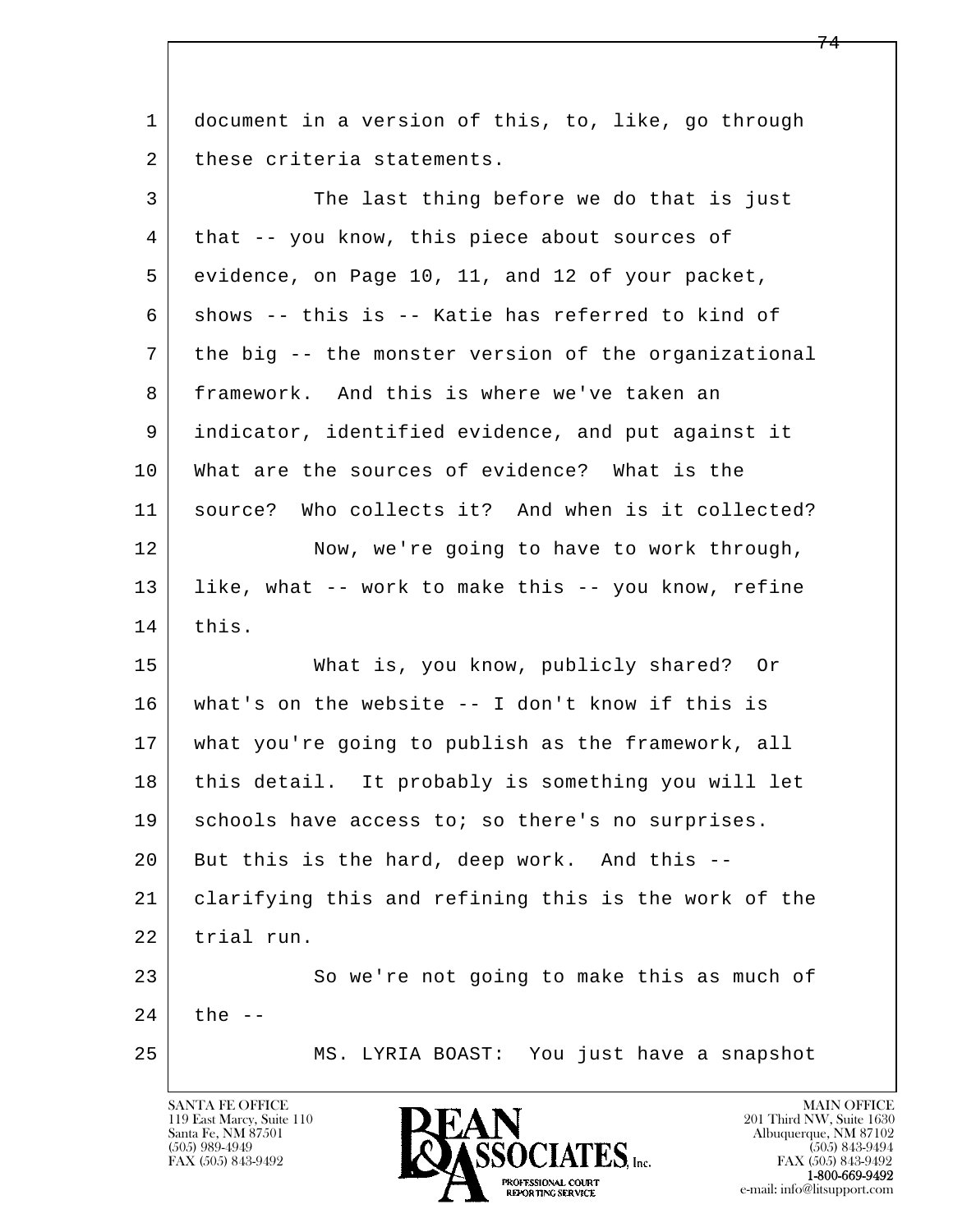1 of one indicator here.

l  $\overline{\phantom{a}}$  2 MR. TIM FIELD: Yes. 29 indicators. 3 So -- which gets also to the comment about there 4 probably is too much, frankly, in here. And part of 5 this is prioritizing and deciding what doesn't seem 6 necessary or appropriate.  $7$  So that will be the work of the trial run. 8 | And we'll be floating this out further. 9 We're going to turn back to the earlier 10 pages on the indicators and the criteria statements. 11 But we're going to give you a kind of exit ticket, 12 form where you can, like, mark up, cross out, say, 13 "Yes," "No", and, "This is a high priority for me," 14 when we return from break. 15 So before we go to break, any kind 16 clarifying questions or comments about how we 17 structured this? And we'll give some more 18 directions on the exit ticket, once we come back 19 after break. 20 Great. Can we take ten minutes? Is that 21 enough? 22 MS. LYRIA BOAST: Have a cup of coffee. 23 We need you sharp. 24 MR. TIM FIELD: So it's 10:23 right now,  $25$  according to my  $-$  so at 10:35, come back from

119 East Marcy, Suite 110<br>Santa Fe, NM 87501

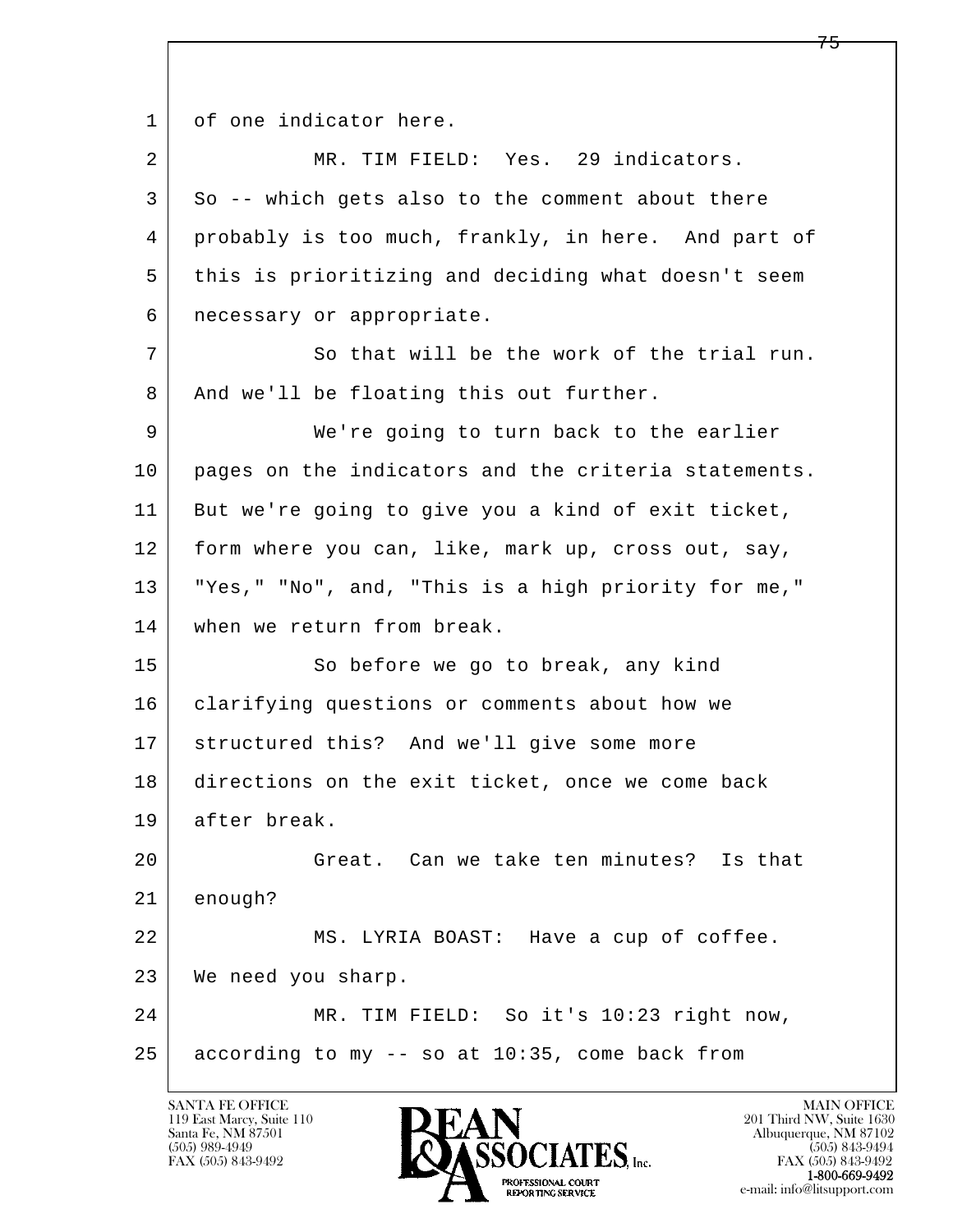l  $\overline{\phantom{a}}$  1 break. 2 (Recess taken, 10:23 a.m. to 10:42 a.m.) 3 MR. TIM FIELD: So I'm going to ask you -- 4 we're now going to now focus on one document, more 5 or less; so if you could, like, just for personal 6 feng shui, I'd say, like, put stuff away, because 7 you're going to be working and writing on it. Does 8 anyone not have a pen? 9 I'm going to pass something out. Get your 10 space clean. I'm going to pass -- 11 COMMISSIONER JOHNSTON: We don't need any 12 of this. 13 MR. TIM FIELD: Nothing you have in front 14 of you, you really need. We are responsible for all 15 these papers. 16 COMMISSIONER JOHNSTON: Is it all right if 17 we do it in pencil? I'm much more comfortable in 18 pencil. 19 MR. TIM FIELD: Yes. So this is actually 20 the same document, more or less -- it's the same 21 sort of information, just legal-size, so you have 22 | space to write. I think you're good. 23 MS. LYRIA BOAST: She has the blue 24 version, which is exactly the same. I messed up the 25 blue; and so we reprinted it. You get the good

119 East Marcy, Suite 110<br>Santa Fe, NM 87501

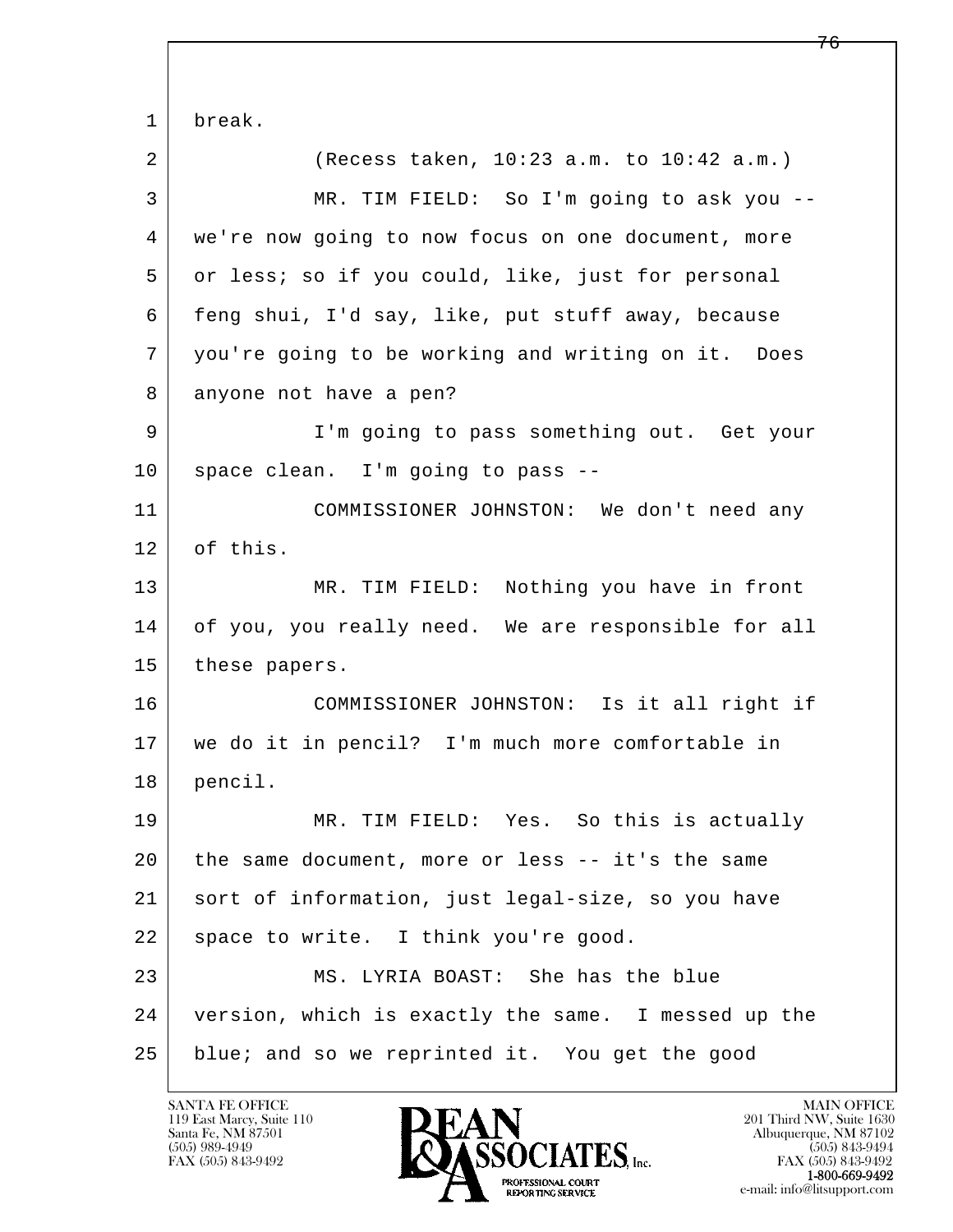l  $\overline{\phantom{a}}$  1 ones. 2 MR. TIM FIELD: The reason is -- we were 3 planning on dividing you up into two groups. We 4 were thinking we had nine Commissioners, and we were  $5$  going to be up -- I think we're going to see how it  $6$  is. 7 This may take -- we have an hour -- not 8 even an hour yet. We're going to try to get through 9 this efficiently. We may decide after Page 2, we 10 | need to split -- it's not ideal, because there's 11 only five -- that we need to split, and maybe we 12 will, and essentially divide up half-and-half, 13 because we're going to walk through every indicator. 14 So what we're going to do is, in the 15 directions at the top, we're going to ask you to, as 16 we go, complete the right two columns and ask -- 17 answer the question of, like, "Should this indicator 18 be included?" 19 So this is -- so if I look at the first 20 one, like, 1.a, should we be asking if the school is 21 complying with the material terms of the approved 22 charter, as defined in the charter contract? So you 23 can kind of say "Yes," "No." 24 And you'll also kind of have to, at the 25 indicator level, decide, is this a high, medium, or

119 East Marcy, Suite 110<br>Santa Fe, NM 87501



FAX (505) 843-9492<br>**1-800-669-9492**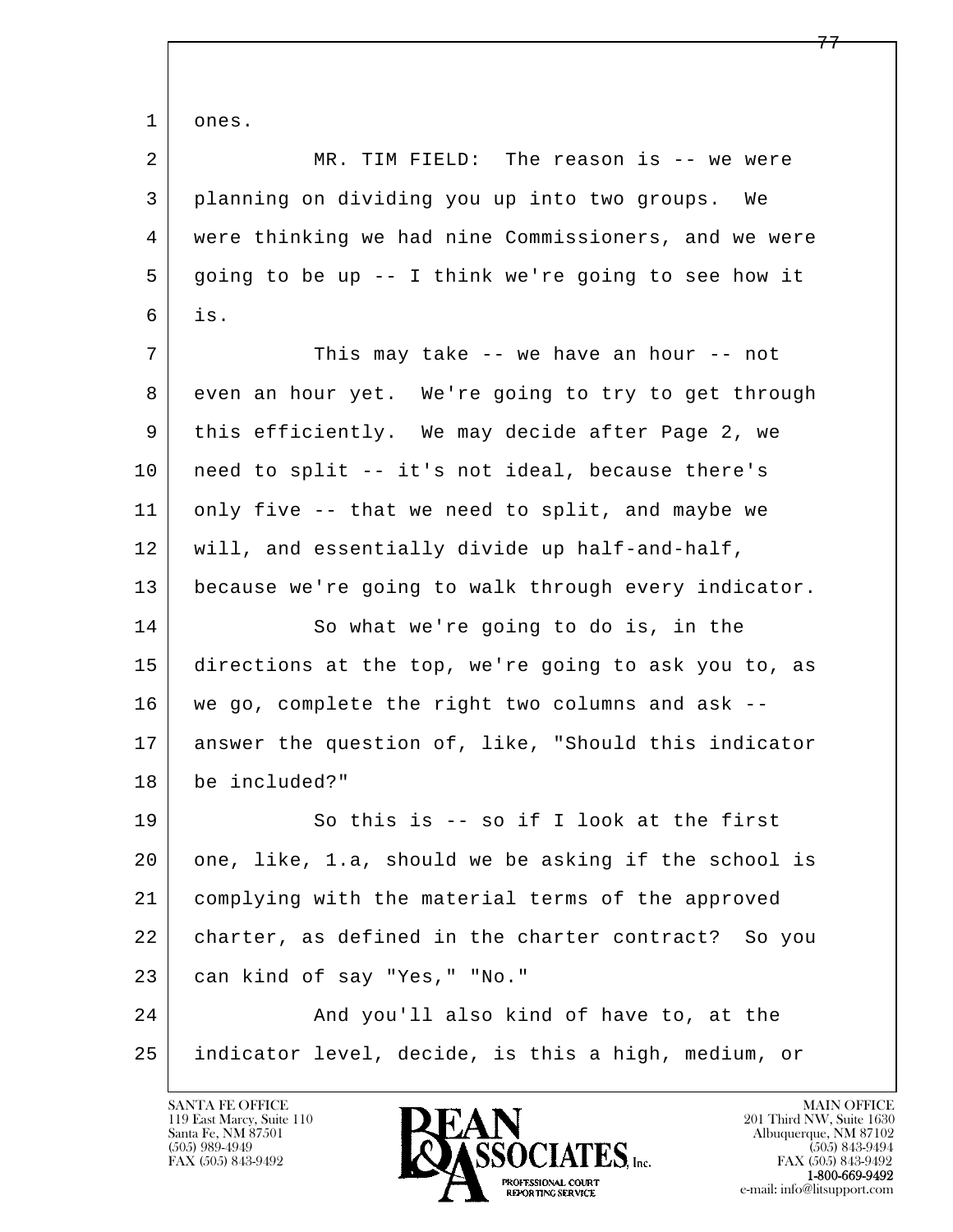l  $\overline{\phantom{a}}$ 1 low priority? You decide. I don't know have much 2 guidance on what you think. But I think we want to 3 get that input; because it'll help inform -- when 4 we're kind having to, like, prioritize, "This is too 5 much." 6 It also would help -- and we think about 7 what are some of the -- if this is the overall 8 framework, are there kind of quarterly reports? Or 9 what would you want to see even more frequently? 10 So when you think about high priority, 11 think about, like, what's important, and, also, what 12 do you want to maybe have a closer eye on? 13 The other thing I want you to do is, as 14 | we're looking at these criteria statements, if 15 there's something you think is, like, "No, this is 16 not appropriate," or, "This is, like -- I don't 17 | think -- this doesn't seem necessary," cross it out; 18 just, like, draw it out. And there's obviously 19 | space, too, to write ideas about, "I think we should 20 be also tracking this indicator." 21 So we're going to be talking about these. 22 You know, I think we'll try to be efficient; but, 23 like, if there's comments or questions or -- and we 24 can go through it. But I do want everyone to fill 25 out those two right columns. And we'll collect it,

119 East Marcy, Suite 110<br>Santa Fe, NM 87501



FAX (505) 843-9492<br>**1-800-669-9492**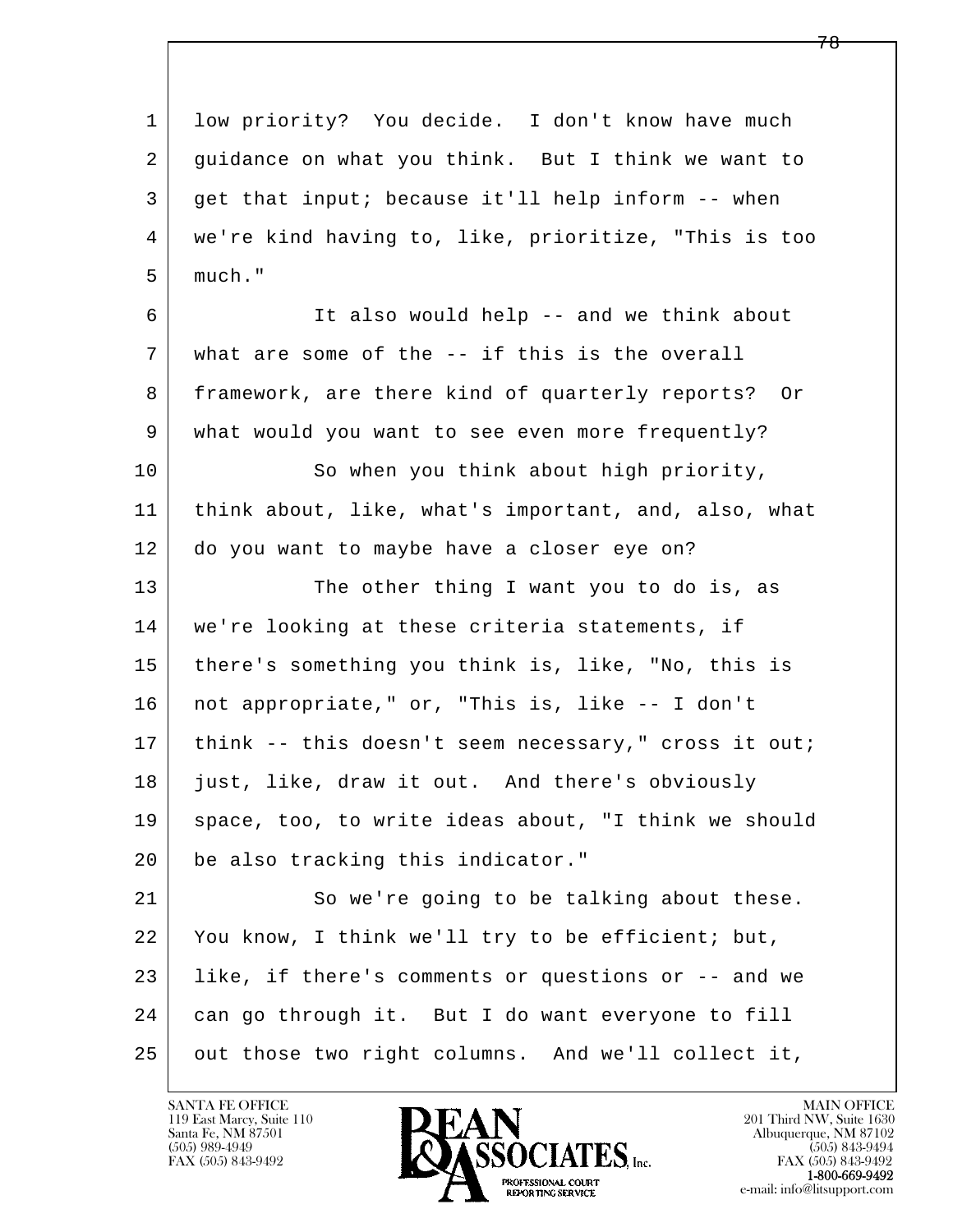l  $\overline{\phantom{a}}$  1 and tomorrow, we'll have some additional insights, 2 both from the conversation, but also from what you 3 fill out. Does that make sense? 4 THE CHAIR: It does. I'll just make a 5 comment. I think it's difficult for me to include 6 the second, third, and fourth bullet in 1.a with the 7 mission. To me, it's like two very separate and 8 distinct entities, you know, just from -- you know, 9 for me. 10 | I think it's a singular question: Are 11 they meeting the mission? 12 Because, to me, they can be doing 2, 3, 13 and 4, and still not doing, you know, the mission; 14 so that I think it's really important that they do 15 the mission, but also those others. And I think the 16 whole mission can get lost in the second, third, and 17 | fourth bullet. 18 MS. POULOS: So it sounds like you're 19 thinking we need to not say, "Is the school 20 implementing material terms, as defined"; but 21 instead, "Is the school implementing mission? Is 22 the school implementing other material terms?" 23 | THE CHAIR: Yes. I agree. I'd be more 24 comfortable with -- I think it's easier for me to 25 answer -- because if I answer just "Yes" on that,

119 East Marcy, Suite 110<br>Santa Fe, NM 87501



FAX (505) 843-9492<br>1-800-669-9492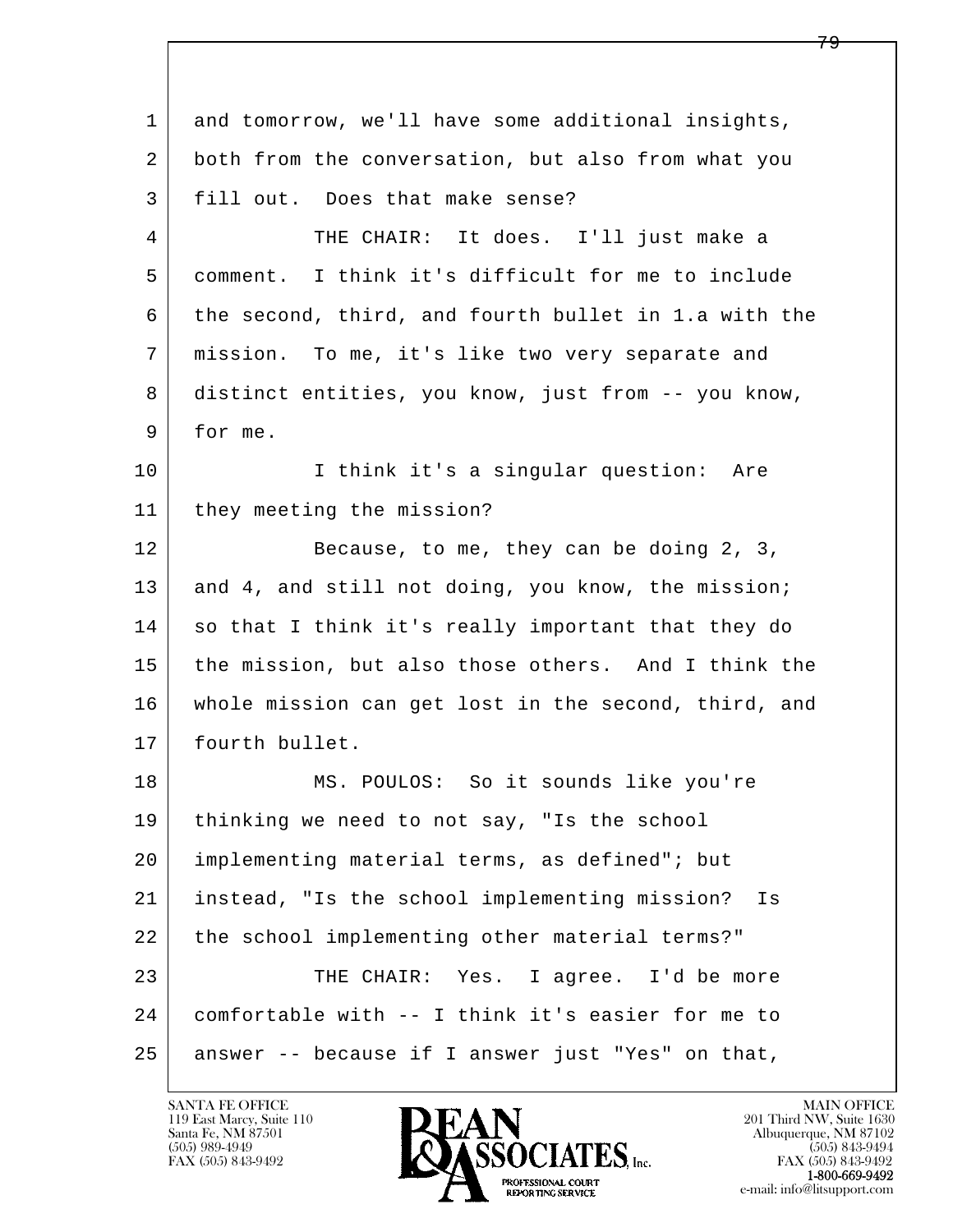l  $\overline{\phantom{a}}$  1 it's, like, "Yeah, but it's..." 2 MR. TIM FIELD: So consider separating 3 out, you know, the indicators. That's a good thing 4 to put on there. I'm also writing this down. 5 COMMISSIONER ARMBRUSTER: I mean, to kind 6 of follow up what you were saying, Patty, is that, 7 you know, even the new schools -- or at least one of 8 | them -- I remember something like, "We're really 9 preparing our kids for school -- for college." 10 | And they're K-5. And I'm not saying 11 that's a bad thing; I'm not. I'm just saying it's a 12 very difficult thing for me to say, "Is their school 13 mission being implemented?" 14 THE CHAIR: I think it's a difficult 15 mission to show in that grade level. I think you're 16 absolutely right. Yeah. 17 COMMISSIONER ARMBRUSTER: And even other 18 ones who have not yet graduated a class, because 19 they were six and other -- you know, and that kind  $20$  of thing. 21 THE CHAIR: They can show through 22 programming, I think, better, if you're in the upper 23 levels, if you're preparing them to go to college, 24 as opposed to how are you preparing a kindergarten 25 kid to go to college?

119 East Marcy, Suite 110<br>Santa Fe, NM 87501

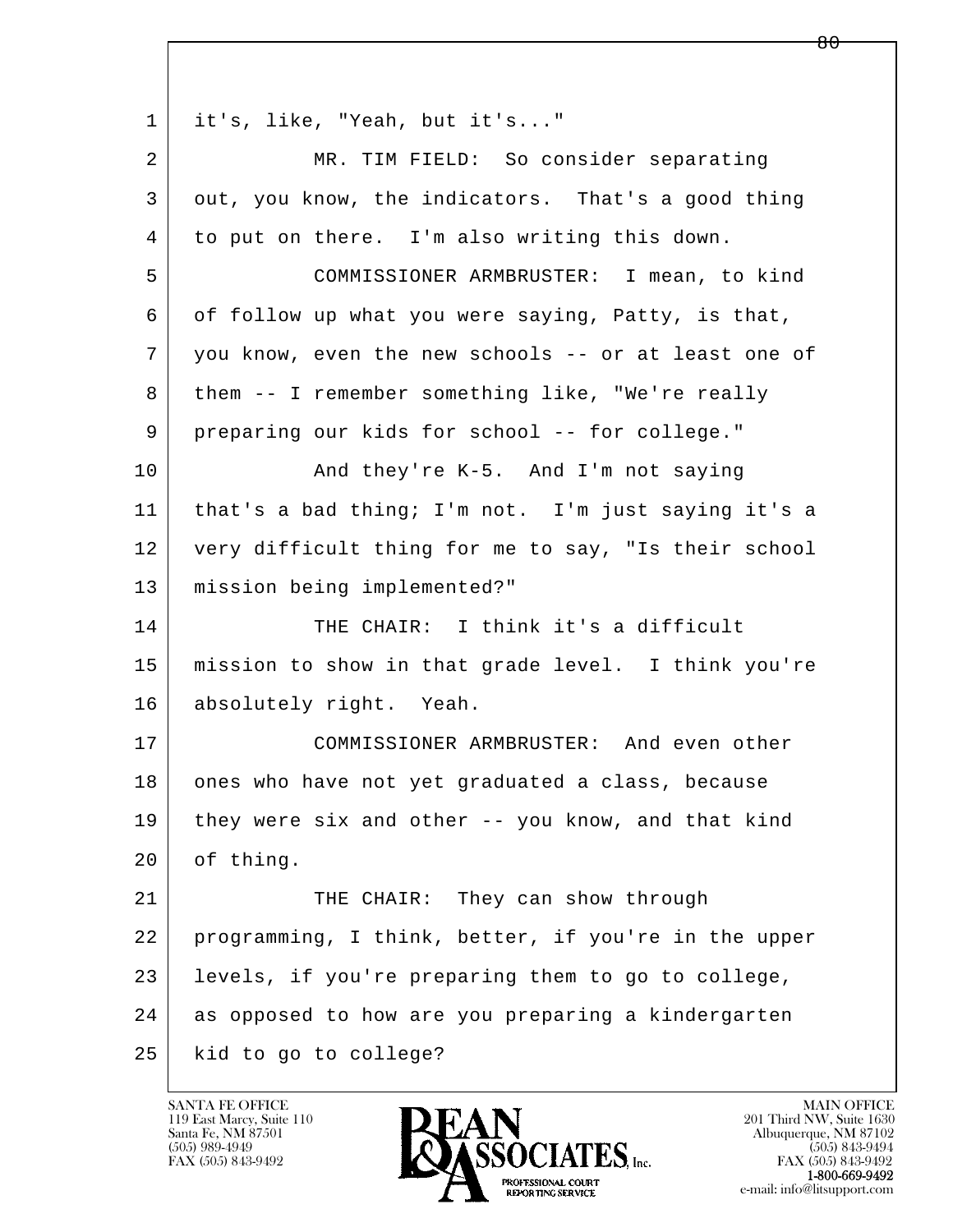l  $\overline{\phantom{a}}$  1 MR. TIM FIELD: Let's just focus on 1.a. 2 Any other questions? And, again, if -- in terms of 3 time, I want to be sensitive to how much you're -- 4 and I want you to write things down. But other 5 questions or overall comments as you're thinking 6 about responding to this first one? 7 COMMISSIONER TOULOUSE: I agree that the 8 last two don't belong -- I'm not as sure that the 9 second one doesn't belong with the mission. I can 10 | go either way with that one. But I do think that if 11 they're meeting their educational programs, that is 12 within their mission. 13 MS. POULOS: So this is just if you take a 14 look at the contract. Here's how we did this. We 15 actually -- for that one. All of these are listed 16 under the material terms. And so that's why we had 17 | said, "Is the school implementing the material 18 terms? 19 It's kinds of an all or nothing, right? 20 You must have a "Yes" by every single one to get a 21 "Yes," right? 22 And so that's why they're all grouped 23 together. But if you look at the contract. 24 "Mission," and then there's a bunch of stuff. And 25 then "Educational Program," and then underneath

119 East Marcy, Suite 110<br>Santa Fe, NM 87501

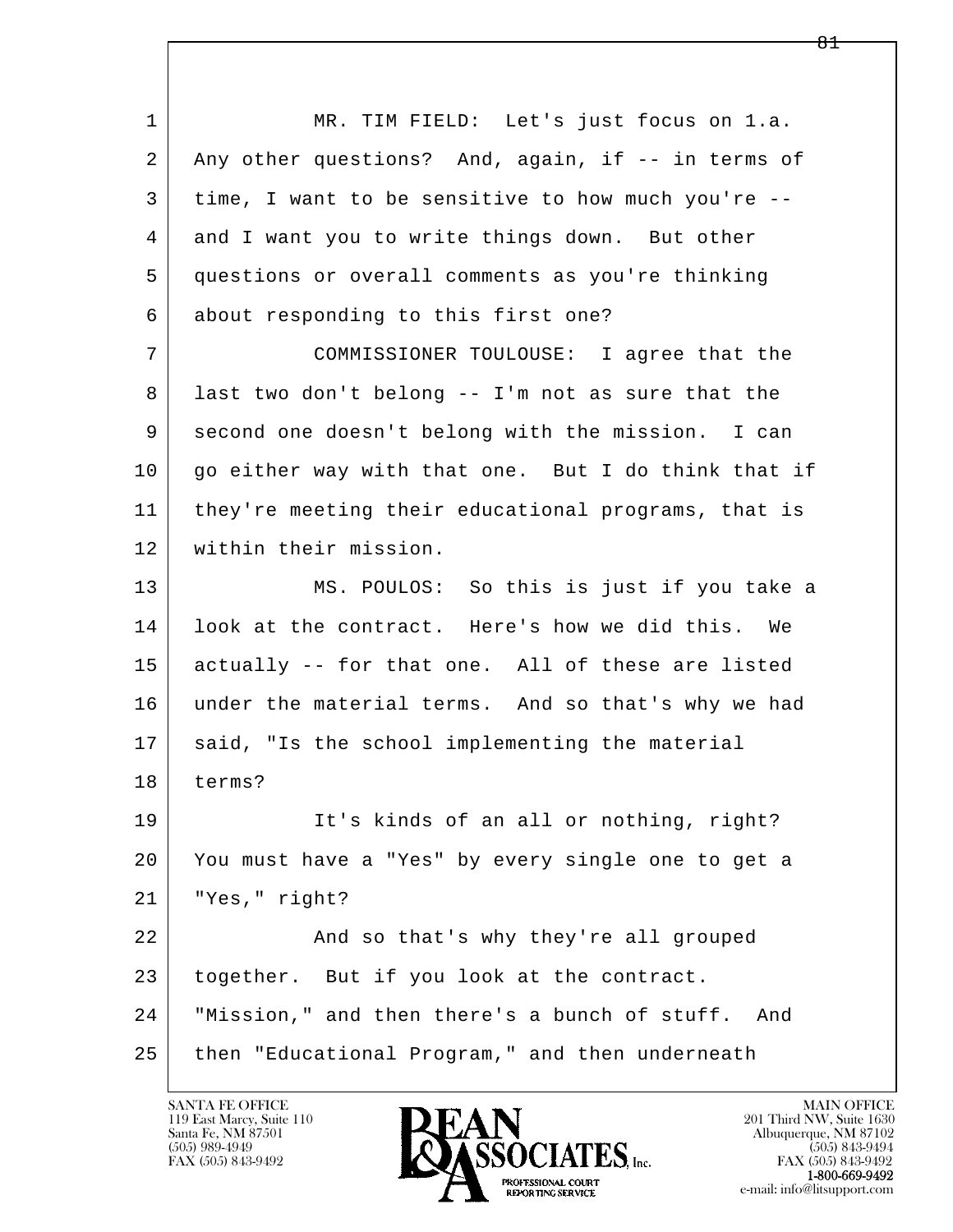l  $\overline{\phantom{a}}$ 1 | that, "parent-focused terms," "student-focused 2 terms," "teacher-focused terms." 3 So we were trying to get every part of it 4 is what we were trying to. 5 | THE CHAIR: Right. Because the 6 educational program, at times, they can meet -- 7 we've had schools, like -- what was it? -- two years 8 ago, J. Paul Taylor. They didn't realize that they 9 were supposed to be a dual-language, I think it was. 10 That was in their mission. So they were 11 accomplishing educational programming; but they 12 weren't -- their mission wasn't being focused on. 13 So, you know, to me, their primary responsibility is 14 the mission that they identified for us, and that's 15 why we authorized them. 16 COMMISSIONER ARMBRUSTER: And that's the 17 whole thing with the -- not experimental -- starts 18 with learning -- 19 THE CHAIR: Expeditionary. 20 MR. TIM FIELD: Other comments on 1.a. 21 before you go to 1.b. I'm going to try to move us 22 | somewhat efficiently. 23 So 1.b is a comment about 1.b., 1.c., and 24 even like 1.f., these used to be under what was 25 formerly 1.b. in our current framework. And

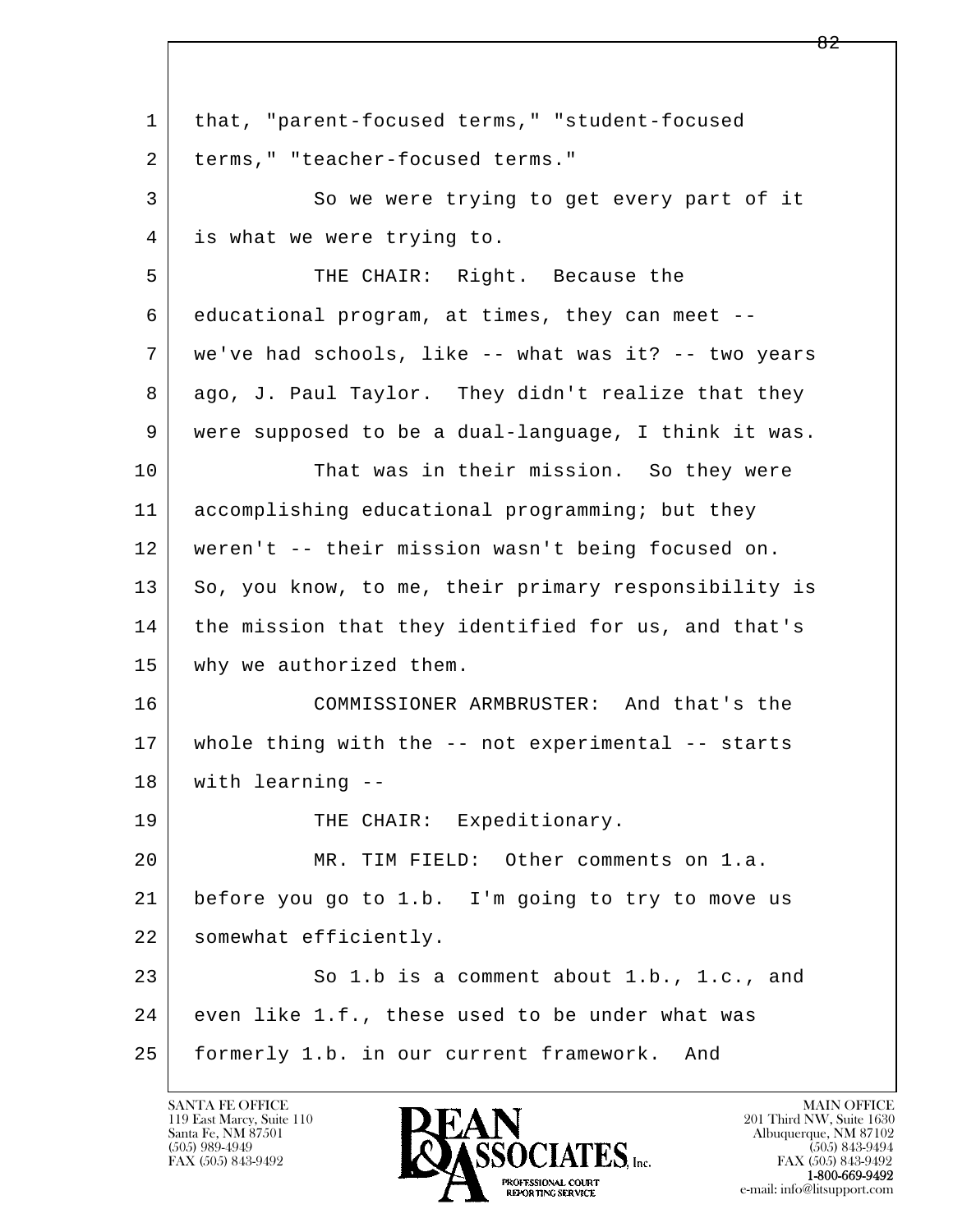l  $\overline{\phantom{a}}$  1 essentially what's happened here is we've broken out 2 this into several different indicators. 3 So this first one, 1.b. is on 4 instructional hours. And the criteria statements 5 have several specific statutory, I think, 6 requirements. 7 1.c. is more about the assessments that 8 are required. And these are all statutory. So the 9 criteria statements for 1.c. relate to what 10 | assessments they administer. 11 THE CHAIR: Now, we always wanted to -- 12 hours issues. So I hope this clarifies for the 13 | schools what is -- what they count. That's -- 14 because there's -- we have that back-and-forth all 15 the time with them about, you know, they think 16 they're doing their hours; PED doesn't, you know. 17 | And, you know, we thought we could do -- 18 it's -- it's just this little gerbil wheel we're on 19 all the time with their hours. So I hope this does 20 clarify for them what -- 21 MS. POULOS: There's a lot more detail, 22 actually. 23 MR. TIM FIELD: Yes, there is. There is a 24 lot more detail. 25 MS. POULOS: Under, "The School meets the

119 East Marcy, Suite 110<br>Santa Fe, NM 87501

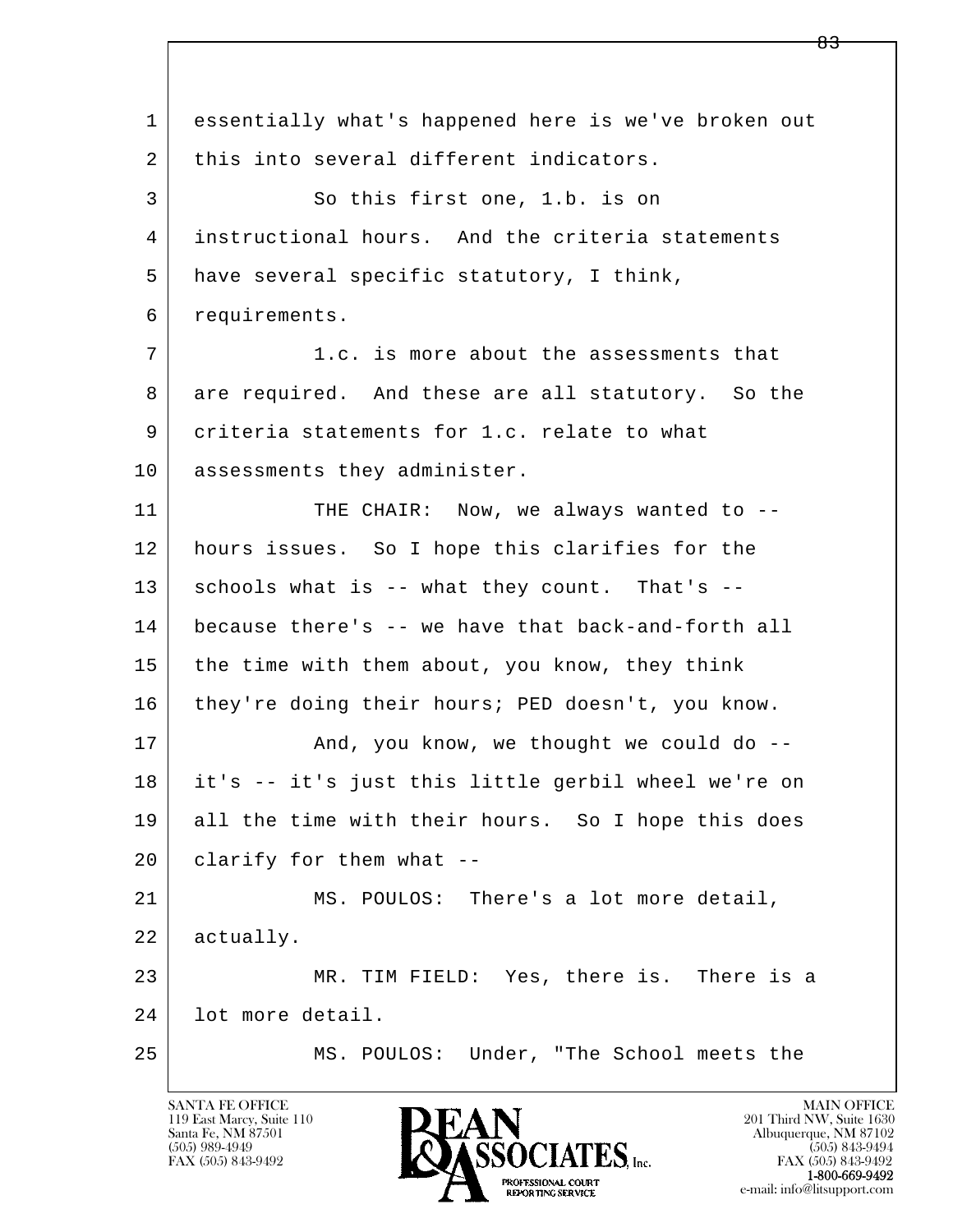l  $\overline{\phantom{a}}$  1 instructional hour requirements," because, like, you 2 know, if you've got students that are off-site for 3 part of the day, you've got to have some process for 4 actually taking attendance -- right? -- and 5 verifying. 6 MR. TIM FIELD: That's a good point. Some 7 of these indicators, we've cut -- we've cut short 8 all the detail; because, just to kind of digest it. 9 Like, there are several where there's more stuff.  $10$  But we're trying to highlight what  $-$ -11 THE CHAIR: Right. 12 MR. TIM FIELD: Can we go on to Page 2? 13 MS. LYRIA BOAST: And make sure to 14 prioritize. 15 MR. TIM FIELD: Yes. 16 So 1.d. is not a new indicator. It's --17 and we've had a couple of -- this is special --18 | special needs, special education students, quite a 19 few criteria statements there. 20 And 1.e. is -- criteria statements are 21 actually quite similar; but they're related to 22 English Language Learners. [Inaudible.] 23 (Court reporter requests clarification.) 24 MR. TIM FIELD: Sorry. I'll try to slow  $25$  down.

119 East Marcy, Suite 110<br>Santa Fe, NM 87501

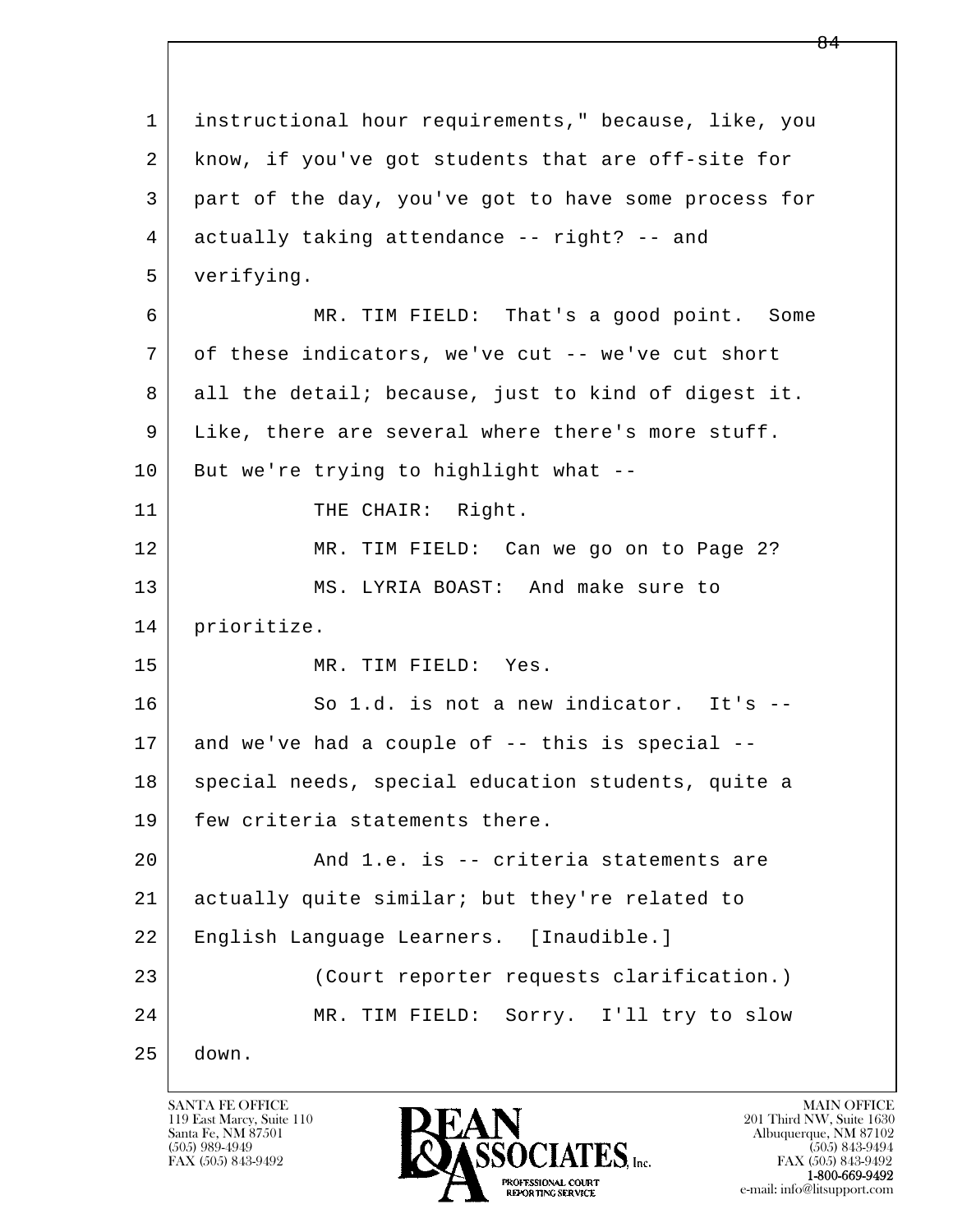l  $\overline{\phantom{a}}$ 1 Actually, don't be shy about crossing 2 | things out if you think -- if you have questions, 3 just because there is a need to cross some things 4 out. So, you know, we're going to crowd-source  $5$  this; so... 6 THE CHAIR: I think, unfortunately, with 7 almost every one of these bullets, we can reflect 8 back to a meeting where it's become a concern. So, 9 you know, it's -- 10 COMMISSIONER JOHNSTON: When I read this, 11 I told Trish, "This is -- this has been" -- 12 COMMISSIONER RUIZ: They're all 13 high-priority. 14 COMMISSIONER JOHNSTON: -- "standards for 15 excellence. We are statutorily required to do all 16 these things." 17 COMMISSIONER RUIZ: So I don't see how we 18 can delete. 19 COMMISSIONER JOHNSTON: I'm highlighting 20 where they're important; because I'm not reading 21 anything I can cross out. 22 THE CHAIR: So I have one that has an 23 eraser on the other side, so in case  $I - -$  "Oh, no, 24 no." 25 COMMISSIONER ARMBRUSTER: And I want to

119 East Marcy, Suite 110<br>Santa Fe, NM 87501

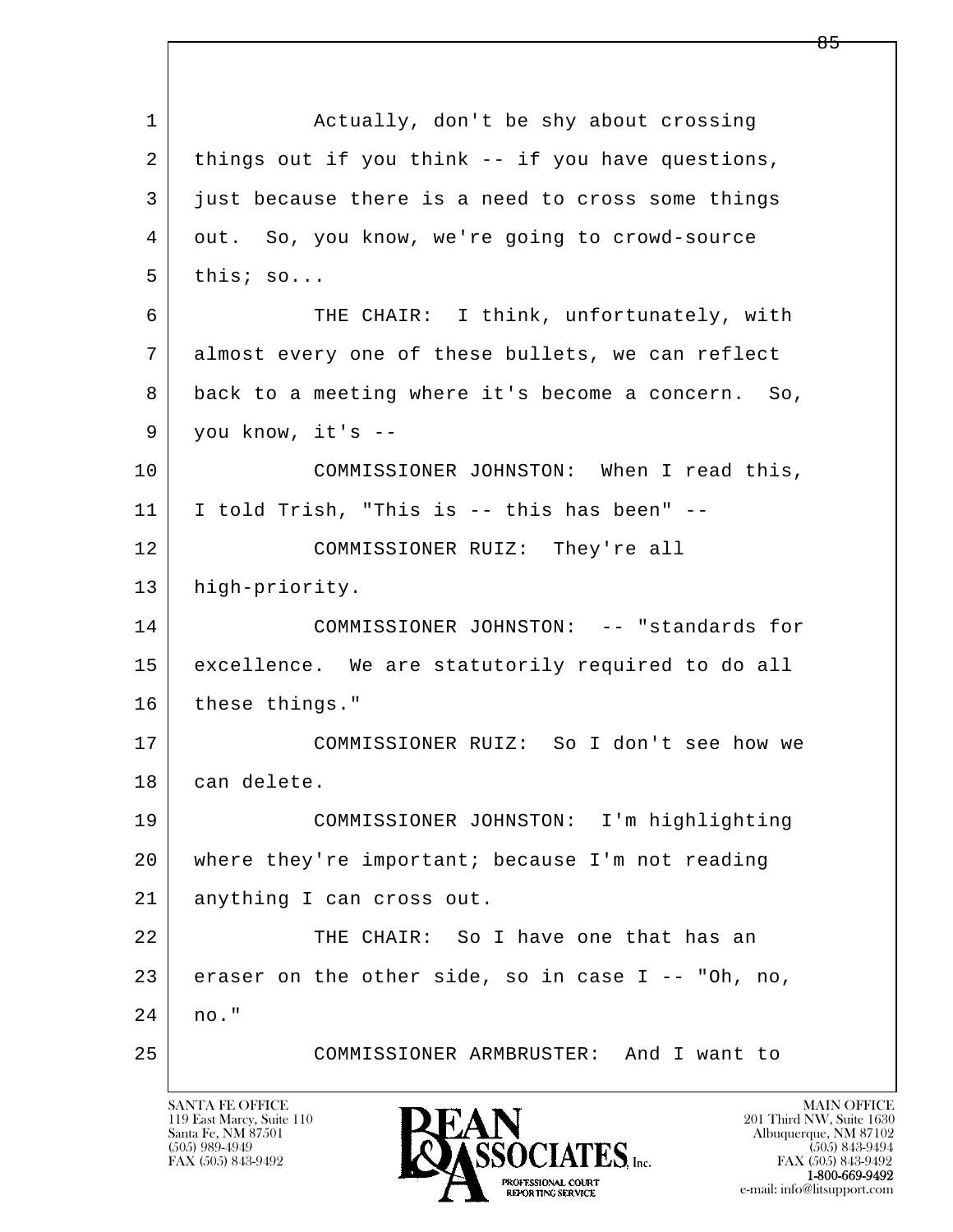l  $\overline{\phantom{a}}$ 1 say that "enrollment" is spelled incorrectly. 2 (Commissioners speaking concurrently.) 3 MR. TIM FIELD: You may find a few typos. 4 (Commissioners speaking concurrently.) 5 THE CHAIR: I was wondering if there was 6 just some way they could combine, you know, like the 7 last bullet with the ELL and the special ed, so that 8 it's -- you know -- you know, so that it's just -- $9$  yes, they --10 MS. POULOS: That may actually be 11 repetitive of something that is in -- 12 THE CHAIR: And even with, you know, the 13 one statement, where parent -- parent contact is 14 appropriate? Parent notifications are appropriate? 15 I would think that would have to -- that should be 16 in "c." So if we could have an -- you know, like an 17 all-encompassing statement that they're not denying 18 access, and all parent notifications are 19 appropriate; because I think there's a lot of areas 20 | where parent notifications are necessary. 21 MS. POULOS: That's challenging, though, 22 because they're all different; right? Like, the 23 45-day substitute is a very different context from 24 communications with ELs. It's very different. 25 COMMISSIONER JOHNSTON: And you're

119 East Marcy, Suite 110<br>Santa Fe, NM 87501

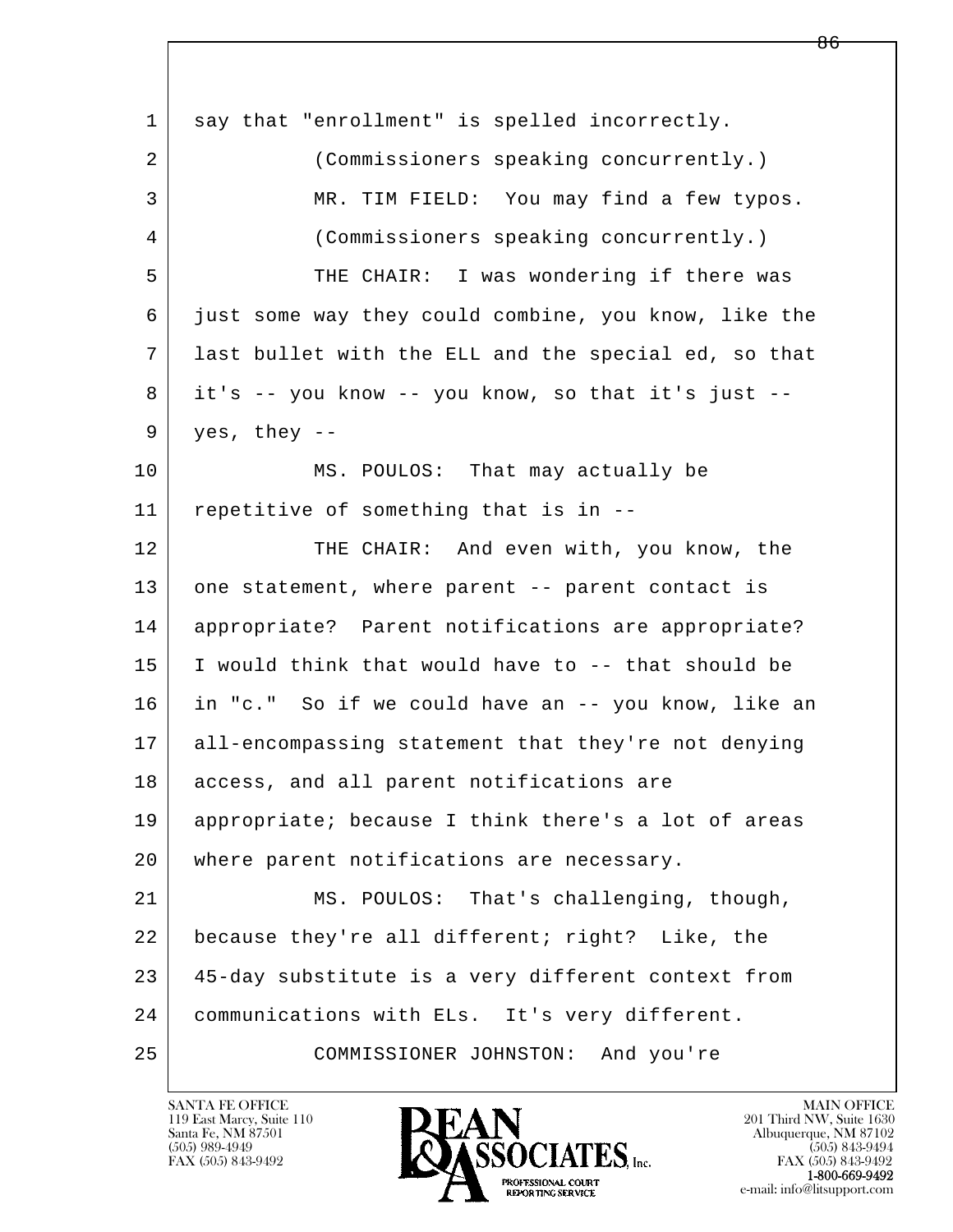l  $\overline{\phantom{a}}$ 1 | obligated in each of of those cases. 2 COMMISSIONER ARMBRUSTER: As often as 3 regular ed has report cards. 4 COMMISSIONER TOULOUSE: You know, too, 5 this one on both of these, "School did not deny 6 students the opportunity to enroll." That's often 7 done in such a subtle way. We don't get it as a 8 formal complaint. There's a discouraging approach 9 to it, you know. 10 I mean, I can say one school that's not in 11 my district, where -- had a parent -- you know, a 12 | new parent kind of thing. A cousin of mine was 13 taken aside and said, "You know, I'm not sure" -- by 14 another parent -- "I'm not sure your daughter would 15 fit in well with these other children here." 16 It wasn't the school doing it; but it was 17 another parent. And so they didn't enroll; but they 18 didn't make complaints. 19 | It's hard to know that you need to 20 complain. Or somebody says, "Yeah. Maybe your 21 child would fit better over here." 22 And there's a lot of that going. And 23 plus, once a child is there -- again I know from an 24 example with a grandson -- they're nudging them out 25 without really ever really getting rid of them

119 East Marcy, Suite 110<br>Santa Fe, NM 87501

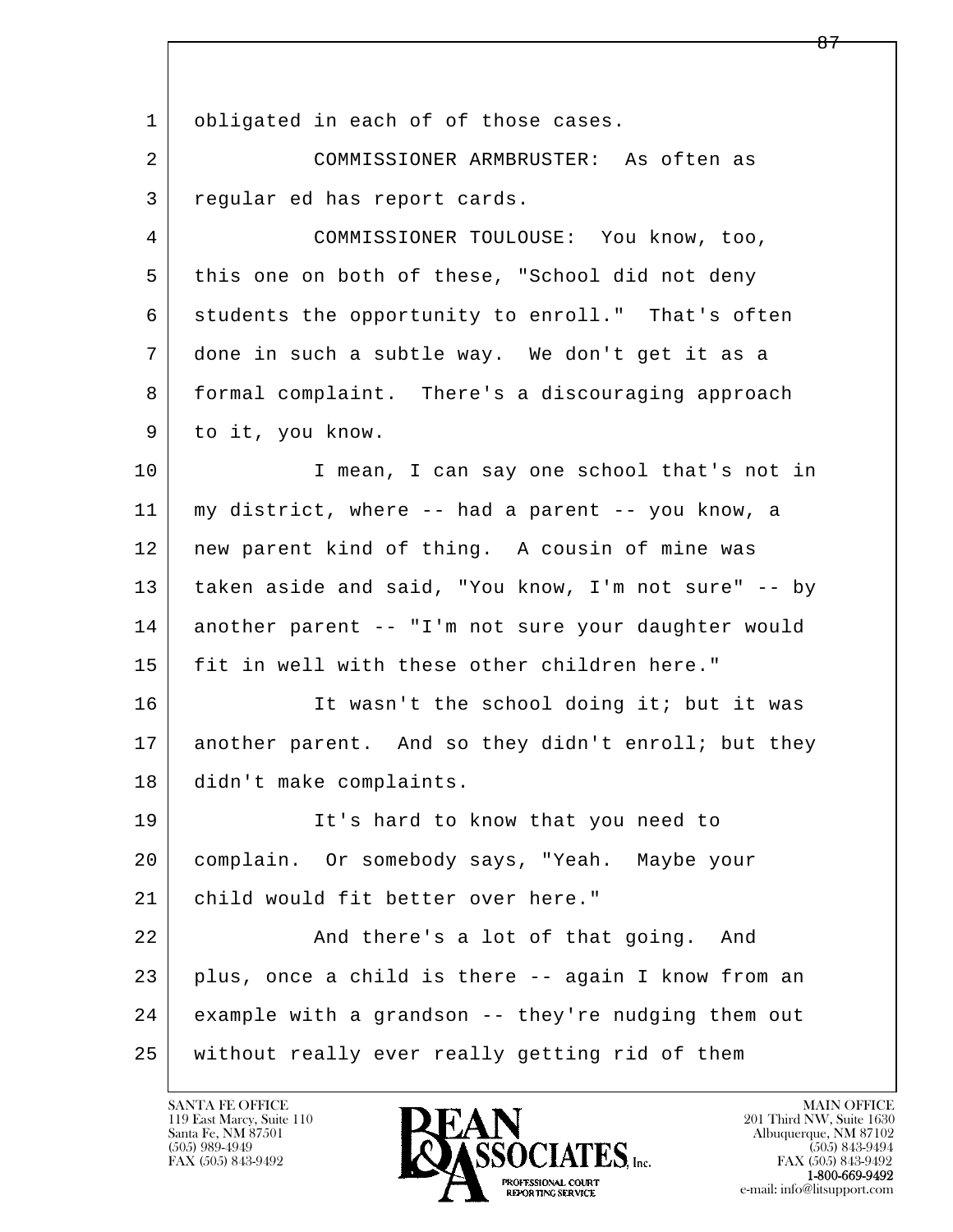| $\mathbf{1}$ | formally, but making it more and more difficult to   |
|--------------|------------------------------------------------------|
| 2            | stay.                                                |
| 3            | THE CHAIR: And I think it's unfortunate.             |
| 4            | And I don't think there -- we can create a mechanism |
| 5            | $\overline{t}$ o --                                  |
| 6            | COMMISSIONER TOULOUSE: No. And that's                |
| 7            | why I say I'm not sure if those are ones we can      |
| 8            | really gauge.                                        |
| 9            | THE CHAIR: Right. But I think if they                |
| 10           | understand that it's an important issue for us, at   |
| 11           | least the overt will be avoided.                     |
| 12           | MS. POULOS: Yeah. And again, I think                 |
| 13           | that's where that -- the next phase, maybe, that     |
| 14           | comes into play, which is which ones are actively    |
| 15           | monitored, how are they actively monitored, which    |
| 16           | ones are passively monitored, in that they come via  |
| 17           | complaints. This has happened, right? And then,      |
| 18           | again, that's why that statement in "Meets" is so    |
| 19           | important. Or we don't have evidence to              |
| 20           | demonstrate, right?                                  |
| 21           | COMMISSIONER TOULOUSE: And why we also               |
| 22           | need staff that can go, at least randomly, when they |
| 23           | do lotteries.                                        |
| 24           | MS. POULOS: Yeah.                                    |
| 25           | MR. TIM FIELD: I'm going to move us to               |
|              |                                                      |

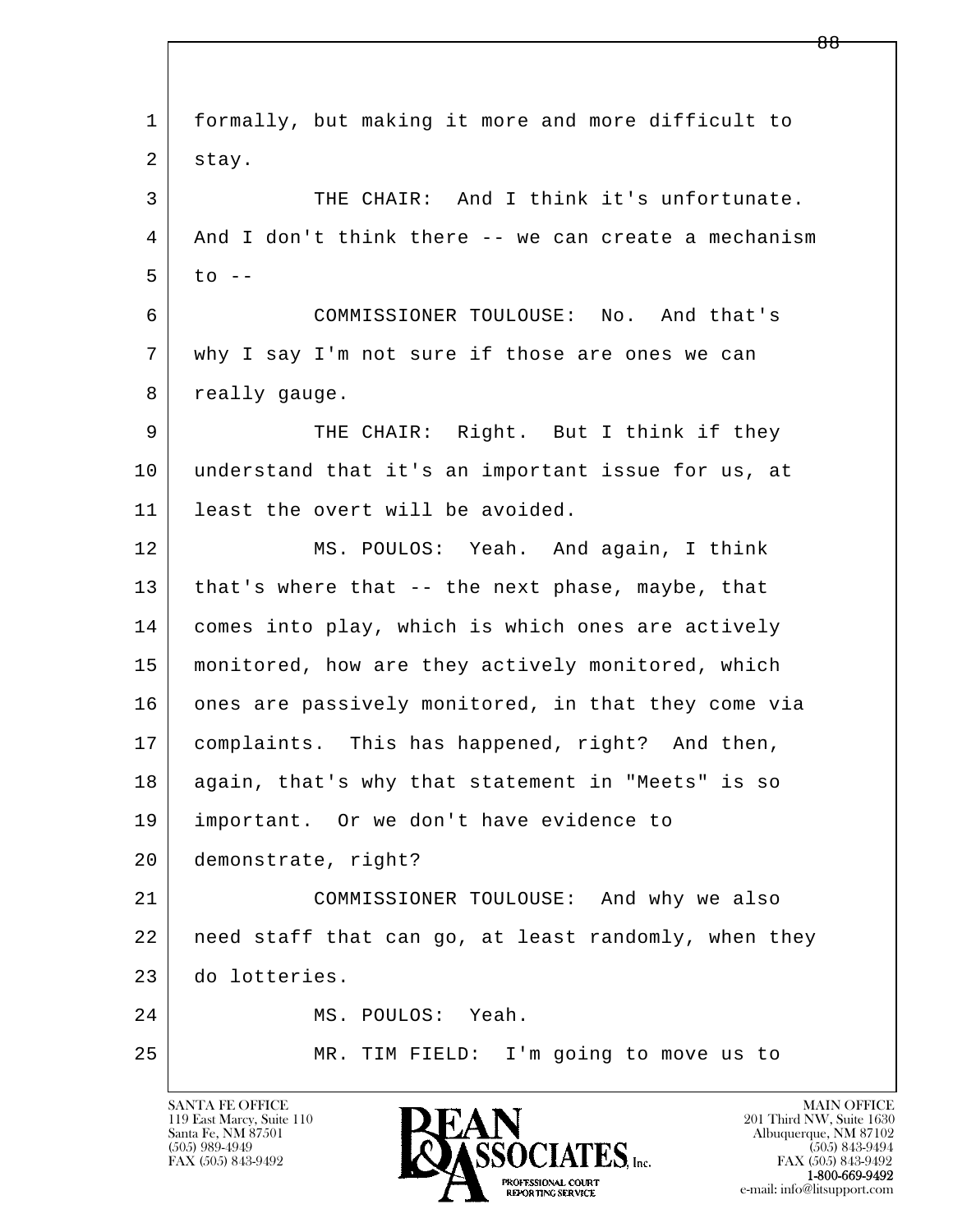| 1  | Page 3, starting at 1.f. If I'm way ahead, let me   |
|----|-----------------------------------------------------|
| 2  | know.                                               |
| 3  | COMMISSIONER JOHNSTON: The thing that I             |
| 4  | appreciated about this, as an administrator, if I   |
| 5  | were a head of school in a charter school, even     |
| 6  | though some of these things are repeated in blocks, |
| 7  | this is very clearly, step by step, a checkoff list |
| 8  | that I can go through. It's very simple, very       |
| 9  | direct, and I can check it off. And I know when     |
| 10 | I've met that box, and I can move on to the next    |
| 11 | box. And I know that that's what the site visit is  |
| 12 | going to look for and what I have to document.      |
| 13 | It's straightforward language. It's                 |
| 14 | active verbs. It's all those -- makes it -- right,  |
| 15 | and you just click it off.                          |
| 16 | COMMISSIONER RUIZ: It does. Well -- and             |
| 17 | when I do testing or anything like that at school,  |
| 18 | it's the same thing. You have to have a rubric, a   |
| 19 | guideline, a map. And I have to go straight down.   |
| 20 | So I want that same thing for schools.              |
| 21 | COMMISSIONER JOHNSTON: This simplifies.             |
| 22 | When I read this at home, I thought, "Oh, yeah. I   |
| 23 | like this."                                         |
| 24 | THE CHAIR: Well, then, it also acts,                |
| 25 | hopefully, as a source for the conversation at      |
|    |                                                     |

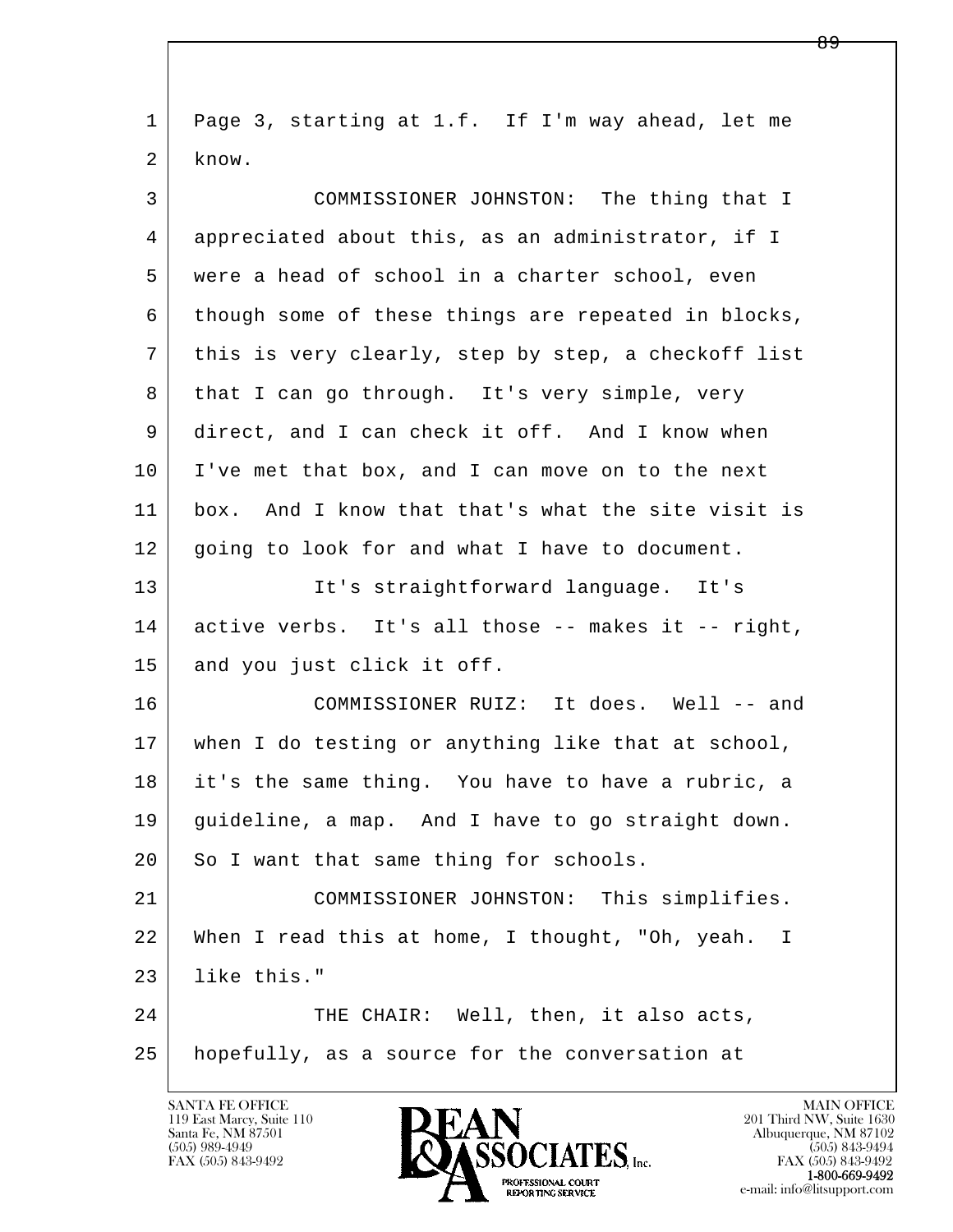l  $\overline{\phantom{a}}$  1 governance council meetings, you know, for them to 2 | share this. It's a -- you know, some of it can be 3 an easy, quick, "Yes, we di- -- oh, great. Yes, we 4 did this," and they don't have to dig in where they 5 don't need to. But there -- it's right there. 6 MS. POULOS: We've actually already shared 7 this with two sets of trainings, the long version. 8 I said, "I just want you to see this." 9 and it was, like, to them, very 10 enlightening. "Oh, wow. We're responsible for 11 making sure all of this happens." 12 | THE CHAIR: All of this. 13 COMMISSIONER ARMBRUSTER: I'll mention it, 14 and then I wrote it. But, you know, under special 15 ed -- that's my thing. Just get used to that. 16 I remember one school where kids might not 17 be doing well, and -- but they have a prescribed 18 curriculum. So if you have special ed kids, and 19 they can't do the "Toulouse" math, I'm just saying, 20 then I think, as a special ed teacher, that you need 21 to find the "Gipson" math and try that and see if 22 that works. But they were seemingly -- and I could 23 be wrong -- like, "Well, this is what we're going to 24 use, and this is going to be it." 25 THE CHAIR: "We're going to use Singapore

119 East Marcy, Suite 110<br>Santa Fe, NM 87501



<del>ዓበ</del>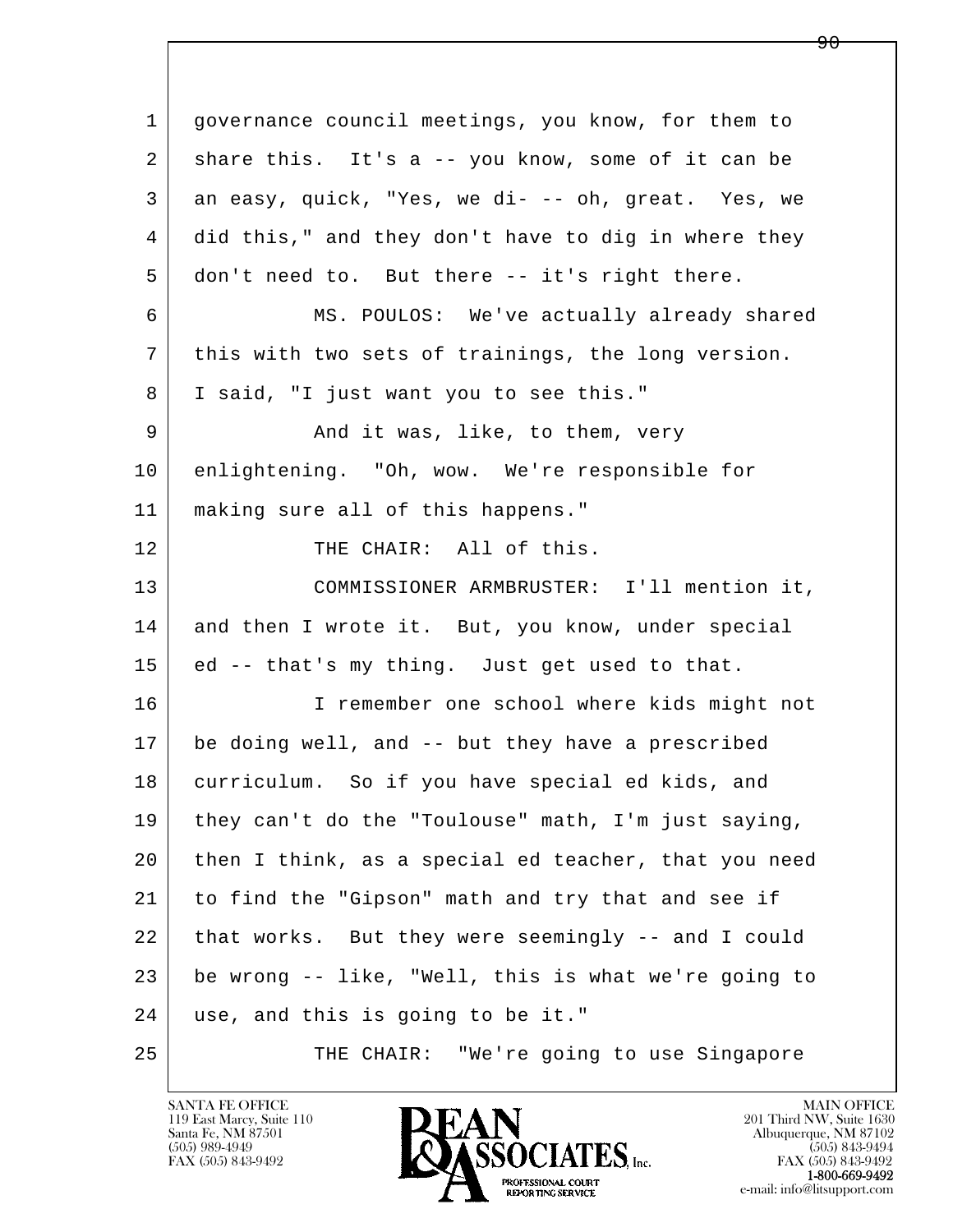| $\mathbf 1$ | math, and this is going to be it," whatever program  |
|-------------|------------------------------------------------------|
| 2           | it is.                                               |
| 3           | COMMISSIONER ARMBRUSTER: And so I wrote a            |
| 4           | little comment about that, because I don't think,    |
| 5           | you know, you can -- if you didn't get it the first  |
| 6           | six times, I don't know, maybe you will get it the   |
| 7           | seventh time. But maybe you ought to try another     |
| 8           | approach? Is that a possibility?                     |
| 9           | MR. TIM FIELD: Good. And it may actually             |
| 10          | be reflected in some of the detail, like -- but      |
| 11          | write it down.                                       |
| 12          | COMMISSIONER ARMBRUSTER: I'm writing it              |
| 13          | down as I go.                                        |
| 14          | COMMISSIONER TOULOUSE: Well, I think                 |
| 15          | having this kind of a list, too, let's you tell your |
| 16          | subordinates who -- like, on this one, they maintain |
| 17          | attendance records for every period. You may have a  |
| 18          | teacher who's lax. And here it is. And I'm not       |
| 19          | going to suffer -- you know, you're the one who's    |
| 20          | going to suffer if I suffer, because it's here.      |
| 21          | That's a very good way to motivate people            |
| 22          | who don't see the reason for doing certain things.   |
| 23          | THE CHAIR: Right. But it should be --                |
| 24          | you're right -- that just because you said you were  |
| 25          | going to do this, it's not appropriate, then, to     |

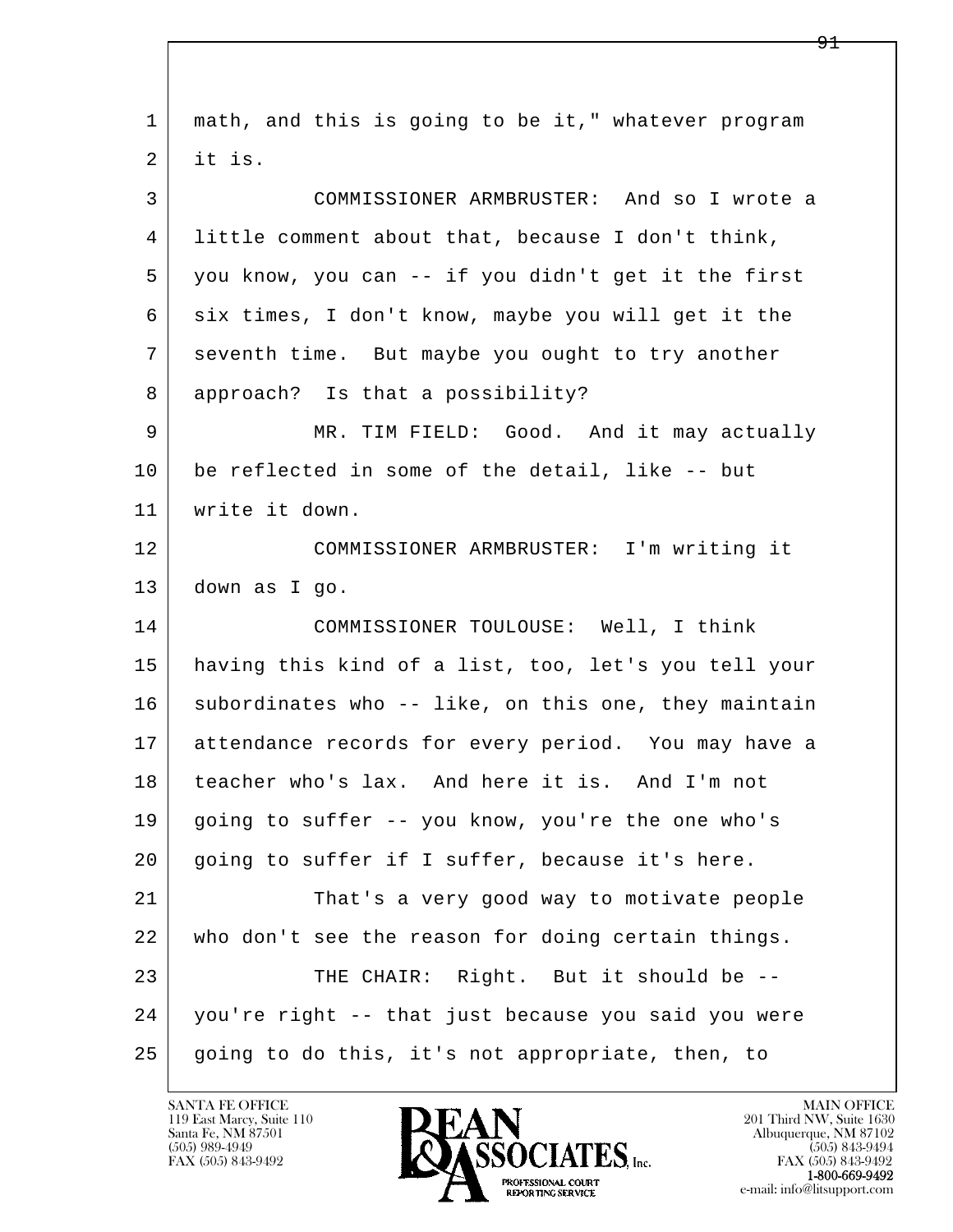| $\mathbf 1$ | say, "Well, this math program isn't meeting your     |
|-------------|------------------------------------------------------|
| 2           | child's needs; so maybe you need to look elsewhere." |
| 3           | See, that's what -- that's what we're trying to      |
| 4           | avoid. Right.                                        |
| 5           | COMMISSIONER ARMBRUSTER: And that's why I            |
| 6           | wrote it. And I will also kind of reiterate, I       |
| 7           | guess, that, you know, we're -- I don't -- other     |
| 8           | than the sign language school -- I know that's not   |
| 9           | the proper name -- but other than that that school,  |
| 10          | most of the schools that I've heard about seem to    |
| 11          | have inclusion-type kids; whether they have two      |
| 12          | teachers in there, and one is really working with    |
| 13          | this group of kids, and that's fine.                 |
| 14          | But they haven't had what we would call              |
| 15          | these days living skills -- which sign language does |
| 16          | have, by the way; that's why I'm excluding them.     |
| 17          | And so if you have those students, they can still go |
| 18          | to any one of those -- any charter, and they need to |
| 19          | have totally different everything.                   |
| 20          | MS. POULOS: Yeah. Where this comes up is             |
| 21          | our charters all tell all families, "We're           |
| 22          | inclusion-only." And then they tell us that. And     |
| 23          | then they get mad at us when we say, "No, you cannot |
| 24          | say that."                                           |
| 25          | And that's when they come to you guys and            |

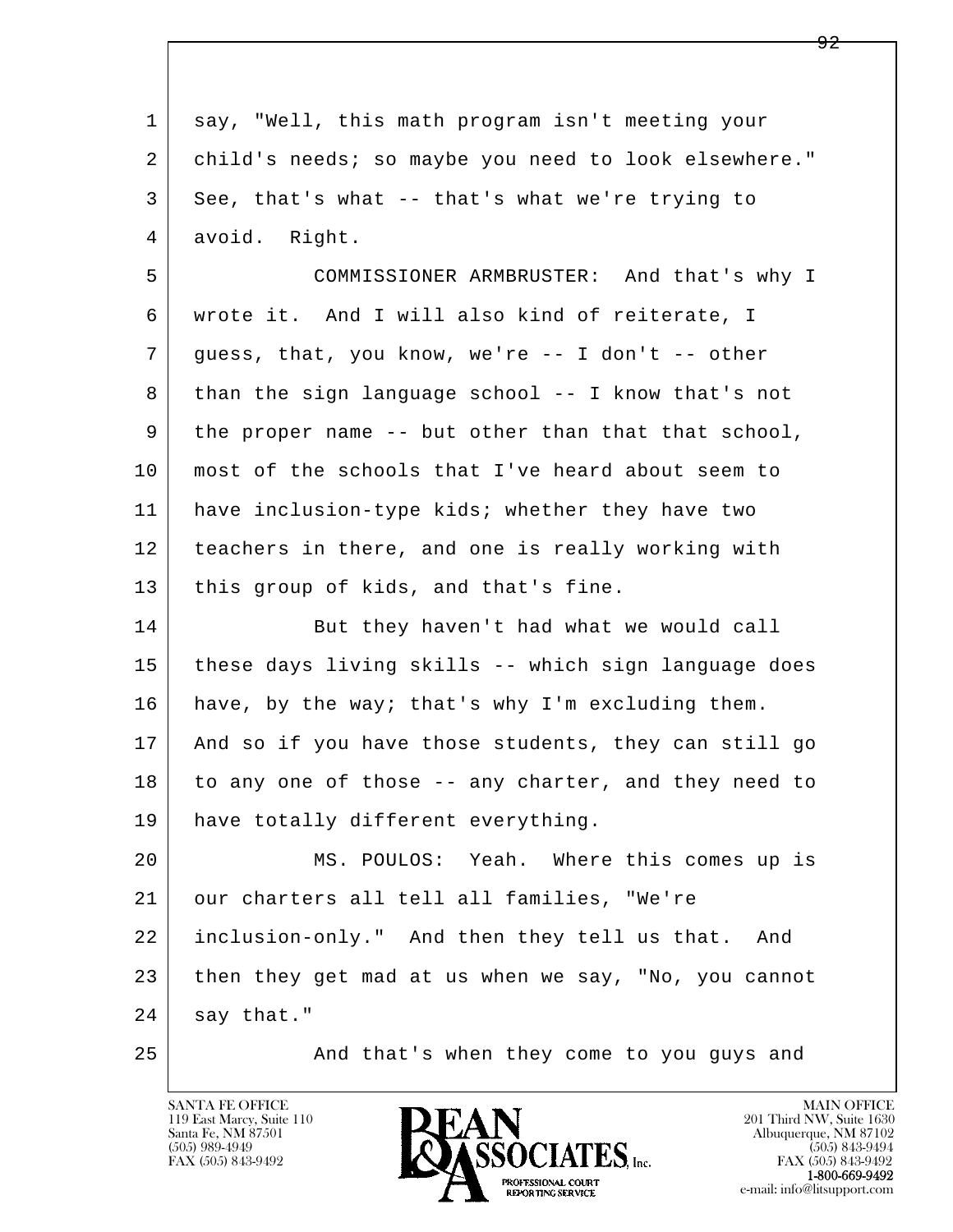l  $\overline{\phantom{a}}$  1 say, "Katie and her team are just being awful." 2 Right? 3 And you guys have to stand that firm line. 4 | But I think this is your opportunity to say that, 5 right? Because you look at it, and it says, "The 6 school provides a continuum of services to students 7 with disabilities based on individual student needs 8 as identified by the IEP." 9 When my team goes in, or I go in and say, 10 "Here's why we're talking about the fact that you 11 can't use the phrase "Inclusion-only," because the 12 PEC has very clearly said it's important to them. 13 THE CHAIR: Because when you're looking 14 at, especially with new applications, I don't 15 think -- and they look at their possible budgets, I 16 don't think they realize what the impact could be 17 when Student A and B now enrolls in your school. 18 They think it's going to be this model, and we're 19 going to be able to do this. But now, that whole 20 budget is thrown off, because now, we have to do  $21$  this. 22 COMMISSIONER ARMBRUSTER: That's why I 23 wrote that. 24 MR. TIM FIELD: That's fine. That's fine. 25 This is all very great input.

119 East Marcy, Suite 110<br>Santa Fe, NM 87501

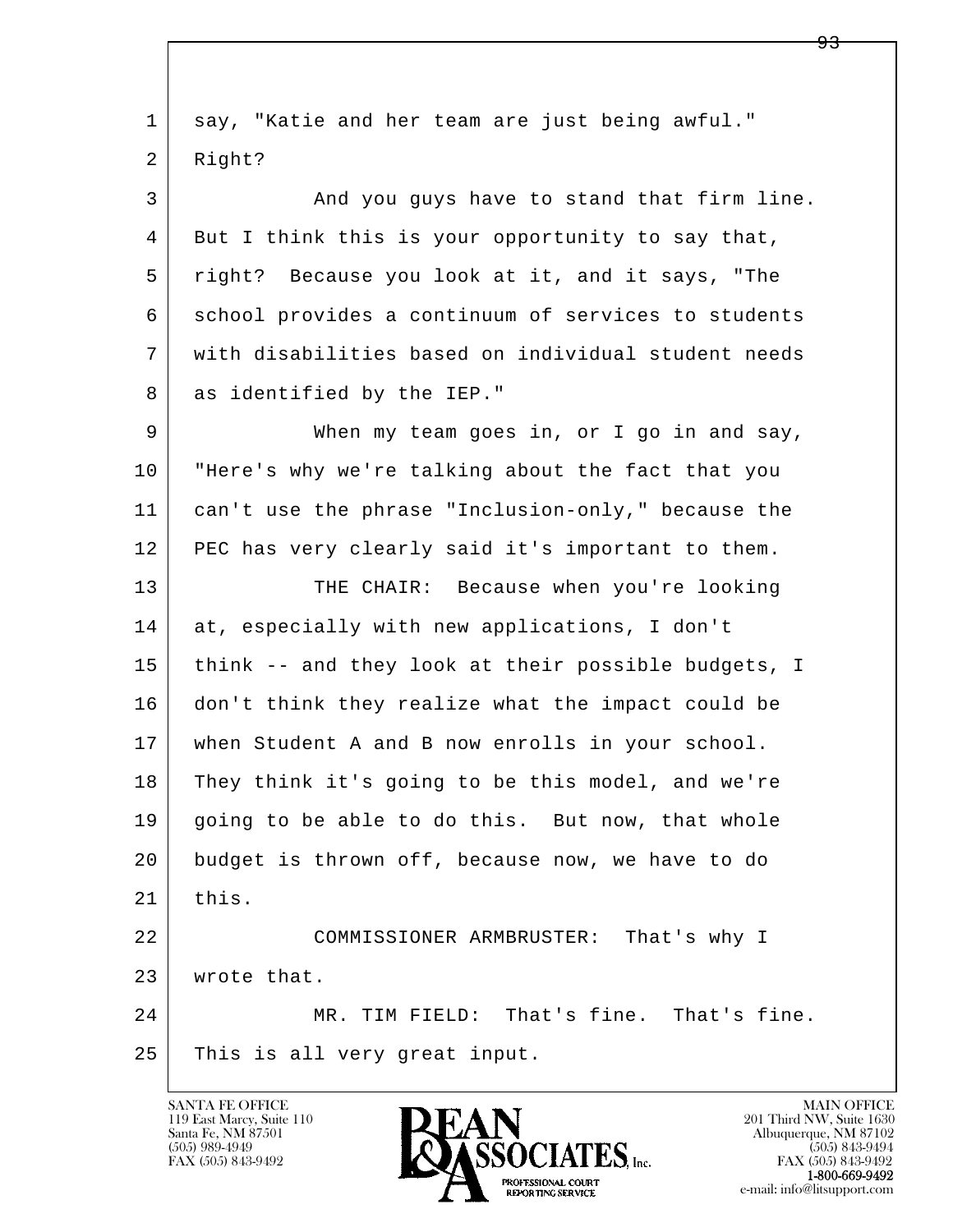l  $\overline{\phantom{a}}$  1 MS. LYRIA BOAST: We're on Page 3 of 9, 2 though. 3 MR. TIM FIELD: On Page 3 -- some of you 4 are moving ahead, which is also fine. In No. 3, 5 1.h. on Page 3 is maybe one example of what I think 6 is new content. This probably is not statutory. 7 Correct me if it is. 8 | MS. POULOS: It is, actually. 9 COMMISSIONER JOHNSTON: Oh, yeah. 10 MR. TIM FIELD: This is new -- I don't 11 think it was reflected -- 12 MS. POULOS: It was under 1.b., which is, 13 "Does the school comply with all educational 14 requirements?" 15 | MR. TIM FIELD: So this is an example --16 so probably isn't new, per se. Probably is more of 17 | a -- formerly under 1.b.; but it's one that's much 18 more explicit. There is a lot more detail under, 19 "What does Tier 1, 2, and 3 mean?" That's what that  $20$  one is. 21 COMMISSIONER ARMBRUSTER: And I have 22 another question, Tim. 23 So if you have a K-5 school, where the 24 kids are in this classroom all day long, is the  $25$  | teacher -- are we saying that the teacher has to

119 East Marcy, Suite 110<br>Santa Fe, NM 87501



FAX (505) 843-9492<br>1-800-669-9492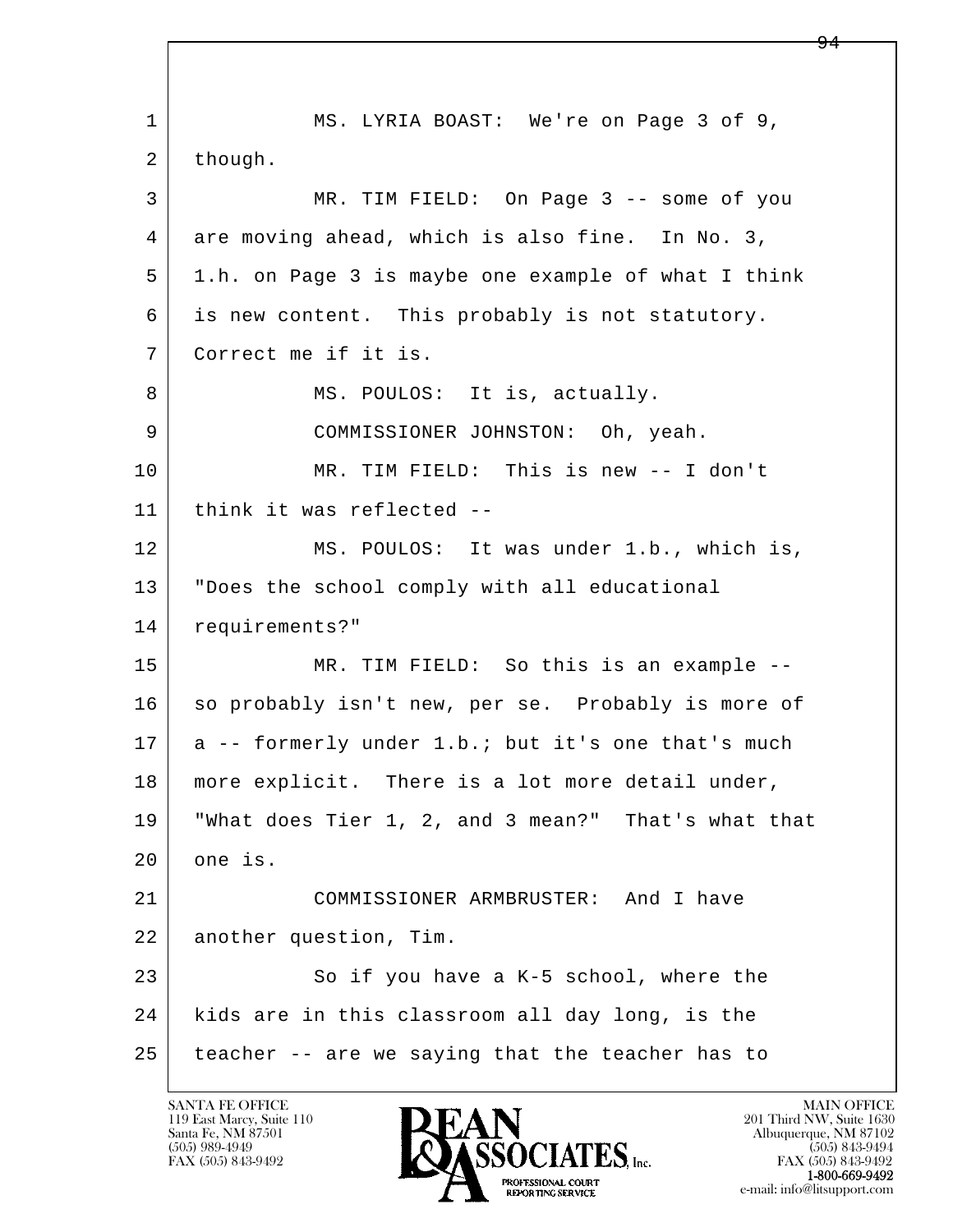| $\mathbf 1$ | take attendance -- I mean, do they have periods?      |
|-------------|-------------------------------------------------------|
| 2           | K-1 -- I understand this totally in middle school; I  |
| 3           | understand this totally in high school. But I'm       |
| 4           | just saying -- I don't -- they don't have, like --    |
| 5           | THE CHAIR: Periods at the beginning --                |
| 6           | and I guess some may take another attendance after a  |
| 7           | lunch hour.                                           |
| 8           | COMMISSIONER ARMBRUSTER: That I can get;              |
| 9           | but this is talking about every period, every day,    |
| 10          | for each student.                                     |
| 11          | MS. POULOS: And this is direct language               |
| 12          | from the statute. It's not us making up language.     |
| 13          | COMMISSIONER ARMBRUSTER: Then I guess                 |
| 14          | I'll shut up.                                         |
| 15          | COMMISSIONER JOHNSTON: And my experience              |
| 16          | with elementary schools is they do it at certain      |
| 17          | times of the day, and they have to do it on the       |
| 18          | computer; so it goes into the report. And that's a    |
| 19          | requirement. It doesn't matter whether you're --      |
| 20          | THE CHAIR: So I think the period is                   |
| 21          | determined by the school, what their period is.<br>It |
| 22          | could be the morning session, the afternoon session;  |
| 23          | or it could be, like, in the high school and the      |
| 24          | middle school, more actual periods.                   |
| 25          | COMMISSIONER ARMBRUSTER: That's the word              |

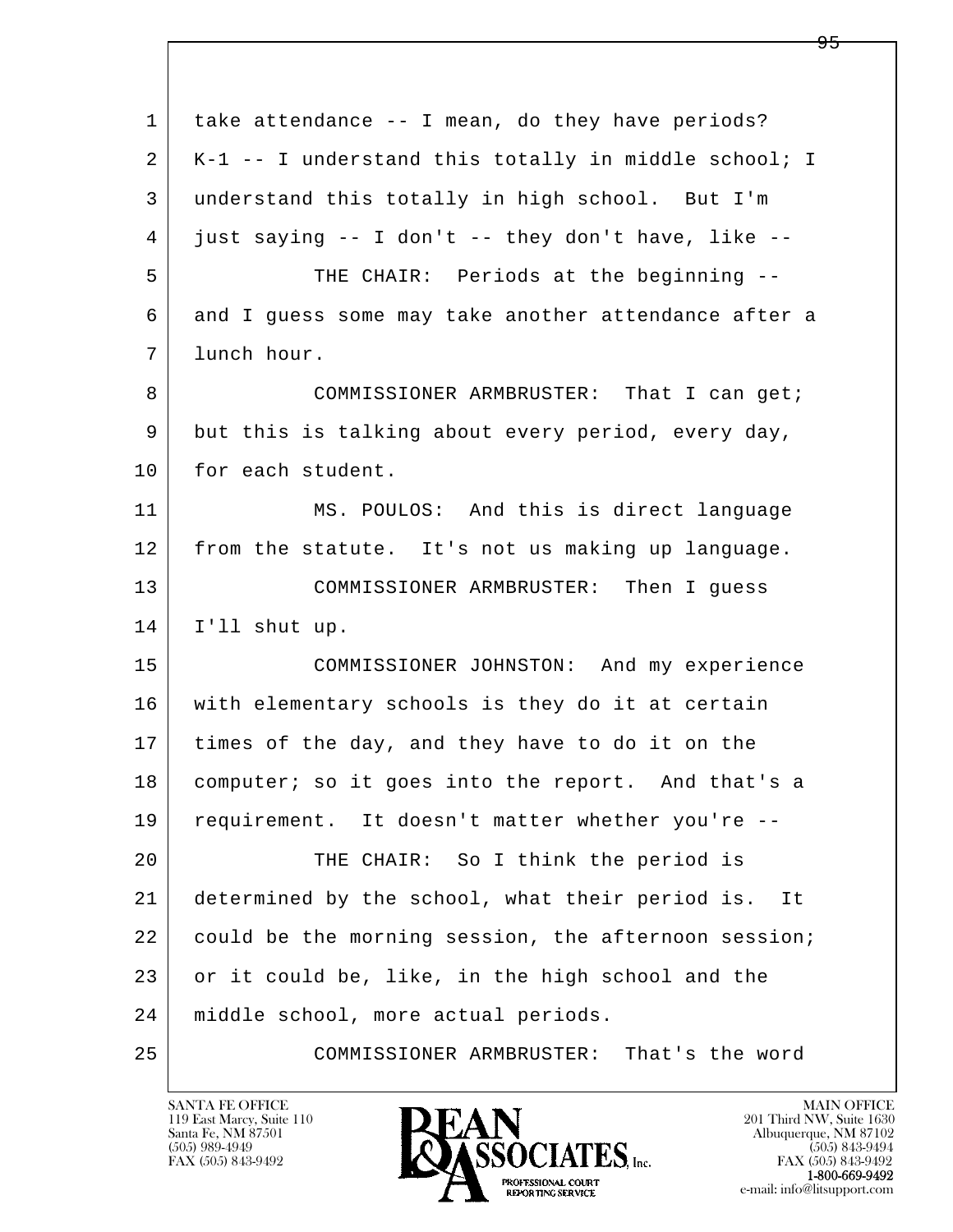| 1  | that -- and I'm sorry that it was law; but I don't  |
|----|-----------------------------------------------------|
| 2  | know all those laws. But I -- every 40 minutes,     |
| 3  | they're not taking attendance at elementary school, |
| 4  | you know. They're not.                              |
| 5  | THE CHAIR: In the morning. And if they              |
| 6  | go off to a special, and maybe when they come back  |
| 7  | from that. That depends.                            |
| 8  | MR. TIM FIELD: The top of Page 4 is the             |
| 9  | last indicator under the educational plan and       |
| 10 | NMDASH -- came up earlier. And here, we -- the      |
| 11 | language in NMDASH is for -- actually, "C" or       |
| 12 | better, but "C" or lower, it should say there.      |
| 13 | Right, Katie?                                       |
| 14 | MS. POULOS: Actually, it would probably             |
| 15 | be "D" or lower. I think that just got transcribed  |
| 16 | wrong. We were saying it's excluded for "C" or      |
| 17 | better.                                             |
| 18 | MR. TIM FIELD: But let's try to get to              |
| 19 | that point, because we're going to change gears to  |
| 20 | financial management oversight. And I want to make  |
| 21 | a couple of comments about that, because it does    |
| 22 | connect to the financial framework. So try to wrap  |
| 23 | up through 1.h.                                     |
| 24 | MS. POULOS: Sorry. But there were a                 |
| 25 | couple of things that we did remove from this, but  |
|    |                                                     |

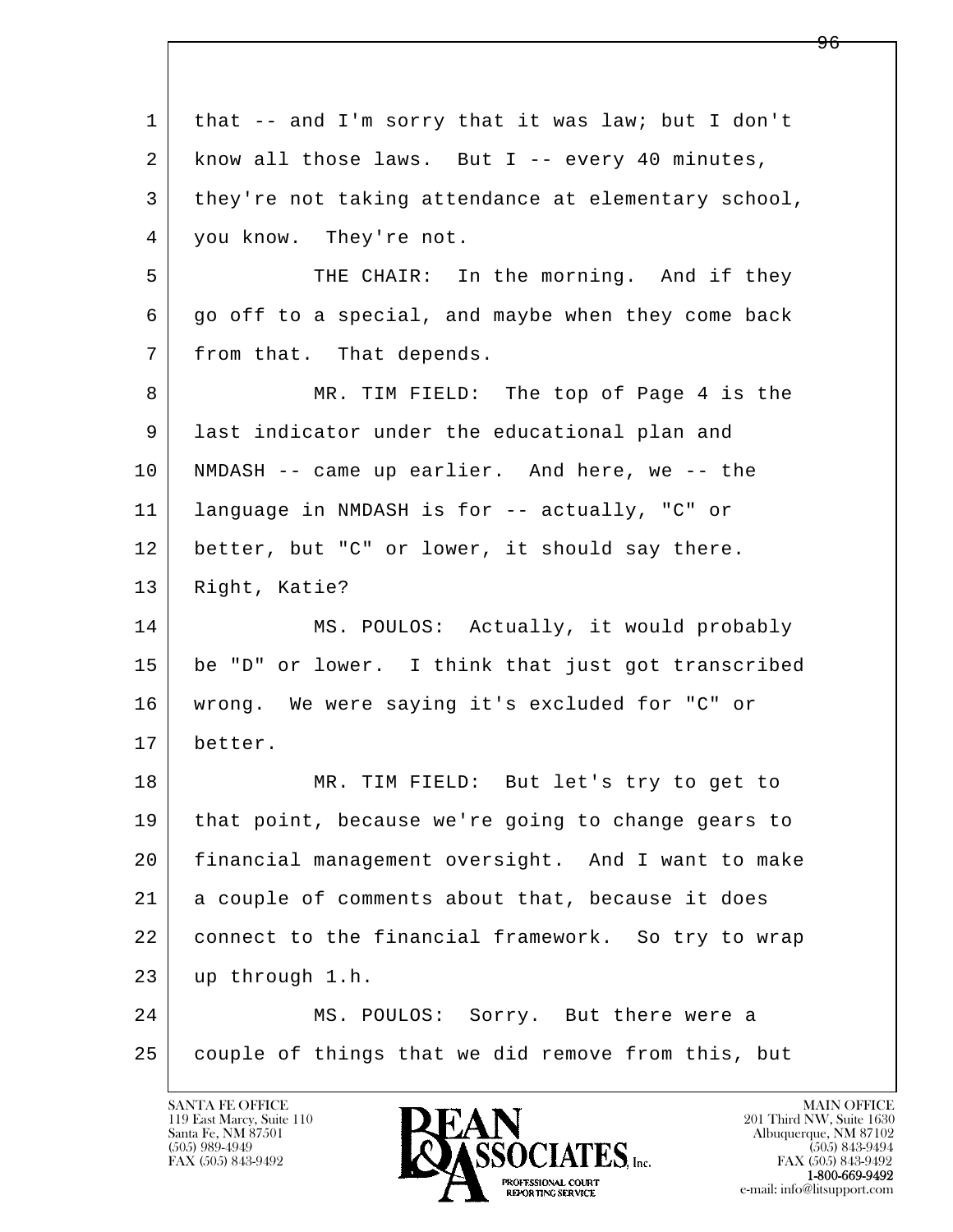l  $\overline{\phantom{a}}$  1 that were in our previous ones -- right? -- like 2 next steps, that we just thought, you know, we're 3 spending too much time looking at this, and they're 4 not high-yield. So we really tried to focus in on 5 what was high-yield and what we thought was really 6 important to student success -- in school success. 7 MR. TIM FIELD: And Lyria passed out 8 [inaudible] -- 9 (Reporter requests clarification.) 10 MR. TIM FIELD: I'm sorry. Lyria passed 11 out the second sheet, which is just the last 12 three -- we aren't there yet. So stick with the 13 first sheet, still. And we'll transition to 14 financial management oversight. 15 | And my comments here are just that the 16 financial framework, the separate from 17 | organizational, it consisted primarily of what I 18 would call kind of financial monitoring activities, 19 | rather than kind of financial health metrics, or, 20 like, you know, what is the sustainability or 21 financial health of the school. 22 What we have done is some of what's in 23 here is pulling in some of those -- used to be in 24 the financial framework -- pulling those into the 25 organizational framework, which just -- and what

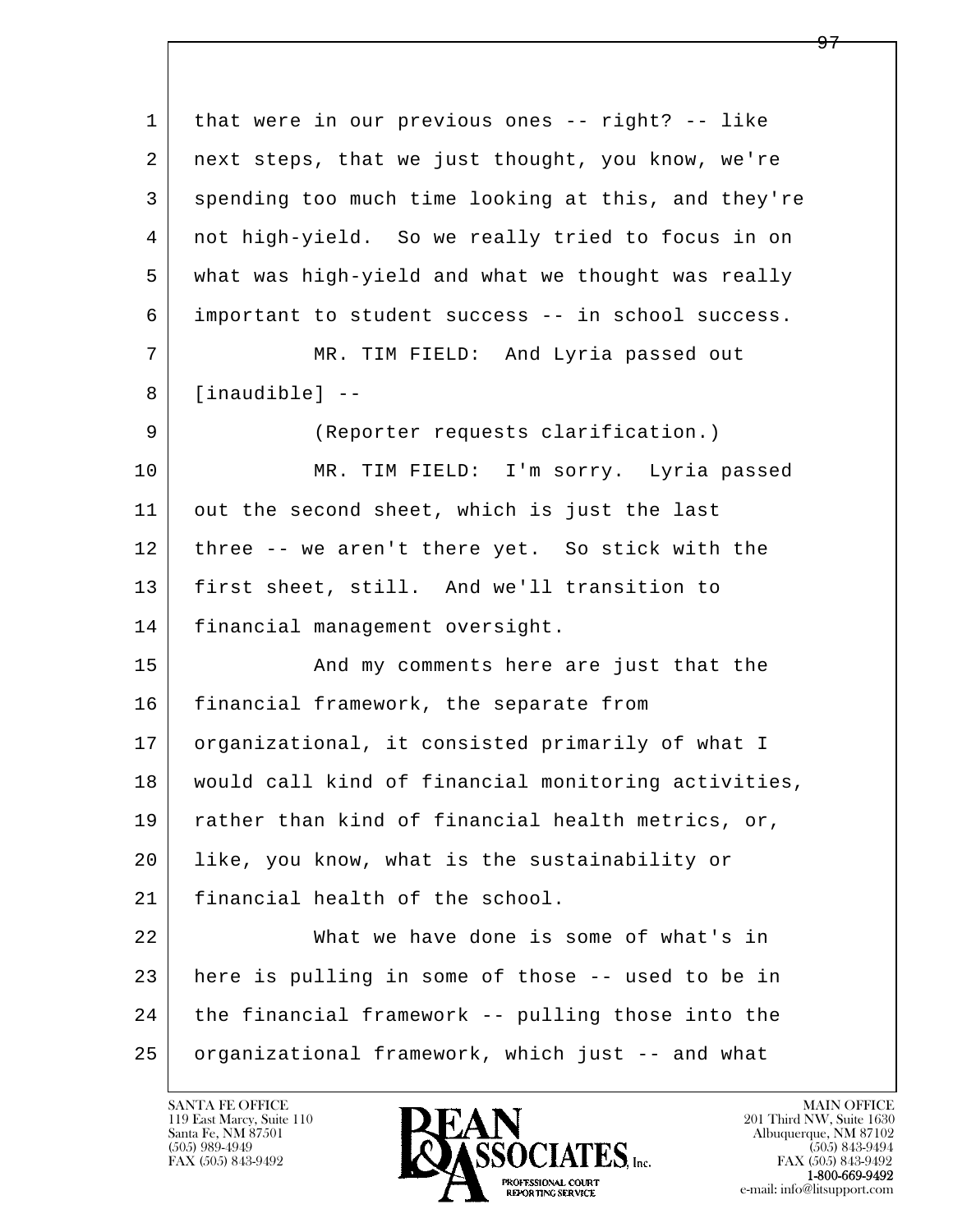l  $\overline{\phantom{a}}$  1 we're going to see in the financial framework is an 2 attempt to have more truly financial metrics. 3 So, again, some of this stuff, we'll 4 see -- you may recognize because it formerly lived 5 in the financial framework. And if you have 6 thoughts or comments, we should have that now, or 7 you can put them in here. 8 But that's what you see reflected here. 9 Some of this used to be in the organizational 10 framework and some if is in the financial framework. 11 COMMISSIONER JOHNSTON: What I appreciated 12 about this is it outlines, again, very clearly, the 13 accountabilities. It doesn't -- you know, 14 everything; that I have to have a good audit, that I 15 have to pay things on time. And that gives that 16 head of school, who says, "Well, I don't know 17 anything about finance." But you know about this. 18 It's organization. And you better be able to ask 19 | the business official if you don't know. 20 THE CHAIR: It gives you questions. I 21 need to know -- I don't need to know the ins and 22 outs of it. But I need to know that it's been done. 23 COMMISSIONER JOHNSTON: And that it's 24 clean. 25 | THE CHAIR: And done appropriately.

119 East Marcy, Suite 110<br>Santa Fe, NM 87501

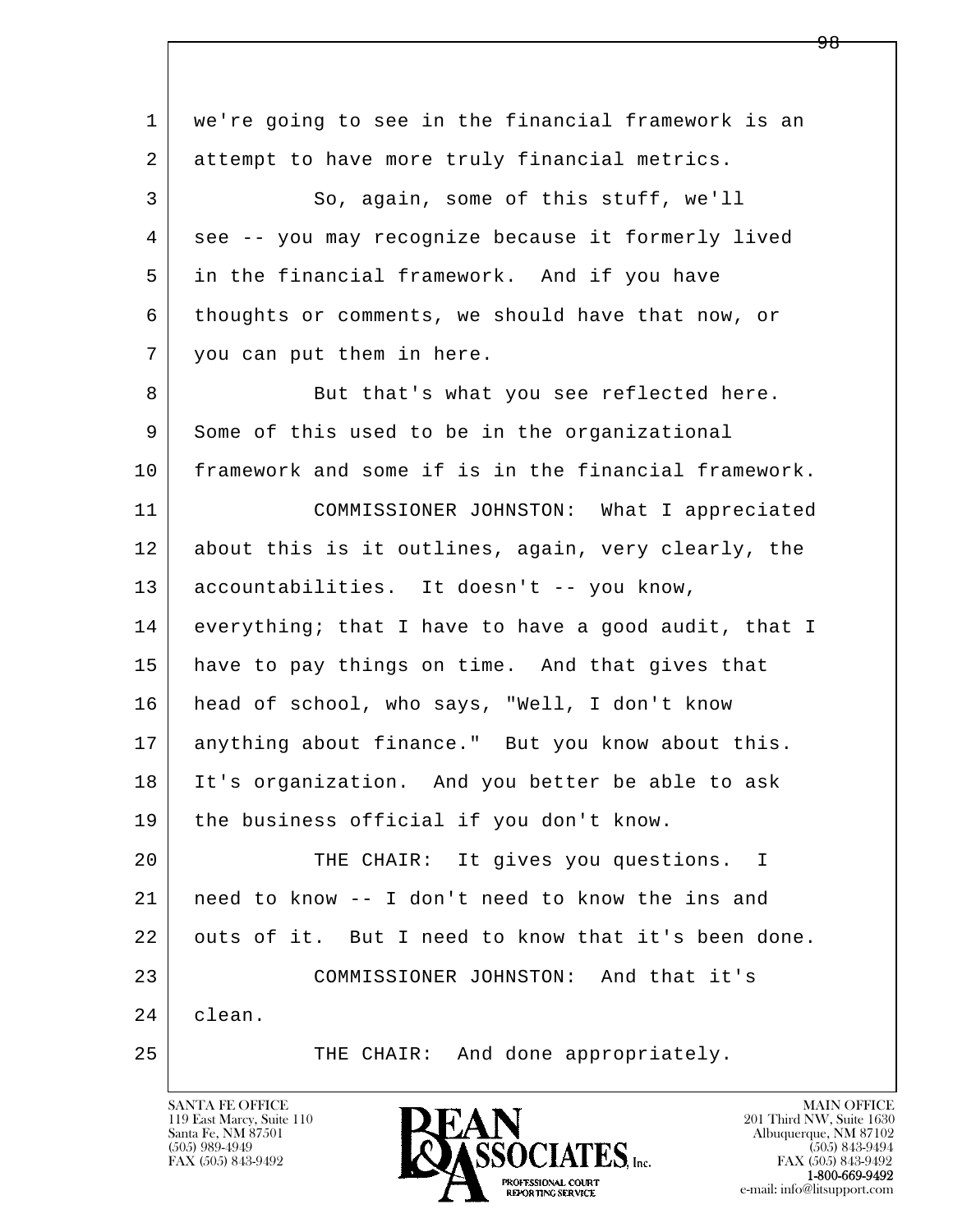| $\mathbf 1$ | COMMISSIONER ARMBRUSTER: And another                 |
|-------------|------------------------------------------------------|
| 2           | question -- a clarifying question, that's all -- is  |
| 3           | on 2.f. I'm just going to -- and I -- I got that     |
| 4           | one, by the way, on 2.f., the first one. But if      |
| 5           | they, say -- Katie -- for example, someone retired,  |
| 6           | and we hired somebody else, and this person's        |
| 7           | husband moved to someplace else, or wife moved, do   |
| 8           | we just kind of want to know the reason? Or we're    |
| 9           | just like automatically dinging them?                |
| 10          | THE CHAIR: I'm sorry. Where are you?                 |
| 11          | COMMISSIONER ARMBRUSTER: 2.f.                        |
| 12          | COMMISSIONER JOHNSTON: 2.f. on the first             |
| 13          | one, at the end of, "No more than one change"        |
| 14          | COMMISSIONER ARMBRUSTER: "Does the school            |
| 15          | have a Licensed Business Manager at all times during |
| 16          | the school year and demonstrates stability in the    |
| 17          | position" -- which I got -- got that one --          |
| 18          | "and no more than one change."                       |
| 19          | And I'm just saying, if there's a reason             |
| 20          | for more than one change, do they just tell you,     |
| 21          | "Someone died," or whatever?                         |
| 22          | MS. POULOS: If they keep hiring business             |
| 23          | managers that keep leaving; like, more than one      |
| 24          | leaves in a nine-month period, we've got a problem   |
| 25          | with that school.                                    |

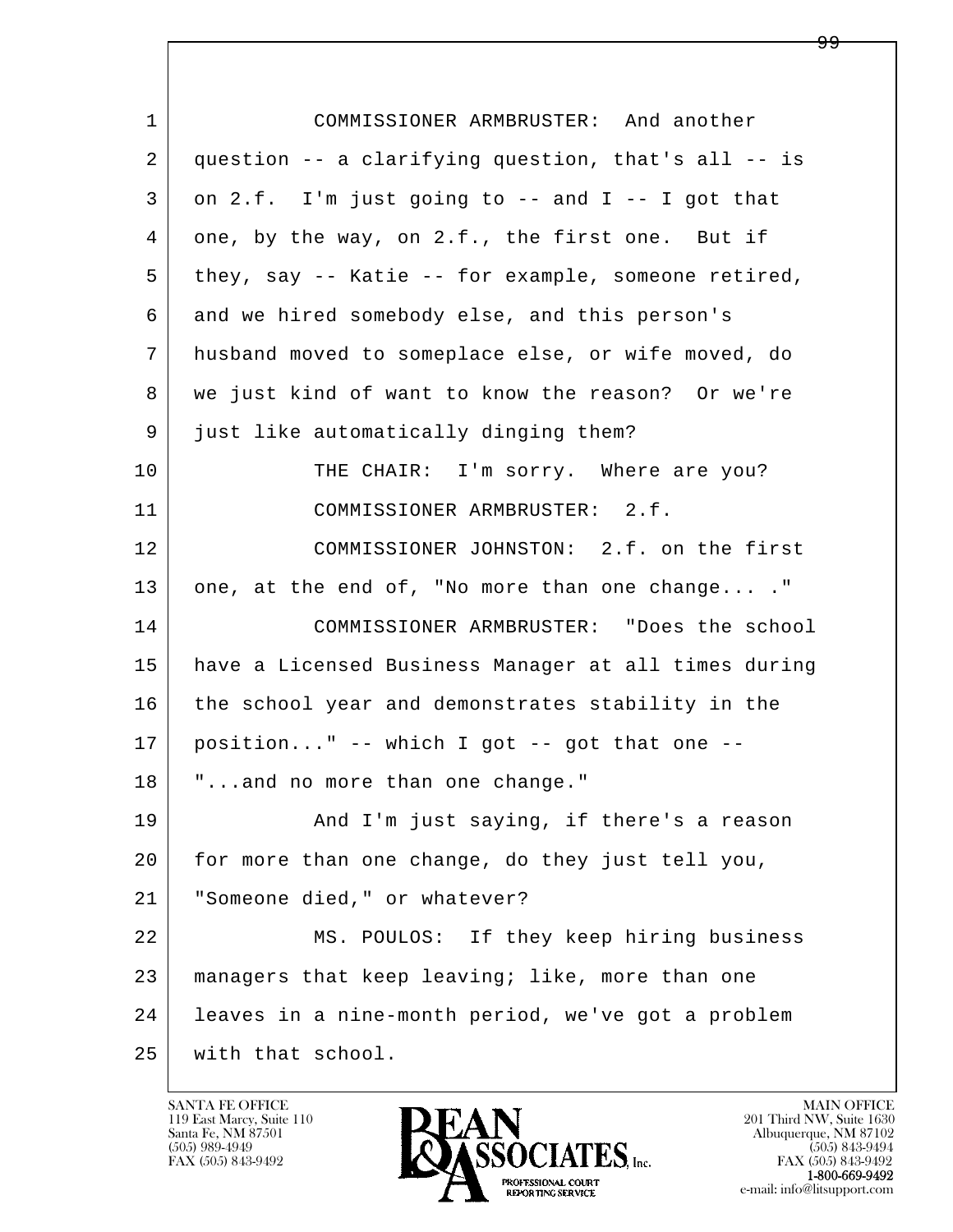l  $\overline{\phantom{a}}$ 1 And I understand, like, "Oh, so-and-so" --2 and then their husband. It still raises flags for 3 me that they can't -- because we have very few 4 business managers operating in this state. They are 5 | pretty stable. They're all here; right? 6 And the ones that are moving, especially 7 the ones where the -- it's moving -- school is 8 losing in multiple years, it's never because, "My 9 husband got stationed in Timbuktu, and I got 10 transferred." 11 COMMISSIONER ARMBRUSTER: But they can 12 tell you, and, "Oh, she died." 13 "Well, okay." 14 | (A discussion was held off the record.) 15 THE CHAIR: Because if it was the Vigil 16 Group, it would be the Vigil Group. If the person 17 that was assigned -- that would be -- so it's still 18 their hired business management is the Vigil Group. 19 COMMISSIONER ARMBRUSTER: I'm definitely 20 fine with it. I'm just saying, if they say to you 21 we're sorry; but "X" happened or whatever -- I don't 22 know -- then you consider it. It's not like 23 automatically, you're dead in the water. 24 THE CHAIR: Well, that's always where they 25 have the opportunity to say, "Hey, look-it. This

119 East Marcy, Suite 110<br>Santa Fe, NM 87501

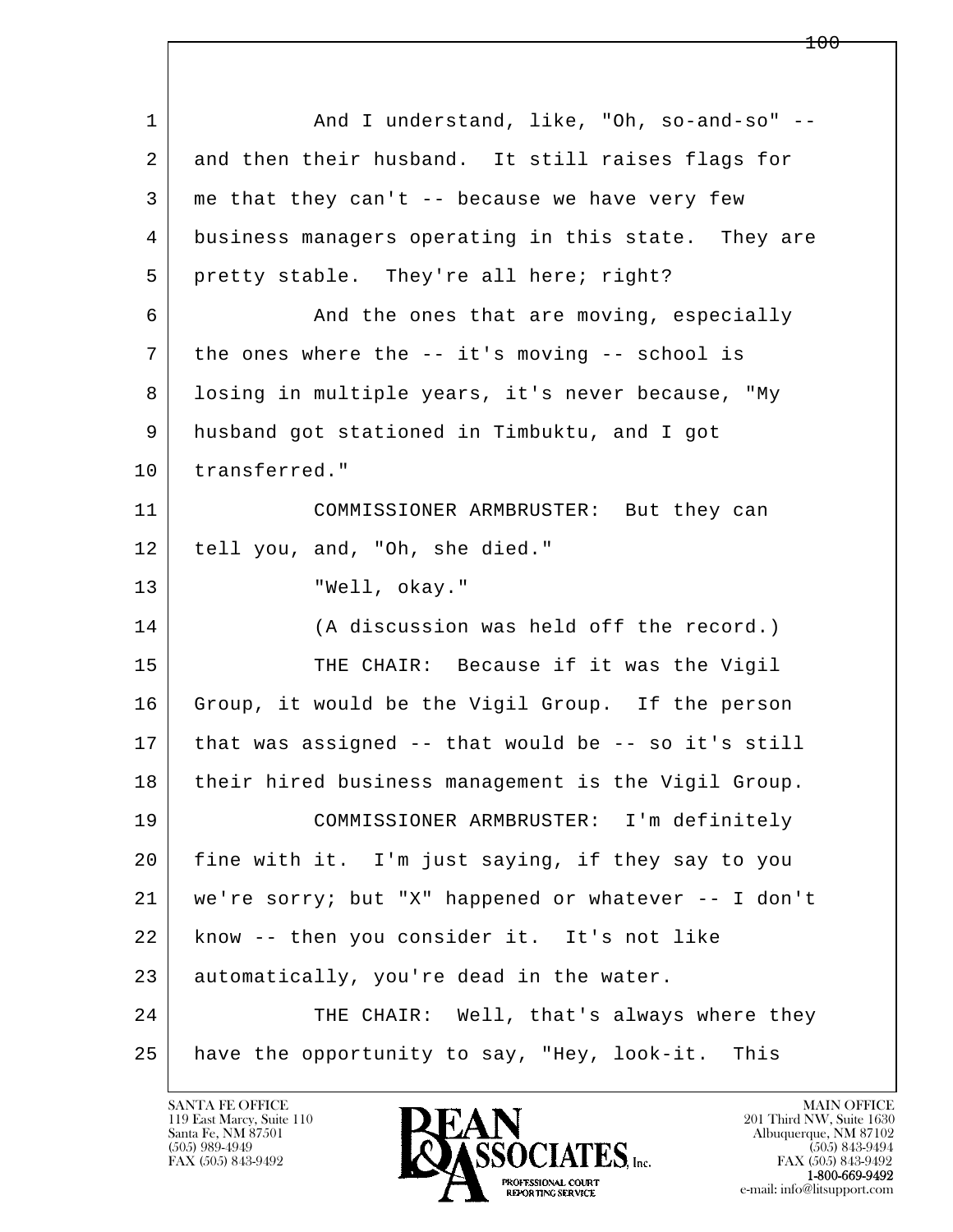l  $\overline{\phantom{a}}$ 1 was this extraordinary circumstance." And -- 2 MR. TIM FIELD: The other thing here is 3 this ultimately is raising concerns and -- or it's 4 smoke. So just because someone gets -- maybe they 5 get dinged. Maybe they get a "Approaching 6 standards" because they missed this. It's not going 7 to get closed. 8 COMMISSIONER JOHNSTON: We're looking at 9 it. 10 MR. TIM FIELD: But it's the reality that 11 they don't have stability in the position this year. 12 COMMISSIONER JOHNSTON: Right. And that 13 continuity is imperative. With the way the system 14 runs, you're going to be starting over again. 15 MR. TIM FIELD: So it's not an indictment 16 on the school or it means there's going to be 17 consequences. But it does mean -- 18 COMMISSIONER JOHNSTON: They know this. 19 COMMISSIONER TOULOUSE: Our schools that 20 have gotten in financial trouble have gotten there 21 because they fired an individual; not somebody who's 22 part of one of the groups or who's been trained. 23 And those people often disappear without a trace 24 when we catch them at it. So I think that's one  $25$  to  $-$ 

119 East Marcy, Suite 110<br>Santa Fe, NM 87501



FAX (505) 843-9492 FAX (505) 843-9492 e-mail: info@litsupport.com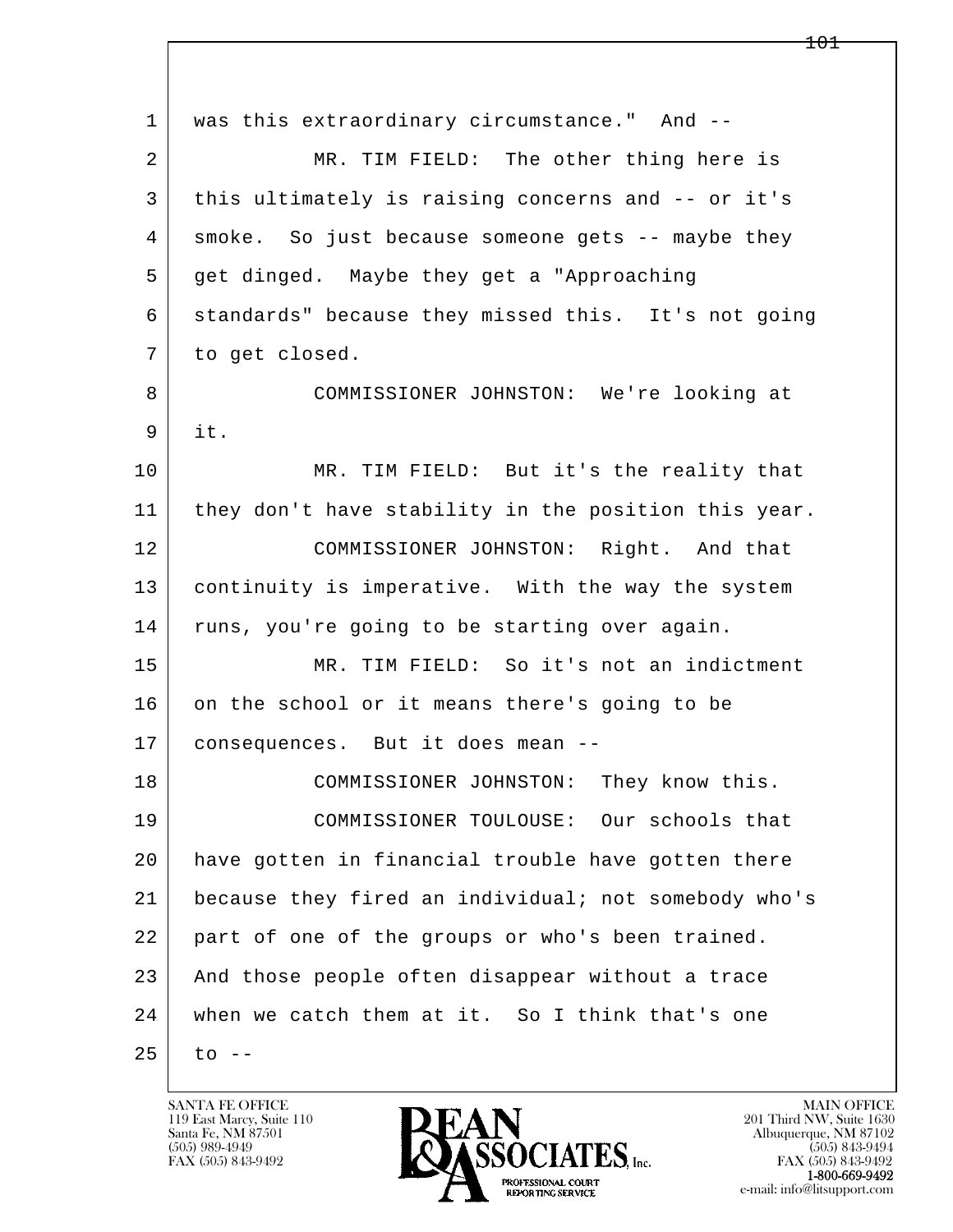l  $\overline{\phantom{a}}$  1 COMMISSIONER ARMBRUSTER: And let me be 2 clear. I'm not against this. I just think -- you 3 know, it's an indicator. It's an indicator. 4 MR. TIM FIELD: Schools will probably come 5 and say, "Wait a minute. That's not fair." 6 COMMISSIONER TOULOUSE: Then we also look 7 at their hiring practice. Why are you hiring this 8 way? Because that becomes an important issue, too. 9 | People know that there are several of these -- at 10 least two or three groups -- that are more than 11 willing to take them on. 12 MR. TIM FIELD: So wrap up -- wrap up the 13 financial -- if there's any other comments, let's 14 have them. But move on to your next sheet, which 15 starts with governance and reporting. 16 | The Road I see Commissioner Ruiz has already 17 started. 18 MS. LYRIA BOAST: She's the one to catch 19 there. 20 COMMISSIONER JOHNSTON: Well, these 21 things -- this is a lady who works in a school 22 district where, right now, she sees those checklists 23 every blinkin' day; right? 24 COMMISSIONER RUIZ: Yes, ma'am. 25 COMMISSIONER JOHNSTON: Every blinkin'

119 East Marcy, Suite 110<br>Santa Fe, NM 87501

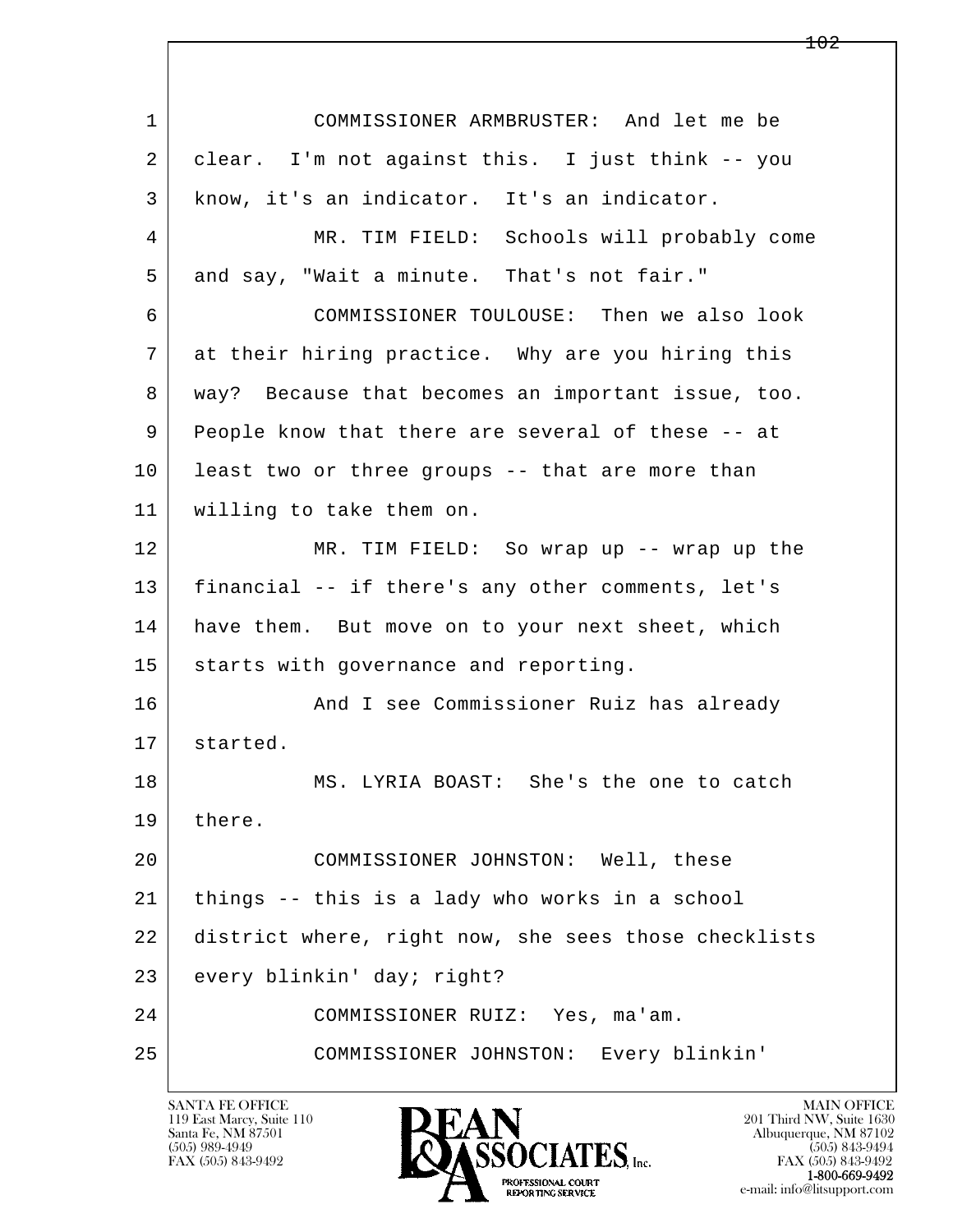l  $\overline{\phantom{a}}$  1 day. 2 MS. POULOS: And things may jump out at 3 you to distract you. Things like 2.b. This is not 4 required. This is good practice. And, honestly, 5 this was one of those meetings with head folks, who 6 said, "This would be helpful"; right? It would be 7 helpful to force them to submit 10 percent of the 8 | RFR in each quarter. It's not required. 9 COMMISSIONER JOHNSTON: Well, it should 10 be; because by the end of the year, that last 11 quarter, the last 90 days of the year, they are 12 inundated. 13 MS. POULOS: Well, it's about cash flow, 14 too; because our schools aren't managing their grant 15 funds very well, because they're not doing things 16 like this. 17 THE CHAIR: And I'm just going to ask, 18 because it might be here, and I'm just not seeing 19 it. The issue of paying their taxes and their 20 retirement. 21 MS. POULOS: Probably, that's -- the 22 school does not have any invoices. But there was 23 more there that we could add back in, probably. So 24 we should probably add the taxes and other 25 liabilities.

119 East Marcy, Suite 110<br>Santa Fe, NM 87501



FAX (505) 843-9492 FAX (505) 843-9492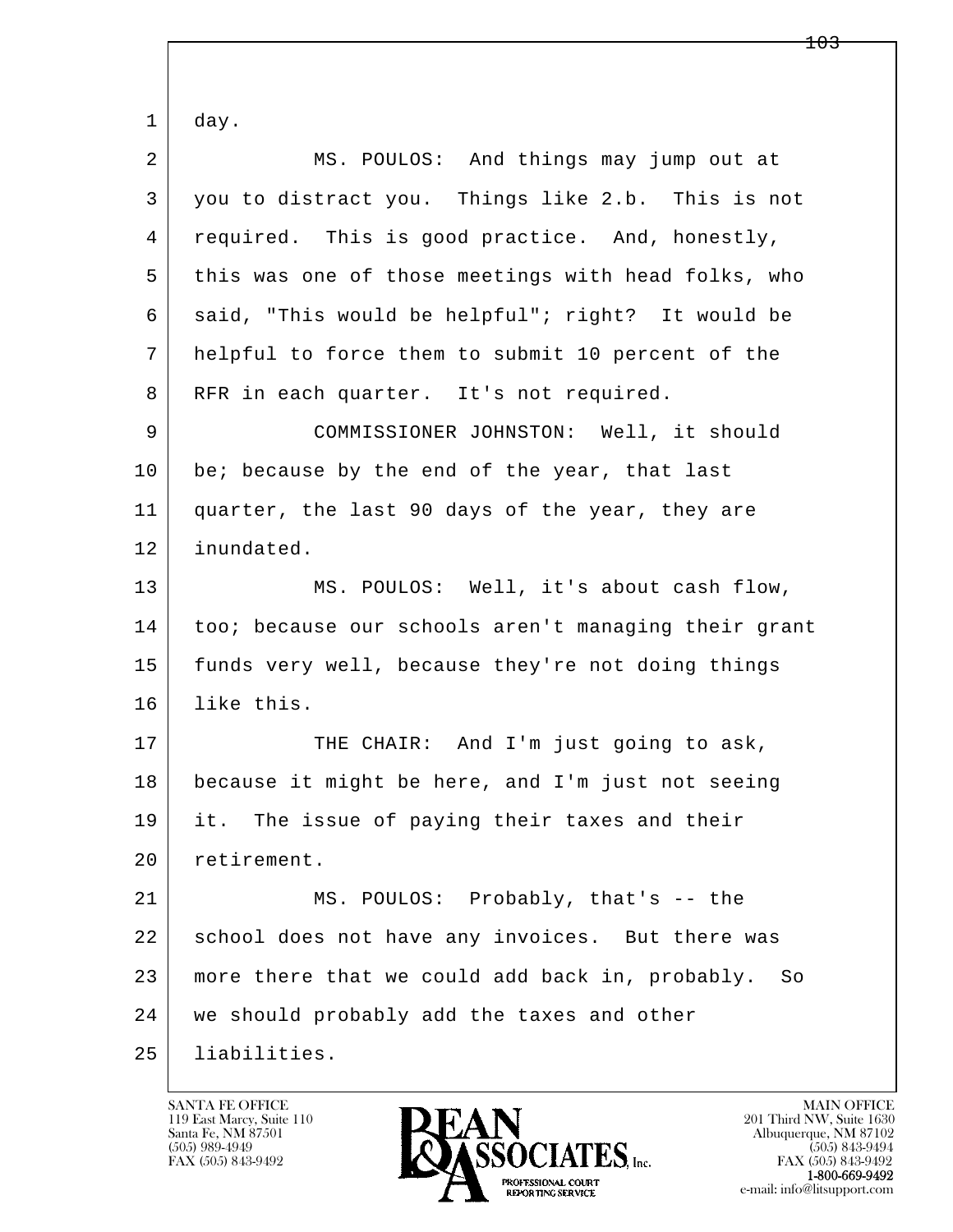| $\mathbf{1}$ | COMMISSIONER JOHNSTON: And retirement?               |
|--------------|------------------------------------------------------|
| 2            | MR. TIM FIELD: So add that in your form.             |
| 3            | COMMISSIONER JOHNSTON: Good question.                |
| 4            | Because I went to a charter school that had not paid |
| 5            | IRS. The first time I ever met an IRS official, I    |
| 6            | was principal of a charter school in Albuquerque.    |
| 7            | And she was a lovely lady. And then I met the fraud  |
| 8            | investigators; and they were so nice. And they must  |
| 9            | have thought, "That woman"? Because I was brand      |
| 10           | new. I didn't know.                                  |
| 11           | We had to hand-deliver checks to the IRS             |
| 12           | office in Albuquerque. They made us bring them in    |
| 13           | and hand them to them.                               |
| 14           | COMMISSIONER TOULOUSE: We closed a school            |
| 15           | that had not paid FICA or withholding for two years. |
| 16           | THE CHAIR: And the school local, to me,              |
| 17           | hadn't paid into the --                              |
| 18           | COMMISSIONER JOHNSTON: ERB? That's awful             |
| 19           | for teachers.                                        |
| 20           | THE CHAIR: No, their annuity, what they              |
| 21           | refer to -- no, it's not their retirement. It's      |
| 22           | a -- well, it is. But it's an individual             |
| 23           | investment. And they hadn't paid -- they took it     |
| 24           | out of their pay; but they hadn't made the payments  |
| 25           | to the -- to the annuity funds. Yeah. So --          |

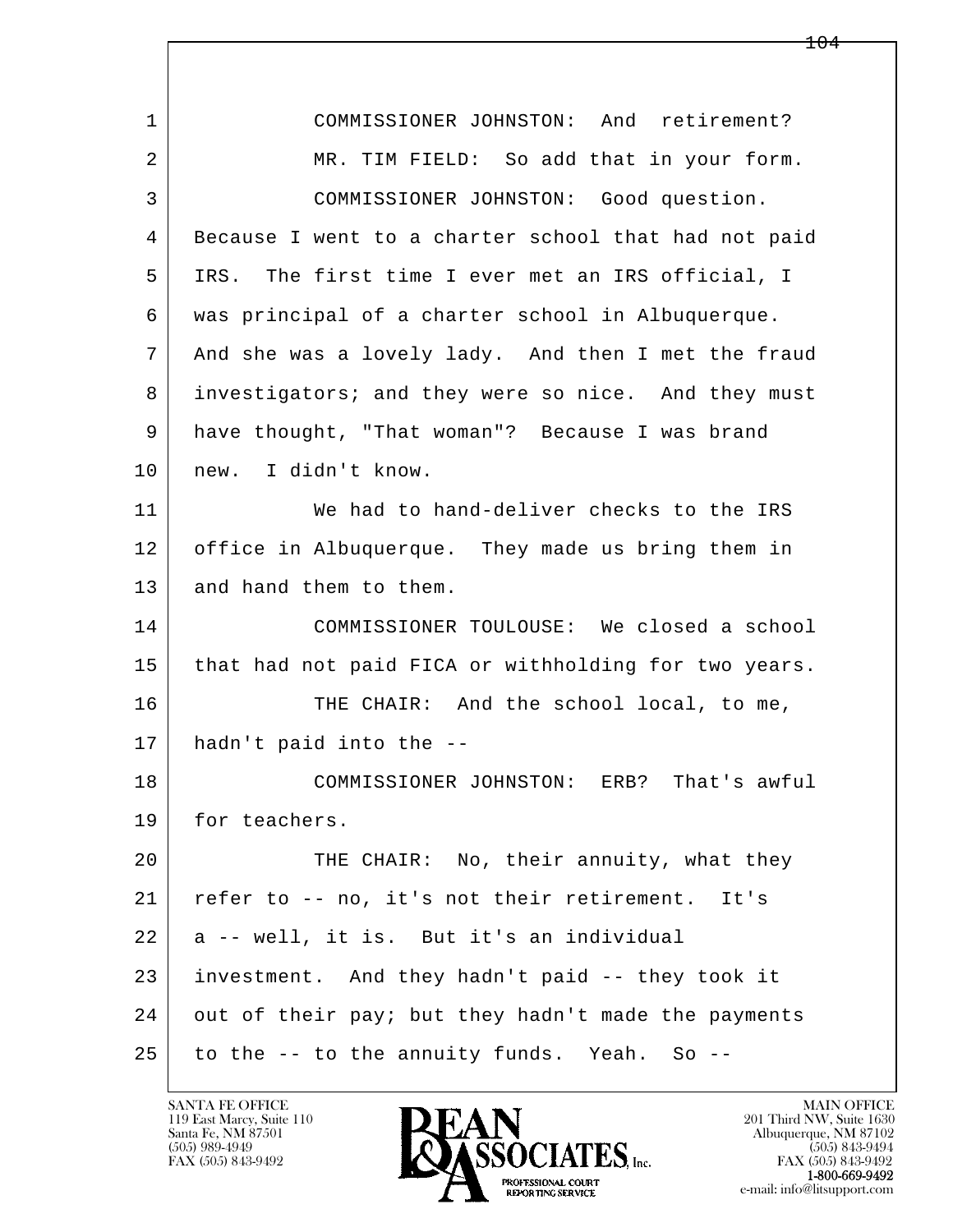l  $\overline{\phantom{a}}$ 1 | MR. TIM FIELD: Governance and reporting. 2 I think there are a couple of [inaudible]-- there 3 are some new items here. But -- or maybe before, 4 | they were embedded in something else. 5 MS. POULOS: No. I mean, I think we've 6 never -- we've never been explicit, for example, 7 about the nepotism; right? 8 THE CHAIR: They just had to check that 9 they had a policy. 10 MS. POULOS: Right. Right. 11 COMMISSIONER TOULOUSE: Or that they had 12 waived the policy, or -- 13 THE CHAIR: Right. 14 MS. POULOS: The self-evaluation, I don't 15 | think has ever been explicit in this. 16 THE CHAIR: No. 17 COMMISSIONER TOULOUSE: Self-evaluations 18 | are so hard to get a board to do, though. 19 MS. POULOS: Well -- and, actually, the 20 additional detail is not really so much about 21 self-evaluation; because what we've been trying to 22 encourage boards, in our trainings, and trying to 23 encourage boards to do is dig beyond that, "Oh, 24 let's just evaluate ourselves. But can we gather 25 information from the public, from our parents, our

119 East Marcy, Suite 110<br>Santa Fe, NM 87501



FAX (505) 843-9492 FAX (505) 843-9492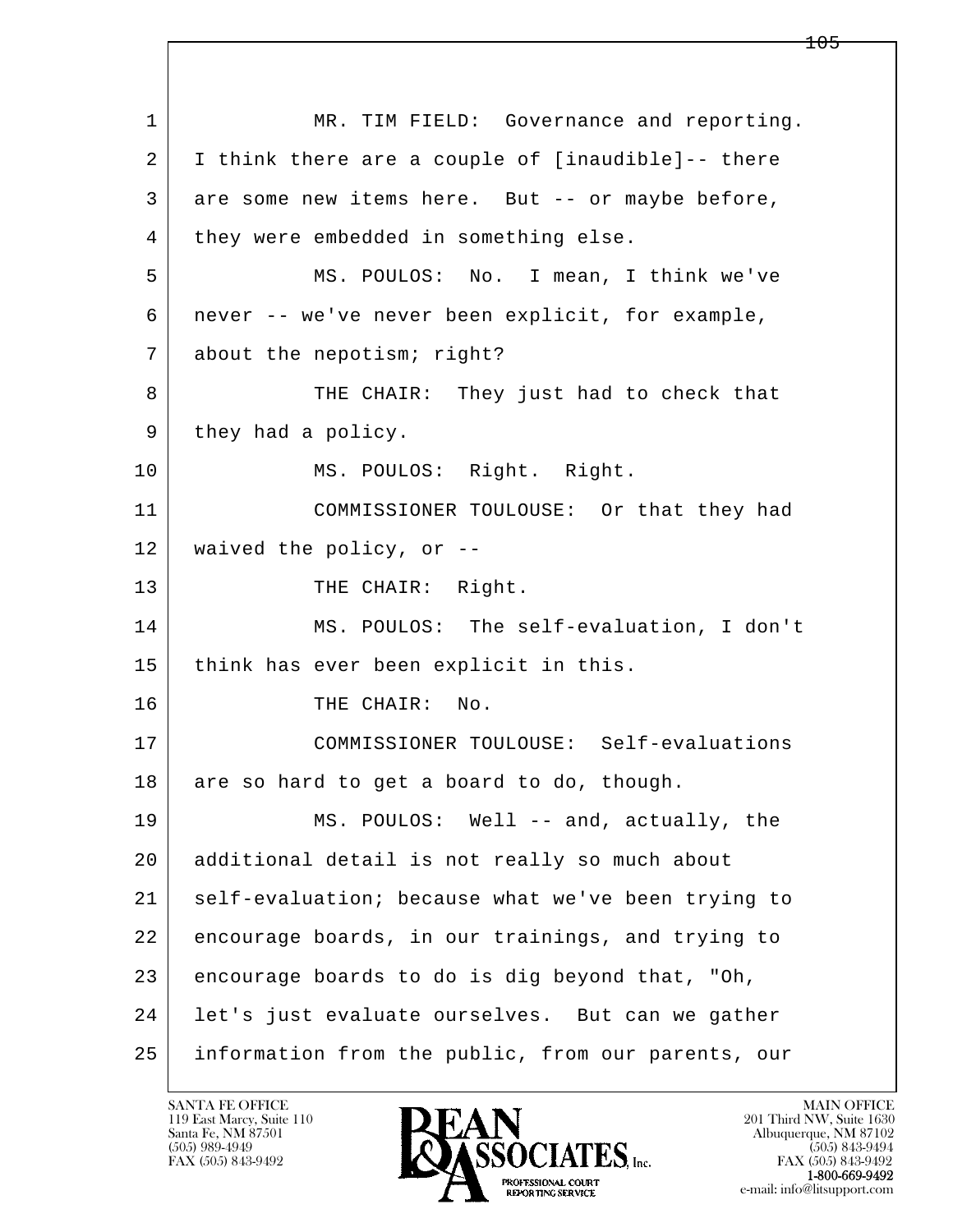l  $\overline{\phantom{a}}$  1 families, our students, our school administrator, 2 | our teachers, to figure out how we can do a better  $3$  job?" 4 THE CHAIR: Because I guess my question 5 is -- yeah. They could easily say, "Yes, we  $6$  self-evaluate"; but if there's not any quality to 7 | that self-evaluation, it's just --8 MS. POULOS: Well -- and the same thing 9 with the head administrator evaluation; right? I 10 mean, Analee's were glowing. Glowing. And I mock 11 the board members every time they come to one of my 12 trainings. "Why did you do that?" Right? 13 THE CHAIR: And I know some of it is 14 expense; because some do contract out, and maybe not 15 every year, but every four or five years, do a 16 complete 360 with an outside firm. 17 | MS. POULOS: And is there something you 18 think should be in 3.b. that maybe we encourage  $19$  that? 20 THE CHAIR: I certainly would. Because 21 any -- I've spoken to a number of schools. And 22 they've certainly felt it was, you know, highly 23 effective, especially those that hadn't done annual 24 monitoring; so that when the 360 came in, you know, 25 and they saw a lot that they probably should have

119 East Marcy, Suite 110<br>Santa Fe, NM 87501

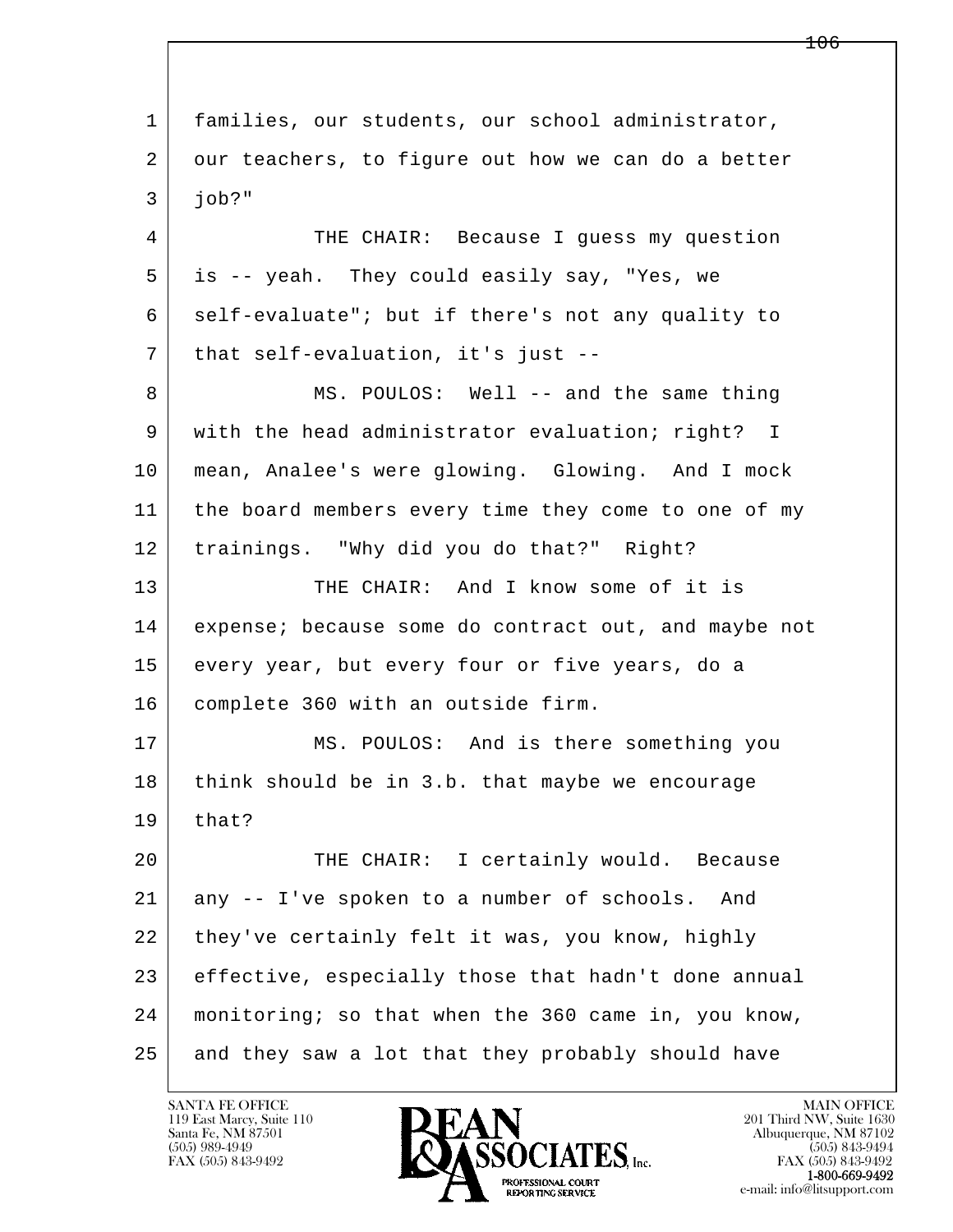l  $\overline{\phantom{a}}$  1 picked up on earlier -- 2 COMMISSIONER ARMBRUSTER: I'm sorry, 3 Patty. Which one are you working? 4 MR. TIM FIELD: 3.b. So this gets into 5 this question of are you just checking if they did 6 it, or you checking the quality? I think the 7 quality thing is a real challenge. 8 | MS. POULOS: Yeah, it is. 9 MR. TIM FIELD: And I think -- maybe it's 10 also -- first, you want to make sure they're 11 evaluating their -- before you get into quality is 12 just make sure they're doing evaluations. That's 13 what's implied right here. This is not getting into 14 quality right now. 15 COMMISSIONER TOULOUSE: This is another 16 place that the governance councils need training; 17 because so many people -- 18 MS. POULOS: We've had, actually, two 19 really good sessions, where they're going, "Oh." 20 COMMISSIONER TOULOUSE: They have not. 21 | MS. POULOS: They haven't, no. 22 | COMMISSIONER JOHNSTON: They have not been 23 doing it. 24 THE CHAIR: I did four hours in Cruces 25 with a governance council that Katie did, you know.

119 East Marcy, Suite 110<br>Santa Fe, NM 87501

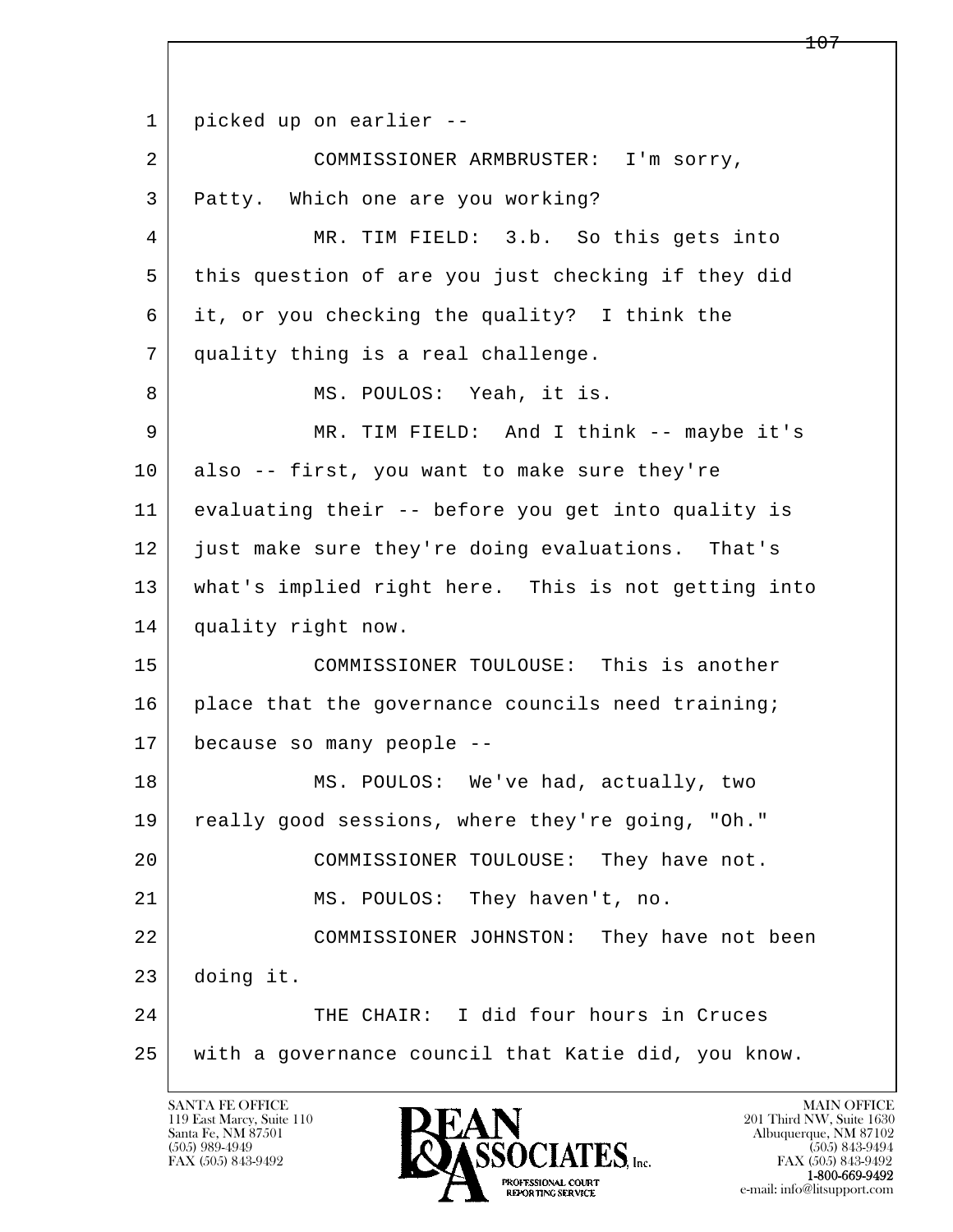l  $\overline{\phantom{a}}$  1 And fortunately, they were all people that knew what 2 they were getting into. And it was nice to see the 3 gentleman from J. Paul. He's been on a while. But 4 he's very -- he's very engaging, and came, I guess, 5 to keep the other new person -- maybe wanted to make 6 sure she was coming, you know. But now, they've got 7 two; so... 8 MR. TIM FIELDS: So governance is on 9 Page 6, and it ends on Page 7. So try to get 10 | through that. Add any additional comments. 11 COMMISSIONER JOHNSTON: I think they 12 switched. 13 MR. TIM FIELD: Yes. Yes. 14 THE CHAIR: Can I go -- can I just go 15 briefly back to 3.c.? Because if we're looking at 16 the nepotism issue, if they've -- if they've waived  $17$  it, then it's  $-$ 18 MS. POULOS: It's the more detail; because 19 that detail is in here. Is there a waiver? Is it 20 on file? That's -- yeah. 21 THE CHAIR: Okay. All right. As long  $22$  as  $-$ 23 MS. POULOS: That's the detail. 24 THE CHAIR: Okay. 25 COMMISSIONER JOHNSTON: On 1.g. --

119 East Marcy, Suite 110<br>Santa Fe, NM 87501

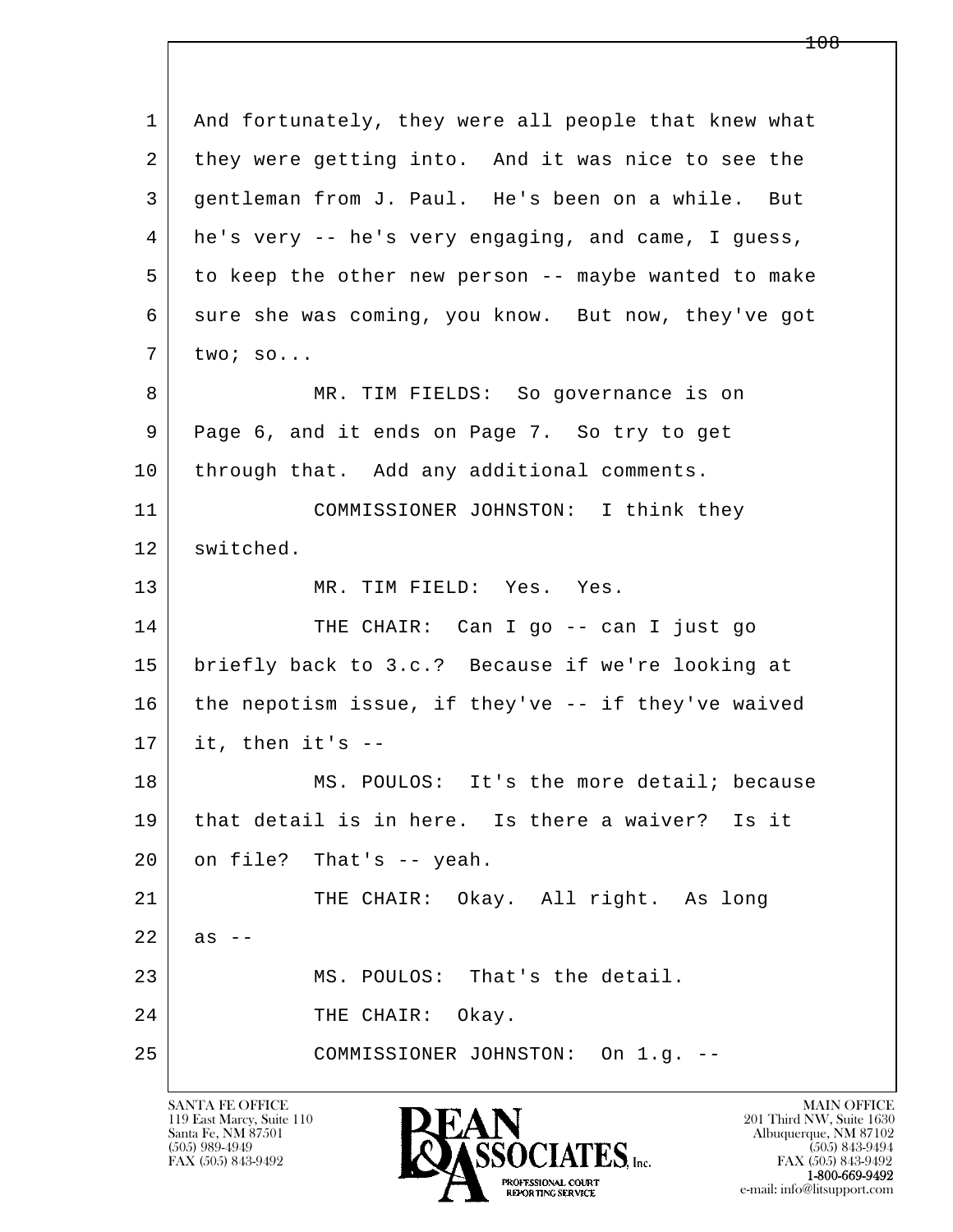l  $\overline{\phantom{a}}$ 1 | MS. LYRIA BOAST: Ooh. Good for you. 2 COMMISSIONER JOHNSTON: I mean, not  $3 \mid 1.g. -- I'm$  sorry. 4.b. I got the wrong  $--$  on 4.b. 4 THE CHAIR: You're not even going to 5 dinner. 6 MR. TIM FIELD: 4.b. is a good one to talk 7 about. What's your question? 8 COMMISSIONER JOHNSTON: Just as a 9 | clarification for me, if -- these are pretty 10 stringent. 11 MR. TIM FIELD: They are. Let's talk 12 about that. 13 COMMISSIONER JOHNSTON: And so if I'm not 14 meeting them, is there a place -- this is the 15 indicator -- in the Corrective Action Plan is where 16 I tell the Commission what I'm doing to improve this 17 and give them a history? Is that my opportunity 18 with that? 19 MR. TIM FIELD: Yes. This is a great one. 20 Because we actually flagged this, and we kind of -- 21 when I saw these targets, I was, like, that's hard. 22 Because I know in some communities, like a retention 23 rate of 85 percent or 90 percent is really high. 24 This is really high turnover in some communities. 25 | So this is a question of is this too high?

119 East Marcy, Suite 110<br>Santa Fe, NM 87501

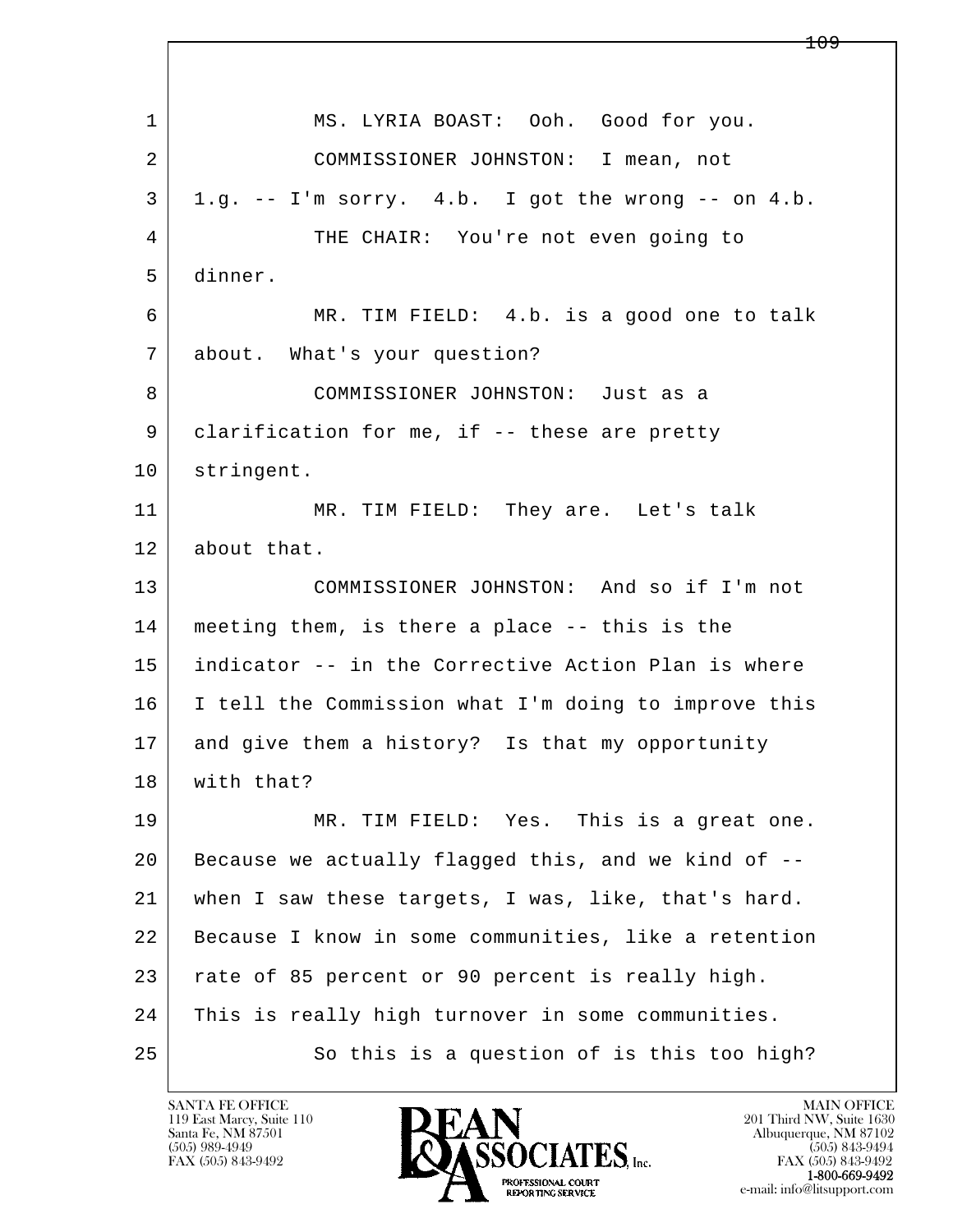| $\mathbf{1}$ | Do you need to modify it? Or do you say, "Let's set  |
|--------------|------------------------------------------------------|
| 2            | a high target, and be ready for schools to meet it,  |
| 3            | but to kind of have to address -- we aren't there.   |
| 4            | But we're arguing X, Y, and Z to help them.          |
| 5            | COMMISSIONER JOHNSTON: This is what we're            |
| 6            | trying to do. And like you said, it's not punitive;  |
| 7            | it's informational. If you're not meeting standards  |
| 8            | there, it could be it's a chronic issue that you     |
| 9            | have to work on forever. It may take three years to  |
| 10           | address it or change it.                             |
| 11           | But if I have that opportunity -- that was           |
| 12           | my question, is how do I let you know I really am    |
| 13           | working at this? But those are high numbers.         |
| 14           | THE CHAIR: Or there is -- you know, if               |
| 15           | you're a school that deals with a lot of kids in the |
| 16           | foster care system, there could be just a lot of     |
| 17           | movement out that you have no control over; so --    |
| 18           | you know.                                            |
| 19           | MS. POULOS: But that also goes to the                |
| 20           | fact that with those foster care kiddos, or homeless |
| 21           | kids, our charter schools actually don't quite       |
| 22           | realize their obligations to provide transportation  |
| 23           | for those kids. And so trying to get them to         |
| 24           | understand that, they can do a better job.           |
| 25           | You know, down by me, it's<br>THE CHAIR:             |

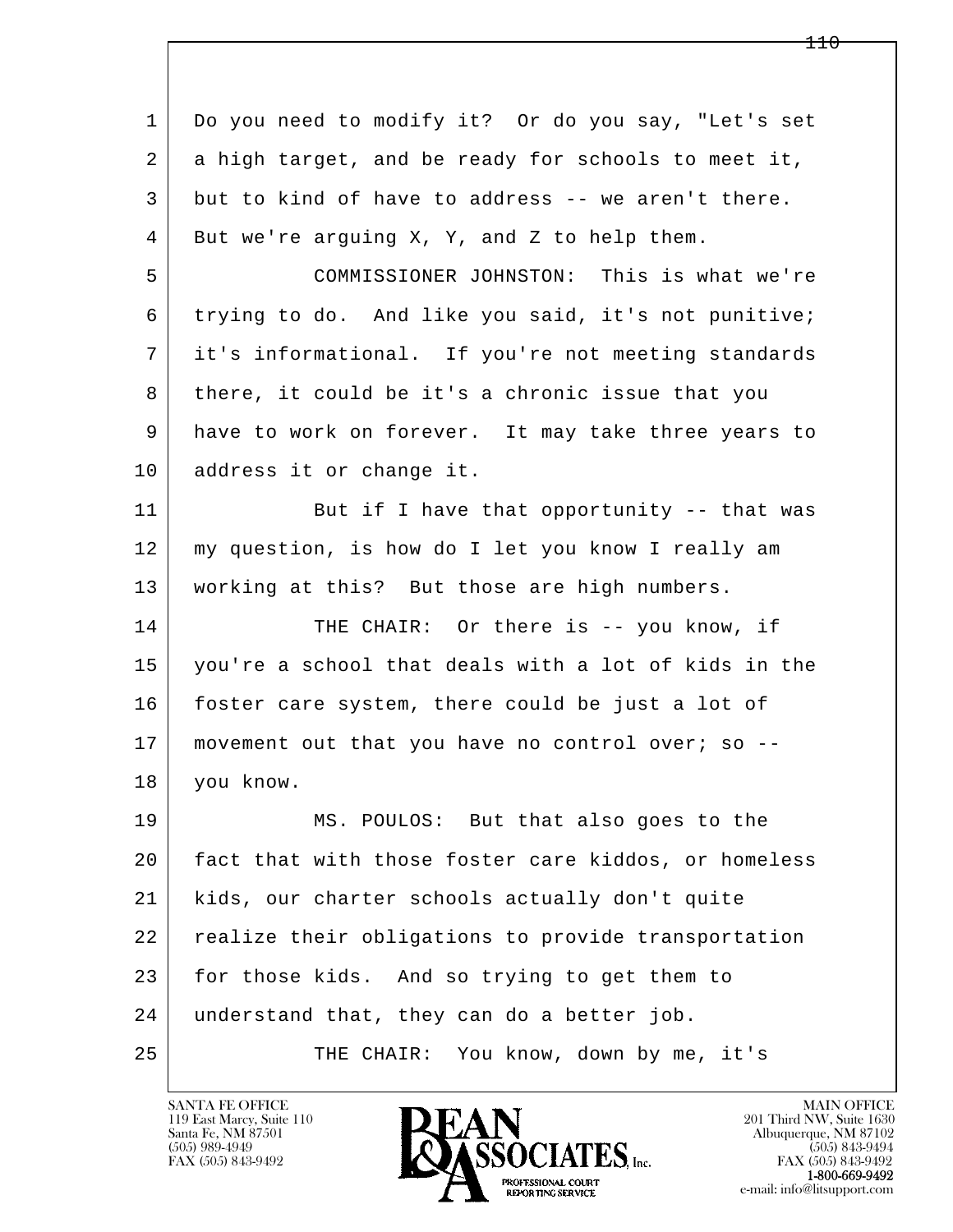| $\mathbf{1}$ | more the transition between foster care and          |
|--------------|------------------------------------------------------|
| 2            | detention home; so that's where it gets -- you know, |
| 3            | you're lost, and they don't have to worry about      |
| 4            | transportation then.                                 |
| 5            | COMMISSIONER ARMBRUSTER: But I also think            |
| 6            | some of that 85 percent, it's a K-8 school, but      |
| 7            | they've lost a lot of kids in fifth grade because    |
| 8            | they wanted them to go to middle school, rather than |
| 9            | stay. Maybe that's what they're telling us. And I    |
| 10           | don't disbelieve that, either.                       |
| 11           | THE CHAIR: Well, the traditional middle              |
| 12           | school is quite a social draw for a lot of kids.     |
| 13           | There's certainly far more programs that are         |
| 14           | available to them; so                                |
| 15           | COMMISSIONER ARMBRUSTER: And the same                |
| 16           | thing from a K-12 school. They may lose them after   |
| 17           | eighth. But we have that kind of, already. And       |
| 18           | they just say -- they've come, and they say, "This   |
| 19           | is why we lose kids." Except that MAS just had --    |
| 20           | they didn't lose them; so they had to come change    |
| 21           | their enrollment cap.                                |
| 22           | COMMISSIONER TOULOUSE: But I also have to            |
| 23           | say that I have a couple of schools in my district   |
| 24           | who may lose considerably if ICE continues to do     |
| 25           | their raids on the parents, where the kids are       |

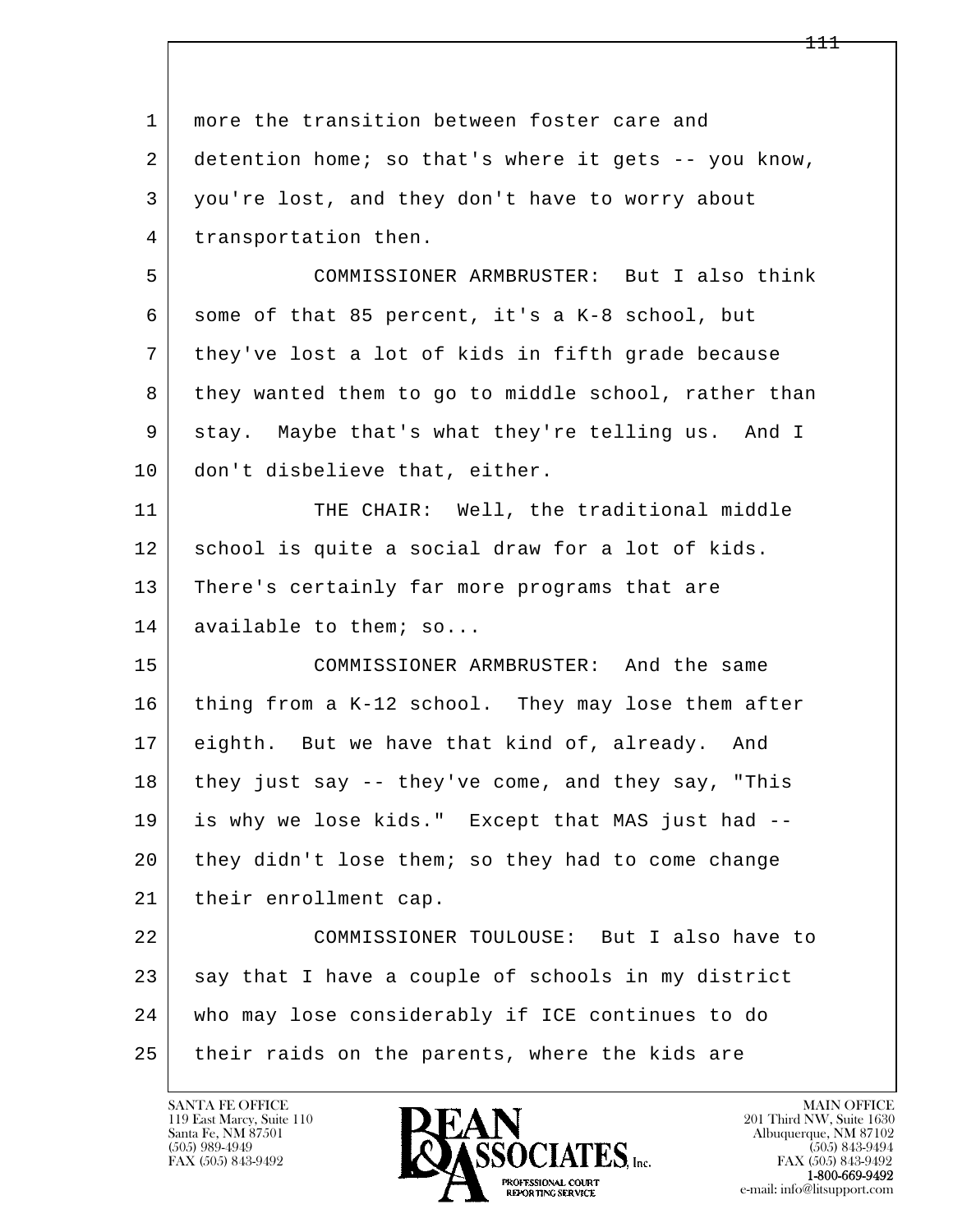l  $\overline{\phantom{a}}$  1 citizens and can be there, but they have no place to 2 be, and they end up in foster care or other places. 3 I have at least three schools where that could 4 become an issue if they continue to go after people. 5 THE CHAIR: The same thing is true down by 6 me, yeah. 7 COMMISSIONER TOULOUSE: And there may be 8 | more. I'm just aware -- 9 MR. TIM FIELD: So I think it's worth 10 contemplating -- even if you lower these targets, 11 they're still going to be high targets. Unless you 12 really lower them, any target you set, you're going 13 to have this challenge of there's some additional 14 reasons why folks really struggle. 15 COMMISSIONER ARMBRUSTER: Aren't they able 16 to iterate that, when we put this, "This is where we 17 want you to be." 18 | Tand you know what? Here's why we can't. 19 Because ICE just came and took 12 of our kids." 20 THE CHAIR: There was an issue that came 21 up at the school boards conference, where they were 22 talking about legal responsibilities of schools in 23 dealing with the privacy matters, and that are -- so 24 I don't know if that's something that needs to be 25 identified here; because there's -- you know, that

119 East Marcy, Suite 110<br>Santa Fe, NM 87501

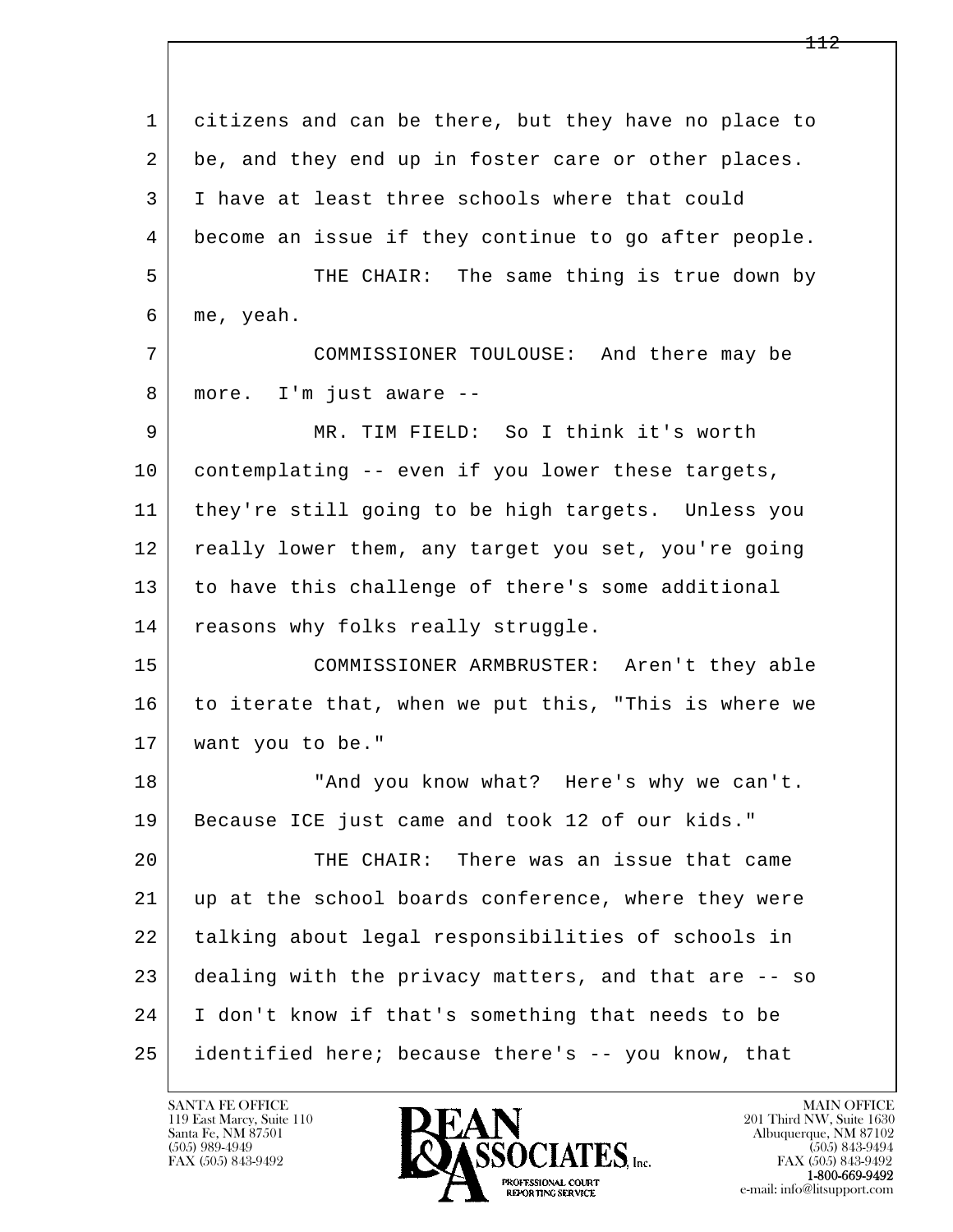l  $\overline{\phantom{a}}$  1 the school is aware of their -- the rights of the 2 | students and the responsibilities of the school in 3 dealing with immigration issues; so... 4 MS. POULOS: So is that under 4.a.? 5 Immigration issues? Protecting the rights of all 6 students? 7 THE CHAIR: Yeah. I think it needs -- I 8 | think -- to me, it almost needs to be a separate 9 entity, so that the school knows that it's -- you 10 know. Because I think -- I don't think a lot of -- 11 | I think schools, especially now, are very unsure of 12 what they can do, should do, with -- and, you know, 13 we've got a number of schools that don't have 14 contracted lawyers, so that they're concerned about 15 having to make that \$200 phone call to get the 16 answer. 17 And let's be honest. School -- some 18 lawyers who are experts in education law aren't 19 | necessarily experts on immigration law; so that 20 it's -- it's an area -- but I know down by me, it's 21 a huge issue when we're looking at truancy issues, 22 because folks just aren't sending their kids to 23 school because they're afraid. It's a big problem 24 by me. 25 COMMISSIONER TOULOUSE: Or when parents

119 East Marcy, Suite 110<br>Santa Fe, NM 87501

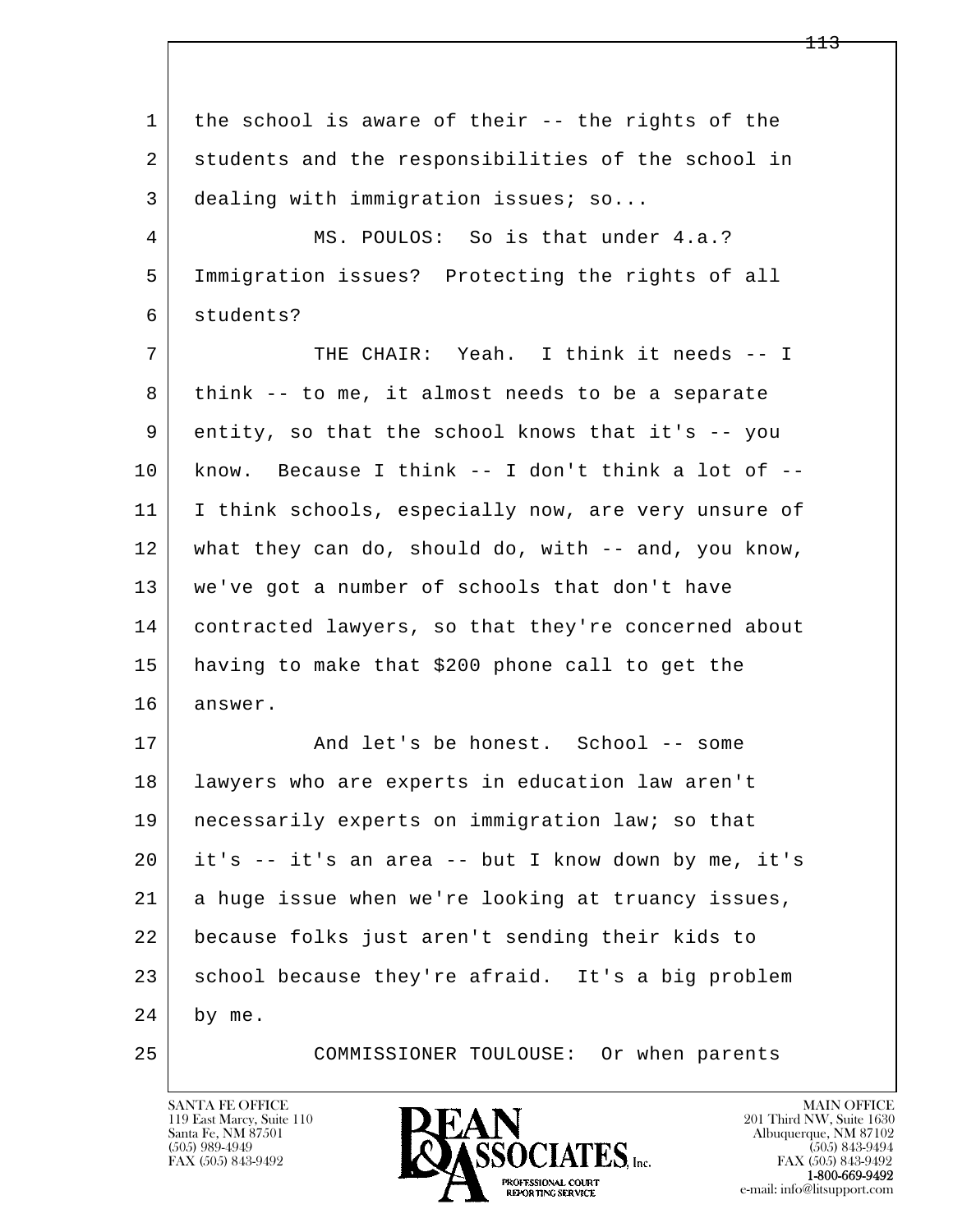l  $\overline{\phantom{a}}$  1 have been picked up dropping their kids off at 2 school, the kids don't want to go to school, then, 3 you know. 4 THE CHAIR: Right. Yeah. 5 MR. TIM FIELD: So the students and 6 employees -- which is on Page 2 and 3 of your 7 handout. I think what's -- some of that -- I think 8 | the student items were kind of pulled from 9 previously under educational plan. The employees 10 were always in this category. 11 But try to get through that, at least. 12 | And the last topic is school environment. 13 COMMISSIONER ARMBRUSTER: So, Tim? 14 MR. TIM FIELD: Uh-huh. 15 COMMISSIONER ARMBRUSTER: On 4.a. -- maybe 16 I just haven't gotten to the other one. So I may 17 have just not read ahead yet again. 18 | So, "The school enrollment practices are 19 fair, non-discriminatory, and legally compliant." 20 You're talking about students. How do employees fit 21 in this group? 22 MS. POULOS: Well, students/employees is 23 the big category. So there are indicators for both 24 in that. It's more about rights, individual rights, 25 or individual responsibilities.

119 East Marcy, Suite 110<br>Santa Fe, NM 87501

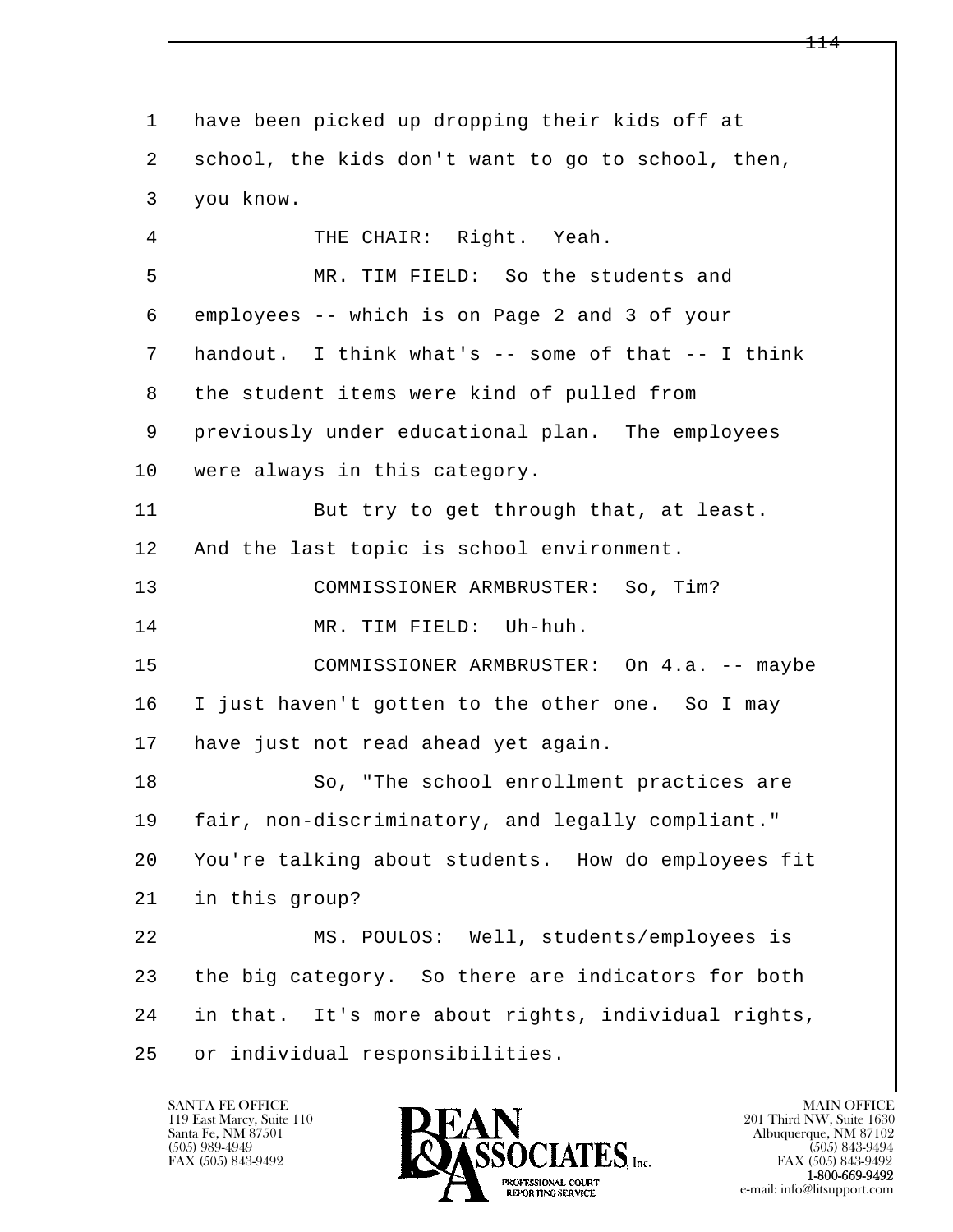| $\mathbf{1}$ | THE CHAIR: "Organize collectively or                  |
|--------------|-------------------------------------------------------|
| 2            | otherwise"?                                           |
| 3            | COMMISSIONER ARMBRUSTER: Right. But,                  |
| 4            | you know, they usually have that one. And I know      |
| 5            | this is a State law about sex, blah, blah, blah.      |
| 6            | We're not stating it; but that's $--$ I know that's a |
| 7            | State law.                                            |
| 8            | THE CHAIR: Well, it's going to be in the              |
| 9            | larger one; right? For the staff, that they're not    |
| 10           | discriminating --                                     |
| 11           | MS. POULOS: Yeah. Or they're                          |
| 12           | respecting -- "Does not have any verified complaints  |
| 13           | regarding violation of teacher rights under the       |
| 14           | School Personnel Act -- and -- yeah, FMLA, ADA,       |
| 15           | IDEA. I don't know, whatever --                       |
| 16           | COMMISSIONER ARMBRUSTER: Alphabet soup.               |
| 17           | MS. POULOS: Whatever else is there, yeah.             |
| 18           | COMMISSIONER ARMBRUSTER: So on the                    |
| 19           | schools -- on the 4.c.? "All employees of the         |
| 20           | school are appropriately licensed." So do they --     |
| 21           | are they supposed to, or do they -- whichever word    |
| 22           | works; because I know this is true of every           |
| 23           | school -- do they, on day whatever, send into PED,    |
| 24           | "This is how many teachers we have who are not        |
| 25           | licensed, but are currently seeking licensure or      |

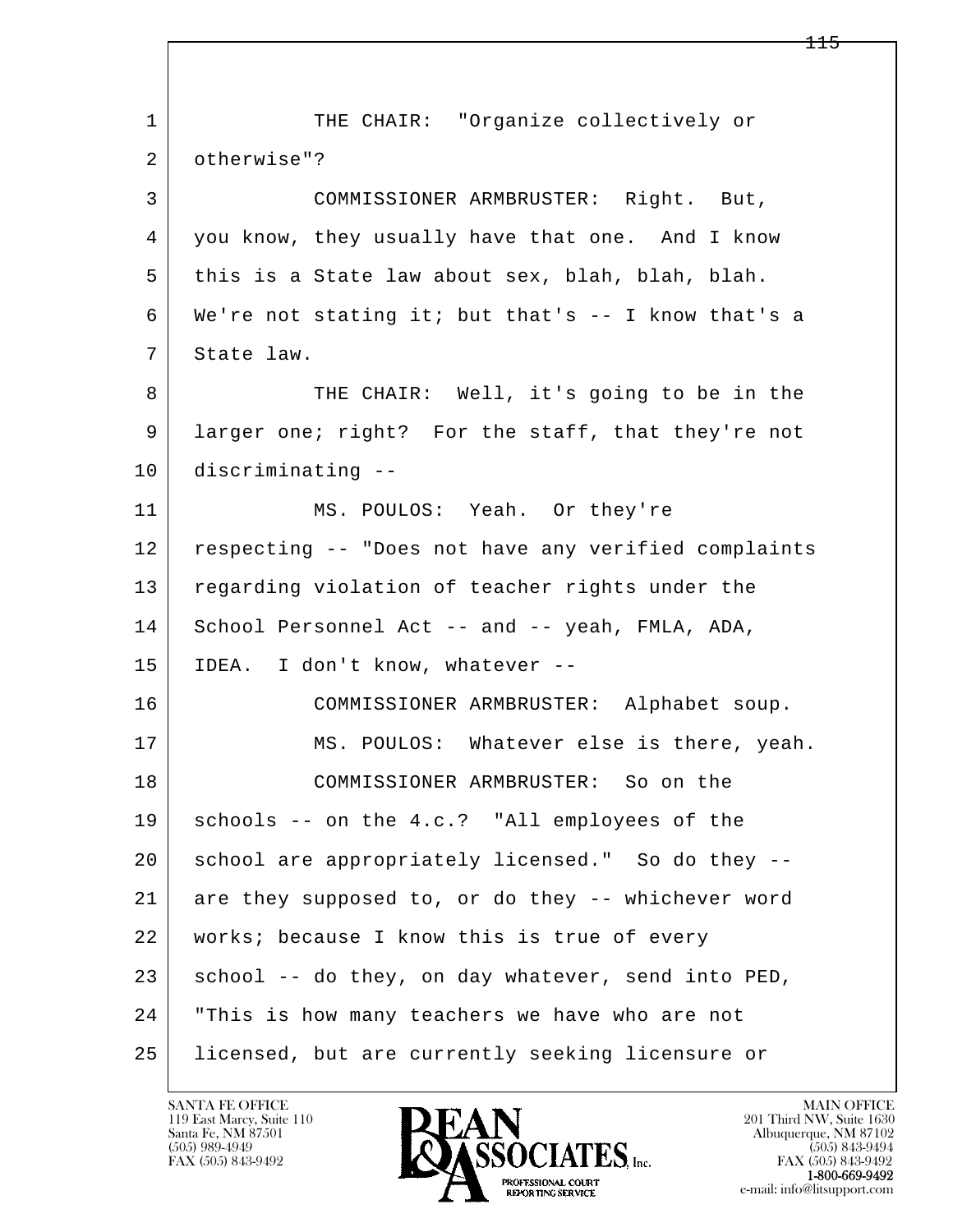1 | getting waivers," or --

 2 MS. POULOS: No. On 40th day, they report 3 other teachers and what they're teaching. Then the 4 | system identifies discrepancies.

 5 COMMISSIONER JOHNSTON: It checks it 6 against.

7 MS. POULOS: Because they're hiring and 8 | filling positions without, themselves -- and this is 9 where, again, that Corrective Action Plan idea needs 10 to come in. They're doing that without themselves 11 checking or ensuring that teachers have the 12 appropriate endorsements and all of that.

13 So then PED's system kicks it out. And 14 then they're supposed to fix that by doing any 15 number of things, right? But, again, we keep seeing 16 over and over, every single year, that they don't 17 implement a long-term plan to not have that, right?

l  $\overline{\phantom{a}}$ 18 So day one, we're hiring teachers. We 19 know what they're qualified to teach. If they're 20 teaching outside of their qualified area, they have 21 a waiver. We have a process for checking up on the 22 actions they're supposed to be taking under their 23 waiver. They're not; because we go and check up on 24 | their waiver, and they get mad, right? 25 They need the waiver to get the

119 East Marcy, Suite 110<br>Santa Fe, NM 87501

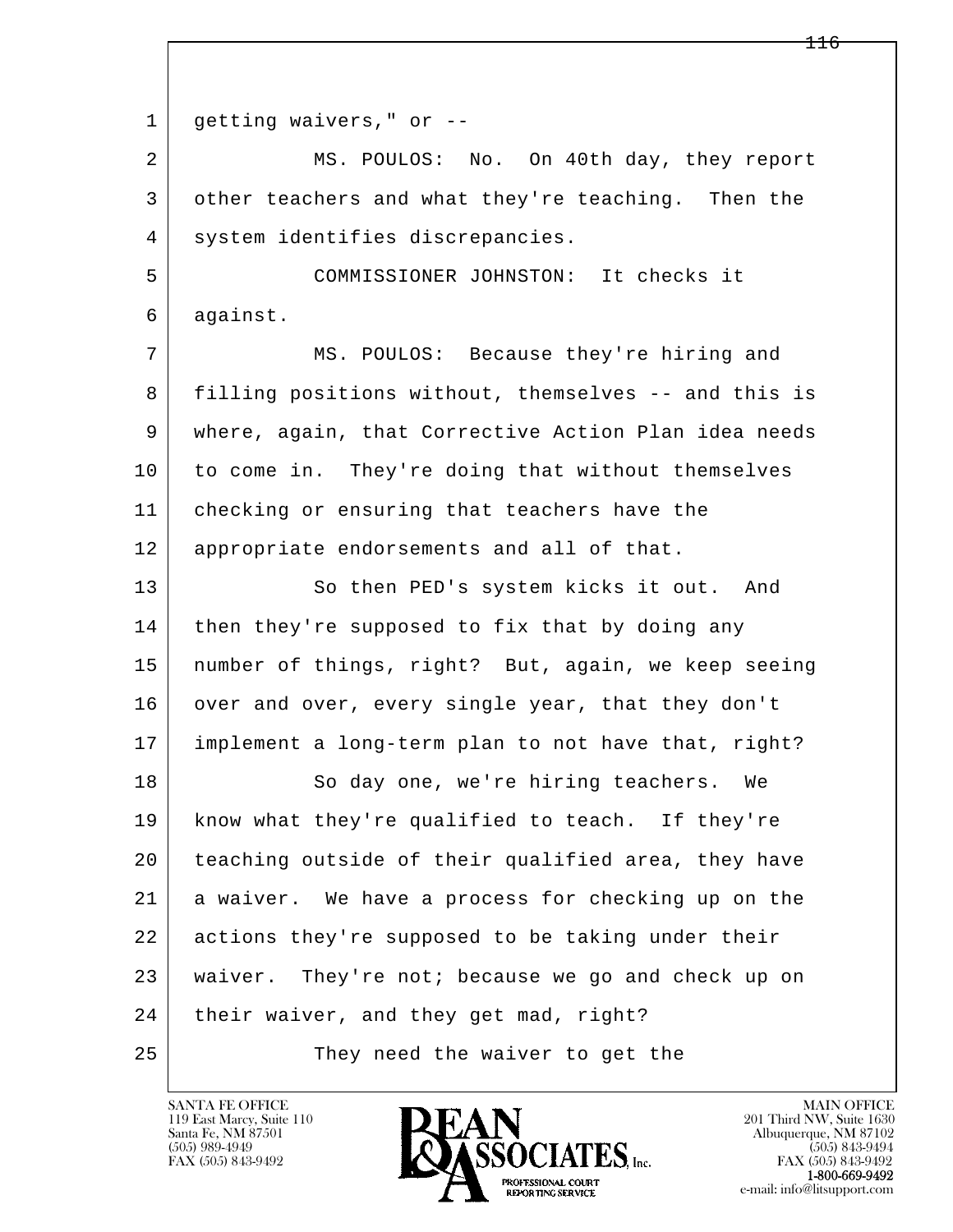1 discrepancy cleared, and they don't actually do 2 anything under the waiver to clear it long-term. So 3 | that's what this is about.

 4 COMMISSIONER ARMBRUSTER: I mean -- and I 5 mean, just any school district, a traditional school 6 district, has gazillion openings -- particularly in 7 special ed. And they have nobody -- no body -- in 8 the room. Two words. And so they just find a warm 9 body to put in that room, right? Because they don't 10 have a body, who probably doesn't even have a 11 credential to teach, period, not just not a special 12 ed credential.

13 So are you saying -- and I don't know this 14 answer, by the way. So do charter schools have less 15 difficulty finding someone in special ed than, say, 16 Albuquerque?

l 17 MS. POULOS: I'm saying charter schools 18 should be doing a better job, because they have more 19 | flexibility; they have more autonomy; they can have 20 better practices that recruit teachers. And I think 21 our charter schools aren't doing that right now. 22 And so we're thinking about, do we want to encourage 23 different schemes? Yes. 24 THE CHAIR: Well, I don't know whether

 $\overline{\phantom{a}}$ 25 they have an easier job in filling those positions.

119 East Marcy, Suite 110<br>Santa Fe, NM 87501



FAX (505) 843-9492<br>**1-800-669-9492**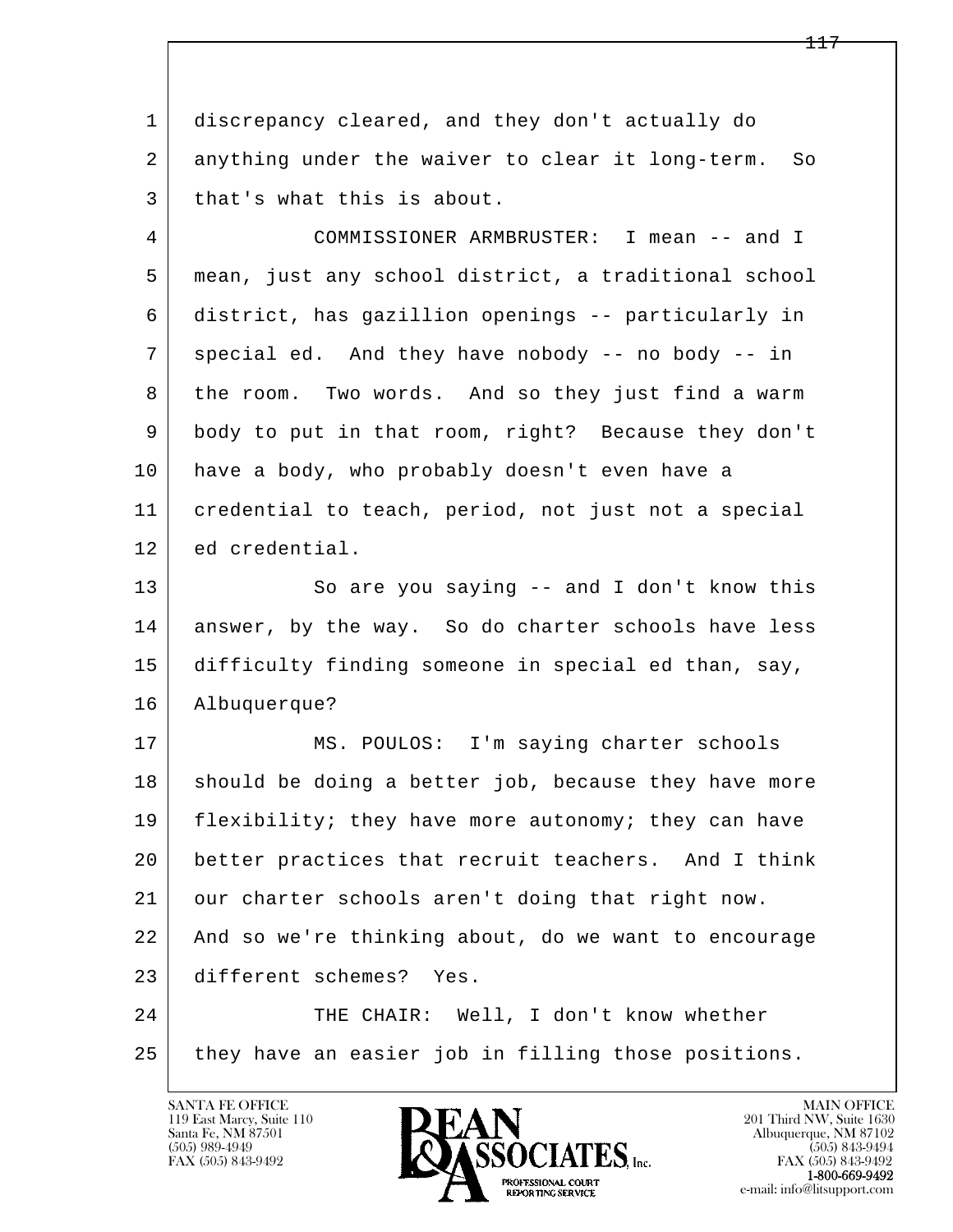l  $\overline{\phantom{a}}$  1 I think it depends on where you are, you know. 2 COMMISSIONER JOHNSTON: But there are a 3 variety of ways; because every school district faces 4 that same problem. You can't just put a warm body 5 in a classroom. PED is going to be all over you. 6 I mean, you can say to the public, "We're 7 hiding it." 8 But let me tell you that phone is ringing 9 off the phone every day. And a school district is 10 | not going to get closed; but it's going to be on the 11 list for practices. And it's going to show up 12 everywhere. 13 But there are a variety of ways that you 14 can put someone in there. You can write a waiver; 15 you can intervene; you can support them as you're 16 supposed to. And it becomes long-term. you have to 17 do that, particularly in hard-to-serve -- 18 MR. TIM FIELD: One thing you're going to 19 think through is -- we talked this notion of you 20 release a preliminary, "Here's your score in the 21 organizational framework," and you're giving them 22 time to correct and submit a plan for how they're 23 going to correct it, one of the questions you're 24 going to have is that there are some things that 25 are, like, long-term fixes.

119 East Marcy, Suite 110<br>Santa Fe, NM 87501

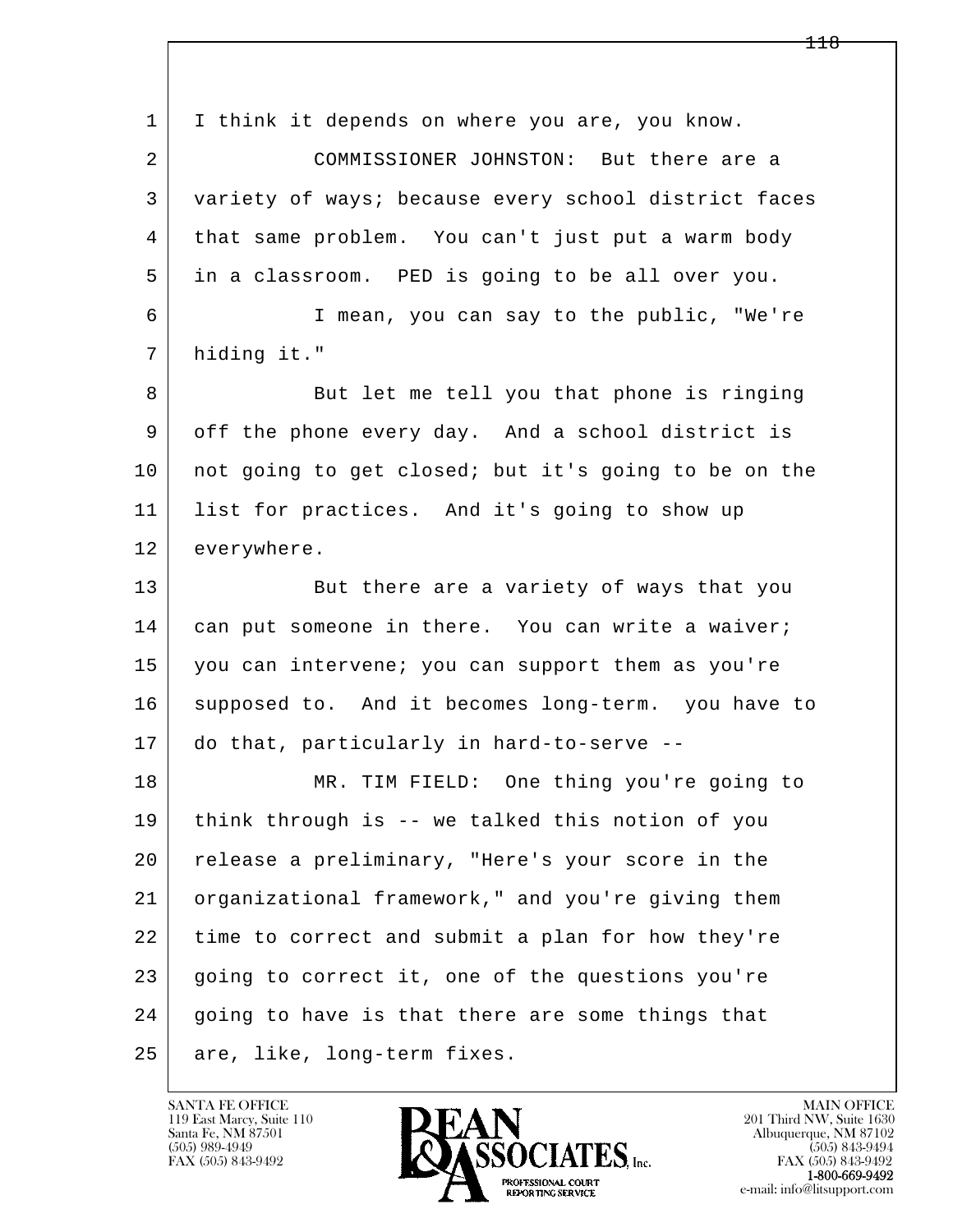l  $\overline{\phantom{a}}$ 1 Like, so take student potential. Like, 2 that, you're not going to fix that. But you might 3 say, "Oh, we've -- we're interviewing -- every 4 student who leaves, they do an exit interview. 5 We're trying to understand why kids are leaving." 6 That's great. 7 There's other things that you probably 8 could fix like that. And the question is going to 9 be, do they then get "Meets standard," or do they 10 | get, "Working to meet standard"? 11 But I mean, there are some places where 12 maybe it was just a matter of, "Oh, we forgot to 13 submit that," or there was some simple thing. And 14 it may -- and, Katie, that's going to be for the 15 Commission. 16 MS. LYRIA BOAST: And one other thing that 17 I think you're going to need to check is in that 18 type of case, something that may take three or four 19 years, understandably, to change, they're actually 20 in the second year [inaudible] "Falls far below", 21 because it needs two years. That may be smoke that 22 there is a chronic issue, and -- you know, and then  $23$  it's  $-$  but that's  $-$ 24 | MR. TIM FIELD: But there are some things, 25 like, take the student retention thing. If you set

119 East Marcy, Suite 110<br>Santa Fe, NM 87501



FAX (505) 843-9492<br>**1-800-669-9492**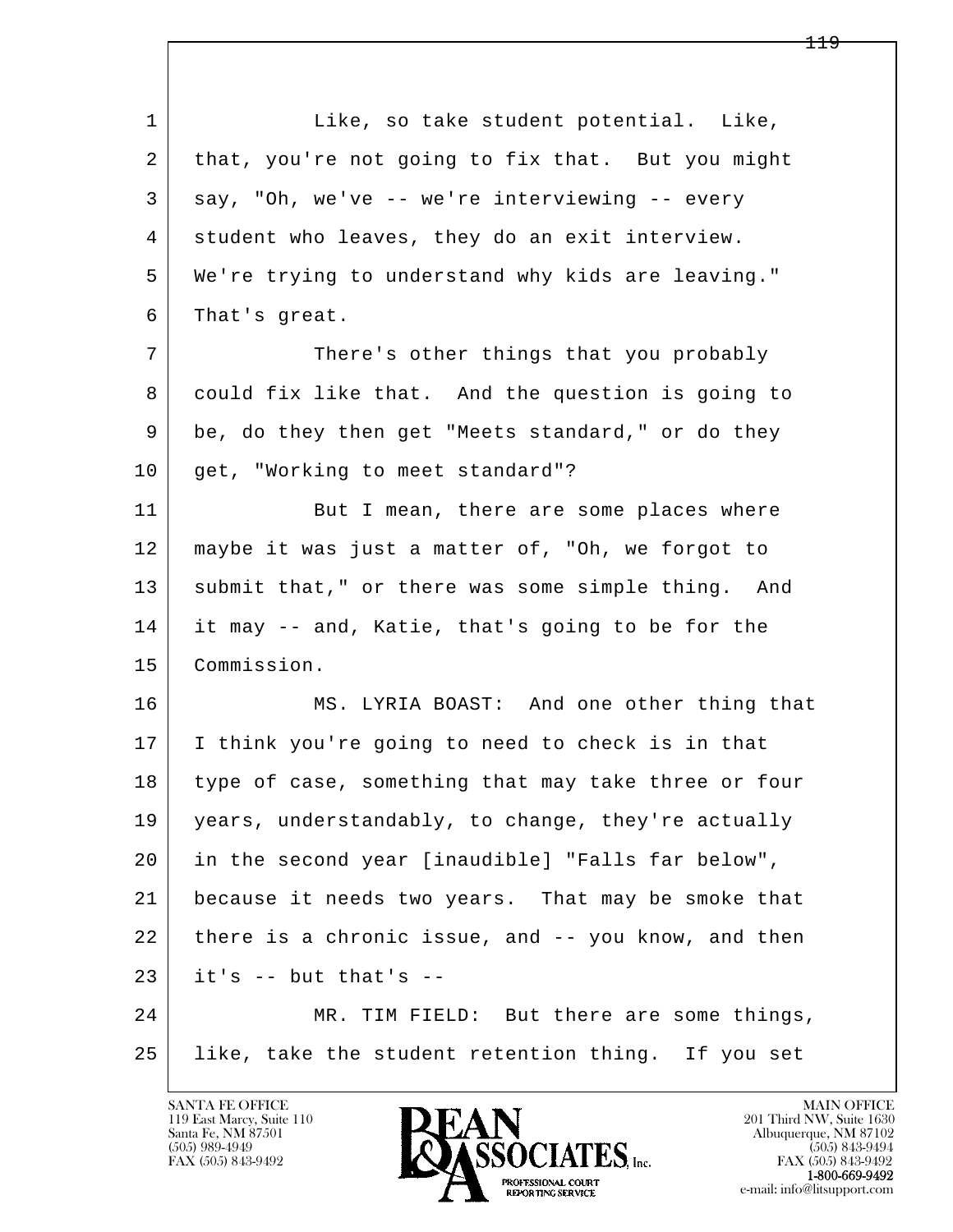l  $\overline{\phantom{a}}$  1 a high bar -- I mean, I think it's one thing to say 2 "Working to meet standard." When you're saying 3 "Falls far below" and you have a bunch of reds or 4 whatever on your -- that start becoming irritating. 5 So I don't know how you -- that's a tricky one, how 6 you interpret that. 7 MS. LYRIA BOAST: There may also be one, 8 that, because you want rigorous yet attainable. I 9 mean, what about a school that actually is doing a 10 better job than the surrounding area, but still is 11 far short? I mean, that's one to consider. 12 COMMISSIONER TOULOUSE: I also think it 13 depends on the location of our school. Some of ours 14 in more rural areas have very different problems. 15 Now, in Albuquerque, Albuquerque Public 16 Schools tends to continue to steal away special ed 17 teachers. And so -- I mean, I'm saying. So, you 18 | know, that's a different problem than a school 19 district, you know, say, like, in Taos, who may have 20 trouble finding one, period, you know. Whether 21 they're a school district who have fewer schools, 22 you know, may steal them. I don't think that's the 23 same problem as in Albuquerque, where they have so 24 many schools and so many vacancies, they're doing 25 all kinds of enticements, particularly special ed



FAX (505) 843-9492<br>**1-800-669-9492**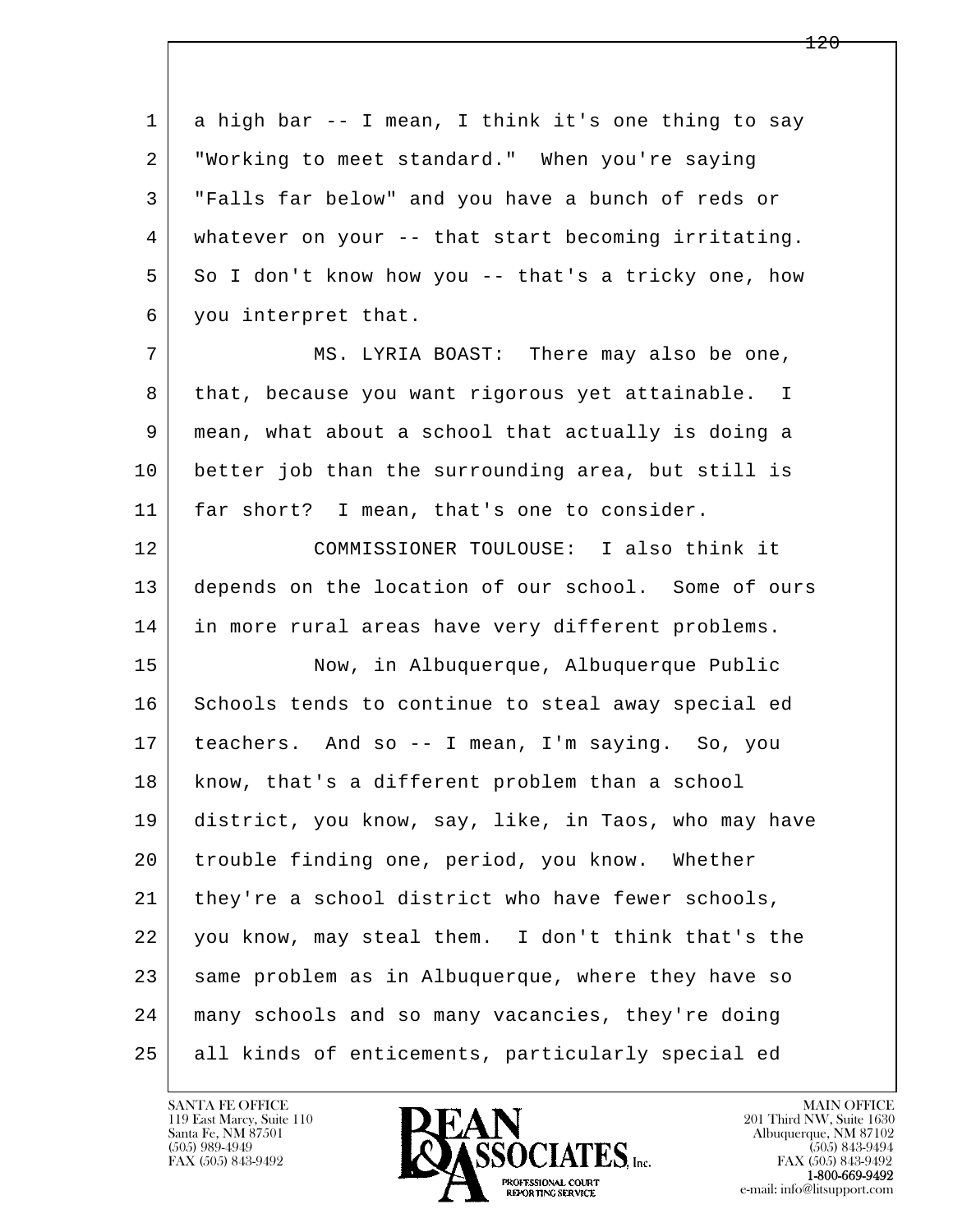l  $\overline{\phantom{a}}$ 1 | teachers, all the time. 2 COMMISSIONER ARMBRUSTER: I think I just 3 read a report that's saying -- which I thought was 4 interesting -- that we are actually producing more 5 teachers than we have students. 6 THE CHAIR: In New Mexico? 7 COMMISSIONER ARMBRUSTER: No. But the 8 caveat was -- 9 MR. TIM FIELD: Not the right kind of 10 teachers. 11 COMMISSIONER ARMBRUSTER: Special ed is 12 still a difficult thing. And, of course, it is, 13 because they're getting evaluated. 14 MR. TIM FIELD: High school science, the 15 stats. 16 COMMISSIONER TOULOUSE: Well -- and a lot 17 of teachers who graduate from New Mexico schools are 18 recruited by states around who all pay higher 19 salaries. 20 THE CHAIR: You can easily commute to 21 El Paso every day. So we have a lot of staff that 22 goes into El Paso. 23 MR. TIM FIELD: I want you to finish the 24 last page, the environment, Page 4, school 25 environment. I think -- and the last point, Katie,

119 East Marcy, Suite 110<br>Santa Fe, NM 87501

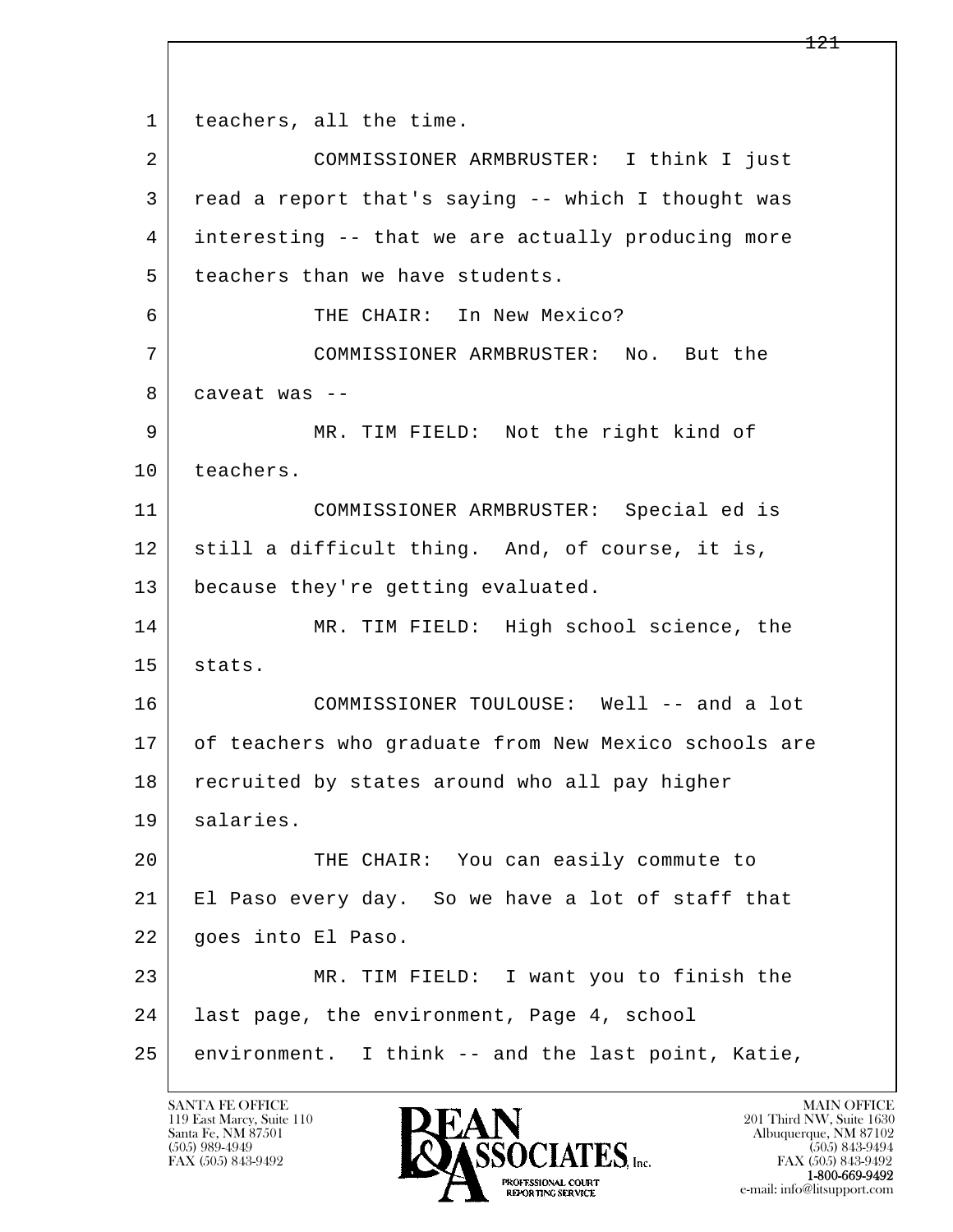l  $\overline{\phantom{a}}$  1 maybe there are some indicators that you end up -- 2 maybe there is a slightly different way of criteria 3 for what's "Falls," what's "Working to meet" and 4 what's "Far below." And maybe you can work it out. 5 THE CHAIR: We had -- in the old contract, 6 we had teacher retention. 7 | MS. POULOS: We did. 8 THE CHAIR: And I think that's -- we've  $9$  never  $-$ 10 COMMISSIONER JOHNSTON: That's true. 11 COMMISSIONER ARMBRUSTER: I think we 12 should -- I liked it. I'm glad Patty brought it up; 13 because -- 14 THE CHAIR: It's just one of those -- 15 COMMISSIONER ARMBRUSTER: It wasn't like 16 we dinged you. 17 MR. TIM FIELD: It's an indicator. 18 THE CHAIR: But it's a hallmark of is 19 there something going wrong in that school, because 20 staff is fleeing like crazy, you know. 21 COMMISSIONER ARMBRUSTER: It was kind 22 of -- you know, you had to have an explanation. If 23 | you only have five teachers, and one leaves -- 24 THE CHAIR: Yeah. Because five people 25 retired, well, great for them, and I understand

119 East Marcy, Suite 110<br>Santa Fe, NM 87501

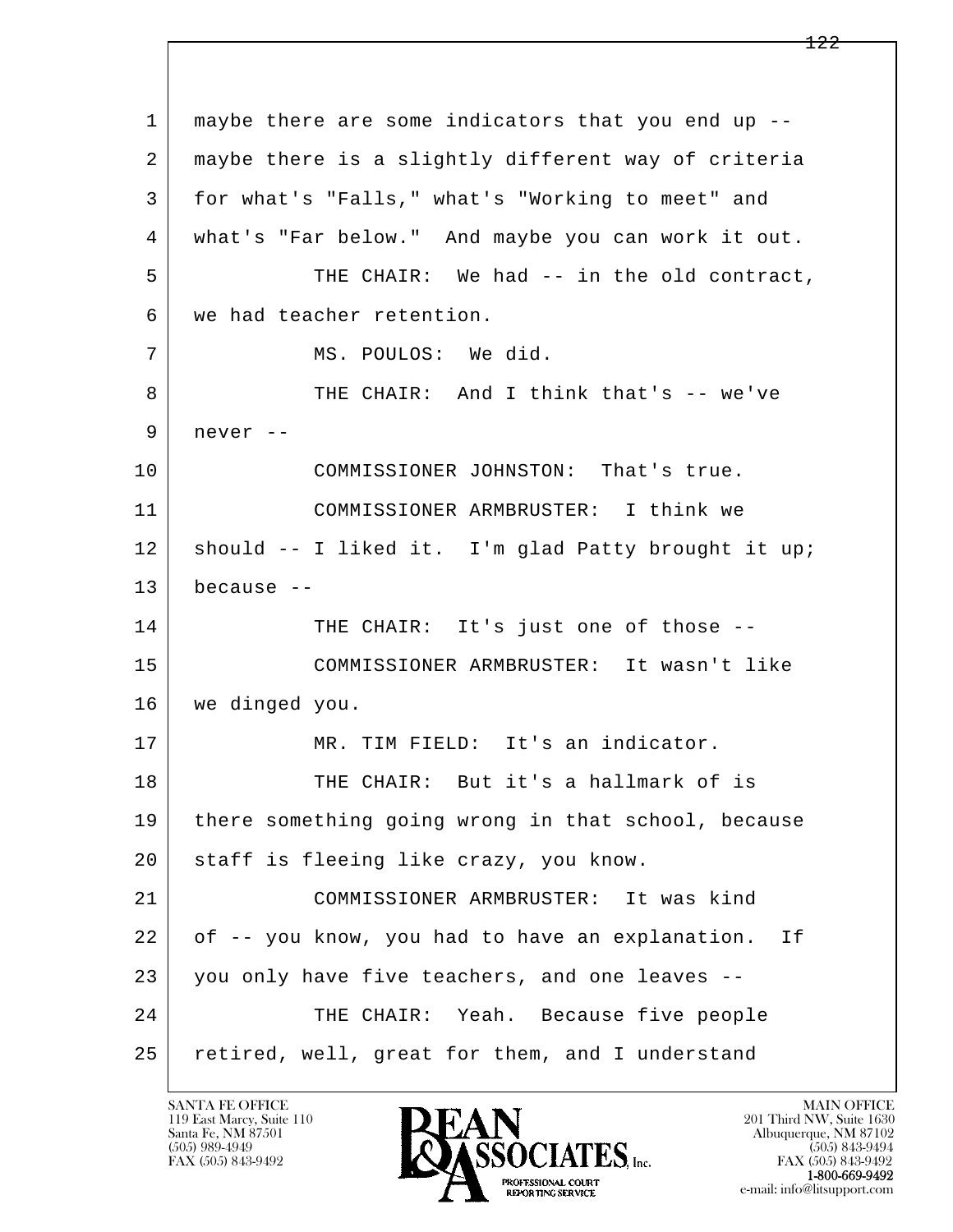| $\mathbf{1}$ | that. So that's why you had that big move. But if   |
|--------------|-----------------------------------------------------|
| 2            | it's -- if it's not retirement or --                |
| 3            | COMMISSIONER ARMBRUSTER: Because it was a           |
| 4            | couple of schools who have had a great loss of      |
| 5            | teachers.                                           |
| 6            | MR. TIM FIELD: I think we're at time. So            |
| 7            | we'll note -- I'm noting that one, as well, a       |
| 8            | different indicator or a different criteria         |
| 9            | statement.                                          |
| 10           | But we're at time. So I would say it's              |
| 11           | our lunch break. If you're done, please pass it in, |
| 12           | and then you can go off to lunch.                   |
| 13           | (A discussion was held off the record.)             |
| 14           | MR. TIM FIELD: We're going to resume at             |
| 15           | 12:30. Start five minutes late. I'd like to start   |
| 16           | at 12:30, because we have a lot to cover on the     |
| 17           | academic framework. So is that enough time? I know  |
| 18           | you've got to leave the building.                   |
| 19           | COMMISSIONER JOHNSTON: I don't know                 |
| 20           | whether -- would getting served in downtown --      |
| 21           | there's not a drive-through or anything downtown.   |
| 22           | It's almost like you have to go and sit down.       |
| 23           | (A recess was taken at 11:36 a.m., and              |
| 24           | reconvened at 12:43 p.m., as follows:)              |
| 25           | MS. LYRIA BOAST: Okay. So I think -- I              |

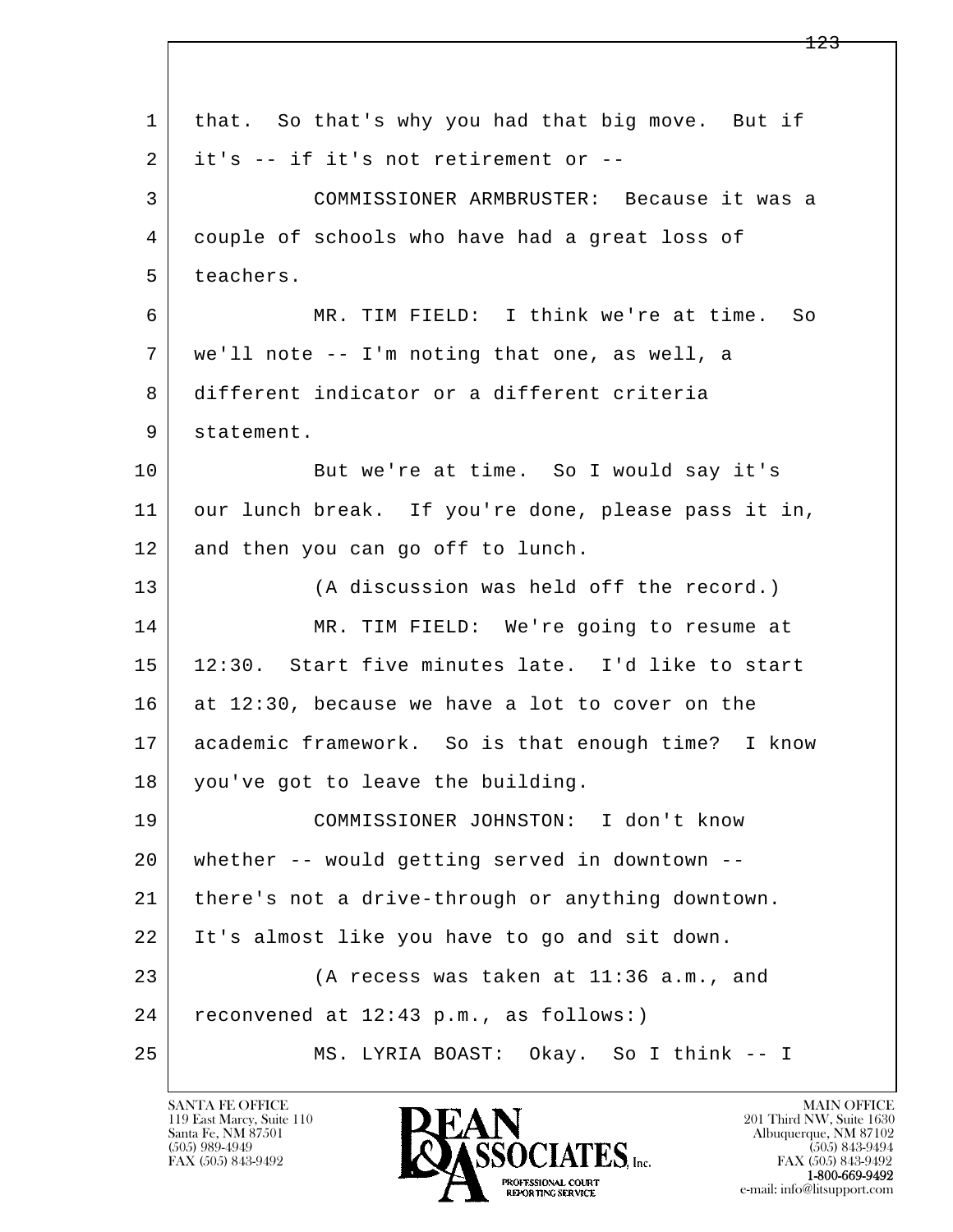l  $\overline{\phantom{a}}$  1 have a slide that just has too much information. I 2 have a slide deck, and I'll be going through those. 3 But I think, really, we're going to follow through 4 these options that you have in your handout. So I 5 think in terms of you sort of keeping straight, that 6 will be very useful. 7 And we have another handout for you; so 8 we'll be working through this. I think I've got way 9 too many. 10 COMMISSIONER JOHNSTON: I can't tell you 11 how much I appreciate the work that you all have 12 done with all of the -- 13 COMMISSIONER RUIZ: And I knew I couldn't 14 meet with you all, because I was at work. You all 15 have daytime hours. And I was working till 8:00 or 16 9:00 at night. 17 (A discussion was held off the record.) 18 MS. LYRIA BOAST: Okay. Academic 19 framework. 20 So we have two main goals for this 21 afternoon, and tomorrow -- for this day. This is 22 not all the work we'll do on the academic framework. 23 There's a lot to do in tasks. But first, we want to 24 talk about the roll-up. You know, there's the 25 desire to have an overall category for the academic

119 East Marcy, Suite 110<br>Santa Fe, NM 87501



FAX (505) 843-9492 FAX (505) 843-9492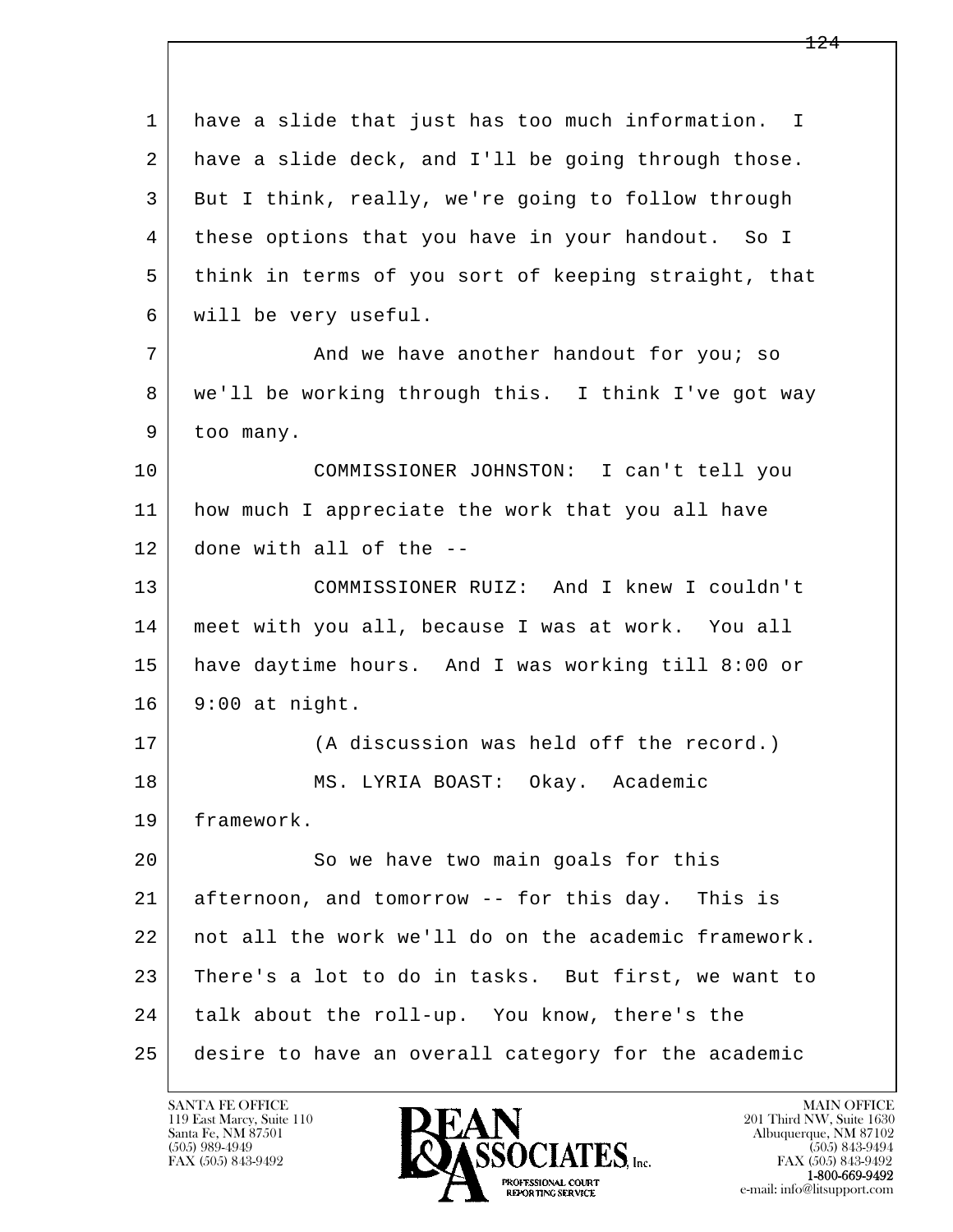1 framework.

| $\overline{2}$ | So I really am going to want to get your              |
|----------------|-------------------------------------------------------|
| 3              | feedback, your thoughts on how you want that to be    |
| 4              | constructed, how you want to use that, because then   |
| 5              | we're going to bring back options to you with the     |
| 6              | trial run, okay? And there are lots of sort of        |
| 7              | weeds that you can get into about creating roll-up,   |
| 8              | aggregate things.                                     |
| 9              | So I'm happy to talk to any of you about              |
| 10             | It seems as though that it would be good for<br>that. |
| 11             | today, anyway, to keep it sort of high-level in       |
| 12             | terms of how you want to use it. And then we'll       |
| 13             | give you lots of detail when we come back to -- you   |
| 14             | know, with the trial run.                             |
| 15             | And then the second objective for today               |
| 16             | is -- sort of similar to the exercise we did with     |
| 17             | the organizational -- is to actually decide which     |
| 18             | indicators do you think you want to have in the       |
| 19             | revised framework so that we can test them?           |
| 20             | It's a little bit of a more difficult                 |
| 21             | question than the operational, because it sounds      |
| 22             | like there's a lot of agreement already on what they  |
| 23             | should be; it was more clarifying them.               |
| 24             | What we're going to be doing is actually              |
| 25             | looking at some pretty different options. And, you    |
|                |                                                       |

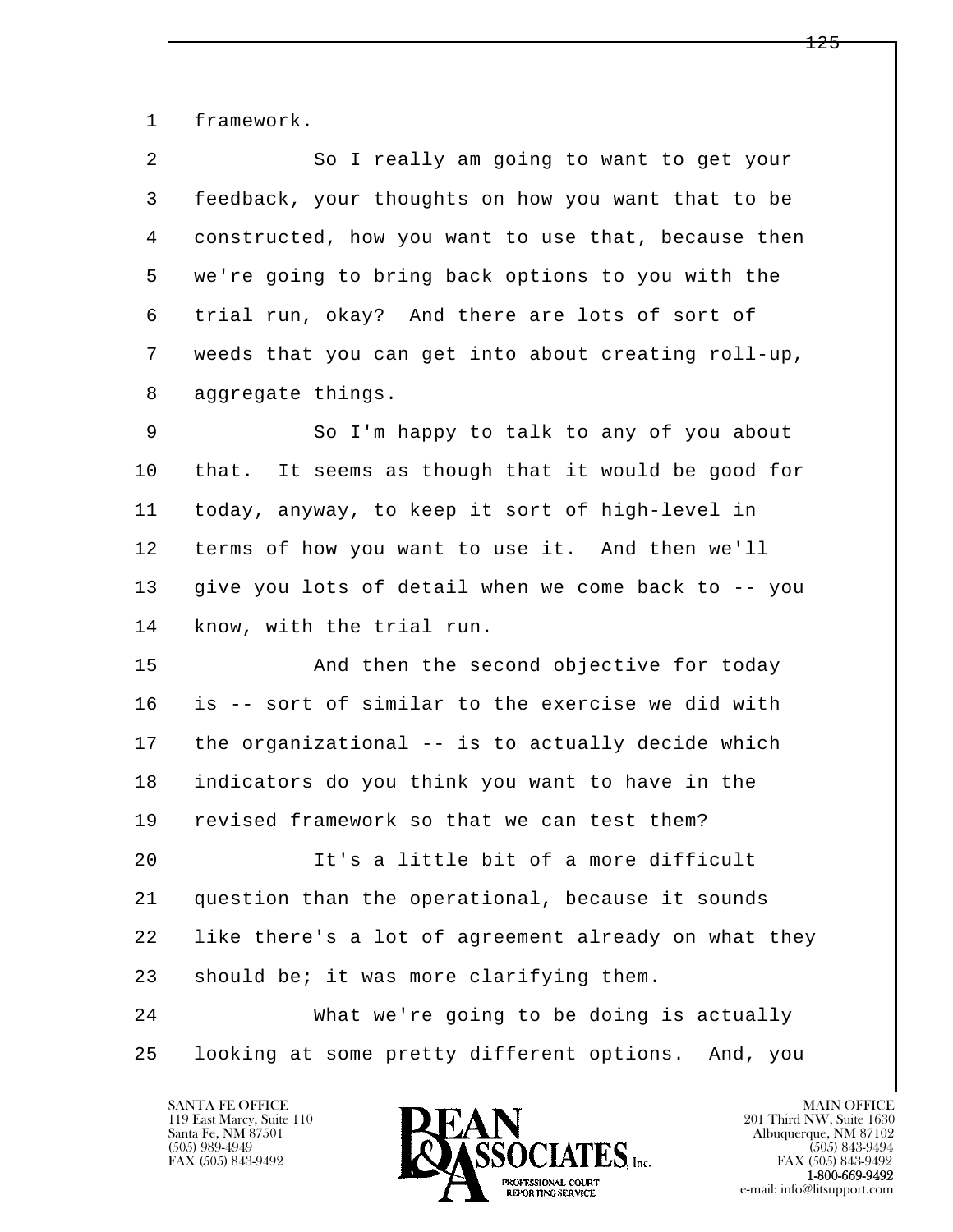| $\mathbf{1}$<br>2 | know, we tried to bring you different ways to look<br>at the different components of academic performance. |
|-------------------|------------------------------------------------------------------------------------------------------------|
|                   |                                                                                                            |
|                   |                                                                                                            |
| 3                 | And we're going to want to hear, you know, what you                                                        |
| 4                 | think of the strengths, concerns. And we anticipate                                                        |
| 5                 | there are going to be some disagreements; that's                                                           |
| 6                 | great; because we're going to -- I mean, that's                                                            |
| 7                 | fine. We're not trying to get everybody to agree on                                                        |
| 8                 | one thing. We're trying to just get everybody's                                                            |
| 9                 | thoughts on the table and really have a good sense                                                         |
| 10                | of what the options are.                                                                                   |
| 11                | So those are the two. And any sort of                                                                      |
| 12                | questions -- I think this goes back to that                                                                |
| 13                | conversation about the time line through the year.                                                         |
| 14                | There will obviously be a lot more revisiting of the                                                       |
| 15                | academic framework; but we're trying to sort of                                                            |
| 16                | piece it out in a logical way.                                                                             |
| 17                | COMMISSIONER JOHNSTON:<br>Now I have a                                                                     |
| 18                | question.                                                                                                  |
| 19                | MS. LYRIA BOAST: Yes.                                                                                      |
| 20                | COMMISSIONER JOHNSTON: It has been                                                                         |
| 21                | determined -- I'm looking at these -- that we will                                                         |
| 22                | have a roll-up grade.                                                                                      |
| 23                | MS. LYRIA BOAST: That is what -- that is                                                                   |
| 24                | still -- that will be tested. But it has not been                                                          |
| 25                | determined, because I think you all would have to                                                          |
|                   |                                                                                                            |

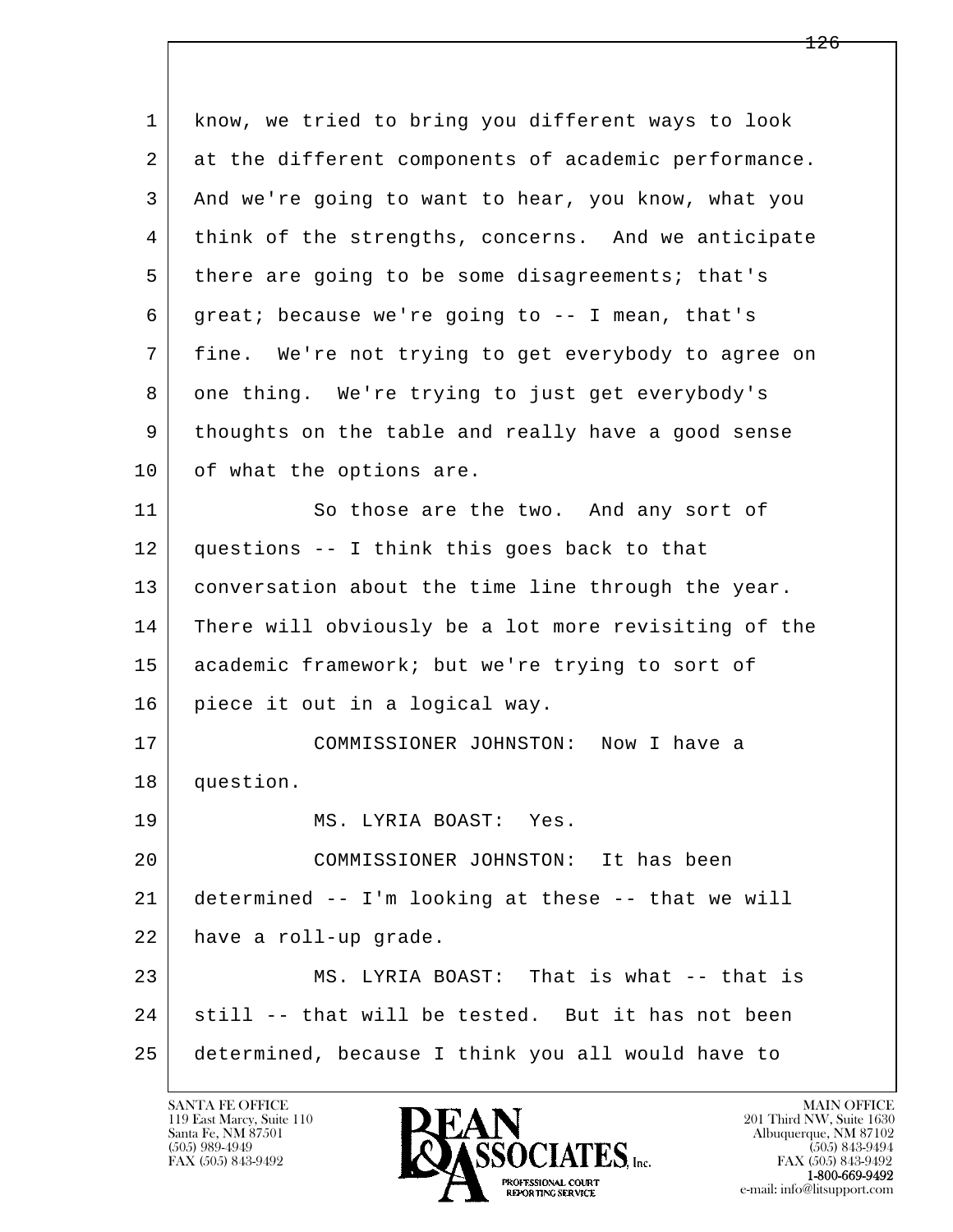| $\mathbf{1}$ | vote on it with the final revised framework; right?  |
|--------------|------------------------------------------------------|
| 2            | MR. TIM FIELD: I would say a grade.                  |
| 3            | COMMISSIONER JOHNSTON: A roll-up -- well,            |
| 4            | it says, "Include an overall grade as a single       |
| 5            | indicator. Roll up" -- we would have a roll-up       |
| 6            | rating? Is that a better word?                       |
| 7            | MS. LYRIA BOAST: Rating, category. And               |
| 8            | one of the things we're going to talk about is how   |
| 9            | you want to use that; because some of the -- what we |
| 10           | got loud and clear is you do not want to stigmatize  |
| 11           | or label schools. So that is not the intent. I do    |
| 12           | not think we will wind up having a letter grade, for |
| 13           | example, what -- or some type of grade.              |
| 14           | My understanding from hearing from you all           |
| 15           | what you do want, though, is a way to distinguish    |
| 16           | highest performing schools that you might want to    |
| 17           | recognize, and then, again, schools that you have    |
| 18           | concerns about that you need to be able to           |
| 19           | categorize, so you can say, "Okay, these schools     |
| 20           | need to take a deeper dive. There's possible         |
| 21           | nonrenewal, or revocation, or interventions."        |
| 22           | So that is a grouping. So it gets -- it's            |
| 23           | a little tough there; because we're not -- we want   |
| 24           | to be careful of the concerns that you all have of   |
| 25           | the A-through-F grade. That's not what we're trying  |

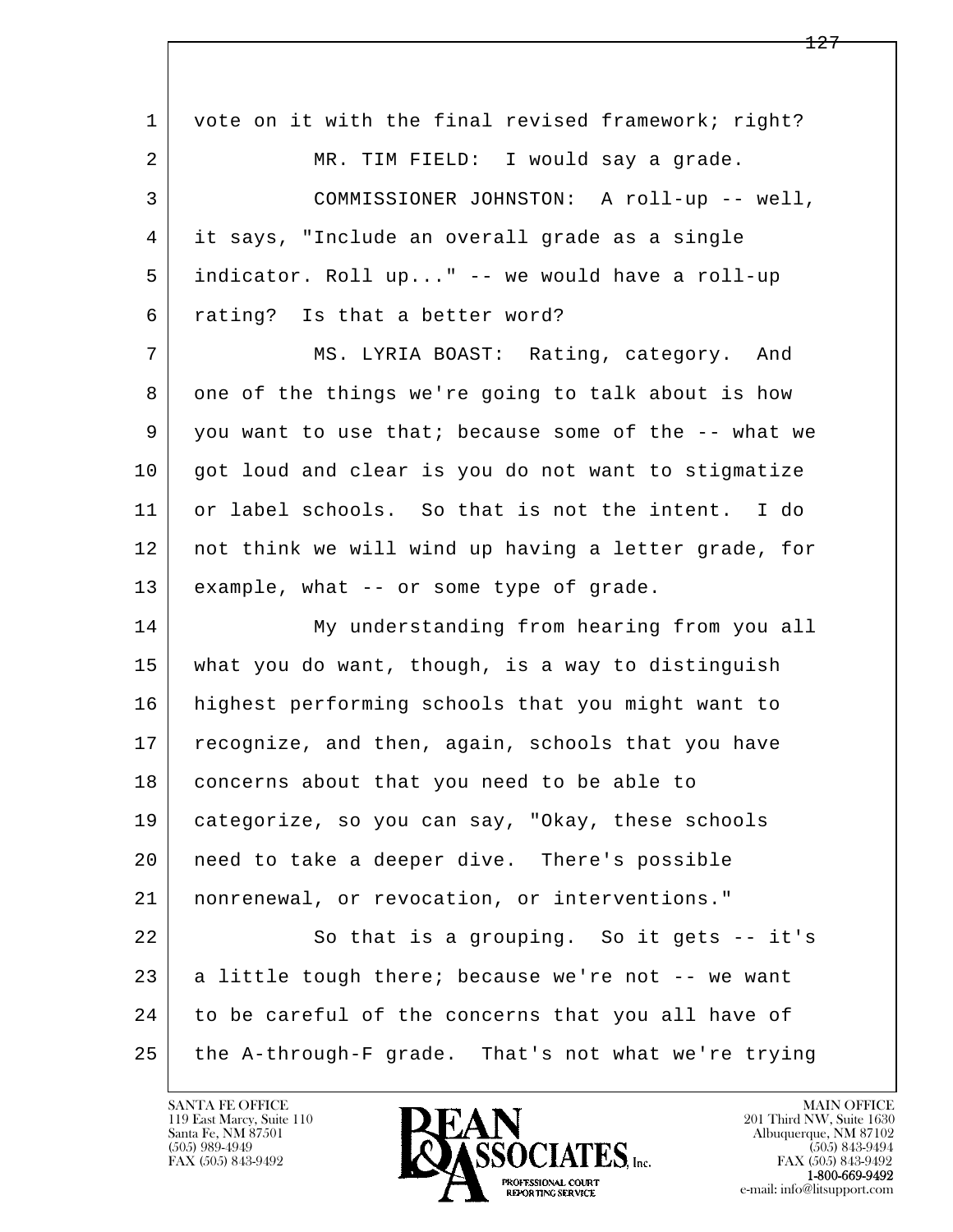l  $\overline{\phantom{a}}$  1 to reproduce. We're trying to give you actionable 2 categorizing of these schools in the academic 3 framework. 4 THE CHAIR: And then we're rolling up over 5 years, so that when they get to renewal, we have a 6 better snapshot of what they -- 7 COMMISSIONER JOHNSTON: And it's a rating. 8 Okay. I'm good. Thank you. 9 MS. LYRIA BOAST: Well, it's a rating or a 10 category. Again, part of what we're going to talk 11 about is what do you not want to call it? What do 12 you want to call it? What do we need to be careful 13 | of? What needs to be prioritized? 14 THE CHAIR: You're right. Because we 15 don't want to stigmatize them and say, "You're 16 failing." And so -- yeah. 17 COMMISSIONER JOHNSTON: Okay. Thank you. 18 MS. LYRIA BOAST: Right. So we'll 19 definitely have -- great. Any other questions about 20 the goals for today? Okay. Terrific. 21 So let's go right into this question of 22 the roll-up. And where I'm going to be hoping to 23 get your feedback, as we go on -- is actually, this 24 is a little out of order -- but Page 2 of your blue 25 feedback. As we go through, we will -- we'll be

119 East Marcy, Suite 110<br>Santa Fe, NM 87501

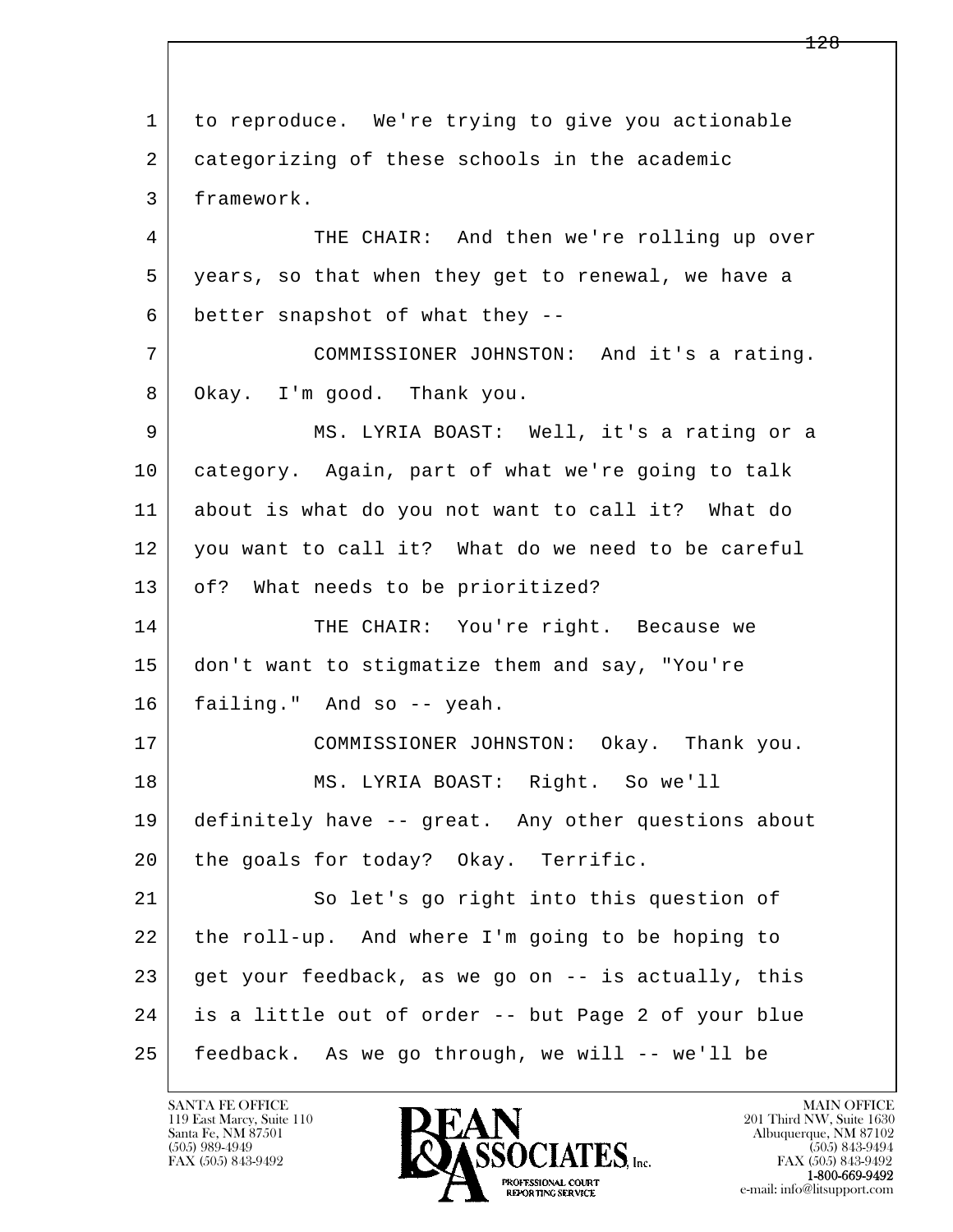| 1  | putting your notes here, so as you have thoughts.    |
|----|------------------------------------------------------|
| 2  | So let's talk about the roll-up. What we             |
| 3  | heard is that you would like -- or there is a desire |
| 4  | for a type of roll-up to help with that renewal and  |
| 5  | intervention process; right? And we talked again     |
| 6  | about my second point here; it's not intended to     |
| 7  | stigmatize.                                          |
| 8  | So the important question that I have for            |
| 9  | you -- and this is going to sound like just a        |
| 10 | mundane question -- but really how we get at that    |
| 11 | first is thinking about how many categories do you   |
| 12 | need; right? We're going to be using this roll-up    |
| 13 | methodology, which will be some type of taking the   |
| 14 | results across the indicators and doing sort of an   |
| 15 | averaging up. That's in the weeds; but we'll do      |
| 16 | that.                                                |
| 17 | Where we want to arrive at is I need to              |
| 18 | know, how many categories do you need? And, really,  |
| 19 | how I would hope, or I would like you to think about |
| 20 | that question, is what are the actions that you need |
| 21 | to be able to either justify or be led in; right?    |
| 22 | So automatically, you can sort of think,             |
| 23 | you need to be able to know who are the schools that |
| 24 | are concerns to you; right? And that could be        |
| 25 | either you want to have a clear sign, "This is the   |

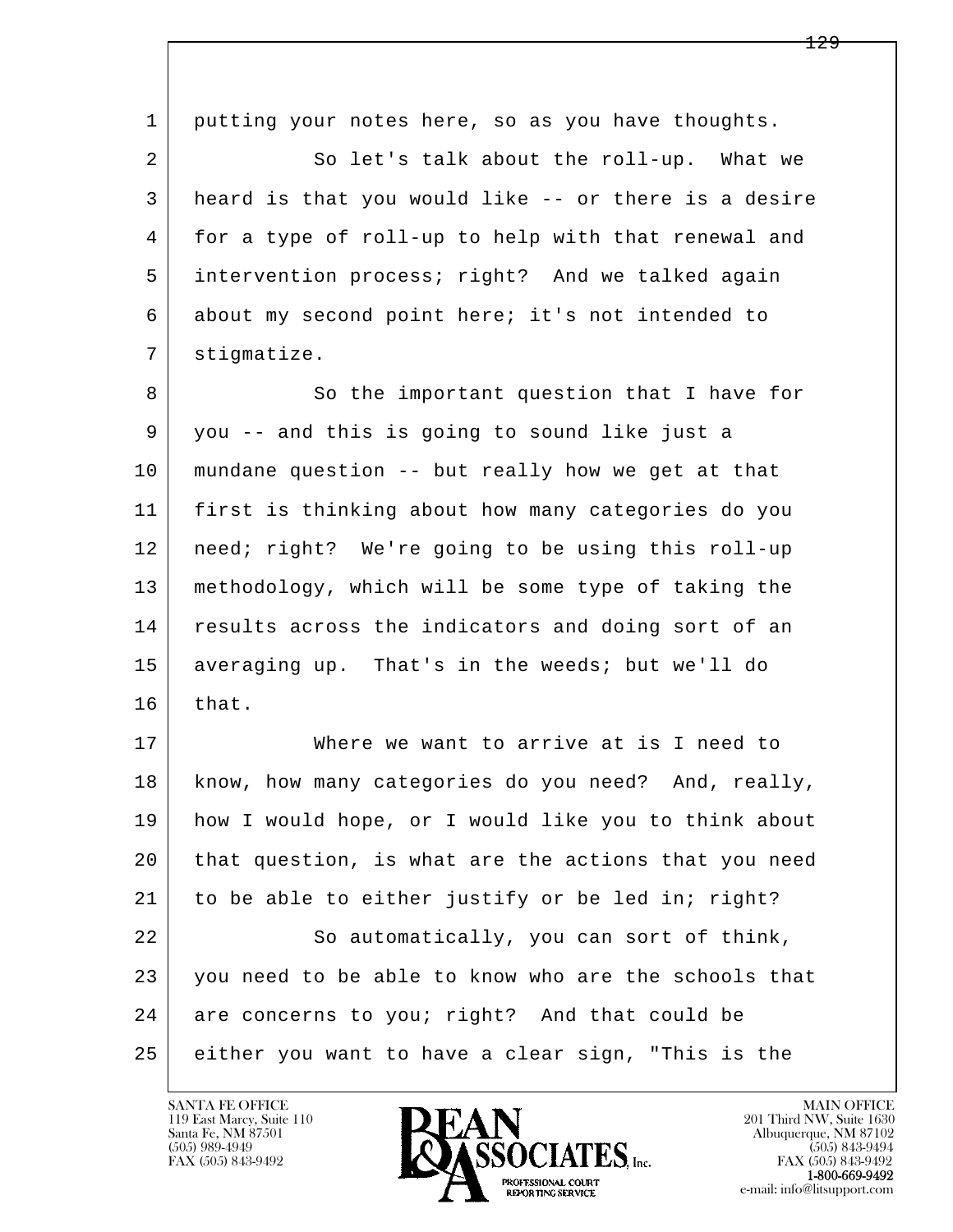| $\mathbf{1}$ | level at which we are considering non-renewal."      |
|--------------|------------------------------------------------------|
| 2            | You want to have some discretion left                |
| 3            | there. So we're not suggesting that you say, you're  |
| 4            | going to set this line. Anybody in this category,    |
| 5            | automatic closure. That's, I don't think, what you   |
| 6            | want or need. But you want a category that a school  |
| 7            | is very clear, "If I am in this category, if I've    |
| 8            | been in this category for several years, or land in  |
| 9            | one, I'd better start talking to" -- you know,       |
| 10           | it's not going to be a surprise when you start to    |
| 11           | say -- or if you start to have non-renewal           |
| 12           | conversations.                                       |
| 13           | Now, you might want another category that            |
| 14           | is perhaps not that level; but you would want an     |
| 15           | intervention of some type. And I think you already   |
| 16           | have some of these types of actions. But being able  |
| 17           | to kind of clearly point out and highlight that      |
| 18           | group through your framework is a powerful thing.    |
| 19           | And then the other part that most                    |
| 20           | authorizers are thinking about are those highest     |
| 21           | performers. Some have actions. Some authorizers      |
| 22           | will say, "If you are in this larger category,       |
| 23           | there's an expedited renewal," or, "You get a longer |
| 24           | process." Even if you don't want to have an actual   |
| 25           | action, it may be that you want to highlight and,    |

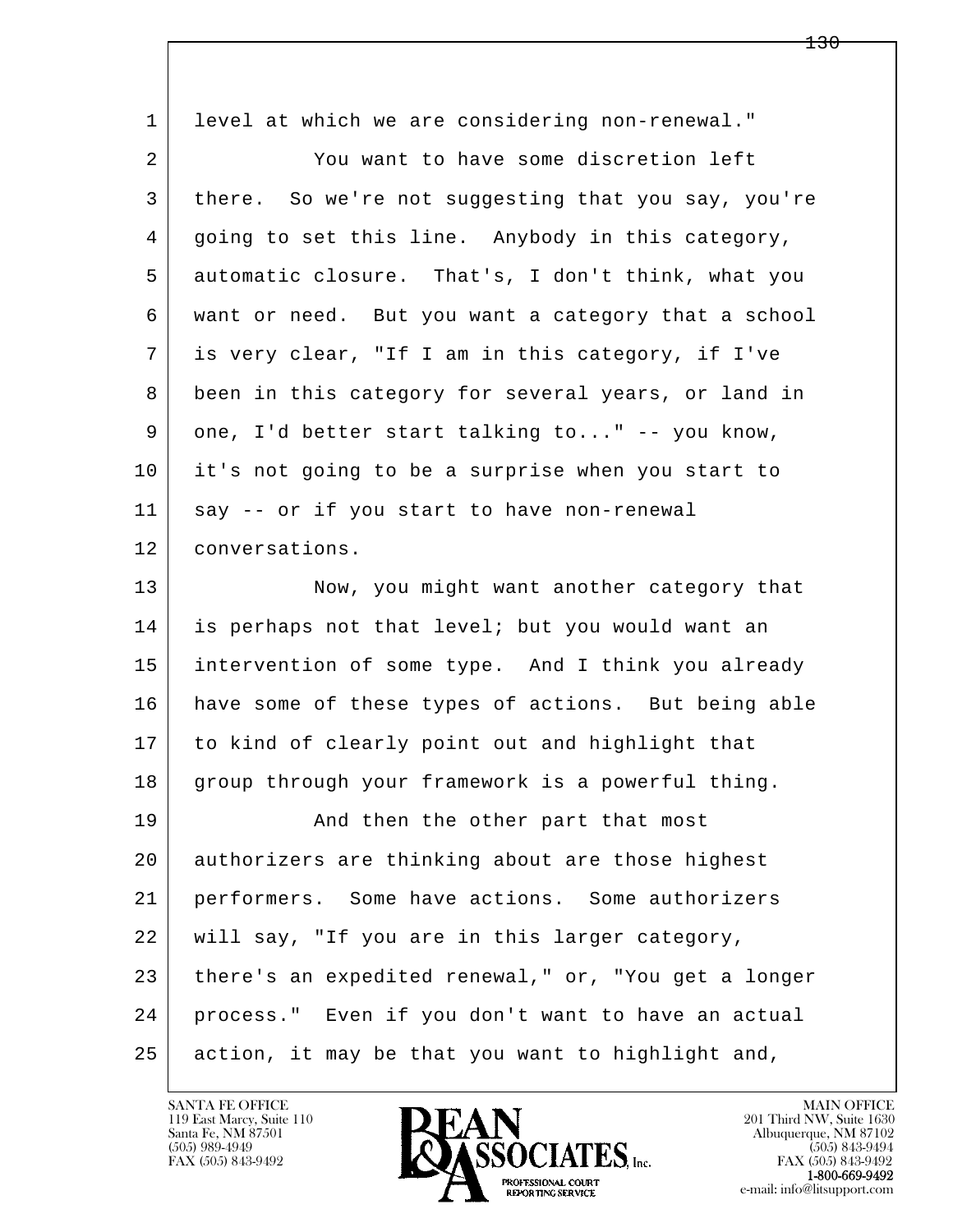| 1  | you know, publicize them or highlight -- you know,   |
|----|------------------------------------------------------|
| 2  | give them recognition.                               |
| 3  | So those are generally sort of the three;            |
| 4  | so, you know, recognition, rewards, intervention,    |
| 5  | high-stakes review, and then sort of a clear         |
| 6  | guidance for, you know, we are headed for a          |
| 7  | revocation or a non-renewal, pending review; again,  |
| 8  | not a given.                                         |
| 9  | Is there any other type of action that you           |
| 10 | want; because, again, the key word here is           |
| 11 | "actionable." We don't want the bottom category to   |
| 12 | include half your schools; because you are not going |
| 13 | to potentially non-renew half of -- or -- you        |
| 14 | know -- or we don't want to -- you know what I'm     |
| 15 | saying?                                              |
| 16 | So because an important part here -- I               |
| 17 | had, several times, conversations with authorizers   |
| 18 | where they said, "We want to set that bar really     |
| 19 | high, because we want to be very clear that our      |
| 20 | standards are high."                                 |
| 21 | And then the follow-up conversation always           |
| 22 | is, "Well, I -- I'm totally behind that. We would    |
| 23 | agree with you. But are you going to be able to      |
| 24 | take action?"                                        |
| 25 | And so if you set a really high bar, but             |

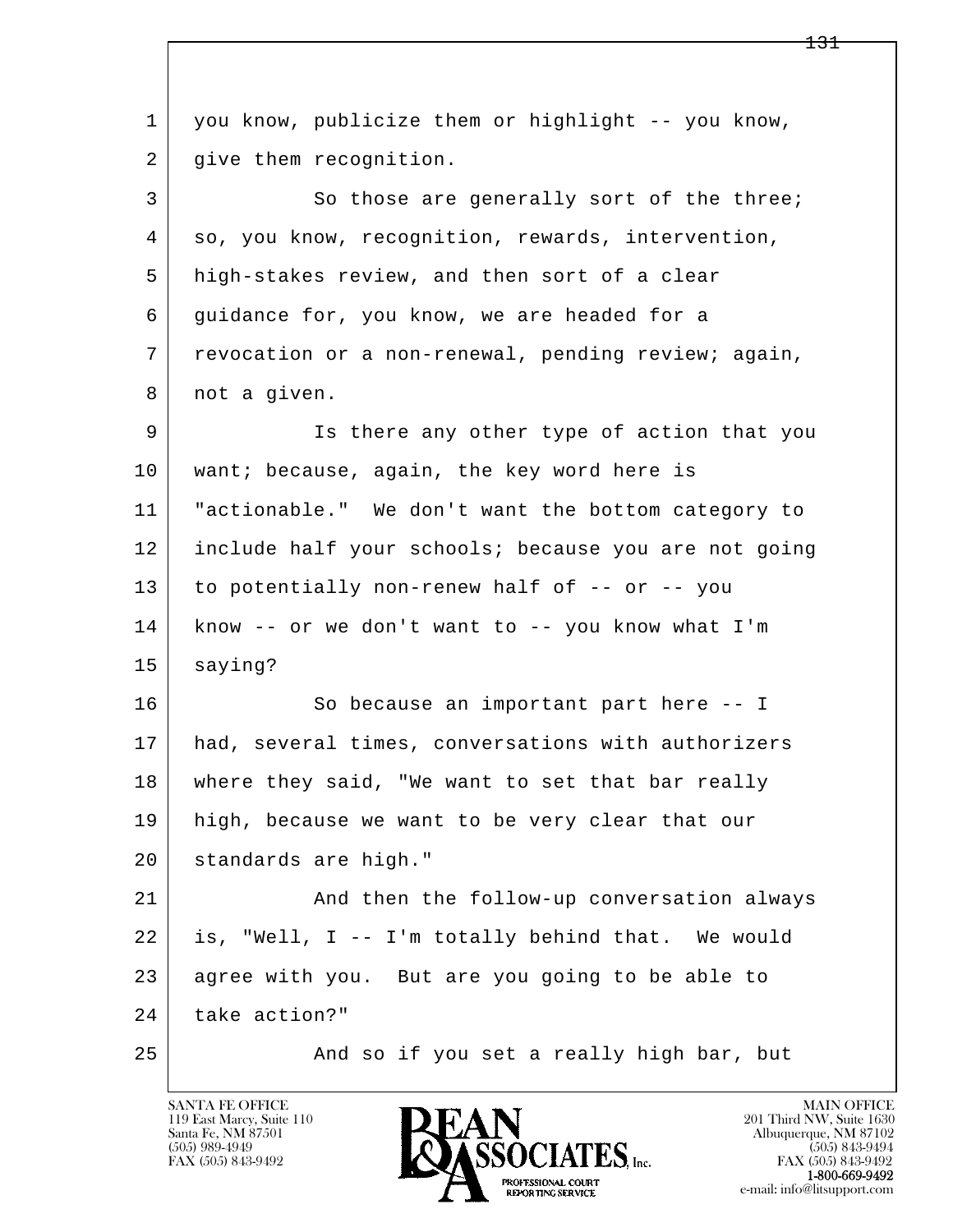l  $\overline{\phantom{a}}$  1 then you don't take any action on it, it becomes 2 really a meaningless gesture. 3 COMMISSIONER ARMBRUSTER: Unless we take 4 action. 5 MS. LYRIA BOAST: Yeah. But you've said  $6$  so far that you're not going to  $-$ -7 THE CHAIR: We're not going to close 8 three-quarters of the schools. 9 MS. LYRIA BOAST: Right. Exactly. 10 COMMISSIONER ARMBRUSTER: And that 11 reflects back -- I don't know. And you sent it to 12 us in an e-mail before the telephone conversation, 13 that one. 14 MS. LYRIA BOAST: Yes. Yes. 15 COMMISSIONER ARMBRUSTER: Where, like, 16 half the schools are "F"s. 17 | MS. LYRIA BOAST: Right. Right. Exactly.  $18$  | So any other types of -- does this correctly -- does 19 this sound right to you? Or what are the types of 20 actions that you would really like a category to 21 support you in your decisions and your -- 22 THE CHAIR: Well, I think we've had the 23 discussions. And I think we've come to the 24 agreement that we're certainly supportive of an 25 expedited renewal, that that's no -- that that's no

119 East Marcy, Suite 110<br>Santa Fe, NM 87501



FAX (505) 843-9492 FAX (505) 843-9492 e-mail: info@litsupport.com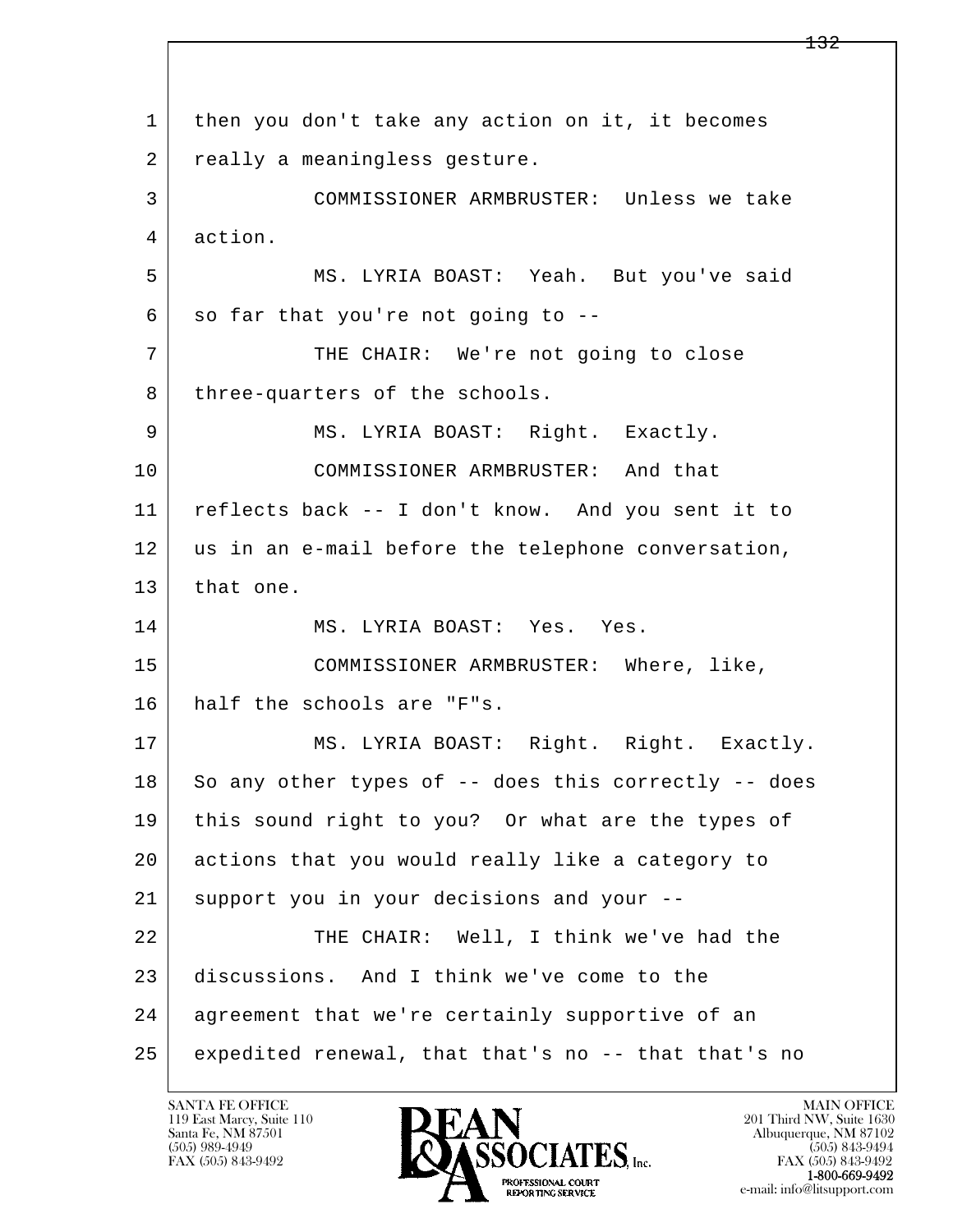| $\mathbf{1}$ | question, that that's -- for those -- you know,      |
|--------------|------------------------------------------------------|
| 2            | besides just the -- you know, the intrinsic, "Gee,   |
| 3            | we've done a really good job," there should be       |
| 4            | something.                                           |
| 5            | And why should we -- you know -- we -- and           |
| 6            | this is always what happens with education. You      |
| 7            | know, the top kind of gets sort of forgotten,        |
| 8            | because you're doing really good, so we don't have   |
| 9            | to focus on you.                                     |
| 10           | So you don't want them to just feel like,            |
| 11           | "Okay, no one is recognizing us." So that's at       |
| 12           | least a way that we can recognize them.              |
| 13           | But we do need to spend more of our time             |
| 14           | and focus our attention on helping schools to --     |
| 15           | that are just "Working to meet standards," that they |
| 16           | meet those standards. So what can we do there? But   |
| 17           | that we should be having probably a yearly           |
| 18           | conversation with those bottom schools to say,       |
| 19           | "Look-it. This is where we're at. What can we do     |
| 20           | to help support you? What can CSD do to support      |
| 21           | you? Where's the -- you know, tell us what it is,    |
| 22           | you know, and we can -- hopefully, we can help lead  |
| 23           | you in the right direction."                         |
| 24           | But that it's not just this, "Oh, you                |
| 25           | know -- oh, we got all these cautionary letters."    |

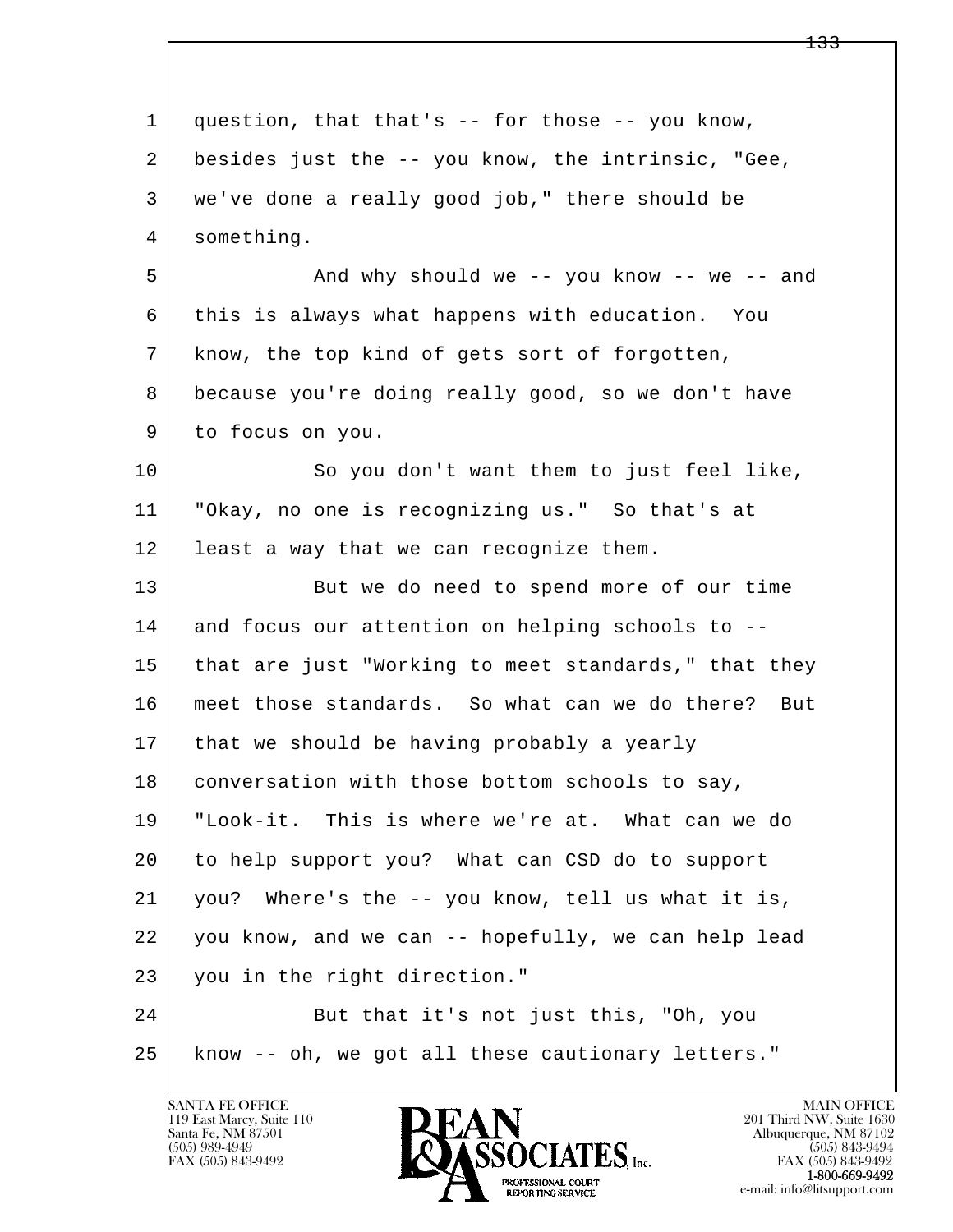l  $\overline{\phantom{a}}$ 1 And I think there has to be an actual conversation 2 by us, so that they know that it's not just, "Oh, 3 we're only coming before them when, you know, 4 there's this big concern"; but that there's a -- 5 that there's a constant dialogue that's going on,  $6$  and that we can hopefully help. 7 MS. LYRIA BOAST: And is that just -- do 8 you see that being a conversation with just the -- 9 the, really, ones that are in danger of renewal? Or 10 also that kind of second one, where there's --11 THE CHAIR: I would like to see it that 12 second tier; because I think that truly is a lost 13 group. 14 MS. LYRIA BOAST: Right. 15 THE CHAIR: Because they languish in 16 that -- there's your "C" student, you know. "Oh, 17 they're average, so that's okay." And it is, you 18 know. 19 MS. LYRIA BOAST: Yeah. 20 THE CHAIR: But what -- maybe there's just 21 this simple fix. Maybe there's a way that we can 22 hook them up with this school and say, "Look-it. 23 This is where your problem is." Or, "This is where 24 you've identified. This school does a bang-up job 25 doing this, we know. And so maybe we can, you know,

119 East Marcy, Suite 110<br>Santa Fe, NM 87501



FAX (505) 843-9492 FAX (505) 843-9492 e-mail: info@litsupport.com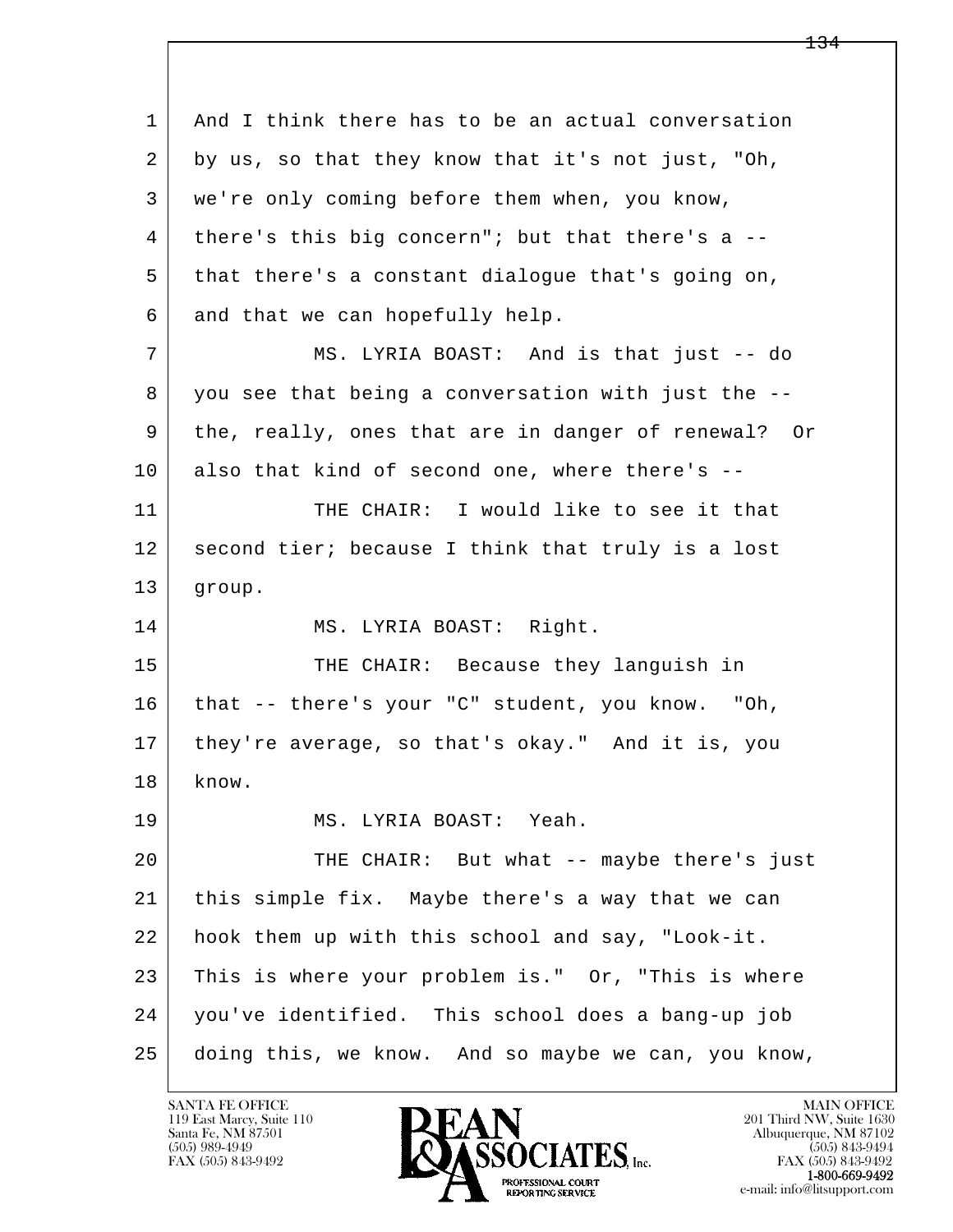l  $\overline{\phantom{a}}$  1 stimulate a conversation" -- 2 MS. LYRIA BOAST: For support. 3 THE CHAIR: -- "to help you out." 4 And I think that's where -- I know it 5 greatly expands what we do; it does. But I think we 6 have a moral obligation to help those schools try to 7 be the best that they can be. 8 | MS. LYRIA BOAST: Right. Great. Any 9 other thoughts on the types of actions? 10 COMMISSIONER ARMBRUSTER: Well, I do have 11 a couple of things, and I think they're based off of 12 you reminding me of these things. 13 And I'm not sure about how this works, 14 Katie. But we were talking about the New Mexico 15 DASH, and you had us informed about it and 16 everything. 17 So even if these schools are "C" schools, 18 | they can have "F"s in very significant areas. And 19 I'm always the one who says it the other way. But 20 if they're lowest performing kids, they're always 21 "F"s. And they're a "C" school, which is quite 22 possible, and an "F" in their graduation, if they're 23 high schools, those are of concern to me. 24 And so at one point somewhere on some 25 piece of paper a minute ago, we said they had to be

119 East Marcy, Suite 110<br>Santa Fe, NM 87501



FAX (505) 843-9492<br>1-800-669-9492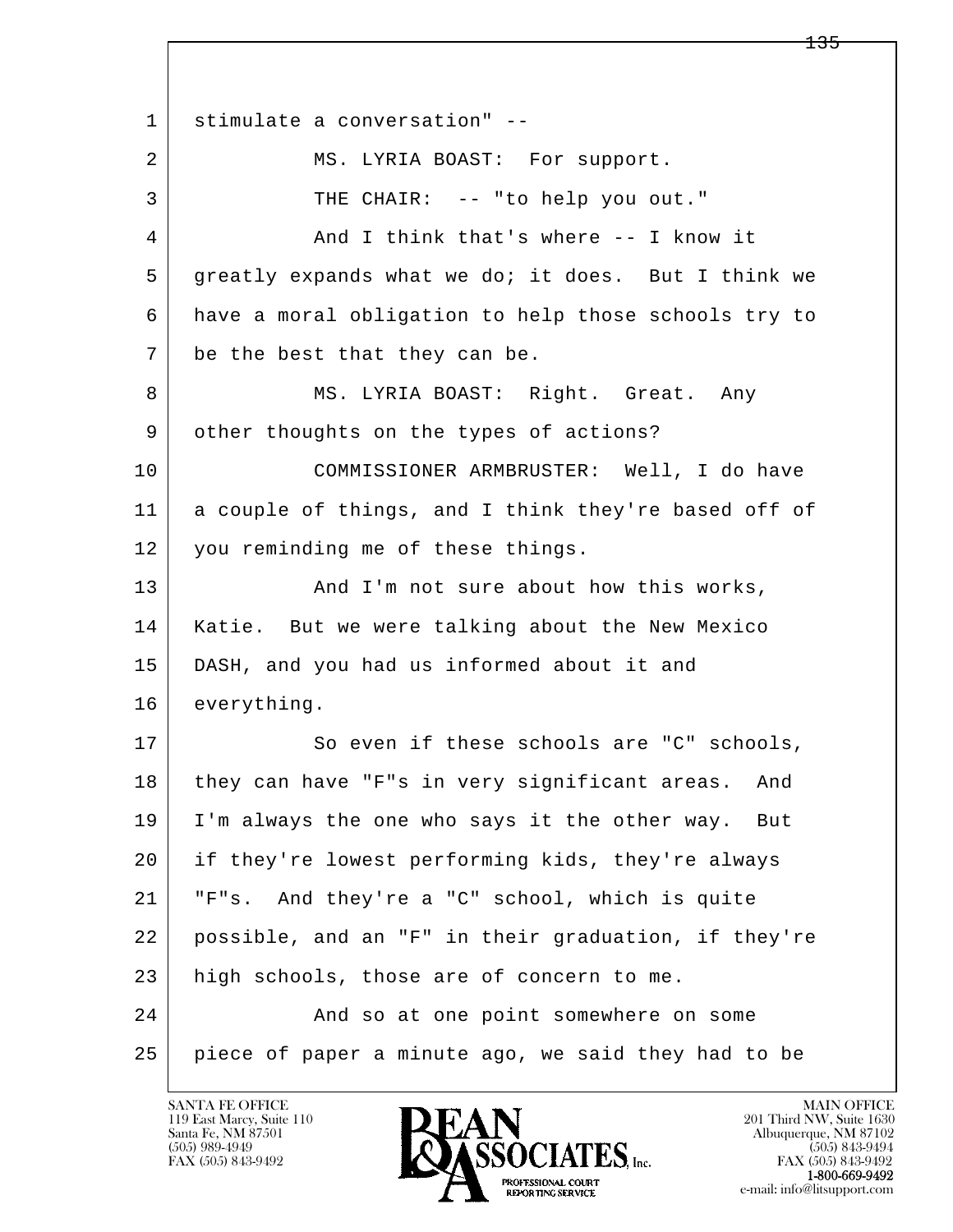l  $\overline{\phantom{a}}$  1 a "D" or an "F" school. Remember where we just 2 wrote that down? "D" or "F" have to do New Mexico 3 DASH? 4 So this is -- I just wasn't thinking about 5 it when we said it before, but now I am -- is that 6 well, maybe -- maybe you -- the schools who are "C"s 7 need to be a part of that, too; because they're a 8 "C" for a reason. And it's probably not because 9 they have all "C"s is what I'm saying. It could be. 10 It could be. 11 THE CHAIR: Right. 12 COMMISSIONER ARMBRUSTER: And maybe in a 13 | sense, differentiating those things might be 14 important; because it's really not okay with me to 15 | continually have "F"s and say you're a "C" school; 16 or an "A" school, for that matter, or a "B" school. 17 Usually, the "A"s don't have "F"s; but they could, 18 because I found that one that did. 19 But regardless -- so maybe it's something 20 | like, really, we're looking at charters as special. 21 You know, there's always antagonism towards 22 charters, because they're taking money from public 23 schools, which is true. And so I quess in my  $24$  mind  $-$ 25 THE CHAIR: But they're a public school.

119 East Marcy, Suite 110<br>Santa Fe, NM 87501

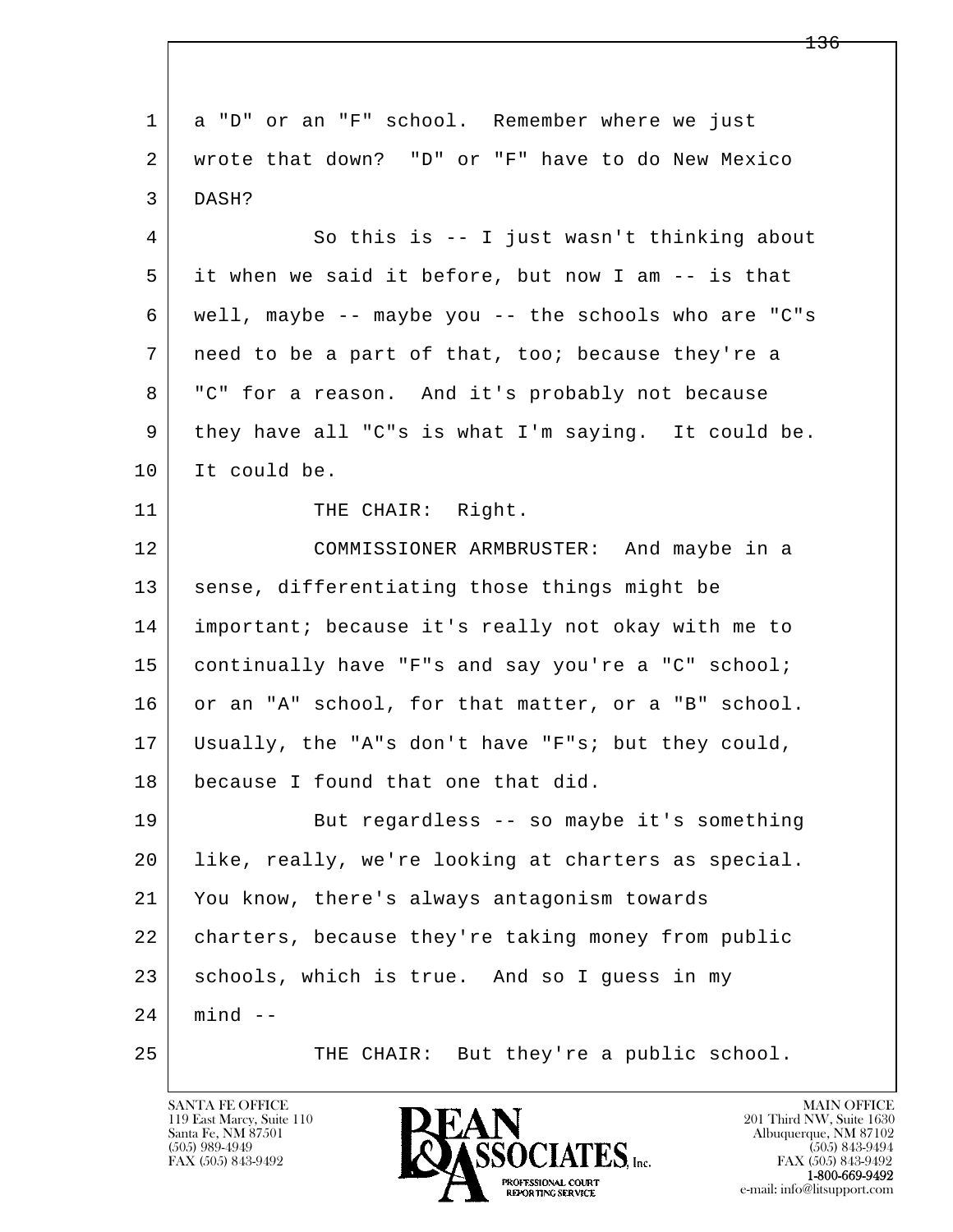l  $\overline{\phantom{a}}$ 1 So they're not taking money from public schools, 2 because they're a public school. 3 COMMISSIONER ARMBRUSTER: Right. They're 4 just redistributing it is a better way of saying 5 that, except for a couple. 6 | Rut -- who are private. 7 So I think that they're -- the people's 8 expectation is that they are better than that. If 9 you're a "C" school with three or four "F"s or 10 whatever -- I don't know how many you could have -- 11 but you have some "A"s, you know, or whatever, and I 12 am a "C" school, also, then the reason to have you 13 | may not be as strong. 14 And I think that we're looking at keeping 15 away from vouchers in the state -- at the state 16 level. We are looking at giving people choices, 17 because this is 2017; it's not 1970, when I began 18 teaching, where one size did fit all -- or maybe 19 | not; but more so than it certainly does now. 20 So I think that one thing is I'm talking 21 about the "C" with the New Mexico DASH. And that's 22 what we've already, I know, talked about; but I'm 23 changing my mind. 24 MS. LYRIA BOAST: Okay. 25 THE CHAIR: I think the conversation with

119 East Marcy, Suite 110<br>Santa Fe, NM 87501

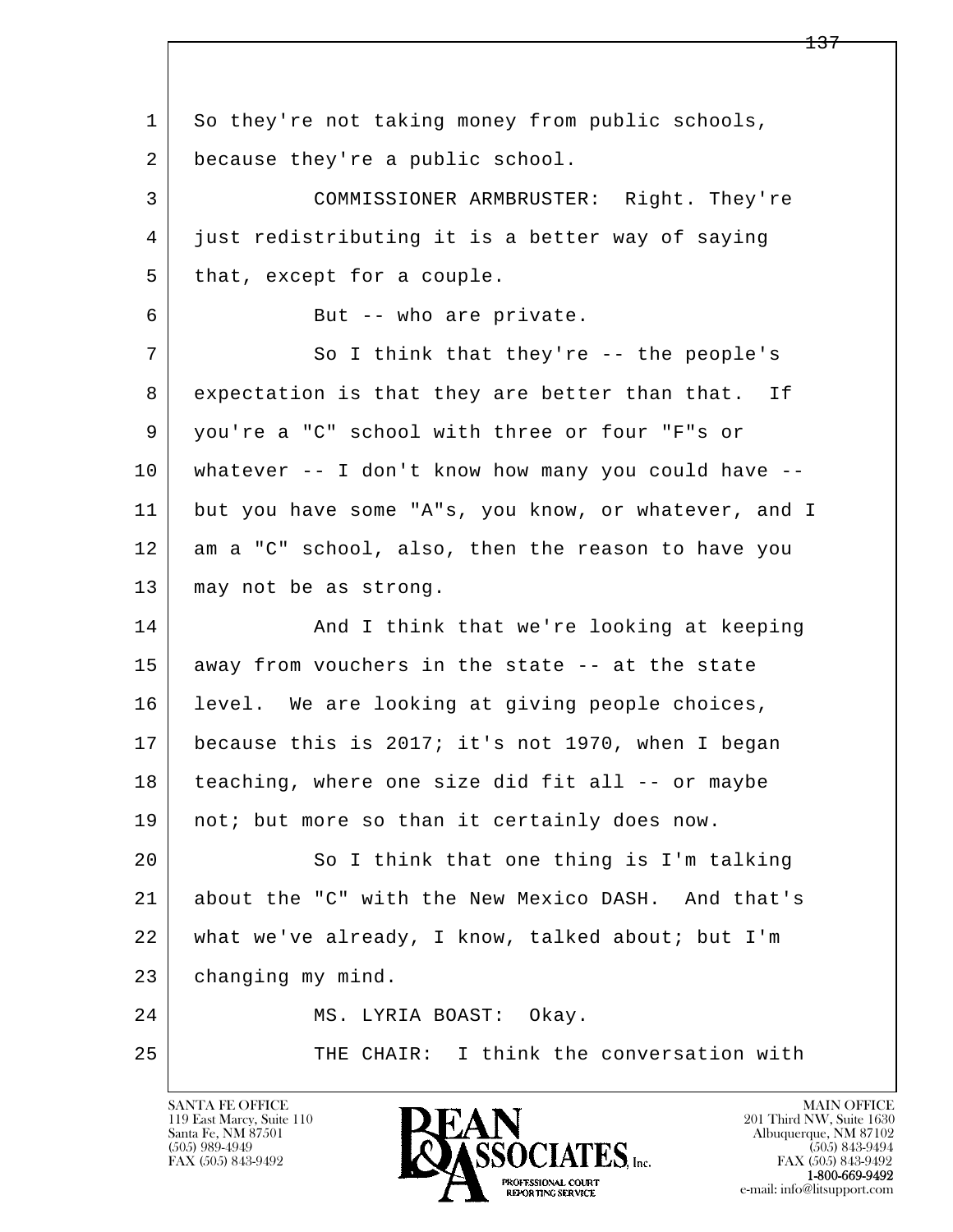1 the New Mexico DASH in the earlier part was the 2 requirement for an Improvement Plan -- or Corrective 3 Action Plan; because they're -- by their contracts, 4 they're only required now if they have a "D" or an 5 "F", to do that. And I think that was -- it was 6 they'd have to do the Improvement Plan or the 7 Corrective Action Plan if they have the "D" or "F." 8 I thought that was part of that conversation from 9 earlier. 10 COMMISSIONER RUIZ: I think so. But I'm 11 inclined to agree with you; because I see that. If 12 we're talking about what you said, that, you know, 13 those "C" schools, that even if it's going to mean

 14 more time, I mean, that's exactly related to the 15 that; because they do have  $-$ -

 16 COMMISSIONER ARMBRUSTER: It said "C" or 17 better, or "C" or worse. Remember that?

 18 MS. POULOS: It used to be that the PEC's 19 performance framework said, "If you got a 'C' or 20 lower, you had to do an Improvement Plan." The 21 Commission voted about a year ago to change it to 22 "D" or "F." 23 THE CHAIR: To change it to "D" or "F."

l  $\overline{\phantom{a}}$ 24 COMMISSIONER ARMBRUSTER: Well, I changed

 $25$  my mind.

119 East Marcy, Suite 110<br>Santa Fe, NM 87501

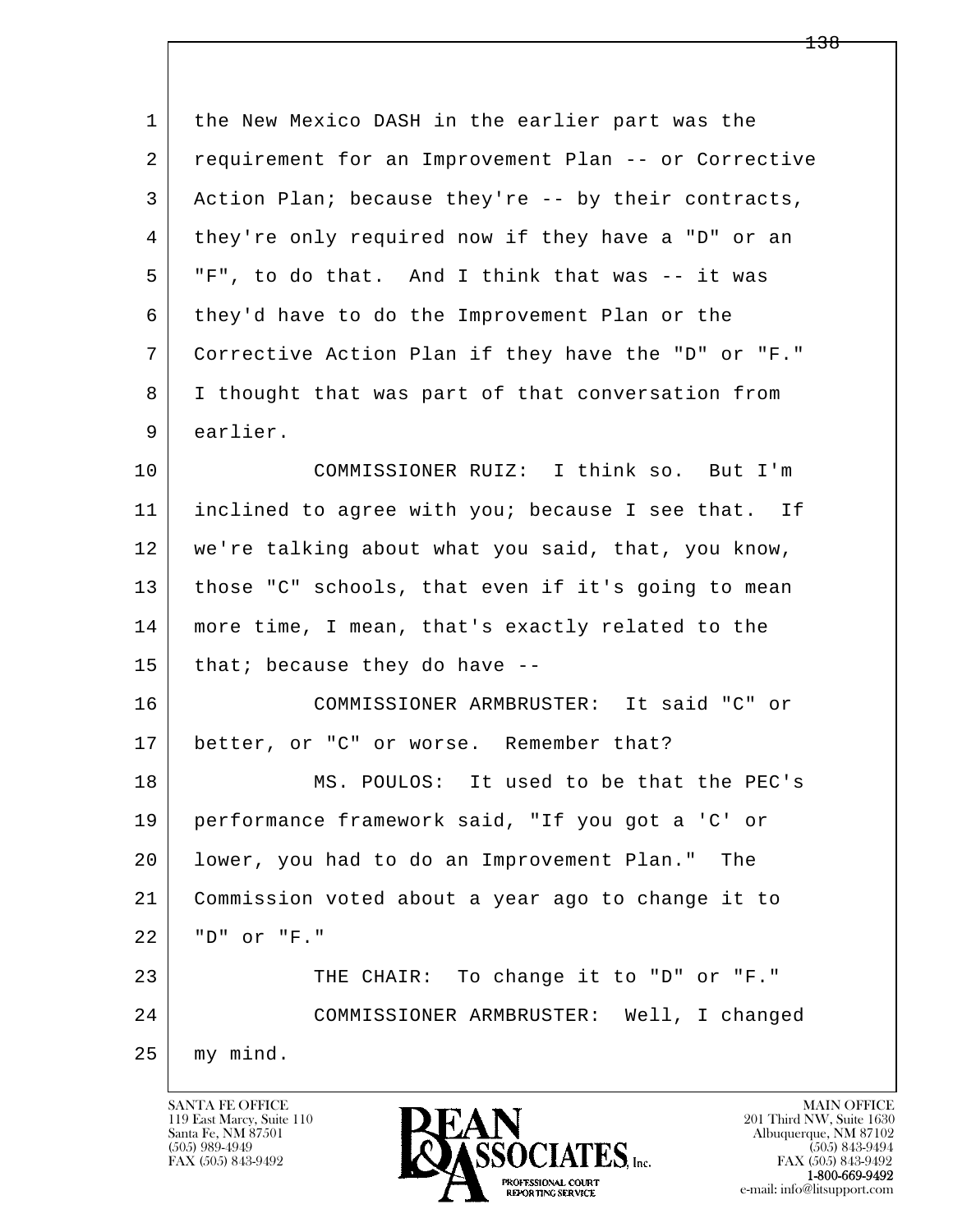l  $\overline{\phantom{a}}$ 1 THE CHAIR: Well, that's where I think 2 that conversation comes in. You know, if we sit 3 down, and we have that conversation with them -- 4 because I don't know how viable it is right now to 5 put everyone in DASH. I don't know. 6 MS. POULOS: I don't know. 7 THE CHAIR: Yeah. So, see, that's just 8 that little gray area. But I think if we come to an 9 agreement that we're going to sit down, and we're 10 going to speak with these schools, I think that has, 11 to me, more benefit than them going off and doing 12 something on a website that I don't get to see; 13 because they're not hearing from me. 14 MS. LYRIA BOAST: Okay. So we are putting 15 the note on the deadline that definitely, there 16 needs to be a revisit of the NMDASH. But I also am 17 hearing a real desire to focus in. So I'm going to 18 | show you a couple of examples of category systems 19 | that two authorizers are using. 20 We will test whatever you like. If you 21 tell me, "We want two, or we want ten," we will do 22 | that. But I came pretty much thinking that you 23 | would go with either three or four, okay? 24 THE CHAIR: Just as an aside --25 MS. LYRIA BOAST: If you tell me eight, I

119 East Marcy, Suite 110<br>Santa Fe, NM 87501

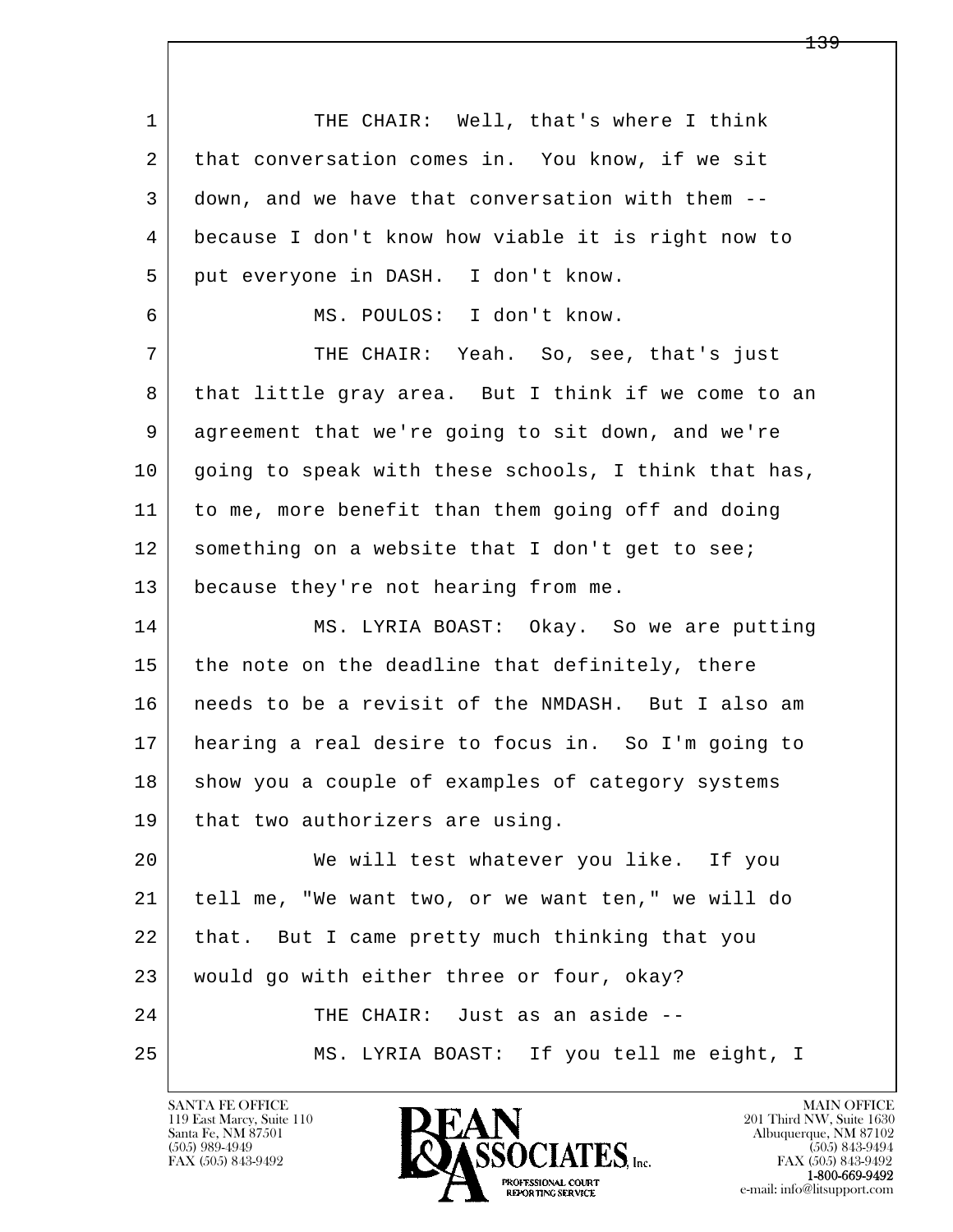l  $\overline{\phantom{a}}$  1 will do eight. We will do it. 2 So I want to show you two examples, and 3 just see your feedback. And I'm, sorry, Patty, 4 having you to turn around. 5 So this is taken from a presentation from 6 the Washington State Charter School Board, another 7 statewide authorizer. They're very new, though. So 8 they have, in the past two years, been putting 9 together their framework. They only have about five 10 schools. 11 And did a lot -- we were involved with the 12 development of their framework. And they did a lot 13 of outreach with their schools. They only have six 14 of them, and they were starting from nothing. And 15 so this was part of a presentation to the schools, 16 explaining sort of, "This is what we will be -- 17 where you will be placed annually." 18 | The Mand they decided on four tiers, starting 19 with the highest. They do not yet have any specific 20 actions, like an expedited renewal; but they think 21 they may want to in the future, and they really 22 wanted to highlight high performance. 23 COMMISSIONER ARMBRUSTER: How old is their 24 | oldest charter? One? 25 MS. LYRIA BOAST: One, I think. I don't

119 East Marcy, Suite 110<br>Santa Fe, NM 87501

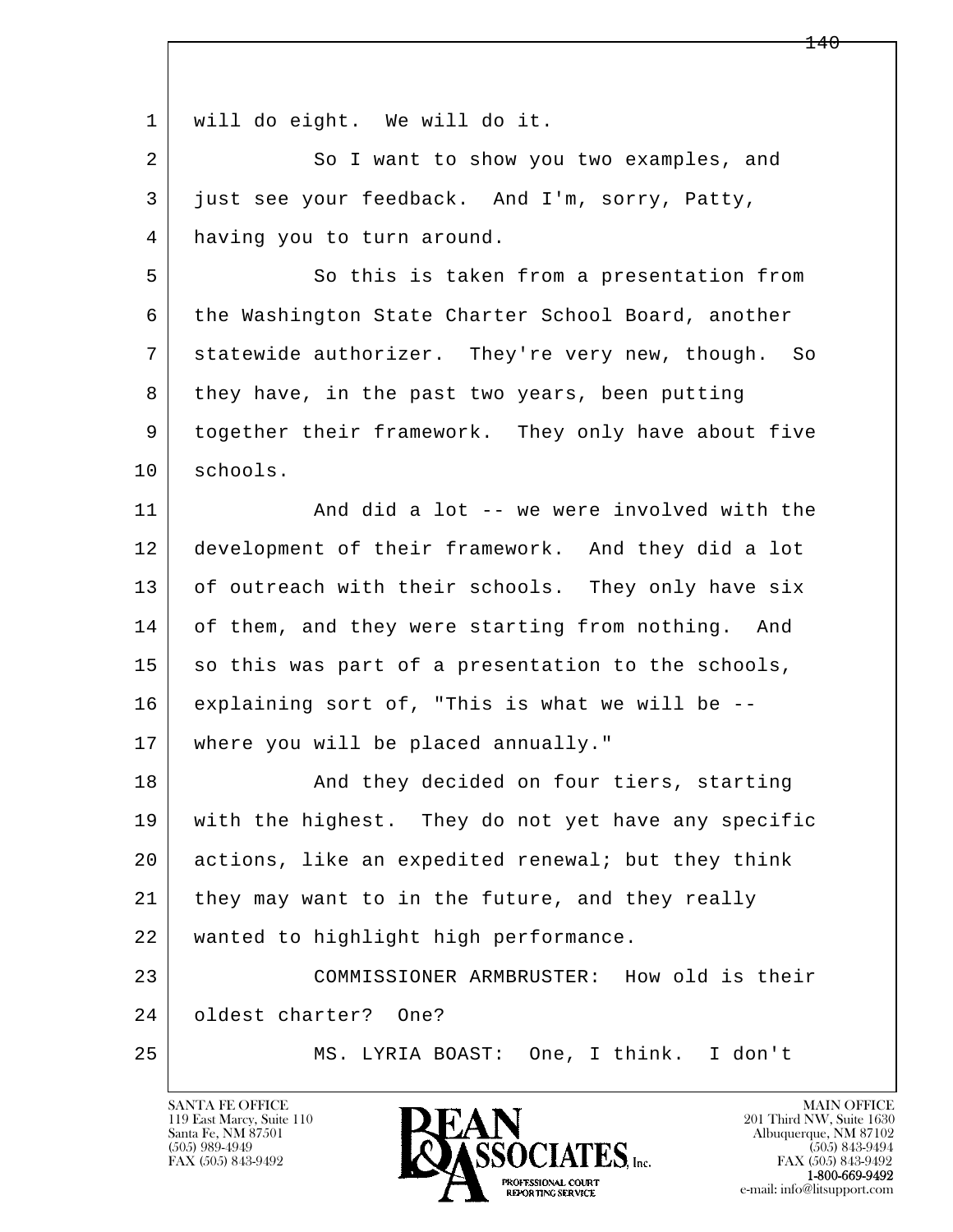l  $\overline{\phantom{a}}$ 1 know if you remember, they had that whole lawsuit; 2 so not charters, and now they're charters. So 3 they're now charters again. So a little bit of a 4 mess there. 5 So this year will be -- they're just now 6 doing their first year of real results, and they'll 7 be implementing them. 8 Tier 2 are sort of the ones -- these are 9 the ones that would probably be just left alone. 10 THE CHAIR: They're just okay. 11 MS. LYRIA BOAST: They're meeting 12 expectations. You could argue that there should be 13 something else done with them, because they are 14 meeting the expectations. 15 MR. TIM FIELD: And probably there's a 16 range, right? In that group, there's probably some 17 great schools, and there's also some "aah" schools. 18 MS. LYRIA BOAST: Now, Tier 3 is where I 19 think what we've just been talking about. These are 20 schools that are unlikely to be closed; but there 21 are concerns. And these are the schools that they 22 will probably have interventions. They 23 definitely -- especially, since they have so few 24 schools, are planning to have periodic meetings in 25 person with them.

119 East Marcy, Suite 110<br>Santa Fe, NM 87501

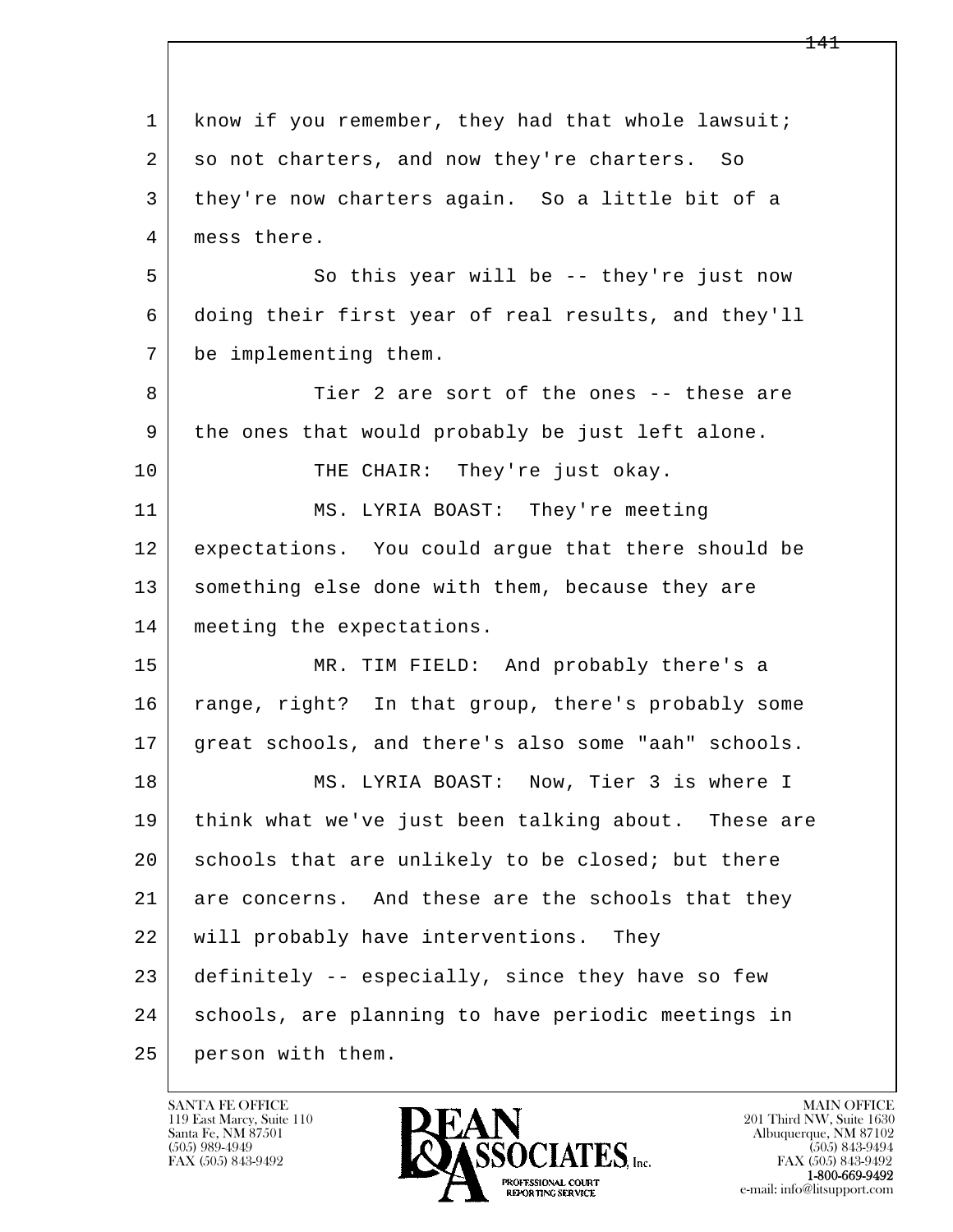l  $\overline{\phantom{a}}$ 1 Again, they have many fewer schools than 2 you. But there was a desire to pull out this group. 3 THE CHAIR: Those are schools that would 4 most definitely be in the DASH system. 5 MS. LYRIA BOAST: Right. They might be -- 6 they would probably be low "C"s, high "D"s. 7 | THE CHAIR: Right. 8 MS. LYRIA BOAST: Exactly. Washington has 9 a slightly different state accountability, and they 10 have a different framework. 11 THE CHAIR: Right. I just think it's 12 easier for us to think in A-to-F. We lived in the 13 | A-to-F world for too long. 14 MS. LYRIA BOAST: Right. Right. 15 COMMISSIONER RUIZ: I'm still in there, 16 girl. 17 MS. LYRIA BOAST: And then Tier 4, or the 18 fourth category, really, this is -- these are the 19 schools that should know, coming in, we may be 20 closed. If they have an annual report that places 21 them here, they, you know, need to be thinking about 22 actions. The authorizer definitely is in 23 conversation with them. Not all of these schools 24 will be closed. 25 | So, again, this is not trying to set up a

119 East Marcy, Suite 110<br>Santa Fe, NM 87501

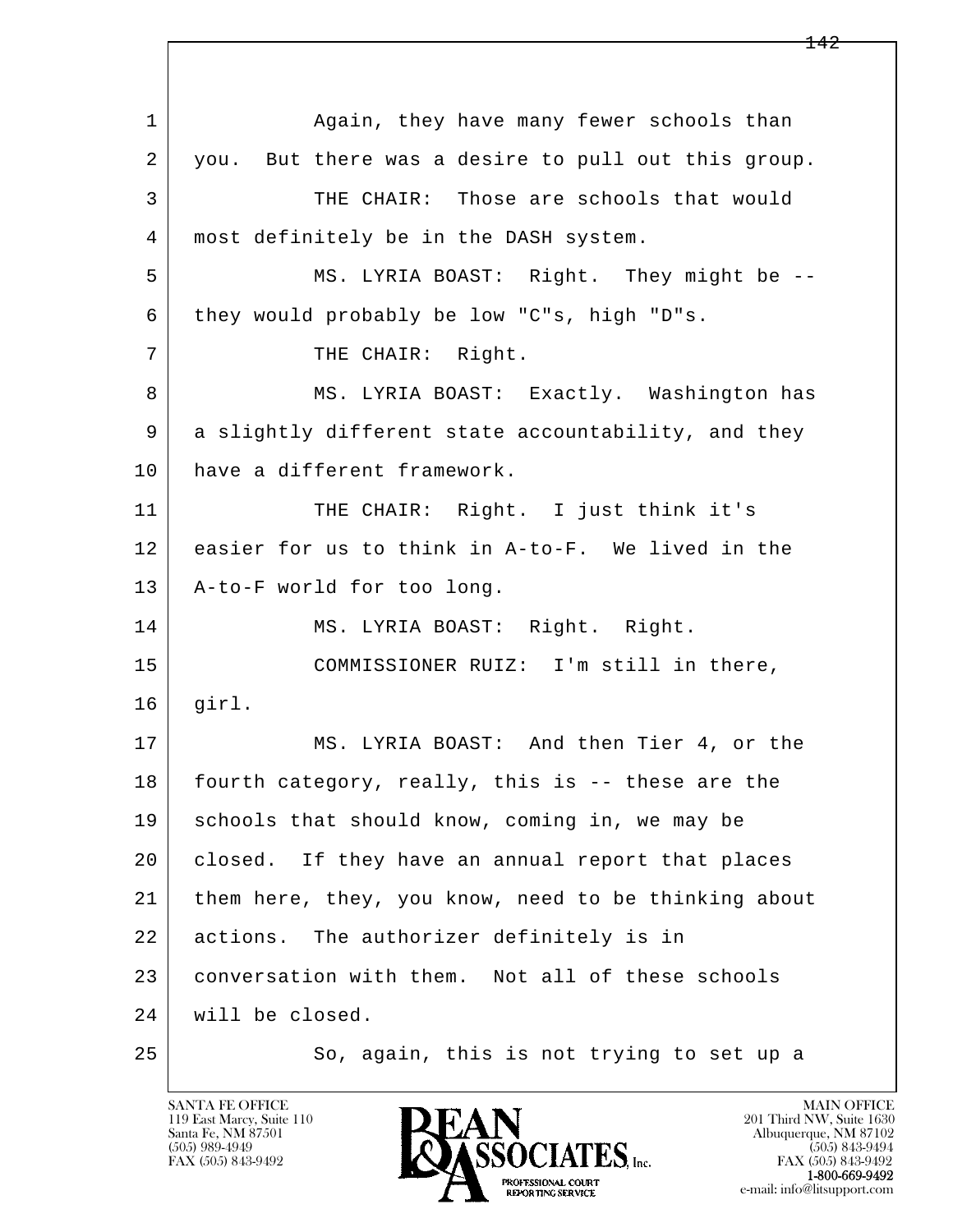l  $\overline{\phantom{a}}$  1 trigger system, but a very clear line, "Below this 2 line, we need to be considering non-renewal." 3 Right? 4 So this is sort of where I was thinking. 5 So then one other example. It doesn't 6 have as pretty a graphic, so I'm sorry. But this is 7 the D.C. Public Charter School Board, very well 8 respected authorizer, high-quality portfolio. They 9 only have three tiers. 10 And they recognize, you know, their 11 | Tier 1. And they have various ways that they 12 | support expansion of their Tier 1. 13 And then Tier 3 is very -- the schools are 14 clear that if they're in Tier 3, they need to be 15 | showing improvement, or they're likely to be closed. 16 So you could say -- this is a 17 prioritization. I also happen to know -- I know  $18$  | that the D.C. -- that this authorizer has a lot of 19 interaction with schools. So that middle tier, you 20 could think, oh, the Tier 2 are just sort of lumped 21 and all there. The authorizer is having a lot of 22 interaction with them; but they are not 23 distinguishing these Tier 2 and 3. 24 | THE CHAIR: Right. 25 MS. LYRIA BOAST: And these are generally

119 East Marcy, Suite 110<br>Santa Fe, NM 87501

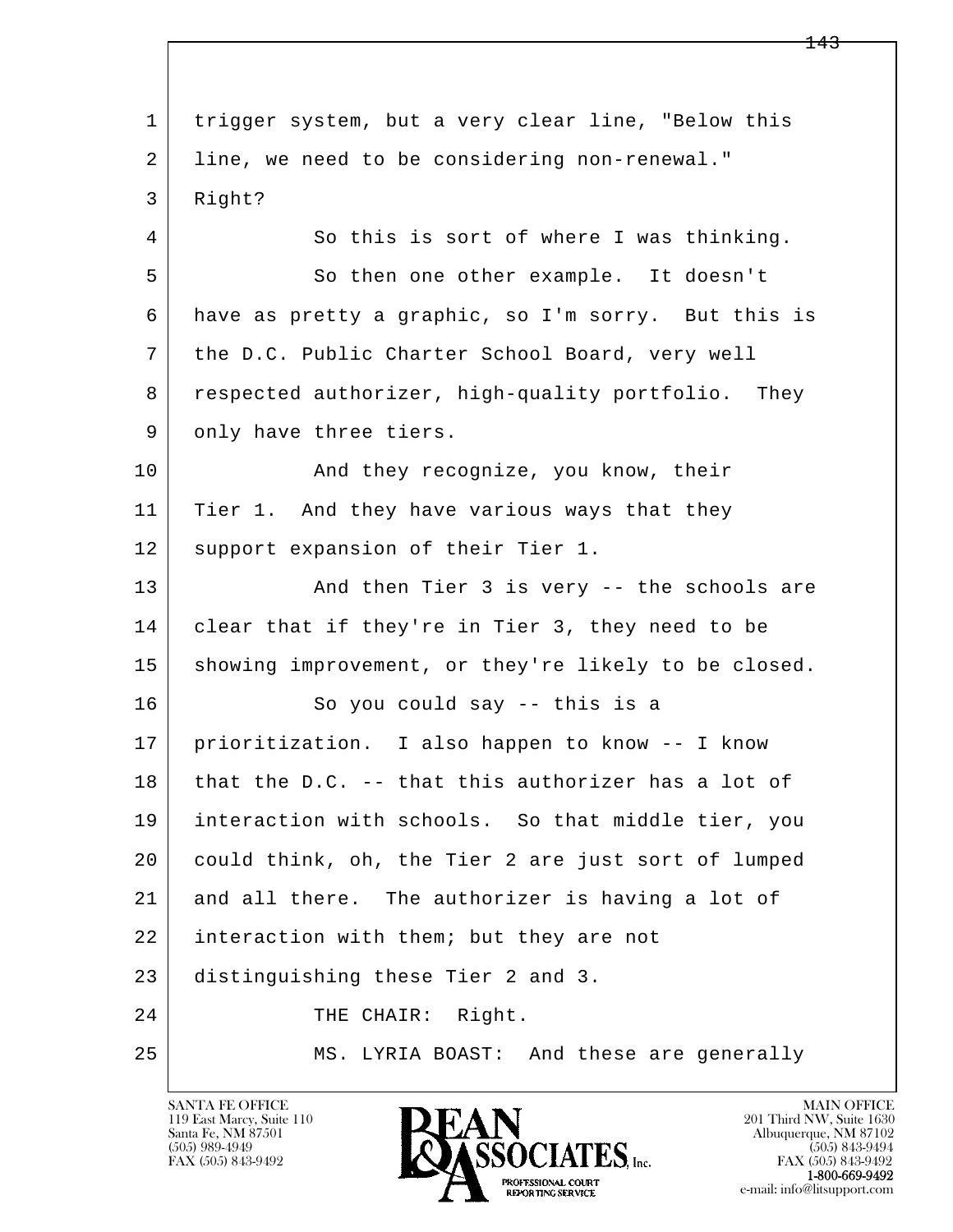l  $\overline{\phantom{a}}$  1 the two types of -- I think the two options you 2 should consider. 3 COMMISSIONER RUIZ: I like the first 4 example. 5 THE CHAIR: I like the first one, as well. 6 COMMISSIONER RUIZ: I like that. It's 7 very clear. 8 COMMISSIONER JOHNSTON: I just looked at 9 the test results for about the twelfth time. The 10 school grades -- I beg your pardon -- the school 11 grades. And no schools who received "A"s had any 12 "F"s this year. You found one; but... 13 COMMISSIONER ARMBRUSTER: I found one. 14 THE CHAIR: We did. We found one. 15 COMMISSIONER JOHNSTON: But there aren't 16 any now. The "B" schools, a few of them have one 17 "F." But when you get down to the -- if I quit 18 calling them that, to the Tier 3 and the Tier 4, and 19 you focus, you're going to find academic weaknesses  $20$  that I would think  $--$  I like the four tiers, because 21 I think it would be easily interchanged with what 22 PED -- what's already happening; is that true? Am I 23 making -- am I being too surfacy? 24 MS. POULOS: What's already happening. 25 Sorry?

119 East Marcy, Suite 110<br>Santa Fe, NM 87501

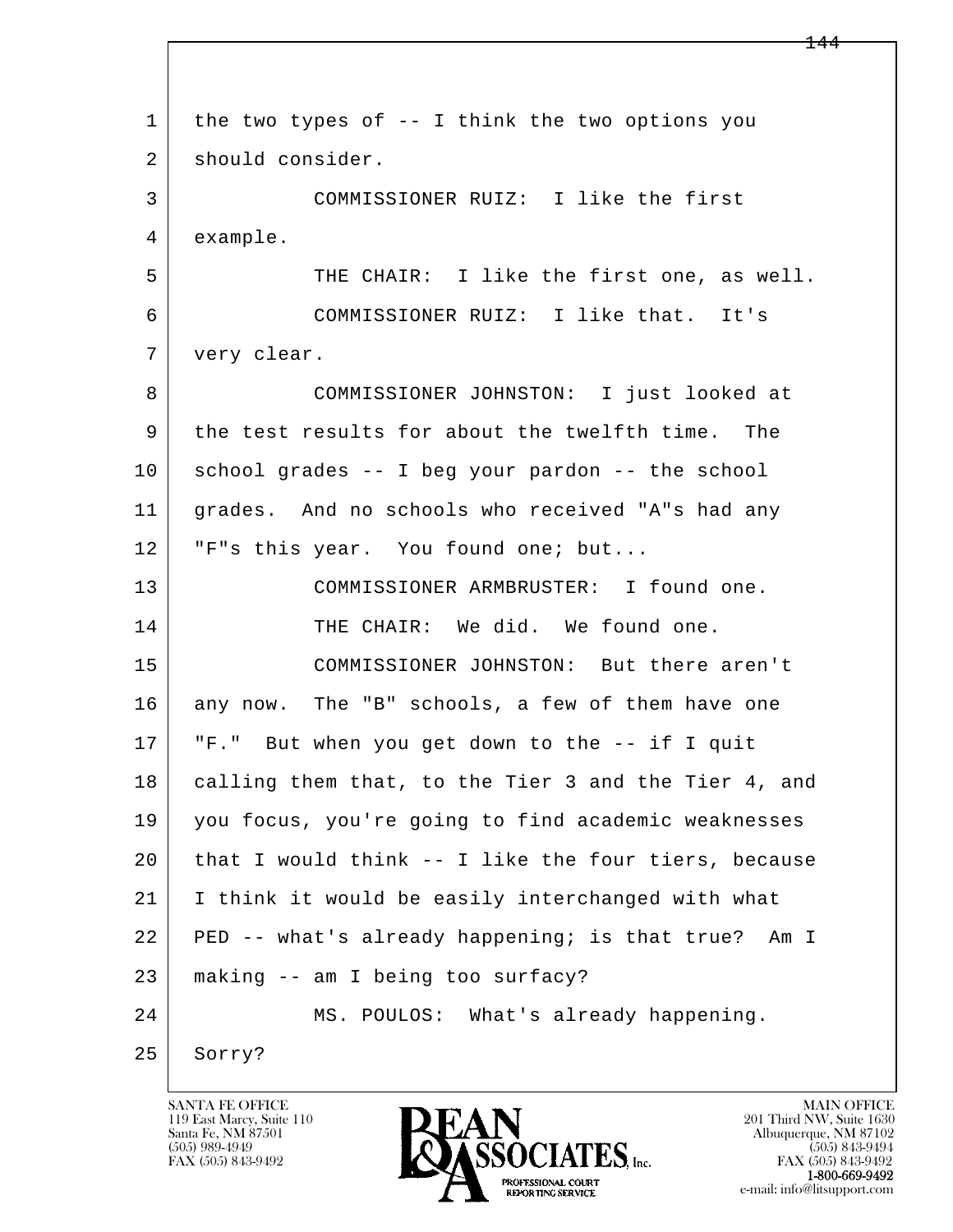l  $\overline{\phantom{a}}$  1 COMMISSIONER JOHNSTON: The grades, the 2 system that's in process. If we looked at these, 3 and then -- it's an extra step by doing this, right? 4 MS. LYRIA BOAST: Well, now, remember that 5 this won't only be based on the A-through-F grade. 6 COMMISSIONER JOHNSTON: It's one of the 7 factors that would go into the roll-up. And so it  $8$  would be  $-$ 9 THE CHAIR: I think we get a better 10 distinction with the four; because we can -- we 11 can -- 12 MR. TIM FIELD: It does -- I don't know -- 13 you already have the four, like the "Meets" -- the 14 "Exceeds," "Meets"; so you already -- 15 MS. LYRIA BOAST: It's consistent with  $16$  your  $-$  17 MR. TIM FIELD: You already -- so 18 (indicates). 19 MS. LYRIA BOAST: Perfect. Okay. Great. 20 Anything else on -- I'm sorry. Did you have -- 21 COMMISSIONER JOHNSTON: No. I'm just 22 checking it out. I'm trying to absorb all of this  $23$  stuff, and I don't have -- okay. 24 THE CHAIR: So are we --25 MS. LYRIA BOAST: So I guess I have the

119 East Marcy, Suite 110<br>Santa Fe, NM 87501

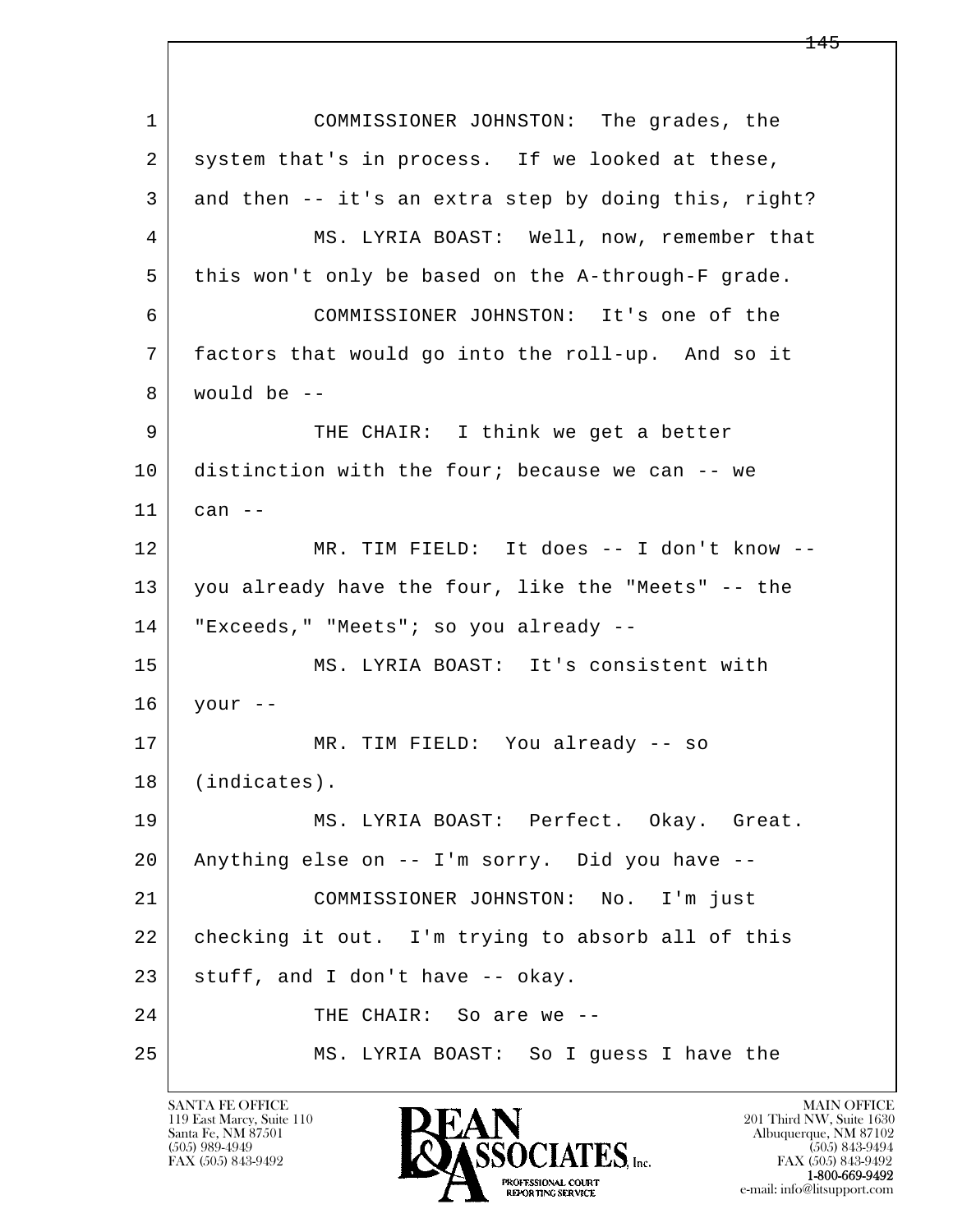l  $\overline{\phantom{a}}$  1 answer to your que- -- I mean, this, essentially is 2 the final box, No. 4. I'm really going backwards on 3 this. 4 But Question No. 4, where it says, "We 5 discussed roll-up options that would identify three 6 or four tiers." So it would be good. And if any of 7 you have any other thoughts of, "Well, but maybe not 8 in this," it would be great to have your thoughts 9 there. 10 COMMISSIONER JOHNSTON: So we're looking 11 at those three options, then? 12 MS. LYRIA BOAST: Yeah. But if you're --  $13$  really, if you like the four  $-$  so it's  $-$  these  $14$  Ouestions 3 and 4 -- 15 COMMISSIONER JOHNSTON: I'm lost. I'm 16 sorry. 17 COMMISSIONER ARMBRUSTER: It's over here. 18 MR. TIM FIELD: On the back side. 19 COMMISSIONER JOHNSTON: Oh, on the back 20 side. 21 COMMISSIONER ARMBRUSTER: Yeah. But she's 22 | talking about this. 23 MR. TIM FIELD: So look at these last two. 24 COMMISSIONER ARMBRUSTER: Can I refer back 25 to this picture? So I guess, in my mind, a Tier 2

119 East Marcy, Suite 110<br>Santa Fe, NM 87501

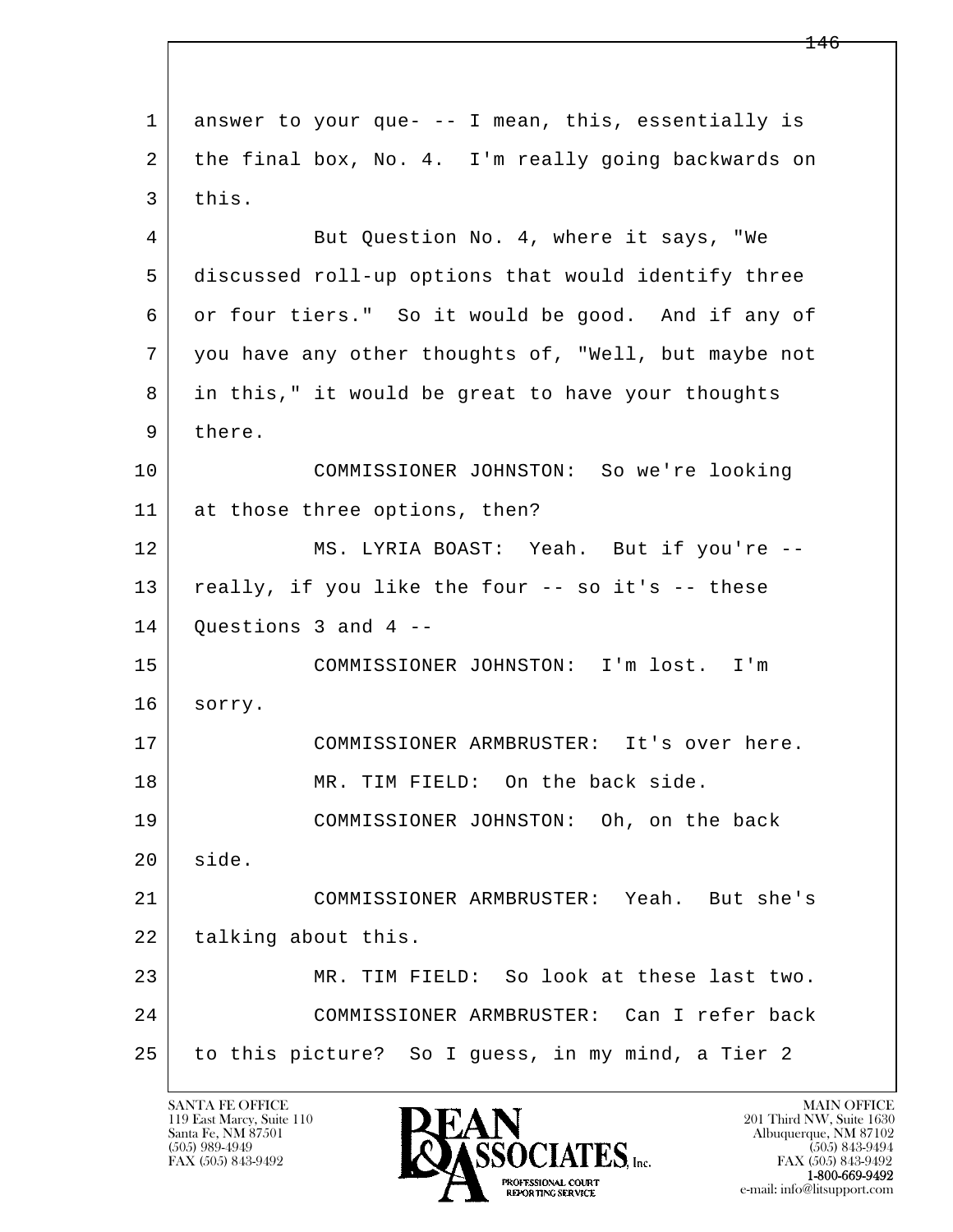l  $\overline{\phantom{a}}$  1 school has weakness in one -- one to three, or one 2 to two -- one or two areas, but not everything. 3 They're not all "F"s or whatever. 4 THE CHAIR: It would be three. 5 MS. LYRIA BOAST: The Tier 2 schools would 6 be -- again, we need to test it and talk to you all 7 about where you want. But when we've done these, 8 the Tier 2 schools are either going to have very 9 consistent "Meeting standard" across all the 10 indicators; they might have one or two "Meets" that 11 would have to be balanced out by an "Exceeds" 12 somewhere, or they wouldn't be winding up above -- 13 | kind of above your expectation level. So these 14 really are schools that they're meeting your 15 expectations. They are -- 16 COMMISSIONER ARMBRUSTER: And still grow 17 if they're -- they could be a "B" school and have an 18 | "A" in something and an "F" on something. So we 19 want them to spiff it up. 20 MS. LYRIA BOAST: The way I want to build 21 this for you is you would feel confident that those 22 Tier 2 schools are solid performers. They're, on 23 average, meeting your expectations. 24 THE CHAIR: And once again, this is not 25 just based solely on the report card.

119 East Marcy, Suite 110<br>Santa Fe, NM 87501

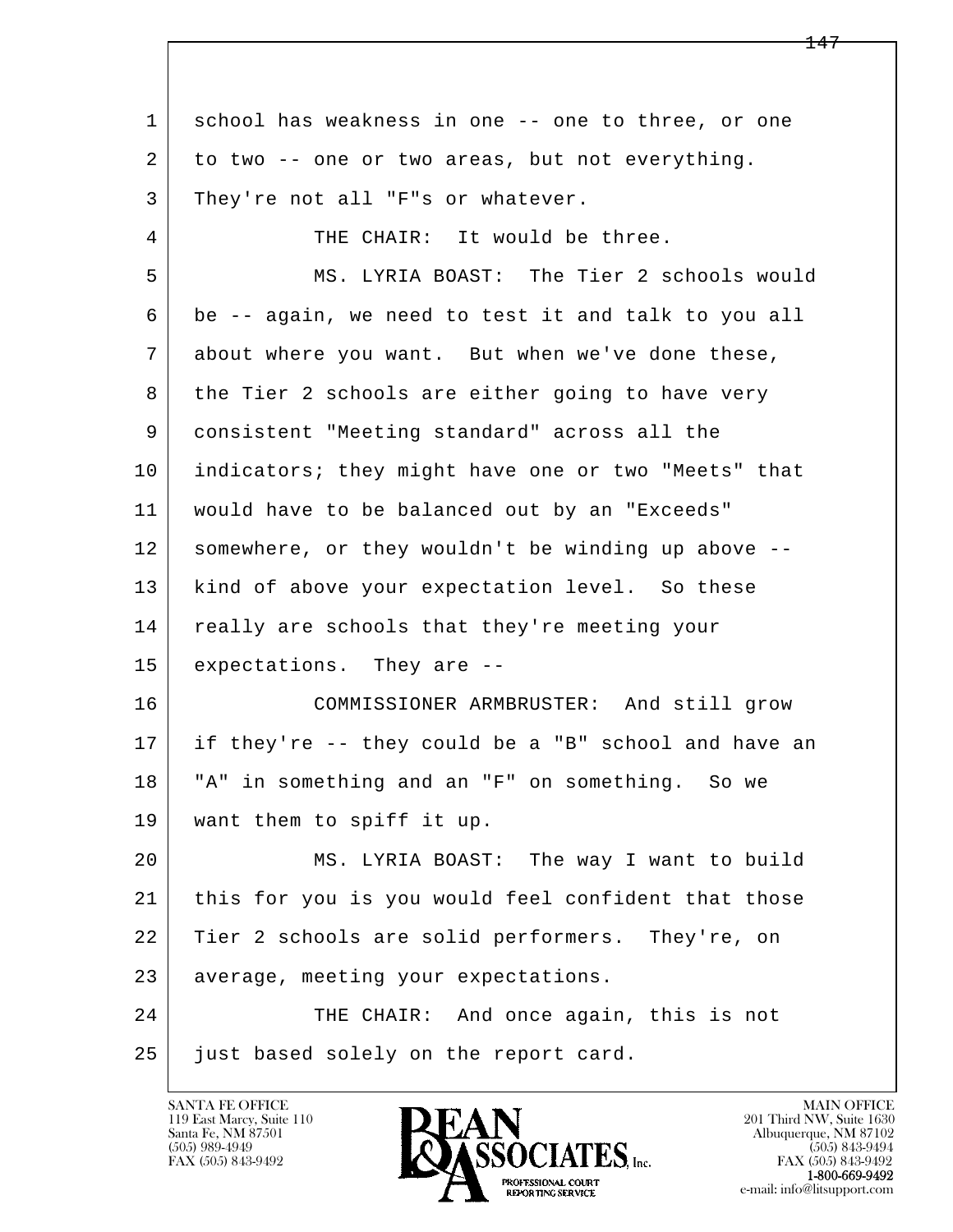l  $\overline{\phantom{a}}$  1 COMMISSIONER JOHNSTON: No. This is just  $2$  one component. That's what I'm  $-$  3 THE CHAIR: Right. But it's possible that 4 they could be "Working towards standard" in some 5 area that's in the framework. 6 MS. LYRIA BOAST: Most -- in order to -- 7 THE CHAIR: Well, no, that's the rating. 8 "Working towards standard." They haven't met --  $9$  they're not -- 10 COMMISSIONER TOULOUSE: Well, it also 11 seems to me some in this group don't have to have 12 weaknesses. They just aren't at the top. You know, 13 they're the ones who are getting their students a 14 little above; but they're not getting them all the 15 way up there yet. 16 So what you want them to do is continue 17 the upward push, rather than working to improve 18 | something else. Because a lot of schools, to me, 19 that get to that point don't have any major 20 weaknesses; they just maybe aren't working as hard 21 as they could to improve those areas. 22 COMMISSIONER ARMBRUSTER: Well, where it 23 | said in Tier 3, "School shows weakness in one or 24 more academic areas," I would think that Tier 2 25 might show a weakness in an area; but, basically,

119 East Marcy, Suite 110<br>Santa Fe, NM 87501

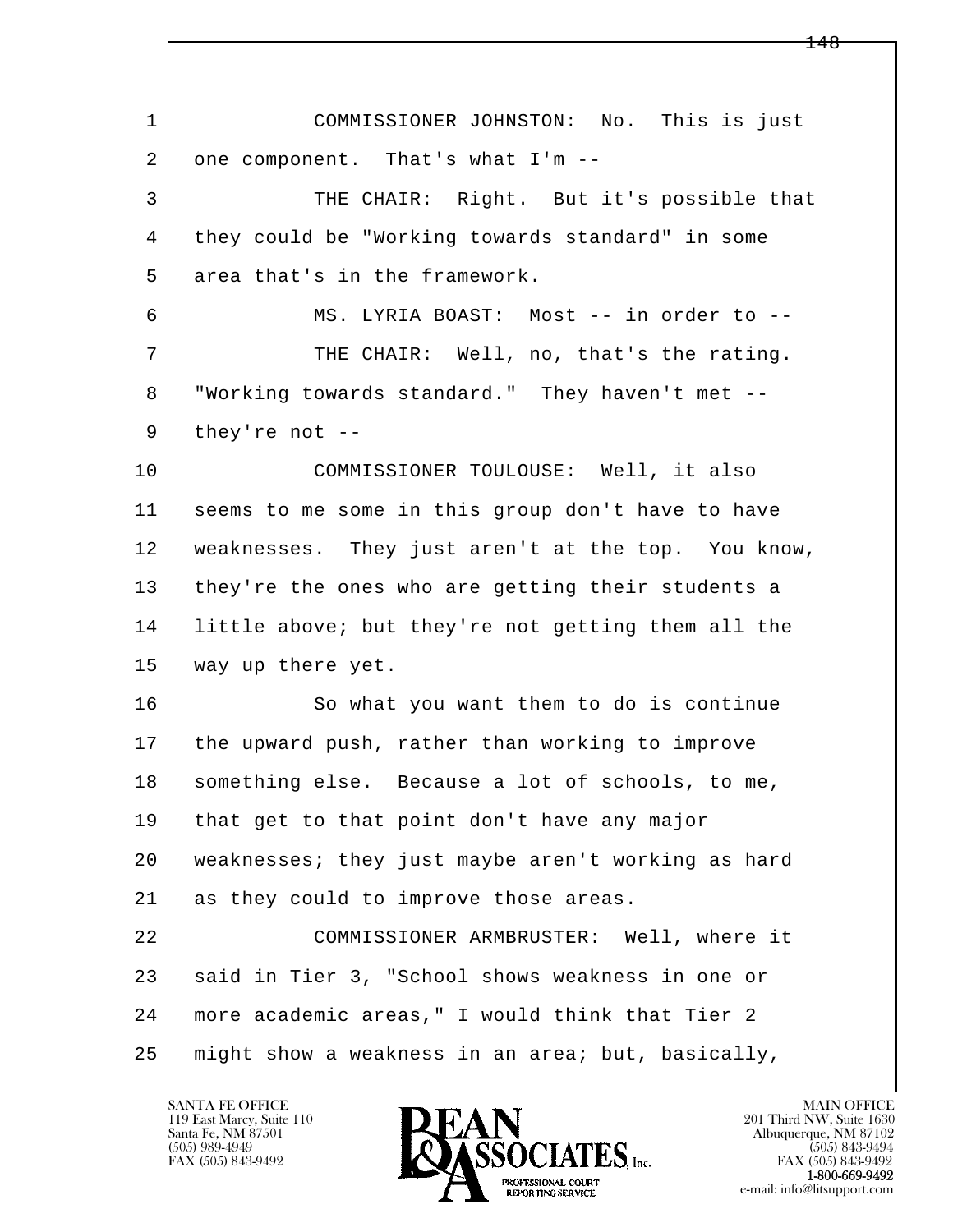l  $\overline{\phantom{a}}$ 1 | they're pretty good schools. 2 | MS. LYRIA BOAST: Right. 3 COMMISSIONER ARMBRUSTER: All schools and 4 all kids are not going to be "Exceeds standards." 5 That's just reality. 6 | So I like the words -- this just my 7 personal thing -- is that where this -- where Tier 3 8 says, "Shows weakness in one or more areas," I think 9 they probably show weakness in more than one; so 10 that I would think that Tier 2 would maybe show 11 weakness in one or two areas, and those are areas 12 where they need to -- whatever they need to do: 13 Concentrate, work to improve, blah, blah, blah. 14 Whereas, Tier 3 -- this is just my 15 opinion, guys; so we can all disagree -- would show 16 weakness in, say -- I don't know -- three or more, 17 or two or more, or something like that. And it 18 | could be a possible intervention. 19 But I think they're pretty close to not 20 being renewed, also; because if they are 21 continuing -- if they're -- they could be "D" --  $22$  we'll just use  $-$ 23 THE CHAIR: Or they could be a "C." 24 COMMISSIONER ARMBRUSTER: They could be a 25 low "C". I wrote down "low 'C,' high 'D'." So

119 East Marcy, Suite 110<br>Santa Fe, NM 87501

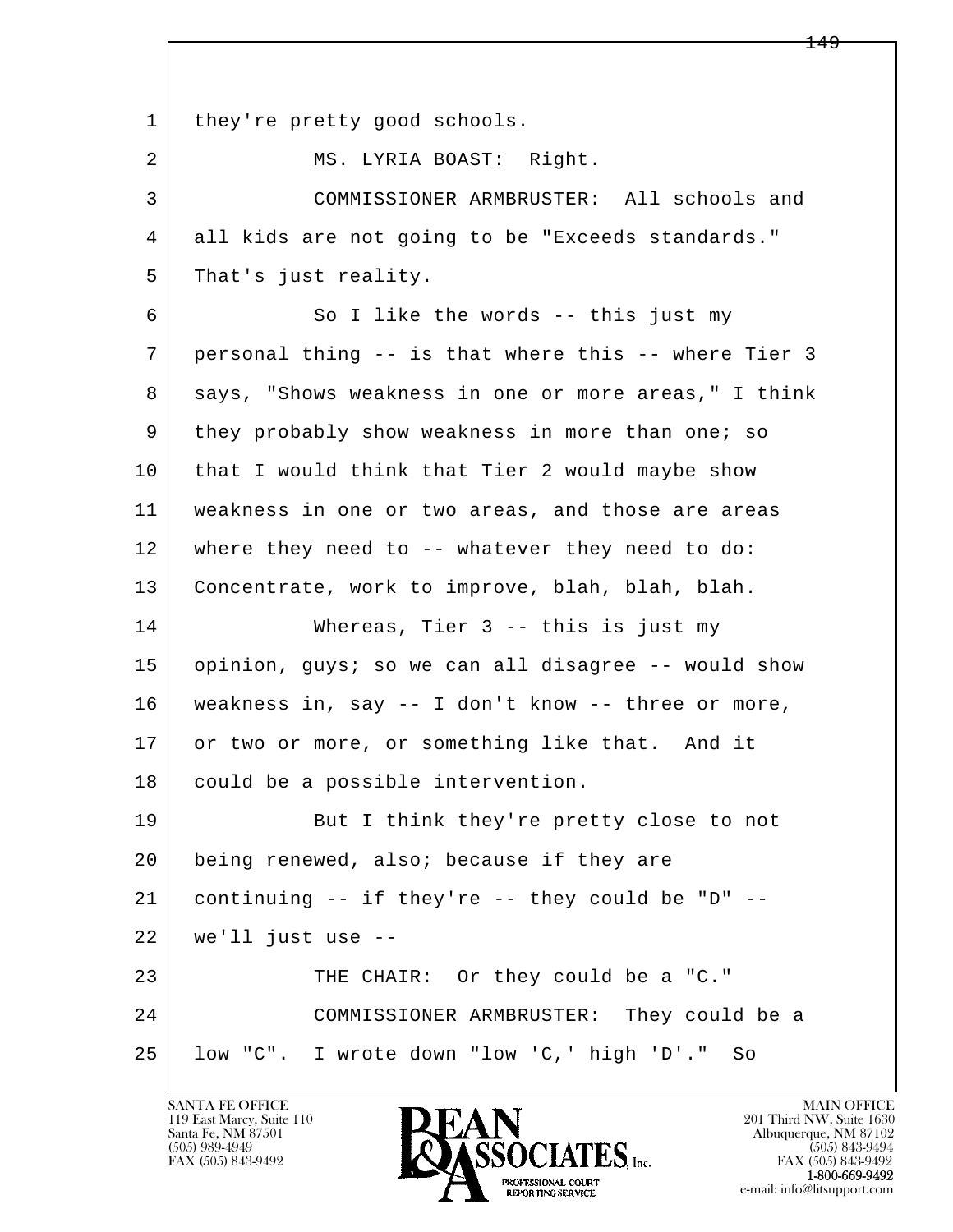l  $\overline{\phantom{a}}$  1 they -- I think not only should we say "possible 2 intervention," it could be possible -- possible 3 revocation. I think it's -- 4 THE CHAIR: I don't think we -- I don't 5 think we can really talk about closing a school 6 that's got a low "C." 7 COMMISSIONER ARMBRUSTER: Right. That's 8 the issue. 9 THE CHAIR: I'd be hard-pressed to do  $10$  that, you know. That's pretty  $-$ 11 | MS. LYRIA BOAST: These could be schools, 12 though, that are heading down. And the reason to 13 have this category is to be able to have 14 | conversations with what's happening, and you're 15 catching it earlier than when things really fall 16 apart. 17 COMMISSIONER ARMBRUSTER: So it could be 18 more than -- 19 THE CHAIR: We're sending a message that 20 if you have a "C," you could possibly be revoked.  $21$  And that's not a  $-$  22 COMMISSIONER ARMBRUSTER: No, I don't want 23 to say that. That's not what I want. But I guess I 24 want more than -- I guess I want Tier 2 to say 25 something more like, "One or two weaknesses," or,

119 East Marcy, Suite 110<br>Santa Fe, NM 87501

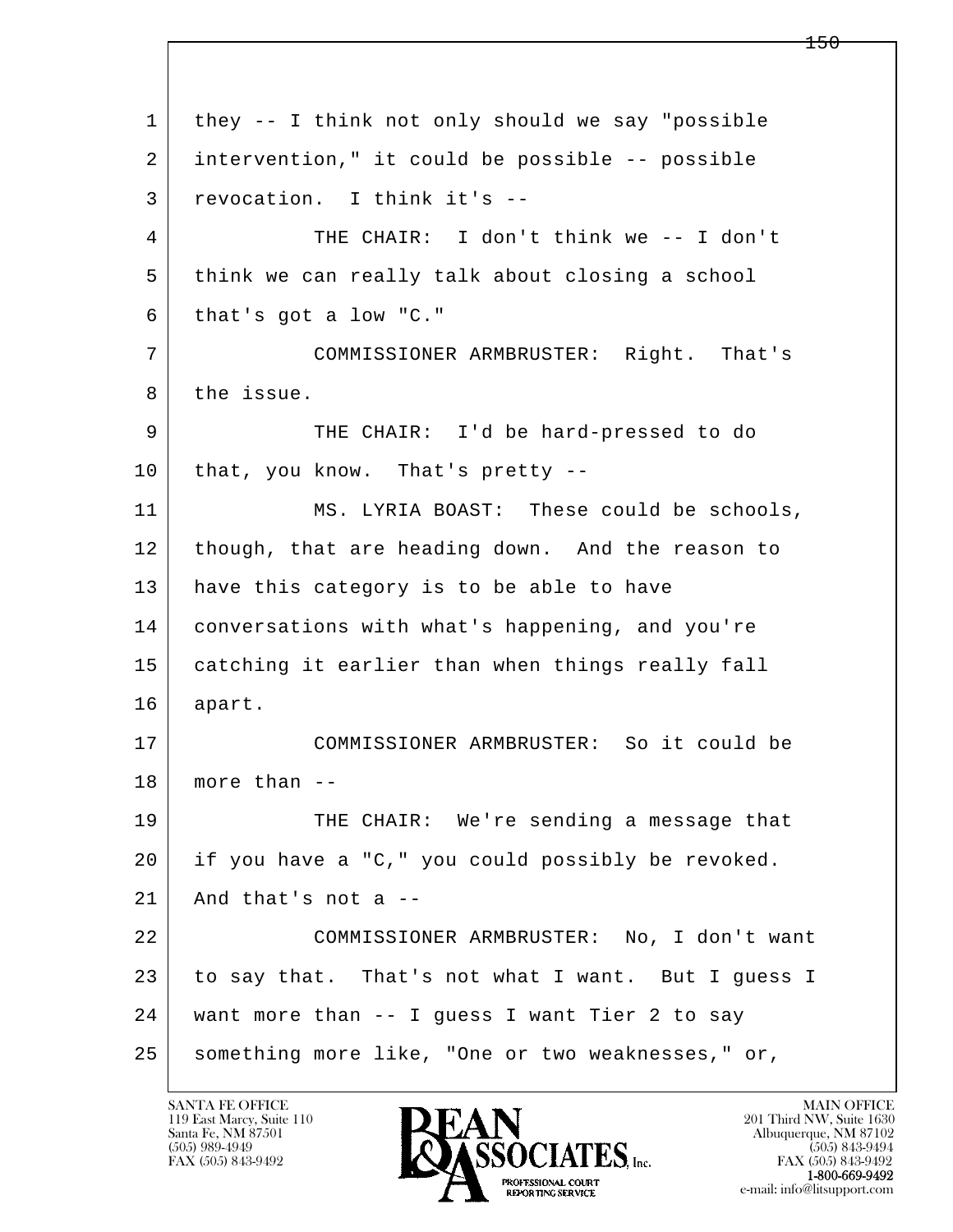l  $\overline{\phantom{a}}$  1 "One weakness," or something like that. 2 COMMISSIONER TOULOUSE: I disagree. If 3 we're doing four tiers rather than three, I don't 4 think Tier 2 should have a weakness. 5 COMMISSIONER ARMBRUSTER: I think they 6 might. 7 | THE CHAIR: I think that they'd have to. 8 If they don't have a weaknesses, why aren't they a 9 1? 10 MS. LYRIA BOAST: But they could; because 11 they could be right above average on every single 12 indicator. They're "Meeting standard" on every 13 indicator. That makes them "Meeting." They're not 14 "Exceeding." Because "Exceed," you have to be 15 exceeding on almost every indicator; so... 16 COMMISSIONER TOULOUSE: To me, the word 17 "weakness" doesn't belong -- at that point, it 18 belongs farther down; because you can do everything 19 fine, and you're still not at the top. But as soon 20 as you aren't -- because you really are not doing 21 everything you can do, that drops you down. 22 THE CHAIR: So you don't want to -- they 23 can't have a "Failing to meet standard." 24 COMMISSIONER TOULOUSE: Right. 25 THE CHAIR: Got you. They can be "Working

119 East Marcy, Suite 110<br>Santa Fe, NM 87501



FAX (505) 843-9492<br>1-800-669-9492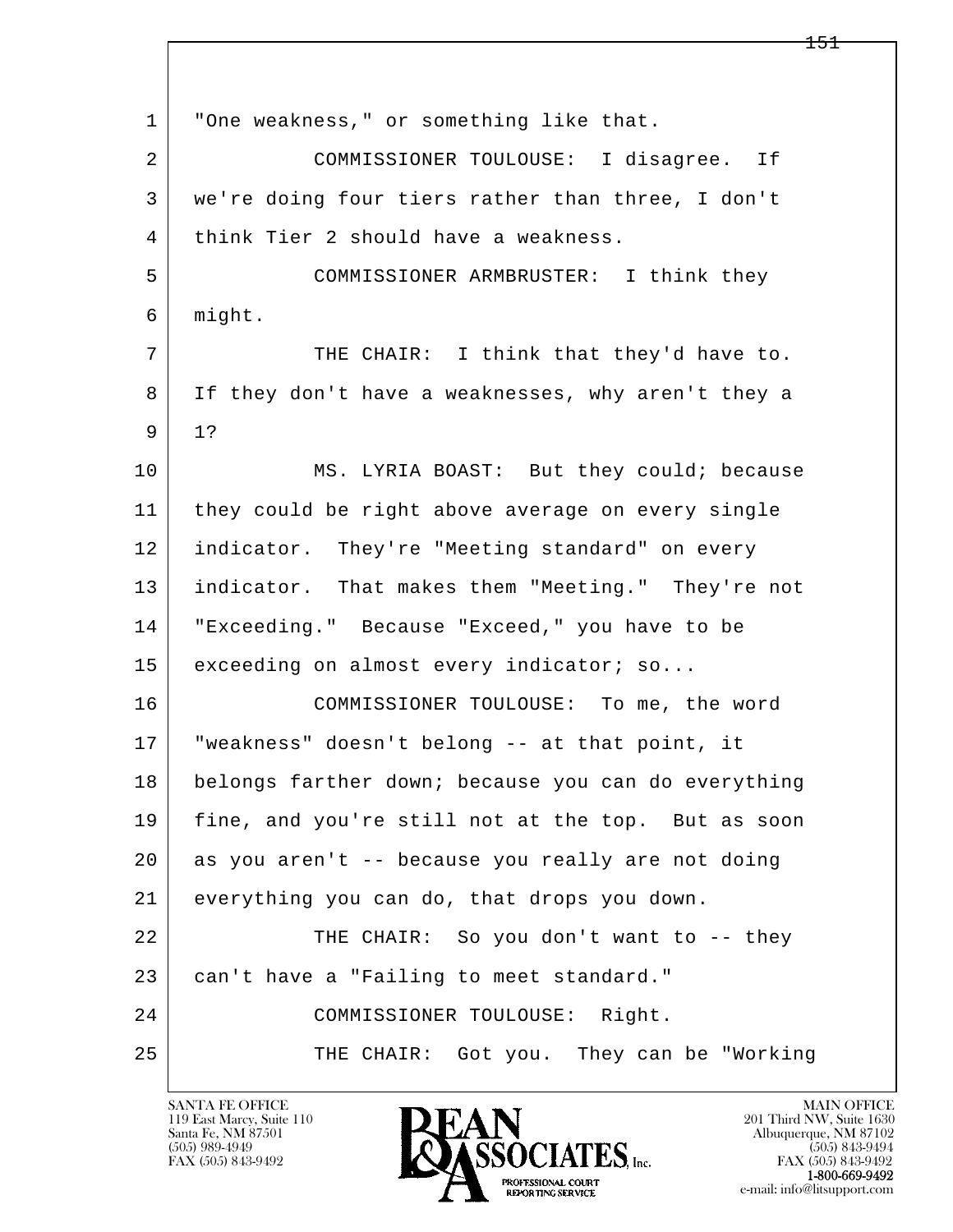l  $\overline{\phantom{a}}$ 1 to meet standard"; they haven't "Met." But they 2 can't have a "Failing to meet standard." I can see 3 that. I can see that, in the Tier 2, that you can't 4 have -- you can have "Working to meet," which means 5 you haven't met it yet. But if you have a failing 6 the standard, that's a little too much, maybe, for a 7 Tier 2. I got that. Yeah, I see what you mean. 8 Yeah. 9 COMMISSIONER ARMBRUSTER: And you're 10 thinking -- I just want to clarify what -- so I 11 understand what you said. So you're thinking about 12 not necessarily the grade they got on the report  $13$  card  $-$  14 COMMISSIONER TOULOUSE: Right. That's not 15 a part of what we're talking about. 16 THE CHAIR: No. We're just talking about 17 | overall, their assessment total. So that I think 18 that's fairly reasonable to say, "You can't be not 19 meeting the standard -- failing to meet." 20 MS. LYRIA BOAST: Or the "Falls far 21 below." Perfect. 22 THE CHAIR: You can't be in that bottom  $23$  for Tier 2; but that language be there. 24 COMMISSIONER TOULOUSE: Tier 3, you want 25 to work to move up.

119 East Marcy, Suite 110<br>Santa Fe, NM 87501

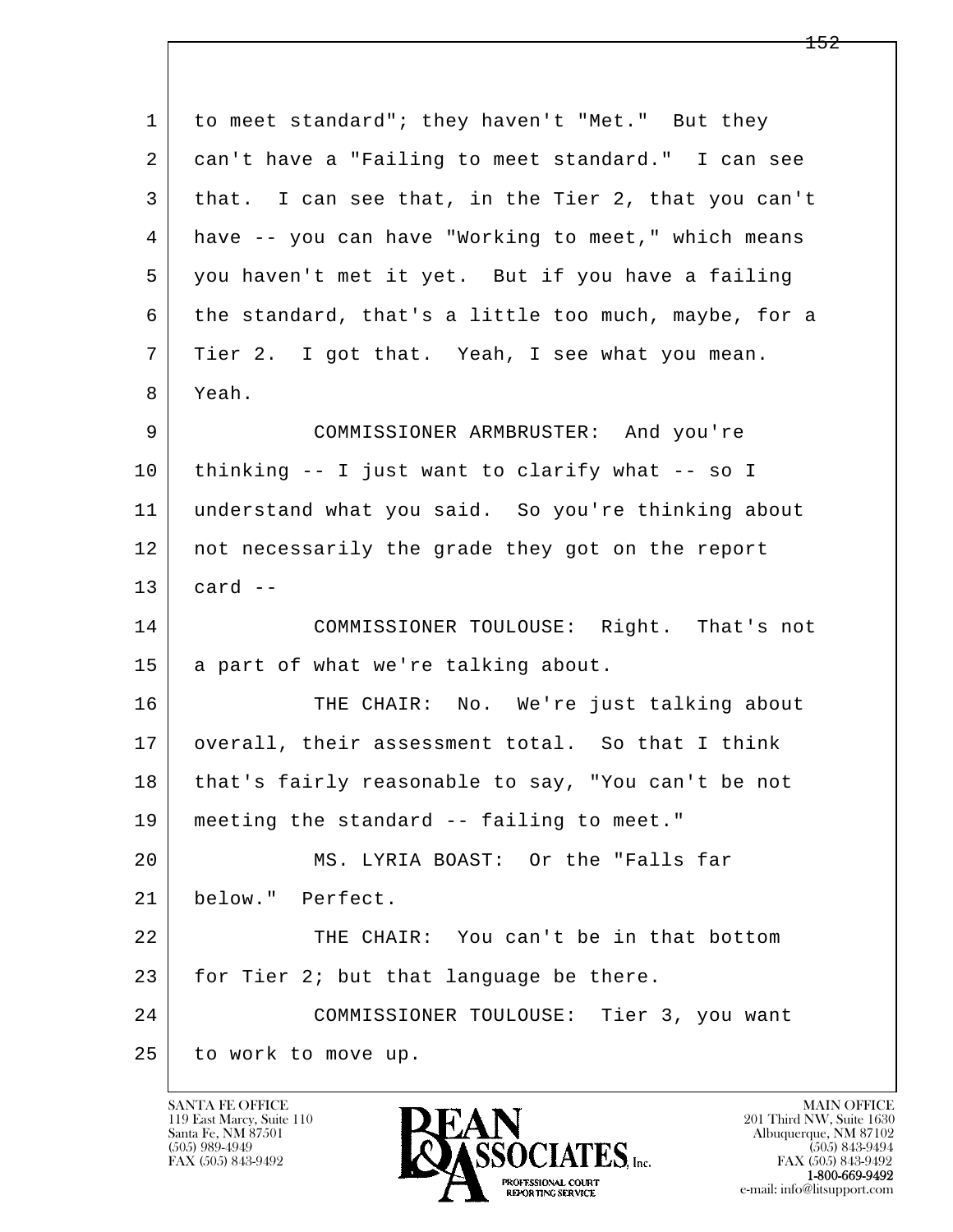l  $\overline{\phantom{a}}$ 1 THE CHAIR: Right. It's possible, in 2 Tier 3, that they haven't -- they "Failed to meet 3 standard" in an area -- yeah, I got you. 4 MS. LYRIA BOAST: I'll just give you a 5 little preview of the weeds; because you guys are 6 getting in there anyway. 7 There are basically two ways that are 8 generally used to aggregate up; right? The first is 9 to do sort of an average of points that you take 10 from; that's how your A-through-F is, right? The 11 weighted average. Some are going to count a little 12 bit more. But you're doing an average up; right? 13 And then the other approach is sort of to 14 say -- more of a conditional. If you have -- so --15 and that's sort of the way that you all have been 16 talking about it. Like, if you have one "Falls far 17 below," you can't be above Tier 2. It sounds like a 18 logic pattern, right? Like, if you have two or more 19 "Falls far below" or four or more "Does not meet," 20 you would be in Tier 4, kind of a conditional type 21 of thing. 22 MR. TIM FIELD: And you could do both. 23 You could say -- we roll it. Up, we use these -- 24 but if you have these conditions -- 25 MS. LYRIA BOAST: Triggers or safeguards;

119 East Marcy, Suite 110<br>Santa Fe, NM 87501

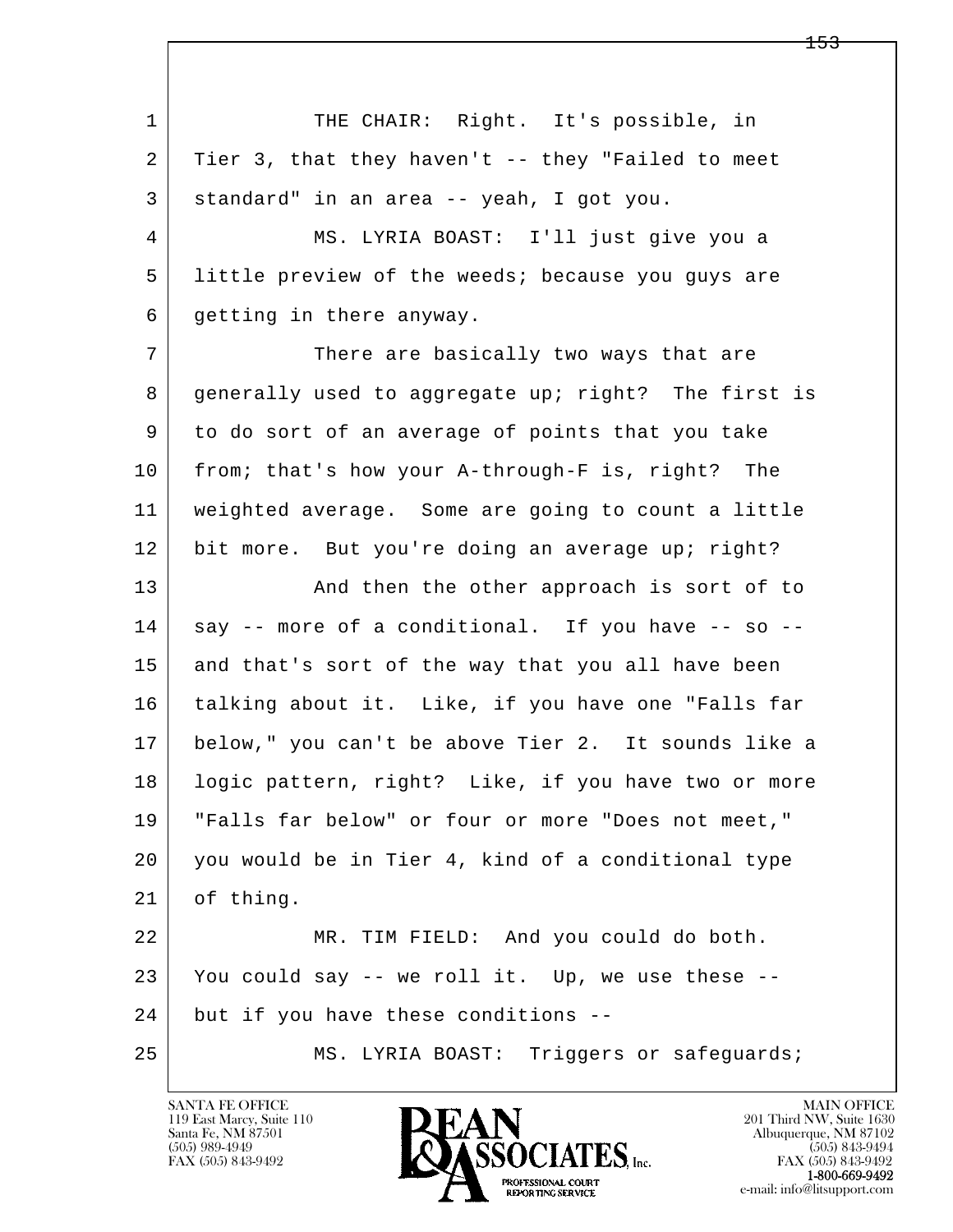| $\mathbf{1}$ | so that even if you have an average that puts you in |
|--------------|------------------------------------------------------|
| 2            | Tier 2, if you have one or more "Falls far below."   |
| 3            | That's what we'll come back to, those tier kind of   |
| 4            | options. So you wind up coming out. Because          |
| 5            | actually, when we were doing Washington, we did it   |
| 6            | both ways; because they thought they wanted to start |
| 7            | out with a conditional, if-then if-then. So we did   |
| 8            | it; but we tested it there. And then we also did a   |
| 9            | point. And they came out pretty similar.             |
| 10           | The schools understood -- or somehow,                |
| 11           | there was a general sense that they liked the        |
| 12           | average better. And that's what they went with.      |
| 13           | But that doesn't mean -- again, we can do that for   |
| 14           | you, kind of show it both ways.                      |
| 15           | COMMISSIONER TOULOUSE: But that was six              |
| 16           | schools, as opposed to 60 schools.                   |
| 17           | MS. LYRIA BOAST: We did a trial run on               |
| 18           | statewide schools.                                   |
| 19           | COMMISSIONER TOULOUSE: You know, we have             |
| 20           | as much -- and some of them newer than others, some  |
| 21           | of them older. We don't have any of that are --      |
| 22           | THE CHAIR: They're not all on the same               |
| 23           | playing field, yeah.                                 |
| 24           | MS. LYRIA BOAST: And you have different              |
| 25           | situations. So for that Tier 2, you might have some  |
|              |                                                      |

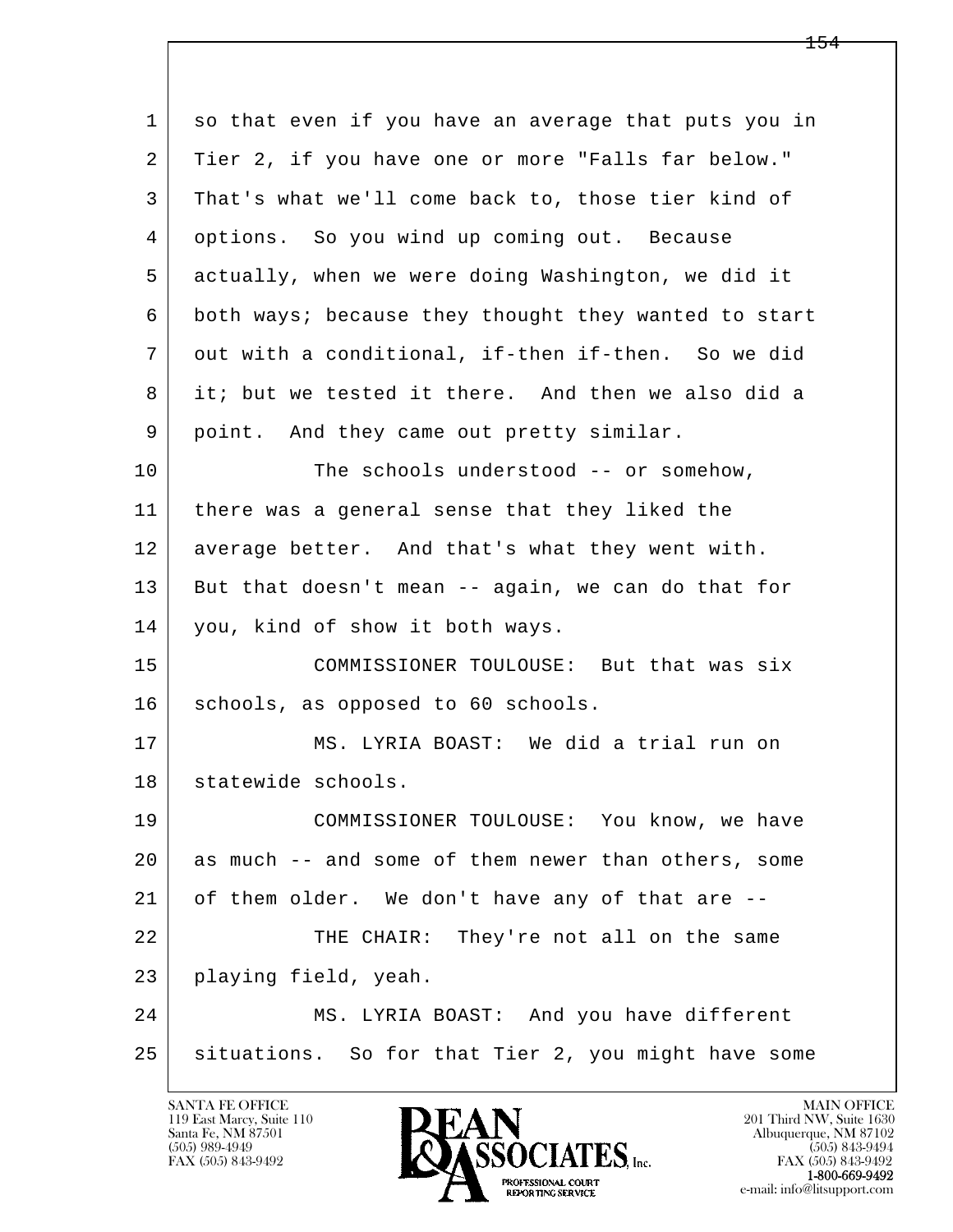l  $\overline{\phantom{a}}$  1 that have green all the way across; so they're 2 green. You might have some half "Exceeds" and half 3 "Falls far below"; that might not be okay with you 4 for them to average to the middle. 5 So that's what we'll discuss when you come 6 back. But what I definitely have now is that you 7 like the idea of four. That's what we'll test. 8 | COMMISSIONER TOULOUSE: I tend to like the 9 fewer, three; but everybody -- I can certainly live 10 with everybody else's idea of the four. But to me, 11 three makes it a little clearer to people; you 12 either are cutting it or you're not. 13 COMMISSIONER ARMBRUSTER: So name three. 14 I'm not putting you on the spot to name; but I just 15 want to write it down. So if three would be -- what 16 would we call that group? 17 COMMISSIONER TOULOUSE: Well, it was what  $18$  was on the  $-$  19 THE CHAIR: It was on that other slide. 20 COMMISSIONER RUIZ: It's right there. 21 COMMISSIONER ARMBRUSTER: Oh, here it is. 22 MS. LYRIA BOAST: I would recommend, 23 though, that you stay with a neutral 1, 2, 3, as 24 opposed to -- because it's so important for you not  $25$  to  $-$ 

119 East Marcy, Suite 110<br>Santa Fe, NM 87501

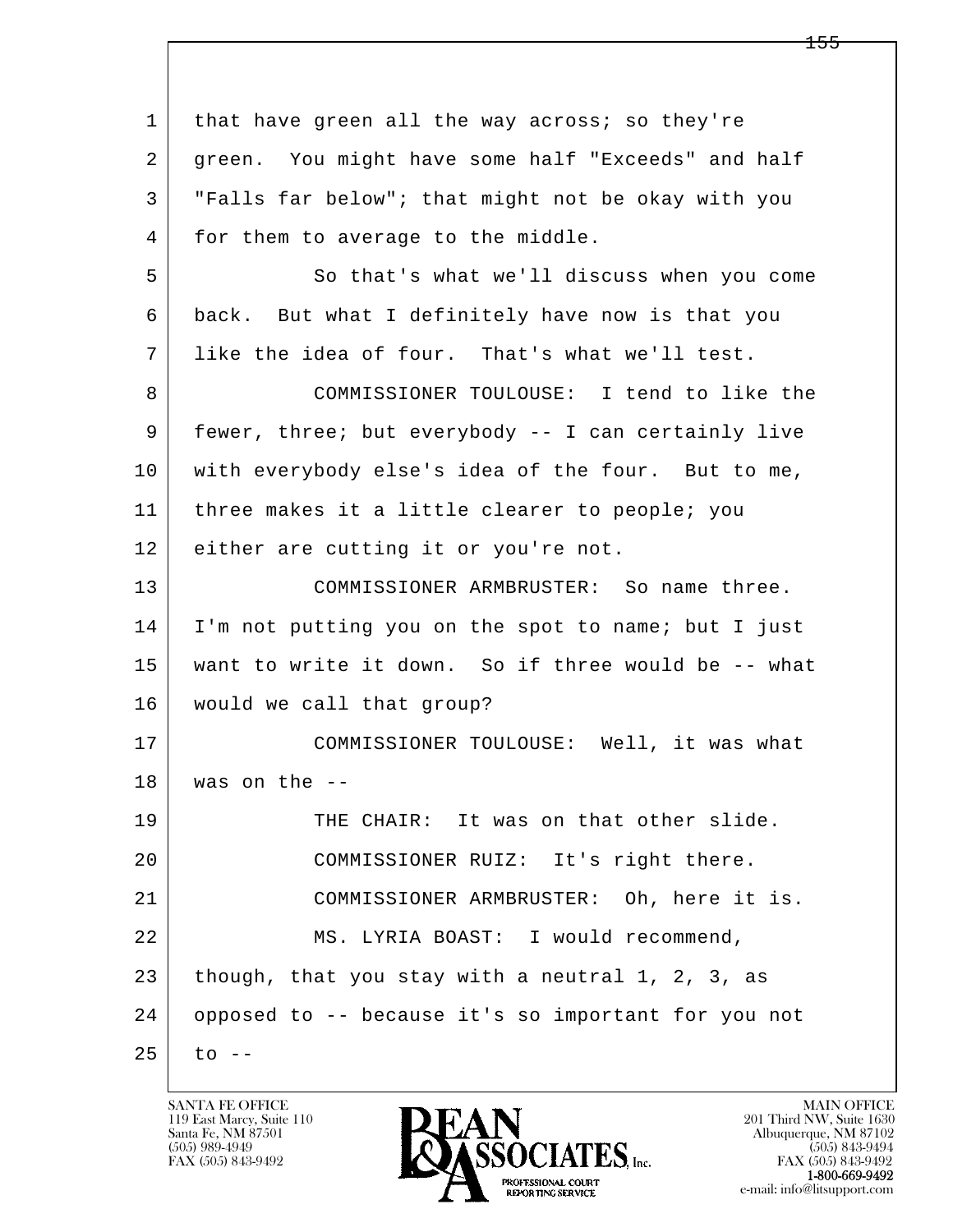| $\mathbf{1}$ | COMMISSIONER TOULOUSE: I certainly can              |
|--------------|-----------------------------------------------------|
| 2            | live with the four; it's my own preference. But,    |
| 3            | again, you folks are more educators than I am. I'm  |
| 4            | the bureaucratic. And I tend to like things a       |
| 5            | little simpler for me, in -- where something fits.  |
| 6            | But schools are probably -- I don't know. Kelly is  |
| 7            | back here. Schools might like four rather than      |
| 8            | three.                                              |
| 9            | MS. CALLAHAN: I would tend to probably              |
| 10           | have them have four.                                |
| 11           | COMMISSIONER TOULOUSE: So I have no                 |
| 12           | problem with that; but I just wanted to say that -- |
| 13           | THE CHAIR: Because the "B" schools and              |
| 14           | the Tier 2 schools are still mostly safe. And if    |
| 15           | we're looking to engage and do more of those        |
| 16           | conversations, I think it's easier to factor those  |
| 17           | schools out if we have that third tier; because     |
| 18           | they're the ones that we really want to now start   |
| 19           | focusing a little more attention on, not ignoring   |
| 20           | the 1's the 2's; but I think it would get muddled.  |
| 21           | COMMISSIONER TOULOUSE: Yeah. And I'm                |
| 22           | fine with whatever people want to go with. I just   |
| 23           | wanted to say that was my personal --               |
| 24           | MS. CALLAHAN: May I just say that the               |
| 25           | four tiers also might be a helpful benefit, as we   |

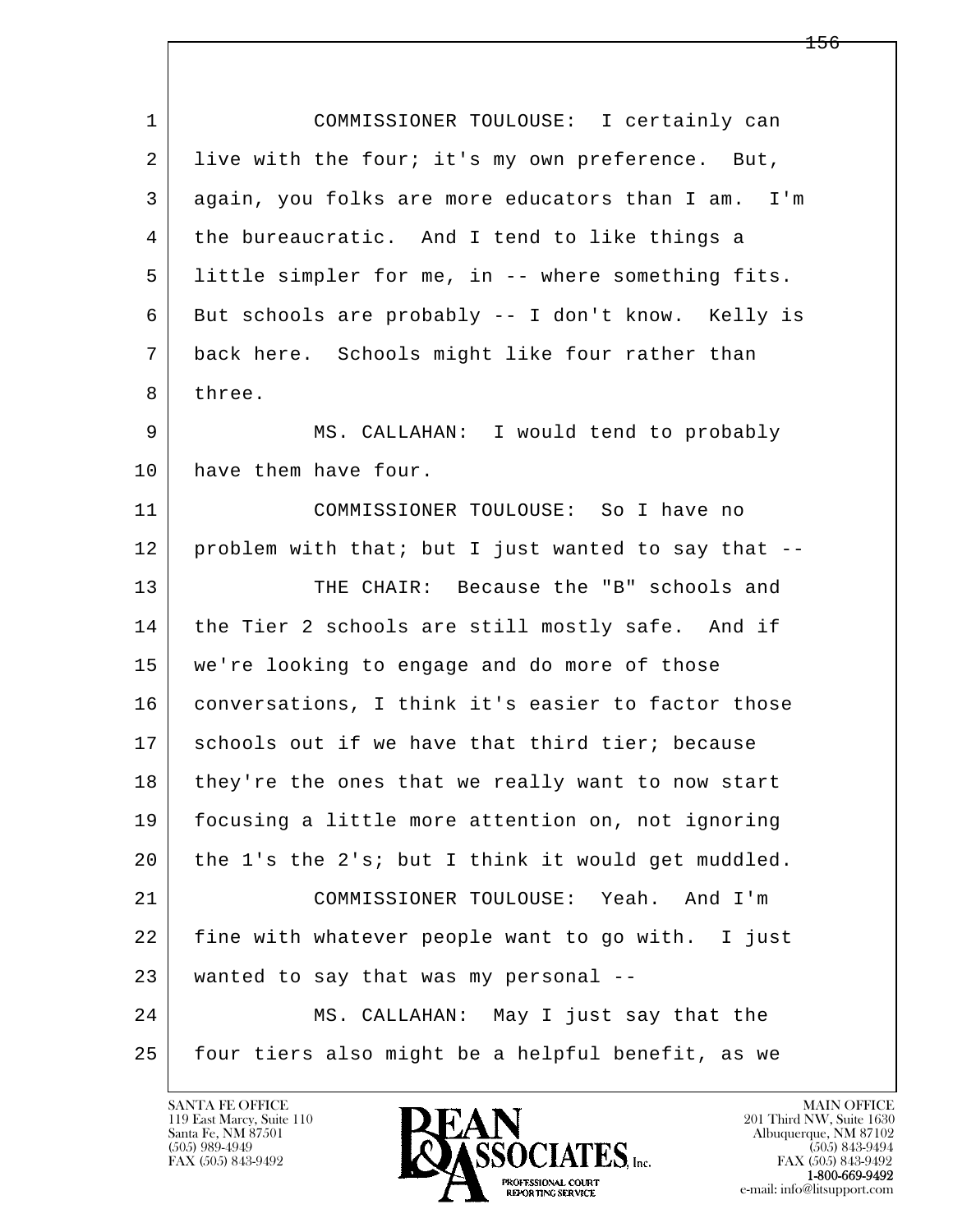l  $\overline{\phantom{a}}$  1 look at the SAM schools, once that's defined in 2 PED -- you know, because the Tier 2 is not the 3 end-all be-all, but it also is allowing, you know, 4 that there might be some possibility in there that 5 it doesn't create a negative stigma. So I just -- 6 MS. LYRIA BOAST: That's a good point. 7 COMMISSIONER JOHNSTON: So overview. 8 We've agreed on the four tiers. We have not spoken 9 yet about the components. 10 MS. LYRIA BOAST: Yes. And we're about to 11 get into that. 12 COMMISSIONER JOHNSTON: Thank you. I was 13 | confused. Thank you. 14 MS. LYRIA BOAST: And so we will move. 15 Thank you. I am just looking at my -- what is my 16 time? 17 MR. TIM FIELD: We're ahead of schedule. 18 | We probably want to be. 19 MS. LYRIA BOAST: Okay. Good. We have 20 about half-an-hour per component. 21 So now we're going to talk about the 22 components. 23 All right. So from the last meeting, and 24 also the conversations in between, we're focusing on 25 four components. If another -- if a fifth comes up

119 East Marcy, Suite 110<br>Santa Fe, NM 87501

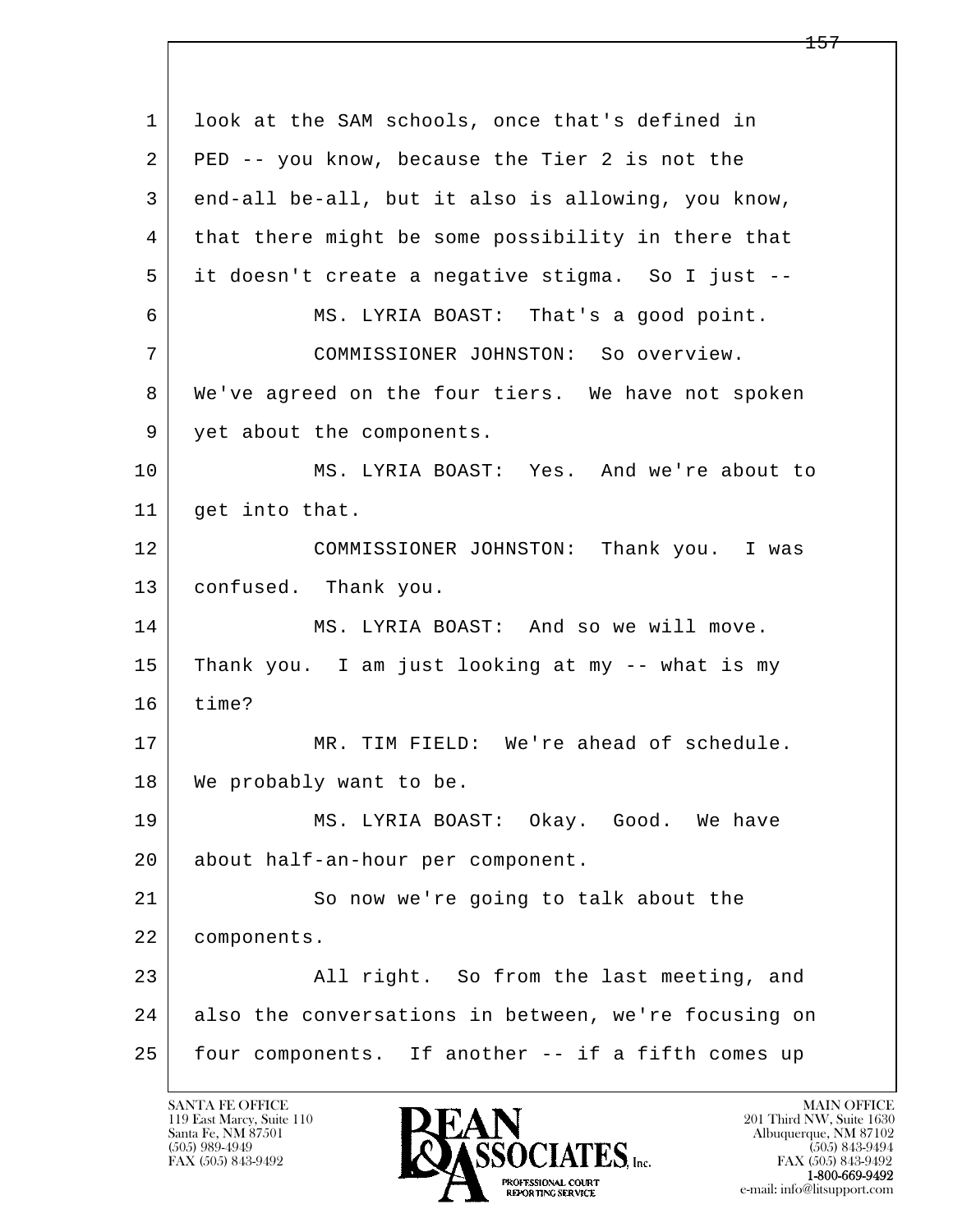l  $\overline{\phantom{a}}$  1 in this conversation, we can certainly add it into 2 the mix. That's why we want to really get your 3 feedback on this. 4 So those four are the, "State 5 Accountability System, that A-through-F grade. And 6 each of these, we're going to talk about options; 7 right? So this is -- we're just talking about the 8 broad categories. 9 At the last meeting, there really seemed 10 to be a desire to include something about subgroup 11 performance or achievement gap. So we'll talk about 12 some options for that. 13 Then the other two components that 14 currently are in your framework that we'll want to 15 | talk about ways to either shift how those are 16 evaluated, or, you know, just talk about options, 17 are the mission-specific goals and then those 18 | supplemental assessments, you know, that are short 19 cycle. 20 So those are the four. And so we'll dig 21 into each one. I just want to say ahead of time, 22 it -- I think sometimes in the conversations with  $23$  schools  $-$  and then, also, it has  $-$  often, the 24 | supplemental assessments and the mission-specific 25 goals sort of get lumped into one -- people seem to

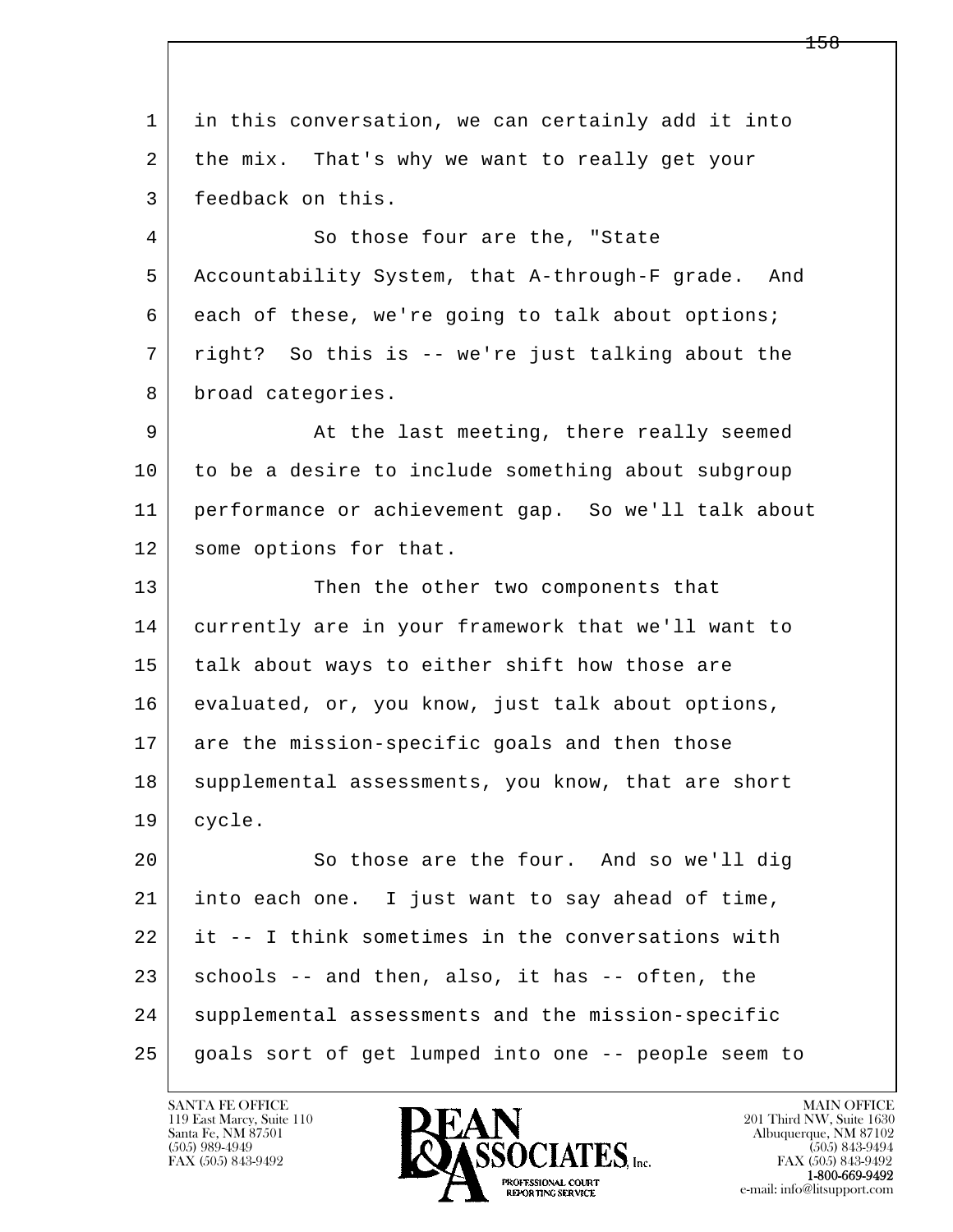l  $\overline{\phantom{a}}$ 1 sort of consider them all, you know, just as one big 2 category. 3 And so for this conversation, at least, 4 I'm really going to challenge us to really think of 5 those separately. What does each one give you in 6 terms of accountability and information about 7 schools? And what's the intent of them both? And 8 so we'll consider those separately. 9 Are we missing anything in terms of broad 10 categories? 11 Okay. Great. So if we dive into the 12 State Accountability System. 13 In your handout, you have the sort of 14 broad -- this, I think, is at the end. You have the 15 | color; you know, just the summary of the most recent 16 results from last year to come out. So I know 17 you're all very familiar with this. I will just 18 take a moment to talk about what's in the 19 A-through-F and then talk about the options. 20 So we have -- you know, this first chart 21 that you have here just shows the percentage of 22 schools that are falling into each of the grade 23 categories. This is that table at the top, and it's 24 up on the screen. And we are looking at the 25 percentage of, you know, the State charter schools

119 East Marcy, Suite 110<br>Santa Fe, NM 87501



FAX (505) 843-9492<br>**1-800-669-9492**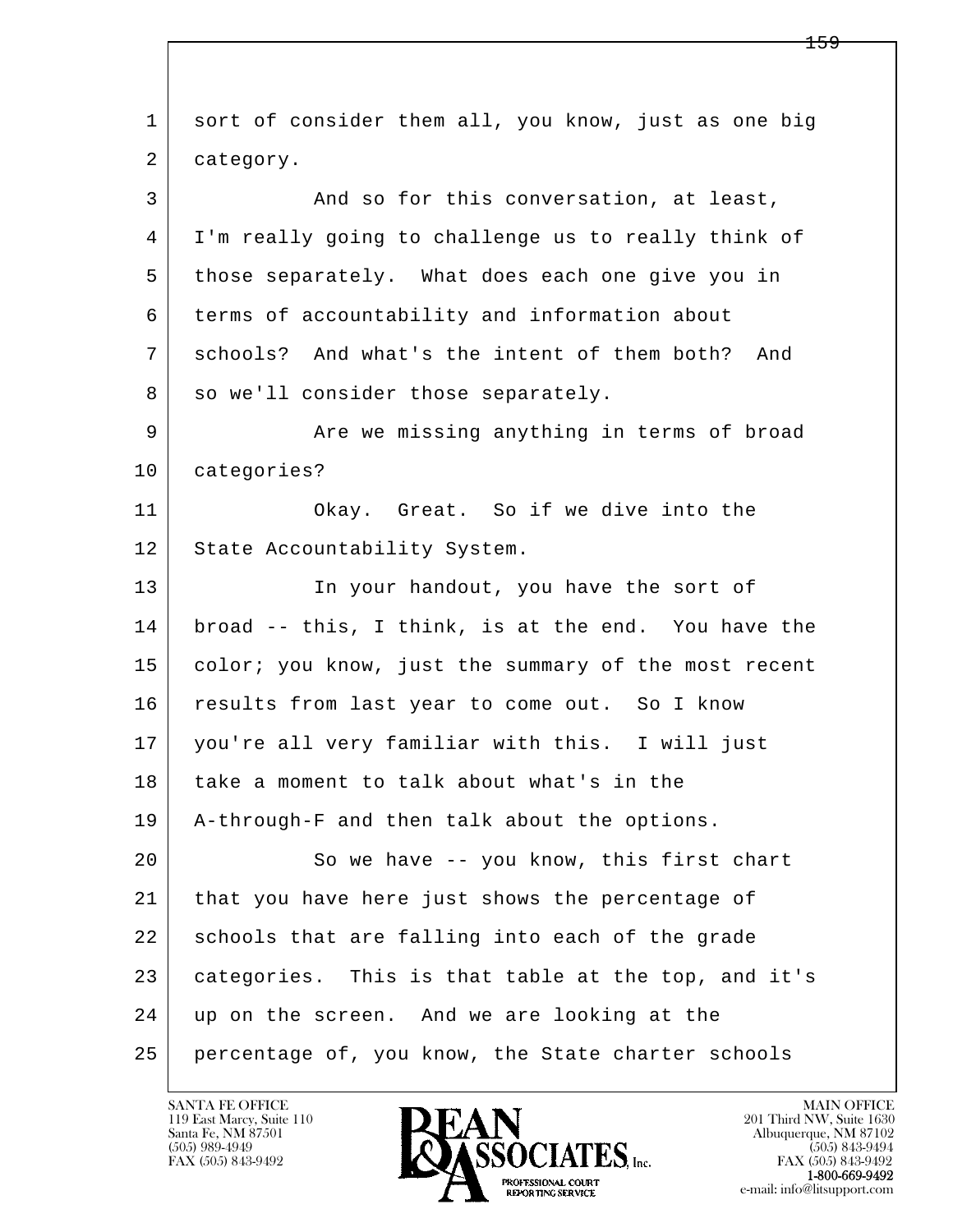| 1  | and then all schools, statewide. And --              |
|----|------------------------------------------------------|
| 2  | COMMISSIONER ARMBRUSTER: I'm sorry. Just             |
| 3  | one question; I just want to clarify this.           |
| 4  | So I see that the second column here -- or           |
| 5  | the first column, whatever -- is the 16 percent.     |
| 6  | Those are just State-chartered schools. So in the    |
| 7  | "All schools statewide," those are also local        |
| 8  | charters, as well as traditional public schools; is  |
| 9  | that correct?                                        |
| 10 | MS. LYRIA BOAST: Yes. So that's all                  |
| 11 | public schools in the state except the State charter |
| 12 | schools. So we took them out. They're in the first   |
| 13 | column, and all the other schools are there. So you  |
| 14 | can just sort of compare, and you see that there     |
| 15 | are -- you know, the distribution is fairly similar. |
| 16 | You know, that's just a broad view of it.            |
| 17 | The -- let's see. So then if we che- --              |
| 18 | now, what you don't have in this printout which I'm  |
| 19 | showing up on the screen and you have on your slides |
| 20 | is just the weighting, you know, sort of talking --  |
| 21 | because this will be important as we start talking   |
| 22 | about options.                                       |
| 23 | So you have -- let's see -- one, two,                |
| 24 | three, four, five, six, seven components of the      |
| 25 | A-through-F, plus the possibility of bonus points.   |
|    |                                                      |

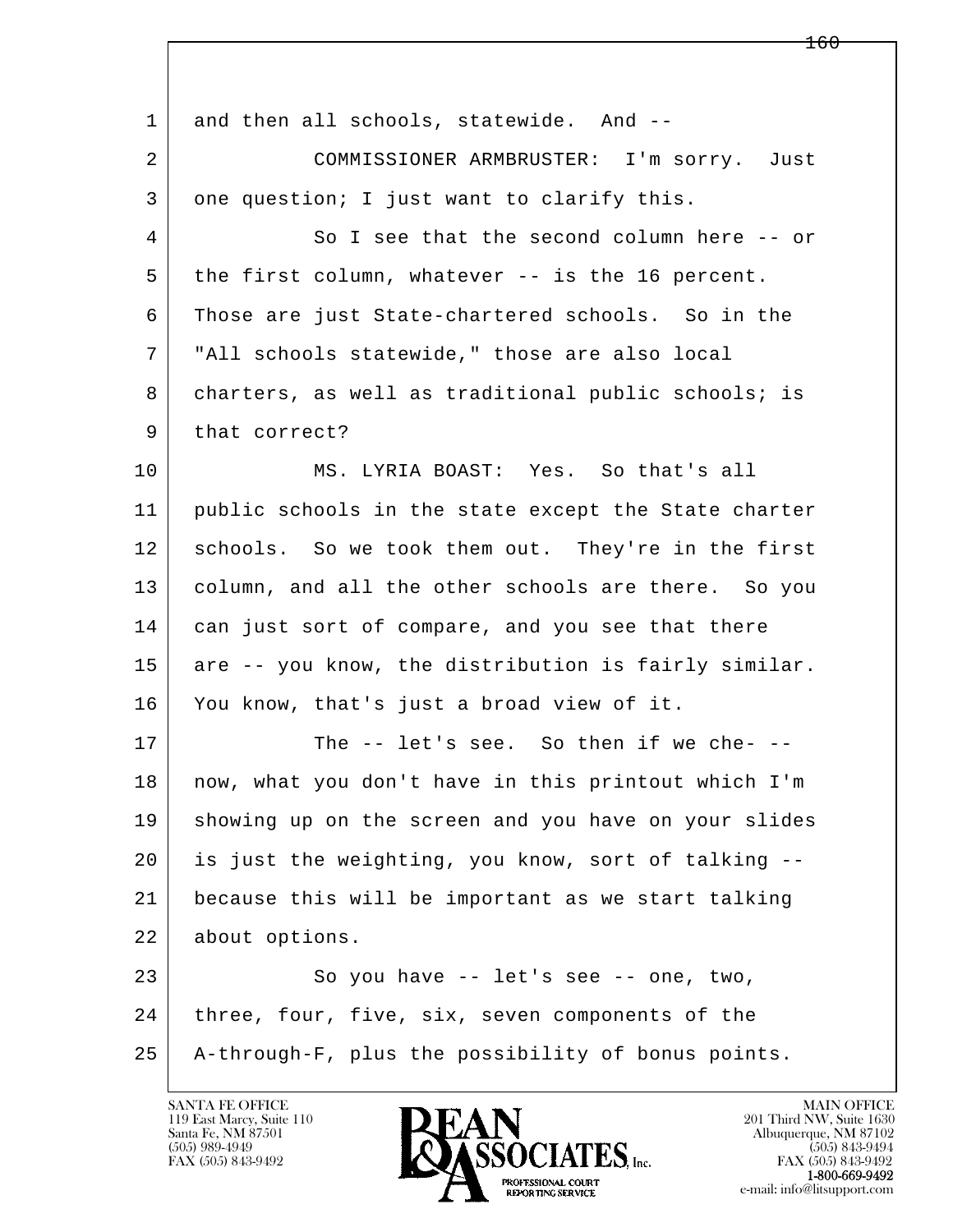l  $\overline{\phantom{a}}$  1 So I'm just going to do on a quick run-through. And 2 stop if there are any questions on anything. I know 3 you all are familiar with these. 4 But 40 percent for elementary and middle 5 school goes to what's called "Current standing." 6 This is, essentially, proficiency, but looked at in 7 two views. A 20 percent weight goes to straight-up 8 proficiency, you know, how many students are at -- 9 MS. POULOS: It's gone up to 25 now. 10 MS. LYRIA BOAST: Oh. Has it gone up to 11 25? 12 MS. POULOS: It's gone up to 25 now. 13 MS. LYRIA BOAST: Oh. My weights aren't 14 correct. Sorry. Okay. So wasn't it 15 for 15 Value-added? Oh. So the slide is still correct. 16 It's just my talking points aren't. 17 MS. POULOS: Yeah. 18 MS. LYRIA BOAST: Okay. So 25 percent 19 is -- of that 40 is just straight-up proficiency, 20 | how many students are at grade level. 21 Then another 15 percent is value-added 22 conditioning. 23 So this should make you happy. It's 24 actually saying who are the students who are in that 25 school, and given our expectations for these

119 East Marcy, Suite 110<br>Santa Fe, NM 87501

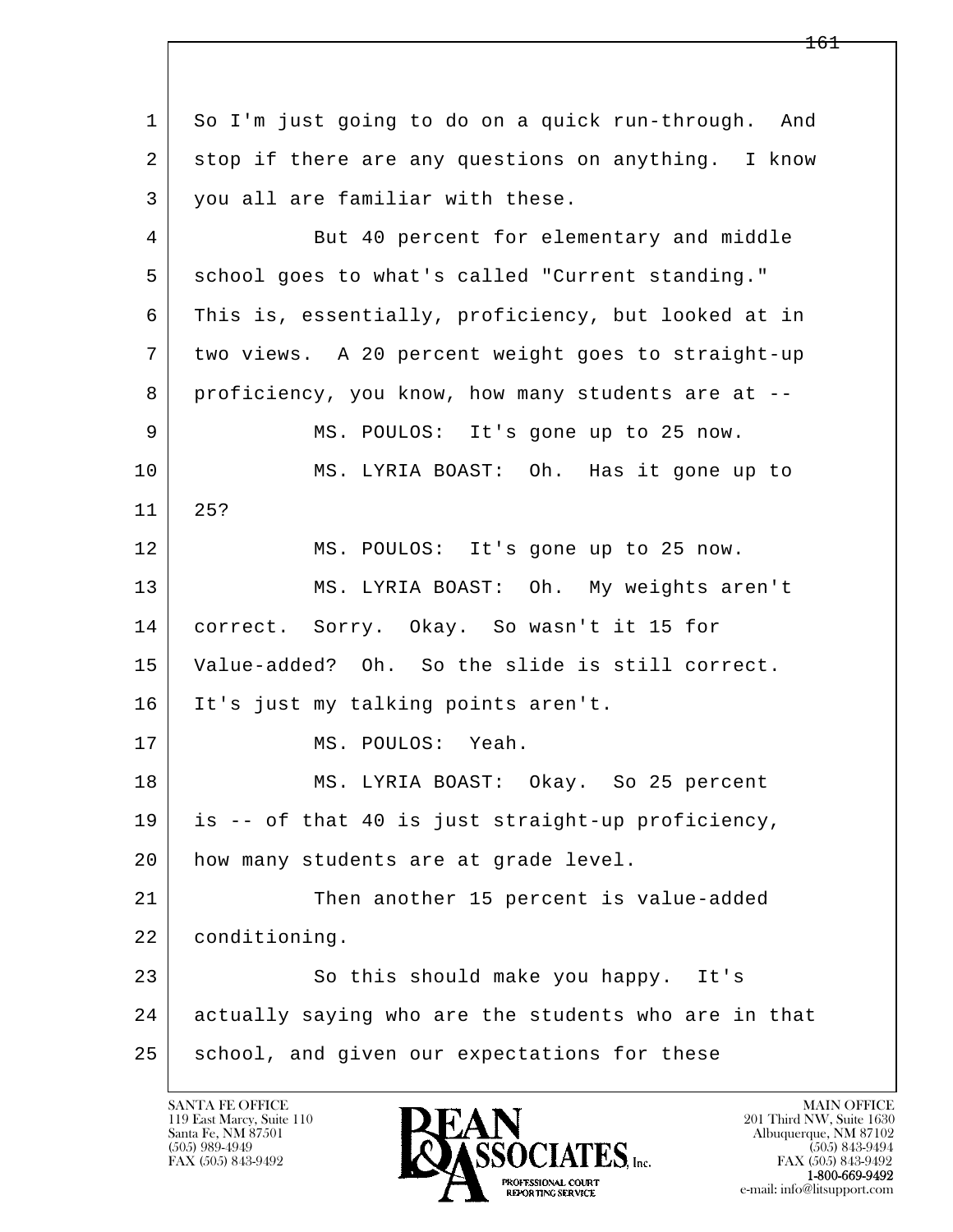| 1  | students, are they at the proficiency rate that we   |
|----|------------------------------------------------------|
| 2  | would expect?                                        |
| 3  | Still a lot of issues that I know people             |
| 4  | will have with proficiency. But this is fairly       |
| 5  | unusual in state accountability systems, that they   |
| 6  | would even take a look that way and do any kind of   |
| 7  | value-added conditioning on the proficiency rate.    |
| 8  | So that's 40 percent of the weight to                |
| 9  | proficiency. Again, I know we talked about this in   |
| 10 | July. But when you look across the country, that's   |
| 11 | a fairly low, compared to average, weight on         |
| 12 | proficiency. So I know lots of issues with the       |
| 13 | A-through-F; but you do have a system that is a much |
| 14 | higher weight on growth, comparatively to other      |
| 15 | states.                                              |
| 16 | So then the next three are growth                    |
| 17 | measures. You have that school-level growth.<br>And  |
| 18 | then a look at the top 75 percent of students and    |
| 19 | then the bottom 25 percent of students. So taken     |
| 20 | all together, you know, 50 percent of the grade is   |
| 21 | based on growth.                                     |
| 22 | And I know there was some confusion as we            |
| 23 | were talking to folks. And even when I initially     |
| 24 | looked at this, I thought it was looking at the      |
| 25 | bottom quartile and the top quartile. But it's the   |

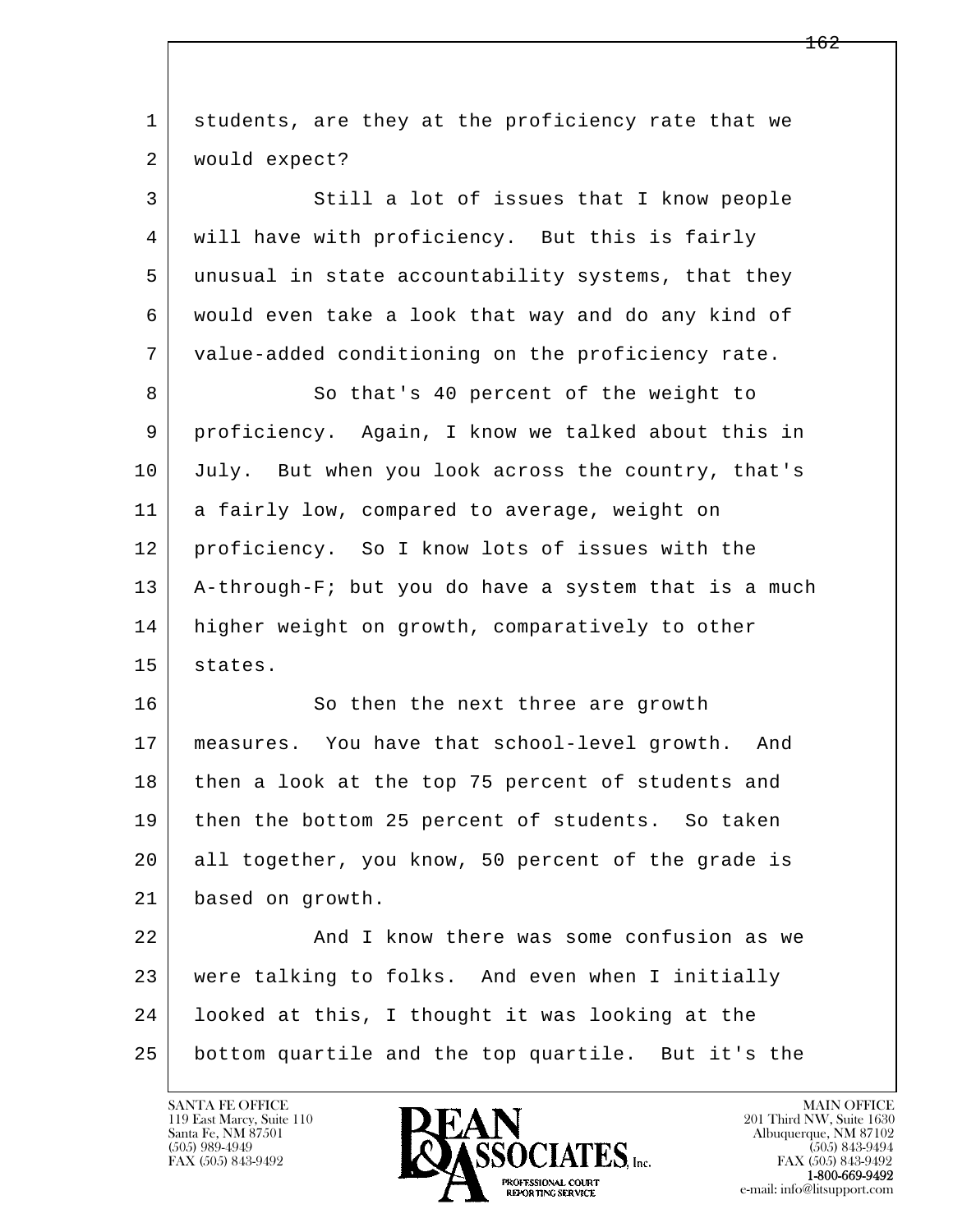l  $\overline{\phantom{a}}$  1 bottom quartile and then the top 75. That was a 2 | good clarification. 3 Great. Then 10 percent is on what's 4 called "Opportunity to Learn," attendance and class 5 graduation; in high school, graduation looked at 6 three ways, and, again, with the value-added 7 conditioning on it, which, again, I actually don't 8 know of any other state that does that, sort of look 9 at it, taking into consideration who they serve. 10 So, again, that doesn't make it a perfect 11 system. There are issues; but you have much more in 12 your system that is taking growth and the students 13 served into consideration than most accountability 14 systems. 15 Then you have College and Career 16 Readiness, and then the bonus points. 17 So just before we start digging in -- 18 because we are going to talk about, like, which 19 components would you prioritize, which you 20 wouldn't -- are there any questions about them that 21 I or somebody else can answer about, you know, what 22 are these measuring? What are these? Does  $23$  anybody -- okay. 24 | All right. Finally, we'll take -- you 25 know, we have this bar chart. I hope it's not too

119 East Marcy, Suite 110<br>Santa Fe, NM 87501



FAX (505) 843-9492<br>**1-800-669-9492**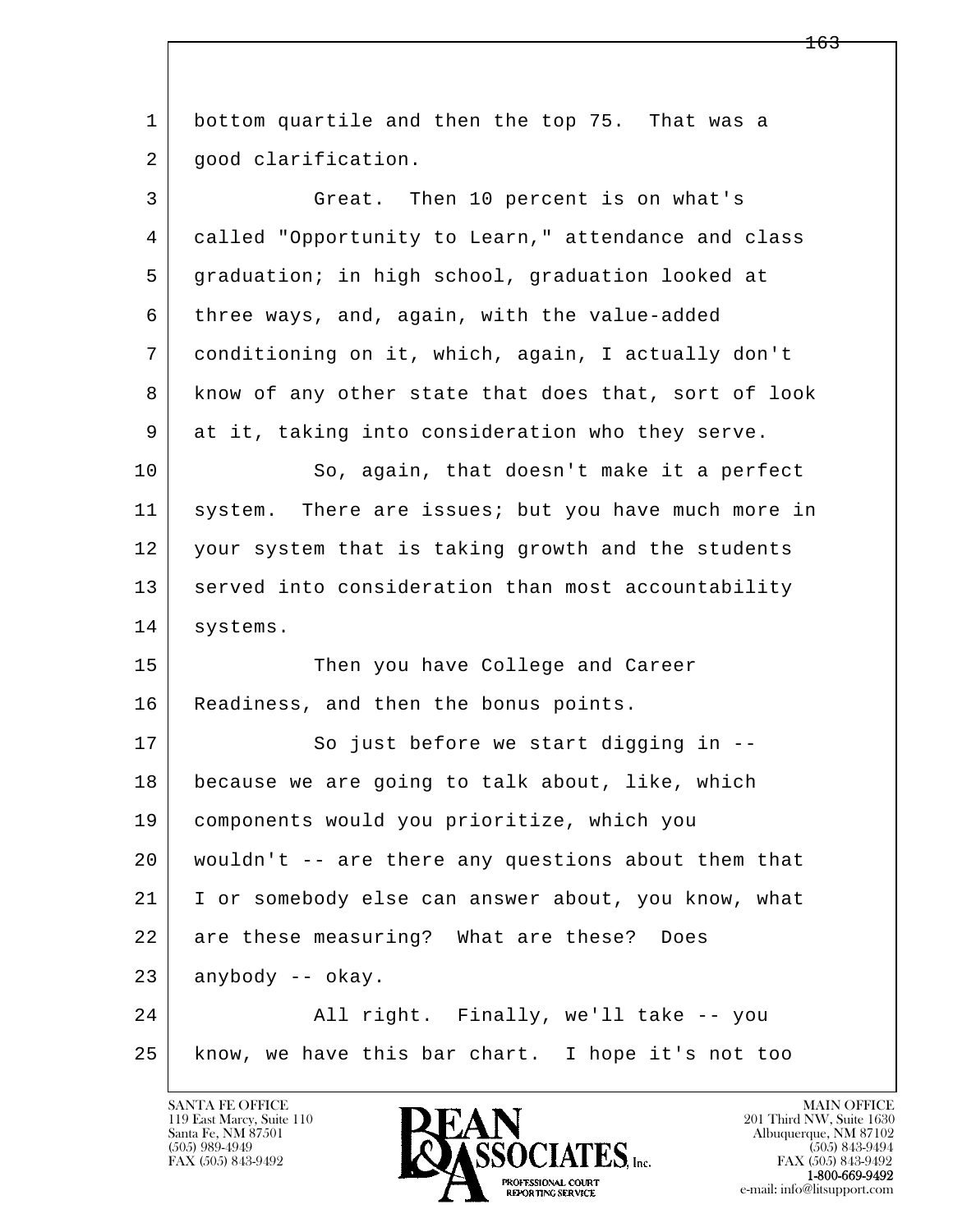l  $\overline{\phantom{a}}$  1 dizzying; but good to just sort of, again, look at 2 all the State charters compared to all the schools 3 statewide. And this one is in your printout, as 4 well. It's easier to look at there, just sort of 5 seeing how do the grades on each of the components 6 break out when you look at the charters, versus all 7 the rest of the schools in the state. 8 Two things to sort of note here that will 9 be important, I think, when we come back to think 10 about how you want to use the results, some of the 11 components may be more useful to you than others, or 12 you may prioritize more highly than others. 13 When I look at this, the first -- the 14 concern that I have is why is it that, you know, not 15 just charter schools, but, you know, 60 -- I don't 16 know -- 60 percent of schools in the state are 17 getting an "F" on this growth of the lowest 18 25 percent of students. 19 That may be the case; but it doesn't do 20 much to help you distinguish between schools. Like, 21 there's probably some range; but then there's "F"s, 22 and how would you know, again, if you're trying to 23 look at a Tier 3-4, should some of those really be  $24 \mid 3-4?$ 25 So the ability to distinguish using a

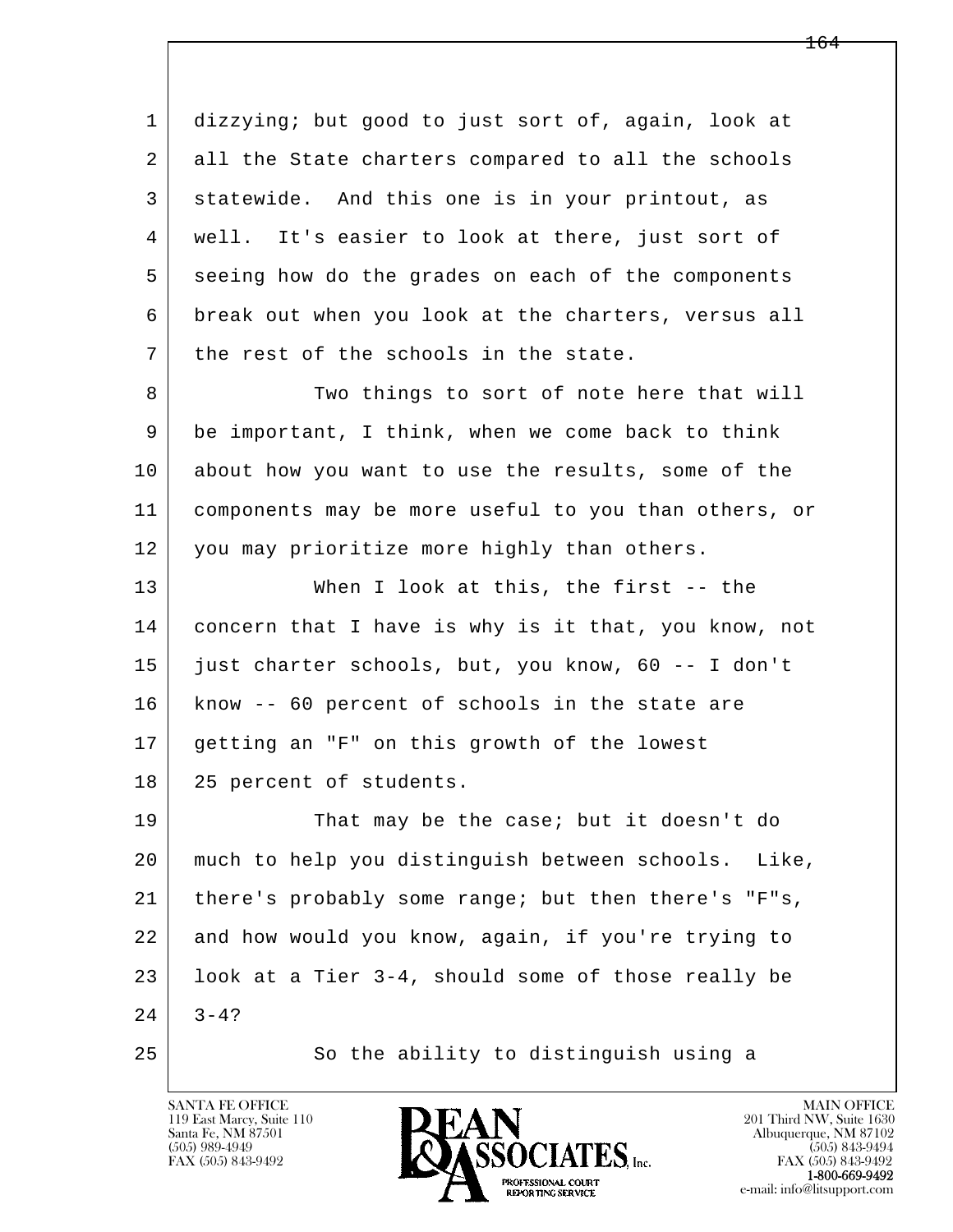l  $\overline{\phantom{a}}$  1 metric is always a good question. Can you 2 distinguish between schools using a metric? And 3 almost everybody is failing this. 4 MS. POULOS: Yeah. Can I just -- I think 5 context is helpful. We set our expectations in 2012 6 on performance at that time, on average performance 7 at that time. So interesting, what we have -- 8 interestingly, what we have then seen is -- because 9 that would not have been the reflection of the data 10 in 2012; right? Because there was a bar. The bar 11 to a "C" was the average performance statewide in 12 2012. 13 So on a whole, across the state, schools 14 are scoring lower on that indicator than they were 15 in 2012, which means maybe they're not serving those 16 students as well. Maybe the gaps are getting bigger 17 between their other students. 18 | Think it's important to have that 19 context to know that it could be -- if it had been a 20 real area of focus, it could be that that green is 21 actually flipped with the red; right? And so it may 22 still be something you want to put a lot of value 23 on, because you want to say to schools, "We actually 24 don't want to see it look like this." 25 MS. LYRIA BOAST: Yeah. Yeah.

119 East Marcy, Suite 110<br>Santa Fe, NM 87501

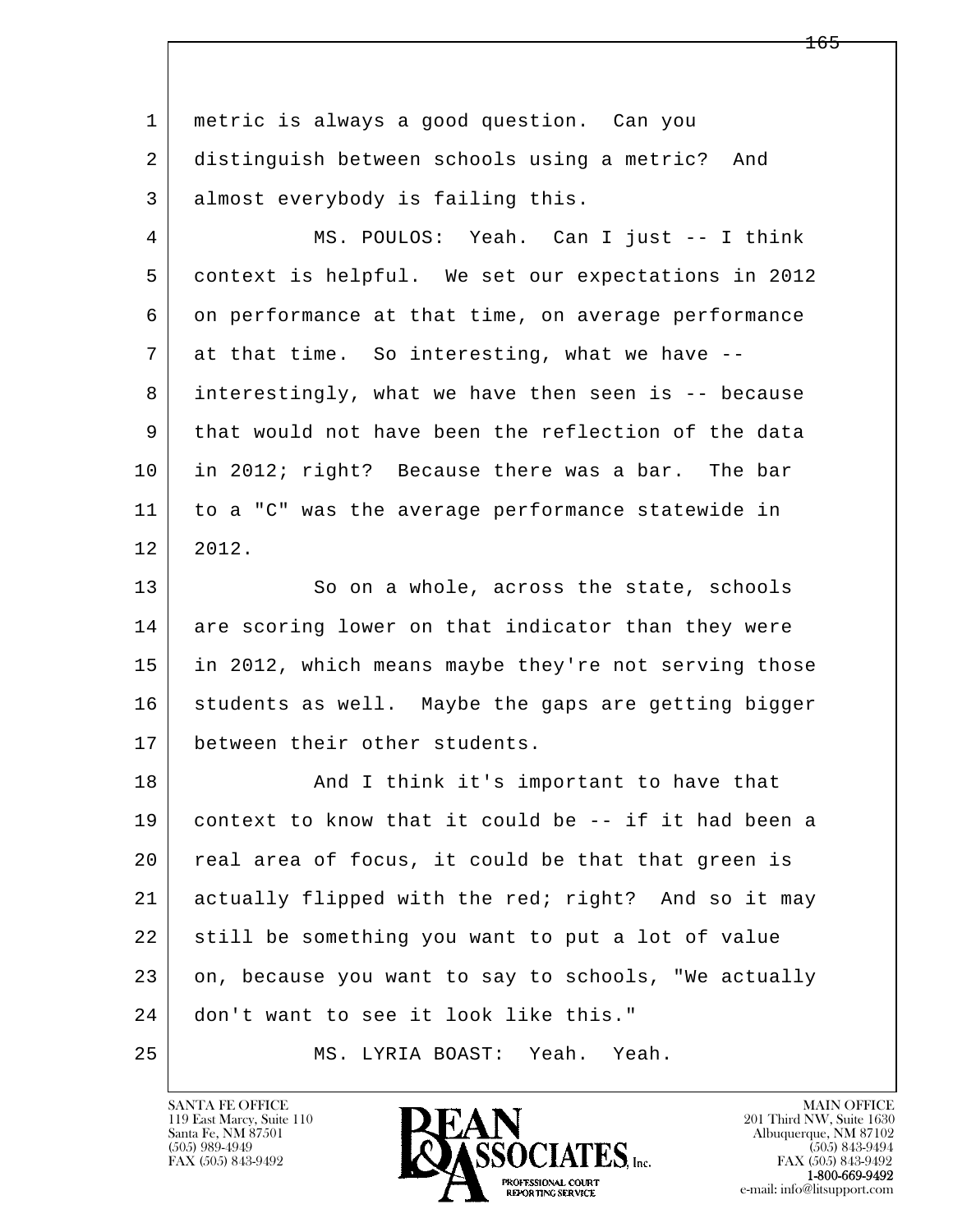l  $\overline{\phantom{a}}$  1 COMMISSIONER ARMBRUSTER: So you're saying 2 that it's low -- I want to make sure I heard this. 3 So the yellow bar that goes across those things was 4 set at this. And our schools are performing lower 5 than that, more than lower now than they were. 6 MS. POULOS: The "C" score was set based 7 on average performance across the state in 2012. 8 And now, there's more people below -- or more 9 | schools below that "C" benchmark -- right? -- which, 10 if the distribution had stayed the same, there would 11 be an equal number, right? But because we've set 12 that bar and left it where it was, and now we see 13 more under the "C" performance, that means, as a 14 whole, the State is earning fewer points. 15 MR. TIM FIELD: And I don't know. It's 16 complicated. I think you could get a statistician 17 in here. 18 But I know, like, when I was in 19 Philadelphia, Philadelphia, also, like all states, 20 Pennsylvania, changed the state assessment. I know 21 some charter schools there that were high-performers 22 who serve really high-percentage low-income 23 students. 24 When the assessment changed, they had a 25 hard -- they, all of a sudden, were -- so I think

119 East Marcy, Suite 110<br>Santa Fe, NM 87501



FAX (505) 843-9492<br>1-800-669-9492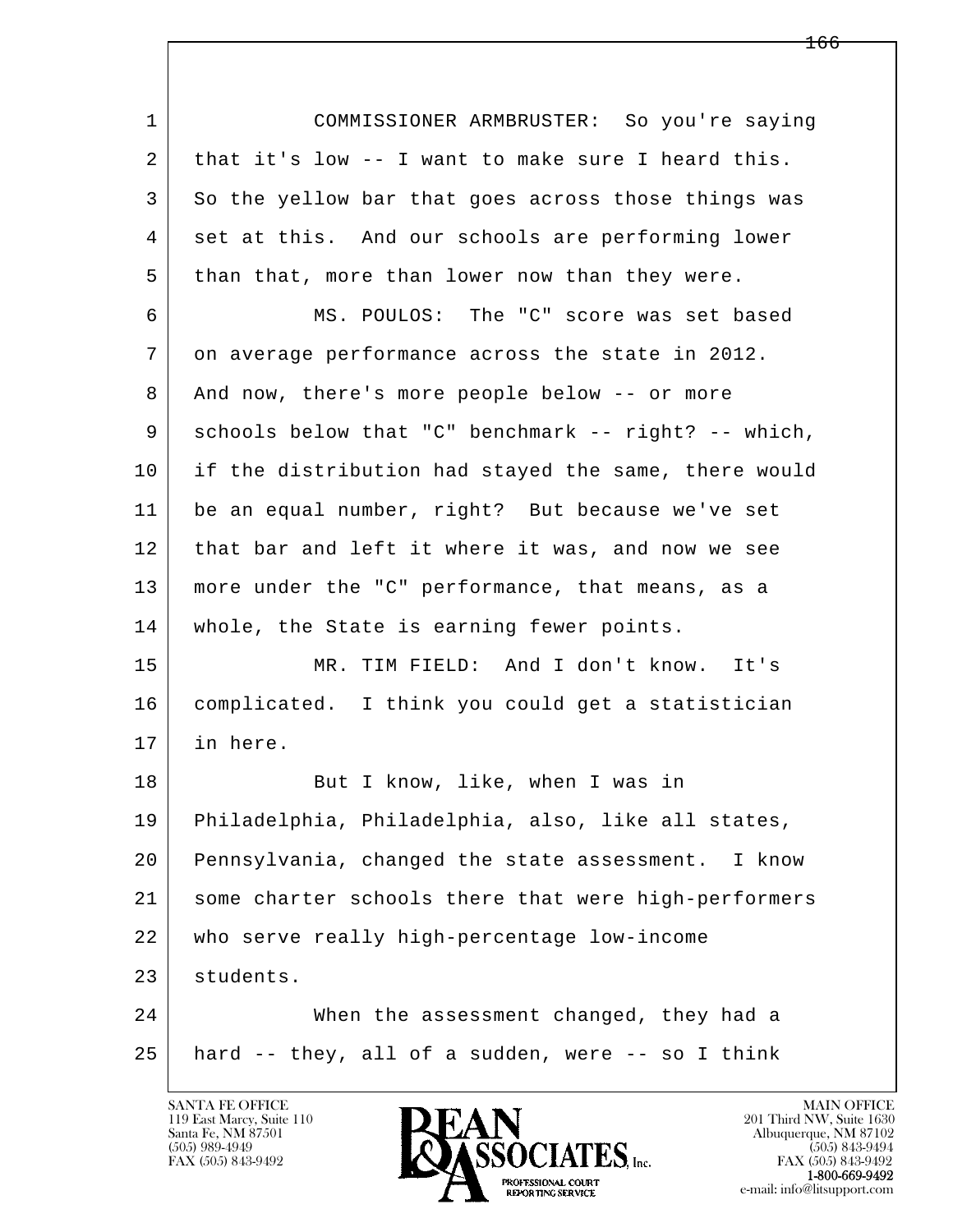| $\mathbf 1$ | sometimes the assessment changes do have a harder    |
|-------------|------------------------------------------------------|
| 2           | and tougher impact on students who are               |
| 3           | lower-performing, because the rigor is higher and,   |
| 4           | like, that bottom -- so I don't know if that's       |
| 5           | what's going on here at all. Or is it, like, the     |
| 6           | fact that 2012 it was based on a different           |
| 7           | assessment, a different kind of assessment.          |
| 8           | So that also may be why you see such --              |
| 9           | because that used to be a more normal -- you know,   |
| 10          | more spread-out distribution. That's changed. And    |
| 11          | there's reasons why it could change. Schools aren't  |
| 12          | doing as well even though it's not even four years.  |
| 13          | You'd be kind of surprised if schools would go like, |
| 14          | (Indicates).                                         |
| 15          | It could be that the assessment is proving           |
| 16          | harder. Anyway, whatever it might be.                |
| 17          | MS. LYRIA BOAST: So the reason to keep               |
| 18          | this in mind is, again, definitely, we want schools  |
| 19          | to be improving. But I also want you to be able to   |
| 20          | distinguish between schools. And, again, if they're  |
| 21          | all failing, yes, that's something; but on a         |
| 22          | particular indicator, we have to ask how helpful is  |
| 23          | this going to be for you and -- that's the point to  |
| 24          | remember.                                            |
| 25          | Okay.                                                |

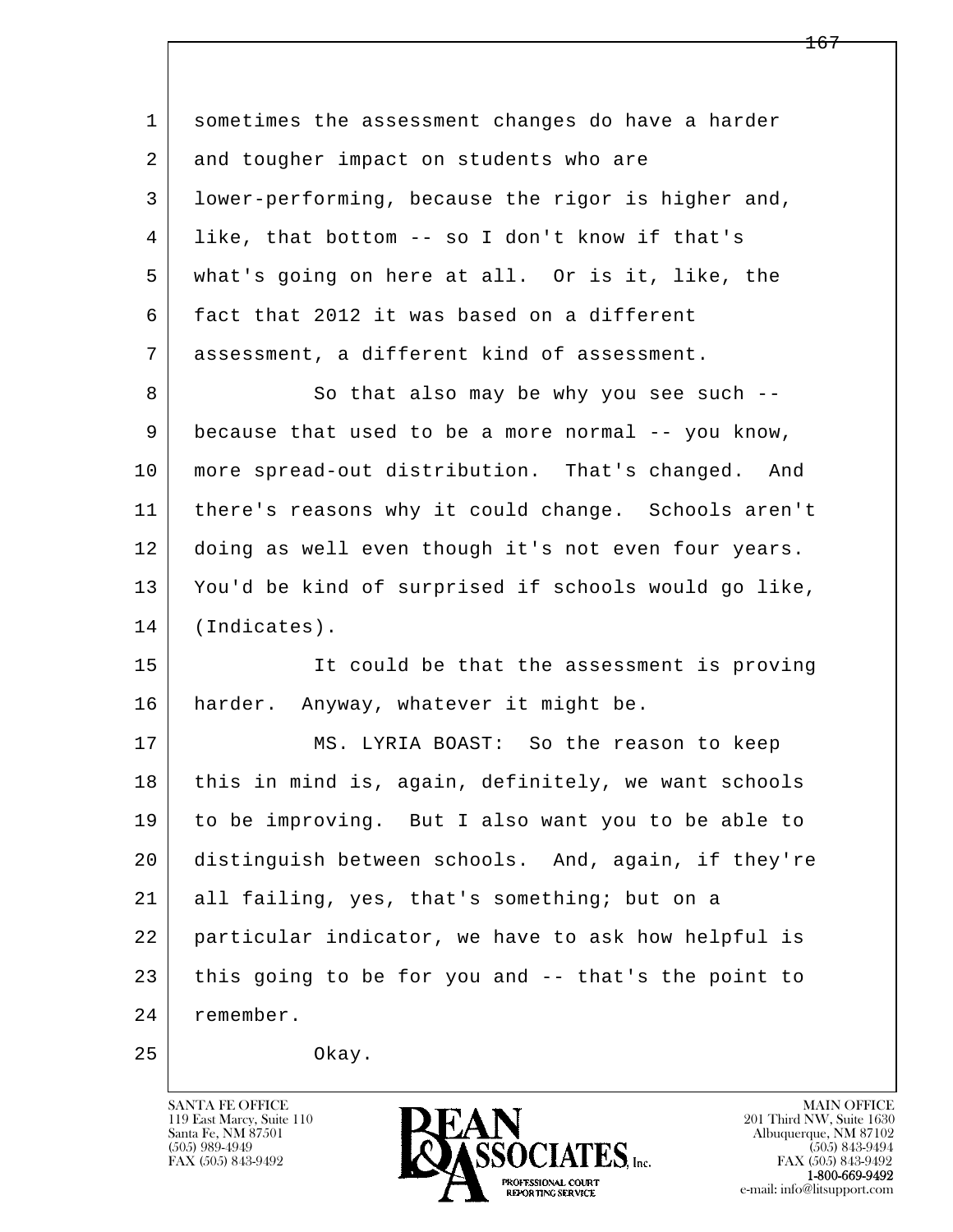| $\mathbf 1$ | COMMISSIONER ARMBRUSTER: So it would seem            |
|-------------|------------------------------------------------------|
| 2           | like in the same sense of what you're saying, it     |
| 3           | would seem to me to say -- because I would say in    |
| 4           | New Mexico, with a few exceptions -- there are --    |
| 5           | that the population of traditional schools and their |
| 6           | charter schools are pretty much the same. They have  |
| 7           | a high ELL; they have a high special ed; they have   |
| 8           | high disadvantaged; they have high free lunch,       |
| 9           | reduced lunch, you know, all those -- there's not,   |
| 10          | like, this difference between them.                  |
| 11          | So I guess my question would be, from the            |
| 12          | opposite direction, is, so what are the schools who  |
| 13          | are doing at least a "C" in lowest quartile, "C,"    |
| 14          | "B," "A," doing that the other ones are not doing?   |
| 15          | Did I say that backwards? I mean --                  |
| 16          | MS. LYRIA BOAST: No. We get that -- one              |
| 17          | other thing to think about on this one -- and this   |
| 18          | will be important when we talk about the subgroup or |
| 19          | achievement gap -- another thing that could be going |
| 20          | on is that this is looking at the bottom quartile    |
| 21          | within a school.                                     |
| 22          | The bottom quartile -- and I think I wrote           |
| 23          | this in something -- of a suburban wealthy school is |
| 24          | going to be very different than the bottom quartile  |
| 25          | for a rural school, right?                           |

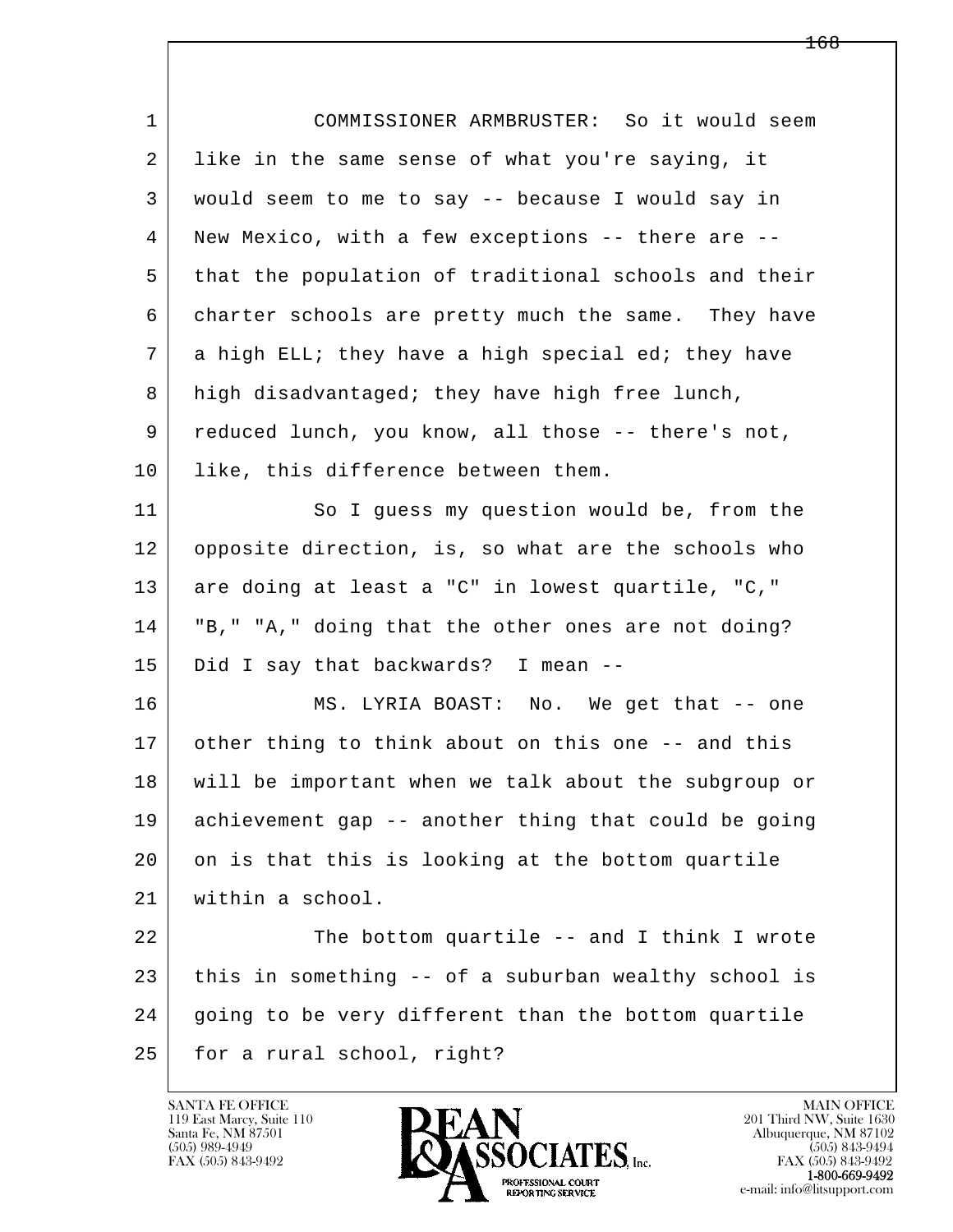| $\mathbf{1}$ | So some of this probably also has to do              |
|--------------|------------------------------------------------------|
| 2            | with how students are distributed among schools.     |
| 3            | So this gets complicated. But, again,                |
| 4            | we -- I'm worri- -- since that is the only component |
| 5            | in the A-through-F that addresses this achievement   |
| 6            | gap issue, and that's really important for you, I'm  |
| 7            | just a little worried about this. And that's why     |
| 8            | we're considering adding other measures for you to   |
| 9            | use, right?                                          |
| 10           | THE CHAIR: Right.                                    |
| 11           | MS. LYRIA BOAST: Okay. Great.                        |
| 12           | So let's jump into, then, the options.<br>So         |
| 13           | we've identified three options. You may --           |
| 14           | certainly, we're open to discussing more; Option 1   |
| 15           | being -- and this is both on the screen, but you     |
| 16           | also have this in your handout.                      |
| 17           | Option 1 would be to continue as you are             |
| 18           | And one of the components of your framework would be |
| 19           | to use the overall A-through-F grade. So that's,     |
| 20           | you know, sort of what you have in your current      |
| 21           | framework, right?                                    |
| 22           | The second option would be to actually use           |
| 23           | the disaggregated grades and to say, you know, we're |
| 24           | going to kind pull it apart, perhaps prioritize some |
| 25           | of them over others, okay?                           |

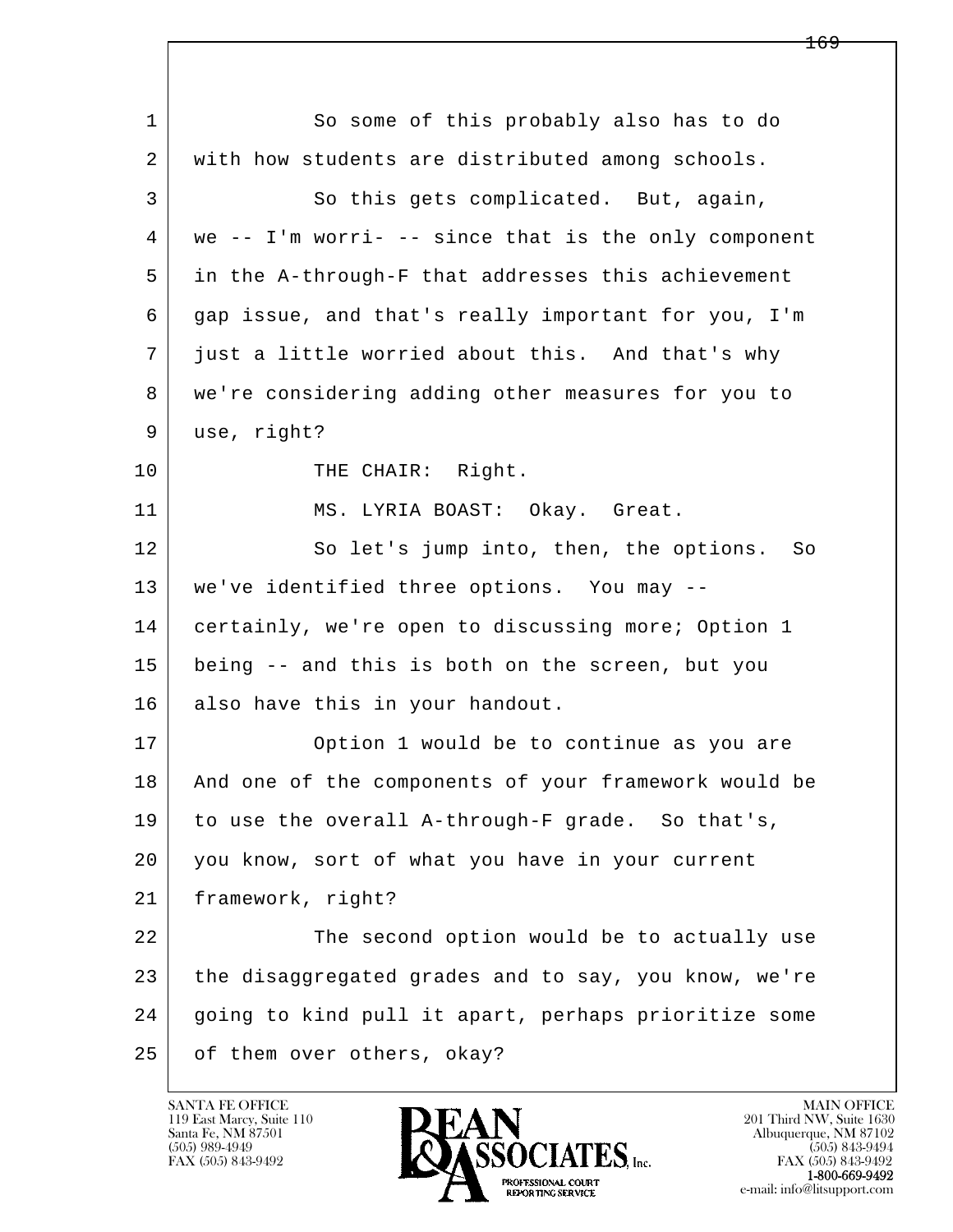l  $\overline{\phantom{a}}$ 1 and then the third is really going off on 2 your own and saying, we're still going to look at 3 proficiency, growth, graduation rate and college and 4 career readiness, but we're not going to base our 5 overall rating or our performance evaluations and 6 renewals on the grade. We're actually going to dig 7 into the proficiency rates, and, you know, make a 8 decision about what do we say the bench- -- you 9 know, the thresholds are for meeting our standards. 10 We're going to look at the growth. We're going to 11 look at graduation rate. This, obviously, requires 12 much more work, but has some benefits, you know, 13 that we should discuss, okay? 14 So we'll sort of walk through these one by 15 one. I'm flashing up just your current targets that 16 you use for using that overall grade. Option 1, 17 you've got an "A" as the "Exceeds," a "B," "C," "D." 18 This would -- I would assume you would 19 continue to use these targets; but we could rethink. 20 Do you want to be splitting any of that "C"? You 21 know, there are ways that you could perhaps, you 22 know, change it a bit. But I'm assuming you would 23 stick pretty closely to this. 24 One change from your current framework is 25 that right now, you have some interventions written

119 East Marcy, Suite 110<br>Santa Fe, NM 87501

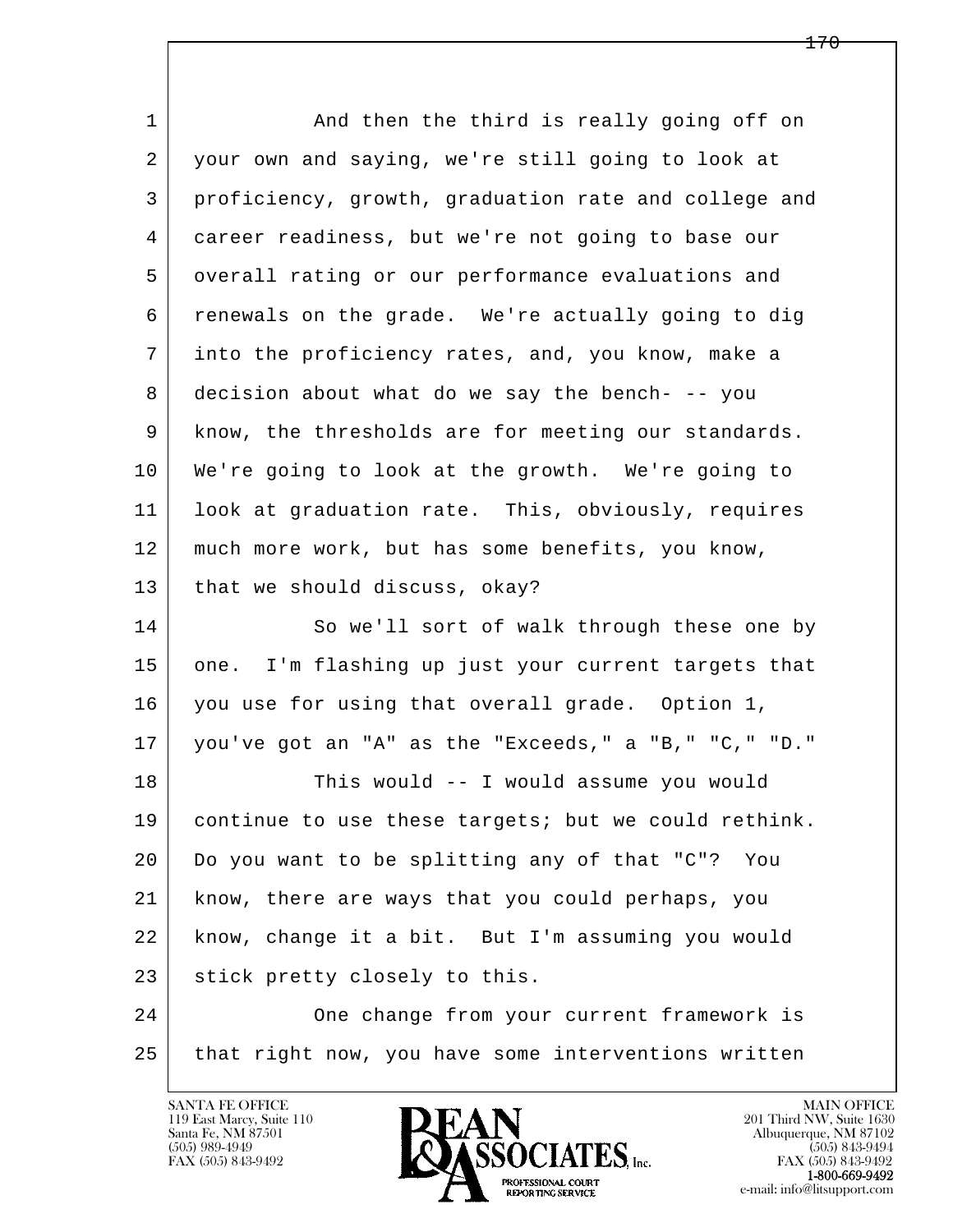l  $\overline{\phantom{a}}$ 1 into this first framework. Those would actually 2 sort of be removed to those tiers, instead of being 3 tied to this. So that would be one change. 4 But, you know, basically, it's the system 5 you have now. The strengths for each of these, we 6 kind of talked about. We want to talk about 7 strengths, concerns, and have you add any. 8 Obviously, this is the simplest approach. You're 9 using what's already being calculated. There's not 10 an additional calculation, aside from just assigning 11 | the rating. You are aligned with the State 12 | Accountability System; so your schools are being 13 evaluated, at least on this component, the same way 14 all public schools are. 15 On the concerns side, definitely what 16 we've heard from you is there is some confusion on 17 how A-through-F is calculated, some sort of distrust 18 of the system; also, concerns that if you are only 19 looking at that overall grade and don't have a sort 20 of a guaranteed system to be looking at those 21 components in each of them, that you lose a lot of 22 detail that you nee- -- you know, that is valuable 23 to see; and then, also, that concern that there 24 aren't -- there's not an achievement gap measure in  $25$  the A-through-F. And so at the June meeting, there

119 East Marcy, Suite 110<br>Santa Fe, NM 87501

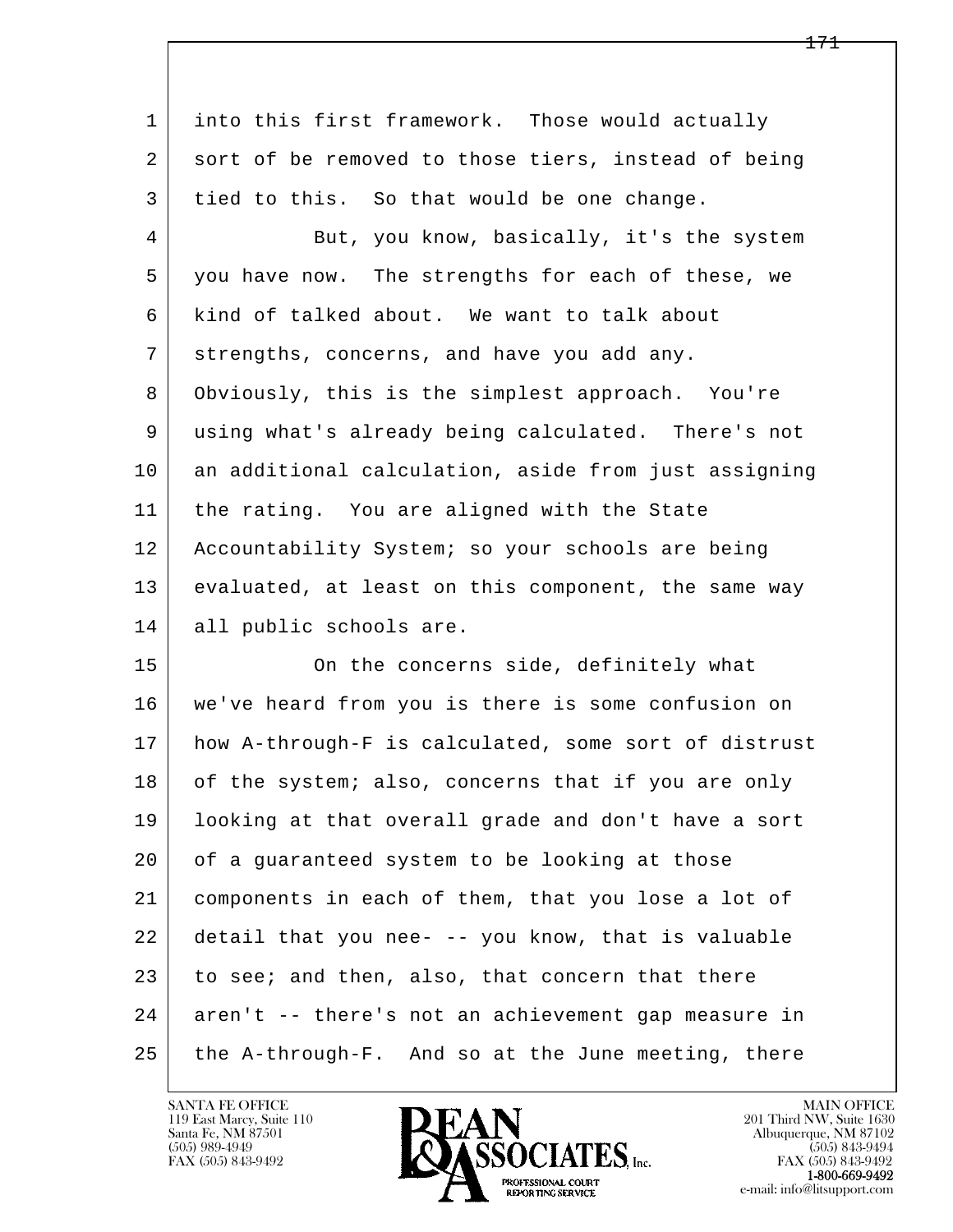l  $\overline{\phantom{a}}$ 1 was a lot of concern that the schools that are 2 serving the needs of students are -- you know, are 3 | not being sort of fairly evaluated. 4 | Anything to add to this? 5 COMMISSIONER RUIZ: I have an issue with 6 that. I'll just tell you. Because I'm still in the 7 schools. And what you said a while ago about the -- 8 the differences between -- you know, that's true 9 anywhere in the state. You know, we have kids -- 10 and I've said this before -- that one of my dearest 11 friends is a math teacher, and the kids that live on 12 the north side of town can afford to pay her \$50 an 13 | hour to tutor them. 14 MS. LYRIA BOAST: Yes. 15 COMMISSIONER RUIZ: And, I mean, the north 16 side is a different -- it's a completely different 17 population. 18 We only have one high school. And so all 19 our kids go to that same school. And I have a 20 problem with just simply looking at that. This is 21 not a true picture. I will tell you I'm an advocate 22 for doing away with some testing that our state 23 does; because I think we over-test the heck out of 24 our kids. 25 That's my personal opinion; probably not

119 East Marcy, Suite 110<br>Santa Fe, NM 87501

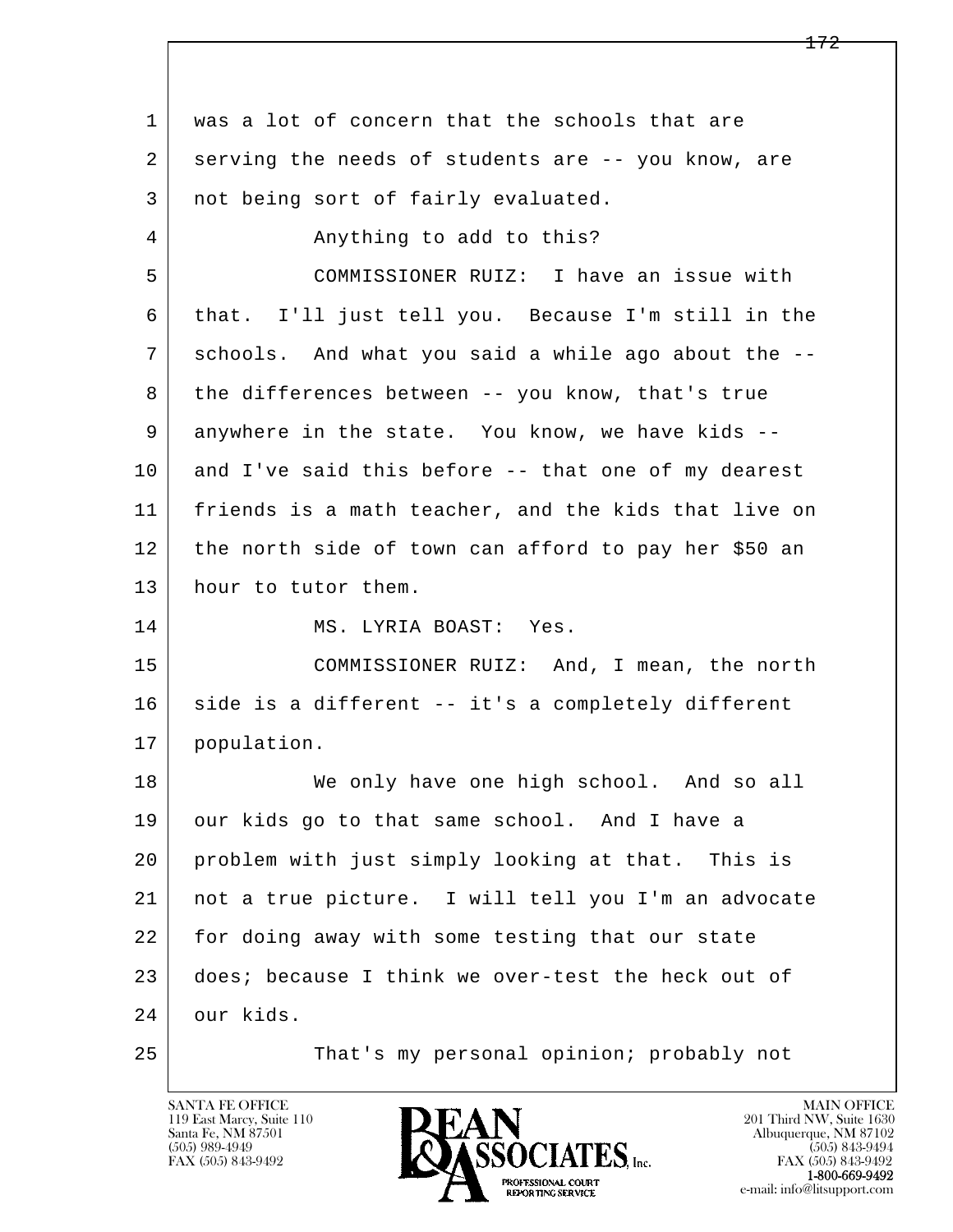1 shared by everybody in the room. But I have to just 2 tell you, because I'm on that front line. And I 3 could tell you horror stories involving kids and the 4 over-testing of kids that we do and the amount of 5 excessive time that we spend, you know, testing our 6 children, and the lack of -- you know, we had kids 7 that didn't attend music and choir and -- because 8 it's just months of testing.

l  $\overline{\phantom{a}}$ 9 and then that whole connection of you're 10 going to base a teacher's evaluation, you know, 11 contingent on a student's test scores. And you have 12 kids -- I'm a counselor. Within my school, I see 13 | kids that, you know, don't have parents, that their 14 parents are in jail. And so I have a real issue 15 with just saying, "We're going to grade everybody 16 like they're all, you know, the same. They're not 17 | the same. They're not the same. And we have to 18 somehow take into account those differences. 19 And so I'm just going to tell you I'm 20 not -- 21 | THE CHAIR: And I'm the caboose on that 22 train. 23 COMMISSIONER TOULOUSE: I agree. Because, 24 also, if I look at this one, where you've given a 25 "C" to our schools, and you take that column of

119 East Marcy, Suite 110<br>Santa Fe, NM 87501



FAX (505) 843-9492<br>1-800-669-9492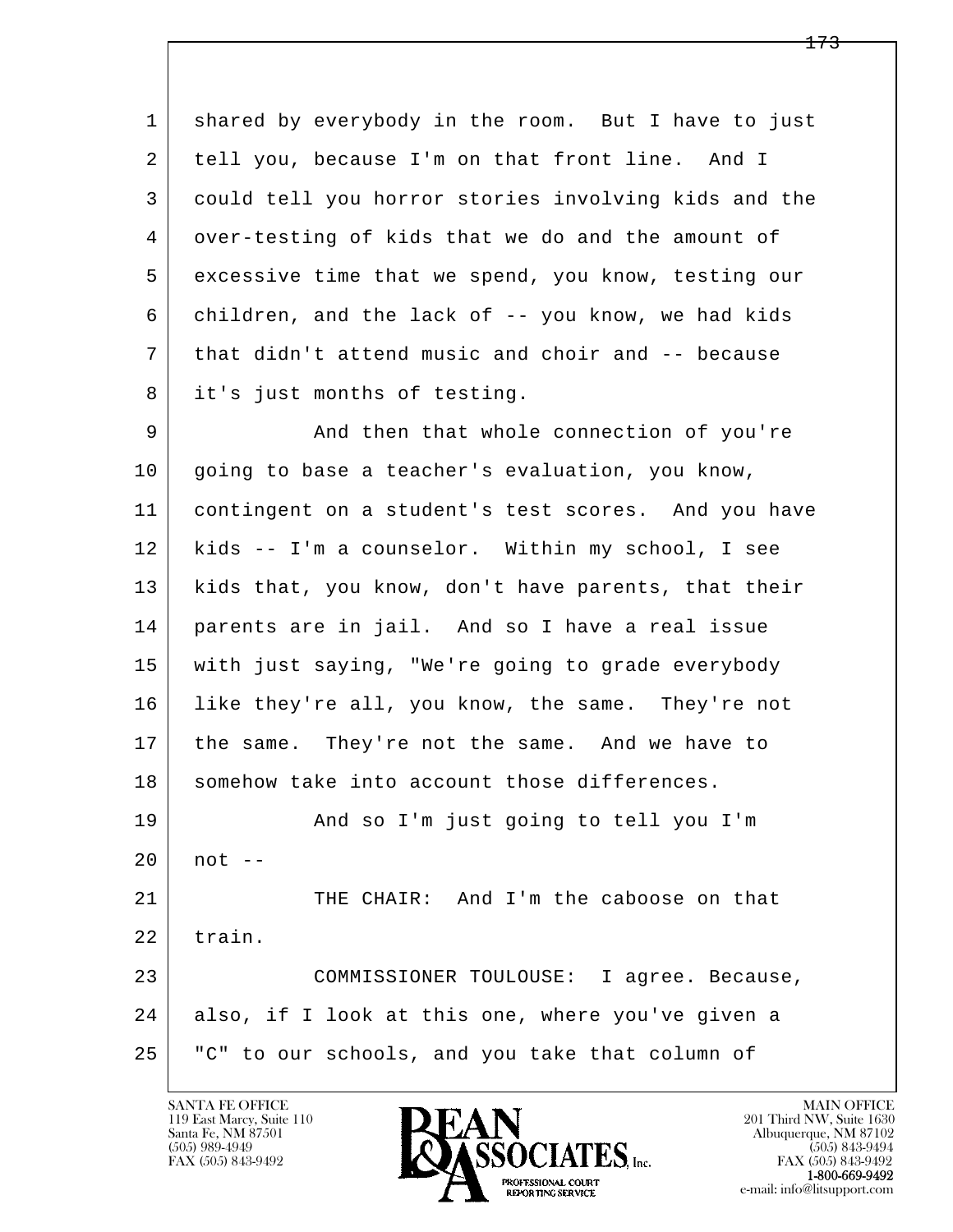l  $\overline{\phantom{a}}$  1 lowest 25 percent of students, the only ones in the 2 green shades are our ones that are our elite 3 schools. They've already got a different population 4 of students. There are others that are in the other 5 colors. 6 COMMISSIONER RUIZ: And you're exactly 7 right. I just think about Hobbs. Like, you know, 8 College Lane, certain schools that are on this side 9 of Sanger, they're always going to -- and I will 10 tell you, Hobbs did pretty well this year. But even 11 still, the kids that are right here on this side of 12 town always do better than the south schools; 13 | because those kids tend to come from, you know, 14 low-income apartments. And, I mean, there's just a 15 | lot of variances there. They don't have the 16 support -- yeah -- they don't have the support 17 system that, you know, these kids do. Not always, 18 because some do; but I just -- 19 THE CHAIR: Las Cruces is very similar 20 that way. You know the neighborhood that these 21 kids -- you know. 22 COMMISSIONER TOULOUSE: And the only 23 school that isn't one of our elite schools is 24 Mission Achievement and Success. And that is a 25 very, very specific educational approach to those

119 East Marcy, Suite 110<br>Santa Fe, NM 87501



FAX (505) 843-9492<br>1-800-669-9492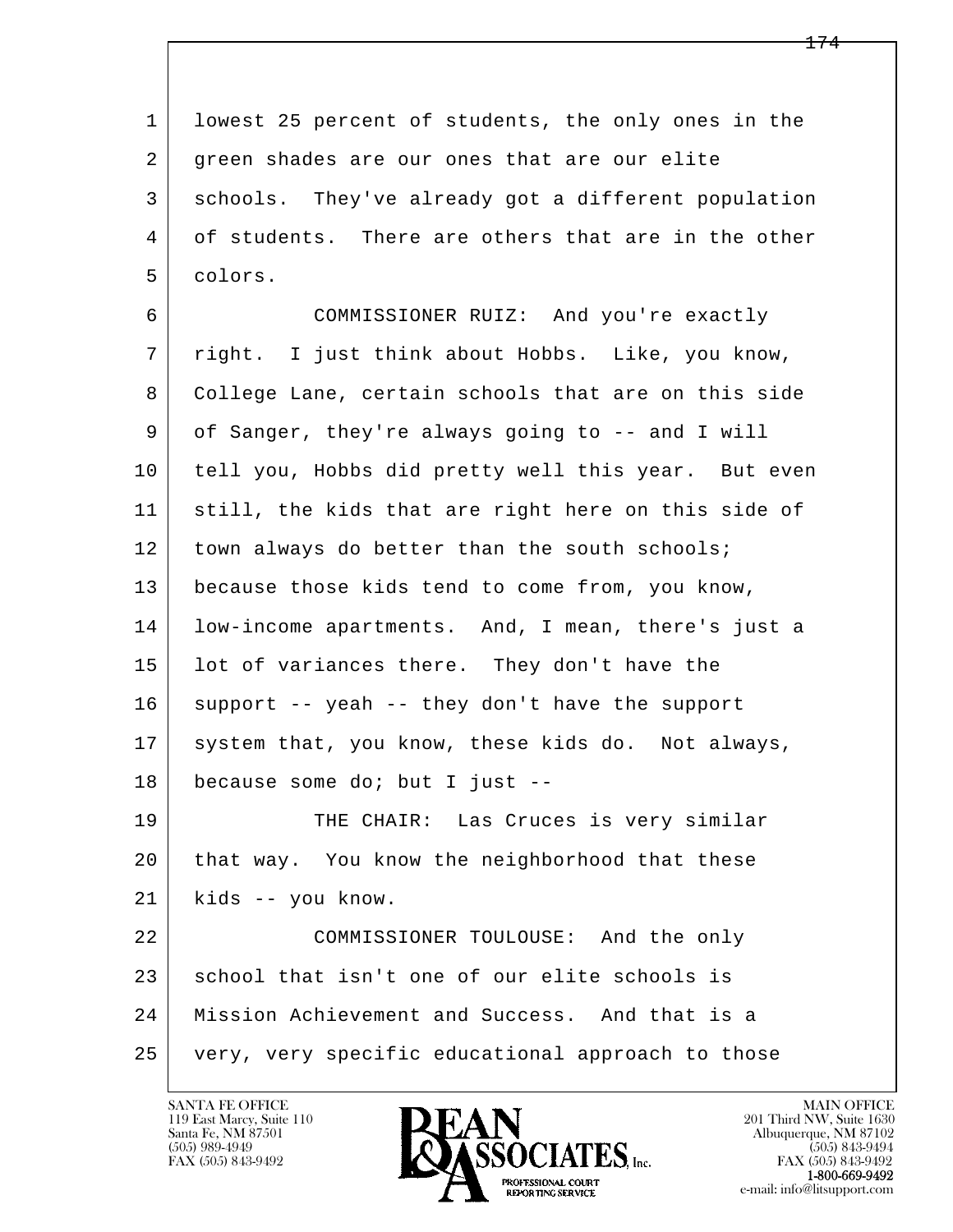l  $\overline{\phantom{a}}$  1 students that the others don't use. And they're a 2 "B." But all of our other schools are our elite 3 schools. 4 COMMISSIONER ARMBRUSTER: They're an "A." 5 COMMISSIONER TOULOUSE: They're "A"s or 6 "B"s overall, I mean -- but the kinds of schools we 7 consider: Cottonwood, you know, AIMS, you know, 8 those schools, that they're going for a certain kind 9 of students. Cottonwood is, you know, International 10 Baccalaureate, and AIMS is a STEM school, you know. 11 | And so you're getting a different 12 population in those schools. And so you're not 13 going to have -- that their percentages -- or their 14 quartiles are going to squinch up so that it's hard 15 to really say who's your lowest performing, because 16 they're still going to be up there. 17 | THE CHAIR: I'm a fan of disaggregating. 18 COMMISSIONER RUIZ: Me, too. Because we 19 have -- we are fortunate to have -- Dr. Sarangarm 20 work for us. And he -- Dr. Suchint Sarangarm. And 21 we know that he is this amazing statistician. And 22 he has worked with people here in this Department. 23 And -- you know, and we have people from 24 Los Alamos that I know, too, that still can't 25 explain how that entire process was calculated.

119 East Marcy, Suite 110<br>Santa Fe, NM 87501

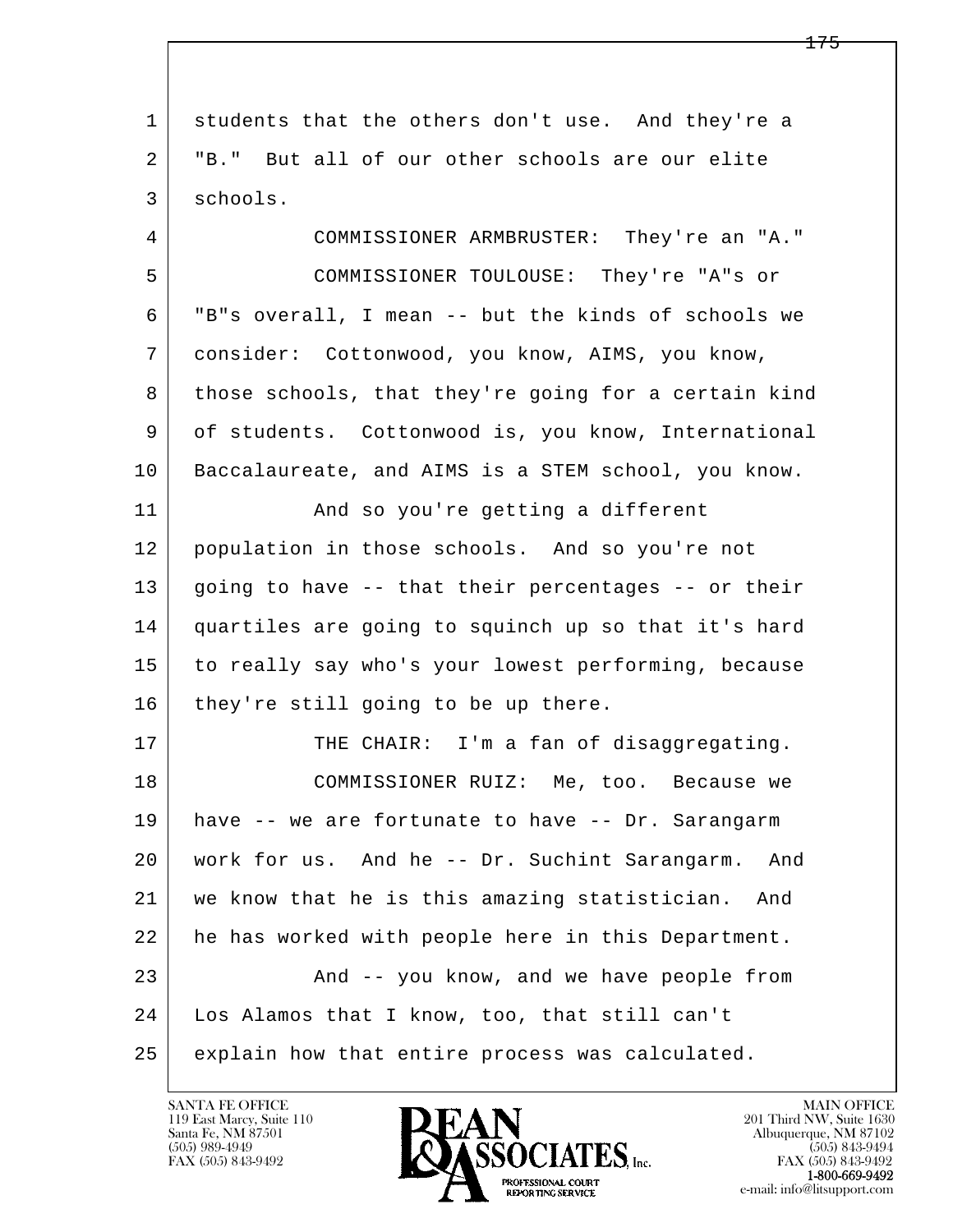1 | Tell me how you get to that.

2 So if you have all these people telling 3 you that there's issues with that, I mean, at what 4 point do we determine there's issue with that, and  $5$  we can't  $-$ 

 6 MS. LYRIA BOAST: Okay. Fabulous. So I'm 7 going to -- I want to be just very clear. These 8 issues, we are going to address, and we are going to 9 have to address them in the second component we 10 talked about. Because -- because of the way the 11 system is, these -- we can't address through any of 12 these three options. And that's why we are adding a 13 | second component. So hold some of those thoughts 14 for a moment. And that's why we are --

 15 COMMISSIONER JOHNSTON: I'm hanging on for 16 dear life with this. But I don't know that I really 17 understand --

 18 MR. TIM FIELD: I think it's helpful to go 19 | through -- keep on going through this.

l  $\overline{\phantom{a}}$  20 MS. LYRIA BOAST: We are going through the 21 options. 22 THE CHAIR: I want some clarity. Do I put 23 any of this down here now, or not? 24 MS. LYRIA BOAST: Yes, please do. 25 | THE CHAIR: So that's where I -- I just

119 East Marcy, Suite 110<br>Santa Fe, NM 87501

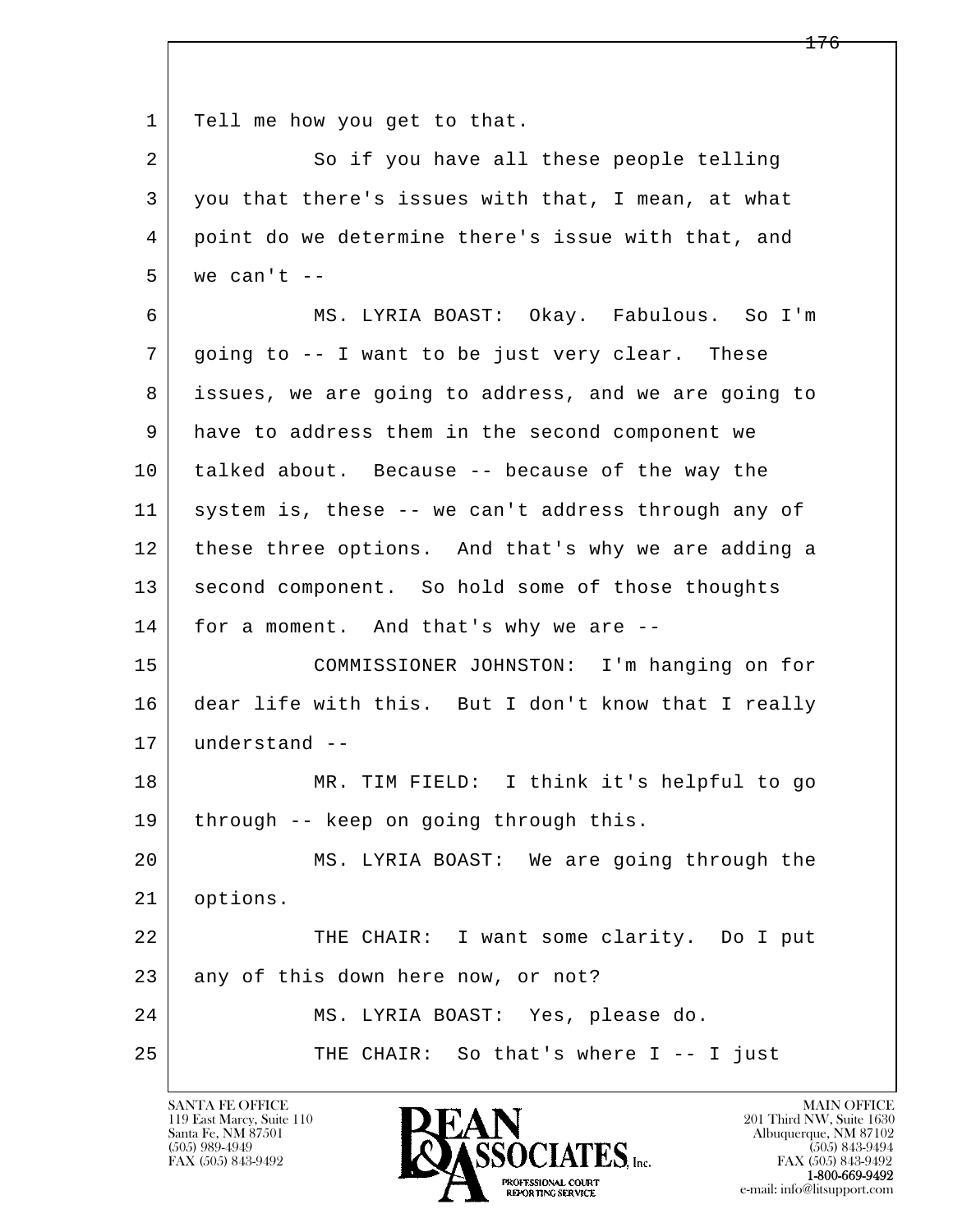l  $\overline{\phantom{a}}$  $1$  need to  $-$  2 MS. LYRIA BOAST: Put them, because we're 3 going to want to -- yes. So just to let you know  $4$  what we are  $-$  5 THE CHAIR: And I didn't mean to interrupt  $6$  you. I'm just  $-$  7 COMMISSIONER JOHNSTON: Oh, no. That's 8 all right; because I'm just -- 9 MS. LYRIA BOAST: Yeah. We're not -- 10 THE CHAIR: I just didn't want to not do 11 something. 12 MS. LYRIA BOAST: On Page 1 of this, which 13 has the little "1" at the bottom, this is where 14 we're going to want you to indicate, for each of the 15 components, which of the options you like, and maybe 16 that you rank them, because you think, "Oh," or 17 maybe these two would be okay, and you're giving us 18 your notes, okay? 19 At the end of it, we're going to talk a 20 little bit -- come back around to that, essentially, 21 then, what we will do with the components. But you 22 can focus on Page 1 right now. 23 COMMISSIONER TOULOUSE: One is the best 24 option. What's the worst option? 25 MS. LYRIA BOAST: Okay. Let's talk about

119 East Marcy, Suite 110<br>Santa Fe, NM 87501

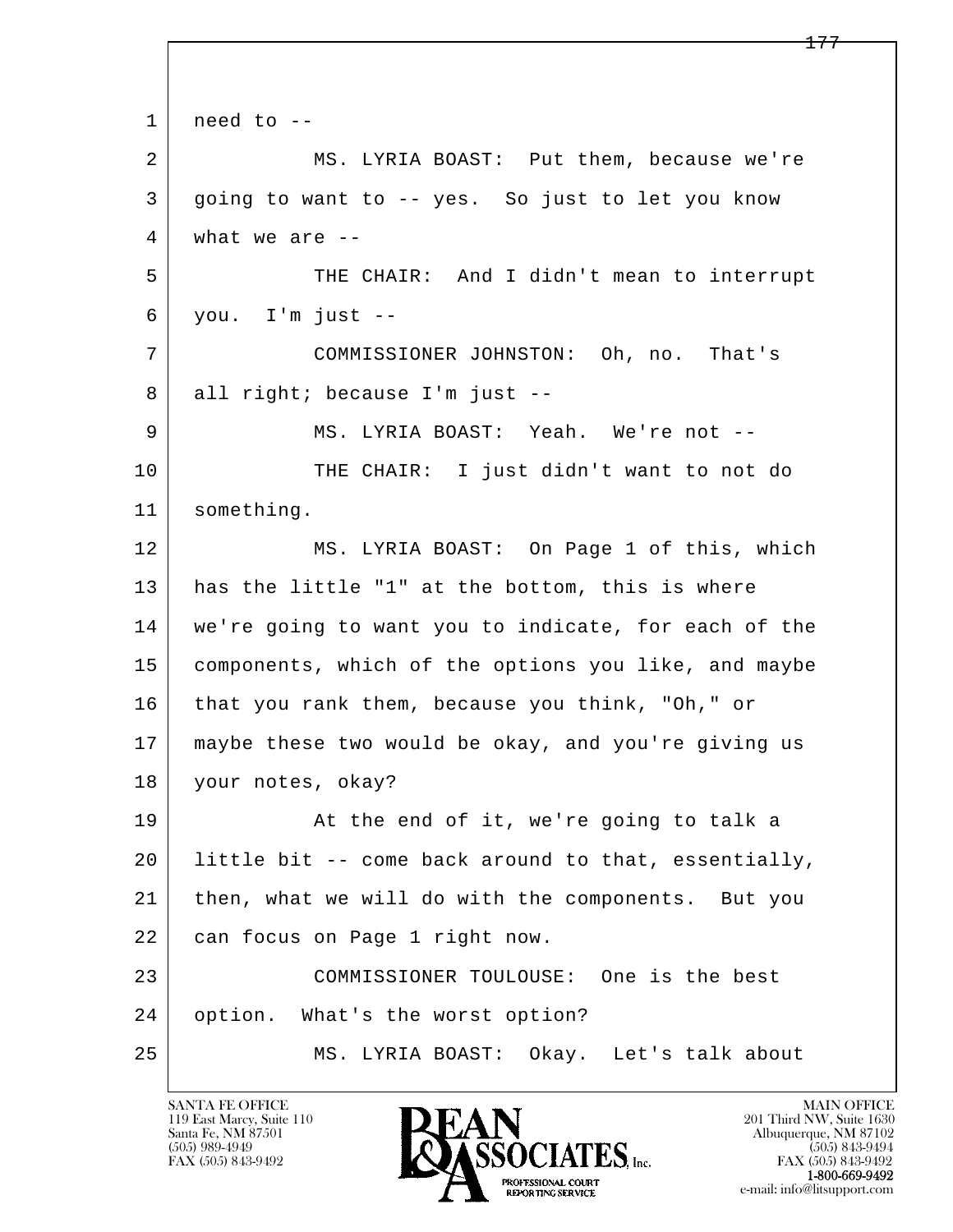1 the other two.

 2 COMMISSIONER TOULOUSE: You told us here. 3 Right here, it says, "Rank options. Each Component 4 1 is the best option."

 5 MS. LYRIA BOAST: Oh. I didn't give the 6 other, because some of them have two options; some 7 have three; so...and one has four. So 4 would be  $8$  the worst, or 3 or 2 -- put them in order -- oh, 9 yes. If you would like to -- yeah, yeah. So we  $10$  were thinking 1, 2, 3, 4; but if you want to  $-$ 11 COMMISSIONER TOULOUSE: I wanted to

12 indicate there's more -- yeah.

13 MS. POULOS: Sorry. I'm just going to add 14 one note, which is, obviously, letter grades are 15 still going to add to all the schools. They're 16 still going to be held accountable to the ESSA 17 | requirements, which letter grades will do that.

l  $\overline{\phantom{a}}$ 18 So by creating a dual system, you're now 19 creating more uncertainty, creating, again, a dual 20 system, which I think is important to know, should 21 we decide that that's what you want to do. But I 22 think you need to know that that's what you're going 23 to do, and then schools are now going to be held to 24 two different systems. And that creates some 25 uncertainty and some challenges for the schools,

119 East Marcy, Suite 110<br>Santa Fe, NM 87501

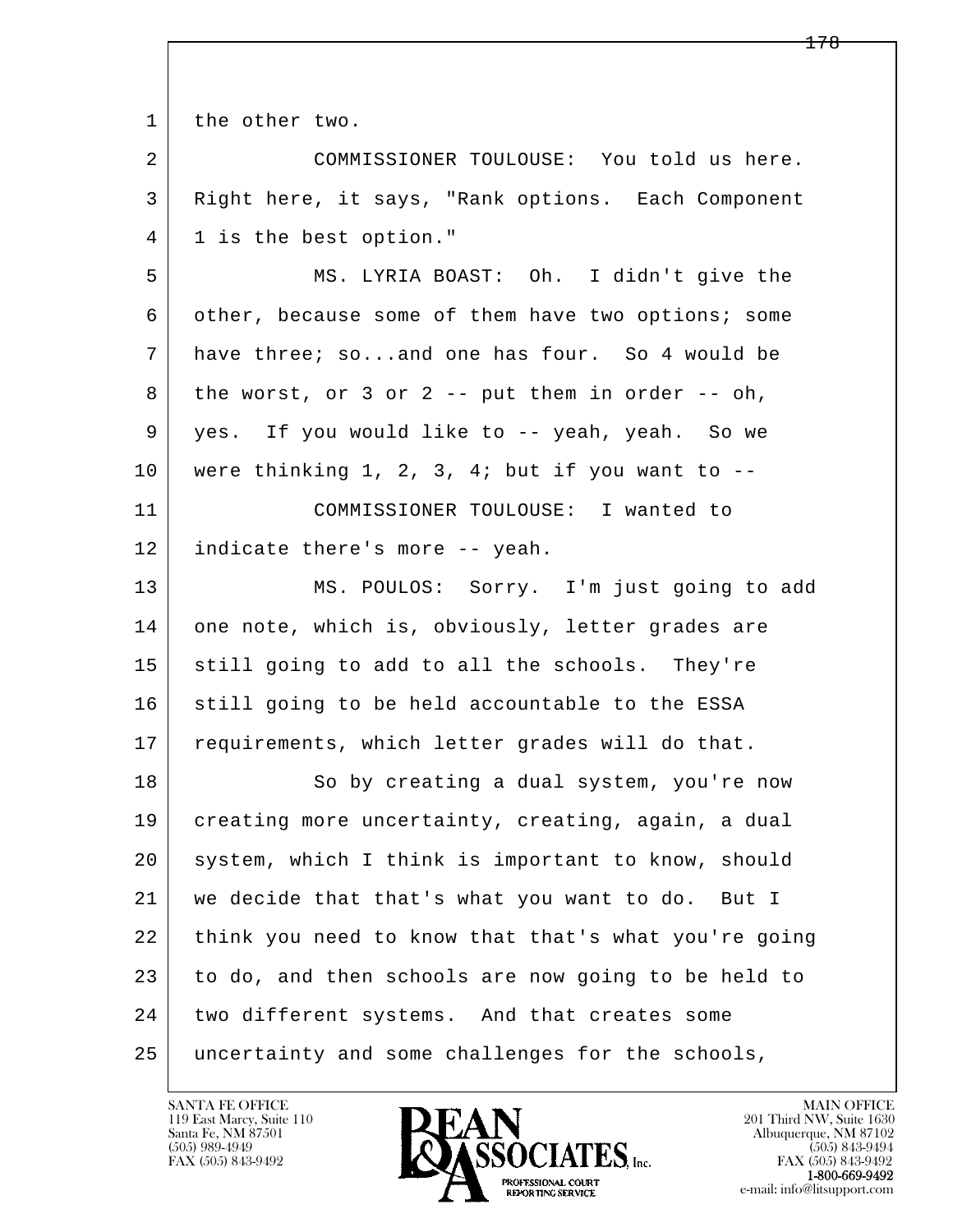| 1  | both in their interactions with you and in their     |
|----|------------------------------------------------------|
| 2  | interactions with PED.                               |
| 3  | THE CHAIR: Well, I think if we create                |
| 4  | clarity with what we're doing, then schools will     |
| 5  | know. And it may be $-$ I don't think $-$ - I think  |
| 6  | right now, we have a dual system; because we've got  |
| 7  | the short-cycle assessments in there. The statute    |
| 8  | requires that we take into consideration the State   |
| 9  | Accountability System. And I don't think anyone's    |
| 10 | arguing that piece, because we can't do anything     |
| 11 | else.                                                |
| 12 | But the schools, right now, don't -- can't           |
| 13 | sift through all the stuff, because it's not clear.  |
| 14 | I think if we can create this clarity for them, then |
| 15 | it's -- and I -- one of the reasons -- my            |
| 16 | understanding, and you'll have to clarify this,      |
| 17 | because I wasn't on at the time -- but one of the -- |
| 18 | one of the prevailing reasons why the short-cycle    |
| 19 | assessments came in was because schools didn't want  |
| 20 | to just be held to that State Accountability System; |
| 21 | they wanted this other piece.                        |
| 22 | Maybe it didn't develop as it should have.           |
| 23 | But I think it's -- you know, I think from past      |
| 24 | history from the schools, that that's -- they wanted |
| 25 | that alternative.                                    |

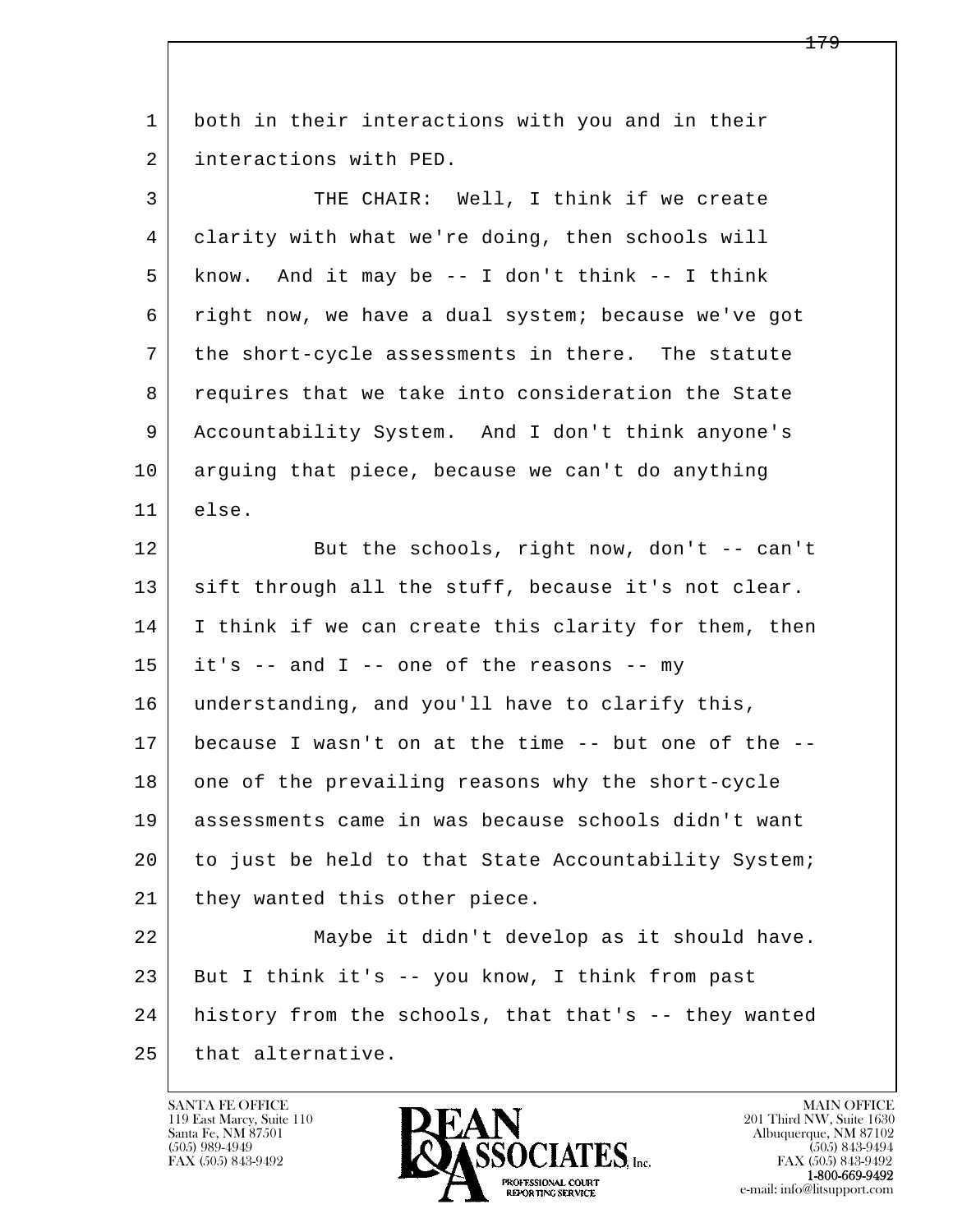| $\mathbf{1}$ | COMMISSIONER TOULOUSE: That was our                  |
|--------------|------------------------------------------------------|
| 2            | intent. And I don't -- any of the ones I did,        |
| 3            | nobody was told you have to do a short-cycle         |
| 4            | assessment. What people were told was, if you don't  |
| 5            | choose to, we count your letter grade and the PARCC  |
| 6            | scores, or whatever the test scores were before the  |
| 7            | PARCC.                                               |
| 8            | MS. LYRIA BOAST: I'm going to -- we're               |
| 9            | going to dive into the short-cycle; so I guess --    |
| 10           | COMMISSIONER TOULOUSE: But I'm saying                |
| 11           | that was why it -- so we already were allowing for a |
| 12           | different approach. I assumed, from the beginning,   |
| 13           | the reason we gave you people the contract was to    |
| 14           | come up with a system that would let us have clarity |
| 15           | with the schools between these two entities.         |
| 16           | MS. LYRIA BOAST: Perfect. Okay. Let's                |
| 17           | get through this.                                    |
| 18           | COMMISSIONER JOHNSTON: I'm not sure I                |
| 19           | agree.                                               |
| 20           | MS. LYRIA BOAST: About that --                       |
| 21           | COMMISSIONER JOHNSTON: I mean -- so I'm,             |
| 22           | again -- it's like Carmie said, I'm the dissenting   |
| 23           | voice. I think we're creating ambiguity.             |
| 24           | When short-cycle -- my understanding as a            |
| 25           | school administrator, when short-cycle assessments   |

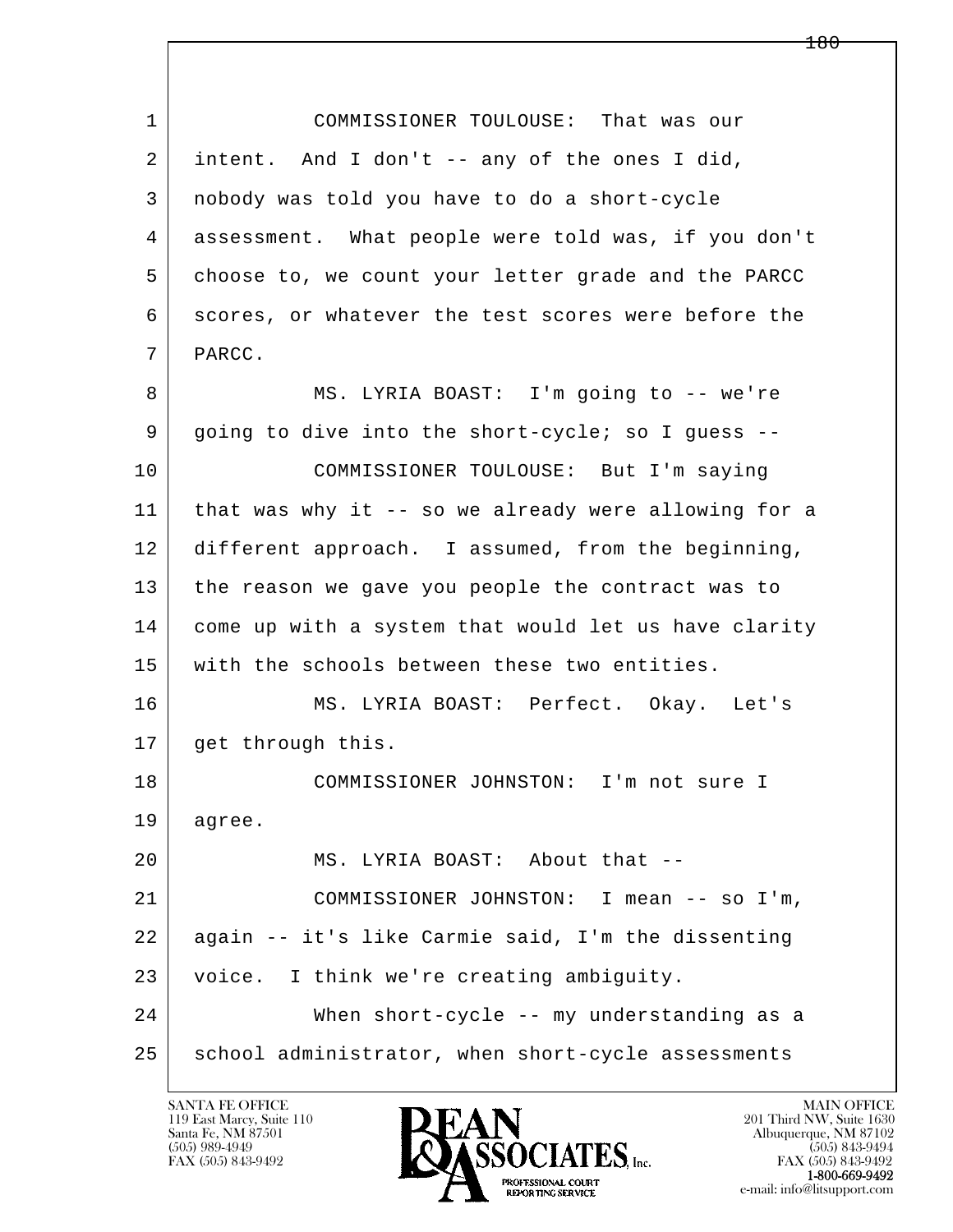l  $\overline{\phantom{a}}$  1 came in, they were to inform instruction, so that we 2 would know, as we prepared for the PARCC, it would 3 give us indicators; because prior to that, we had 4 nothing. You just went all year, and then you ended  $5$  it. 6 Then short-cycles came in. I agree that 7 where -- that -- yes, the opportunity, and then  $8$  the  $-$ - well, anyway  $-$ - but we're in  $-$ - I agree that 9 particularly with the lowest 25 percent and with the 10 graduation grades, there's a disconnect. And I 11 can't figure out what it -- I can think of lots of 12 | things, like what Trish was talking about. 13 But if we create a grade system, we're 14 | going to create an ambiguity that draws these 15 charter schools away from the State. And I don't 16 | know whether that ambiquity will be healthy; 17 because, again, it turns into accountability. 18 Granted, this is only one component. But 19 if that component -- if we have said, "This 20 component created by the State of New Mexico does 21 not hold value for us, as leaders of charter 22 | schools; therefore, we're going in another 23 direction," I don't think that's good for students. 24 I don't think it's good for school districts. I 25 don't think it's good for State-chartered schools.



FAX (505) 843-9492<br>**1-800-669-9492**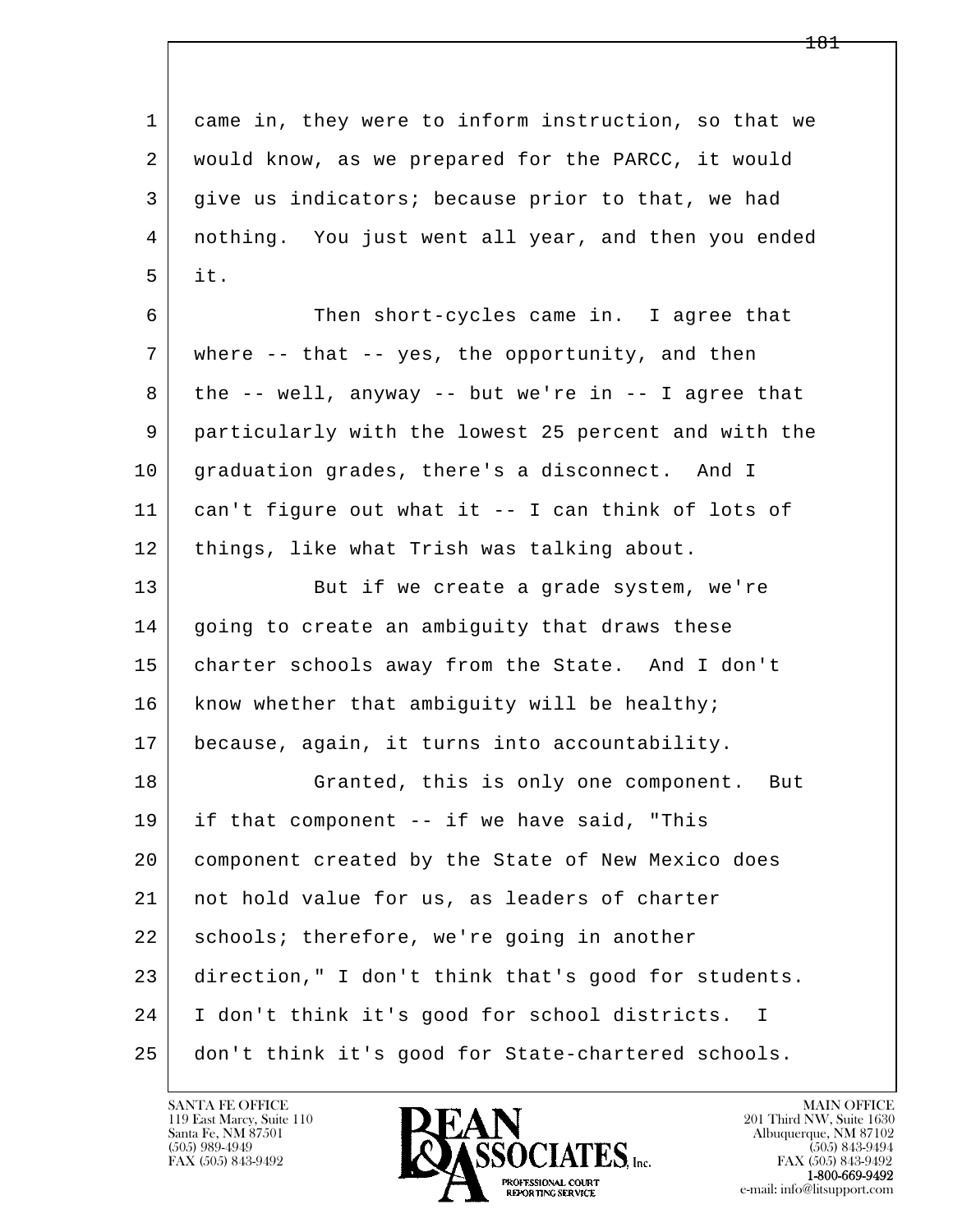l  $\overline{\phantom{a}}$ 1 Those schools that are chartered by 2 districts, how much ambiguity do we want to create? 3 I see what you all are saying. I do. But I'm 4 concerned about creating a monster, if we devalue -- 5 maybe if we disaggregate it, I would feel better 6 with it. But if we -- I just -- I'm not just not -- 7 not sure; so... 8 MS. LYRIA BOAST: I want to take us back 9 | here, just so that we're -- because these are all 10 very important points, that in terms of these four 11 components that they're considering, I think there's 12 the assumption that the State Accountability is 13 going to stay somehow in the framework. We're 14 | talking about options. 15 THE CHAIR: It has to. 16 MS. LYRIA BOAST: Exactly. And then, 17 also, in the statute, that there also has to be the 18 | option given to schools to submit supplemental 19 assessments and to set mission-specific goals, 20 right? 21 So I think there's no question that any of 22 these are leaving, and we do need to talk about,  $23$  like, then, how  $-$  24 COMMISSIONER JOHNSTON: How are we going 25 to give them value?

119 East Marcy, Suite 110<br>Santa Fe, NM 87501

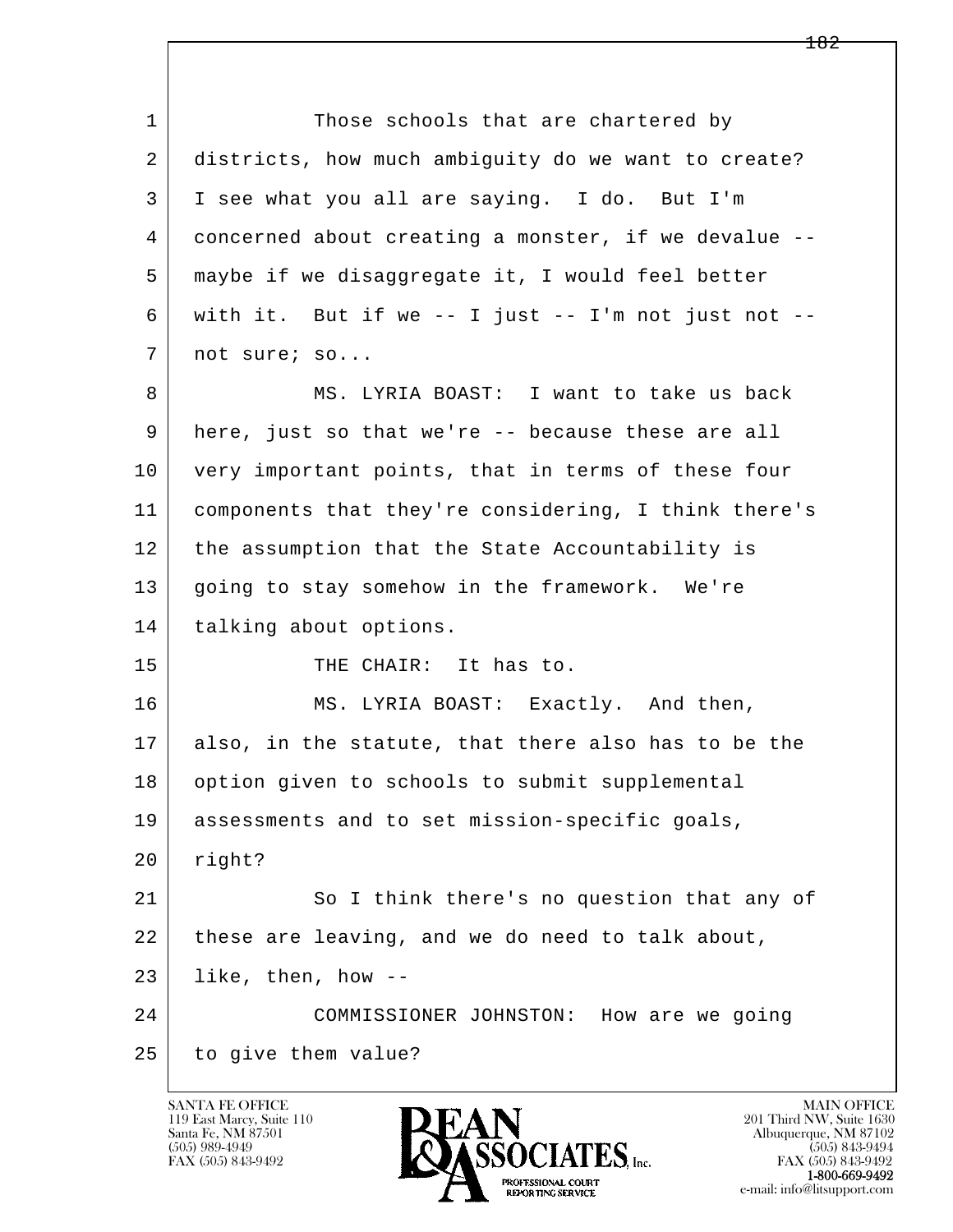l  $\overline{\phantom{a}}$  1 MS. LYRIA BOAST: Exactly. And, then, do 2 you want to add this achievement gap subgroup that 3 would address some of the concerns you have. 4 So really valid concerns, then. So, 5 again, I would -- let's stay focused on, right now, 6 what's included. The question then of how you 7 weight them and prioritize them, we will talk at the  $8$  end. But I think, first  $-$ - I know that these 9 options bring up a lot of this. But... 10 MR. TIM FIELD: One of the comments is 11 like, you're always going to -- you're going to have 12 a dual system, no matter what, to some extent; 13 right? But the question is the further you get away 14 from the A-through-F -- whatever it is -- the more 15 you're going to have the possibility you have where 16 you're great here and not so -- but maybe you're 17 okay with that, too. But that's just the -- but 18 there are always going to be two systems, to some 19 extent. You're always going to have two systems, 20 but how far away depending on how aligned you are to 21 | the current A-through-F system. 22 MS. LYRIA BOAST: That may be where, as we 23 were talking a minute about those conditions, would 24 it be okay to have -- it may be that you are going 25 to want to make sure to put in some sort of triggers

119 East Marcy, Suite 110<br>Santa Fe, NM 87501

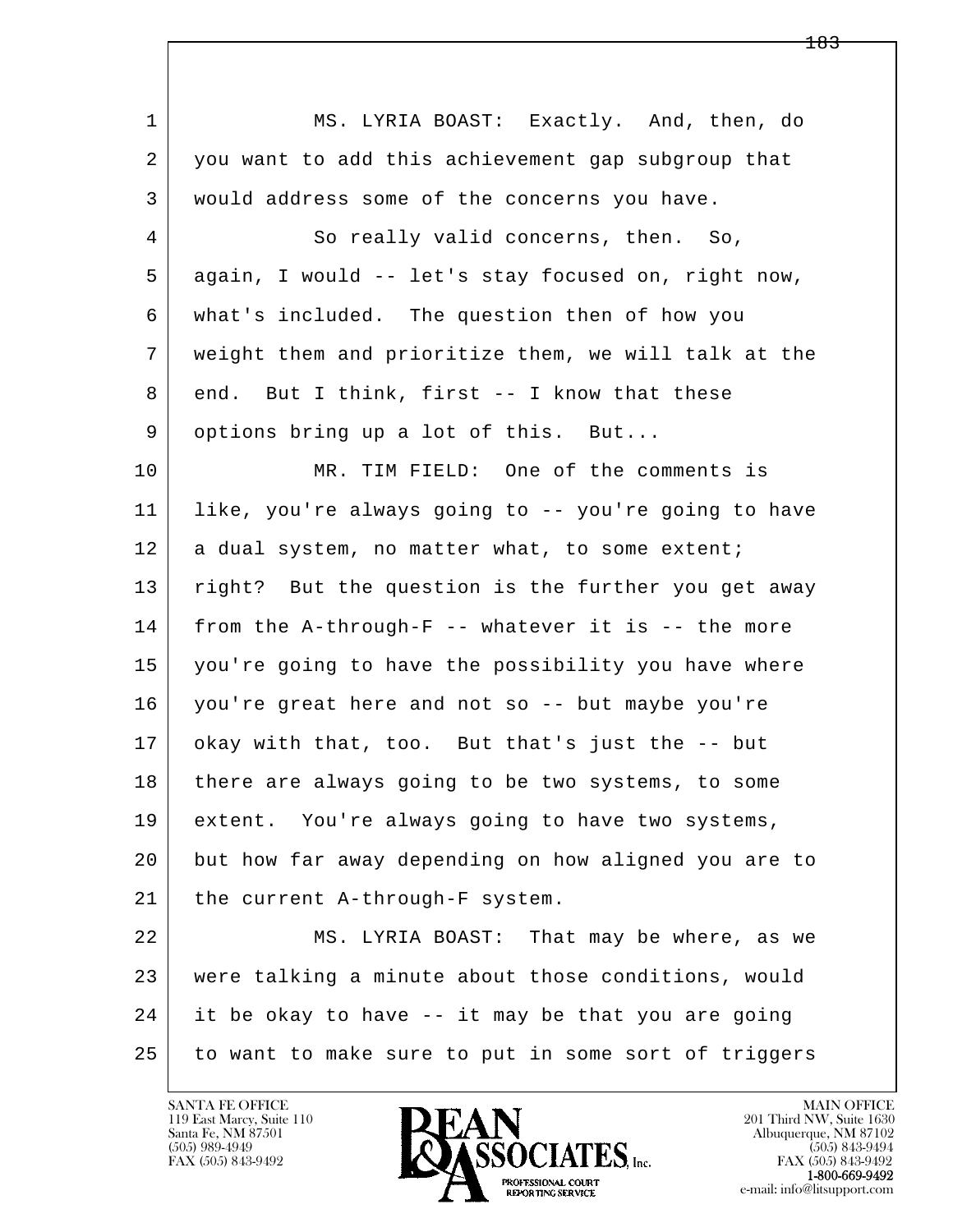| $\mathbf{1}$ | or conditioning that if this condition exists, for   |
|--------------|------------------------------------------------------|
| 2            | instance, an overall "F" school, you may want to     |
| 3            | say, "We're going to have certain automatic" --      |
| 4            | but, anyway, so we'll come to that in a minute.      |
| 5            | So Option 2 would be to use the                      |
| 6            | A-through-F components. You're using those grades    |
| 7            | that they're assigned. But you're considering them   |
| 8            | separately within your framework. Each one would be  |
| 9            | a separate indicator.                                |
| 10           | So this would be just one sample. This               |
| 11           | would be, say, pulling out the school growth         |
| 12           | components. You're looking at the grade. You're      |
| 13           | looking at each component separately.                |
| 14           | What you then also have the possibility to           |
| 15           | do is to prioritize them differently. So flashing    |
| 16           | up on the screen, this is -- these are the current   |
| 17           | weights. You would have, then, the opportunity --    |
| 18           | you're considering each of the grades; but it may be |
| 19           | that you prioritize them differently than they are   |
| 20           | within the A-through-F. You know, that is a          |
| 21           | possibility that this option gives you.              |
| 22           | You remain -- so, then, in terms of                  |
| 23           | thinking about -- you know, this particular, you     |
| 24           | know, Option 2, strengths and concerns, you are      |
| 25           | staying, you know, less aligned with the State       |

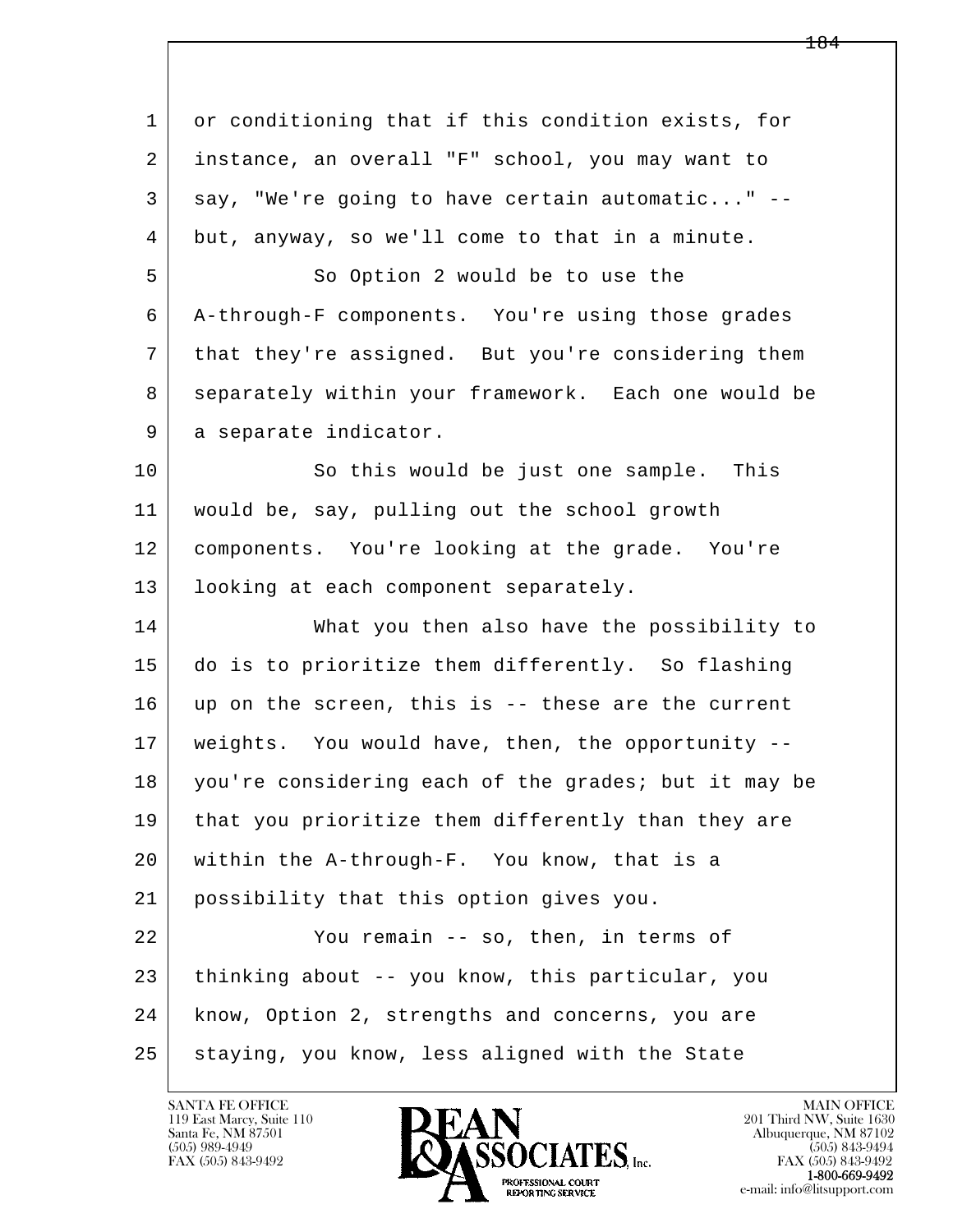l  $\overline{\phantom{a}}$  1 system than just using the overall grade. But you 2 are using those component grades. They are included 3 into the framework reports. There is alignment; but 4 it may -- you know, degree -- the degree to which 5 would depend upon how much you change weighting. 6 You also have, then, the ability to prioritize 7 certain of those indicators over others. 8 | The terms of concerns with this method, 9 again, you have schools that don't quite understand 10 or trust part of the A-through-F. And there would 11 be additional capacity. There would be work, you 12 know, on Katie's staff's part, because they need to 13 | kind of pull these separately and do whatever needs 14 to be done to re-weight them and roll them up. 15 | I think another concern that is brought 16 up, you know, is just, further, you know, moving 17 away from the A-through-F, does that create even 18 more confusion for schools? So that is something 19 that I heard. 20 Anything else about this particular option 21 that you all would like to -- 22 COMMISSIONER TOULOUSE: The law requires 23 us to consider the A-through-F in some way. It's  $24$  just that  $-$ 25 MS. POULOS: It requires you to

119 East Marcy, Suite 110<br>Santa Fe, NM 87501

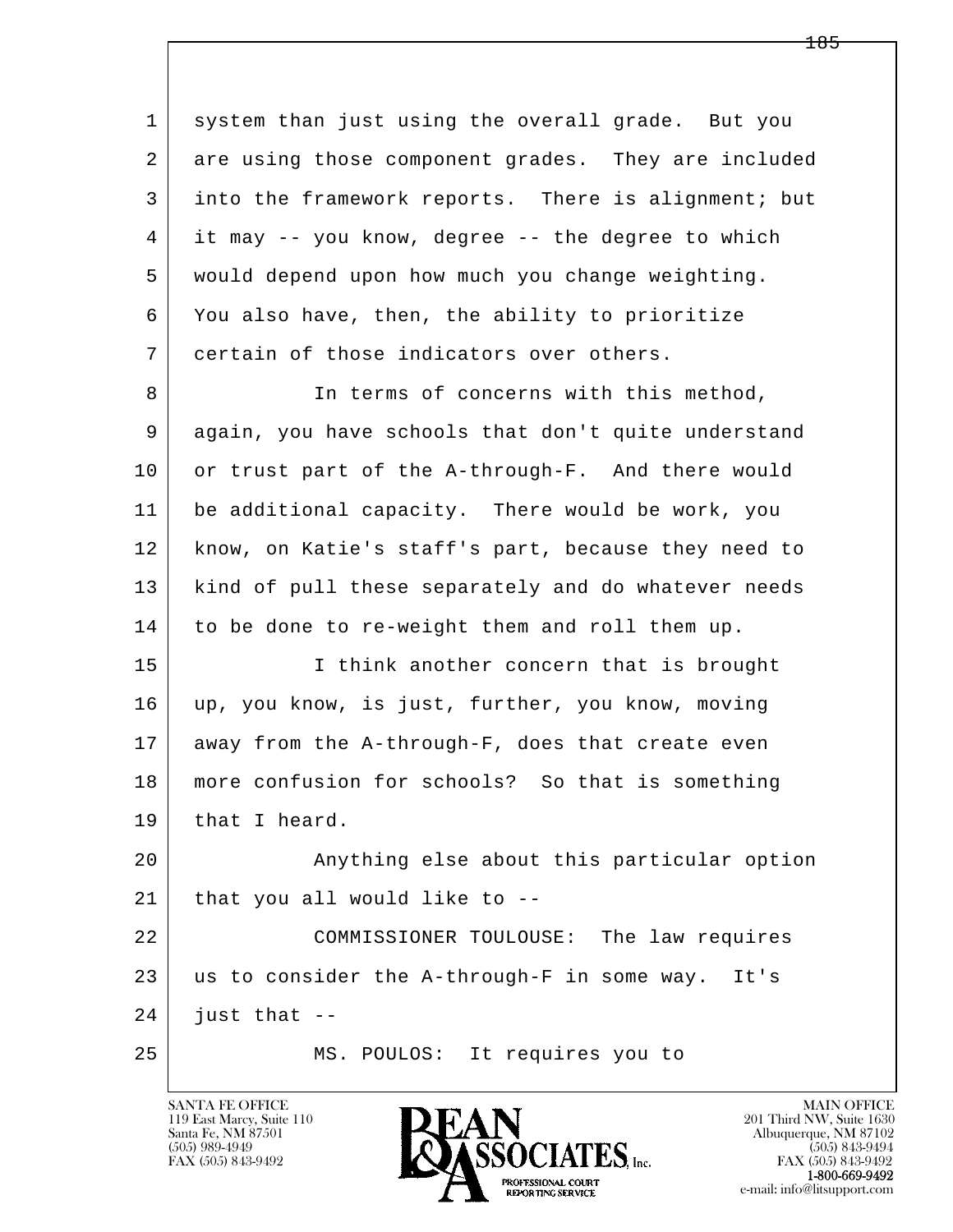l  $\overline{\phantom{a}}$  1 consider -- 2 THE CHAIR: The State Accountability 3 System. 4 MS. POULOS: -- the State assessment data. 5 I mean, it's different; right? But it does require 6 you -- I can pull the language, because I think 7 | that's important. 8 COMMISSIONER TOULOUSE: No. I'm just -- 9 we're not totally decoupled from any of the stuff in 10 the grades is what I'm talking about. 11 MS. POULOS: Right. Yeah. 12 MS. LYRIA BOAST: Option 3, you would be. 13 You're using the assessments. 14 So let's talk about 3. 15 In 3, again, you would not be using the 16 grades at all; but you would be using the data that 17 the grades are based upon. You would be looking at 18 | proficiency. And you would then have to decide, 19 Well, what are we going to say is Exceeds, you know, 20 and you would be looking at growth, and you would be 21 setting your own sort of scores. 22 We think that you remain in -- you know, 23 in line with the statute, because you are using the 24 State assessments for -- and the different 25 components. But you would be setting your own.

119 East Marcy, Suite 110<br>Santa Fe, NM 87501

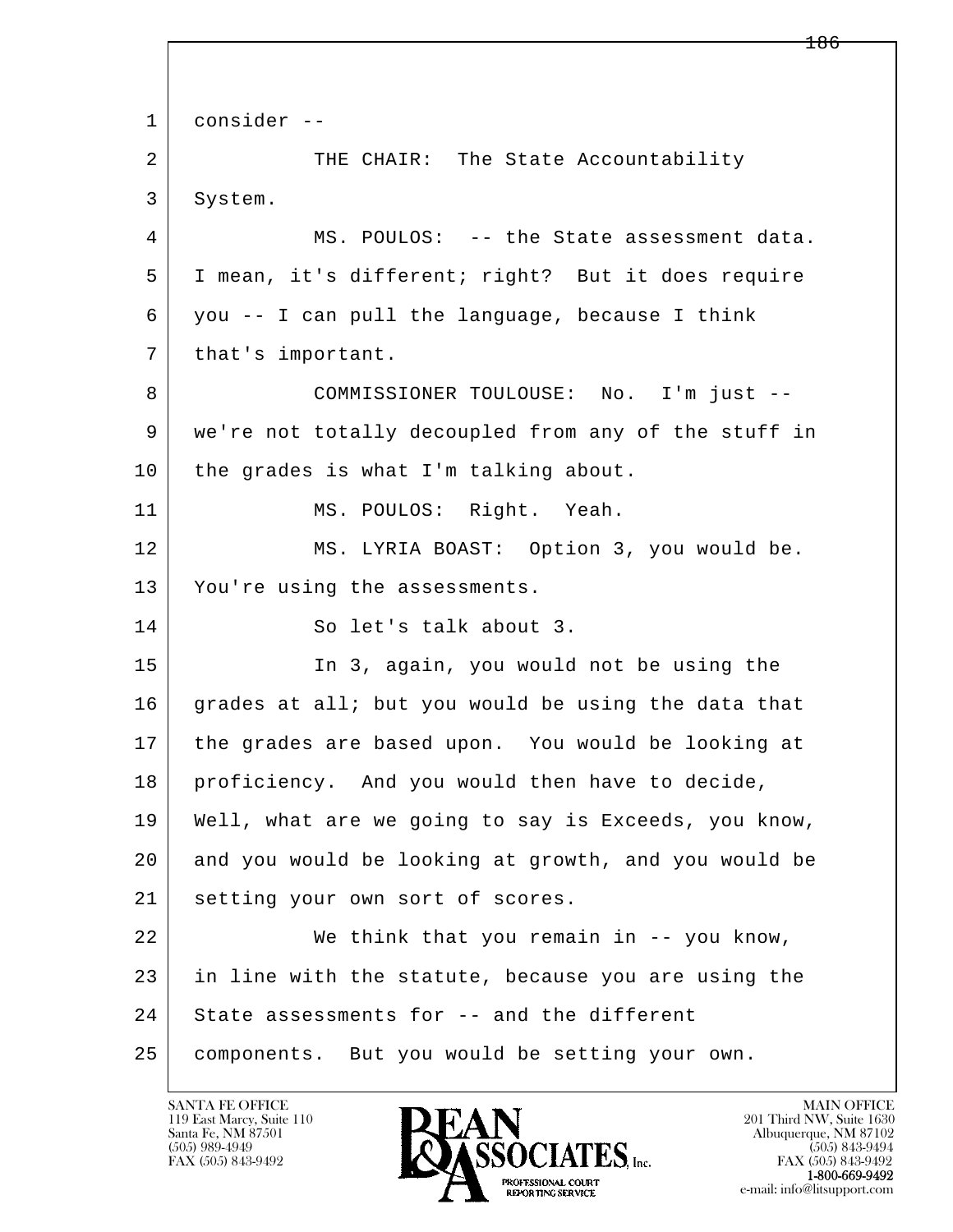| $\mathbf{1}$ | One, a little bit in the weeds, you know.            |
|--------------|------------------------------------------------------|
| 2            | That would require you to say what are our           |
| 3            | standards? What's "Meets"? What's "Exceeds"?         |
| 4            | What's "Falls far below"? You would probably take    |
| 5            | one of two approaches with that. You would either    |
| 6            | use sort of a relative approach; so maybe top        |
| 7            | quartile, 50 to 70 -- where -- or you could set      |
| 8            | absolute limits, and actually says, "Exceeds is      |
| 9            | above," you know, "X percent -- percentage."         |
| 10           | The benefit of using relative targets is             |
| 11           | that they -- you can use them whether there's a      |
| 12           | change in the State Assessment System, whether there |
| 13           | are changes -- because you're doing a comparative.   |
| 14           | Thinking about -- and I just have a couple           |
| 15           | of examples of, you know, from other authorizer      |
| 16           | frameworks, where they have used these. But          |
| 17           | clear- -- the strengths here are that you are        |
| 18           | setting your own performance expectations. It also,  |
| 19           | potentially, is a system that you can keep using if  |
| 20           | there's a change in the State Accountability System  |
| 21           | or a change in the State assessments; so very        |
| 22           | obvious concerns here. You know, you really are      |
| 23           | setting up a totally parallel system. It is a lot    |
| 24           | of work. And, you know --                            |
| 25           | COMMISSIONER JOHNSTON: And it's                      |

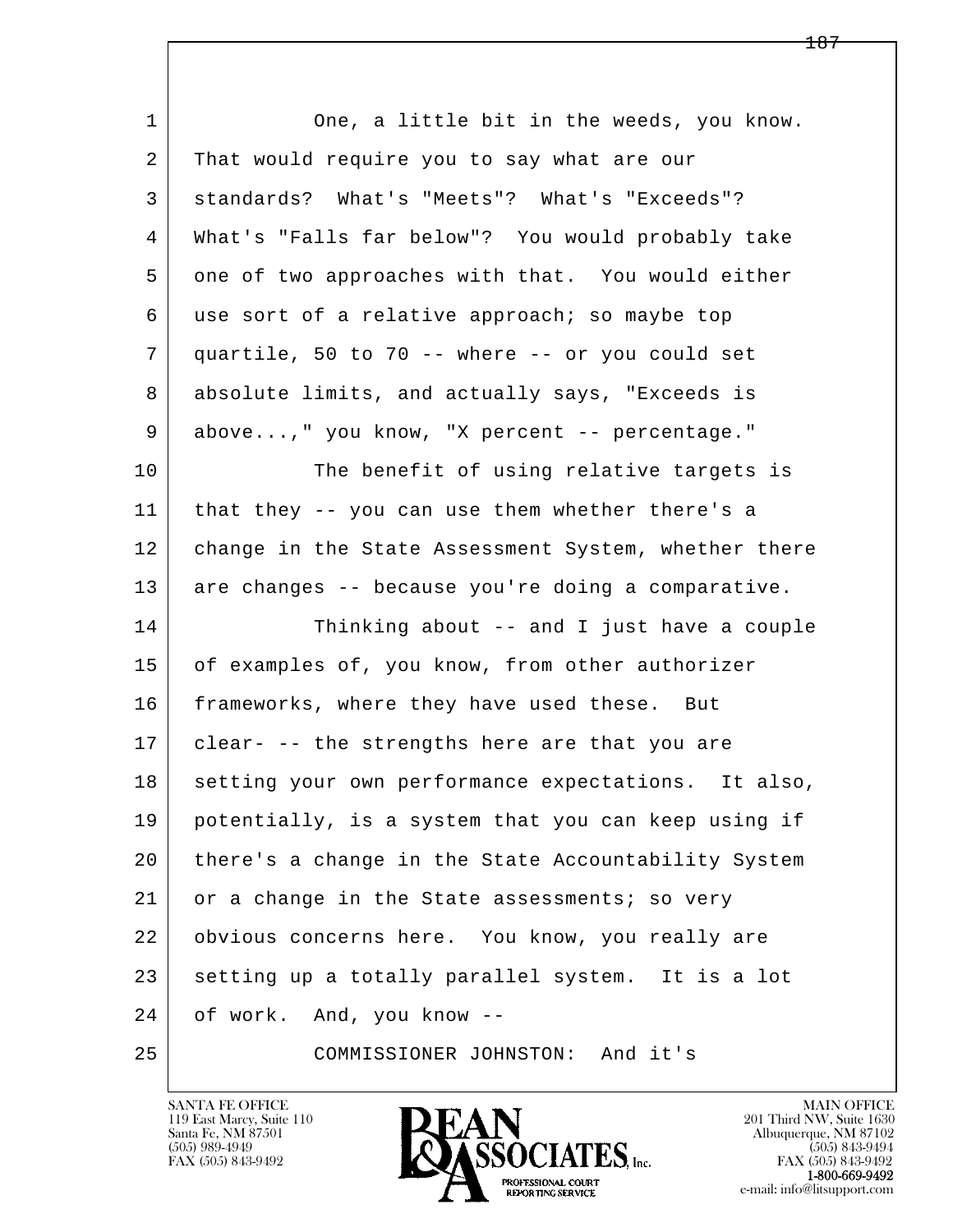l  $\overline{\phantom{a}}$  1 continuous; it's sustainable work. It's not going  $2$  away. It's going to be  $-$  3 MS. LYRIA BOAST: Exactly. So -- but we 4 felt we needed to bring this to you, because this is 5 an option. It is something that you could do, and 6 it is something to consider. 7 So any -- so we definitely want you to 8 take a moment and fill out your top -- you know, 9 that section on the Item 1, you know, sort of put 10 your thoughts, concerns, your negative-10 scores if 11 | that's how it goes. 12 COMMISSIONER TOULOUSE: I gave you a "10" 13 | and a "1" and a "2." 14 MS. LYRIA BOAST: Okay. Are we ready to 15 move on to subgroups? 16 COMMISSIONER JOHNSTON: Not if you want my 17 | thoughts. 18 MS. LYRIA BOAST: Okay. All right. You 19 can add to it throughout the day, as well. 20 I would also say that if you would like to 21 have a follow-up conversation, please let me know, 22 because I am really happy to call and talk to you, 23 sort of more in-depth, either to understand concerns 24 or to talk through options with you; so -- okay. 25 Danielle, I will definitely follow up with you,

119 East Marcy, Suite 110<br>Santa Fe, NM 87501

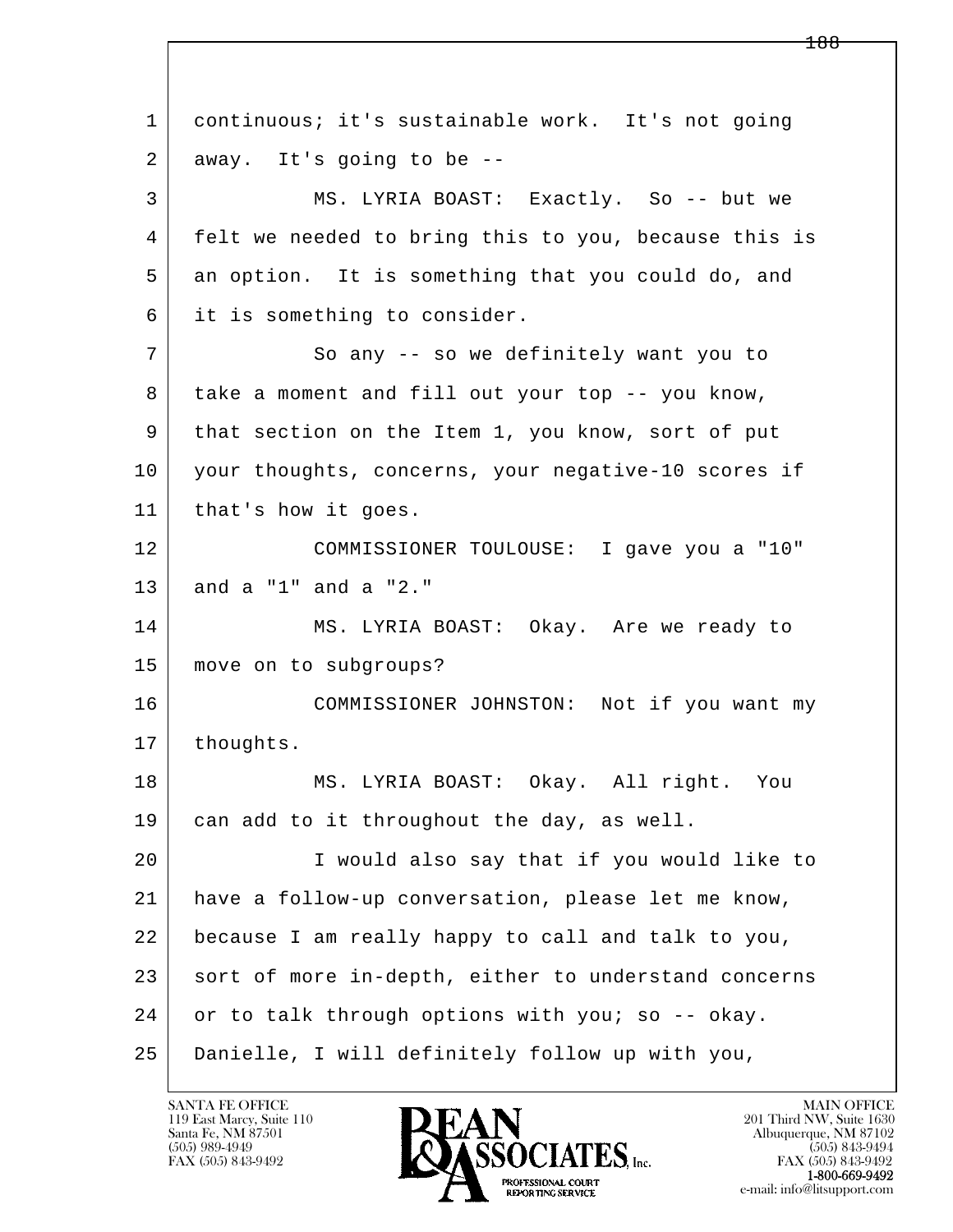l  $\overline{\phantom{a}}$ 1 because I'm going to move on. 2 COMMISSIONER JOHNSTON: That's fine. 3 | That's fine. You move on. 4 MS. LYRIA BOAST: Okay. The next 5 component we will talk about is the subgroup 6 performance or the achievement gap. Clearly, this 7 sounds like a very high priority, especially since 8 it's not captured, really, in the A-through-F, with 9 the exception of this bottom 25 percent. And even 10 that is using sort of a super-group to try to get at 11 | those lowest performing students. 12 So we really want to know schools that are 13 | serving, you know, a large percentage, or all 14 students who are in one of these groups that we know 15 is going to have -- you know, not compare well to 16 statewide averages or kind of be masked, we want to 17 | know how they are doing. 18 So -- and, again, when we think about 19 things being actionable, what we want you to have 20 the ability to do is to engage with a school that 21 comes to you and says, "We're serving the neediest 22 kids, and you're not being fair to us." We want you 23 to be able to actually dig in and say either, "You 24 know what? You're right. You're doing really well. 25 You're doing much better than -- that either their

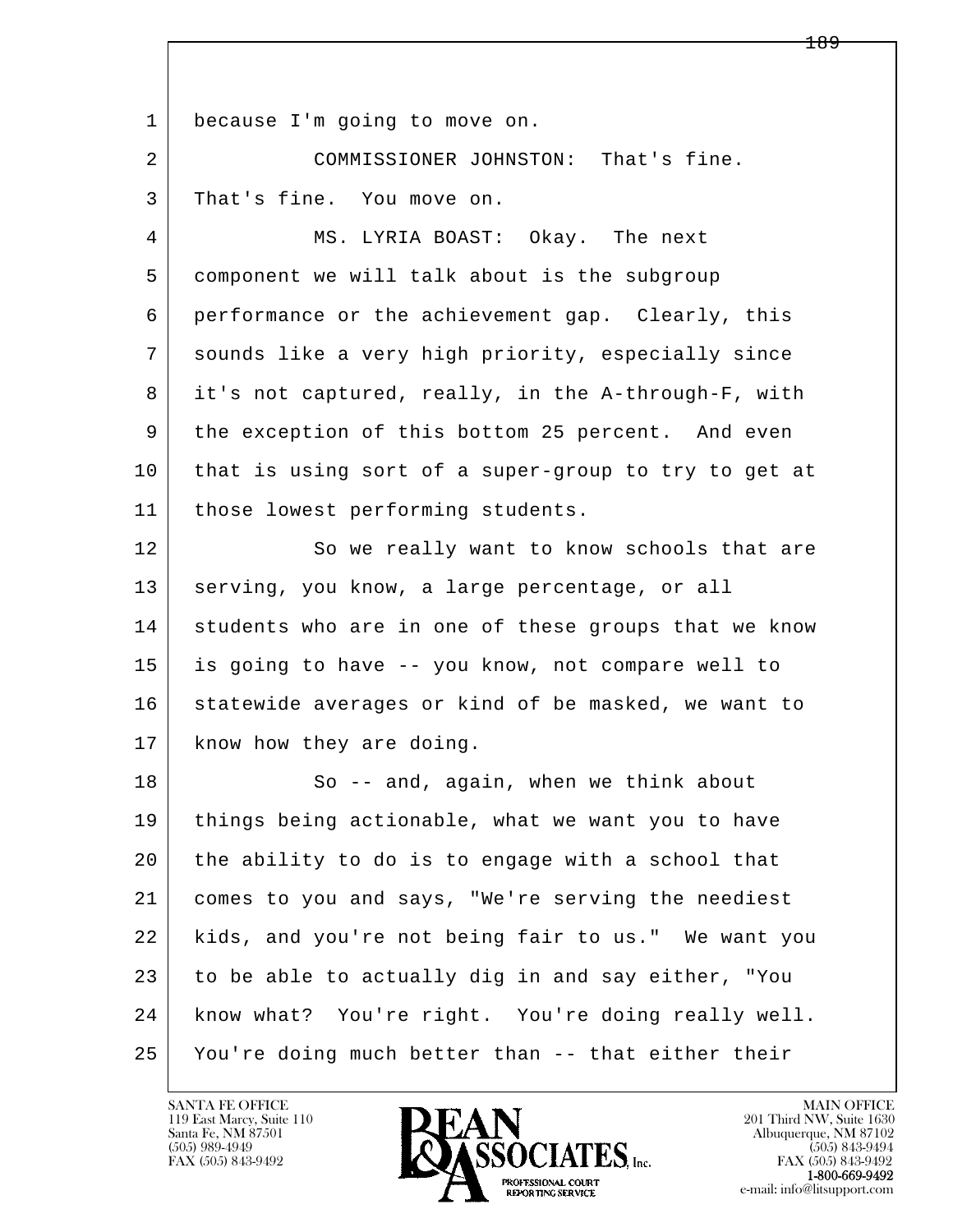| $\mathbf 1$ | peers would have expected," or, you know, "You're       |
|-------------|---------------------------------------------------------|
| 2           | not, really." That's why that "everybody F" doesn't     |
| 3           | really help; because within those, there are            |
| 4           | probably some that are doing better than average and    |
| 5           | some that aren't.                                       |
| 6           | So we have three options which are really               |
| 7           | Option 1, 2, or do both, in terms of thinking about     |
| 8           | this.                                                   |
| 9           | The first, we would look at proficiency of              |
| 10          | those students in groups and do -- you know, we've      |
| 11          | got a number of ways that we can look at comparisons    |
| 12          | to try to get a sense of how are they doing compared    |
| 13          | to their peers. Again, this is based on                 |
| 14          | proficiency; so it's a snapshot. But it can give a      |
| 15          | valuable sort of, you know, snapshot within a           |
| 16          | school.                                                 |
| 17          | Preferable for many ways to be able to                  |
| 18          | answer this question is the question of how is the      |
| 19          | growth of those students in subgroups; because then     |
| 20          | hopefully, what you're really able to answer is         |
| 21          | how -- are the students learning at this school,        |
| 22          | Not just where are they at this moment?<br>right?<br>So |
| 23          | they tell you sort of different things.                 |
| 24          | We'll throw in recommendations from here.               |
| 25          | We'll build it how you like it. But I think looking     |

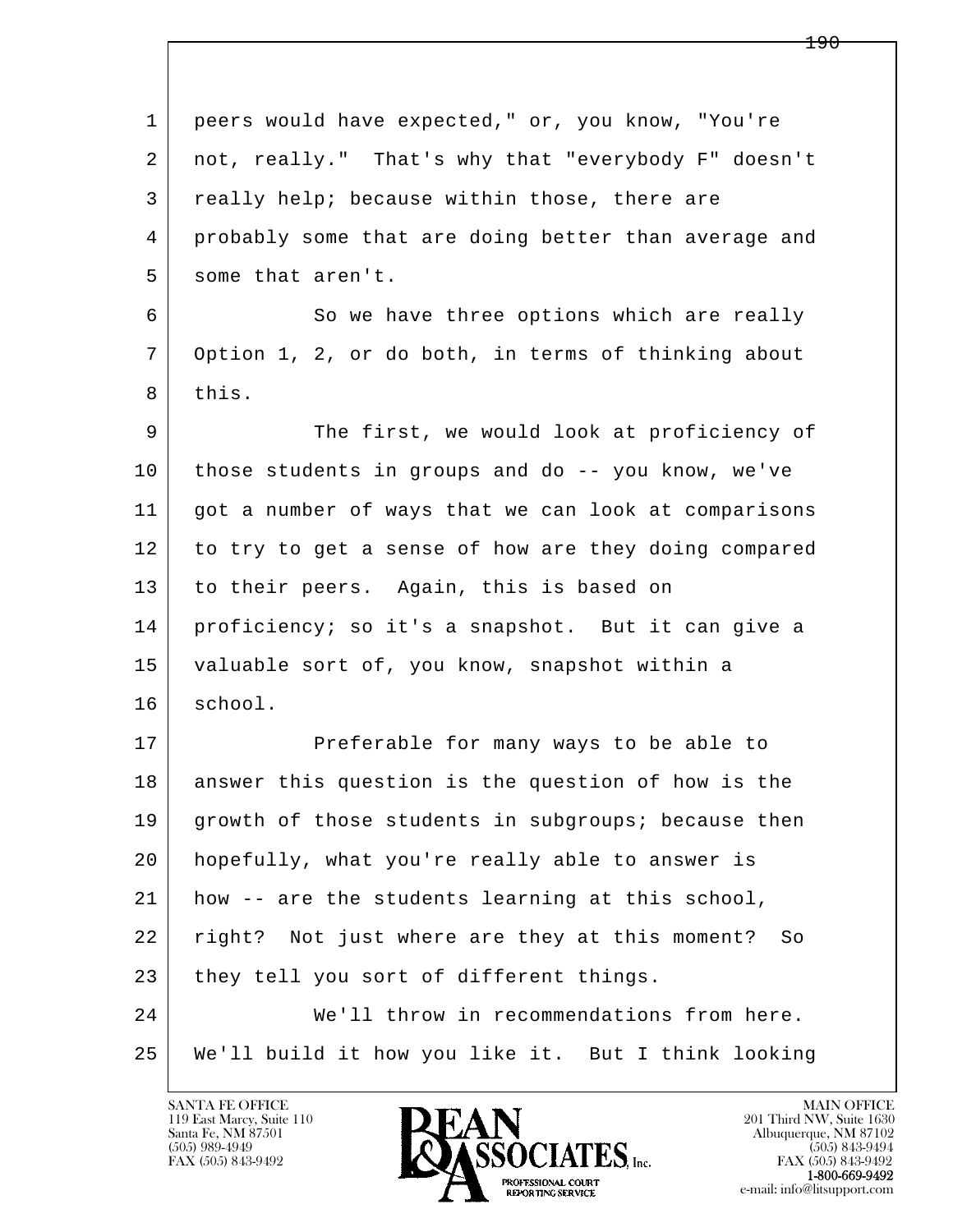l  $\overline{\phantom{a}}$  1 at both actually gives you the best view, the most 2 | views, the most nuanced view, and the best ability 3 to really engage with the school to talk to them, 4 "Tell us about what's happening. Here's what we're 5 seeing; but tell us." 6 Before we dig into each of these, I do 7 want to say that we think, from the statute, that 8 you do need to look at this from the State 9 assessment, because it clearly says that you are to 10 | look at disaggregated assessment data. 11 So that's why we considered these options, 12 as opposed to, you know, sort of looking at 13 disaggregated short-cycle, which would have other 14 practical issues that -- we're talking about 15 | performance on the -- on the State Assessment here. 16 MS. POULOS: Can I just say? So, a couple 17 of years ago, I think somebody praised New Mexico 18 for having the smallest achievement gap between 19 | subgroups and its non-subgroups. And they retracted 20 that, because it wasn't that it was a positive thing 21 that our subgroup gaps were so low; it was actually 22 | that all of our proficiencies were so low. So there 23 wasn't a big gap. 24 So that's my concern, is like, there may 25 be some schools -- so are we looking at gaps within

119 East Marcy, Suite 110<br>Santa Fe, NM 87501

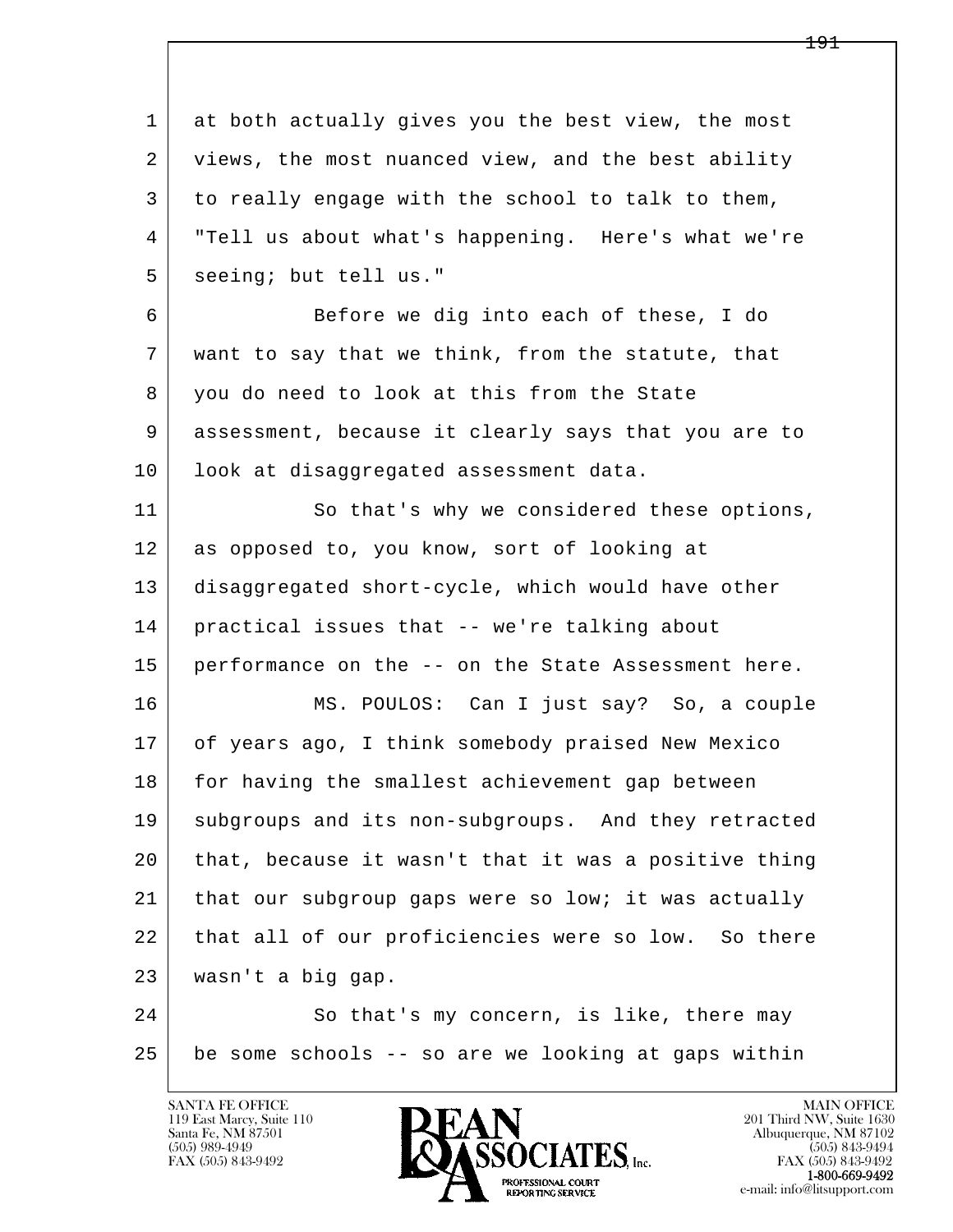l  $\overline{\phantom{a}}$  1 a school? Or are we saying a gap between, like, 2 statewide performance of all students, and then your 3 subgroup? Or is it a gap between statewide 4 performance of this subgroup compared to, then, at 5 your school? 6 MS. LYRIA BOAST: That's a great, great 7 question, and pretty clear answer. Again, we will 8 do what you would like. But we really -- I do not 9 | like gap measures. 10 | MR. TIM FIELD: Within a school. 11 MS. LYRIA BOAST: Within an accountability 12 system, okay? Because it's important to look at 13 gaps, and that's why you see them publicized. But 14 there are many problems with actually using that gap 15 measure, like measuring a gap as an accountability 16 measure; first being, that within a school, there 17 are many charter schools who are serving all kids in 18 poverty, all Hispanic kids, all Black -- you don't 19 actually have an in-school gap to look at. 20 | The Mand then, also, the other question is you 21 could have a school, and you could say, "You're 22 doing great. You have a really small gap." And it 23 could be because everybody's doing -- 24 THE CHAIR: Everyone is, right. 25 MS. LYRIA BOAST: What you would think of

119 East Marcy, Suite 110<br>Santa Fe, NM 87501



FAX (505) 843-9492<br>**1-800-669-9492**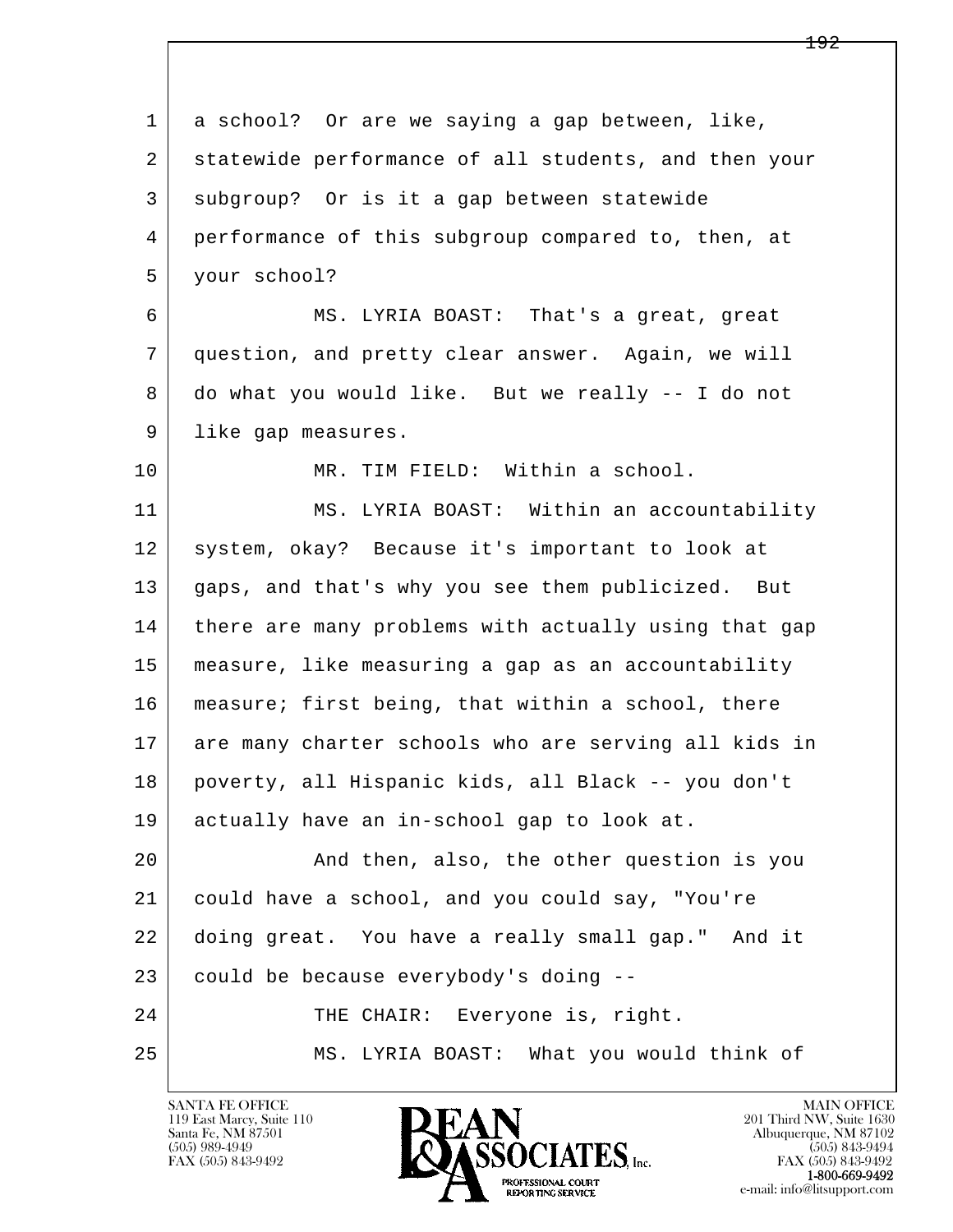1 might be your high performing group isn't actually 2 high performing, and from one year to the next, they 3 could actually decrease, which would make it seem as 4 | though your gap was improving.

 5 So we didn't want to do that like those. 6 So what we would recommend is either 7 actually drilling into each of the subgroups that 8 are present in a school and looking at their 9 performance, either compared to their peers 10 statewide -- so not comparing them to all students, 11 or even the highest performing, but their peers; so 12 how are the, you know, Hispanic students in this 13 | school doing to Hispanic students in the district or 14 | the state. That's still got some issues; but it 15 gives you a snapshot again.

l  $\overline{\phantom{a}}$  16 There are some other issues that are about 17 essentially lining up about the same as saying how 18 are, for example, the Black students in the school 19 doing compared to all students at the state level? 20 Because you've got sort of this steady bar at the 21 state level that you're comparing each of the 22 subgroups and saying, "What's that gap?" 23 I will recommend to you that you really 24 just take a look at all of the subgroups separately, 25 so that you can answer that question, you know,

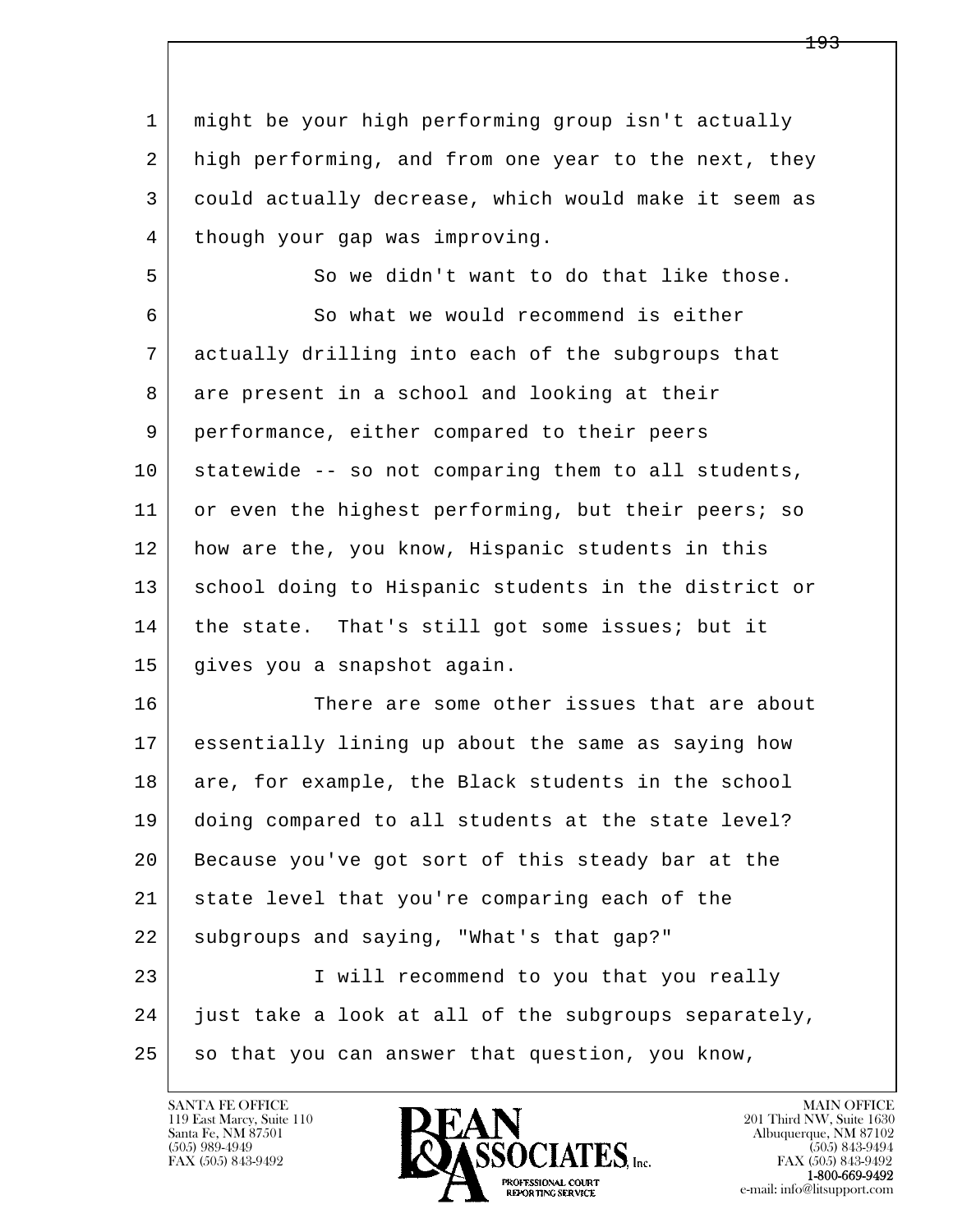l  $\overline{\phantom{a}}$  1 "Yes, I see that you're serving a lot of, you know, 2 kids in poverty. They actually are doing better 3 than, you know, statewide or within your district." 4 Now, we may want to look at can we 5 separate out and look at the reduced versus the free 6 lunch, because there can be some difference 7 obviously within poverty. And if we're looking at 8 special education, that can be really different, 9 depending on, you know, what their -- yeah, what 10 their level -- like that. 11 So in answer to the question, yes, we 12 are -- while we're calling this achievement gap, 13 because, essentially -- well, it doesn't actually 14 say that there; it says "subgroup performance" -- 15 because that's how people actually think of it. We 16 | want to know if there are achievement gaps. 17 | Therms of actual metrics, we're 18 suggesting that you drill in and really get a sense 19 of what is both the proficiency of the students in 20 the subgroups and what is their growth. 21 COMMISSIONER ARMBRUSTER: So you're 22 | talking about Option 3. 23 MS. LYRIA BOAST: That's what I would 24 recommend. 25 THE CHAIR: But the question, still, is

119 East Marcy, Suite 110<br>Santa Fe, NM 87501

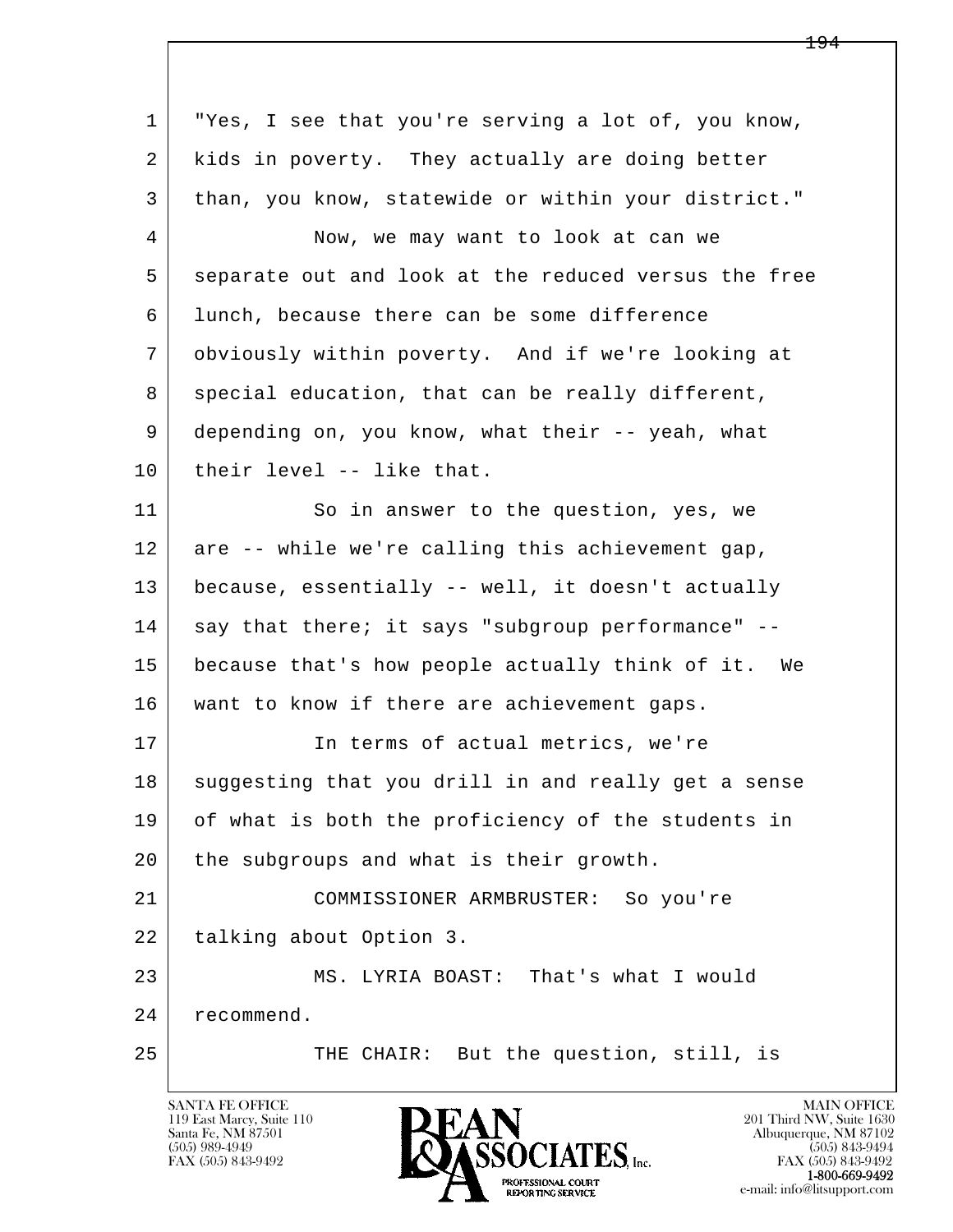| $\mathbf 1$ | who would we be comparing them to?                   |
|-------------|------------------------------------------------------|
| 2           | MS. LYRIA BOAST: Yes. Yes.                           |
| 3           | THE CHAIR: You know -- and I -- you know,            |
| 4           | part of me says well, it's really important to -- to |
| 5           | compare them to the district, because that gives the |
| 6           | parents more information in terms of what school I'm |
| 7           | going to send my child to, because there's a direct  |
| 8           | comparison with this charter school that I'm         |
| 9           | thinking about and this district school; so that's   |
| 10          | value to the community, you know. That's -- that's   |
| 11          | an important piece, more than because I -- there's   |
| 12          | greater challenges with whatever local school your   |
| 13          | child would be going to, you know, is important.     |
| 14          | But -- I can speak for Cruces. We have a lot of      |
| 15          | kids who don't go to the school that they're --      |
| 16          | their local school. Parents take them.               |
| 17          | So that's $-$ I think that $-$ but I think           |
| 18          | the district, comparison to the district as a whole, |
| 19          | you know, I think that gives the parents a valuable  |
| 20          | piece. I don't know whether it's necessary of what   |
| 21          | we're particularly looking for; but I think it's an  |
| 22          | important piece of information for the -- for the    |
| 23          | public to know, you know, because we're -- you know, |
| 24          | there was just -- there was an editorial in the      |
| 25          | local paper today that there are no choices for      |

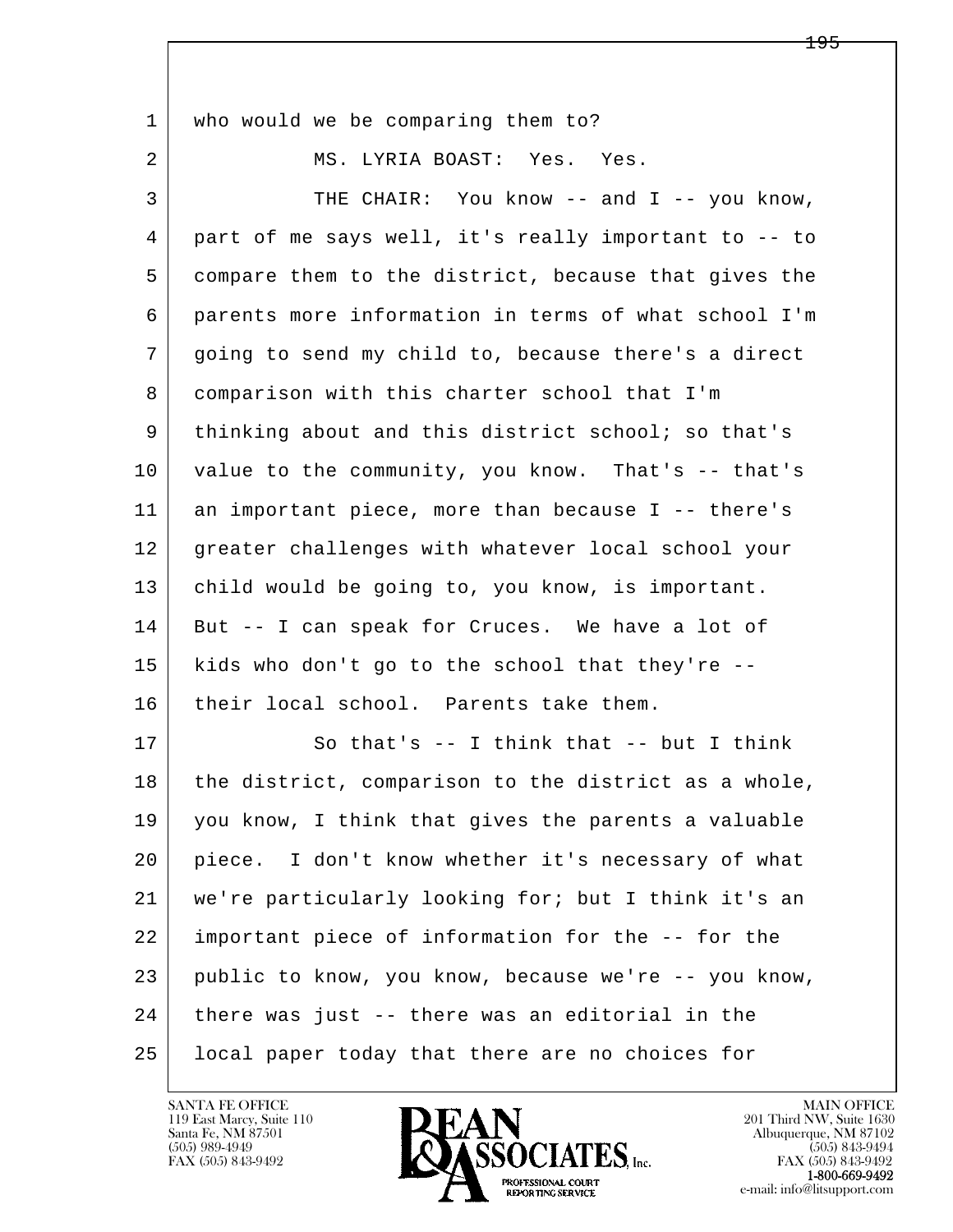l  $\overline{\phantom{a}}$ 1 schools -- for schools for parents. 2 Yeah. I'll send it to you. It's by a 3 very, very, very conservative -- actually one of the 4 people who [inaudible]. 5 THE CHAIR: So I think that's -- so I 6 guess that's a tough question. 7 MS. LYRIA BOAST: Well, that could be an 8 option. With proficiency, if you decide yes, we 9 want to include a snapshot of proficiency, you could 10 do it several ways, right? 11 You could compare and set sort of targets 12 based on comparison to the district. You can do it 13 to comparison, you know, statewide. Those are 14 two -- I don't think that you want to get into 15 similar school. I mean, there are others: Look at 16 similar schools, assigned schools. That gets very 17 complicated and is generally hard to execute. But 18 those are the -- the two sort of things you would be 19 looking within this option. 20 Then when we look at -- when we talk about 21 subgroup growth, you know, this, again, is very 22 powerful, because we're saying, of those students 23 within the school -- you know, Hispanic, Black, kids 24 in poverty -- really focusing in on them and how is 25 their growth. Do they have high or low growth or

119 East Marcy, Suite 110<br>Santa Fe, NM 87501

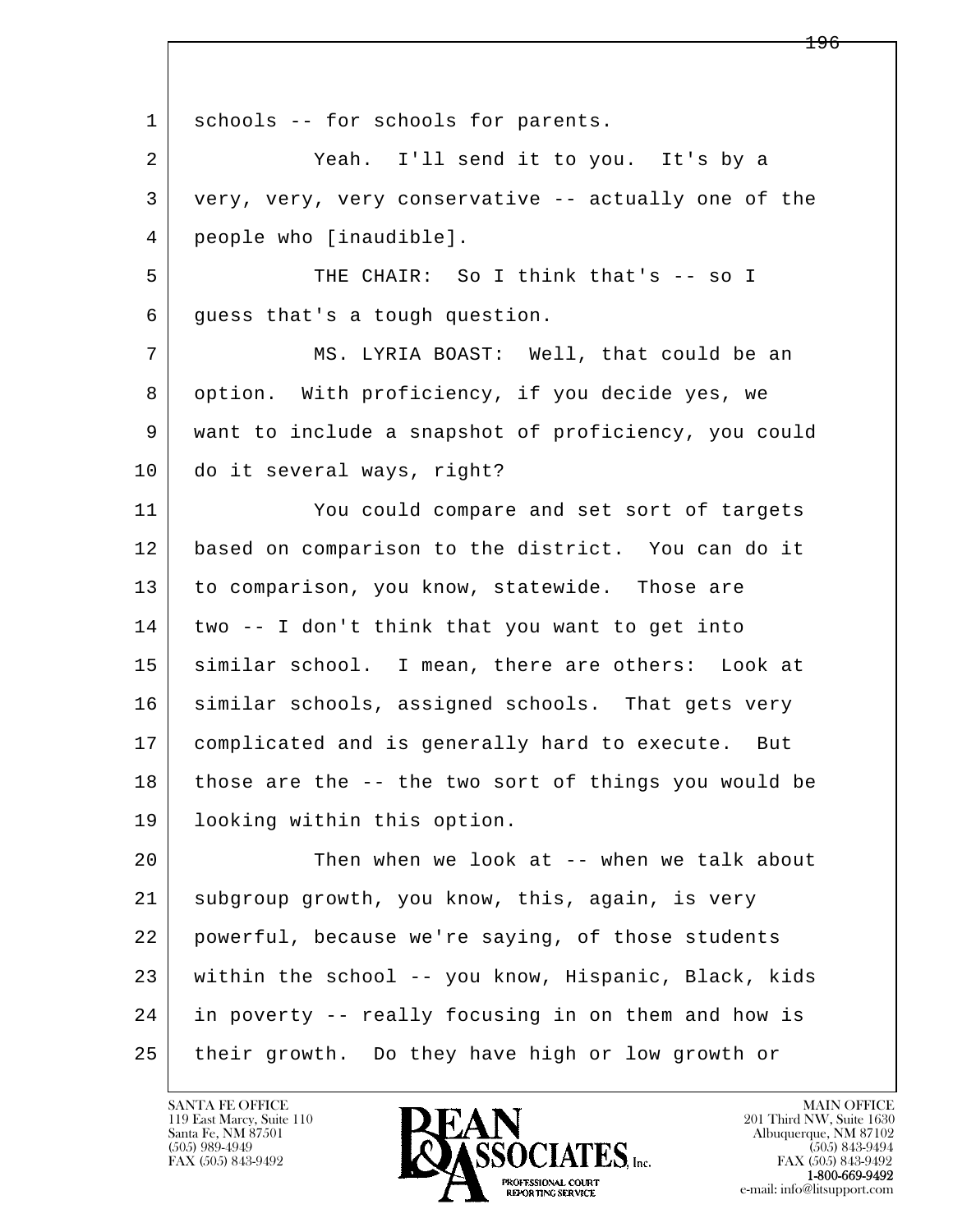| $\mathbf 1$    | typical growth? And that's really important.         |
|----------------|------------------------------------------------------|
| $\overline{2}$ | I think that's sort of what that lowest              |
| 3              | 25 percent is trying to get at. Are the most         |
| 4              | challenged students growing? Are they learning?      |
| 5              | And so this could be really valuable. So, again, I   |
| 6              | think they both can be powerful and can -- you know, |
| 7              | they're generally probably going to be aligned; but  |
| 8              | growth, I think, gets more closely to what you       |
| 9              | really want to know.                                 |
| 10             | COMMISSIONER TOULOUSE: I think that it's             |
| 11             | hard for some of our schools who take a kid in who's |
| 12             | three or four grade levels below, and then show the  |
| 13             | proficiency. But they can show that they've made     |
| 14             | even more than a one-year growth, but they will take |
| 15             | them several years to get there.                     |
| 16             | Just like I have some concerns with                  |
| 17             | English Language Learners; because I anecdotally     |
| 18             | know that there are some schools who continue to     |
| 19             | mark them English Language Learners, considerably    |
| 20             | past when they have learned English, because it      |
| 21             | helps their numbers.                                 |
| 22             | So they just go off that home language               |
| 23             | survey every year and still keep them there, unless  |
| 24             | somebody happens to notice the child is extremely    |
| 25             | proficient in English, and, you know, at the top of  |

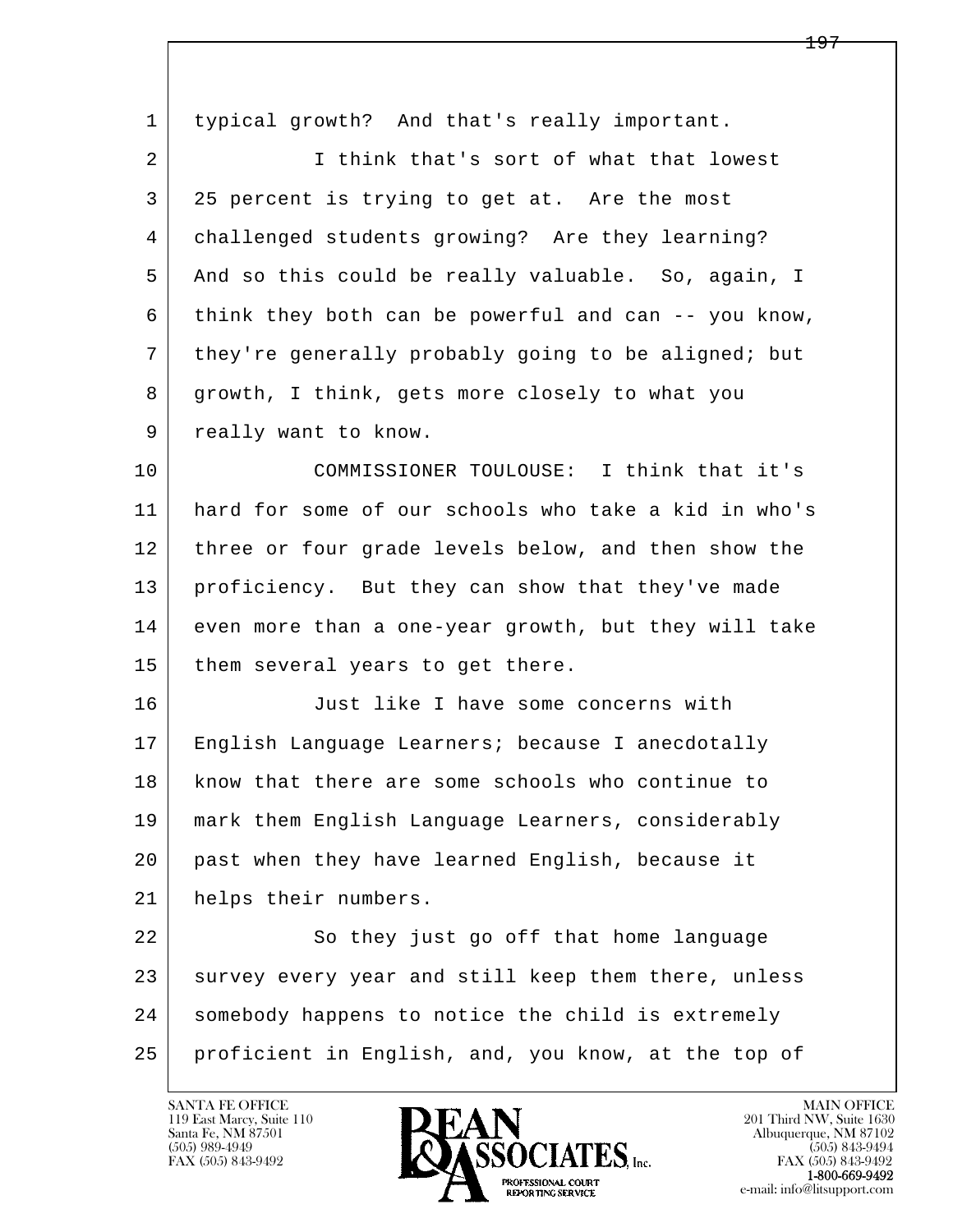1 the class.

| ᅩ  | CHE CIADD.                                           |
|----|------------------------------------------------------|
| 2  | And so I have some concerns on -- I don't            |
| 3  | know that our schools -- again, it was APS public    |
| 4  | school. But I had some anecdotal information from a  |
| 5  | teacher who was concerned about that and said it     |
| 6  | happened in other schools.                           |
| 7  | But I -- you know, I just -- I think, to             |
| 8  | me -- and again, I'm not the educator, I'm the       |
| 9  | parent and grandparent -- to making sure that that   |
| 10 | child is growing at the absolute fastest rate --     |
| 11 | pace that that child is capable of growing; because  |
| 12 | some kids, it's going to be a much slower rate,      |
| 13 | because our schools, just like anybody that they --  |
| 14 | some of our schools just have a larger proportion of |
| 15 | kids with special needs because their school has     |
| 16 | been particularly good at handling those kids, and   |
| 17 | the word gets around, and those kids get in.         |
| 18 | So I would want to see that the school               |
| 19 | didn't suffer as long as that child was progressing. |
| 20 | COMMISSIONER ARMBRUSTER: Well -- and the             |
| 21 | problem I would see with measuring proficiency is we |
| 22 | would be back to No Child Left Behind or, "Retain    |
| 23 | all third-graders who can't read on grade level,"    |
| 24 | because if we could talk about widgets, that would   |
| 25 | be great; but we're talking about children.<br>And   |

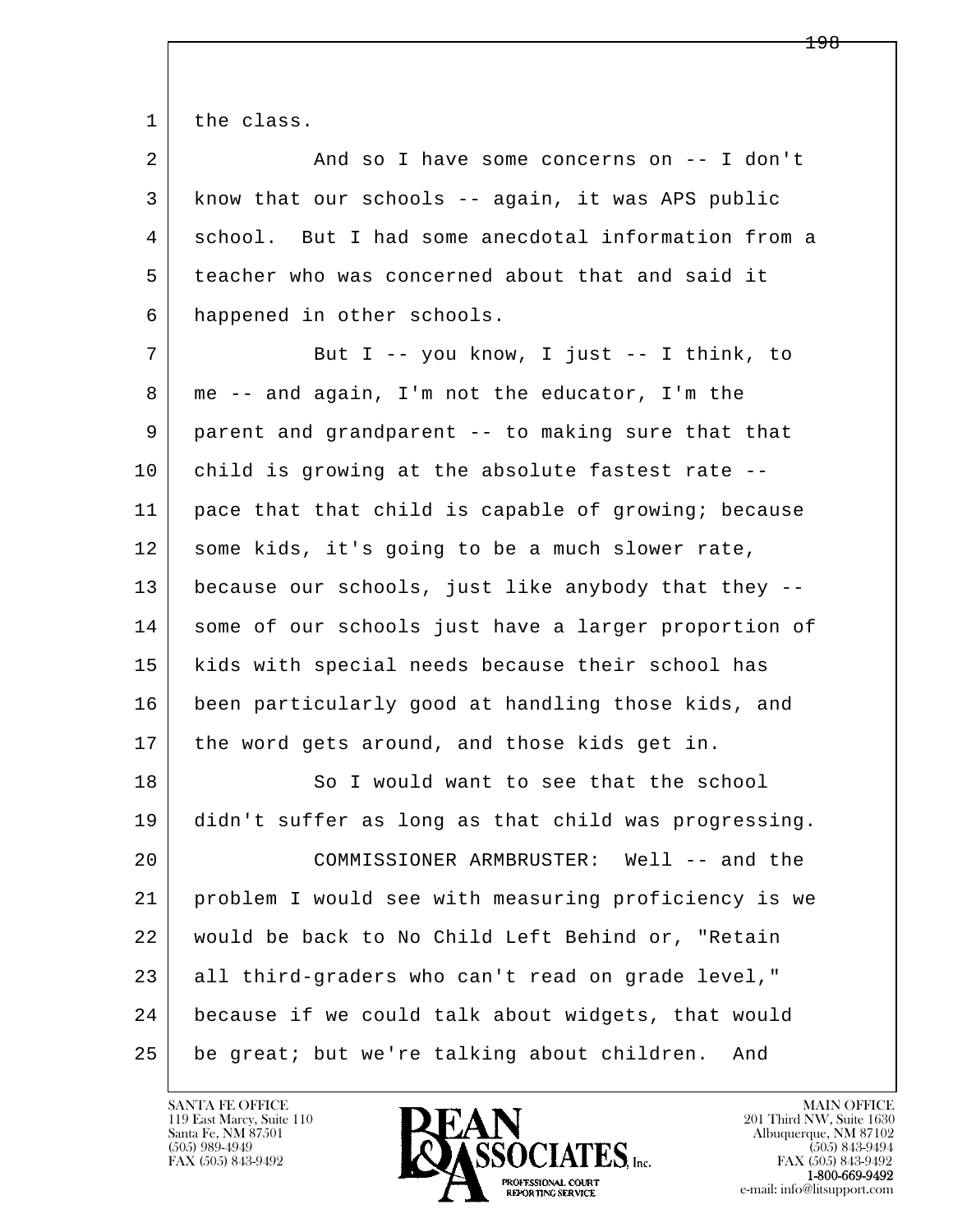l  $\overline{\phantom{a}}$ 1 | "all children" do not -- anything. I mean, all 2 children do not walk at 12 months. 3 MS. LYRIA BOAST: I agree with you. And 4 the only thing that is better than No Child Left 5 Behind -- in terms of here. I'm just saying that in 6 those -- the targets for the subgroups were the same 7 for every group and all students. So what -- we 8 | would not be suggesting that; we would be more 9 saying how are those students doing compared to 10 their peers statewide? There are still issues with 11 proficiency and that a child could come in -- 12 there's a range within that. 13 COMMISSIONER TOULOUSE: That happens in 14 | many of our schools. 15 COMMISSIONER ARMBRUSTER: Yeah. But the 16 | third one includes both; right? 17 | MS. LYRIA BOAST: Right. 18 MS. POULOS: I actually think the statute 19 requires us to do both; because it says, "Gaps in 20 proficiency and..." -- so it says, "Achievement gaps 21 in both proficiency and growth between student 22 subgroups."  $23$  So that's  $-$  I would say that I think it 24 requires both. And I don't know if there's -- I 25 mean, I guess in the way that we've done it in

119 East Marcy, Suite 110<br>Santa Fe, NM 87501

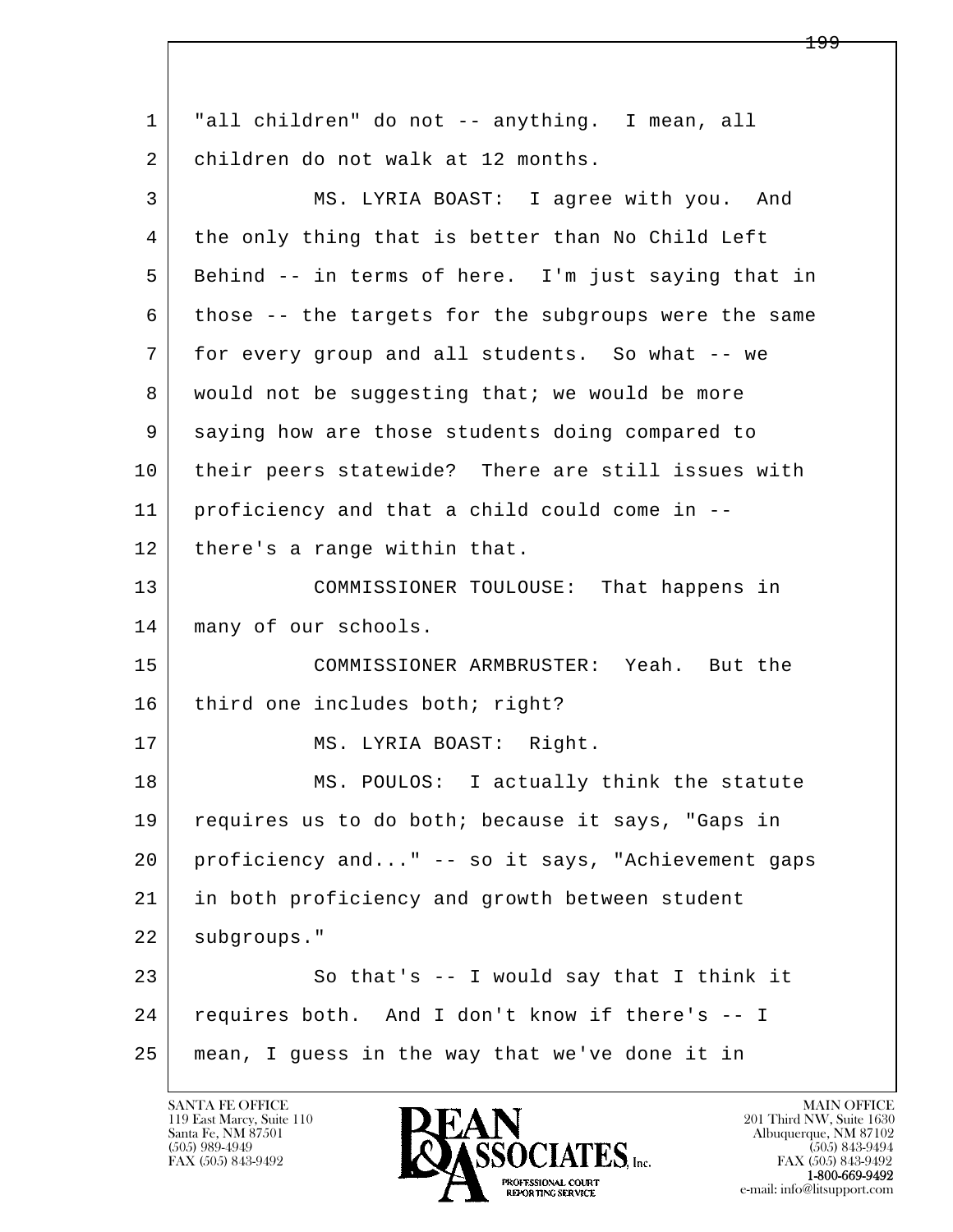l  $\overline{\phantom{a}}$  1 current standings, where we do both look at grade 2 | level proficiency and proficiency in comparison to 3 performance to peers, then, potentially, there's the 4 way to incorporate those two together. I don't 5 know. 6 COMMISSIONER TOULOUSE: It doesn't say we 7 have to weight them equally. 8 | MS. POULOS: No, it doesn't. No. 9 | MS. LYRIA BOAST: Very good point. 10 Okay. So if you could sort of put your 11 thoughts on -- and your preferences on the Option 2. 12 And then we're going to have a guest for our next 13 component. 14 COMMISSIONER ARMBRUSTER: An additional 15 thing re proficiency: Once you're proficient, you 16 don't see as much growth, if you're an eighth-grader 17 reading at an eleventh-grade level. 18 MS. LYRIA BOAST: Actually, let me say 19 something on that. So, yes, in terms of just 20 points, perhaps. But the way the growth models, 21 including your value-added, are set up is that you 22 are being compared to your peers starting at the 23 same place. So at every level, with a good growth 24 model, you still get to see, is this student making 25 better-than-average or lower-than-average growth?

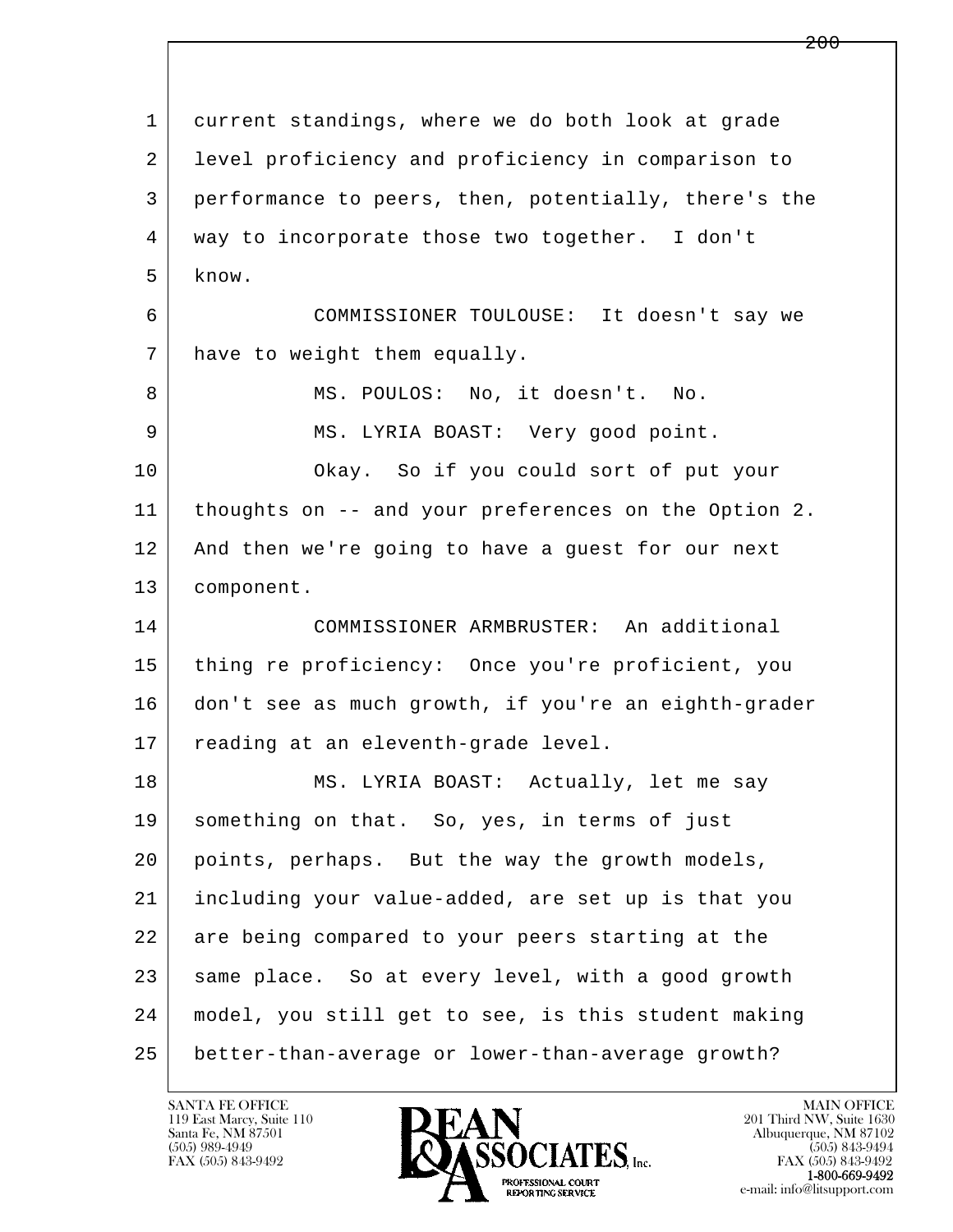| $\mathbf 1$ | COMMISSIONER ARMBRUSTER: But if you're               |
|-------------|------------------------------------------------------|
| 2           | already "growed up" --                               |
| 3           | MS. LYRIA BOAST: You would be compared --            |
| 4           | suppose you are advanced, right? You are going to    |
| 5           | be compared to everyone else that's advanced. And    |
| 6           | some of them are going to grow more than you or less |
| 7           | than you, and you're compared only to them.          |
| 8           | MS. POULOS: The thing about that, though,            |
| 9           | is even a drop in points can be growth. And it can   |
| 10          | be above-average growth. It can be; because if your  |
| 11          | peers, on average, drop ten points, and you only, on |
| 12          | average, dropped five points, then you have          |
| 13          | above-average growth. You do. Under the model, you   |
| 14          | do.                                                  |
| 15          | And so that is a myth. It is a myth. And             |
| 16          | it's also -- yes, one or two kids, right on average, |
| 17          | might -- you know, if you say, well, this is the     |
| 18          | bell curve. But what happens when you aggregate it   |
| 19          | back to the school level is if -- if your kids are   |
| 20          | truly on the bell curve -- right? -- then you end up |
| 21          | in the middle, okay? So you've got average growth.   |
| 22          | You've got a "C."                                    |
| 23          | But if all of your kids tend to be                   |
| 24          | bringing with them that lower-than-average growth,   |
| 25          | that's why we believe it's saying something about    |

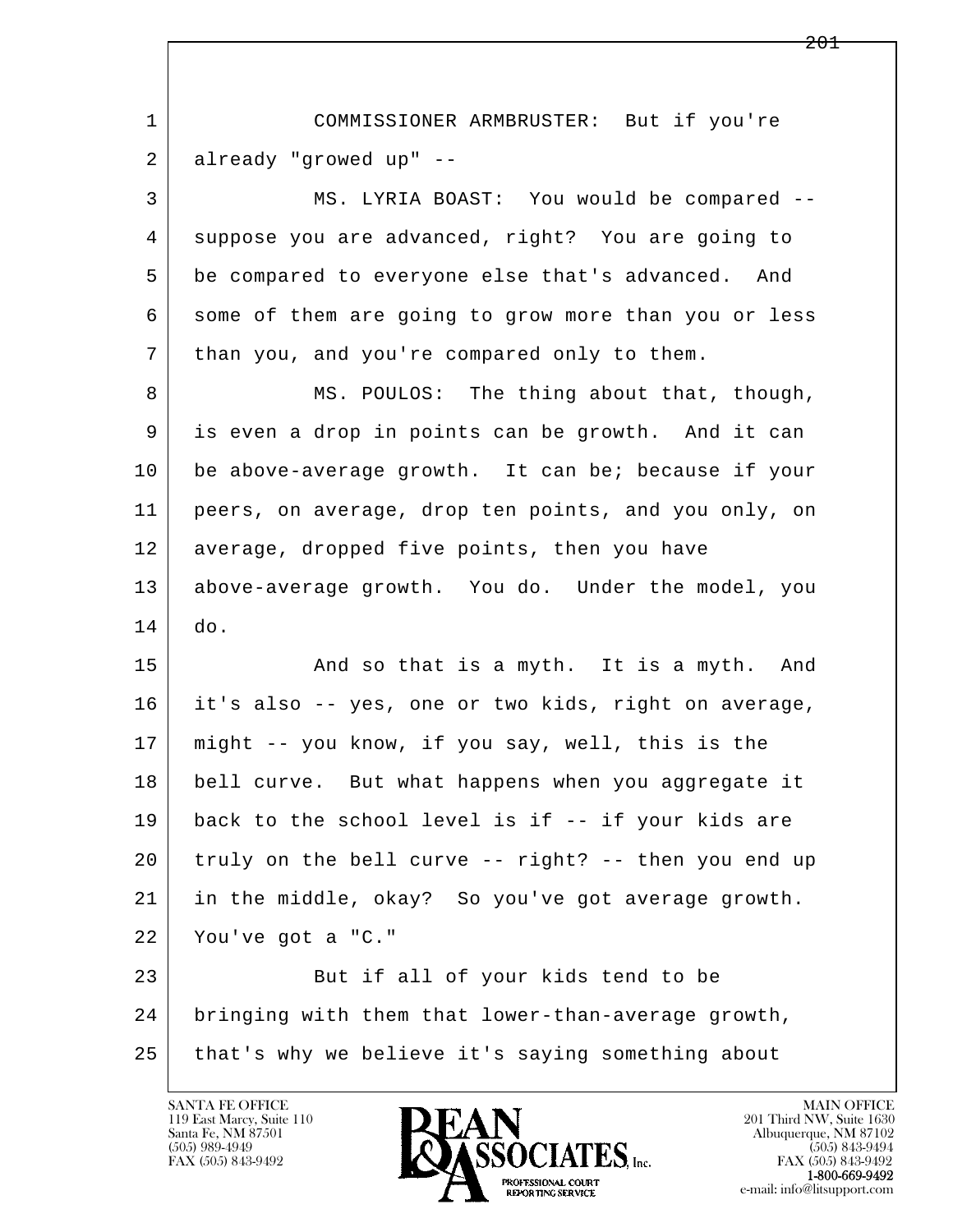| $\mathbf{1}$ | the school environment. We're not telling you what     |
|--------------|--------------------------------------------------------|
| 2            | it says about the school environment. It could be      |
| 3            | there's classroom management problems; it could be     |
| 4            | there's classroom problems. It could be there's        |
| 5            | pedagogical problems, right? But it's because          |
| 6            | you're not seeing the bell curve at your school.<br>In |
| 7            | fact, you're seeing either lots and lots of kids       |
| 8            | getting the above-average growth, which means you're   |
| 9            | getting the "A" or the "B" -- right? -- or you're      |
| 10           | getting a majority of your kids having that            |
| 11           | below-average growth in comparison to their peers.     |
| 12           | Right?                                                 |
| 13           | And so then it's saying there's something              |
| 14           | about the environment.                                 |
| 15           | COMMISSIONER ARMBRUSTER: Well, I think                 |
| 16           | that's why I like both; because you can either be      |
| 17           | either proficient; that's great. Or, like, I know,     |
| 18           | because MAS is one of them; like, they come in as      |
| 19           | sixth-graders reading at a second-grade level. And     |
| 20           | at the end of the year, they're reading at a           |
| 21           | fourth-grade level; but they still are not             |
| 22           | proficient.                                            |
| 23           | MS. LYRIA BOAST: Right. Right.<br>And                  |
| 24           | that's a great success.                                |
| 25           | COMMISSIONER ARMBRUSTER: Some kids will                |

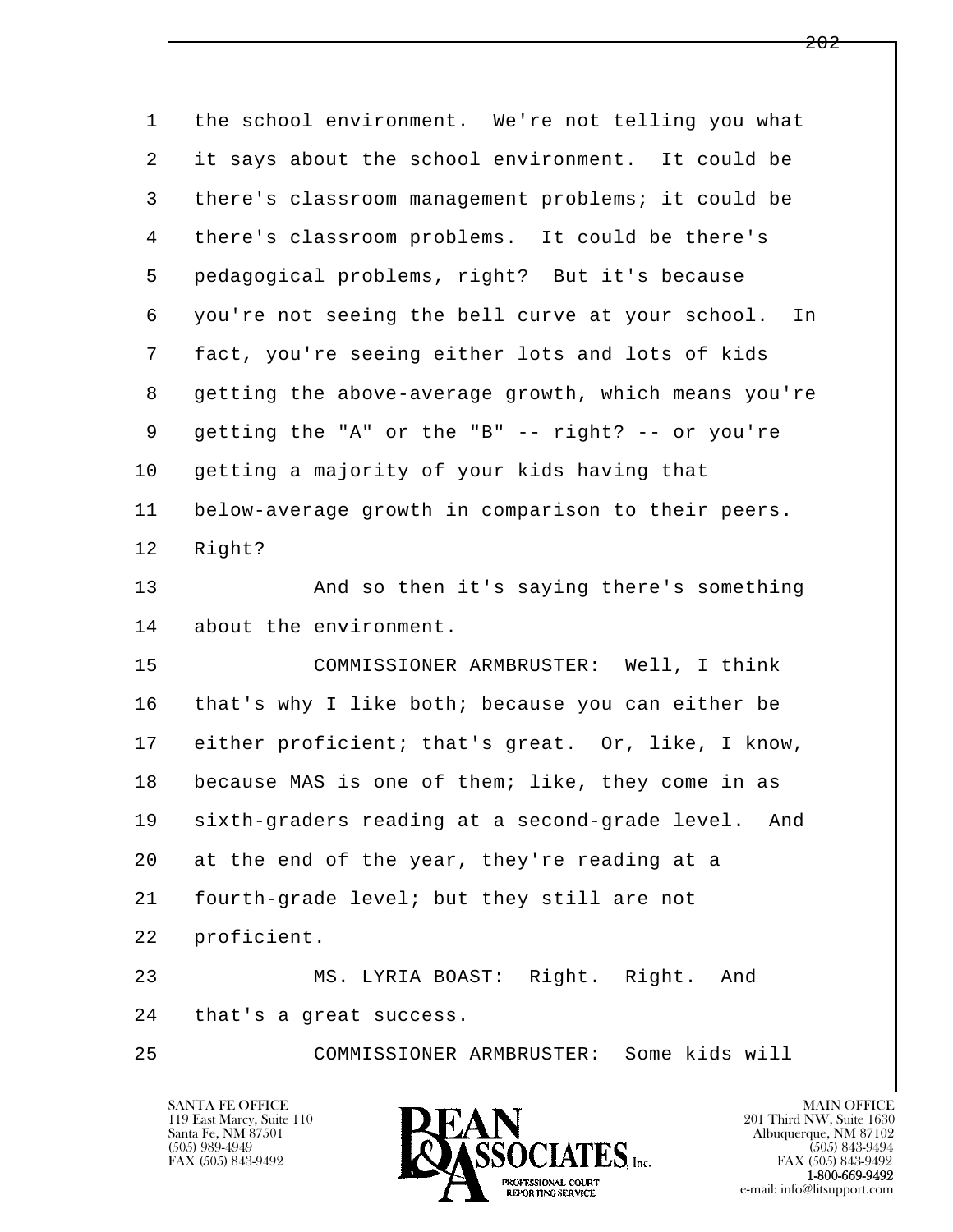l  $\overline{\phantom{a}}$  1 never be proficient. That means on grade level. 2 COMMISSIONER TOULOUSE: There's my 3 third-grade grandson, who's actually doing 4 fourth-grade math and fourth-grade reading. What if 5 he gets lazy next year and just does fourth-grade 6 math and reading? How does his school -- 7 | MS. POULOS: I think that's the school, 8 right? Because you create an environment where he 9 | keeps being excited. 10 COMMISSIONER TOULOUSE: You know -- but he 11 may have lost his best friend; because he has one 12 friend. And last year, that kid was home-schooled. 13 This year, he's back in school. 14 MS. POULOS: But if he's the one. But 15 we're not doing it one kid, one kid, one kid. But 16 if he's the one. But if that's happening with all 17 of your kids, and, as a result, all of your kids are 18 bringing back lower scores. 19 COMMISSIONER TOULOUSE: I was just keeping 20 his as an example that he's -- 21 MS. POULOS: But that's why I think it's 22 important to think about the fact that you do 23 aggregates. 24 COMMISSIONER TOULOUSE: But last year, 25 they were giving him special help in reading,

119 East Marcy, Suite 110<br>Santa Fe, NM 87501

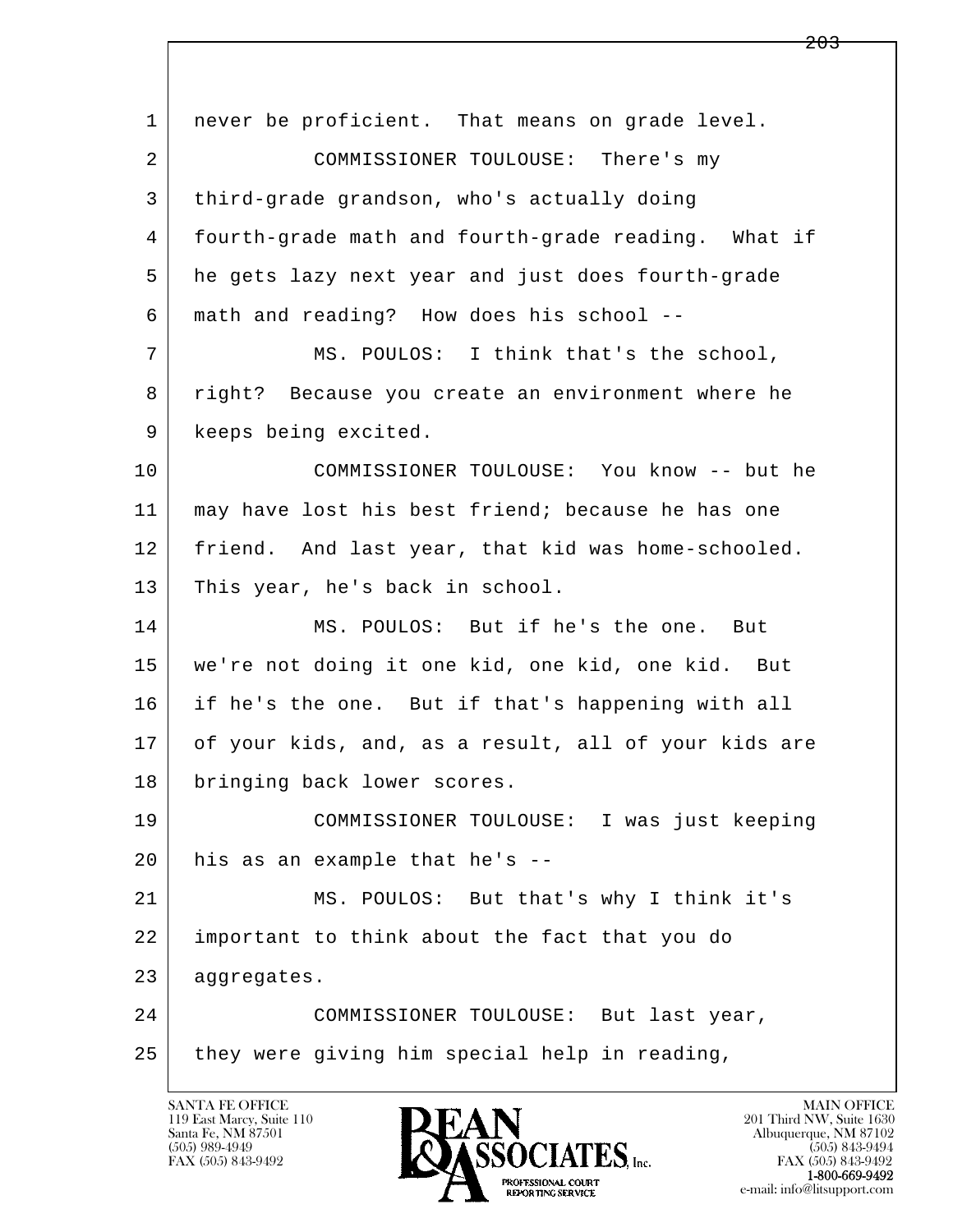l  $\overline{\phantom{a}}$  1 because he just wasn't happy all year. Now, this 2 other friend is back. He read his way through the 3 summer; because I was buying him books at much 4 higher than third-grade reading. And they tested 5 him. This year, he's happy. 6 I'm just saying you get these things. I 7 think he's average for a lot of kids, you know. And 8 I have one who think's he's smarter than the 9 | teacher; so he only half-learns everything because 10 he thinks he's already there. 11 MS. LYRIA BOAST: Well, hopefully -- 12 that's why we'll do a trial run, because we want to 13 see what these metrics will tell you about the 14 | schools. And also, some of these schools, you sort 15 of have a sense. And it's going to be interesting 16 to see, okay, is this lining up with what you think, 17 telling you something new. 18 We're going to -- I think the order -- 19 we're going to do supplemental indicators next. And 20 then we'll do mission-specific. And Baylor Del 21 Rosario is doing that piece. He started at the 22 charter office five months ago? 23 MR. BAYLOR DEL ROSARIO: Yes. 24 MS. LYRIA BOAST: And he got thrown right 25 into dealing with supplemental assessments. So we

119 East Marcy, Suite 110<br>Santa Fe, NM 87501

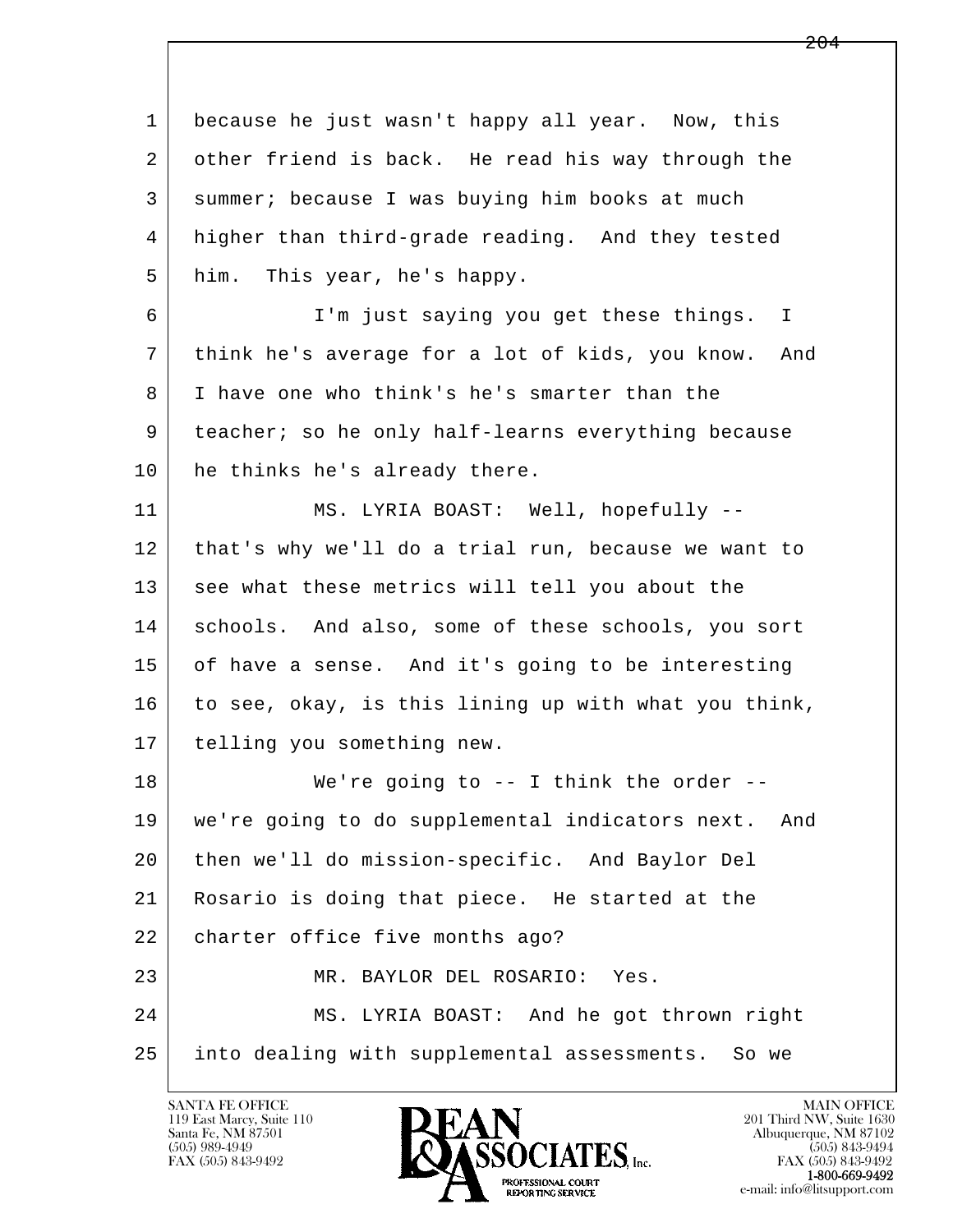l  $\overline{\phantom{a}}$  1 wanted to make sure -- so the reason that I've had 2 several conversations with Baylor, just to 3 understand, like, okay, what are you getting? What 4 needs to be done? What's the process? 5 And so I thought it was important for you 6 all to hear that, as well; because when we consider, 7 you know, using them, we want to do it in a way that 8 makes sense, you know, what the schools can give us 9 and -- you know, so you have to be well-informed. 10 So we're going to start with what's so 11 about the supplemental indicators. And then in a 12 minute, Baylor is going to actually walk through 13 | sort of the process. 14 Again, what we said in the beginning, we 15 want to make sure that you really think of these as 16 separate from those mission-specific indicators; 17 because our understanding is that when supplemental 18 indicators are being used, the focus is usually 19 | reading and math, right? ELA and math. 20 | So in a certain sense, this is a 21 duplication of -- or is testing -- at least the same 22 underlying -- not content, necessarily, but as the 23 PARCC, right? You're looking at ELA; you're looking 24 at math. 25 We have some schools that are doing

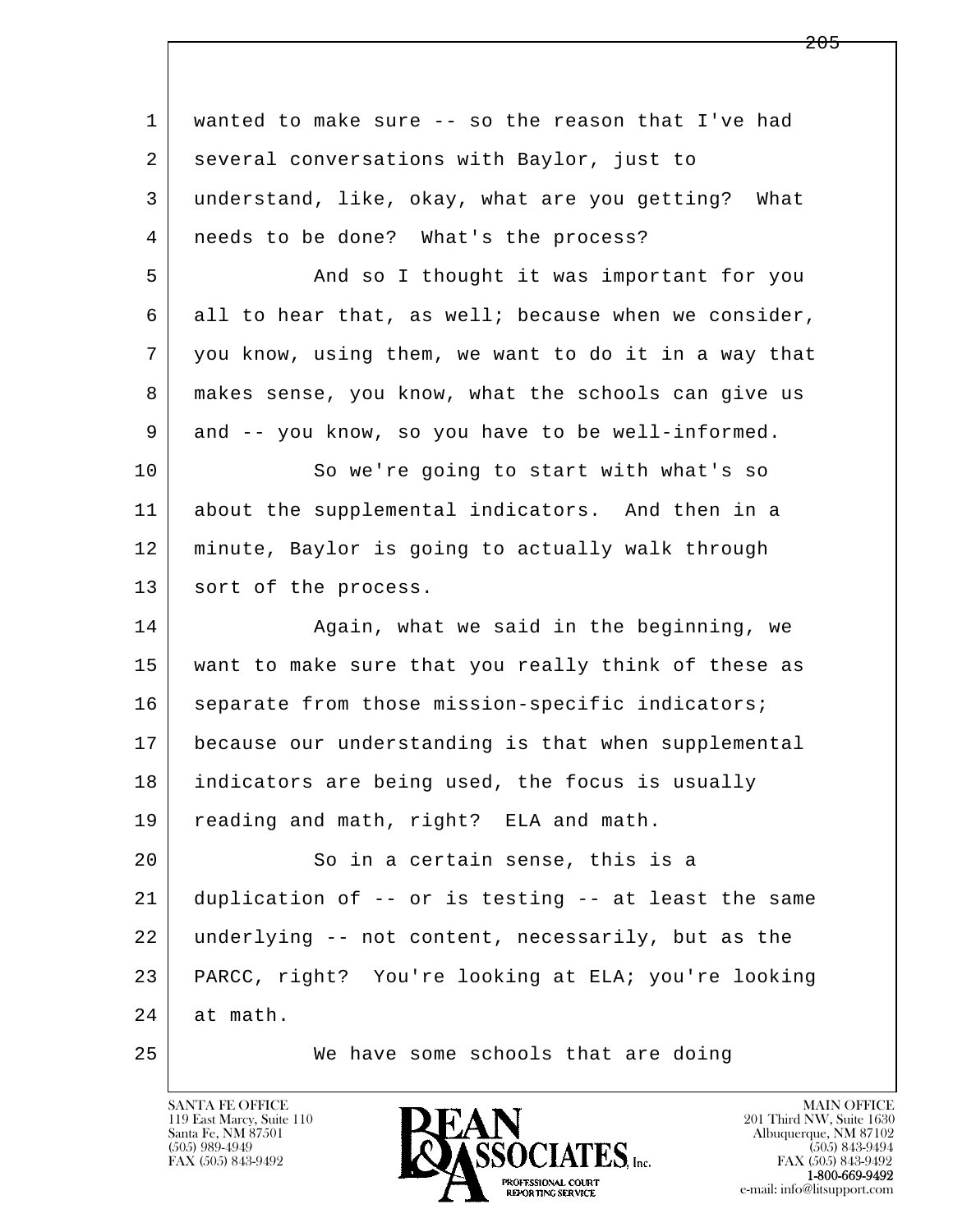l  $\overline{\phantom{a}}$  1 language assessments, other types of assessments 2 that we would put more in the mission-specific, 3 because, you know -- so that's sort of the 4 distinction that we're making here is that when we 5 talk about mission-specific, we really want to be 6 focused on things that are capturing a part of the 7 school's mission that is important, but not 8 reflected anywhere else --9 | THE CHAIR: Right. 10 MS. LYRIA BOAST: -- in the framework. 11 THE CHAIR: Right. 12 MS. LYRIA BOAST: Okay. 13 THE CHAIR: I think the unfortunate thing 14 is it morphed because it was easy. It morphed into 15 the reading and math. And that was never -- and 16 once again, I wasn't around. But that was -- it 17 seems to me that was never the intention. 18 | Rand it doesn't capture for us what is 19 important in terms of, you know, Their mission is 20 this; but they're doing a bang-up job in math and 21 English. That doesn't tell me what they're doing in 22 terms of their mission. 23 COMMISSIONER TOULOUSE: That was Vince 24 Bergman who put the emphasis on the math and 25 reading. And he was in control of the contract

119 East Marcy, Suite 110<br>Santa Fe, NM 87501

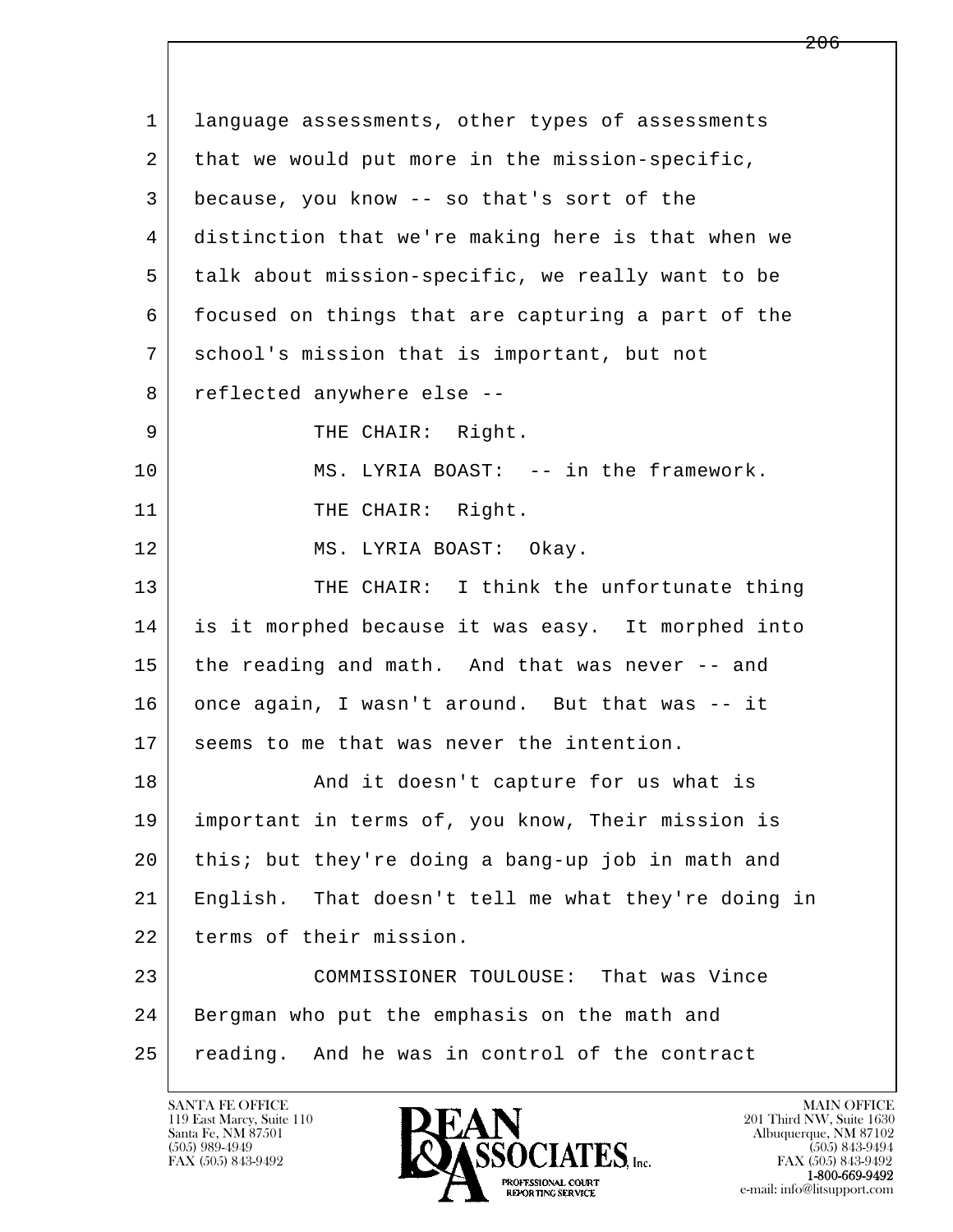1 | negotiations for many years.

2 THE CHAIR: For a while. Yeah. And I got 3 that, yeah.

 4 MS. LYRIA BOAST: As we talk about the 5 supplemental, if you start to think about, "Well, 6 what about" -- we are going to talk separately about 7 those mission-specific. So we want to just kind of 8 think about them each separately.

9 So statute does have language that 10 specifically speaks to the -- to giving the option 11 of rigorous valid indicators. So, you know, that 12 seems to apply to this category of supplemental 13 indicators.

14 Three-quarters of the charter schools 15 currently have what we would call a supplemental 16 assessment, as opposed to one of the 17 mission-specific in their charter agreements.

l  $\overline{\phantom{a}}$  18 What -- our understanding -- and this is 19 also where Baylor was able to help us get a sense 20 of, okay, what do you have, or what's happening with 21 the reporting  $-$ - to this point half of  $-$ - about half 22 of the schools -- and they're still continuing to  $23$  submit them  $-$  have submitted '16-'17, you know, 24 results -- submissions addressing these results. 25 But only half of those are the required

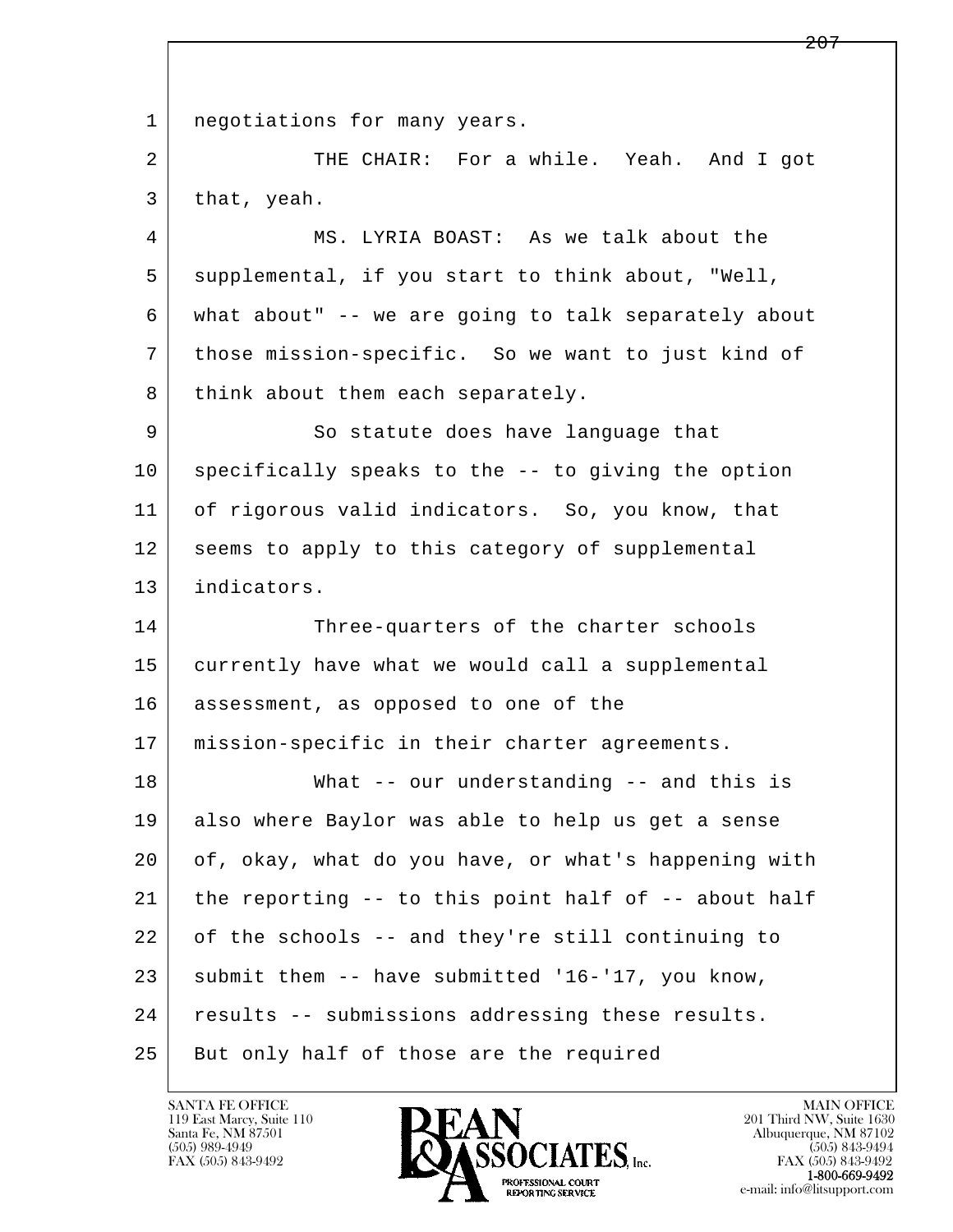1 student-level results.

| 2  | And Baylor will talk in a minute about the           |
|----|------------------------------------------------------|
|    |                                                      |
| 3  | process we go through that we need -- you need --    |
| 4  | what is needed are those student-level results so    |
| 5  | you can really have confidence, okay?                |
| 6  | And then just the last thing that's pretty           |
| 7  | important is that most of the indicator targets,     |
| 8  | those targets that are put in the contract, are      |
| 9  | focused on growth, because you can use these         |
| 10 | assessments to evaluate proficiency or growth. But   |
| 11 | most of them -- and I'm only telling you what you    |
| 12 | probably already know -- but most of them are growth |
| 13 | or a combination of growth and proficiency. That's   |
| 14 | sort of the [inaudible], yeah.                       |
| 15 | And then the second part of that is -- and           |
| 16 | I think you've seen this before -- we sent it to     |
| 17 | you -- most of the assessments used are NWEA.<br>But |
| 18 | you can see here there is kind of a smattering of    |
| 19 | the rest. The second most common one is Discovery.   |
| 20 | And then Discovery will not be used -- right? --     |
| 21 | after.                                               |
| 22 | THE CHAIR: Right.                                    |
| 23 | MS. LYRIA BOAST: Okay. Great.                        |
| 24 | Okay. So let's -- we're going to sort of             |
| 25 | talk about the challenges, and then -- because I     |

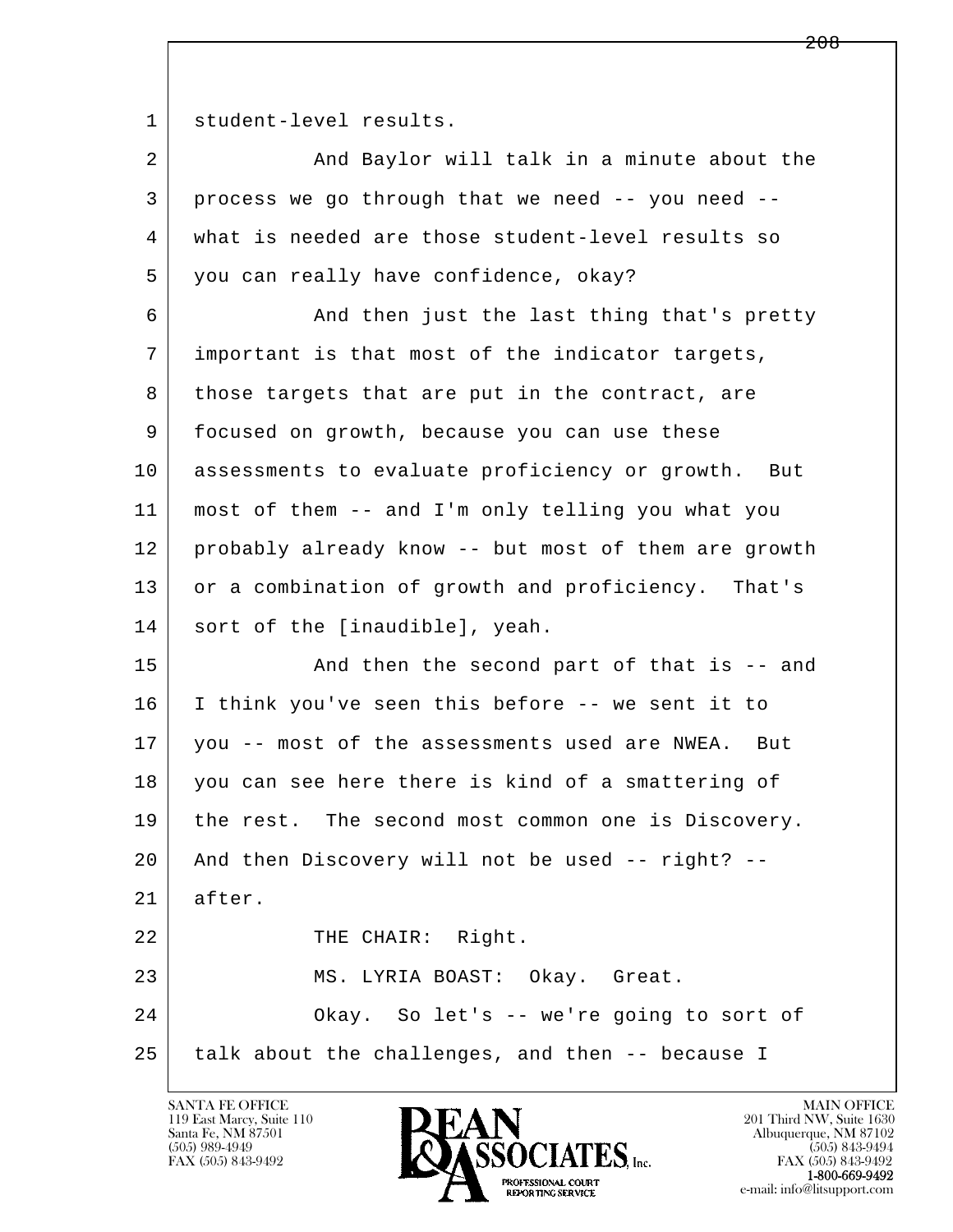l  $\overline{\phantom{a}}$ 1 | think we know sort of the strengths. 2 So, Baylor, why don't you -- pass it over 3 to you. 4 MR. BAYLOR DEL ROSARIO: Good afternoon, 5 everybody. Thanks so much for allowing me to share 6 some of my experience and a little bit of insight 7 into my attempts to evaluate some of the short-cycle 8 assessments that the schools have provided to 9 support their -- not only their mission-specific 10 indicators, but their indicator targets. And I just 11 want to go over some of the challenges that I'd like 12 the Commissioners, you all, to be aware of. 13 Obviously, you all know that there's 14 multiple assessments out there. Some of the schools 15 are using, to measure some of their indicator 16 | targets, multiple assessments, from NWEA for upper 17 | grades; and, of course, some are using DIBELS, 18 | slash, Istation for the lower grades for reading. 19 | And so that's all mixed in there, as well. 20 The indicator targets, we were referring 21 to as mission-specific indicators around short-cycle 22 assessments. They may -- they may be the same; 23 like, NWEA is used a lot. But -- but the metrics 24 are different with them between -- or across 25 schools. So that's posing some challenges.

119 East Marcy, Suite 110<br>Santa Fe, NM 87501

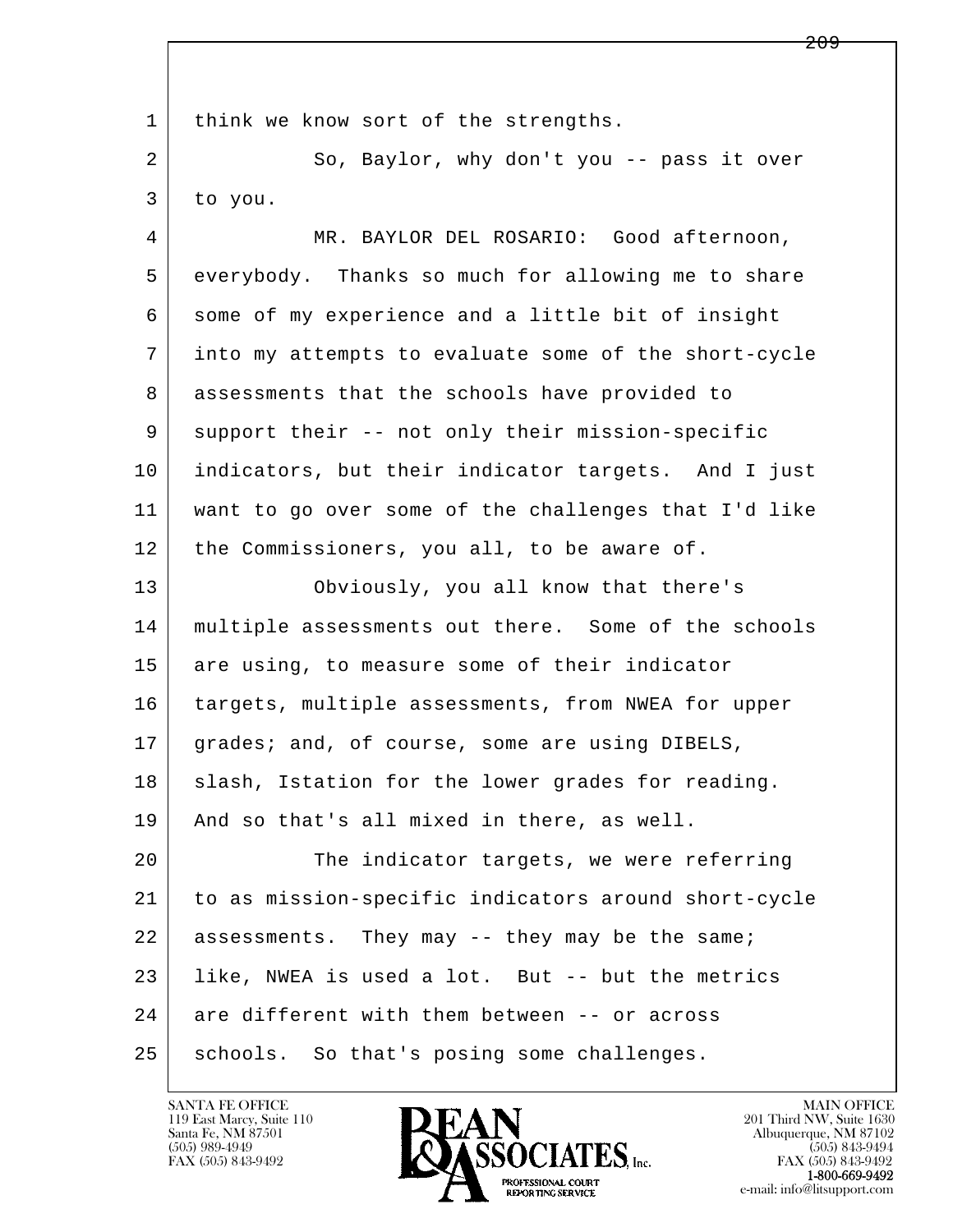l  $\overline{\phantom{a}}$ 1 | MS. LYRIA BOAST: So one school might have 2 a target based on the -- you know, the average 3 growth. Another might be using the same assessment, 4 but have a target based on a different metric. So 5 that can just be a little confus- -- it's not 6 consistent throughout. 7 MR. BAYLOR DEL ROSARIO: Yeah. So, like, 8 for example, lots of schools use NWEA. But one 9 school specifically wants to measure 10 percent 10 growth. By the way, it's very hard to figure out 11 10 percent growth from NWEA. From what I've 12 gathered from speaking to some of the administrators 13 or principals, they can't find 10 percent anywhere. 14 MS. LYRIA BOAST: What does that mean? 15 MR. BAYLOR DEL ROSARIO: The assessment 16 vendors simply can't generate those kinds of reports 17 from their -- 18 COMMISSIONER JOHNSTON: They'll charge you 19 more if you get something out of -- do you all use 20 NWEA? 21 MR. BAYLOR DEL ROSARIO: So using NWEA -- 22 COMMISSIONER JOHNSTON: Lit scores and -- 23 yeah, I'm trying -- and it depends on the level. 24 One school may only go down to this level, and 25 another school goes down to this level. And you're

119 East Marcy, Suite 110<br>Santa Fe, NM 87501



FAX (505) 843-9492<br>1-800-669-9492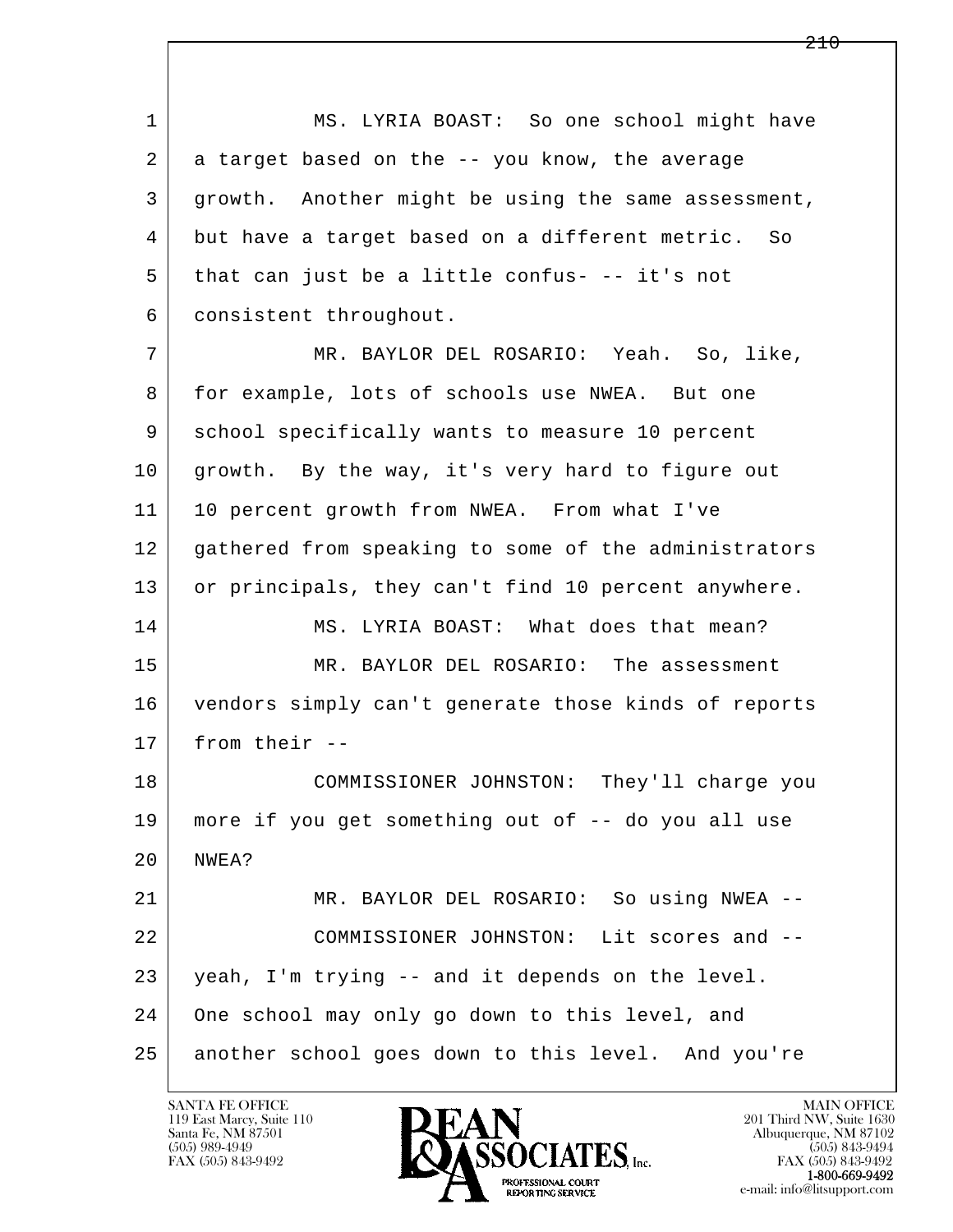$1$  getting  $-$ 

| $\overline{a}$ | MR. BAYLOR DEL ROSARIO: Some have stated            |
|----------------|-----------------------------------------------------|
| 3              | in their -- in their indicator targets, 10 percent  |
| 4              | growth by the end of the year. Others have it       |
| 5              | stated using the same assessment, "Year's growth."  |
| 6              | But that is not specified. That's not really the    |
| 7              | term that's used by the assessment vendors, because |
| 8              | these are growth models individually generated for  |
| 9              | each student. So, obviously, one year's growth is   |
| 10             | going to be different for each student within the   |
| 11             | same grade; so same assessments, but very different |
| 12             | expectations.                                       |
| 13             | And oftentimes, the indicators -- or the            |
| 14             | indicator targets -- don't match the metrics. For   |
| 15             | example, an indicator target might reference a      |
| 16             | percentile, while the metric actually references    |
| 17             | a percent. A percentile really relates to a         |
| 18             | percentile range. And the percentage is really just |
| 19             | a portion of the whole.                             |
| 20             | So -- and we've had sit-down discussions,           |
| 21             | at least with one principal, who was pulling her    |
| 22             | hair -- and so was I -- about trying to interpret   |
| 23             | some of these -- yeah, what the target was and how  |
| 24             | we are supposed to measure it. And that was         |
| 25             | actually my first evaluation that I was conducting. |
|                |                                                     |

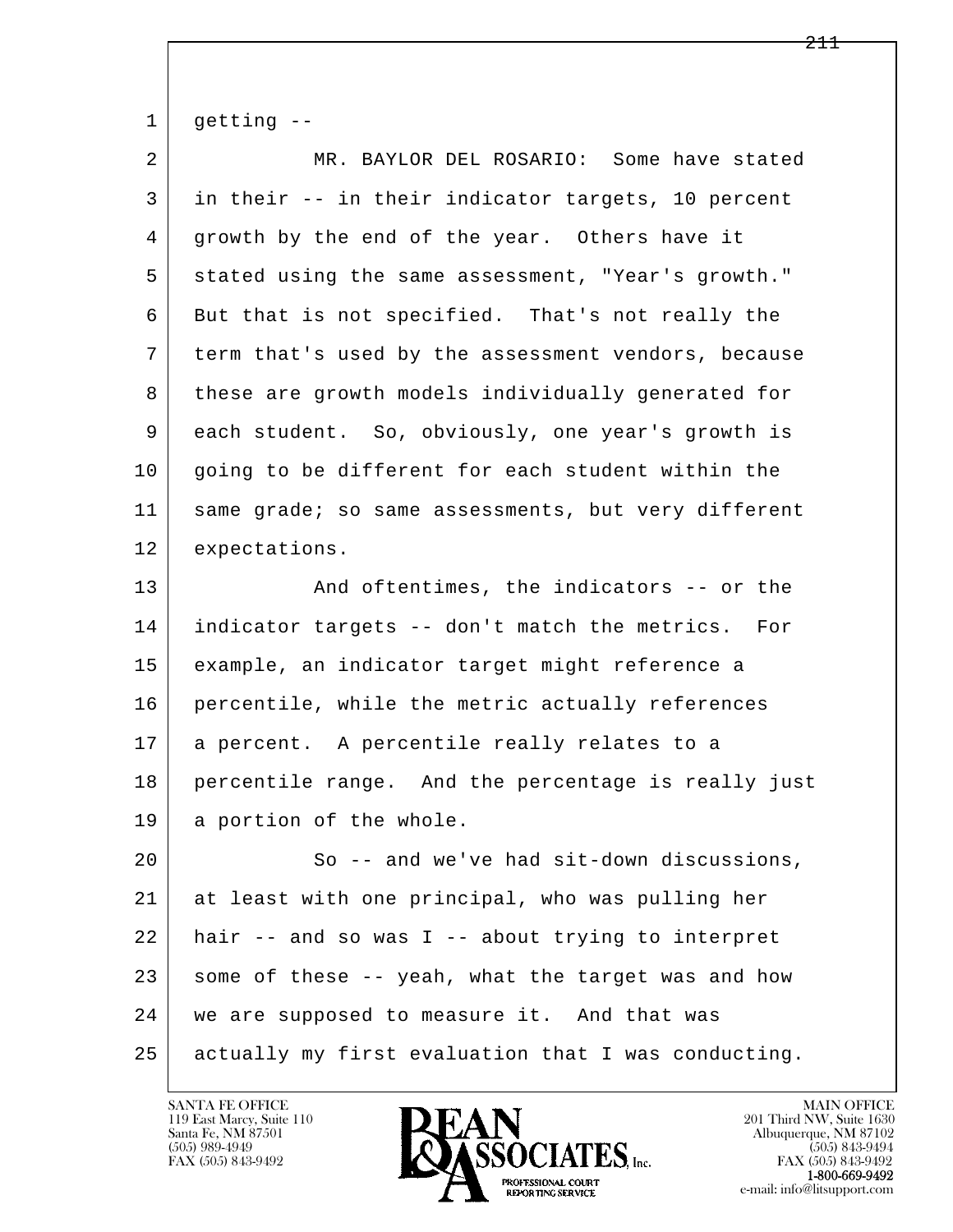l  $\overline{\phantom{a}}$ 1 | And it's going to get smoother from here. 2 MS. POULOS: So Baylor is thinking about 3 | leaving my team? You better not be. 4 MR. BAYLOR DEL ROSARIO: So that's 5 probably one of the bigger issues, that it doesn't 6 appear like it's an issue just on my end trying to 7 evaluate progress towards these indicator targets; 8 but it looks like it's an issue for some of the 9 principals that I've been talking with, as well; 10 indicators a bit nebulous, or they're written in a 11 way that does not relate to the assessment itself. 12 COMMISSIONER JOHNSTON: Uh-huh. Yeah. 13 It's very difficult as a principal. 14 THE CHAIR: But I think the -- maybe I'm 15 getting confused here. Because I think the 16 agreement is that the mission-specific shouldn't be 17 those targets. It shouldn't be the reading and the 18 math. 19 So I think we understand that there's 20 problems with them that doesn't assess the mission;  $21$  so that it's -- you know, it needs to be -- 22 MS. LYRIA BOAST: Well, I think the thing 23 that's coming through is if you want to continue 24 | having the option for these supplemental 25 assessments -- so not the mission-specific, but the

119 East Marcy, Suite 110<br>Santa Fe, NM 87501

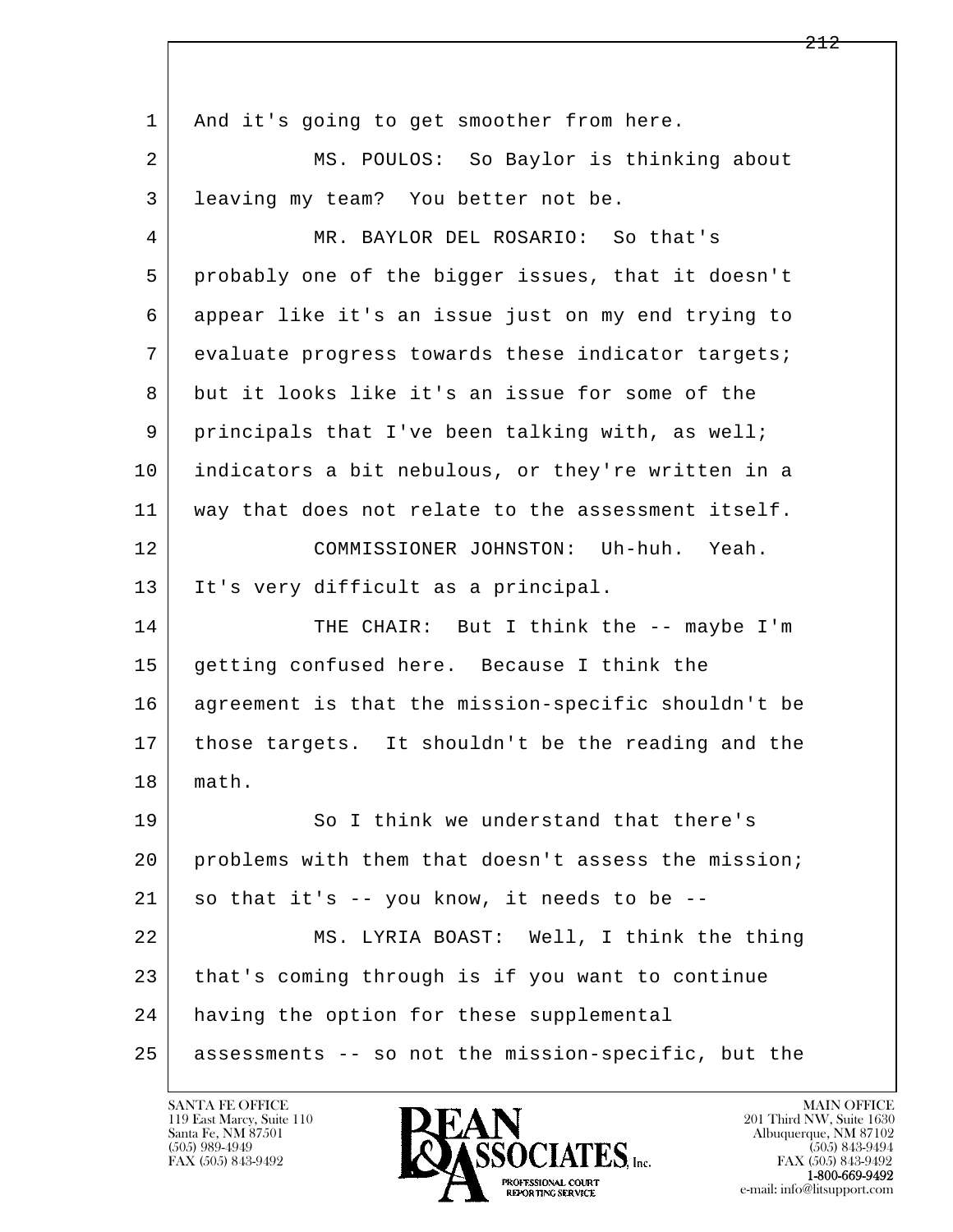1 supplemental.

| $\overline{a}$ | THE CHAIR: I thought we were just dealing            |
|----------------|------------------------------------------------------|
| 3              | now with the mission- -- so that's why I'm confused. |
| 4              | MS. LYRIA BOAST: We got out of order.                |
| 5              | We're talking about the supplemental assessments. I  |
| 6              | apologize. We swapped them, and we're talking about  |
| 7              | the supplemental.                                    |
| 8              | Some of these issues will also apply to              |
| 9              | evaluating the mission-specific. But we wanted to    |
| 10             | keep these separate; because you need to make some   |
| 11             | decisions about values you give to schools, how much |
| 12             | you would prioritize one over the other; because     |
| 13             | this will come to how to weight them, how to process |
| 14             | them.                                                |
| 15             | THE CHAIR: Right. I think we've got -- I             |
| 16             | mean, obviously, it -- and it goes back years. So    |
| 17             | there were -- it was, "This is what we have to do."  |
| 18             | And they're just -- you know, we're always           |
| 19             | playing catch-up with, "This is what we should have  |
| 20             | done."                                               |
| 21             | I think we've had conversations about the            |
| 22             | short-cycle assessments and narrowing it down to,    |
| 23             | you know, "Here is the -- the short list. It can't   |
| 24             | be, 'I'm going to find this assessment that's        |
|                |                                                      |
| 25             | cheapest or fits my schools.'"                       |

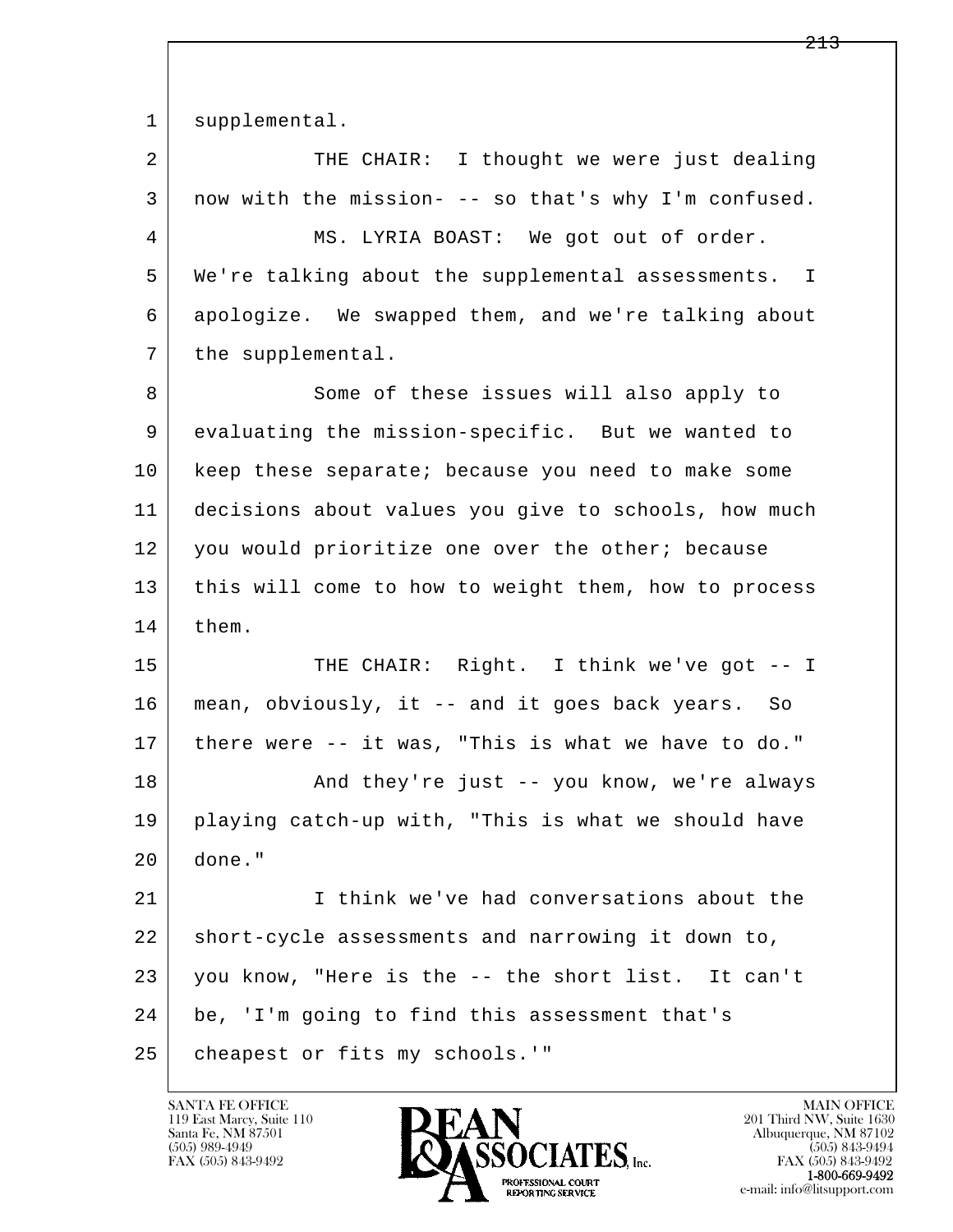l  $\overline{\phantom{a}}$ 1 and that these are the assessments, so 2 that the language is gathered so that we're all 3 speaking the same language that we understand what 4 the target should be, and that many of the 5 assessments do allow, my understanding, is a -- a 6 signature so that the information can be sent 7 directly to CSD, as opposed to having it go to the 8 school, and then the school, then, sending back 9 whatever, that we have way clearer language as to 10 what is expected in terms of these -- these are the 11 reports. You know, if this is what you're choosing, 12 this is what the expectation is for the report. 13 And if you -- if this is in that level 14 that you're not going to be able to afford, then you 15 | have to look at not choosing that; but that we  $-$ - we 16 do create clarifying language, so that we know what 17 | the targets need to be, and we know what, 18 specifically, those reports are that -- and it's 19 upfront. So it's not, "Well, I couldn't get that, 20 because that's not in our plan to do that." 21 "Well, this is what we said upfront. This 22 is what we want from your school, if this is what 23 you're choosing to do." 24 MS. LYRIA BOAST: I think that that segues 25 nicely from the feedback from the schools. Because



FAX (505) 843-9492<br>**1-800-669-9492**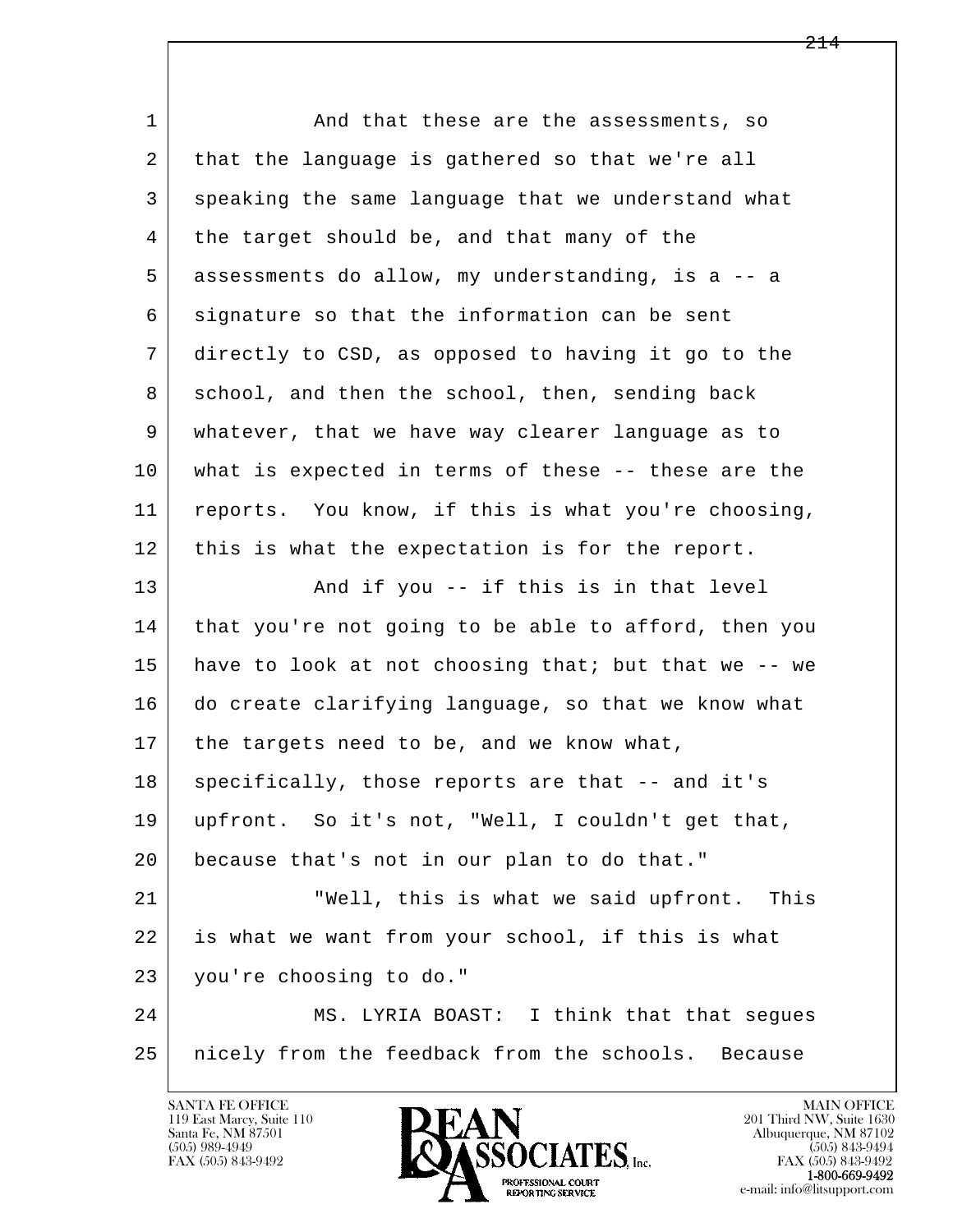| $\mathbf 1$ | what I'm hearing -- and I would definitely give as a |
|-------------|------------------------------------------------------|
| 2           | recommendation -- is one, you have clear guidance.   |
| 3           | It would be wonderful if you had, like, "Here is the |
| 4           | list of approved. If you choose this assessment,     |
| 5           | here are the targets we'll use for your growth."     |
| 6           | Because growth targets, you can apply                |
| 7           | consistently across schools. That will really help   |
| 8           | with, you know, this issue of some targets being     |
| 9           | based -- I mean, some of them, I remembered also     |
| 10          | just said, like, "The students will show growth."    |
| 11          | That -- that's very difficult to assess what's       |
| 12          | meeting that, or even a year's worth.                |
| 13          | So, anyway -- so having consistent                   |
| 14          | targets, having consistent sort of choices, yes.     |
| 15          | Okay.                                                |
| 16          | So then just so that you also understand             |
| 17          | the capacity, or so that when you think about what   |
| 18          | to include, the other thing that Baylor offered to   |
| 19          | do -- or I asked him to do -- was to say, assuming   |
| 20          | in the ideal situation that you receive this report  |
| 21          | that you need, student-level report, right?          |
| 22          | MR. TIM FIELD: And the targets have been             |
| 23          | set appropriately.                                   |
| 24          | MS. LYRIA BOAST: Right. And the targets              |
| 25          | have been set appropriately. And that report could   |
|             |                                                      |

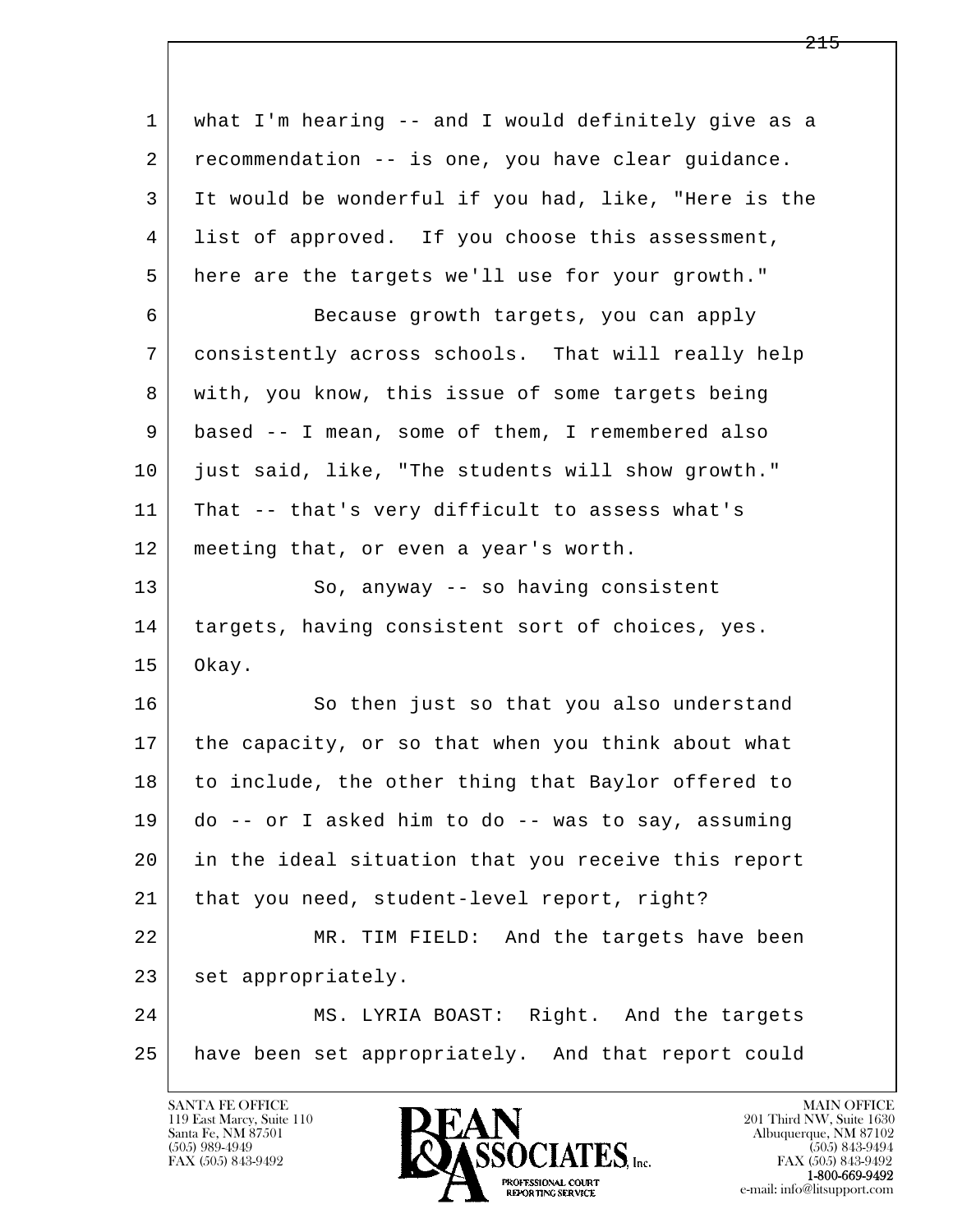l  $\overline{\phantom{a}}$  1 come directly from the school or could come from the 2 vendor. 3 So we're assuming here that Baylor has, in 4 his hands, the student-level reports he needs. I 5 want you to just -- I want to talk about some of the 6 concerns that you might have, even with that, you 7 know, ideal data. 8 MR. BAYLOR DEL ROSARIO: Sure. I think 9 | the one that we're currently dealing with is 10 obtaining the student-level results. You know, 11 perhaps that's because indicators don't always match 12 the metric for the school, and the school perhaps 13 | has a hard time trying to reconcile what's being 14 asked. 15 MS. LYRIA BOAST: So guidance there could 16 clarify. And so -- so assume you have them. And 17 | that's pretty time-consuming, right? 18 MR. BAYLOR DEL ROSARIO: It is. It is. 19 There have been a couple of Division e-mails that 20 have gone out and individual calls, and, as I stated 21 earlier, an actual site visit, just to make sure 22 that -- that, you know, the Division and the school 23 are on the same page in exactly what it is that 24 | we're trying to measure or look at here. 25 And then verifying students on the -- on

119 East Marcy, Suite 110<br>Santa Fe, NM 87501

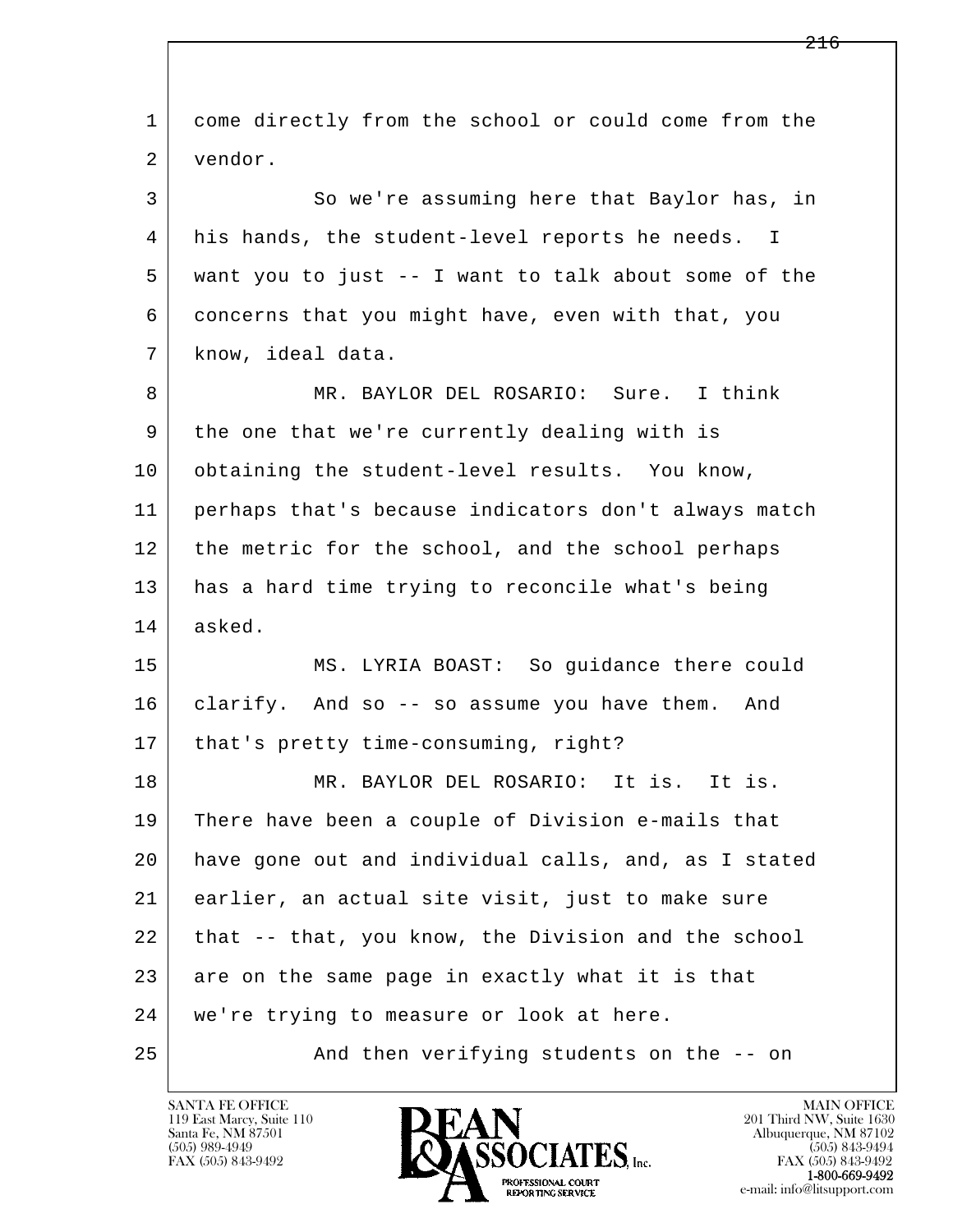| $\mathbf 1$ | the list itself. Some of the target indicators      |
|-------------|-----------------------------------------------------|
| 2           | have -- have -- the school will, for example, set   |
| 3           | goals, target goals for students with IEPs. And     |
| 4           | we've gone through about a little -- almost         |
| 5           | 25 percent of the data from the schools. And quite  |
| 6           | a few of them have had that. And all of them have   |
| 7           | not been able to produce that. I'm not quite        |
| 8           | sure $--$                                           |
| 9           | MS. LYRIA BOAST: And that's tough for               |
| 10          | schools, as well; because they're having to take    |
| 11          | their NWEA -- for example, for the NWEA, that's a   |
| 12          | roster list of results. And they would have to sort |
| 13          | of merge, marry that up and go in. That's doable.   |
| 14          | It's just Baylor can't do it; the school would have |
| 15          | to do it, or they'd have to -- so this -- we want   |
| 16          | you to understand the capacity required for any of  |
| 17          | these.                                              |
| 18          | COMMISSIONER JOHNSTON: I have a                     |
| 19          | clarification question.                             |
| 20          | MR. BAYLOR DEL ROSARIO:<br>Sure.                    |
| 21          | COMMISSIONER JOHNSTON:<br>When -- presently,        |
| 22          | when schools submit their short-cycle assessment    |
| 23          | data as a part -- to us, to the Charter Schools,    |
| 24          | that's a requirement of the framework that we have  |
| 25          | I mean, they're submitting this based on a<br>now?  |

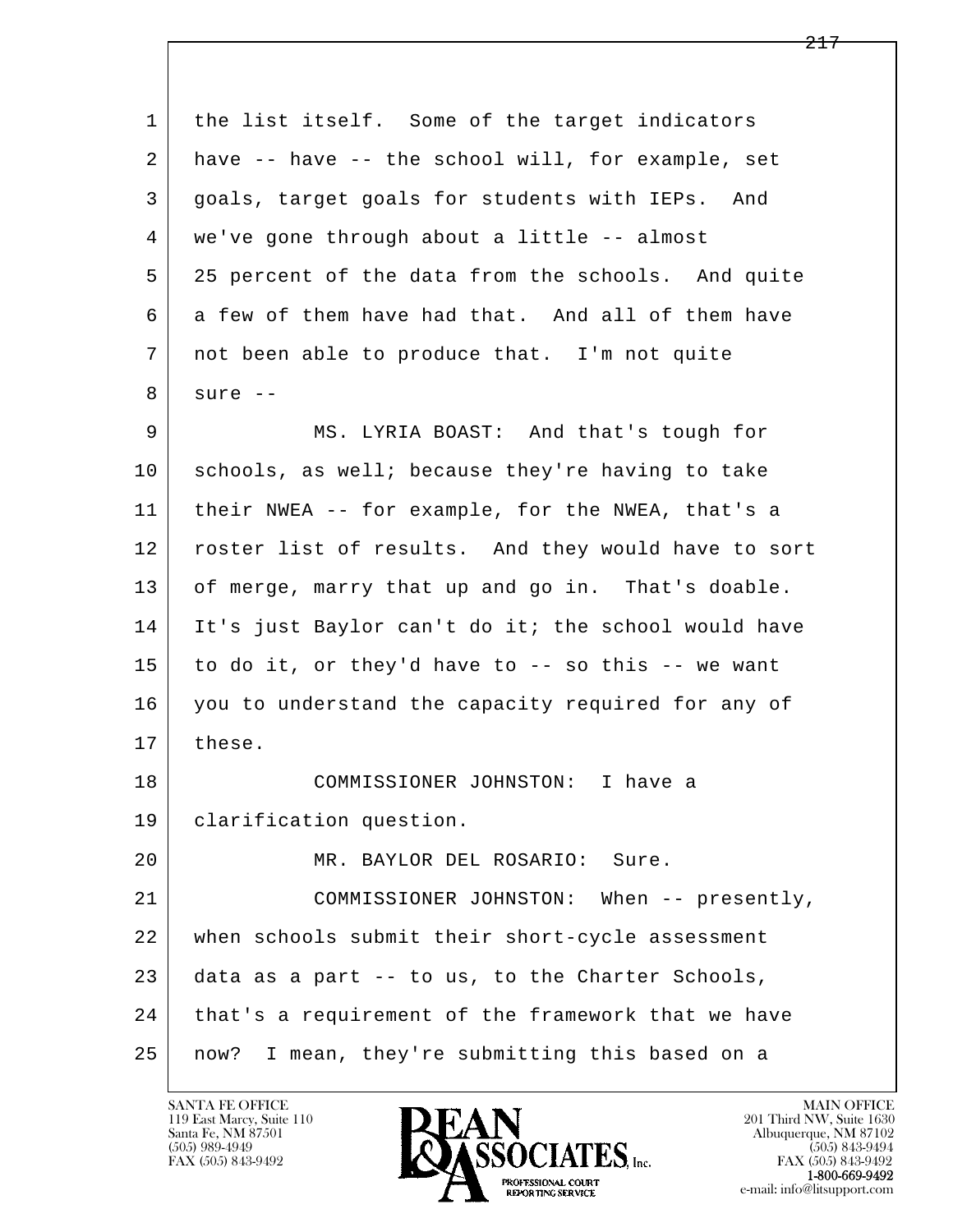l  $\overline{\phantom{a}}$ 1 decision that was made by the Commission? 2 MS. LYRIA BOAST: If it was in their 3 contract. So it would be in their specific 4 contract. 5 COMMISSIONER JOHNSTON: So we're looking 6 at the old contracts, and we are complying with 7 something that was written in the contract about 8 using short-cycle assessment data. 9 THE CHAIR: Right. 10 | MS. POULOS: Trying to, I would say. 11 THE CHAIR: Right. But there wasn't a lot 12 of clarity. There -- it was -- there wasn't a whole 13 | lot of understand- -- it's like, "You guys, this has 14 to be done." 15 | So now, it's -- you know, it's unfortunate 16 that you realize the issues you're going to face, 17 once the reporting -- it's, like -- so now, we -- I 18 think, hopefully, we've had the "ah-ha" moments. 19 | And now we could hopefully fix it and try to create 20 the clarity; because we've stumbled multiple times 21 with this. 22 So now it's like, okay. Now we've got a 23 better handle on the language that needs to be 24 there, so that the school is real clear on what they 25 need to provide, it's providable. You know,

119 East Marcy, Suite 110<br>Santa Fe, NM 87501

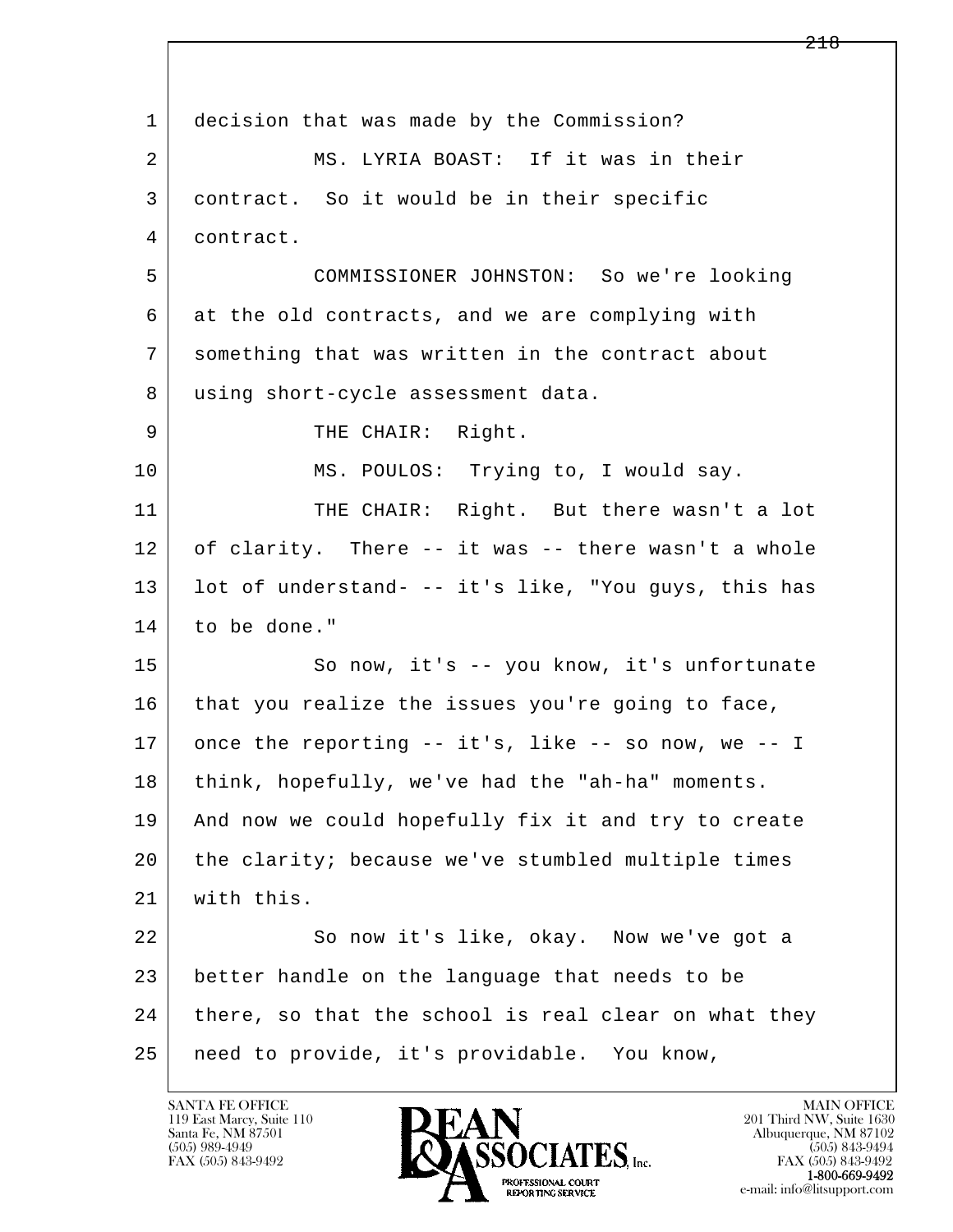| $\mathbf{1}$ | that's -- that has to be there.                      |
|--------------|------------------------------------------------------|
| 2            | MS. LYRIA BOAST: And what we have here is            |
| 3            | sort of "in the best case" situation. So if you had  |
| 4            | clarity -- what we're trying to show here is if you  |
| 5            | had clarity, you could get the data easily           |
| 6            | submitted. There is still, you know, a               |
| 7            | significant -- which is probably going to require -- |
| 8            | if you were able to get all the clarity out, still   |
| 9            | four to eight hours per assessment report cycle per  |
| 10           | school, okay?                                        |
| 11           | COMMISSIONER JOHNSTON: Is this                       |
| 12           | information valuable to us, as a Commission? Or how  |
| 13           | is it valuable? Because all of my experience with    |
| 14           | short-cycle assessments has been to inform           |
| 15           | instruction internally to prepare the students with  |
| 16           | whom I'm working for the standard -- the             |
| 17           | State-required assessments.                          |
| 18           | And so that's that variation from school             |
| 19           | to school; because every school has a little bit of  |
| 20           | a different philosophy on something they're going to |
| 21           | use internally.                                      |
| 22           | So in trying to standardize it to one --             |
| 23           | one interpretation, is it valuable enough?<br>Are we |
| 24           | bound to it? I mean, it was there; but --            |
| 25           | We're not bound to it. It's a<br>THE CHAIR:          |

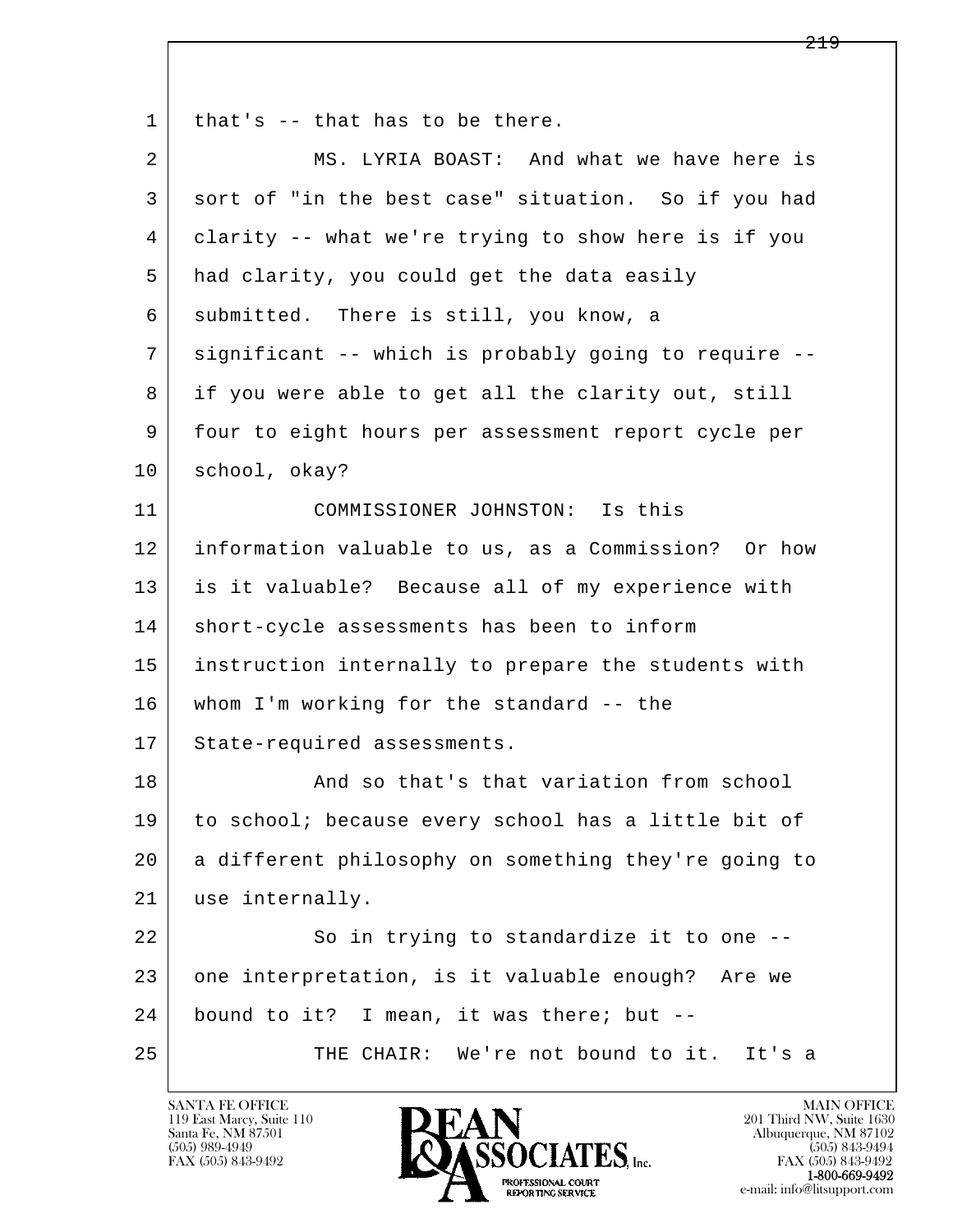| $\mathbf 1$ | means of the school being able to show us another    |
|-------------|------------------------------------------------------|
| 2           | way of showing growth and proficiency.               |
| 3           | COMMISSIONER JOHNSTON: I think my --                 |
| 4           | THE CHAIR: And that's how we saw it. And             |
| 5           | that's how schools have -- schools asked for it. So  |
| 6           | the PEC responded to it, because the charters asked  |
| 7           | for it.                                              |
| 8           | COMMISSIONER JOHNSTON: I think that the              |
| 9           | school districts may have asked for it, originally,  |
| 10          | too, and then realized what they had asked for. And  |
| 11          | I don't know -- I will work with it however; but     |
| 12          | it's -- is that data going to -- we don't know until |
| 13          | we get it. But the variations in that data --        |
| 14          | MS. POULOS: Well, that's something that              |
| 15          | I've been thinking about. I think all of you know I  |
| 16          | have a problem with the short-cycle assessments, for |
| 17          | lots of reasons -- right? -- staff capacity and      |
| 18          | many.                                                |
| 19          | But one of the things that concerns me --            |
| 20          | and Baylor and I had this conversation -- is one,    |
| 21          | we're saying, "Either you have proficiency or you    |
| 22          | grow," which means we don't -- for a lack of a less  |
| 23          | callous way to say it -- I could work on it. But we  |
| 24          | don't care whether our proficient kids are growing   |
| 25          | or not; right?                                       |

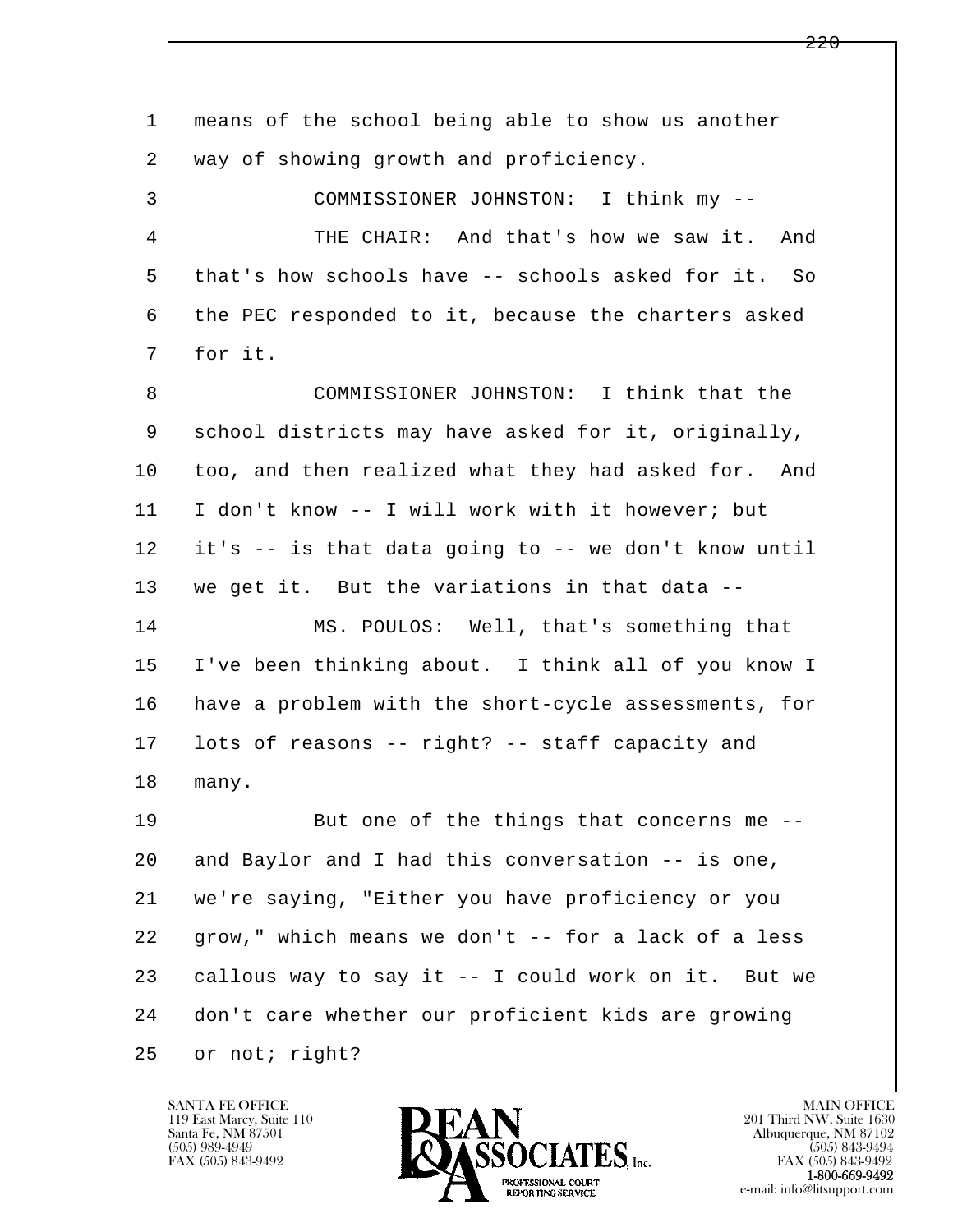l  $\overline{\phantom{a}}$ 1 But then my more important concern is --2 and I've seen this; right? So a kid has a really 3 good day guessing. But Test 1 shows they're not 4 proficient, or making high growth. Test 2 shows 5 they're proficient or making high growth, one or the 6 other. Test 3 shows they're not proficient and not 7 making high growth. Test 4 shows not proficient, 8 | not making high growth. And PARCC shows not 9 | proficient, not making high growth. 10 But we have given this whole credit based 11 on that one day that maybe isn't a fluke. Maybe all 12 the other five days are flukes. But I don't know. 13 It challenges me, because the dual system, the -- 14 we're not taking an aggregate, or an average, or -- 15 I don't know. I don't know what the solution is to  $16$  that. 17 COMMISSIONER ARMBRUSTER: It's not doing 18 what you wanted it to do. 19 COMMISSIONER JOHNSTON: I see; because -- 20 the ACT, or the pre-SAT or the Compass -- is not a 21 short-cycle assessment. It's a finite assessment. 22 However, if I score a 25 on the ACT, and I'm a 23 sophomore, and I tank on the PARCC, then as a 24 principal, I'm going to say, "Something's wrong with 25 the PARCC. There's nothing wrong with that kid."

119 East Marcy, Suite 110<br>Santa Fe, NM 87501

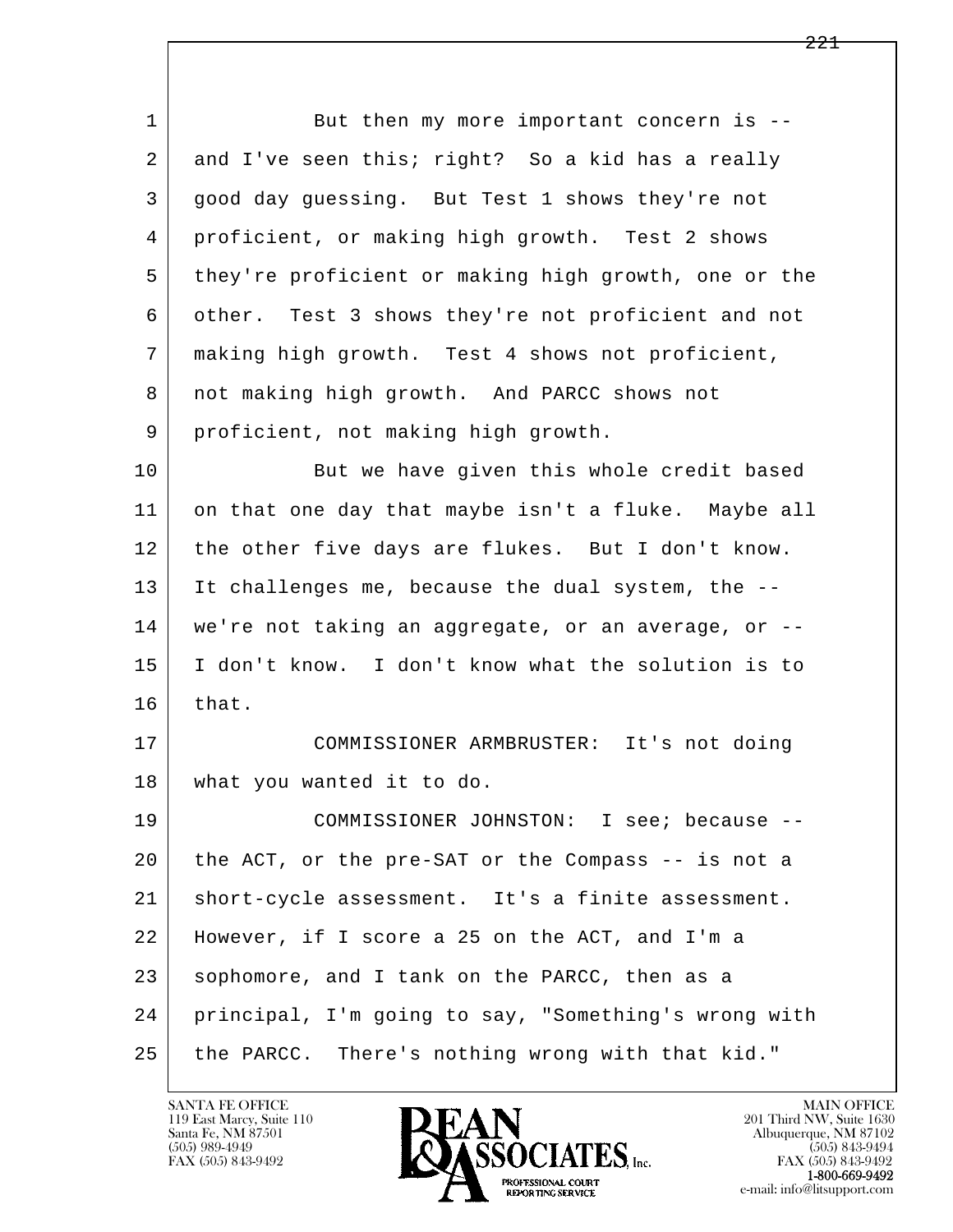l  $\overline{\phantom{a}}$ 1 But that's not a short-cycle assessment. 2 When I get an NWEA score and I'm going into RIT 3 scores, and I'm using their little graph, and I'm 4 having to interpret for everybody, and I'm showing 5 this growth and this growth, and it doesn't really 6 quantify, I believe that -- and I don't know 7 elementary, as well; I don't know elementary at all. 8 But middle schools and high schools have assessments 9 that have been developed by the College Board, the 10 ACT, the PSAT, that give us information. 11 | And if I have a school where kids are not 12 doing well on the PARCC -- your grandson in middle 13 | school, that the ACT Aspire starts at those younger 14 | grades, if he's showing, on the Aspire, if he's 15 moving along as he should, but on the PARCC, he's 16 tanking, then I have a legitimate -- I have a 17 legitimate bit of information that I should be able 18 to put, if all my kids are doing well on that. I 19 know I'm chasing rabbits. I don't mean to. 20 THE CHAIR: But schools have -- it wasn't, 21 "You must do this." 22 COMMISSIONER JOHNSTON: Oh, I know. I'm 23 looking at this list. 24 THE CHAIR: Schools have chosen. So they 25 chose not to use the ACT Aspire. That wasn't

119 East Marcy, Suite 110<br>Santa Fe, NM 87501

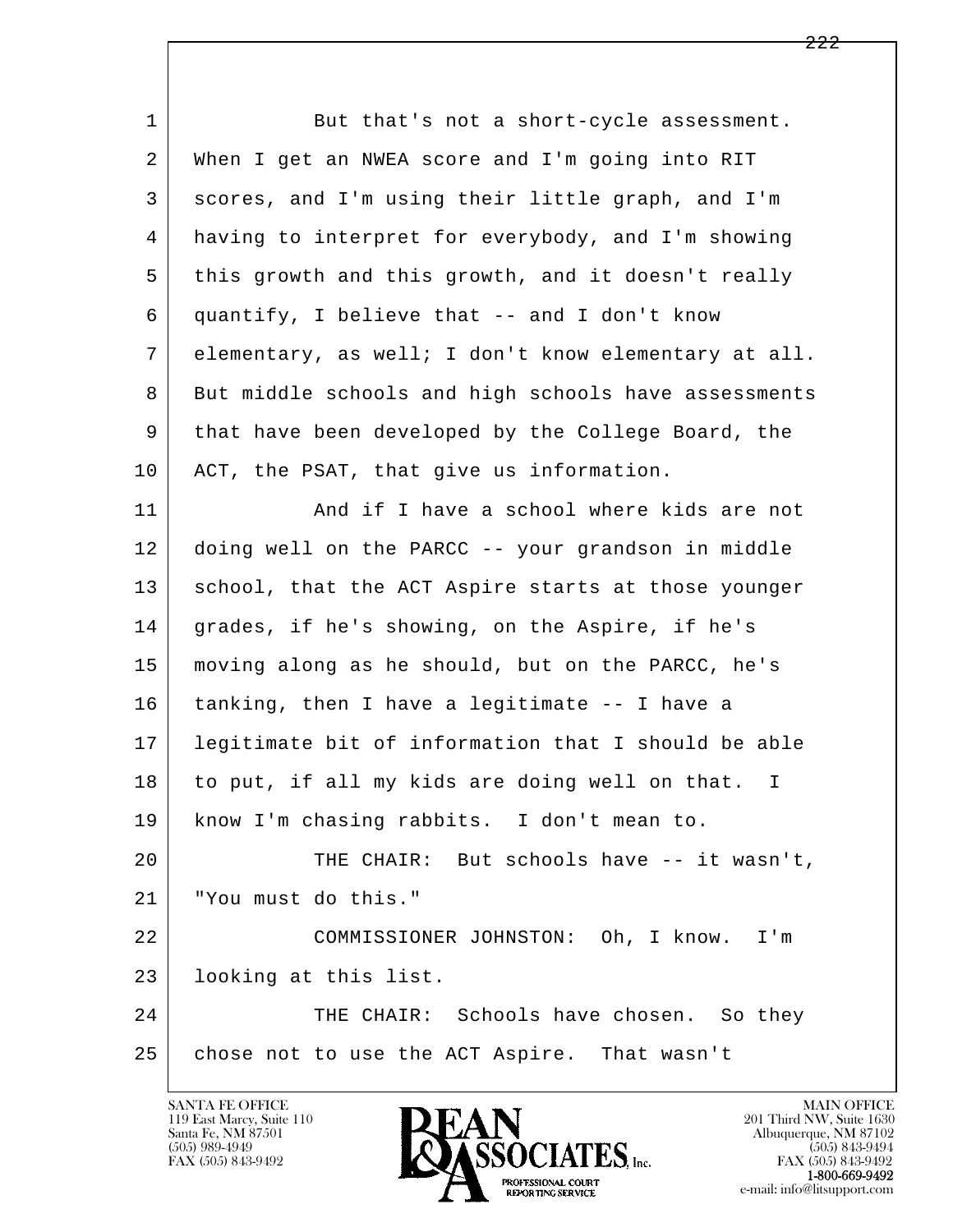l  $\overline{\phantom{a}}$  1 because we said -- 2 COMMISSIONER JOHNSTON: I'm not saying  $3$  that we have said that. I'm just saying that  $-$ -4 THE CHAIR: So -- but it's an option. 5 They've always had that option that if that's what 6 they chose, they, for their own purposes, said, 7 "This is what we want to use." 8 | COMMISSIONER JOHNSTON: It's going to be 9 labor-intensive, then, if we still allow -- it's  $10$  going to be that, like you say, that four to 12 11 hours. 12 MS. LYRIA BOAST: I think it's an option. 13 I think what's important here, because it does seem 14 as though you have this requirement to allow it. 15 What I want to be -- or at least that's what you're 16 dealing with now. 17 Even in -- what I want to make sure is 18 really clear, I do think if you continue to have 19 | these, there needs to be guidance. It would be very 20 good to have consistent targets, so that you don't 21 have different targets for every school; the targets 22 are the same. 23 But even if you have quidance, you have 24 perfect data submission, there are still going to be 25 some issues here. It is going to take four to eight

119 East Marcy, Suite 110<br>Santa Fe, NM 87501

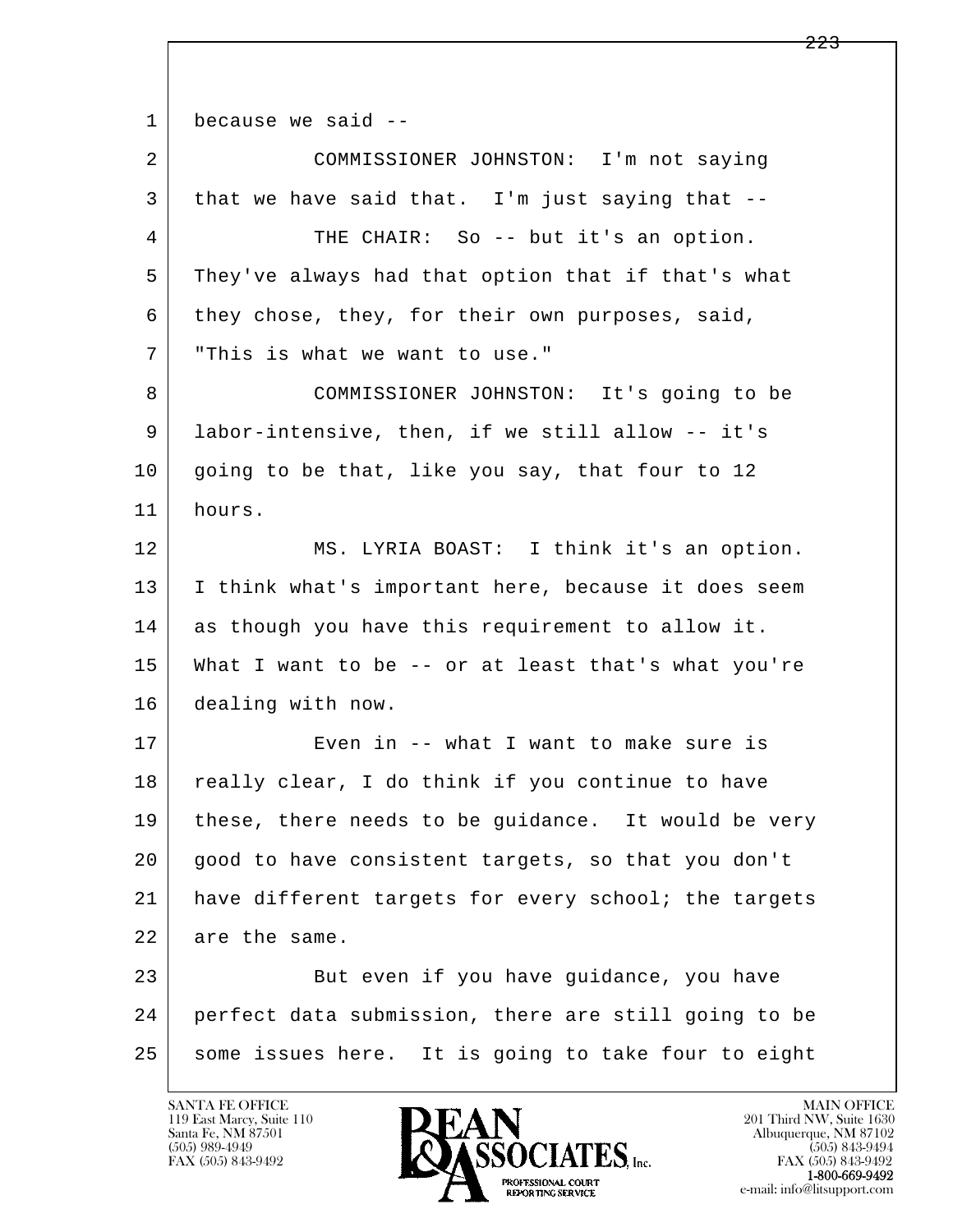l  $\overline{\phantom{a}}$  1 hours per school. And that's just a capacity issue.  $2$  It's  $-$  3 MR. TIM FIELD: Not per school, per 4 assessment in the school. 5 MS. LYRIA BOAST: Per schools. And some 6 of the schools have up to three assessments. So 7 that may limit other things that Katie's staff could 8 be doing computationally. 9 The other thing is the issue we kind of 10 skipped over, this verifying student lists. Baylor 11 does not really have the ability to go in, for 12 example, and determine which of the students on the 13 list are full academic, or, you know, didn't just 14 enroll in the school the day before. I would think 15 schools would want to be doing that. Or he could do 16 it, but it would probably add another four hours to 17 | this. 18 MR. BAYLOR DEL ROSARIO: Just to add to 19 that, full academic year is -- if the student had 20 been tested in spring of 2016, then we would look 21 for that student in Spring 2017. Quite a few of the 22 schools had that as an indicator. And none of them 23 actually submitted or identified who the -- those 24 | students were. And I don't know why. 25 COMMISSIONER JOHNSTON: Because it takes

119 East Marcy, Suite 110<br>Santa Fe, NM 87501

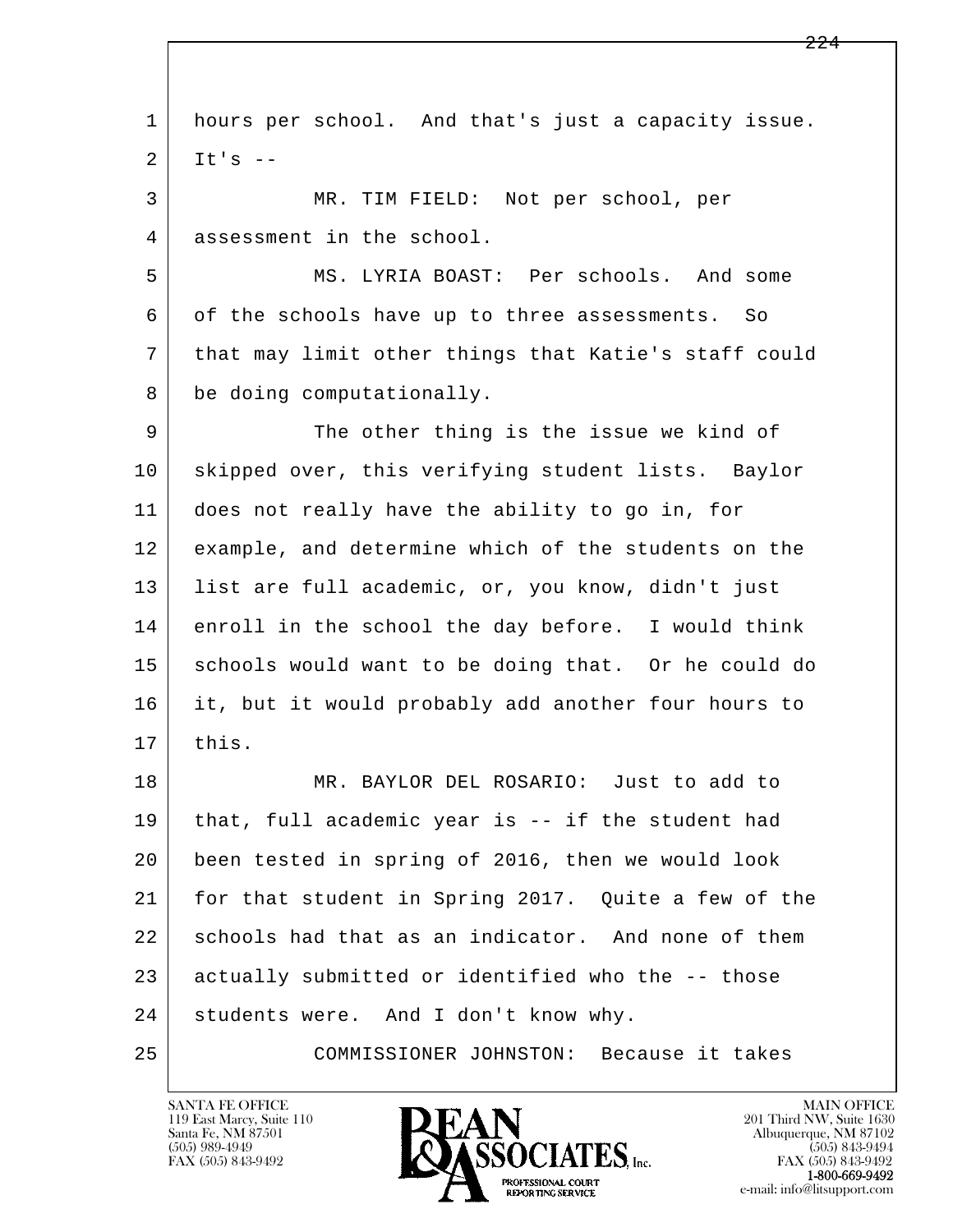| $\mathbf 1$ | too much time. I'm looking at Trish, because she's   |
|-------------|------------------------------------------------------|
| 2           | the test coordinator. But you all don't do NWEA or   |
| 3           | anything like that; because the test coordinator has |
| 4           | to go back and assign every student to a teacher.    |
| 5           | They have to look at the enrollment dates of every   |
| 6           | one of those students. They have to coordinate it    |
| 7           | with S.T.A.R.S. They have to know whether they've    |
| 8           | been there enough time to get comparison grades.     |
| 9           | And then they submit it to you. And a small school   |
| 10          | is going to be going -- I mean, do you have to do    |
| 11          | that?                                                |
| 12          | COMMISSIONER RUIZ: Yeah. Uh-huh.                     |
| 13          | COMMISSIONER JOHNSTON: So you know the               |
| 14          | agonies of that.                                     |
| 15          | MS. LYRIA BOAST: One other thing to just             |
| 16          | bring up as a concern -- and this is in the, you     |
| 17          | know, short-cycle assessments or interim assessments |
| 18          | are meant to guide instruction. And you'll           |
| 19          | periodically see even NWEA coming out and saying,    |
| 20          | "You should not be using NWEA for accountability."   |
| 21          | But an unintended consequence is, if you             |
| 22          | have a fall-winter-spring, there's the ability to    |
| 23          | game the system. If it's starting to be used as      |
| 24          | accountability, you can tank your fall so that you   |
| 25          | show high growth. That -- I don't want to --         |

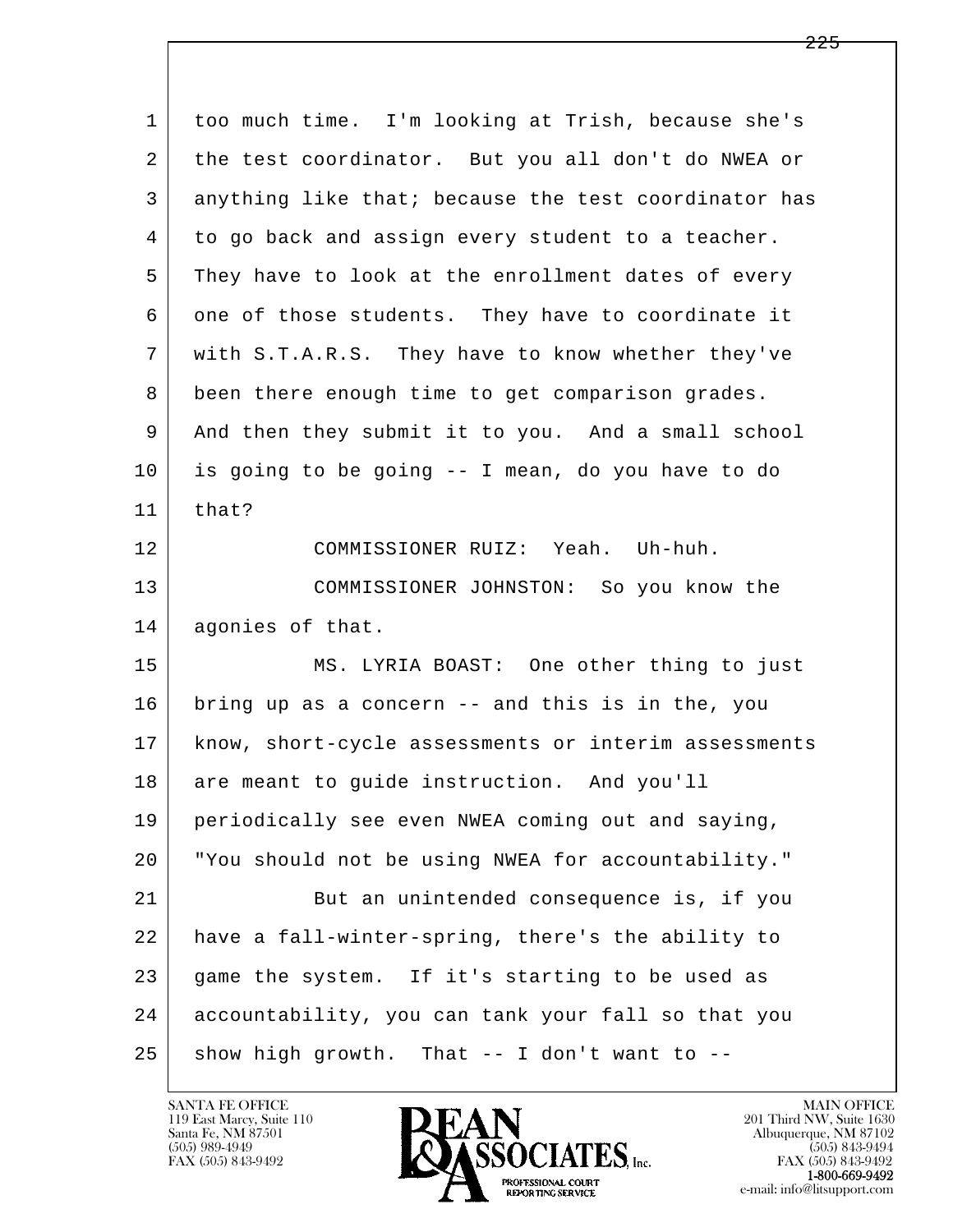l  $\overline{\phantom{a}}$ 1 hopefully, nobody is doing that; but it is -- 2 COMMISSIONER JOHNSTON: A lot of people 3 are doing that. 4 MR. TIM FIELD: It's so -- too, it's like, 5 "Oh, we're going to do soda time." It doesn't have 6 to be, like, bomb the test. It can just be that you 7 put more attention on the fall -- on the spring. 8 THE CHAIR: That can be in any case. So 9 you have to rely on the -- 10 | MS. LYRIA BOAST: But not PARCC; because 11 it's spring to spring to spring to spring. 12 THE CHAIR: But there's other ways the 13 | system is gamed. 14 MS. LYRIA BOAST: Yeah. But it's an 15 important one to just have -- so let's talk about 16 the options here. 17 | MR. TIM FIELD: May I suggest, because we 18 haven't had a break, we need a break. 19 COMMISSIONER JOHNSTON: Are we looking 20 that tired? 21 MR. TIM FIELD: I think we could have a 22 break before we go into options. I was going to do 23 it earlier; but Baylor was here waiting patiently. 24 | But what do you think? Is that good? 25 MS. LYRIA BOAST: Yes. Absolutely. There

119 East Marcy, Suite 110<br>Santa Fe, NM 87501

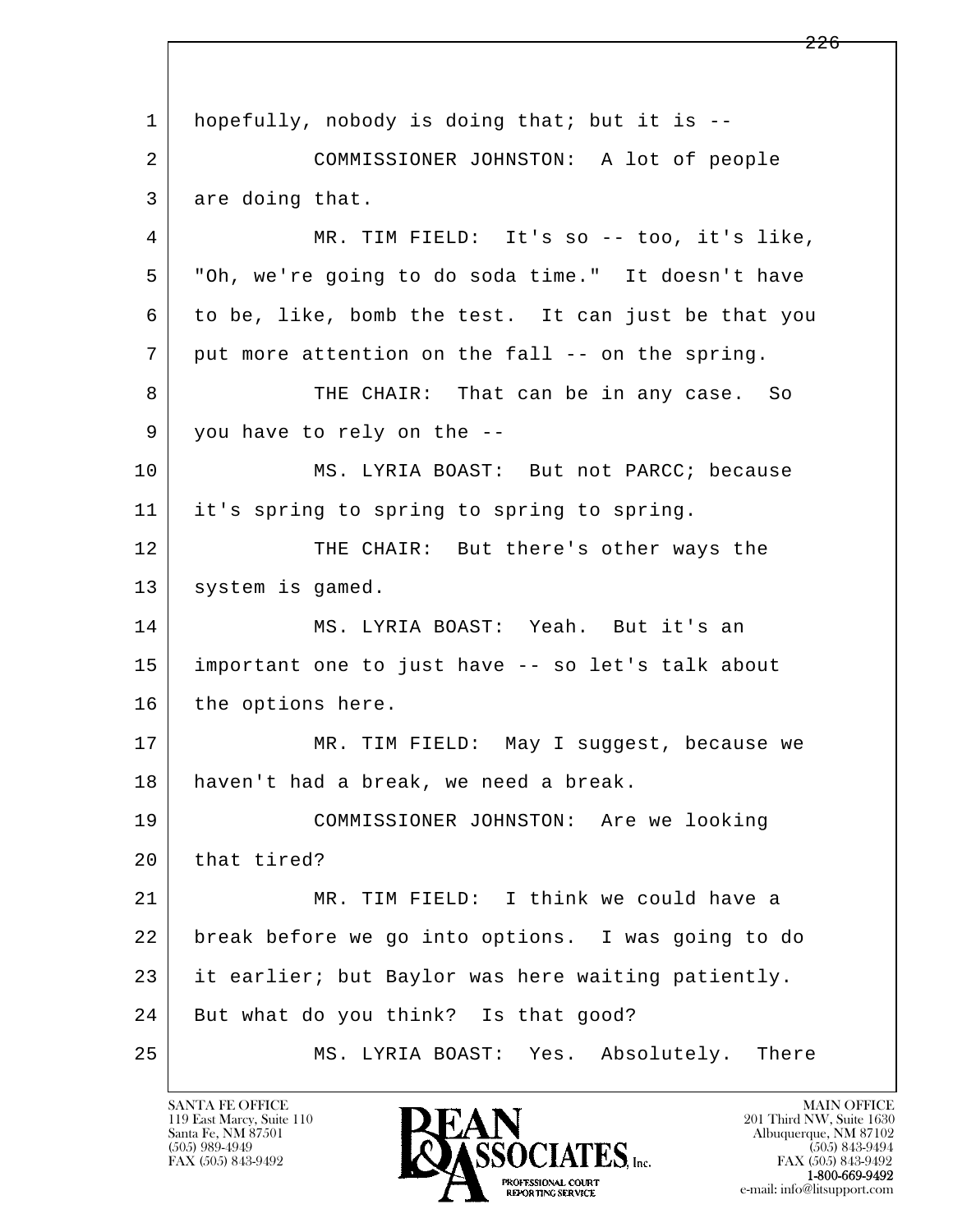l  $\overline{\phantom{a}}$ 1 | was agreement for a break. 2 MR. TIM FIELD: So 10 or 15? How many do 3 we need? 4 COMMISSIONER RUIZ: Fifteen. 5 MR. TIM FIELD: Fifteen. 6 COMMISSIONER TOULOUSE: Some of us are 7 slower. 8 MR. TIM FIELD: Come back right at 3:00, 9 all right? That clock is off. so now it's 2:45. 10 So come back at 3:00. Sound good? 11 (Recess held, 2:46 p.m. to 3:02 p.m.) 12 MS. LYRIA BOAST: Okay. So we have a 13 little over half-an-hour, I think. 14 MR. TIM FIELD: We have until 3:45. 15 MS. LYRIA BOAST: 3:45. Okay. So -- 16 | okay. So let's talk about options. And. 17 Before we talk about options for using 18 | these alternate assessments, I want to reiterate 19 what was said. And it sounds like we have support 20 that if they are used, when they are used, it sounds 21 as though there is agreement that there be clear 22 quidance for schools on what assessments would be 23 sort of on your options list, and then also some 24 consistency in the growth targets that would be 25 used. Is that correct?

119 East Marcy, Suite 110<br>Santa Fe, NM 87501



FAX (505) 843-9492 FAX (505) 843-9492 e-mail: info@litsupport.com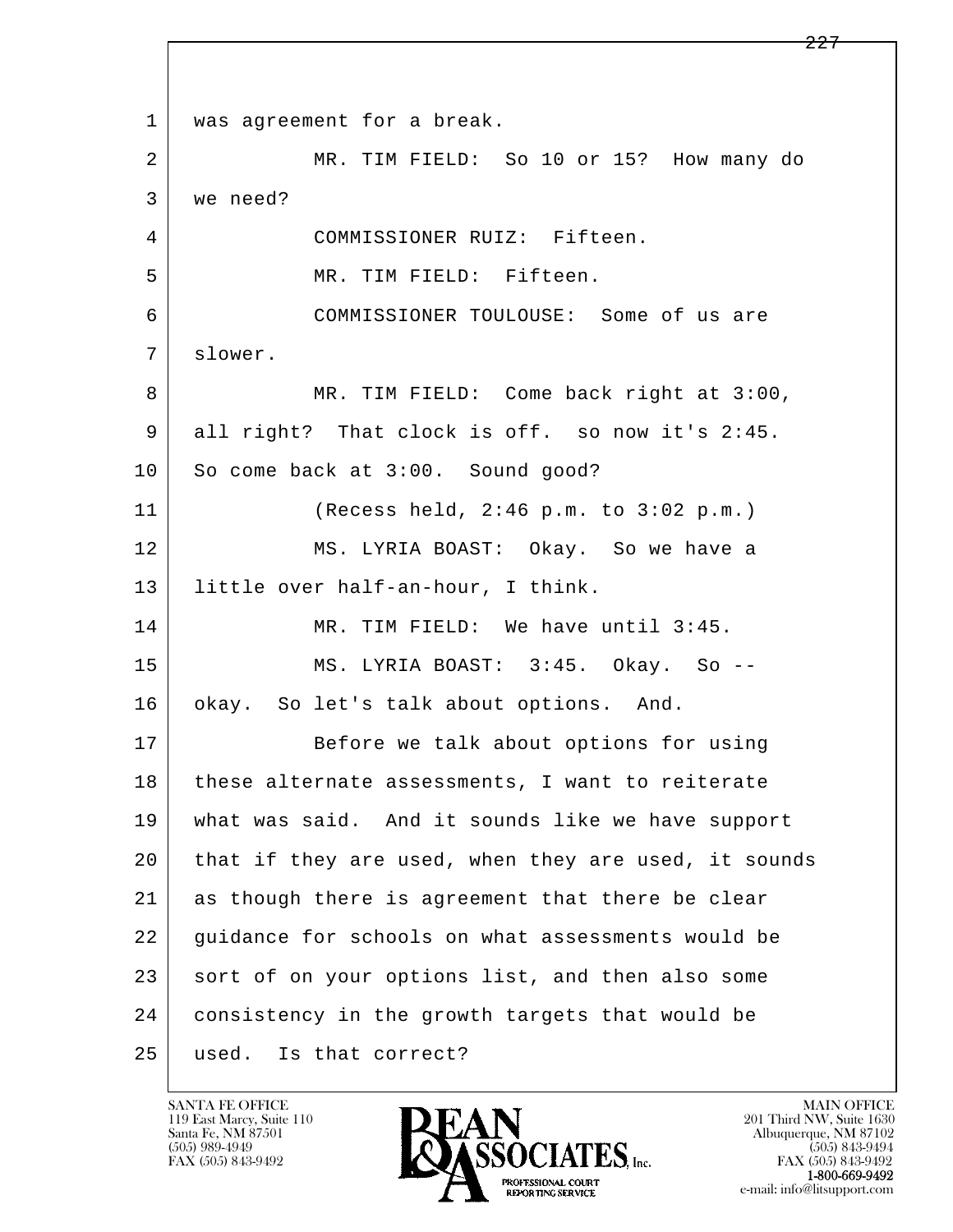l  $\overline{\phantom{a}}$ 1 THE CHAIR: Yeah. 2 COMMISSIONER ARMBRUSTER: Well, I am -- I 3 have a question. Because I actually don't know 4 this, anything about it. But I know that there's 5 this "Acupuncture" and -- 6 COMMISSIONER JOHNSTON: Accuplacer. It is 7 acupuncture. It is. It is acupuncture. 8 COMMISSIONER ARMBRUSTER: Accuplacer. 9 Accuplacer. And I know there's that -- I know about 10 PSAT and ACT. I know some of those. But I don't 11 really know much about them in terms of what they 12 look like. 13 | The Mand so my feeling is that in high 14 school -- all high schools, but we're talking about 15 charters -- should be giving those; because, 16 otherwise, they don't know where their kids are in 17 | terms of being prepared for college. 18 | The Sand one of the things that bothers me, 19 just on a personal level, is that we would be 20 sending students to college when they're going to be 21 taking remedial classes, and that we ought to 22 know -- and charter schools tend to be smaller; not 23 always, but they tend to be smaller -- and that they  $24$  should know that Carmie is fabulous in math; 25 reading, okay, not so great.

119 East Marcy, Suite 110<br>Santa Fe, NM 87501



FAX (505) 843-9492<br>**1-800-669-9492**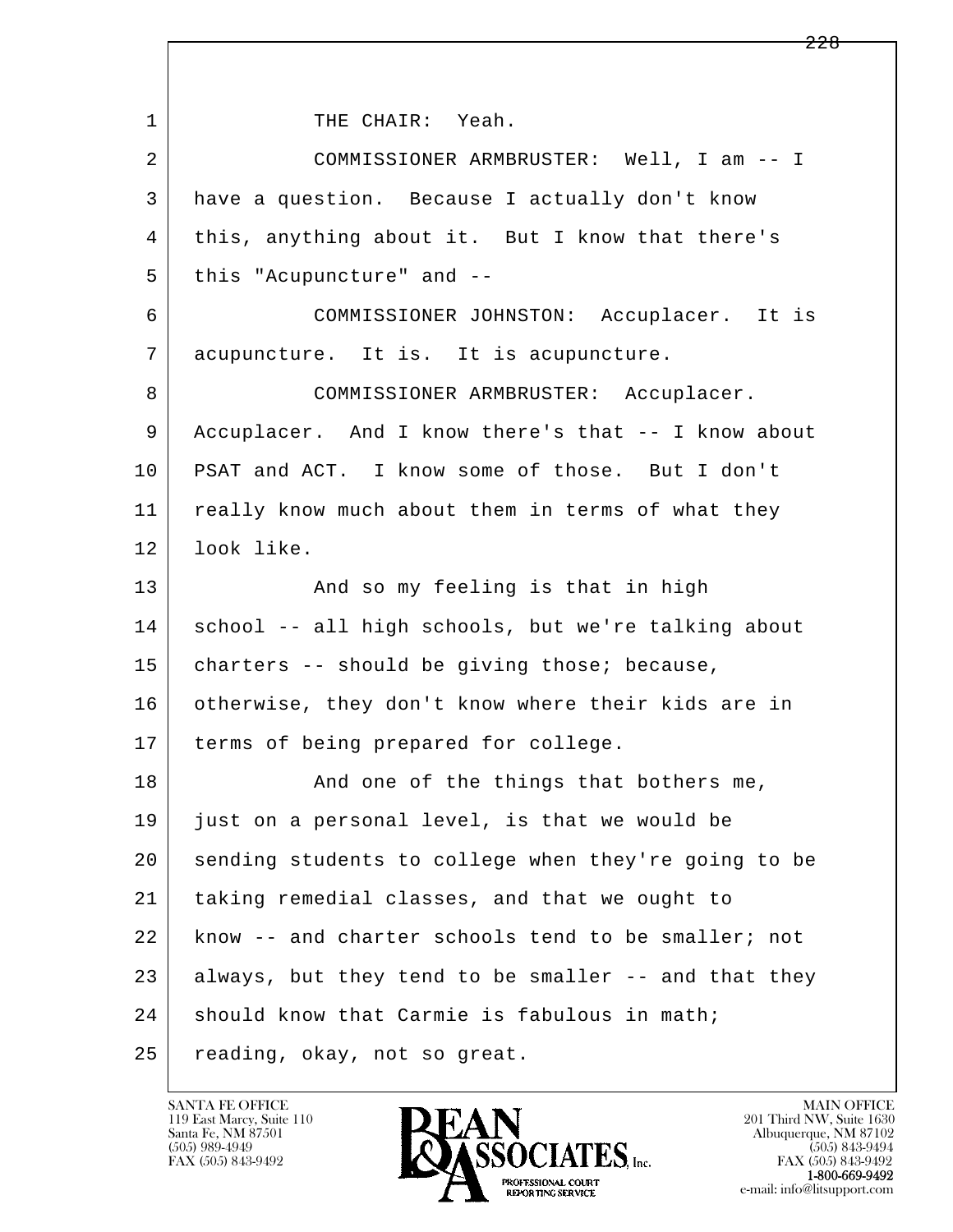| $\mathbf 1$    | COMMISSIONER TOULOUSE: Other way around.             |
|----------------|------------------------------------------------------|
| $\overline{2}$ | COMMISSIONER ARMBRUSTER: But, you know               |
| 3              | what I'm saying? So I think that for me, and even    |
| 4              | if we're ever talking about proficiency, it ought to |
| 5              | be in high school; because you've had 12 years,      |
| 6              | wherever you went to school -- I'm not saying you    |
| 7              | went to a charter school; because it doesn't         |
| 8              | really -- shouldn't matter -- that's when you should |
| 9              | be looking for a degree of proficiency, if not at    |
| 10             | 12th-grade level, at least at, you know, 10.5 or     |
| 11             | something like that. That's when it would be         |
| 12             | important.                                           |
| 13             | But I don't know -- I really don't know if           |
| 14             | schools are giving something that they then use as   |
| 15             | elementary schools might do for remediation.         |
| 16             | MS. LYRIA BOAST: Let's think about that.             |
| 17             | Please write that on the -- on your feedback. But    |
| 18             | let's also consider that for the options, because I  |
| 19             | think that's a good way to look at that. Because     |
| 20             | you all have certain things --                       |
| 21             | COMMISSIONER TOULOUSE: And Accuplacer,               |
| 22             | though, is really not that kind of a test. It will   |
| 23             | tell you whether you will or not succeed in a        |
| 24             | certain model class; but it --                       |
| 25             | MS. POULOS: You also do know which                   |

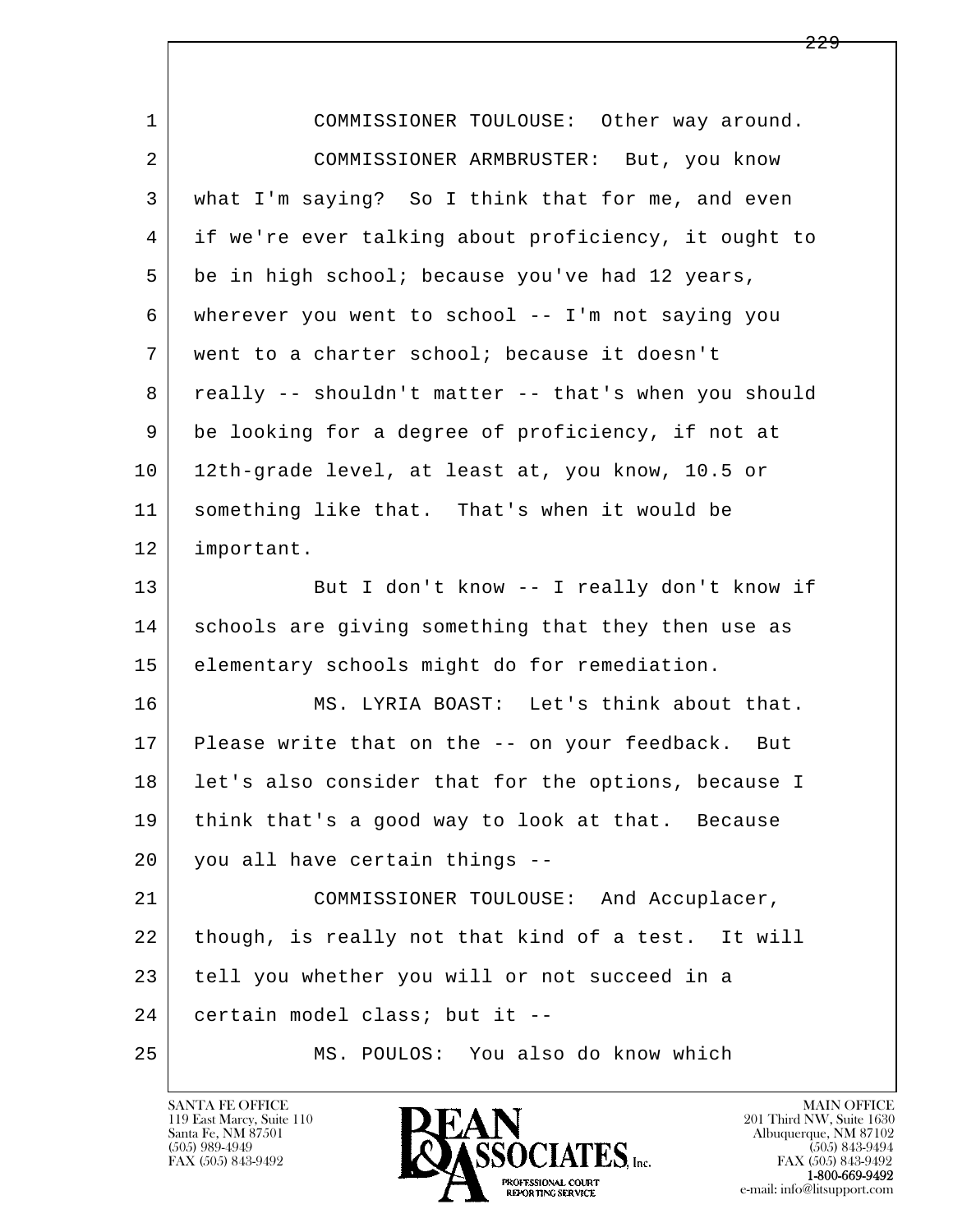l  $\overline{\phantom{a}}$ 1 schools are administering them -- which schools are 2 administering them for success for their students -- 3 because it is in the CCRI. The College and Career 4 Readiness Indicator. 5 COMMISSIONER TOULOUSE: And I know that in 6 Albuquerque, CNM is willing to go out to any school 7 and provide it. But most of them don't want it. 8 | But I also know that Danielle's successor at 9 East Mountain, his folks did not want my niece, who 10 was there to take it when I said -- she was 11 supposedly an honor student. And I said, "I know 12 you're not there." 13 And I took her in and made her take it. 14 And she needed two remedial math classes, which also 15 they would not help her sign up for. And I got her 16 signed up and saw that she took them, so that when 17 she graduated and went right into CNM, she did not 18 have to take those remedial. 19 But there was no desire on the part of -- 20 it certainly was not Danielle, by any means; but it 21 was at East Mountain after she was gone. 22 COMMISSIONER ARMBRUSTER: Seems like it's 23 a moral imperative. That's how I see it. 24 COMMISSIONER TOULOUSE: It's a good thing 25 for kids; but I'm not sure it's usable by us.

119 East Marcy, Suite 110<br>Santa Fe, NM 87501

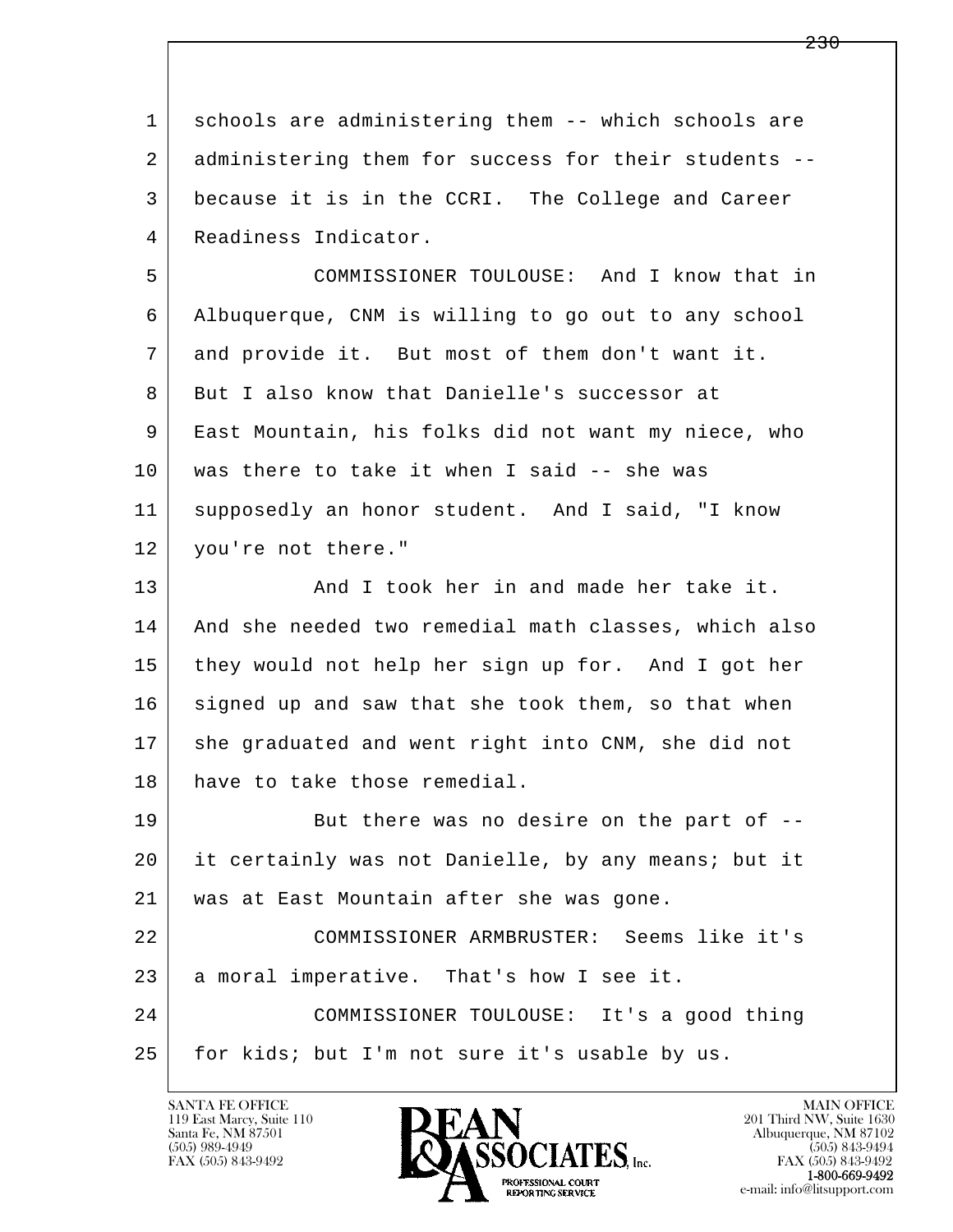l  $\overline{\phantom{a}}$ 1 MS. LYRIA BOAST: So again, I want to --2 | so we've laid out three options, two subs in one, so 3 really four options. You may think of more; but 4 let's talk through. I'm sorry. We're a little out 5 of order. So on the feedback form, it's the bottom 6 one; it's the supplemental. 7 So Option 1 would be to essentially keep 8 this -- the use of these assessments as they are, 9 allow schools to include the assessment. It would 10 be optional. 11 | I think the one sort of procedural change 12 would be getting clear guidance, making sure it's 13 | clear that it's optional, you know, that schools 14 don't have to do it, and giving quidance around if 15 you choose to do it, here is how we'll evaluate it, 16 and here is how you will report results to us, just 17 to clean up that system. 18 Option 2 really uses it as -- in certain 19 conditions. So it would essentially be used in your 20 sort of assessing improvement. So you could set a 21 level -- so, you know, students -- or schools -- 22 sorry -- that are -- we probably wouldn't want to be 23 using the A-through-F, but your framework, Tier 1, 24 2, 3, and 4, you're going to require them to submit  $25$  this.

119 East Marcy, Suite 110<br>Santa Fe, NM 87501

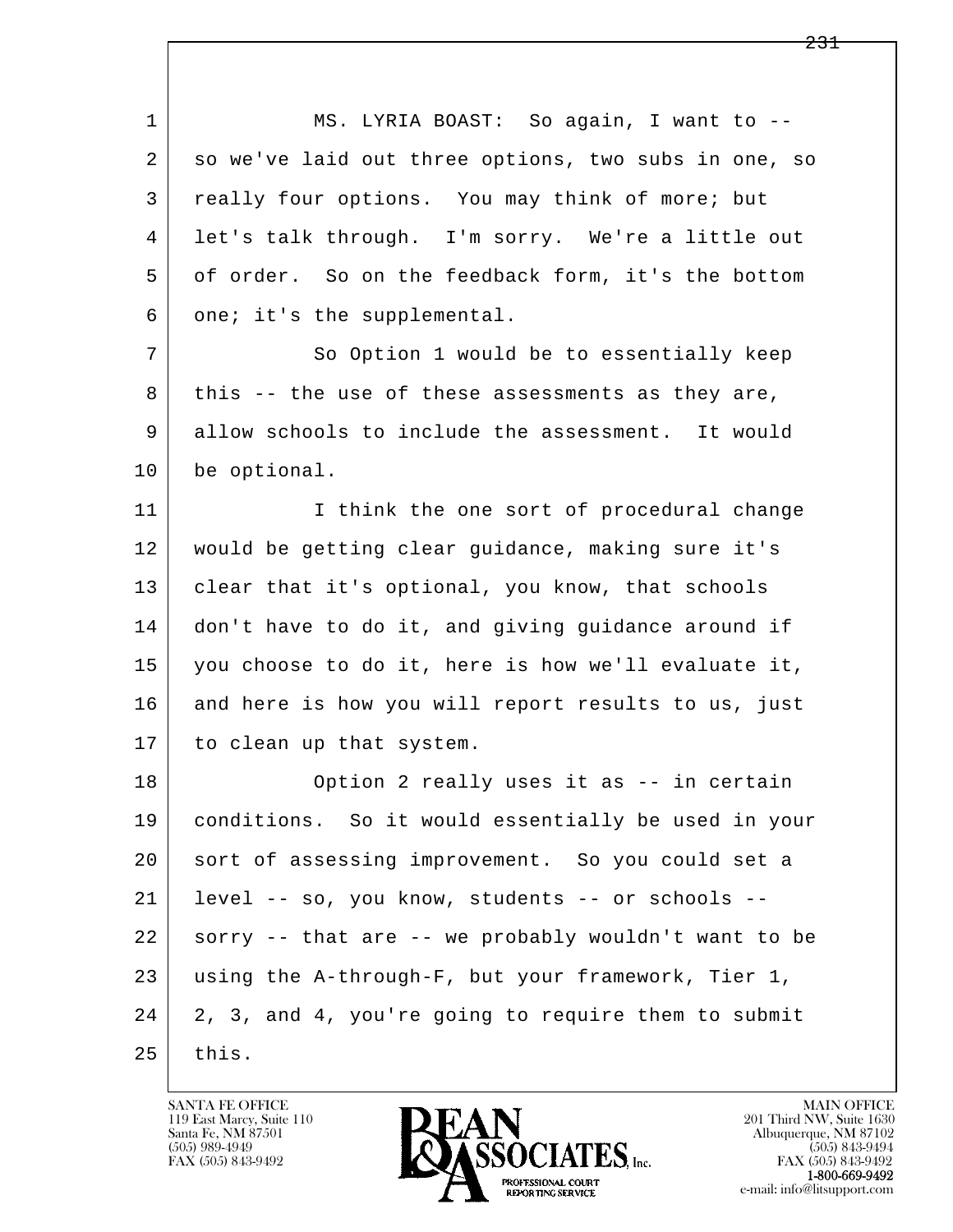l  $\overline{\phantom{a}}$ 1 and the two options within that is if you 2 decided to go this route, that you want to require 3 it of certain schools, it could either be included 4 and rolled up into their framework rating, or it 5 would be a submission that was considered during 6 renewal, but wasn't sort of rolled up into the 7 overall tier. So that's sort of the Option 2, where 8 it's being used in your interventions. 9 And then Option 3 is that it really would 10 be taken out of the academic portion and would 11 become an organizational framework. This may not be 12 | palatable to most folks; but we wanted to present 13 it, at least. It could also be in companion -- this 14 is essentially saying, "What's important to us is 15 that you are using formative assessment to guide 16 instruction. We want to know that you are actually 17 doing that; but we're not looking at the results." 18 COMMISSIONER JOHNSTON: That is all. 19 MS. LYRIA BOAST: Okay? 20 So those were the options that we saw. We 21 certainly would love to know if there are other ones 22 that you have, too. 23 COMMISSIONER ARMBRUSTER: I just have a 24 question, or a comment, however. And I just, this 25 second, thought about it. So when you have a

119 East Marcy, Suite 110<br>Santa Fe, NM 87501

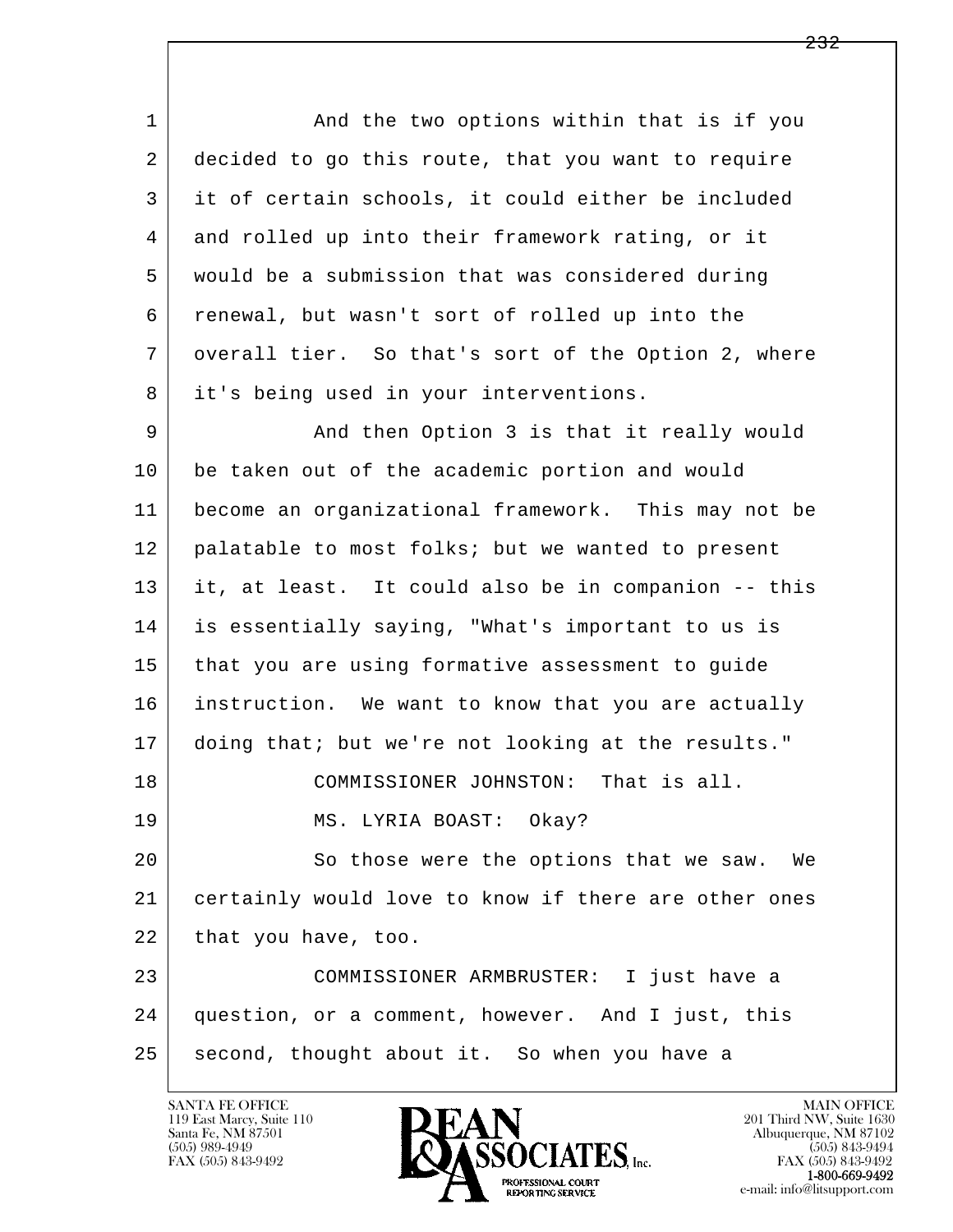1 special ed students, and they have IEPs -- and 2 talking about disability -- as opposed to GATE, 3 because here, we have IEPs for those -- every three 4 | years, they have an individual test given to them; 5 usually, it's a Woodcock-Johnson or something, 6 whatever they're using these days.

7 and so that tells you something. I mean, 8 that tells you probably, in ideal situations, in a 9 one-to-one, quiet room, no distractions, blah, blah, 10 blah, blah, blah. "Please read this, Lyria, and now  $11$  tell me what the..." -- so it's -- to me, would 12 probably be a -- high on my level of accuracy for 13 that child because it doesn't have all these 14 distractions.

l  $\overline{\phantom{a}}$ 15 | So it's possible that a special ed child, 16 given what I've just described, might do quite well 17 on that test, on a grade level, because it gives you 18 a grade and a percentile, I think. It's been a long 19 time. And then on the PARCC, the child is in the 20 lowest quartile, which wouldn't necessarily compute. 21 | MS. LYRIA BOAST: Uh-huh. 22 COMMISSIONER ARMBRUSTER: I don't know 23 what to do with what I'm saying. I'm just saying it 24 occurred to me; because it does make -- it does tell 25 you something about that child -- I don't know.

119 East Marcy, Suite 110<br>Santa Fe, NM 87501

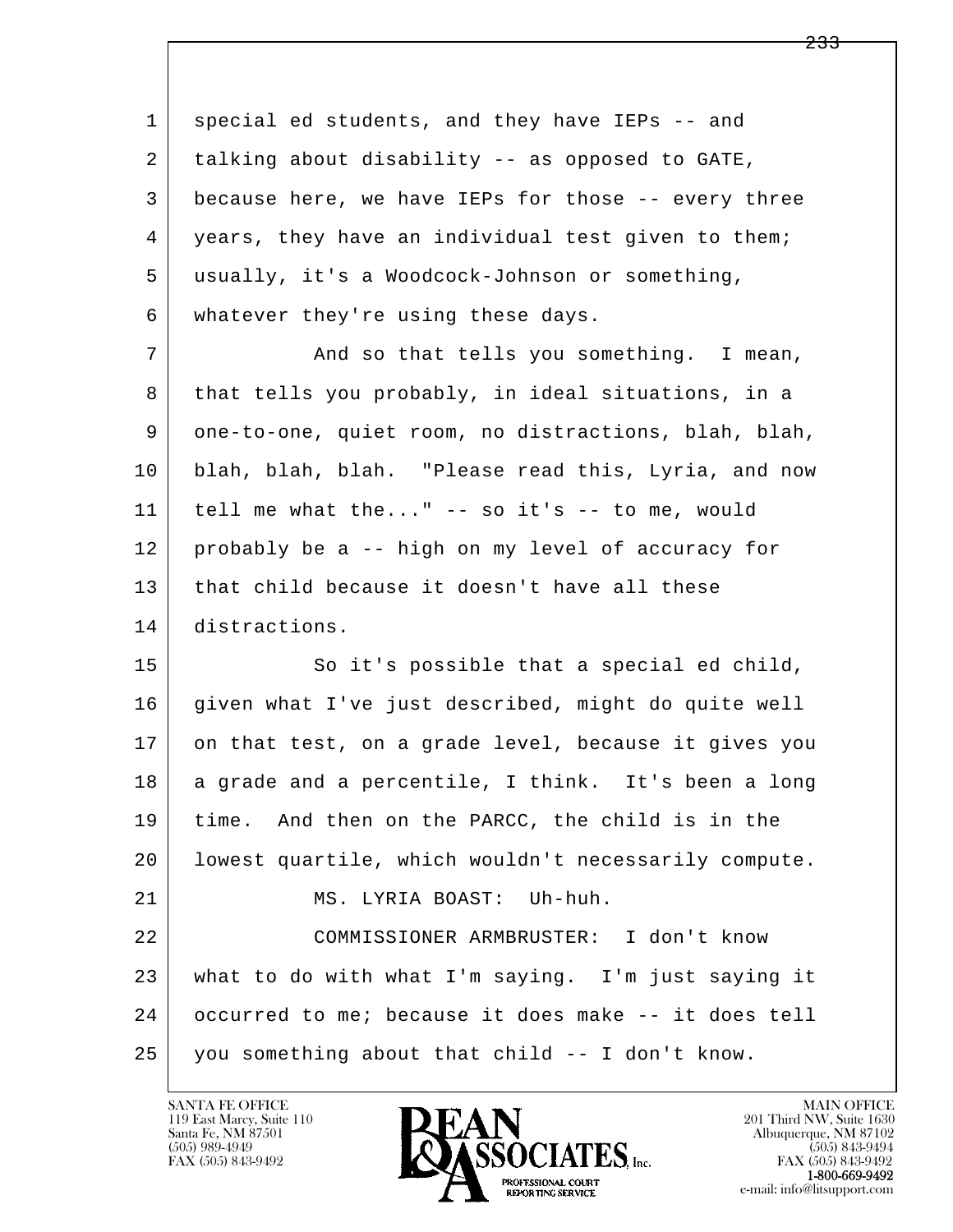l  $\overline{\phantom{a}}$ 1 MS. LYRIA BOAST: But my immediate 2 response to that, within the framework -- because 3 you have -- ideally, we would love to have all the 4 information, and you have a process. 5 i would think that I -- I would, as an 6 authorizer, encourage schools that are serving large 7 percentages of special education students and are 8 concerned about how PARCC is coming out, to propose 9 that as a mission-specific goal, to be honest, to 10 say, "We'd like to use these assessments; we want 11 you to consider them," da-da-da. 12 But that's exactly what the 13 mission-specific option is meant to do, to address 14 concerns that schools have about performance that 15 are not reflected in the current framework. 16 MR. TIM FIELD: Maybe the school is, like, 17 you know, [inaudible]. But one of them is, "We want 18 to serve all kids. We want to serve all kids well." 19 They're committed to serving special education kids 20 pretty well. [Inaudible.] 21 (Reporter requests clarification.) 22 MR. TIM FIELD: I said nothing. I said 23 nothing. 24 But -- so I think -- you know, but the 25 challenge in using that kind of assessment, though,

119 East Marcy, Suite 110<br>Santa Fe, NM 87501



FAX (505) 843-9492<br>**1-800-669-9492**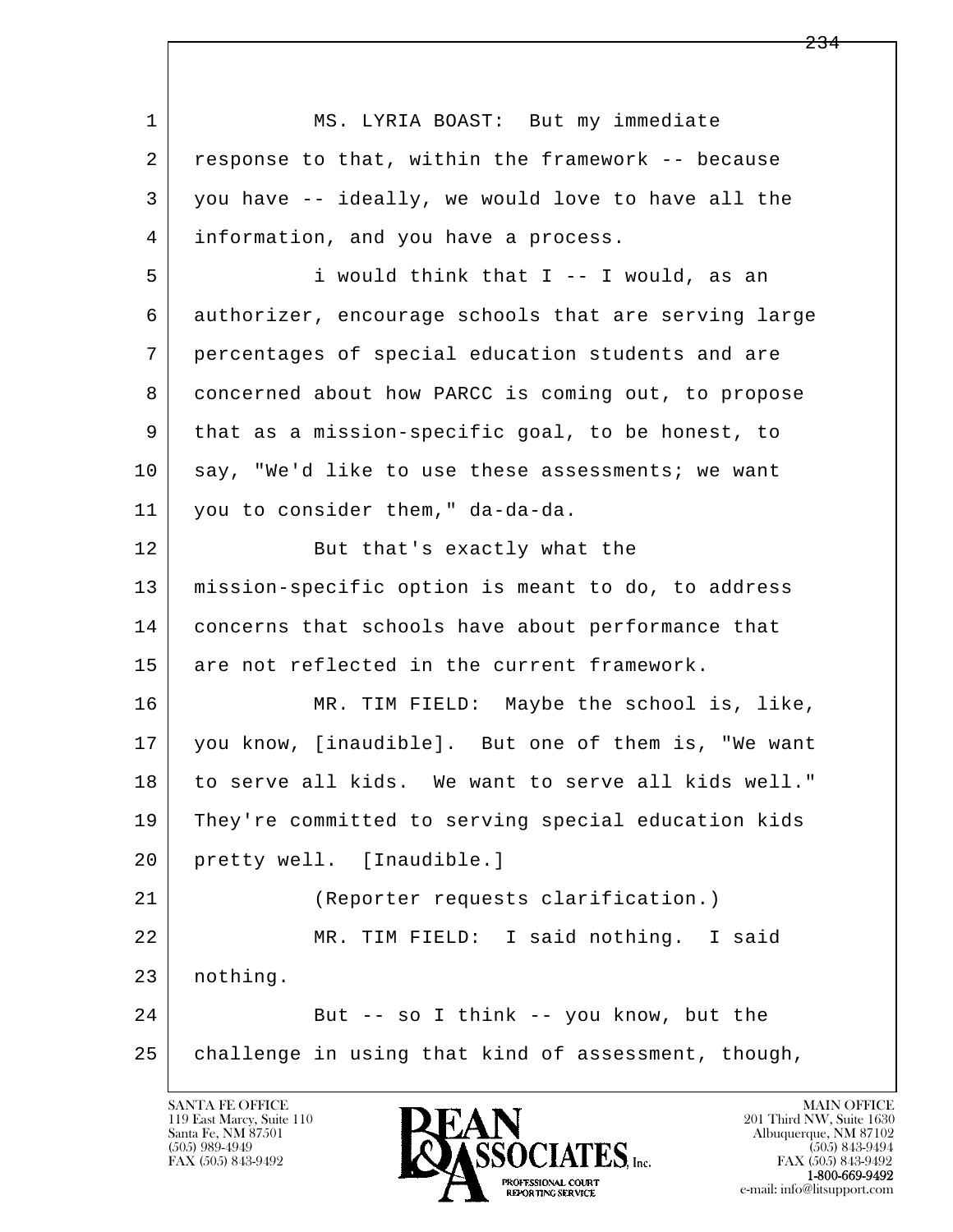l  $\overline{\phantom{a}}$  1 is that, you know, once you put accountability on 2 it, then you can also create these incentives to 3 inflate it, whatever. 4 | And the value that it has, pedagogical 5 value, of, like, "Now we really know how Lyria is 6 doing," can get muddled, because now, you've put 7 accountability. There's also that risk, whenever  $8$  you do that. But  $-$  so... 9 MS. LYRIA BOAST: All right. So fill 10 out -- so we'd love to hear a discussion. What do 11 you think of these options? What -- how do you 12 think supplemental assessments should be considered 13 or used? 14 COMMISSIONER JOHNSTON: I like them under 15 | organizational framework, where the school simply 16 says, "Yes, we do this. And this is the one that we 17 use." And not to use it as an evaluation. 18 We've talked and talked and talked about 19 assessing kids. But we've not talked about teaching 20 kids. And there is so much assessment going on  $21$  right now that the instructional time  $-$ - I mean, the 22 first thing we talked about this morning was 23 instructional hours. 24 | Resessment hours can be counted --25 right? -- as instructional hours.

119 East Marcy, Suite 110<br>Santa Fe, NM 87501

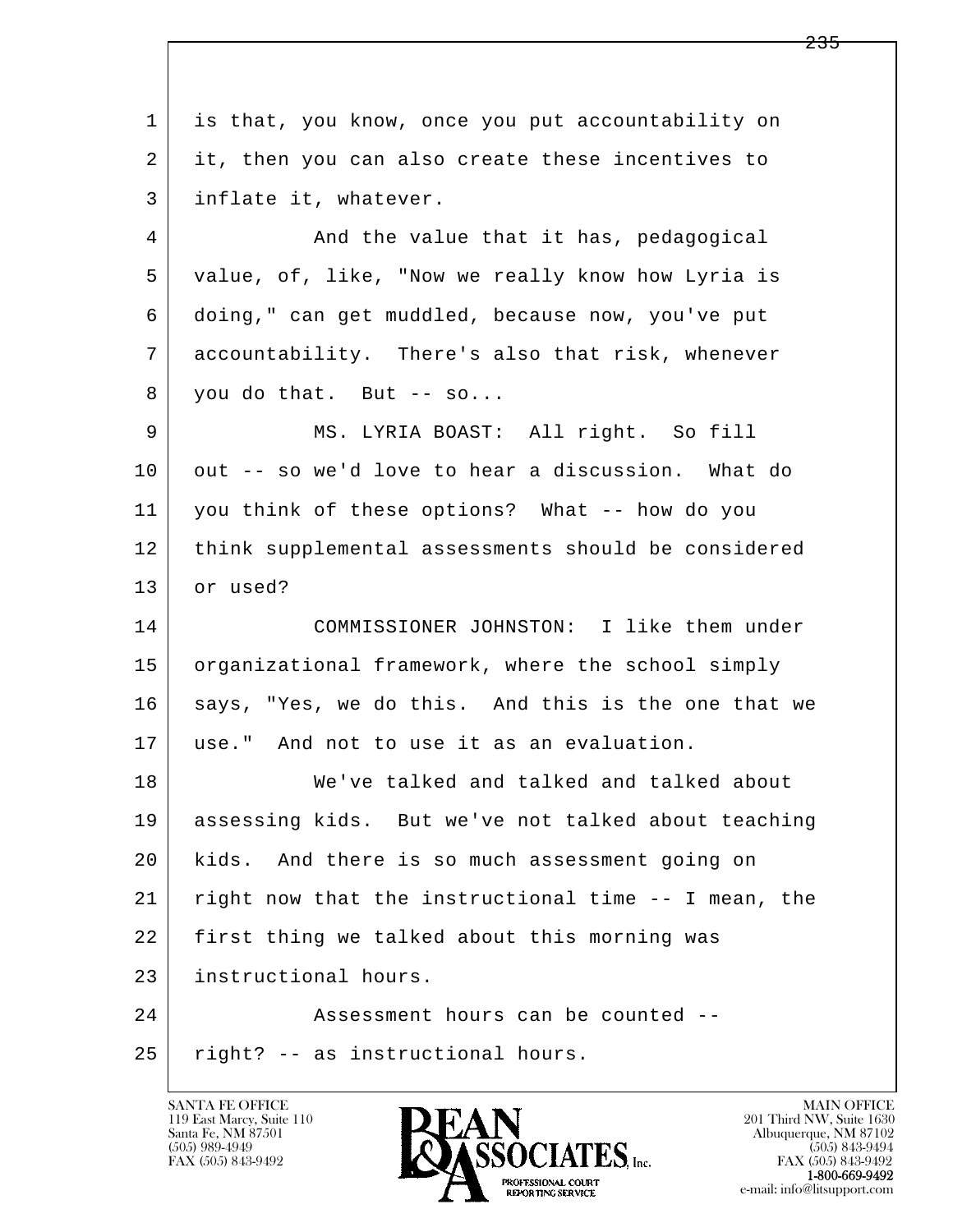l  $\overline{\phantom{a}}$ 1 MS. POULOS: Uh-huh. In fact, they are 2 required to be counted, which means students 3 cannot -- some students can't be off campus and 4 other students -- 5 COMMISSIONER JOHNSTON: That's right. But 6 1,080 hours is not a lot of hours. And when you 7 take out of that 1,080 hours, how much are you 8 | spending assessing? 9 | MR. TIM FIELD: More than you want to. 10 COMMISSIONER JOHNSTON: Probably out of a 11 nine-week grading period, you could estimate that if 12 you spread it out over the whole year, two weeks of 13 the nine-week, or three weeks of a nine-week grading 14 period are spent in assessment. And so you've cut 15 | off that much instruction. 16 There is a definite disconnect in the 17 grades that schools receive in the areas of 18 graduation rate and in the area of that lowest 19 quartile. It is very discouraging to charters and 20 to school districts. 21 There is not an answer to it. We try --22 everyone is trying to comply with it. But what 23 we're sitting at this table doing is really 24 unnerving me, because all we're talking about is 25 assessing, and we're not talking about teaching --

119 East Marcy, Suite 110<br>Santa Fe, NM 87501



FAX (505) 843-9492<br>**1-800-669-9492**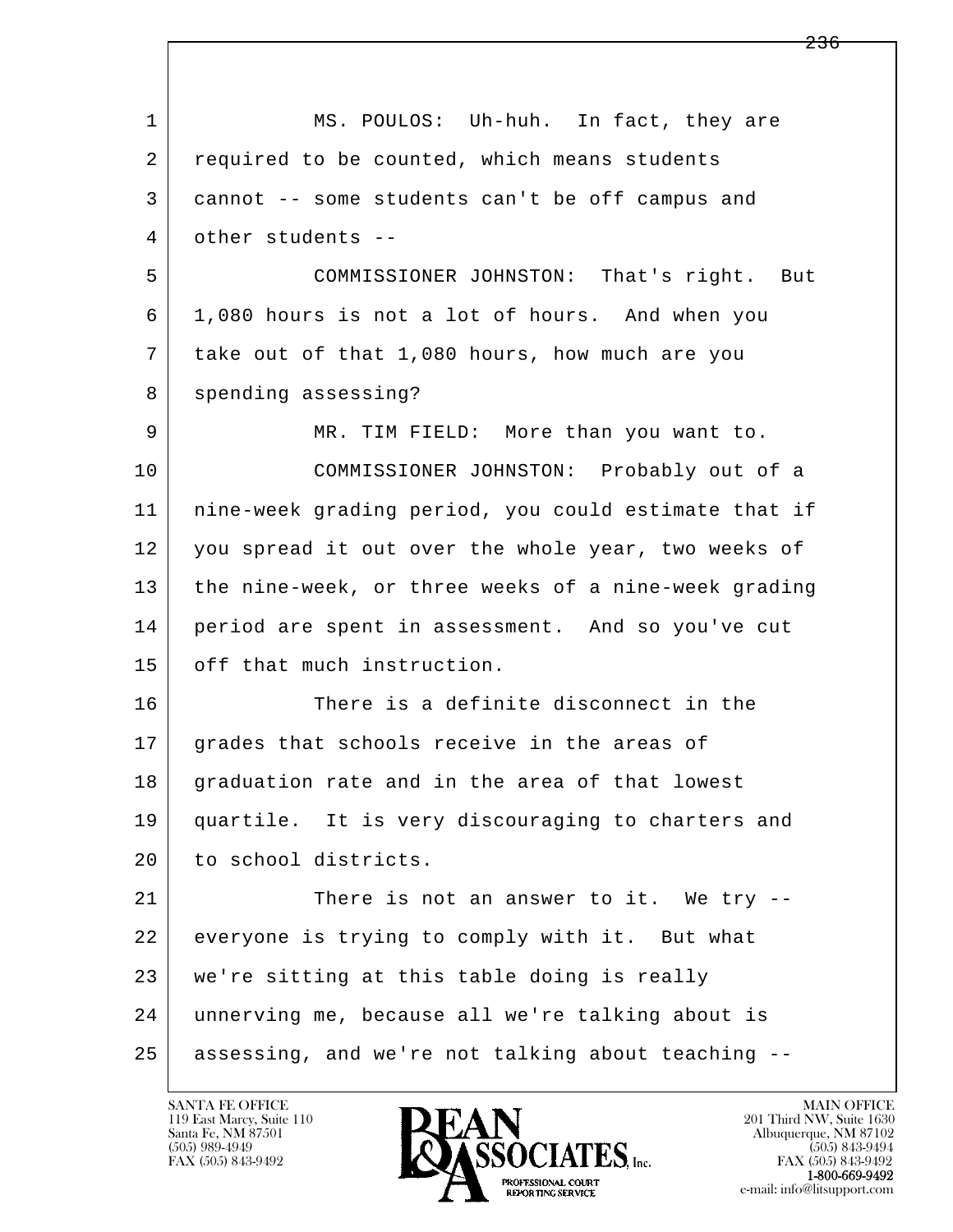| $\mathbf{1}$ | COMMISSIONER RUIZ: And kids.                         |
|--------------|------------------------------------------------------|
| 2            | COMMISSIONER JOHNSTON: -- and kids.                  |
| 3            | COMMISSIONER RUIZ: And kids.                         |
| 4            | COMMISSIONER JOHNSTON: And kids. And I               |
| 5            | don't know -- that's why I'm saying with the         |
| 6            | short-cycle assessments, just tell us you're doing   |
| 7            | them. And I would say if you don't have to tell      |
| 8            | us -- if we can change the contracts, take them out. |
| 9            | Don't $--$                                           |
| 10           | THE CHAIR: We can't take them out of the             |
| 11           | existing contracts.                                  |
| 12           | COMMISSIONER JOHNSTON: So is it in                   |
| 13           | statute? Is it in Administrative Code that we have   |
| 14           | to give an intermediate internal assessment?         |
| 15           | THE CHAIR: No, it's not. But it exists               |
| 16           | in the contract that they've already signed with us. |
| 17           | MS. LYRIA BOAST: But if they wanted to               |
| 18           | revise their contract --                             |
| 19           | THE CHAIR: We don't -- we don't do --                |
| 20           | COMMISSIONER TOULOUSE: That part of the              |
| 21           | contract has not been.                               |
| 22           | COMMISSIONER JOHNSTON: Well, I mean, if              |
| 23           | we did that $--$ I don't know. That's where we $--$  |
| 24           | THE CHAIR: That would -- that would be a             |
| 25           | profound amount of work.                             |

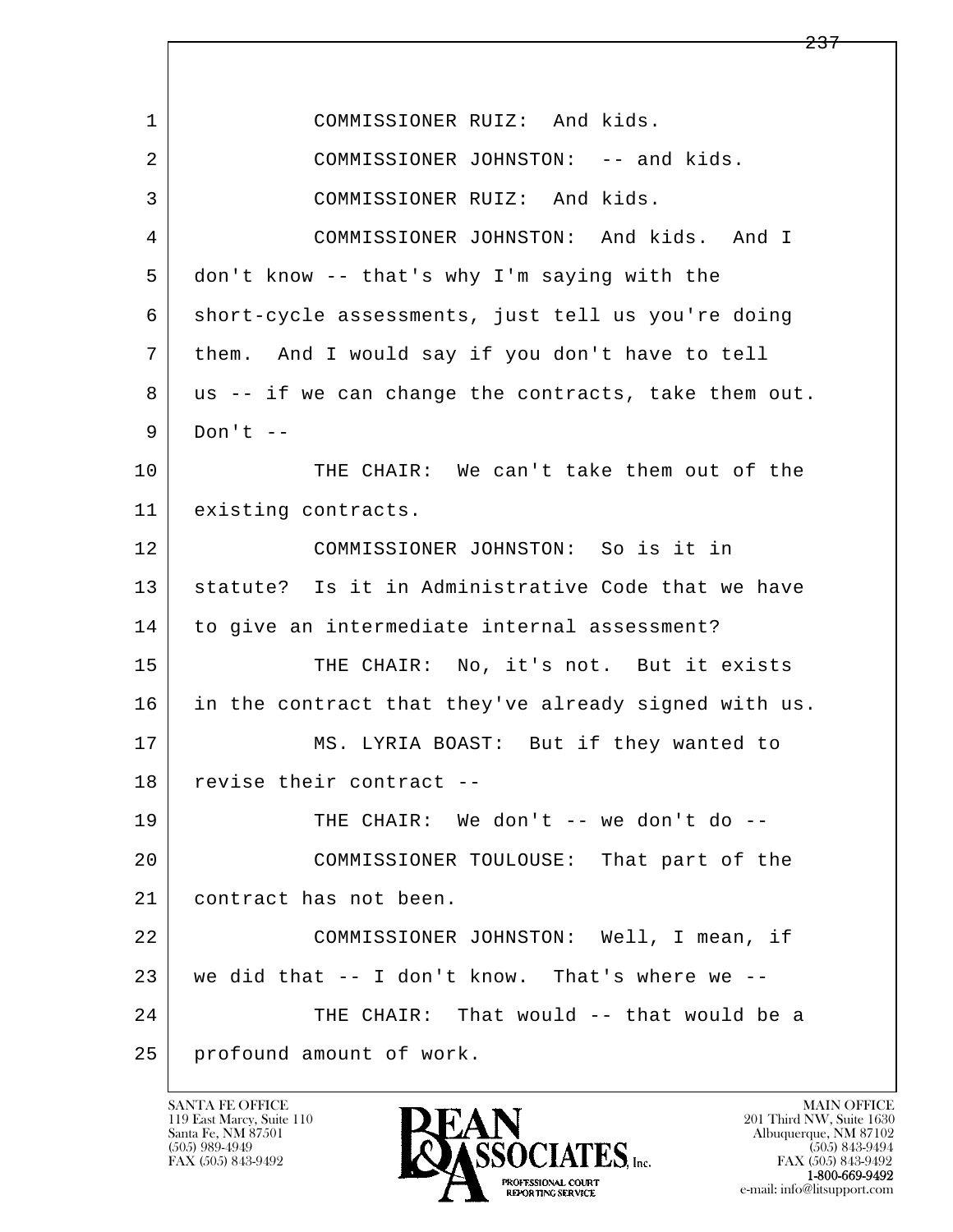| $\mathbf 1$ | I prefer not to have them in the                       |
|-------------|--------------------------------------------------------|
| 2           | organizational. I prefer if a school wants to show     |
| 3           | us their growth and proficiency, if they're choosing   |
| 4           | to show their growth and proficiency in an             |
| 5           | alternative manner, I think, because charters are      |
| 6           | supposed to be flexible, that we give them that        |
| 7           | greatest flexibility by saying, "Okay. That's          |
| 8           | what $--$ "                                            |
| 9           | COMMISSIONER JOHNSTON: If they want to do              |
| 10          | it.                                                    |
| 11          | THE CHAIR: If they want to do it, yes.                 |
| 12          | MS. LYRIA BOAST: So Option 1.                          |
| 13          | Any thoughts on Option 2?                              |
| 14          | COMMISSIONER JOHNSTON: I'm sorry. I                    |
| 15          | jumped to Option 3.                                    |
| 16          | MS. LYRIA BOAST: That's good.                          |
| 17          | MR. TIM FIELD: And strengths -- or that's              |
| 18          | your preference. Or what are the strengths and         |
| 19          | weaknesses that you're contemplating wrestling with?   |
| 20          | COMMISSIONER ARMBRUSTER: Well, again, I                |
| 21          | think this is going to be back to the schools who      |
| 22          | are questionable, just kind of like the Tier 3 and     |
| 23          | 4, going back to that that we did before, and maybe    |
| 24          | some in 2, because they could have the lowest -- you   |
| 25          | know, they could have an "F" $-$ - right? $-$ - in the |

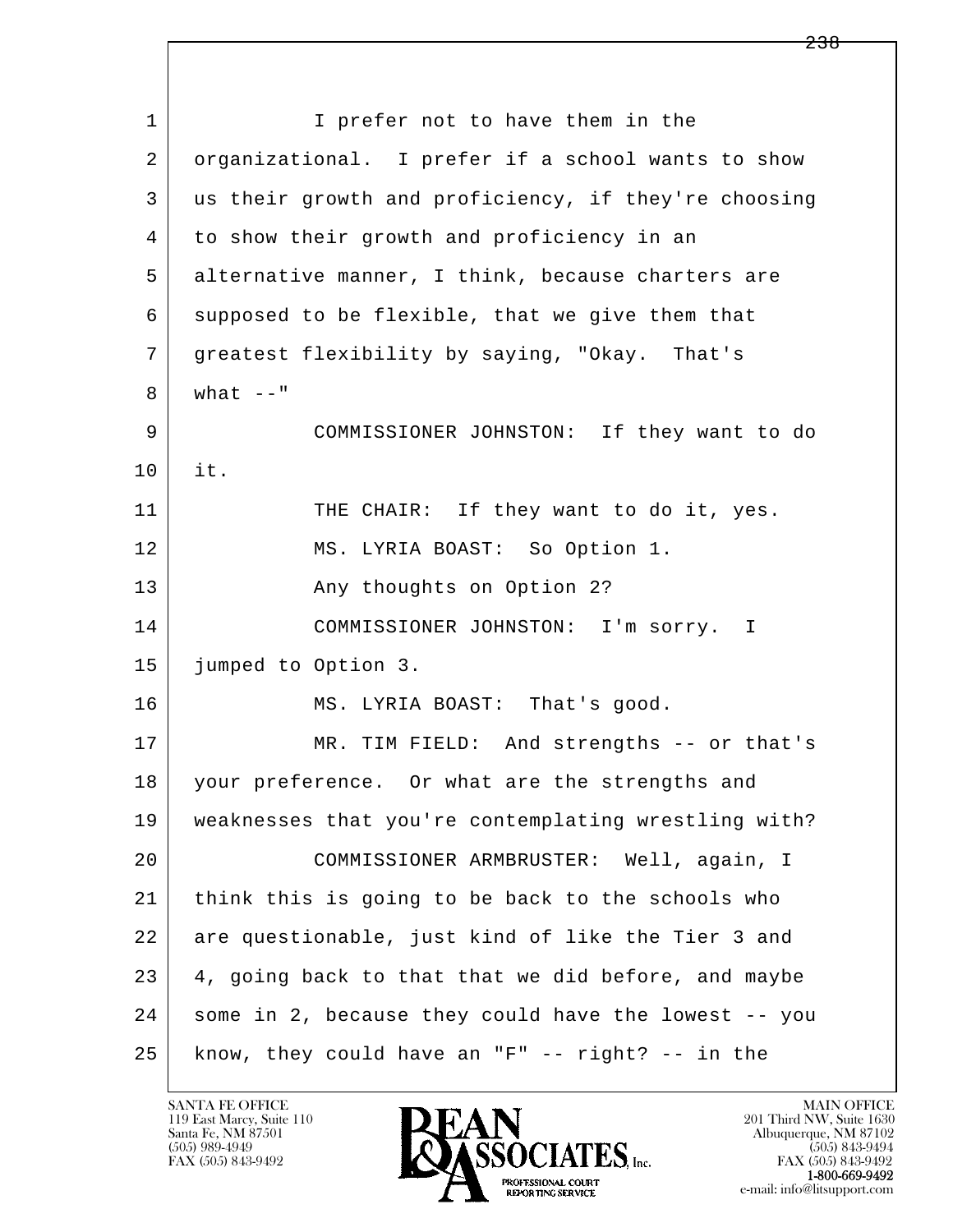l  $\overline{\phantom{a}}$  1 lowest quartile. It kind of behooves them to figure 2 out why those kids are that way, you know, why 3 they're failing and where they're failing, and do 4 something. 5 And so in a sense, we're giving them the 6 flexibility to figure out what's going on; because 7 if you just keep teaching, and those kids don't 8 understand whatever it is, then that's sort of a 9 stupid thing to do. 10 | And you know what? I quess you deserve to 11 be closed, if you're not doing anything to help 12 kids. 13 And also, I want to say, all kids don't 14 | need to be tested. If your kids are already reading 15 above grade level -- and you know who that is. As a 16 teacher -- and I know you didn't teach. But as a 17 teacher, you know who in your class can do whatever 18 it is. 19 So you don't have to keep measuring 20 everyone. You just do a few kids. And they don't 21 need to be doing it all the time. You could take 22 the score from last year and -- you know. 23 MS. LYRIA BOAST: Are you talking about 24 when this is used truly in the form of an 25 assessment?

119 East Marcy, Suite 110<br>Santa Fe, NM 87501

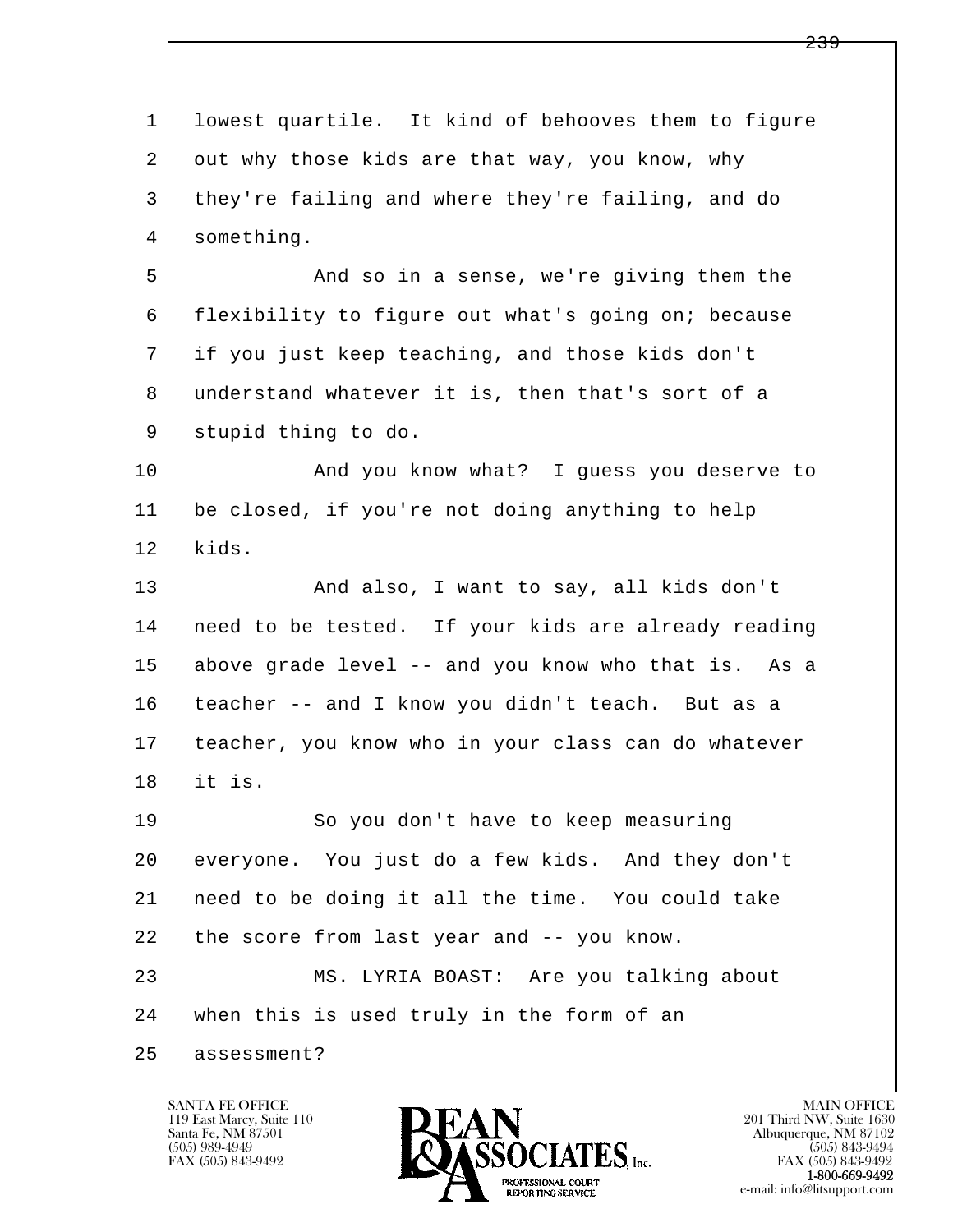l  $\overline{\phantom{a}}$  1 COMMISSIONER ARMBRUSTER: When they want 2 to know where to teach as a data point. What is it 3 that I need to do to help Tim do better in school? 4 MR. TIM FIELD: Just mention one thing. 5 COMMISSIONER ARMBRUSTER: Only if you talk 6 slowly can you mention it. 7 MR. TIM FIELD: One question and/or 8 comment, Option 2, which is does it have to require 9 schools, make it an option to be "allowed" schools. 10 It's written there, "as required." I do feel like 11 it also -- it could be "allow," as well. Option 1 12 could be "allow." 13 COMMISSIONER RUIZ: That would change it a 14 lot. That would completely change that. 15 | MR. TIM FIELD: So maybe it's an option. 16 COMMISSIONER RUIZ: That would be good. 17 That would be good. 18 MR. TIM FIELD: It would be the same 19 purpose. You'd say, for schools that are in our 20 Tier 3 or 4 that are struggling, failing, what have 21 you, we're going to, like -- let's say it's a Tier 4 22 school, a school we might consider non-renewing. 23 You're saying, "If you have some other data, other 24 evidence, other assessments that show greater growth 25 than what's being reflected in PARCC, we will

119 East Marcy, Suite 110<br>Santa Fe, NM 87501

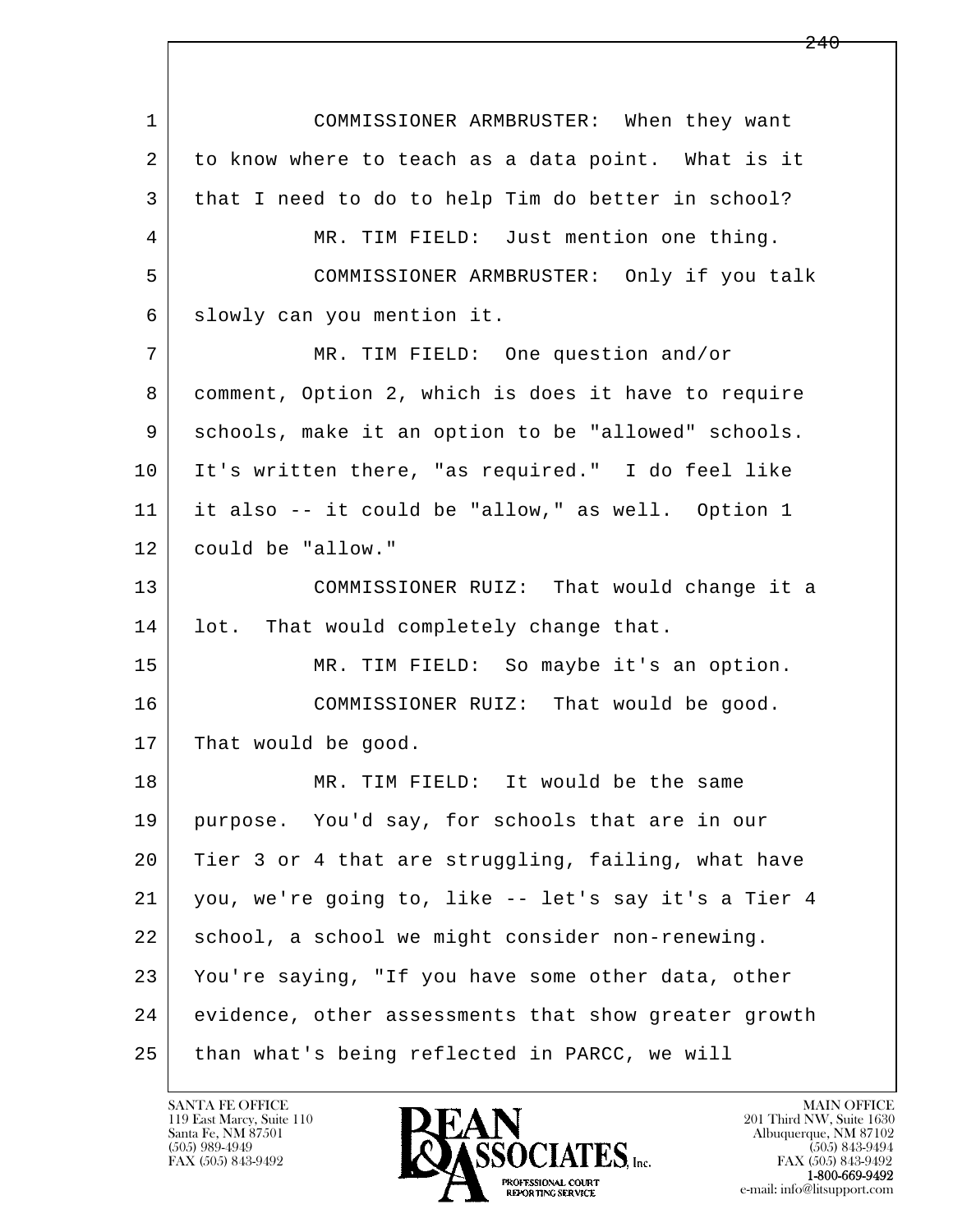| $\mathbf 1$ | consider that. Either we will incorporate it into    |
|-------------|------------------------------------------------------|
| 2           | the framework rating, or we will use it as           |
| 3           | additional evidence." It doesn't have to be          |
| 4           | requiring. It could be allowing.                     |
| 5           | THE CHAIR: I think that's true of 1,                 |
| 6           | also. You might have a school that's like a          |
| 7           | B-minus; but they think that they can better show    |
| 8           | us, I think it's -- I think it's incumbent on us to  |
| 9           | allow them that flexibility to do that.              |
| 10          | I have difficulty with saying the "D" and            |
| 11          | "F" have to require them; because there may be some  |
| 12          | other way that they feel they can better improve,    |
| 13          | that that's just -- you're just taking more time,    |
| 14          | and I can't do what I want to, that to require, say  |
| 15          | you have to do it, I'd rather do allow with both of  |
| 16          | them.                                                |
| 17          | MS. POULOS: And I would just say, the                |
| 18          | thing that's attractive for me and my staff, and     |
| 19          | whoever comes after me, is if you maybe didn't allow |
| 20          | it for "B" schools, or even the "C" schools, but     |
| 21          | only allowed it for the "D" and "F"s, then it        |
| 22          | decreases the capacity needed.                       |
| 23          | And it is a heavy lift; right? Because               |
| 24          | this is basically running a different letter grade   |
| 25          | system, evaluating data. And we have a six- or       |

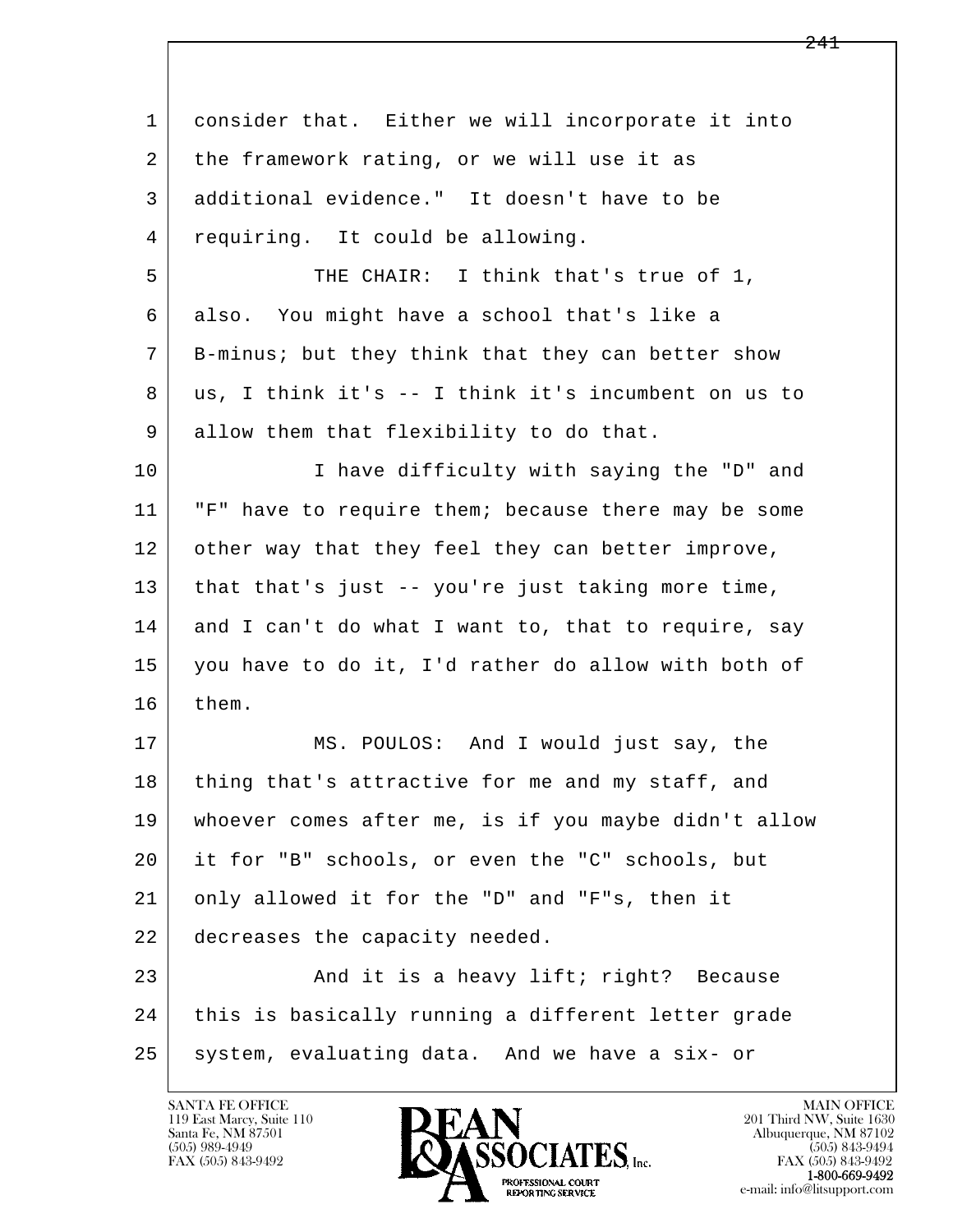l  $\overline{\phantom{a}}$  1 eight-member team that does that; right? And so if 2 we're doing it for 62 schools, one additional staff 3 member is not going to be enough, right? 4 THE CHAIR: Well, I don't think all 5 62 schools are going to jump onboard. And I 6 understand what you're saying, and I appreciate what 7 you're saying. But I think it's on us. Because 8 charters were created with this flexibility, I think 9 that's a piece that we need to hold true to them, 10 that if they want to do it, we have to offer them 11 | that flexibility. 12 COMMISSIONER JOHNSTON: Yeah. 13 MS. POULOS: Can I also just add -- and I 14 know you're going to disagree with me; but I want to 15 put it out there, right? But I don't know that they 16 were given the flexibility to have a different -- to 17 be measured differently than -- to not be public 18 | schools, right? 19 Our public schools, we know our kids are 20 proficient, are measured based on our State 21 assessments. And so I just worry, the more we move 22 away from them being public schools -- and this is a 23 battle that they fight, and we fight every day, 24 | right? Charter schools are public schools, 25 Commissioner Armbruster. Right? They're not taking

119 East Marcy, Suite 110<br>Santa Fe, NM 87501

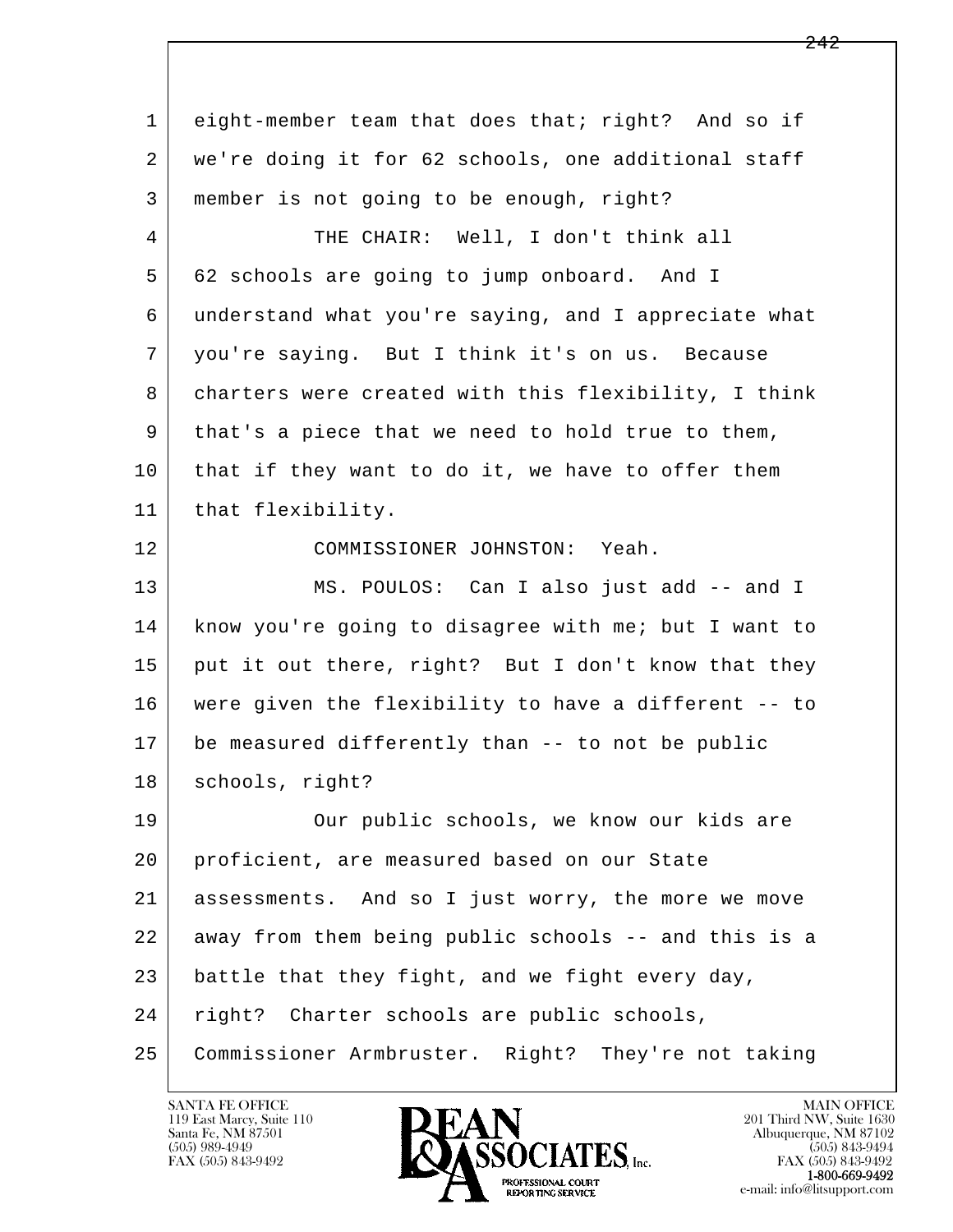l  $\overline{\phantom{a}}$  1 money away from public schools. They are public 2 schools, right? 3 COMMISSIONER ARMBRUSTER: Yeah. 4 MS. POULOS: And so -- I just worry how 5 far away we are getting from public schools. 6 THE CHAIR: And I know -- we're going to 7 agree to disagree on this. Because I don't see it 8 as this huge divergent, that they're -- I think 9 because they do take the State assessment, I don't 10 think that differentiates them in the eyes of most 11 others, that, "Oh, look-it, they can also do this."  $12$  So I -- I -- that's never been in the 13 | fabric of any conversation that I've had. But I -- 14 I just think because -- I think flexibility is very 15 broad for them. And I think the concern is the 16 flexibility is becoming less and less with the 17 charters, that they feel like they're being penned 18 into. 19 I'm no different then the school four 20 doors down the road at a traditional public school, 21 because we're just being hammered into this -- into 22 this very, very confined area. 23 So I think this is one of those areas 24 where we have the opportunity to show them a little 25 bit more flexibility.

119 East Marcy, Suite 110<br>Santa Fe, NM 87501

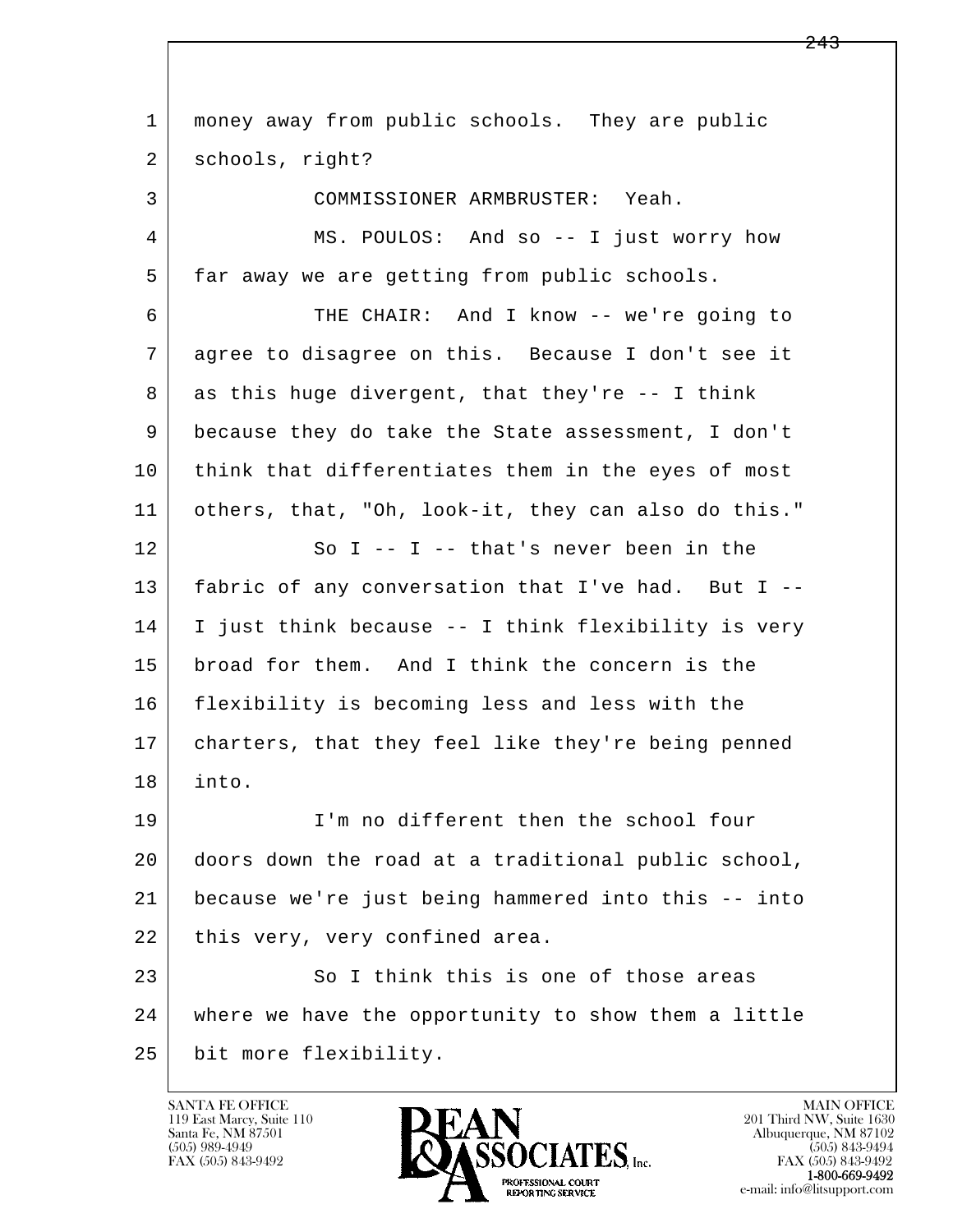l  $\overline{\phantom{a}}$  1 MS. LYRIA BOAST: Right. Let's move on to 2 the mission-specific, because I think that segues 3 nicely. 4 MR. TIM FIELD: Can I add one thing? 5 You're going to fill out your sheet here. I would 6 just say, for Option 2 -- go back to Option 2. I do 7 think -- we should -- we should have caught this, 8 this notion of "require" versus "allow." As you're 9 looking at Option 1, 2, 3, if you think you like the 10 idea of 2, but you want it to be allowed, mark it 11 up. 12 MS. LYRIA BOAST: Mark it up. 13 MR. TIM FIELD: Or if you like "require," 14 circle "require." It's the same concept; but one 15 is, like, we're going to -- you know, you have to do 16 this if you're -- so that's just the twist. 17 MS. LYRIA BOAST: But the difference there 18 also is that you're saying even if you haven't 19 written this into your contract, if you want to 20 submit supporting evidence at renewal, it will at 21 least be considered. 22 MR. TIM FIELD: All right. That's all. 23 MS. LYRIA BOAST: Okay. So that takes us 24 to the final component that we discussed, which are 25 the mission-specific goals. Because it's -- you --

119 East Marcy, Suite 110<br>Santa Fe, NM 87501

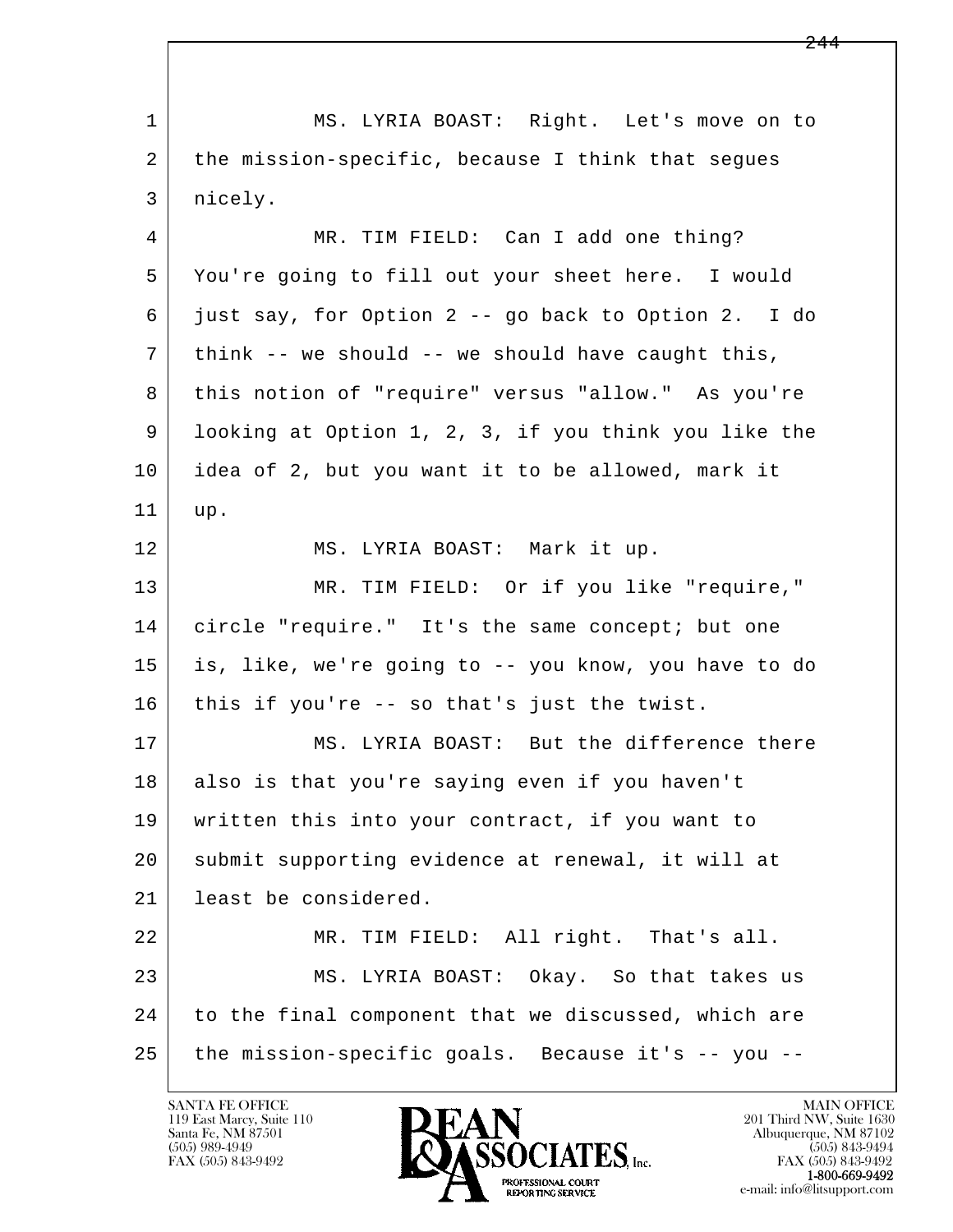| you know, you need and want to provide schools the   |
|------------------------------------------------------|
| opportunity to submit this, it's important to just   |
| consider should this be optional or remain optional  |
| or be required.                                      |
| So that's the $--$ I think the more                  |
| important conversation here, or the area to make     |
| sure that we're all in agreement, is that            |
| [inaudible] guidance, so the developing the guidance |
| for both what does it mean to have a                 |
| mission-specific goal, what qualifies as one,        |
| guidance on how to set targets. And it could also    |
| be useful -- this would be part of your procedure    |
| and your guidance -- not so much the actual          |
| framework -- it could also be really useful to have  |
| examples.                                            |
| So, for example, your dropout recovery               |
| school, here are some things to consider that are    |
| sort of prepackaged for them; because what can be    |
| very difficult about mission-specific is figuring    |
| out, "What data will I use? Or how do I set          |
| targets?"                                            |
| THE CHAIR: Right.                                    |
| MS. LYRIA BOAST: You sort of know that               |
| you have certain -- you want to give schools the     |
| freedom to come up with new things. But you also     |
|                                                      |

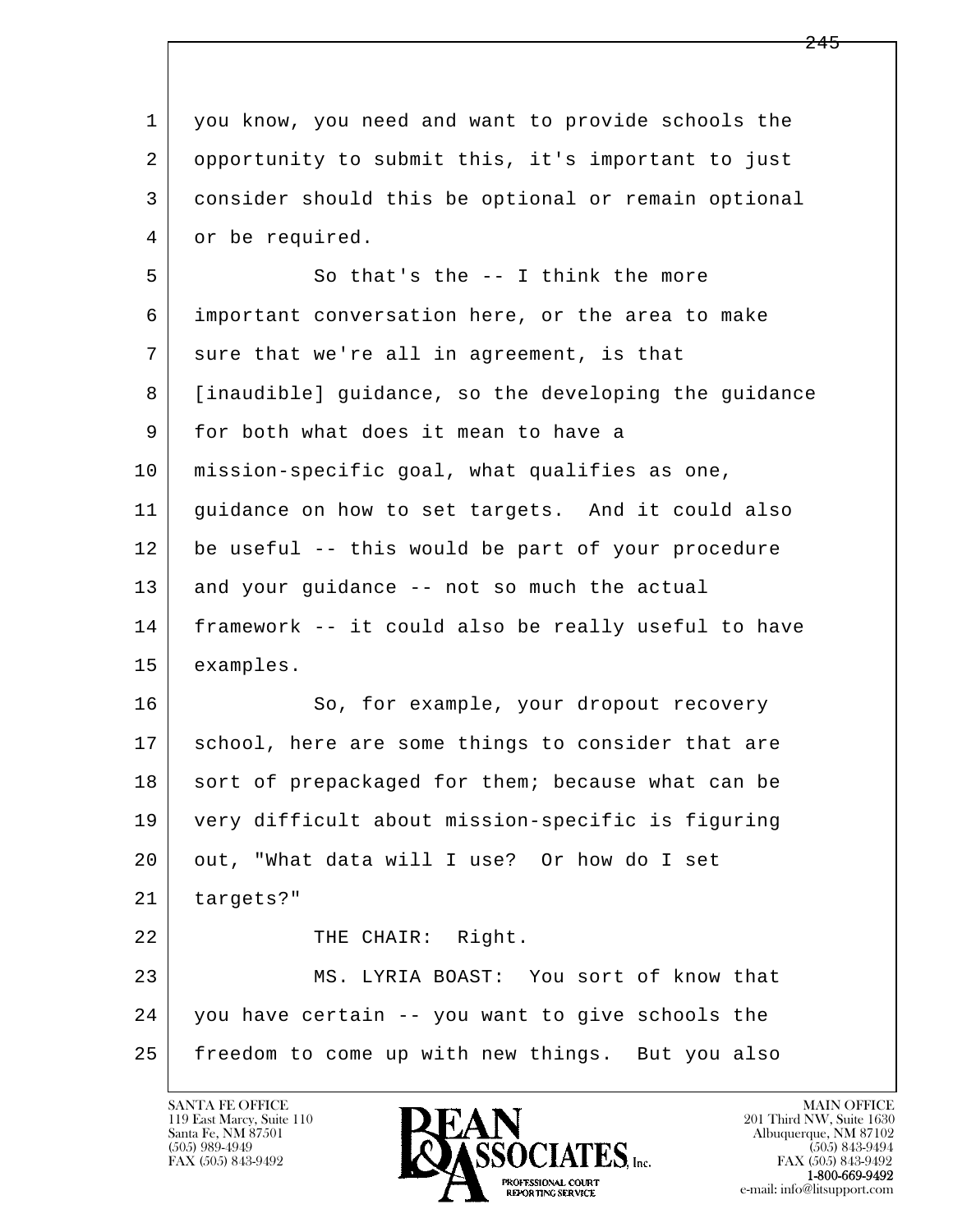l  $\overline{\phantom{a}}$ 1 know that there are certain categories: English 2 Language Learners, special education, dropout 3 recovery, college attendance. You know, you know 4 that there are some ways you can actually really 5 support them by sort of doing the thinking and 6 working with, Okay, what can we evaluate? What's 7 | rigorous and attainable? And what really captures 8 this? 9 And that, again, would be more support 10 that you're providing or quidance that you're 11 developing as a change to your performance 12 framework. 13 THE CHAIR: I think we heard it through 14 | the first listening tour, that schools 15 | overwhelmingly said, "Here's your great opportunity 16 to look at this and help us to create those 17 mission-specific goals." 18 | MS. LYRIA BOAST: Right. 19 THE CHAIR: That, you know, maybe some of 20 them do -- are, you know, really different and 21 out-of-the-box, and, "Wow, this is -- this is really 22 great." But, yes, to guide some to -- and, you 23 know, I've done -- I've done a lot of looking into 24 these. And it's hard. 25 | MS. LYRIA BOAST: It's hard, yeah.

119 East Marcy, Suite 110<br>Santa Fe, NM 87501

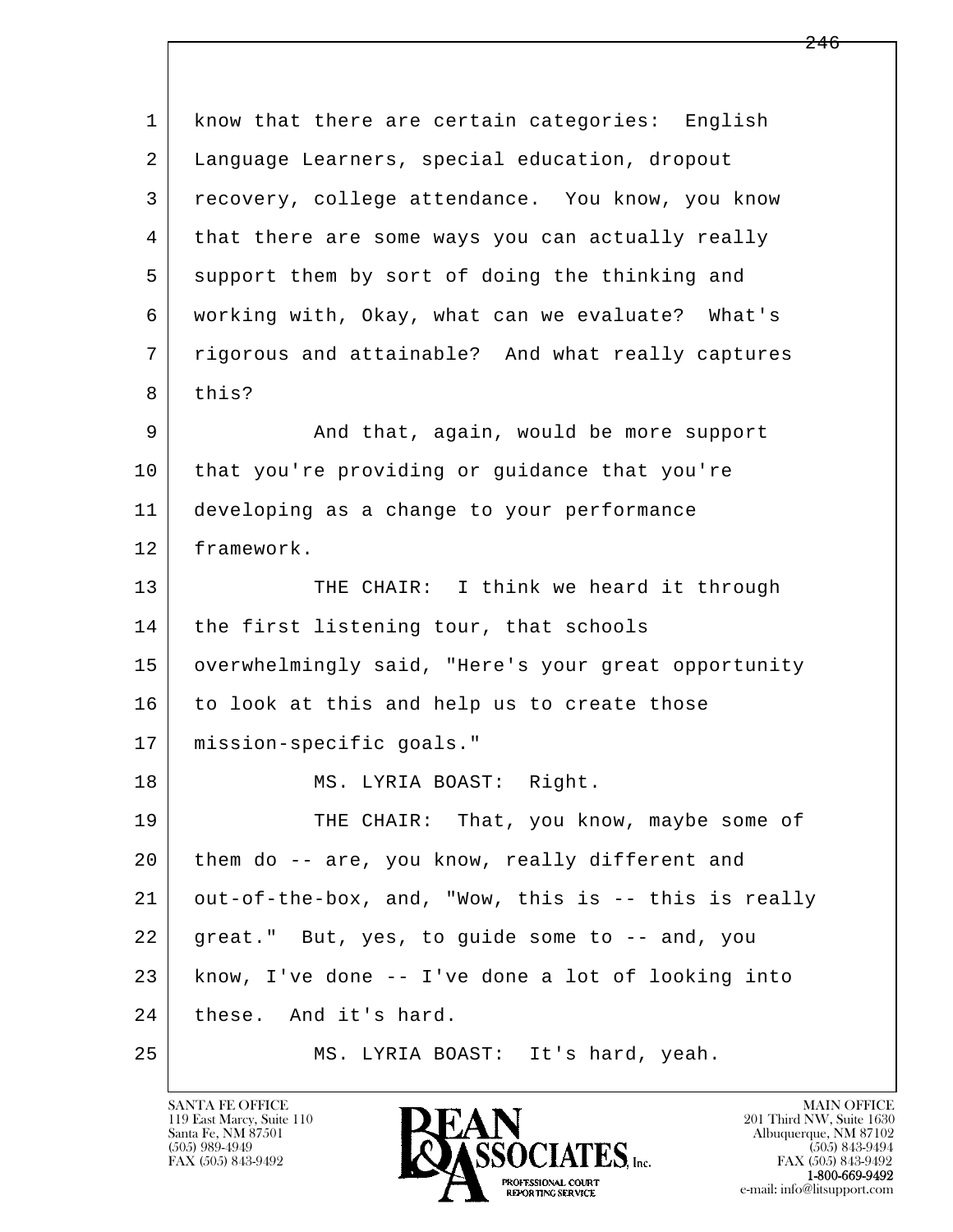l  $\overline{\phantom{a}}$ 1 THE CHAIR: It is -- I mean, it is 2 frustrating, because it's a -- you know, this is a 3 really great state for charter policies and so on. 4 But then when you try to dig into the roots of -- 5 you know, so many states, I don't think focus on 6 mission as much as, "Oh, you want to create a little 7 charter school, so we're going to let you create 8 this little charter school." And the "why" doesn't 9 | factor into a lot. It's -- we want to, because. 10 COMMISSIONER ARMBRUSTER: Because we think 11 we can do better. 12 THE CHAIR: So we're creating this school. 13 Which New Mexico is unique in that fact, because the 14 school is supposed to have something unique. 15 | So I think we have an obligation to make 16 sure that they're holding true to that uniqueness, 17 and they're not, you know, drifting off of that 18 | mission. And we know that it's easy to do; it 19 happens, especially as you go from founder to now 20 second and third generation, that it just gets 21 diluted. 22 So I think we need to support them in --23 and I think we talked about it through the listening 24 tour -- is that maybe we need to create a -- a small 25 | subcommittee of schools to say, "Okay. Let's have

119 East Marcy, Suite 110<br>Santa Fe, NM 87501



FAX (505) 843-9492<br>**1-800-669-9492**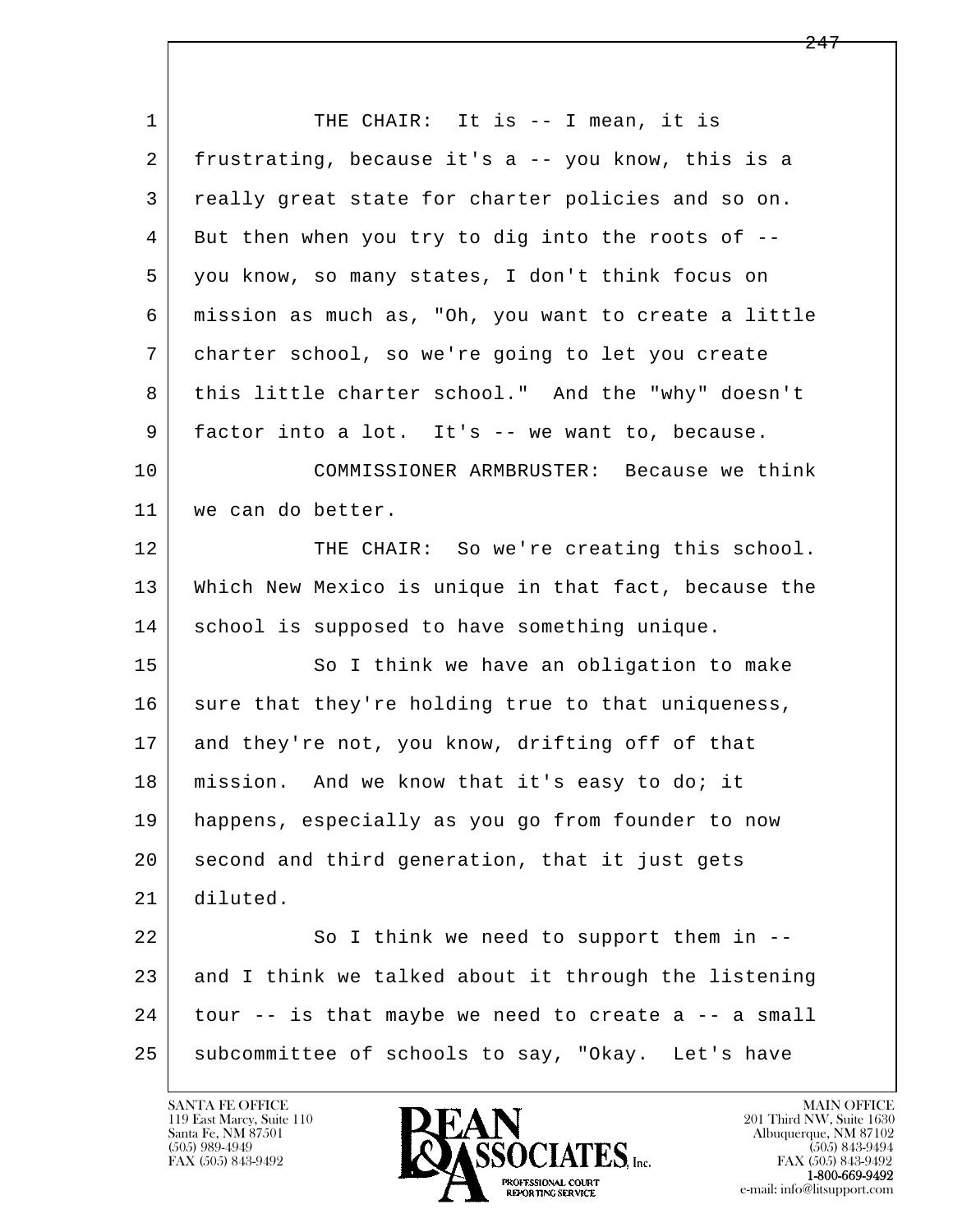l  $\overline{\phantom{a}}$  1 this conversation. Let's sit down and -- and if 2 you've got a great example, let's -- you know, let's  $3$  share it, so that we can create maybe a bank"  $-$  4 MS. LYRIA BOAST: Yes. 5 THE CHAIR: -- "of here's some things, you 6 know. And you can then tweak them to whatever is, 7 you know, works for you. And if you're struggling, 8 let's hash it out and see whether there is something 9 | that, you know, we can help you with." 10 MS. LYRIA BOAST: That makes a lot of 11 | sense and I think moves towards that support. 12 THE CHAIR: Right. Right. 13 MS. LYRIA BOAST: Yeah. 14 COMMISSIONER TOULOUSE: We've had an awful 15 lot of mission creep over time. And some schools 16 start out like one that is no longer ours, but is 17 APS's, "Oh, we're International Baccalaureate." 18 Well, a couple of years later, we find they never 19 became International Baccalaureate. And we had two 20 of those. 21 THE CHAIR: Some of that is money. 22 COMMISSIONER TOULOUSE: Right. No. They 23 haven't had the money for it or something. But, 24 also, they found it wasn't working, necessarily, for 25 the students who had chosen to enroll, in one of the

119 East Marcy, Suite 110<br>Santa Fe, NM 87501

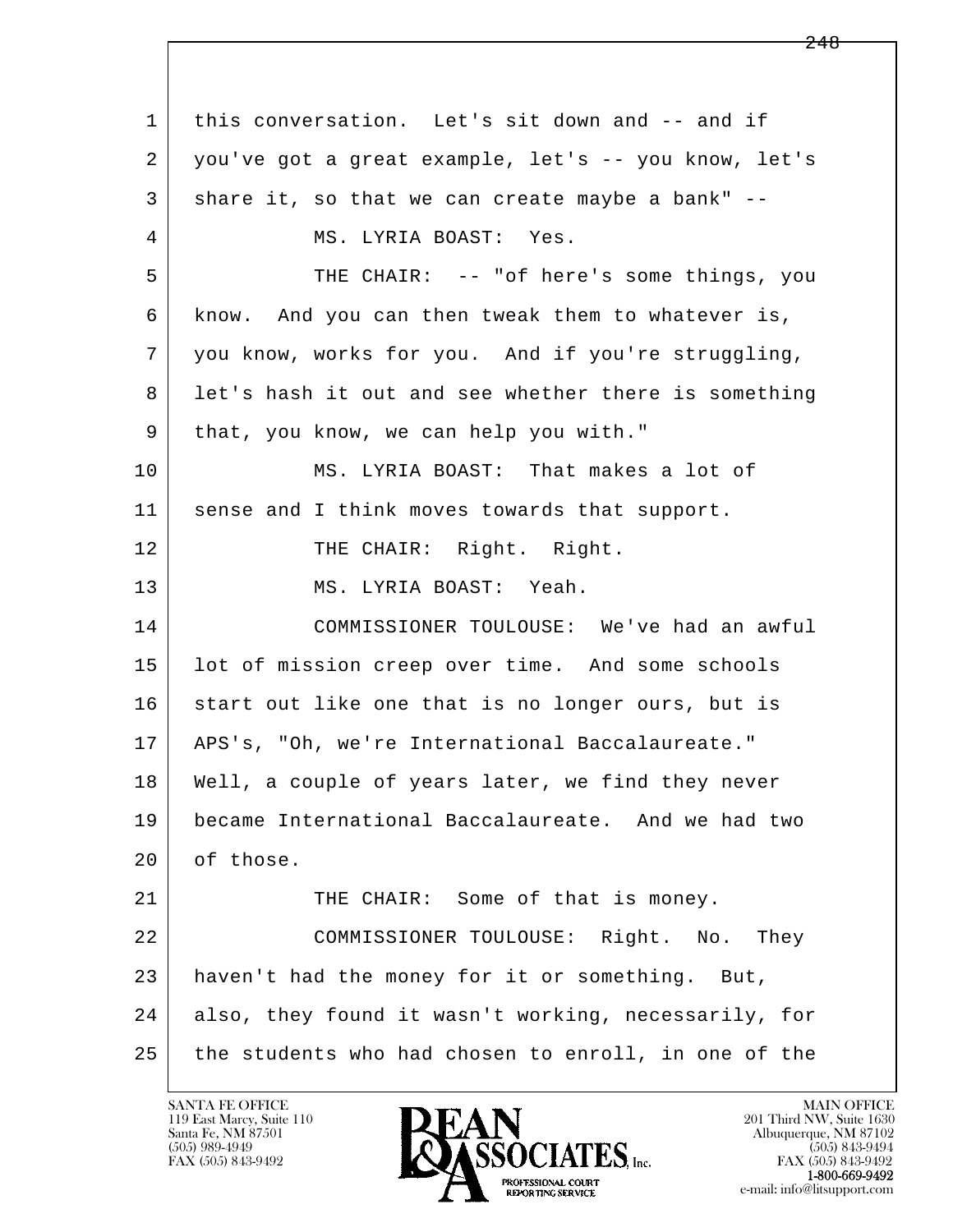l  $\overline{\phantom{a}}$  1 two that came to us. And, you know, they need to 2 | know, if they decide they're going to do a certain 3 thing, they're going to be held to it. And if they 4 want to change it, they need to come through us. 5 MS. LYRIA BOAST: Have a modification, 6 right. 7 THE CHAIR: And it's unlikely that we'll 8 | change their mission. 9 COMMISSIONER TOULOUSE: And we may not 10 allow it to be changed; because that was the idea. 11 THE CHAIR: Because Uplift, we -- that was 12 some of the underlying issue with Uplift was they 13 wanted to change the mission. We said, "No, because 14 this is what you were chartered for. If you want to 15 | change it to this, then you need to start over." 16 With their revocation, it was, "Well, you 17 know what? You're not" -- and we knew that, 18 unfortunately, that they were going to come before 19 us. And part of it was, they're not meeting their 20 mission. We knew that, because we didn't allow them 21 to change it. But, you know, it was -- 22 MS. LYRIA BOAST: So I think it is a valid 23 question here. Is this -- do you consider that this 24 | should be optional or required? Because we 25 definitely have heard from you that this is what you

119 East Marcy, Suite 110<br>Santa Fe, NM 87501



FAX (505) 843-9492<br>**1-800-669-9492**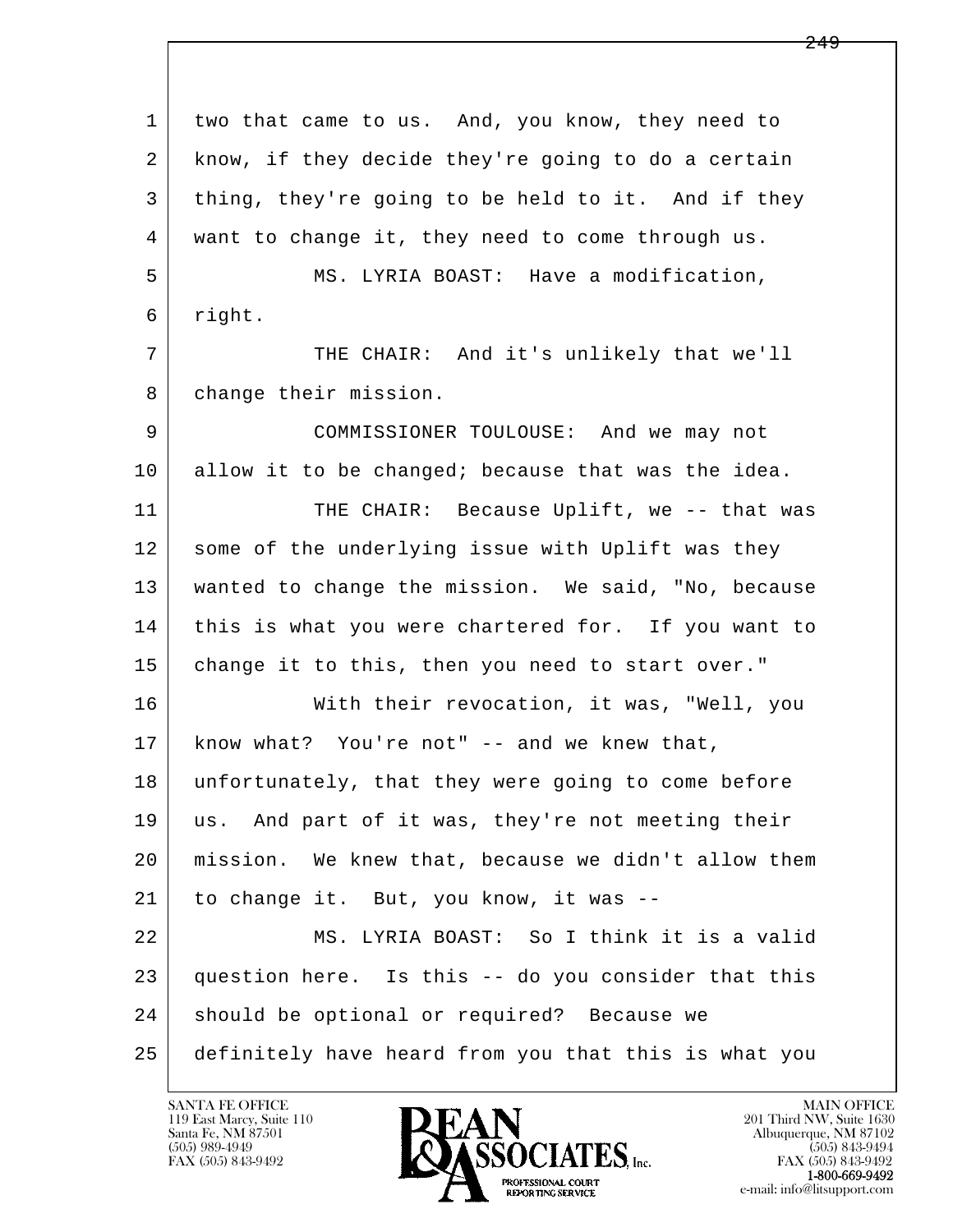l  $\overline{\phantom{a}}$ 1 consider one of the highest priorities, that they 2 should be meeting their mission. 3 So I think it should just be clear. And 4 especially in those negotiations, they're 5 essentially being told, "You need to have" -- let's 6 just be clear. Is it optional? Or is it -- because 7 it sounds as though that is one of the high 8 priorities for you, as a Commission. 9 COMMISSIONER TOULOUSE: Well -- and if 10 they aren't meeting it, then anybody could come in, 11 give us a mission, and then become just a regular 12 school and say, "Oh, well, we didn't mean to do 13 | that, because you didn't make us." 14 MR. TIM FIELD: Also -- I'll remind us 15 also that on the organizational framework, we do 16 have some measures that are more qualitative, about, 17 you know, "Are you meeting program requirements?"  $18$  So in addition to this goal, there is space for  $-$ - 19 you want both. I'm not saying one or the other. 20 COMMISSIONER TOULOUSE: But your mission 21 is your high-level. "This is what we're going to 22 do." And the other stuff is much farther down, and 23 you can change it without necessarily changing this. 24 MS. POULOS: I think maybe -- and I don't 25 know if this is what you're getting to, Tim -- and

119 East Marcy, Suite 110<br>Santa Fe, NM 87501

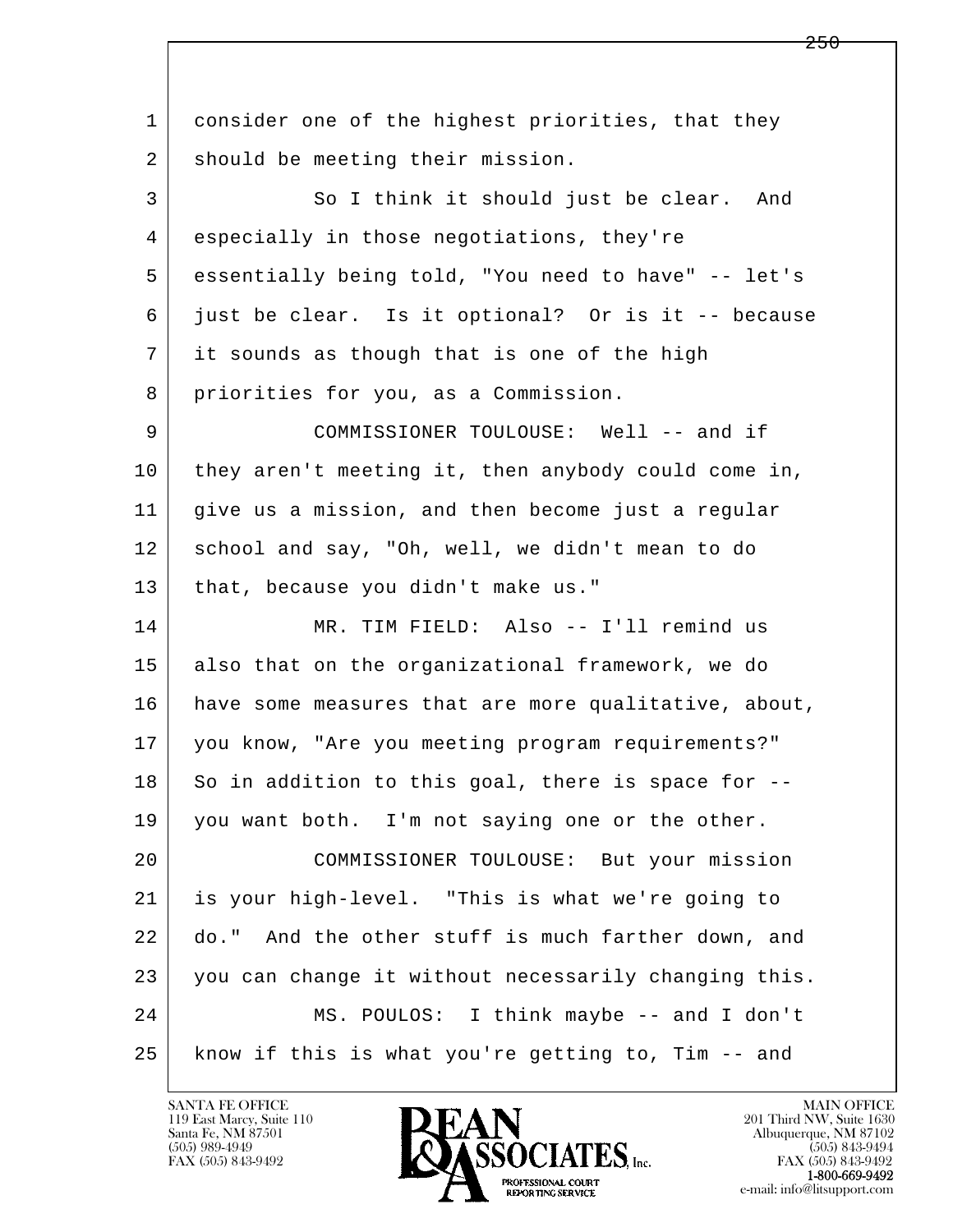| $\mathbf 1$ | I've said, "I don't think it should be required,     |
|-------------|------------------------------------------------------|
| 2           | mission-specific goals. Because sometimes it's too   |
| 3           | hard to develop a quantitatively measurable goal on  |
| 4           | some of these missions, " right?                     |
| 5           | And I'm not even saying like maybe moving            |
| 6           | forward with new applicants, you require that; but   |
| 7           | trying to get the 62 schools that you have that have |
| 8           | been in operation for a long time to develop a       |
| 9           | quantitatively measurable goal on their mission      |
| 10          | might land us in some troubling spots, versus having |
| 11          | the ability to qualitatively measure it through the  |
| 12          | on-site observation or something like that.          |
| 13          | And that's the only thing I would say is I           |
| 14          | just don't know -- I'm trying to think, like,        |
| 15          | Turquoise Trail's mission: "We're a good elementary  |
| 16          | school," is kind of their mission. "We're just a     |
| 17          | quality school."                                     |
| 18          | I guess we could measure that. But, like,            |
| 19          | I don't know. There are some schools that I'm just   |
| 20          | not sure.                                            |
| 21          | MR. TIM FIELD: There's a school I'm                  |
| 22          | working with in Philadelphia; it's kind of a         |
| 23          | year-round, to some extent, Afrocentric STEM, been   |
| 24          | around since 1970, one of the first schools          |
| 25          | authorized. They're kind of a renewal. They were     |

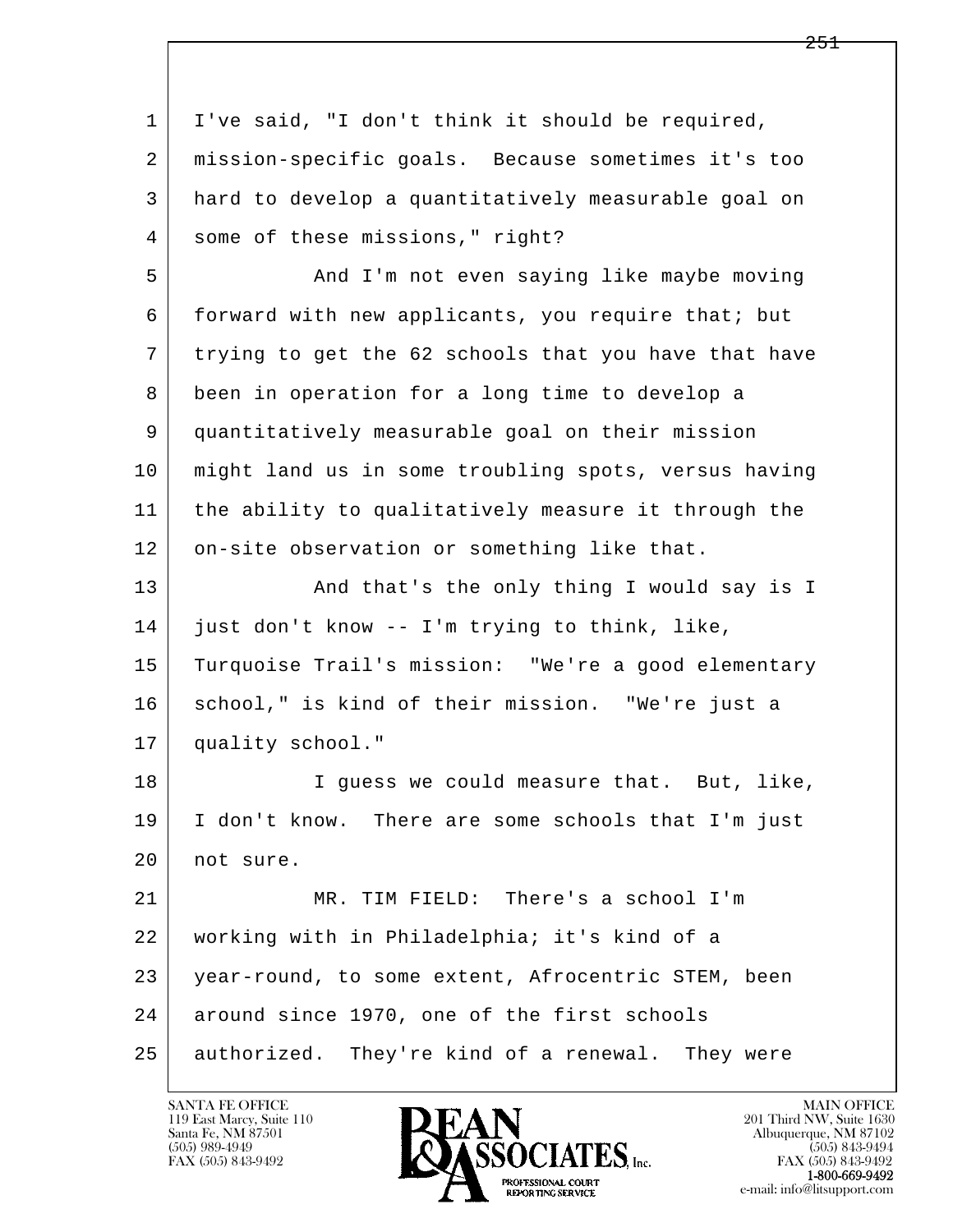l  $\overline{\phantom{a}}$  1 having a "maybe not" stage a few years ago, probably 2 because they weren't a STEM school, and they never 3 were a STEM school. 4 And, like, they acted -- the school 5 actually has many great positive things about it. 6 But they're not a STEM school. But they were 7 recommitting that in the last few years. And, like, 8 they have a STEM program now. They've got a 9 coordinator. They're doing all these things. 10 | I don't -- there's not really -- if 11 there's any way they could come up with a goal that 12 says, "We are going to hit this," or what have you. 13 But you can go to the school now and say, "Oh, wow. 14 You now have a core course that every grade takes. 15 You have a patio. You have a STEM course. You have 16 this robotics program. Like, yeah, you are -- 17 you're trying to get there." 18 There's this focus on inquiry based 19 learning. So you would go there and say, "There is 20 evidence in my organizational framework this is a 21 STEM school." 22 You may still struggle to find a goal that  $23$  really capture  $-$  a mission-specific goal that says, 24 yes, they're meeting their mission. It would still 25 be hard. But that's why -- my point was that if you

119 East Marcy, Suite 110<br>Santa Fe, NM 87501

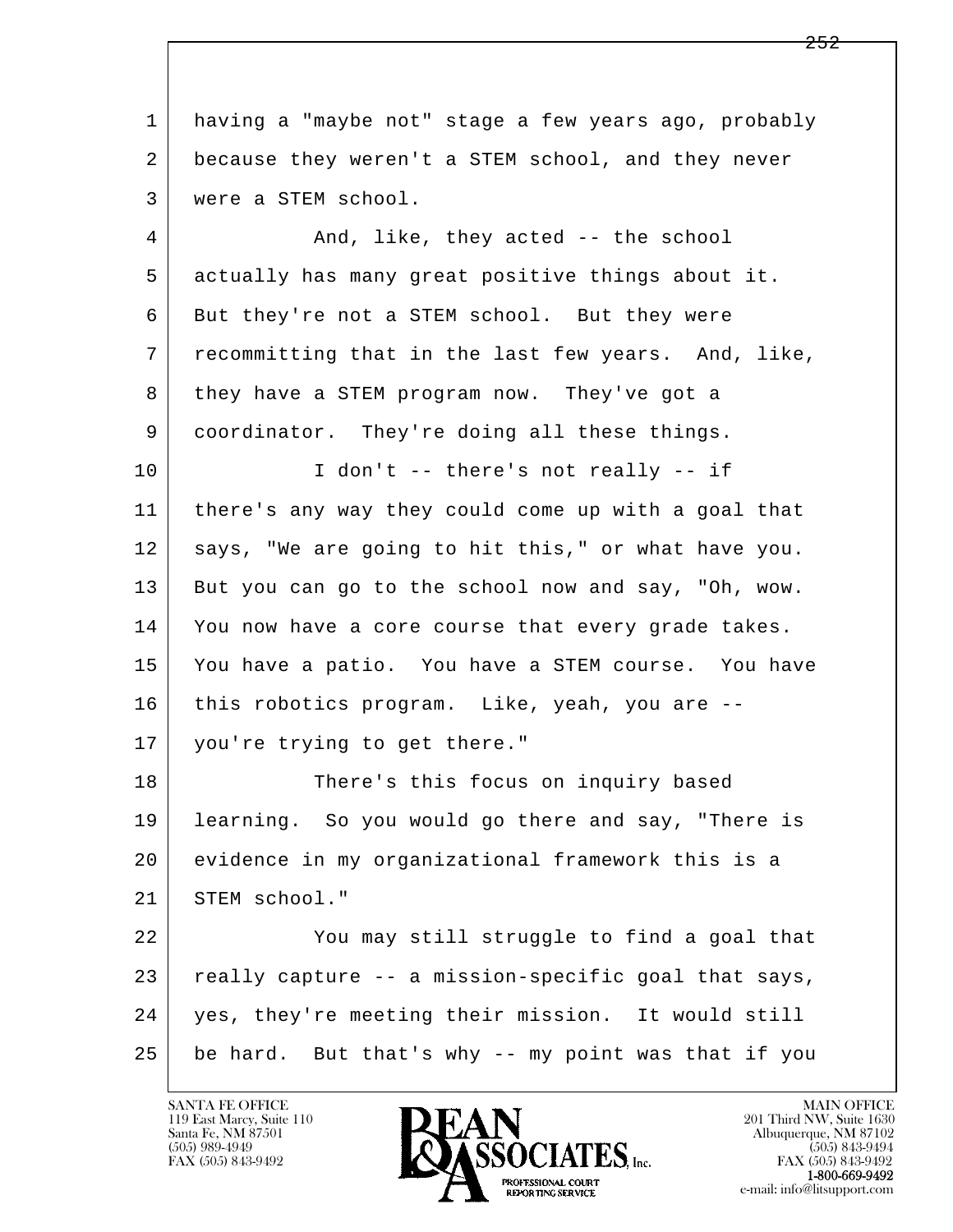l  $\overline{\phantom{a}}$ 1 have this possibility of the organizational 2 | framework to get at this, are they meeting their 3 mission, and partner with it. I'm not staying it's 4 either/or. 5 COMMISSIONER TOULOUSE: Again, I've had 6 five years of this. And I'm a little suspicious of 7 a lot of these missions, to begin with. I had to 8 write so many mission statements through 30 years in 9 State government and 12 years on a -- you know, 10 community college board, I -- you know, I know how 11 hard it is to write one. I mean, you can fight over 12 one word for two days. 13 But if you can do that and get to a 14 mission, you ought to be able to find one measurable 15 | goal. Literally, if you put that kind of effort -- 16 it can be quantifiable on a level that doesn't have 17 to be per student. It can be -- you know. 18 MS. LYRIA BOAST: Right. So that makes me 19 think, one of the things that you definitely will 20 want to consider when we talk about the roll-up is 21 the weighting of mission-specific and whether you 22 want to be able to adjust to the weighting, given 23 the rigor and validity of the underlying 24 information. 25 So, for example, it would be very



FAX (505) 843-9492<br>**1-800-669-9492**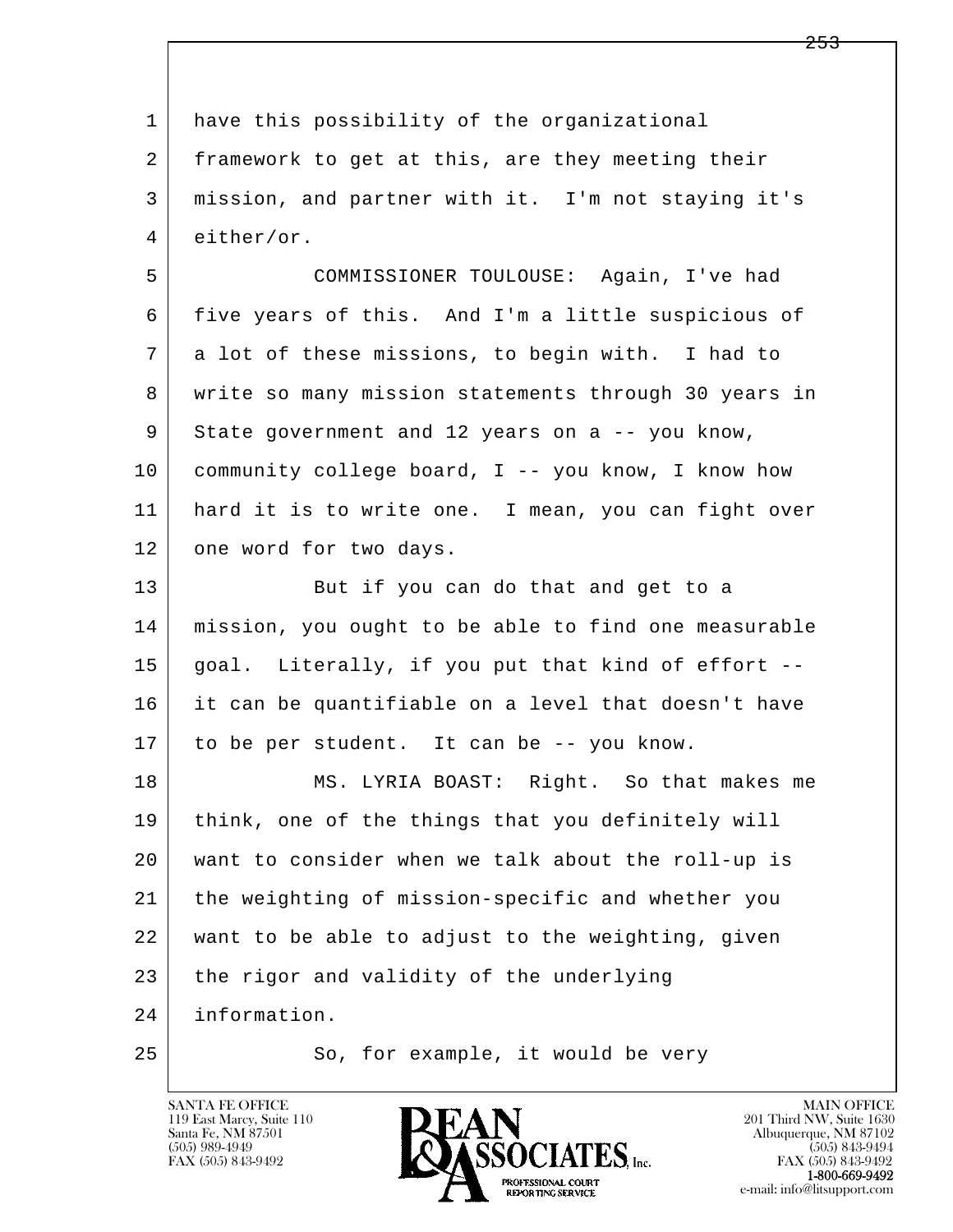l  $\overline{\phantom{a}}$  1 different if you have a Chinese dual-language 2 school, and they're testing growth in Chinese 3 Mandarin proficiency. You would probably feel 4 fairly certain that you could measure that, versus a  $5$  school that  $-$  6 MS. POULOS: I'll give you an example. 7 North Valley Academy, that has the -- how many laps 8 does each kid run around the track? 9 MS. LYRIA BOAST: Well, that's 10 quantifiable. 11 MS. POULOS: It's quantifiable; but it's 12 also not rigorous, right? 13 COMMISSIONER TOULOUSE: I don't know. It 14 would be for me. 15 MS. LYRIA BOAST: Let's say a focus on 16 | student characteristics: Grit, perseverance, right? 17 You could really value that, but the metrics to 18 measure it aren't there yet. 19 THE CHAIR: There are lots of schools that  $20$  have great -- 21 MS. LYRIA BOAST: Right. But you wouldn't 22 be able to go in and see, "Yes, this is happening. 23 The tests or assessments that measure it are not 24 there yet. 25 THE CHAIR: But they've got rubrics for --

119 East Marcy, Suite 110<br>Santa Fe, NM 87501

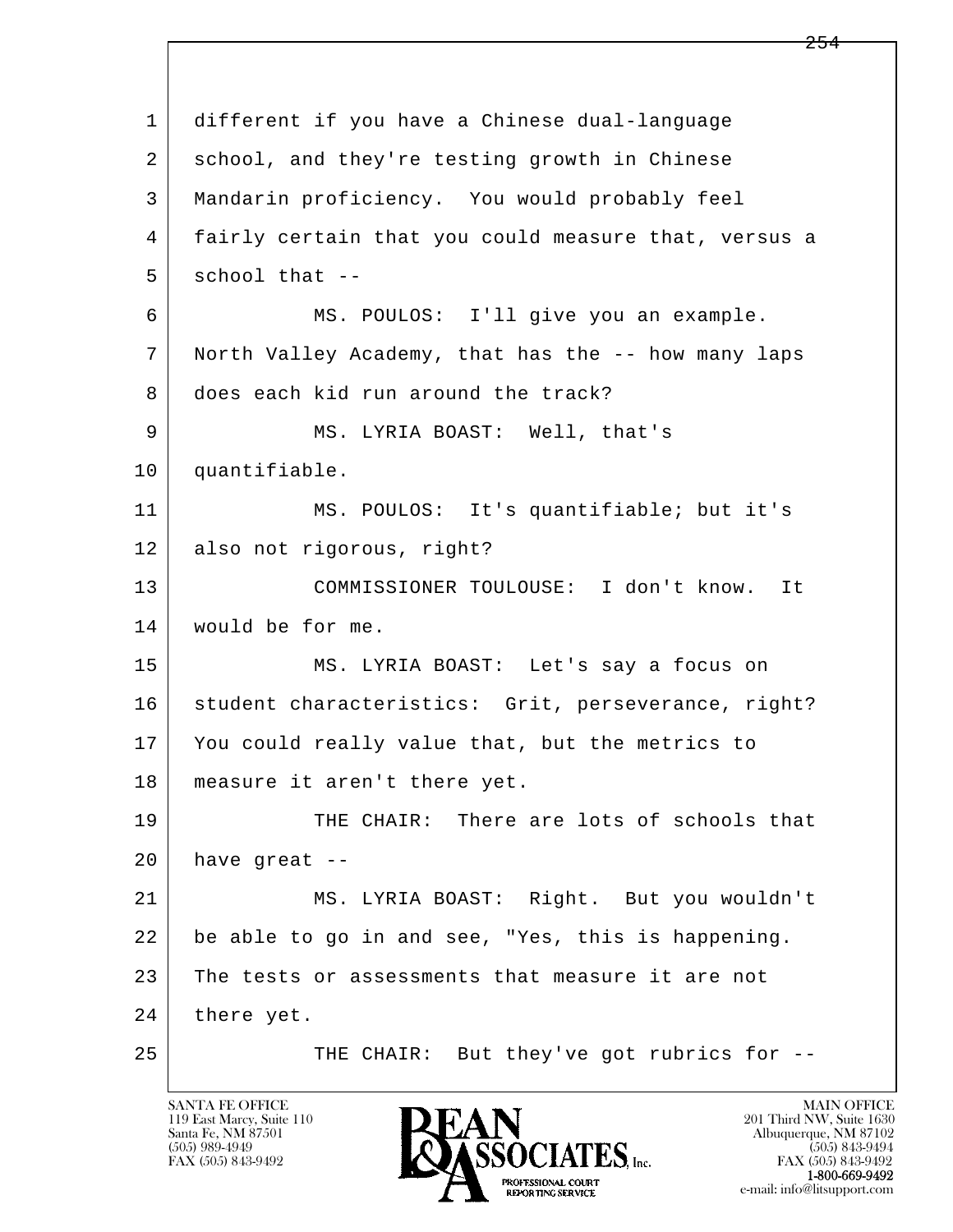l  $\overline{\phantom{a}}$  1 MS. LYRIA BOAST: They do, but it's not  $2$  there yet for  $-$  3 THE CHAIR: See, my concern is if we value 4 and we weight mission very much, and it's a high 5 priority, and it only appears in the organizational 6 piece, there's a disconnect there. 7 MS. LYRIA BOAST: Okay. And then what 8 you -- then I definitely hear that. But what you're 9 going to have to grapple with is how much weight 10 there is in the academic framework, given that many 11 of the metrics are not going to be very rigorous, 12 and you may not really trust them very much. And so 13 that's the tension. 14 THE CHAIR: But I think that onus on rigor 15 and trusting is on us. 16 MS. LYRIA BOAST: But there are going to 17 be some missions you're just not going to be able to 18 measure very well quantitatively. 19 THE CHAIR: It could be. It could be. 20 COMMISSIONER ARMBRUSTER: "Our students 21 will go -- be prepared for college." And it's a K-5 22 school. 23 | And I'm not -- again, I'm not saying it's 24 bad. I'm not saying it's bad. I'm just saying, and 25 how are we going to measure those students? They

119 East Marcy, Suite 110<br>Santa Fe, NM 87501

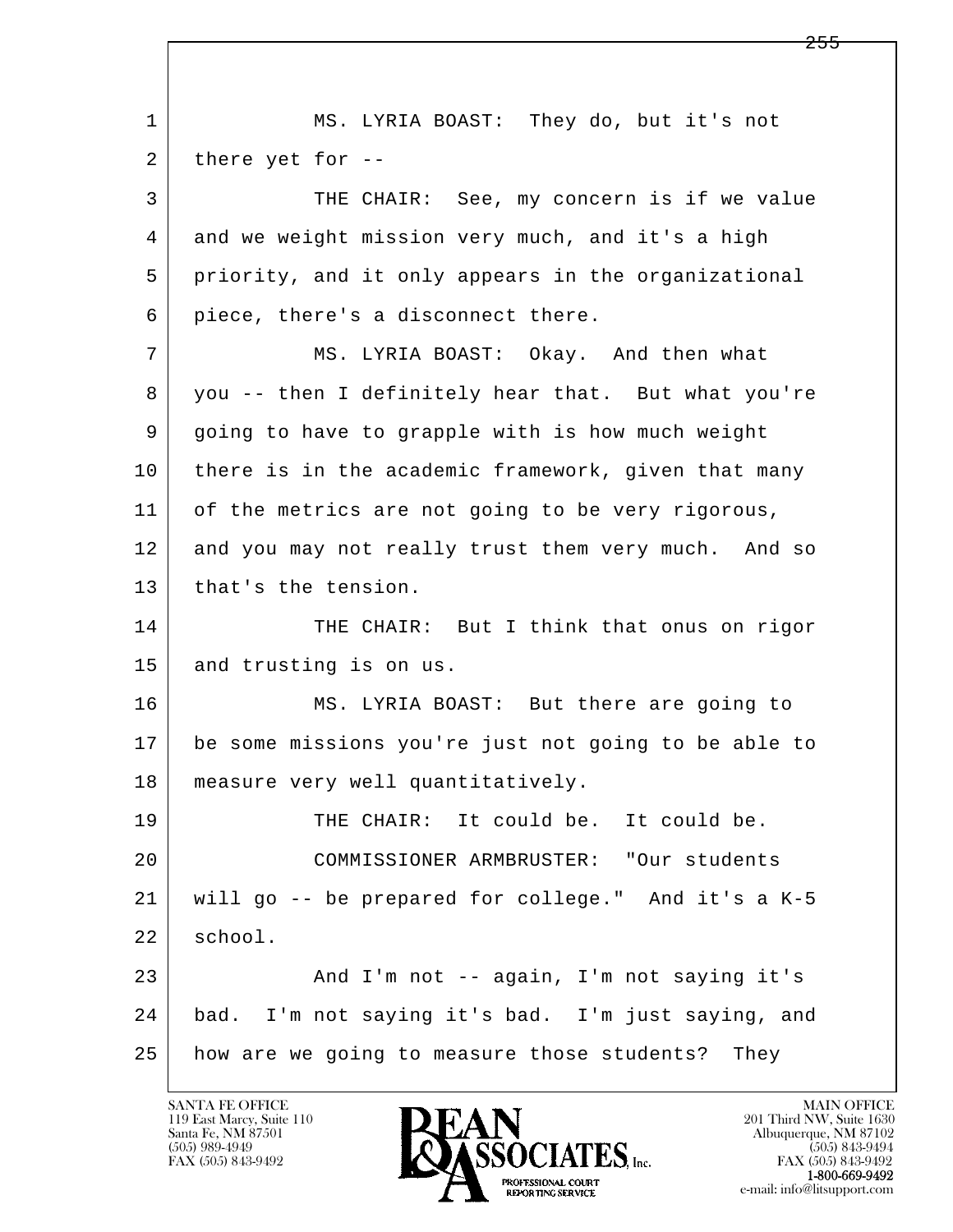l  $\overline{\phantom{a}}$  1 may do really, really well. And that's great. But 2 | that doesn't mean because you did well in third 3 grade, and you're on third-grade level, that you 4 | will go to college. 5 MR. TIM FIELDS: What percentage of 6 parents, it's a low-income community, have opened 7 saving accounts for their students? Like maybe 8 there's a big push. And, again, that would be -- 9 now, would you put a huge amount of weight on that? 10 I don't know. 11 But that would be something, like, "Sure. 12 Like, we were really focused on getting parents 13 engaged and kids, thinking about college." 14 It would be a great metric. But how much 15 weight would you put on that? 16 THE CHAIR: Well -- that goes to the 17 mission they created, you know, which that was the 18 | mission they created. 19 COMMISSIONER ARMBRUSTER: It was, and we 20 accepted it, which is fine. It's just that -- 21 COMMISSIONER TOULOUSE: Well, we haven't 22 accepted it. 23 | THE CHAIR: We haven't voted for it. 24 COMMISSIONER TOULOUSE: Well, I mean, 25 | saying that for K through 5 is not the right kind of

119 East Marcy, Suite 110<br>Santa Fe, NM 87501

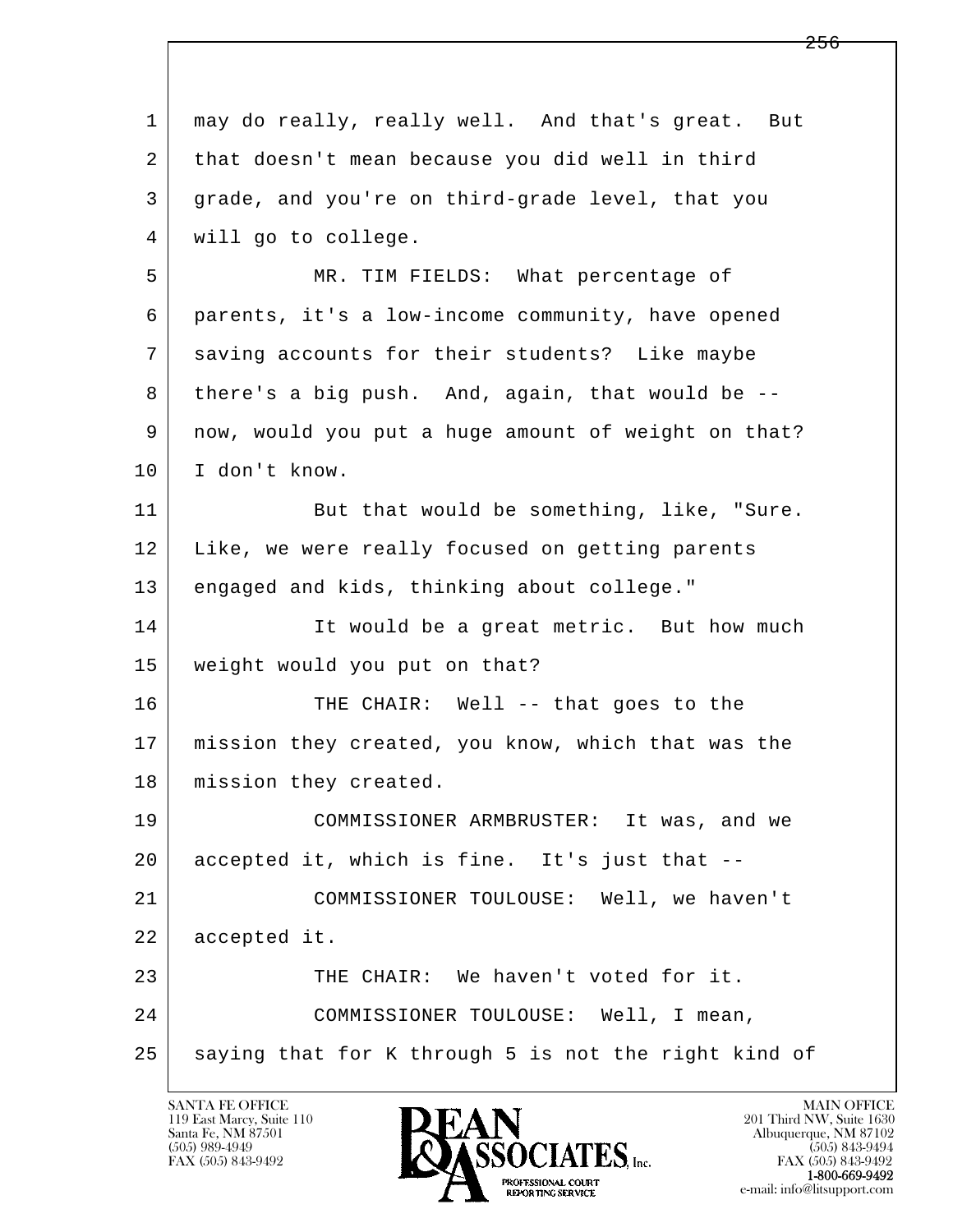| $\mathbf{1}$ | mission. You can word it differently, so that        |
|--------------|------------------------------------------------------|
| 2            | they're prepared to go on to mid-school and to high  |
| 3            | school to be successful; but, you know, that's       |
| 4            | $not --$                                             |
| 5            | COMMISSIONER ARMBRUSTER: I shouldn't have            |
| 6            | looked, and I did not. I had all these different     |
| 7            | points.                                              |
| 8            | MS. LYRIA BOAST: I think that yes, you               |
| 9            | can improve; but there are probably some missions    |
| 10           | that you would approve that will still be difficult  |
| 11           | to measure; right? There will be things you'll be    |
| 12           | for it. You could even say, "Oh, yes. We know that   |
| 13           | that's happening," and still not be able to put a    |
| 14           | quantifiable academic target and measurement on it.  |
| 15           | So, I mean, that's just going to be the rub for you. |
| 16           | COMMISSIONER ARMBRUSTER: I mean,                     |
| 17           | Tierra Adentro has the flamenco dancing, and they    |
| 18           | have to do so many performances. Isn't that what     |
| 19           | they had to do, part of that? They were going to do  |
| 20           | so much, or they had to be on the technical side, or |
| 21           | something?                                           |
| 22           | COMMISSIONER TOULOUSE: Their mission has             |
| 23           | to do more with the cultural side; because they      |
| 24           | teach not just the flamenco; they teach music; they  |
| 25           | teach art; and they teach history all in the         |

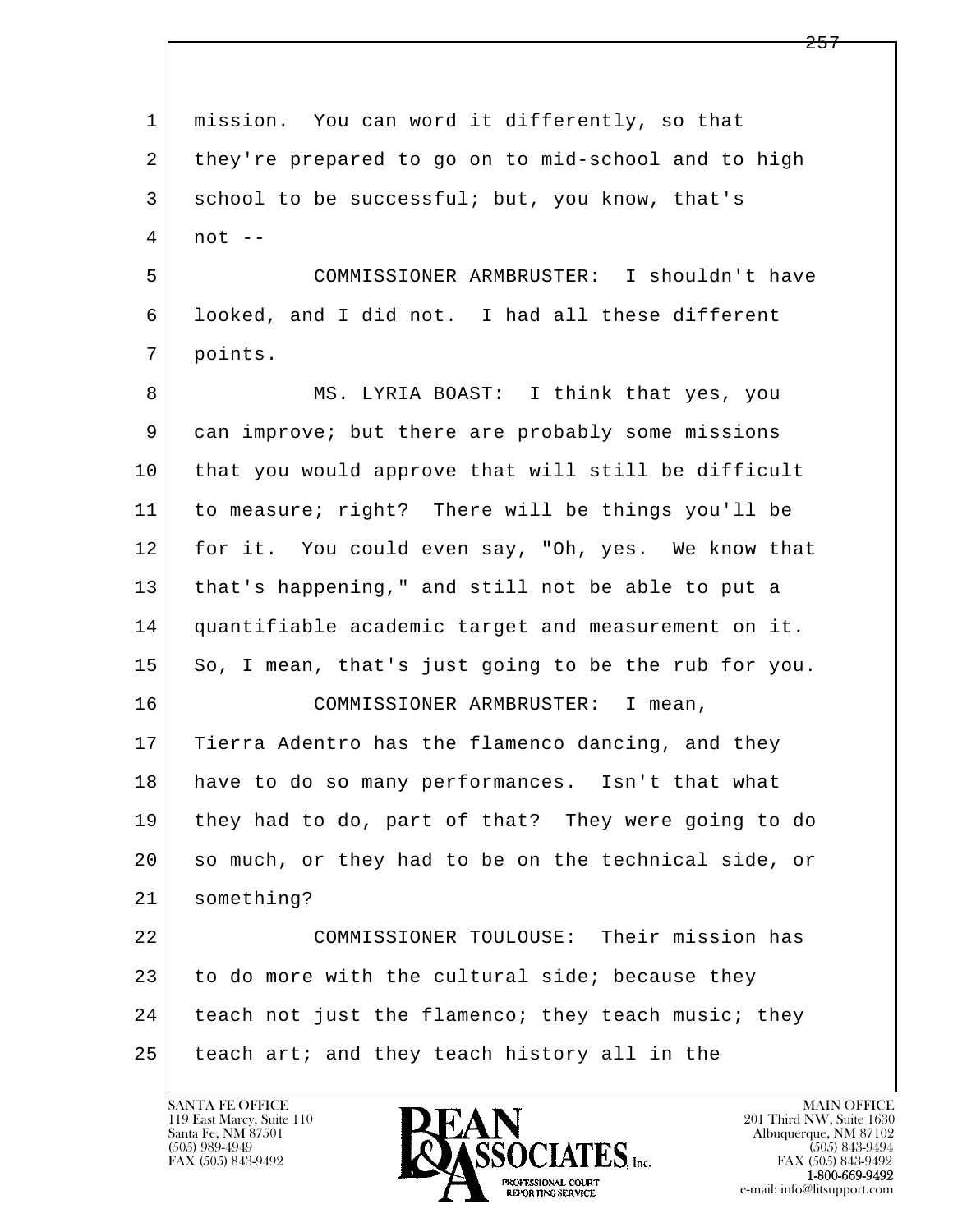l  $\overline{\phantom{a}}$ 1 culture. 2 MS. LYRIA BOAST: So, again, should the 3 evaluation of that mission be in the academic 4 framework or the organizational? 5 COMMISSIONER TOULOUSE: Well, I think I 6 could come up with a way to measure it. 7 | MS. LYRIA BOAST: But then if you could 8 measure it, is that an academic measurement or an 9 organizational, that, yes, they're meeting their 10 mission. 11 COMMISSIONER TOULOUSE: I'm an old 12 debater. I'm not giving; because I, honestly, think 13 if you can't come up with at least one way to 14 measure your mission, then you -- 15 MS. LYRIA BOAST: I'm not questioning the 16 mission. I'm questioning where it belongs in the 17 framework. 18 COMMISSIONER TOULOUSE: No. But I'm 19 saying -- because, if your mission doesn't tie to 20 your academics, what does it tie to? 21 MS. LYRIA BOAST: But in that case, the 22 cultural thing, you would suspect, impacts, then, 23 the reading proficiency, the math, you know, the 24 learning, yeah. 25 COMMISSIONER TOULOUSE: But then they'd

119 East Marcy, Suite 110<br>Santa Fe, NM 87501

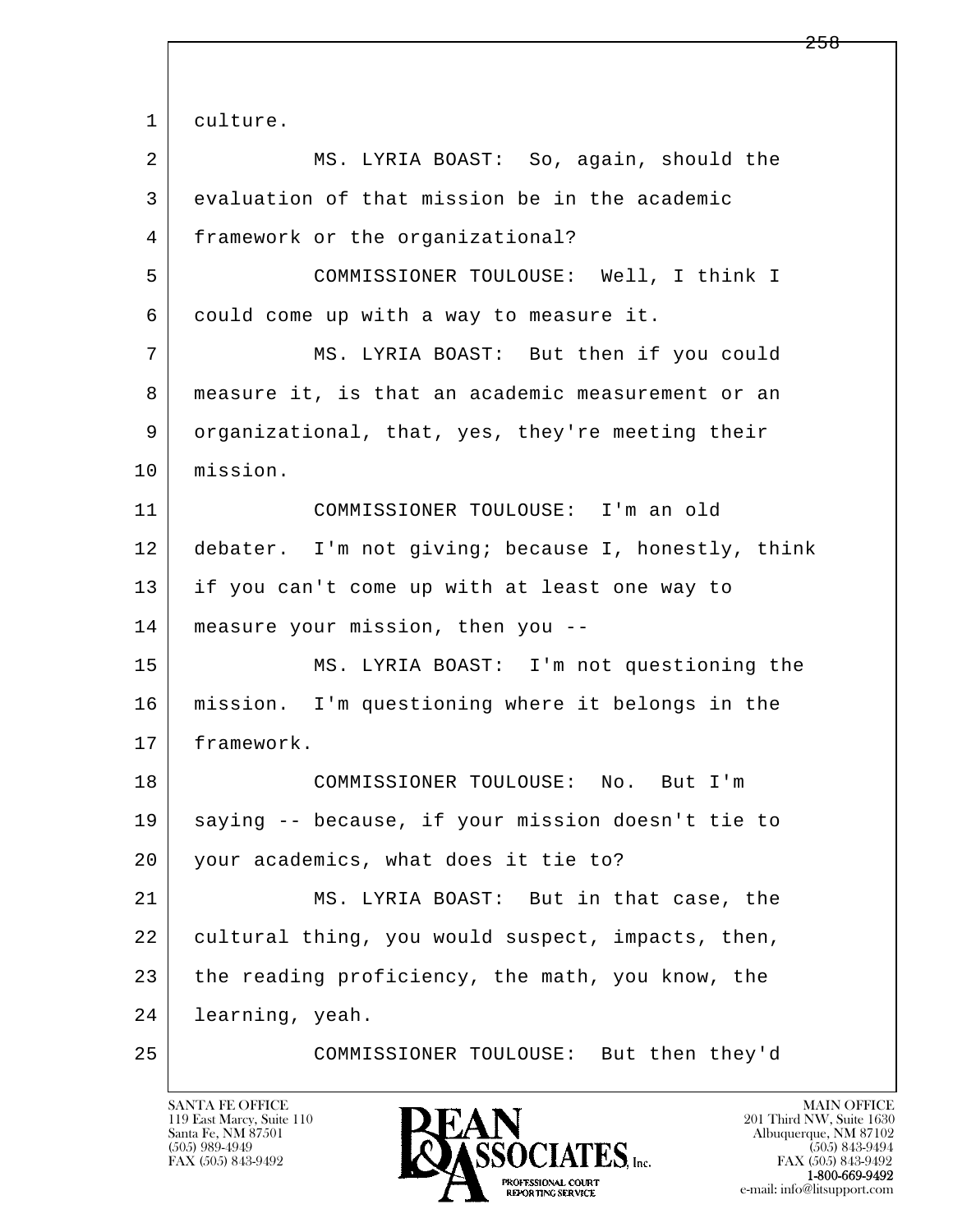l  $\overline{\phantom{a}}$  1 need to be expected to meet the same grades. It's 2 | not the methods used to get there; it's the fact you 3 | got there in any of these schools. 4 Bottom line is all of these students need 5 to be prepared for life. And there's many, many 6 different paths to get them there. We're interested 7 that they have the skills to meet that life. And 8 along the way, we're going to look at these 9 different ways that people do it. 10 And I still think we can measure that they 11 are having -- keeping people on that path they 12 chose. 13 COMMISSIONER ARMBRUSTER: I kind of see it 14 as -- actually, not all that far from what you're 15 saying, Carmie; because I'm thinking that -- I'll 16 just use Tierra Adentro for this matter. Because I 17 want to go there because I love this culture, and I 18 love this dancing, and I love all these kinds of 19 things. So for me, I would have dropped out of 20 school. But if I could go to that school, and that 21 turns me on enough to do the math and the reading 22 and the language and all that stuff, then, in a 23 sense, that school would have met my qualifications 24 and goals. And that's great. 25 And some people -- and we've talked about

119 East Marcy, Suite 110<br>Santa Fe, NM 87501

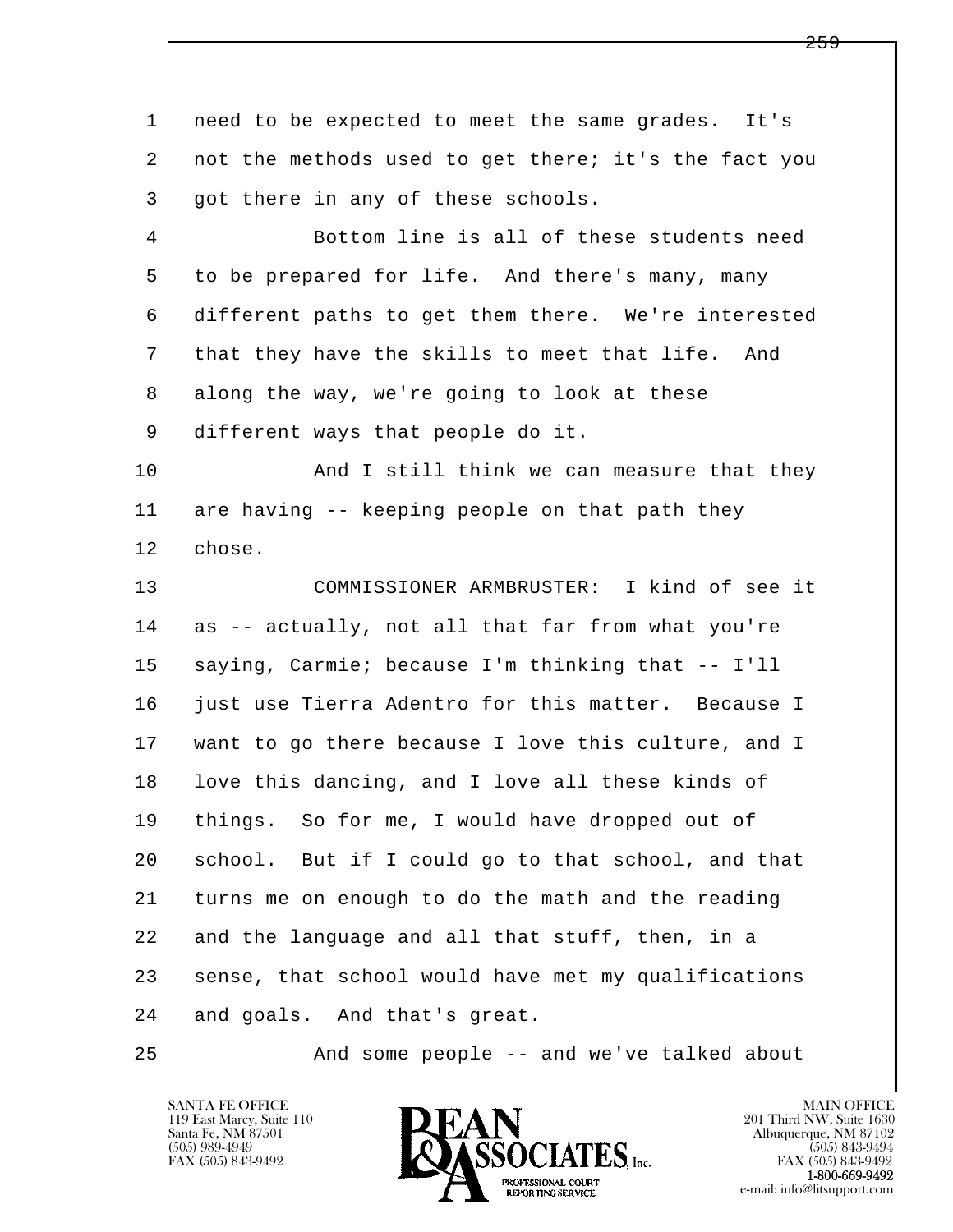l  $\overline{\phantom{a}}$  1 this before. I've forgotten. I think it's Media 2 Arts that has a lot with theater and -- right? -- 3 and film-making and stuff like that. 4 COMMISSIONER TOULOUSE: Film-making, yes. 5 COMMISSIONER ARMBRUSTER: And what they  $6$  said one time  $-$  and this is a very valid thing. 7 They said, "Lots of times students come here; not 8 because they care at all about this, but they feel 9 safe." Because with those kind of children who 10 would choose to go to that school, they don't care 11 if you're gay or you're trans or you're whatever you 12 are, they're accepting. And other students feel 13 safe there, where they may have been bullied at a 14 traditional public school. 15 So, you know, I don't know how to do that, 16 either. I don't know. But I do hear what you're 17 | saying. 18 MR. TIM FIELD: I mentioned 19 organizational. I wasn't mentioning it as an 20 alternative. I wasn't saying, "Do that instead of." 21 Because right now -- make optional mandatory. 22 My point was more that it's really 23 important to this Commission that we are looking -- 24 understanding is the mission being met, my point is 25 more like you have this, and you have the

119 East Marcy, Suite 110<br>Santa Fe, NM 87501

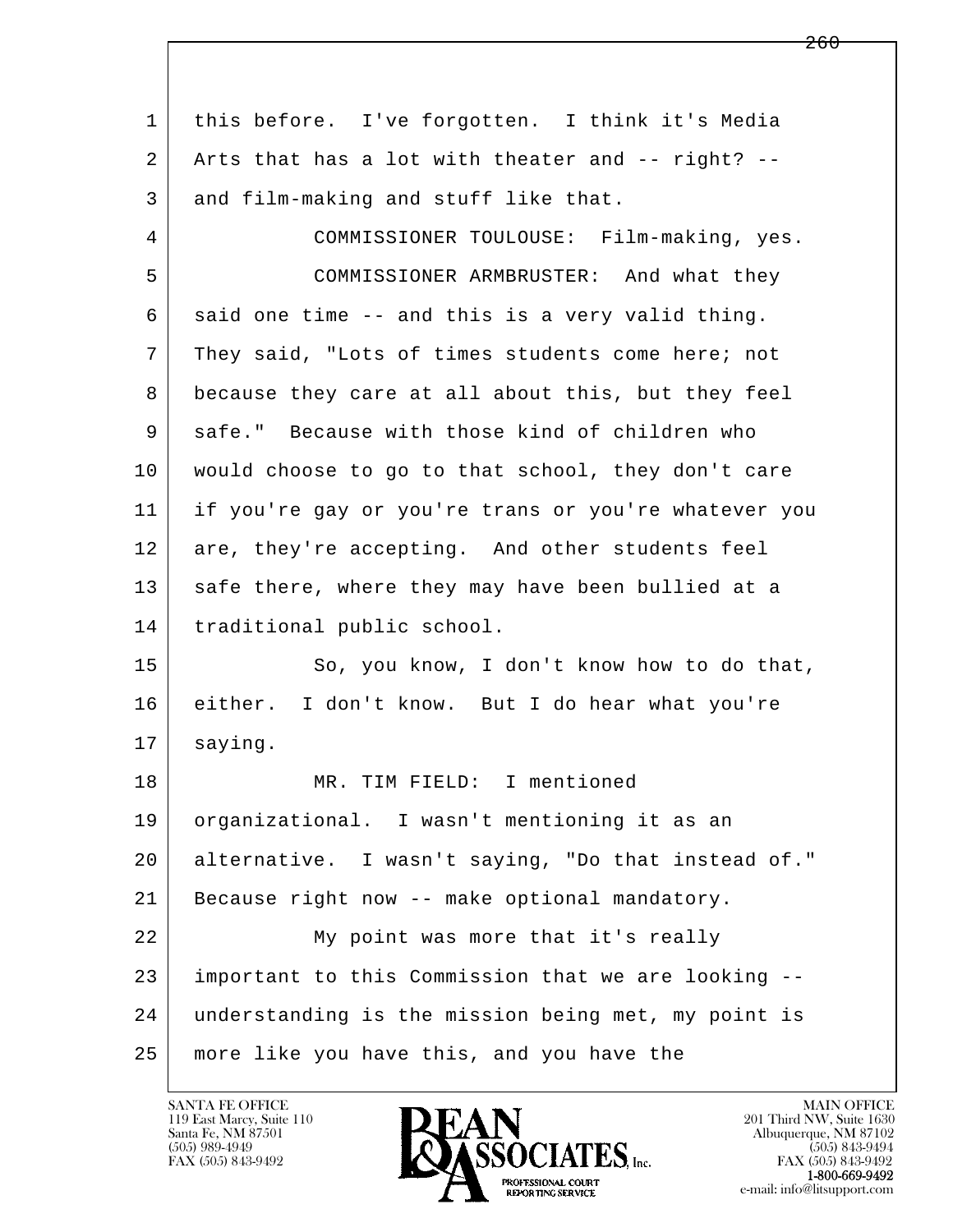| $\mathbf{1}$   | organizational, and you can also push on that. You   |
|----------------|------------------------------------------------------|
| $\overline{2}$ | can add more to that. You can put more energy into   |
| 3              | how you're measuring on the organizational side,     |
| 4              | also, was my point; not as an alternative, but more  |
| 5              | just that's a way to really meet that goal you have  |
| 6              | of making sure that these schools are truly living   |
| 7              | the mission that they said they were going to do.    |
| 8              | MS. LYRIA BOAST: So if you could fill --             |
| 9              | we're actually running out of time. So we            |
| 10             | definitely want -- please do address, you know,      |
| 11             | whether you think this should be optional or         |
| 12             | required in mission-specific, and any other thoughts |
| 13             | you have on mission-specific.                        |
| 14             | COMMISSIONER TOULOUSE: I've already told             |
| 15             | you. Can I just put on here? I wouldn't weight it    |
| 16             | necessarily heavy.                                   |
| 17             | MS. LYRIA BOAST: That would be useful.               |
| 18             | We're going to talk about it tomorrow, that you want |
| 19             | something.                                           |
| 20             | (Commissioners speak concurrently.)                  |
| 21             | COMMISSIONER ARMBRUSTER:<br>What was the             |
| 22             | goal guide, that we had -- we allowed people to put  |
| 23             | in, but we weren't really measuring it? Patty, do    |
| 24             | you remember that?                                   |
| 25             | Aspirational goals.<br>THE CHAIR:                    |

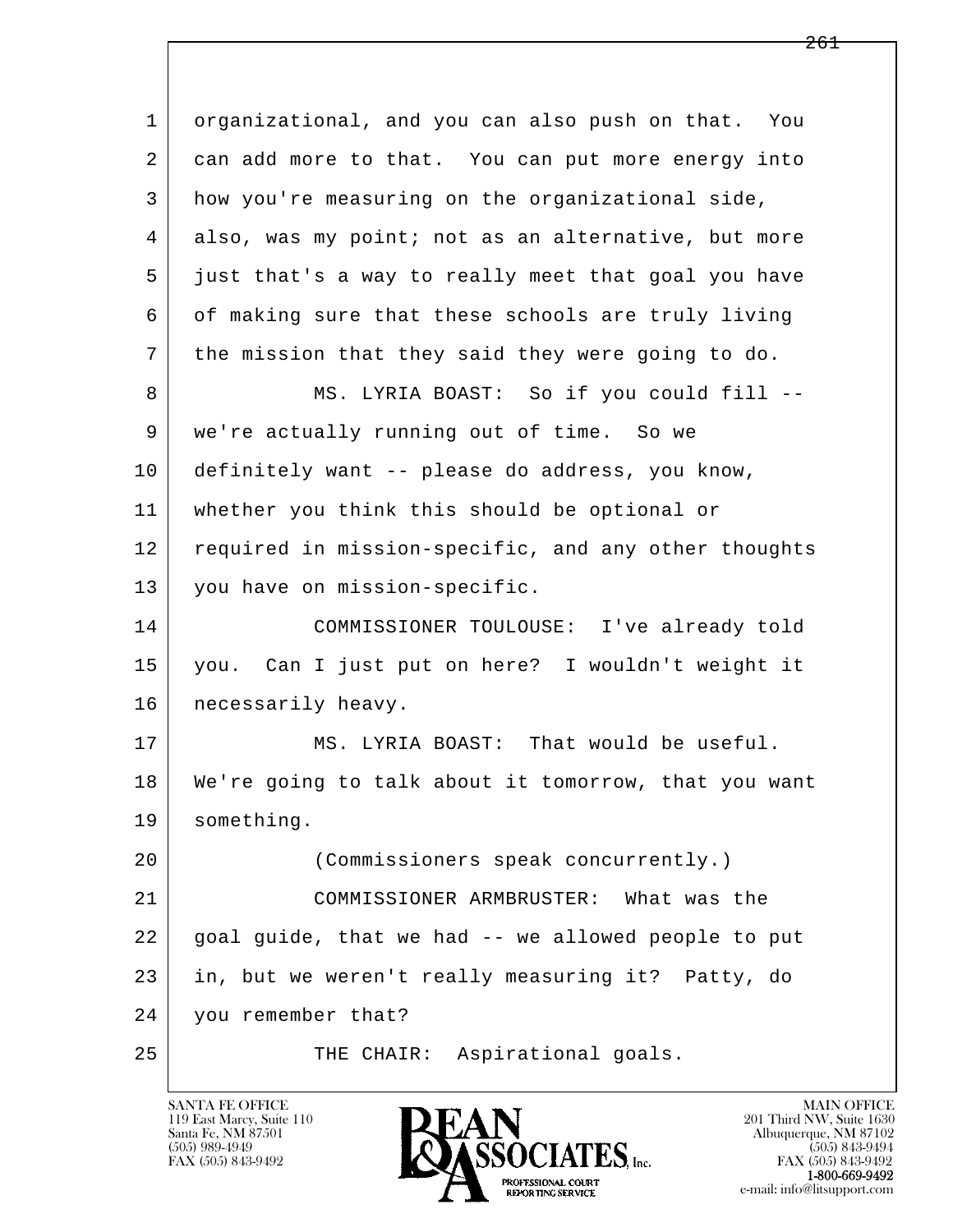l  $\overline{\phantom{a}}$  1 COMMISSIONER ARMBRUSTER: What was that 2 related to? 3 THE CHAIR: Whatever they wanted. 4 COMMISSIONER ARMBRUSTER: I couldn't 5 remember. Some school wanted it. 6 THE CHAIR: Some of them have an 7 aspirational goal that their kids are going to make 8 it two years into college. 9 It's so hard to measure that and to track 10 it that they put it in as an aspirational goal. 11 That's really great; but you don't want to be held 12 accountable for that, because you can't be. But 13 | schools were, like, committed. "No, our kids are 14 | going to be there two years afterwards." 15 It's, like, "Fabulous. How are you going 16 to track it," you know, besides -- because 17 there's -- "Oh, we're going to call them." It's 18 like, "Well, they change phone numbers." 19 You know, they move, and there's -- 20 MS. LYRIA BOAST: So many are on Facebook 21 these days. 22 THE CHAIR: I know. But it becomes hard; 23 it really is. So it's, like, okay. So they keep 24 | those as aspirational goals in their contract, just 25 because they want to report to us, at some point in

119 East Marcy, Suite 110<br>Santa Fe, NM 87501



FAX (505) 843-9492<br>1-800-669-9492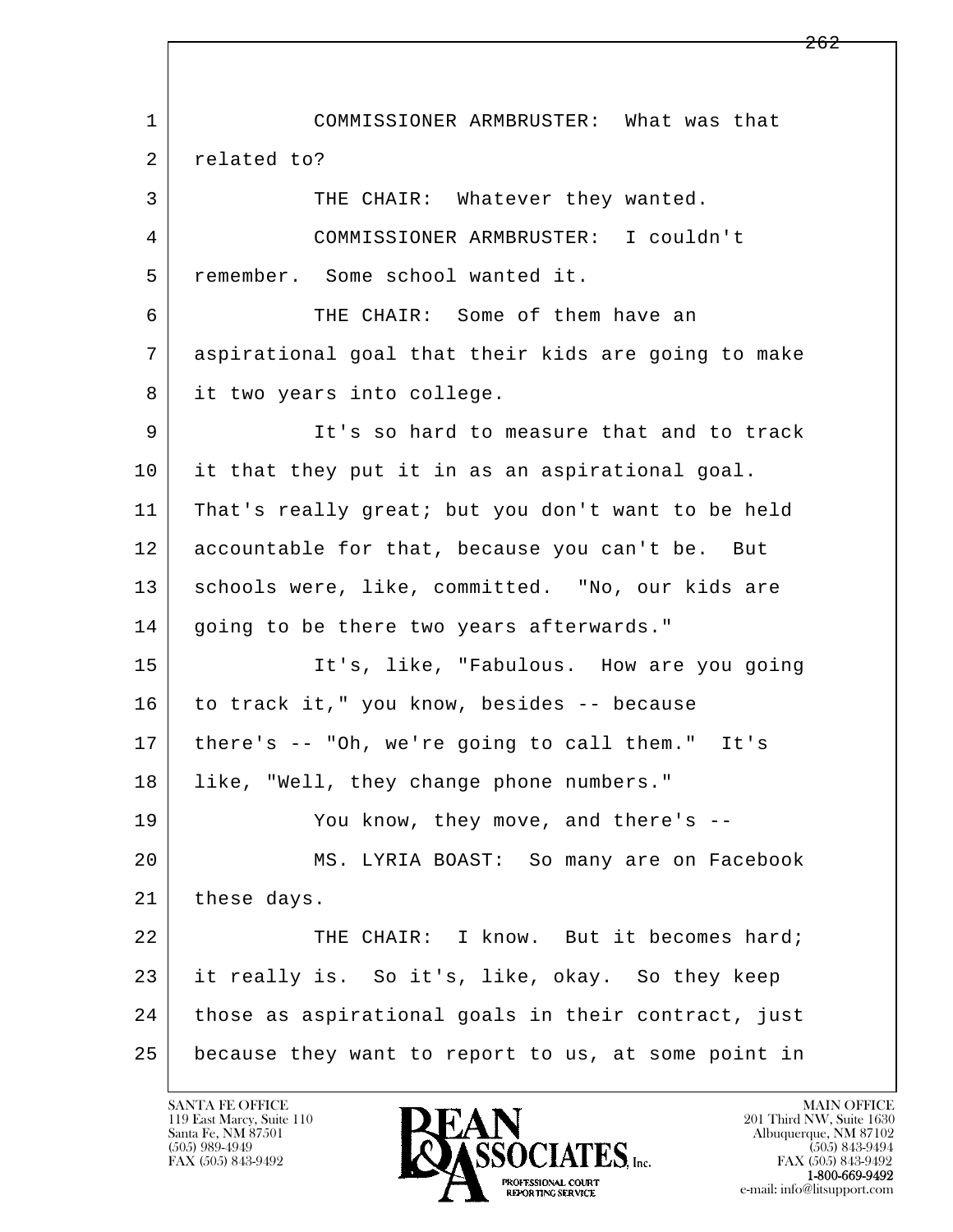l  $\overline{\phantom{a}}$  1 time, that -- whatever. But it's, like, we don't 2 want to -- we're not going to revoke you because it 3 didn't happen, because you can't do it. 4 MS. LYRIA BOAST: I have one final request 5 of you, then. And this is the top half of that 6 second page, okay? And this is where we'd like to  $7$  know -- start to talk about -- and don't worry, 8 because we're going to have a lot more conversation 9 with this with the trial run results. 10 But we want to start to get a sense of how 11 you prioritize these four different components. 12 This doesn't correspond -- sorry -- to what's on the 13 screen. 14 So what we have here is the graph at the 15 top that has the four components. And then it's 16 asking you, in this middle column, to sort of assign 17 a weight. 18 So I'm going to give you two options. If 19 you're tired and don't want to do math at the end of 20 the day, you could just do 1, 2, 3, 4; 1, most 21 important, to 4. But if you're up for a little math 22 | challenge, then you would actually say what 23 percentage of 100 percent would you give each. 24 So if you thought, for example, 25 mission-specific should be weighted 50 percent of

119 East Marcy, Suite 110<br>Santa Fe, NM 87501



<del>263</del>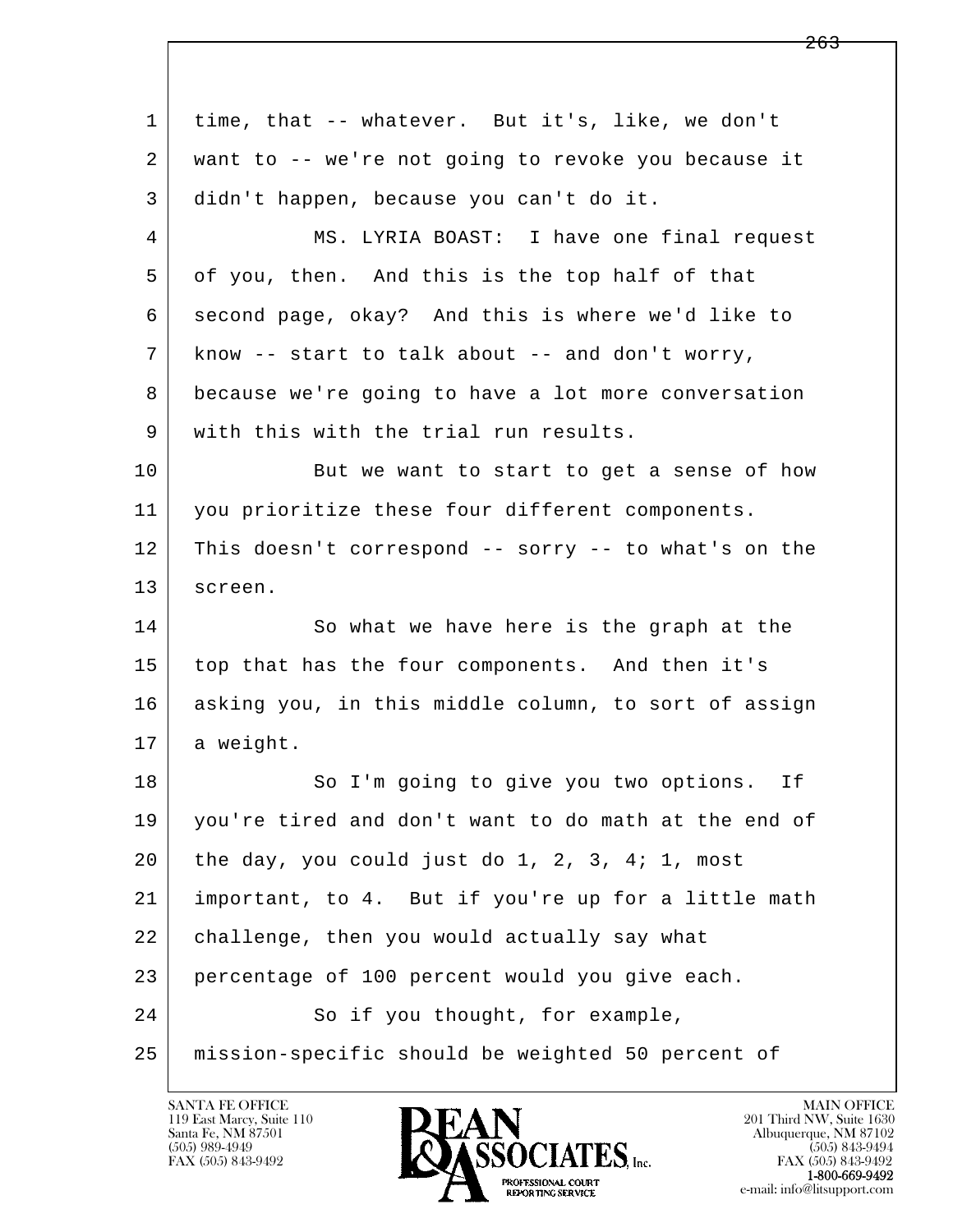l  $\overline{\phantom{a}}$  1 it, you put 50 percent there, and you'd have to 2 split up the other 50 percent among the other three. 3 (Commissioners speak concurrently.) 4 MS. LYRIA BOAST: Well, this, you could 5 look to the other side and say, "Oh, what are my 6 concerns? Because this is saying, "How would you 7 value the State Accountability System" -- yeah, 8 | these four -- "subgroup, mission-specific, and 9 | supplemental assessment." 10 MR. TIM FIELD: No matter what you said on 11 your option for A-through F, Option 1, 2, or 3. 12 COMMISSIONER JOHNSTON: So what it -- I'm 13 trying to get my full picture. It's been a long 14 time since lunch. Because we haven't even decided 15 what we're going to determine -- 16 MS. LYRIA BOAST: Exactly. 17 COMMISSIONER JOHNSTON: -- if I give a 18 percentage, and I don't agree with what the group 19 determines, and I give a huge percentage. 20 MR. TIM FIELD: Think about what you have 21 selected on your options. Think about the options 22 you chose and your ideals. 23 COMMISSIONER JOHNSTON: What if I get shot 24 out of the water, and I don't agree with it? 25 THE CHAIR: Then you get shot out of the

119 East Marcy, Suite 110<br>Santa Fe, NM 87501

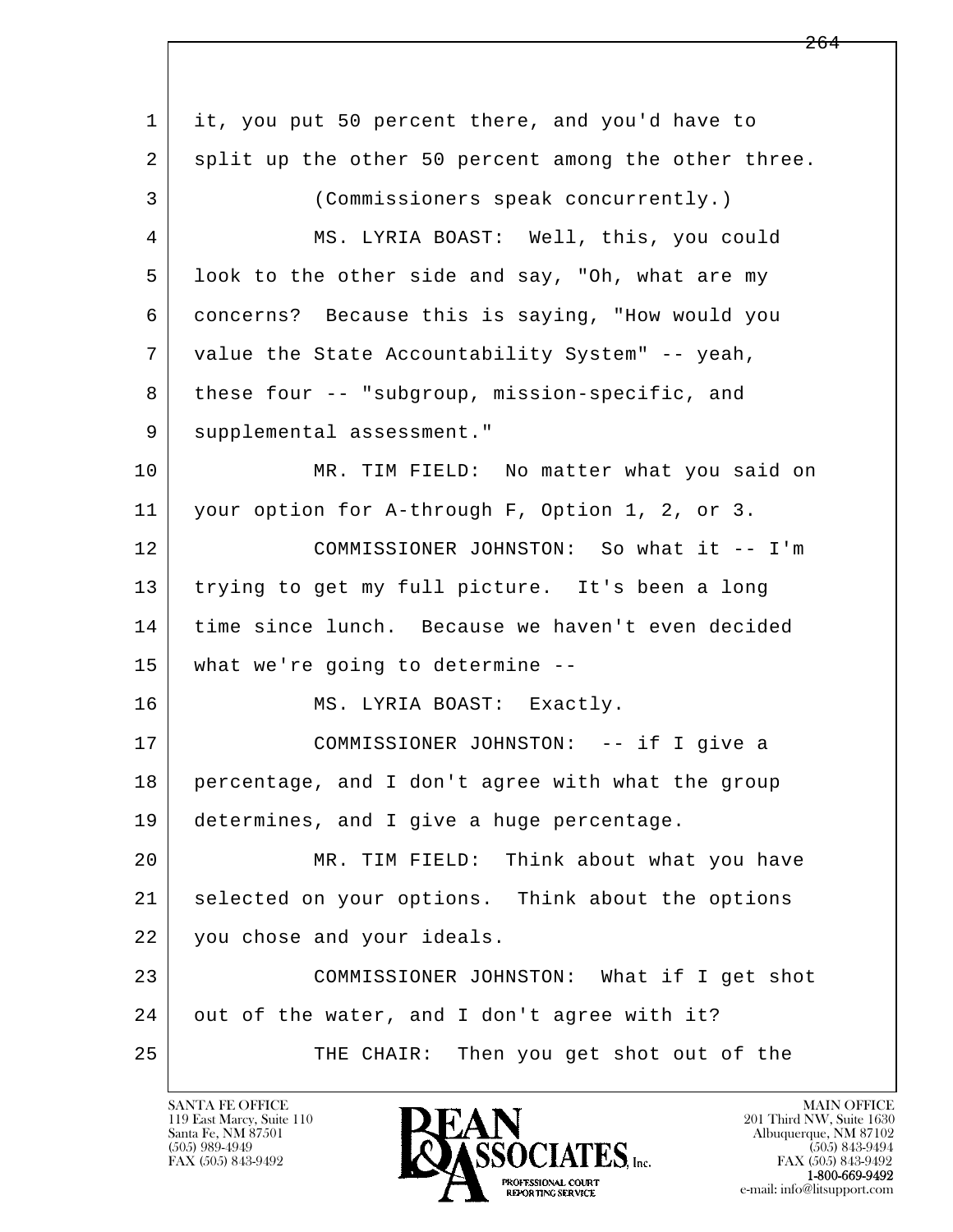l  $\overline{\phantom{a}}$  1 water. 2 I'm not doing a percentage; I'm doing a 3 priority. This is my number one, two. Because I 4 think it's too hard to start doing the math and 5 figuring it out at this point in time. I'm deciding 6 this is what is most important to me. This is 7 second. 8 MR. TIM FIELD: And most important being 9 | weight; so -- yes. 10 THE CHAIR: Right. This is most important 11 to me because this is going to give me the greatest 12 information -- 13 MR. TIM FIELD: To make decisions, yes. 14 THE CHAIR: -- to make decisions. 15 MS. LYRIA BOAST: And if you don't want to 16 do any numbers, say, "This one is most important." 17 MR. TIM FIELD: No. Put numbers. "1" is 18 | the most important. 19 (Commissioners score their sheets.) 20 MR. TIM FIELD: So the first thing I want 21 to do is thank everyone. It's been a long day. 22 Everyone's has been staying engaged. I appreciate 23 people really staying focused all day long, till 24 now. 25 We're almost done. So I want to go back

119 East Marcy, Suite 110<br>Santa Fe, NM 87501

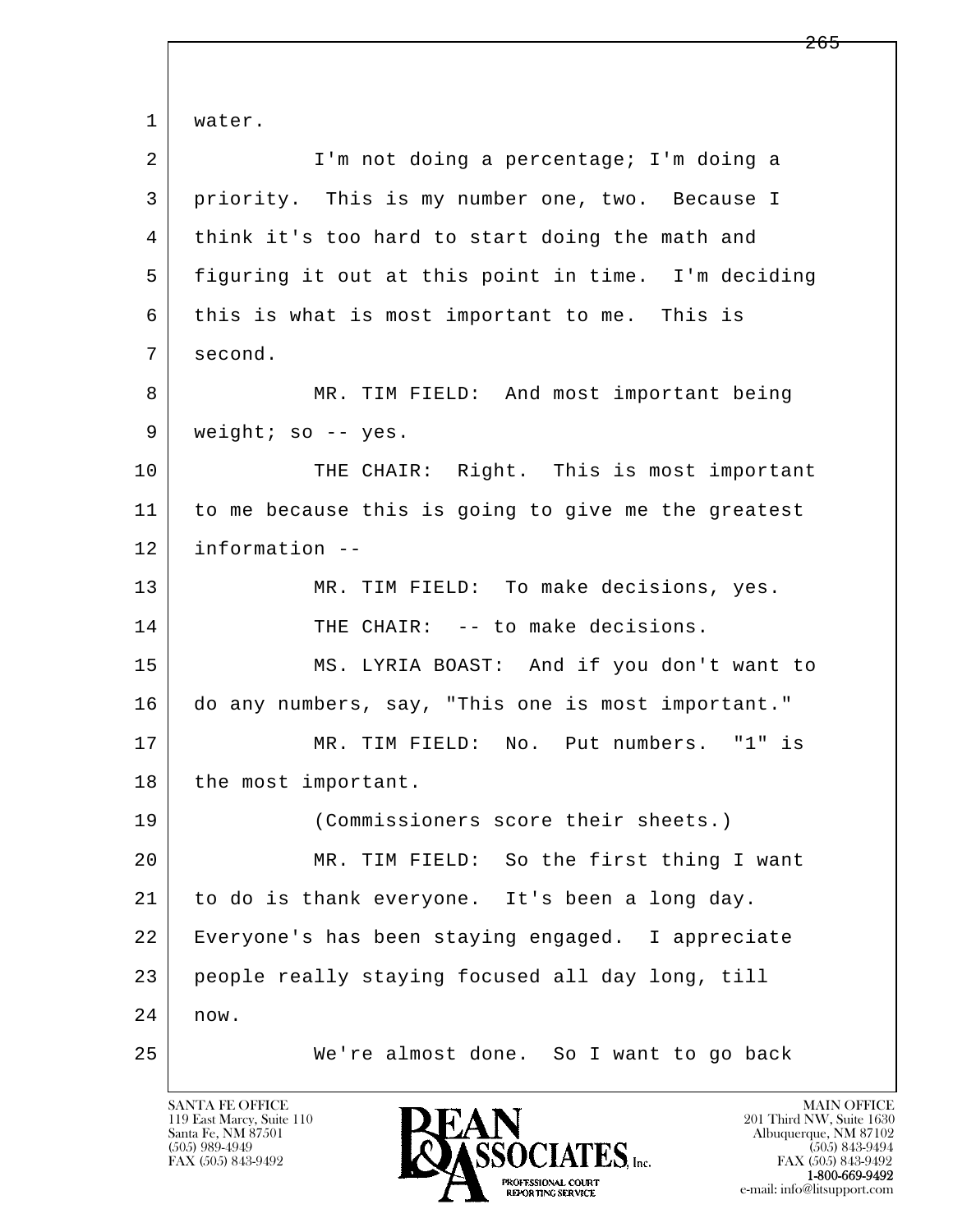l  $\overline{\phantom{a}}$  1 to objectives today and just take a quick look and 2 remind us what we're trying to accomplish these next 3 two days. 4 | And I'm just looking at this. I think the 5 first three, I think we hit. What do you all think? 6 Thumbs up, the first three? 7 | THE CHAIR: Uh-huh. 8 MR. TIM FIELD: No. 4, the role of 9 categories, in fact, we actually made good progress 10 there, a consensus there. 11 | 5. Tomorrow is going to be important, 12 because, A, we haven't touched the financial yet; 13 and also we're going to look at results. I think we 14 made good progress. 15 | THE CHAIR: Oh, absolutely. 16 MR. TIM FIELD: I'm not sure we're going 17 to hit 6. And, actually, to be honest, I'm not sure 18 we're going to hit 6 tomorrow; but 7, we definitely 19 will. So I personally think thumbs-up. Everyone 20 was so focused and engaged; it was successful that 21 way. 22 Meeting norms, I think, actually, started 23 on time pretty well. 24 MS. LYRIA BOAST: You kept us on track. 25 MR. TIM FIELD: I really appreciated that.

119 East Marcy, Suite 110<br>Santa Fe, NM 87501

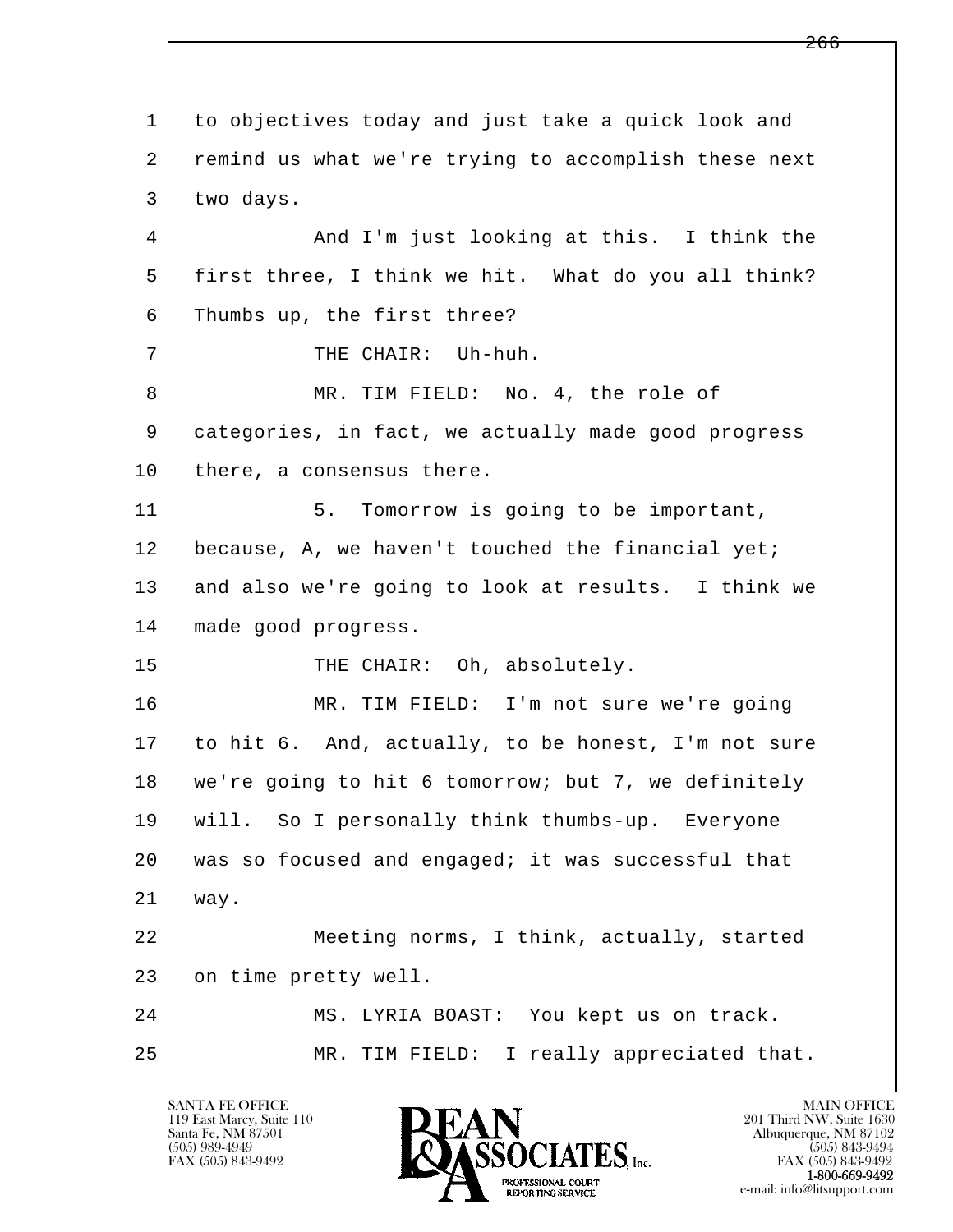| 1  | Breaks were -- we were making 15 minutes for breaks. |
|----|------------------------------------------------------|
| 2  | Looks like we'll commit to that tomorrow. Again,     |
| 3  | heard everyone's voice.                              |
| 4  | Thank you.                                           |
| 5  | For tomorrow, we do have that hour that's            |
| 6  | kind of set aside that is kind of like a TBD on      |
| 7  | topic. Tomorrow, as a reminder, the morning, we're   |
| 8  | going to come in and look at results from both exit  |
| 9  | tickets and kind of debrief that and also kind of    |
| 10 | propose, "Okay, here's the trial run method we're    |
| 11 | going to use." There are going to be debates and     |
| 12 | things.                                              |
| 13 | And then we're going to talk about the               |
| 14 | financial framework.                                 |
| 15 | Then we have like this hour after lunch.             |
| 16 | After lunch, we're going to look at the financial    |
| 17 | frameworks and exit tickets.                         |
| 18 | Then we're going to have $-$ sorry $-$ and           |
| 19 | then we're going to do -- have an hour that's just   |
| 20 | open time. Any thoughts about topics you want to --  |
| 21 | we also could just give that time to you to cut out  |
| 22 | early? But is there any topics --                    |
| 23 | THE CHAIR: We already have a vote.                   |
| 24 | MR. TIM FIELD: We'll also consider --                |
| 25 | THE CHAIR: It's happy hour somewhere by              |
|    |                                                      |

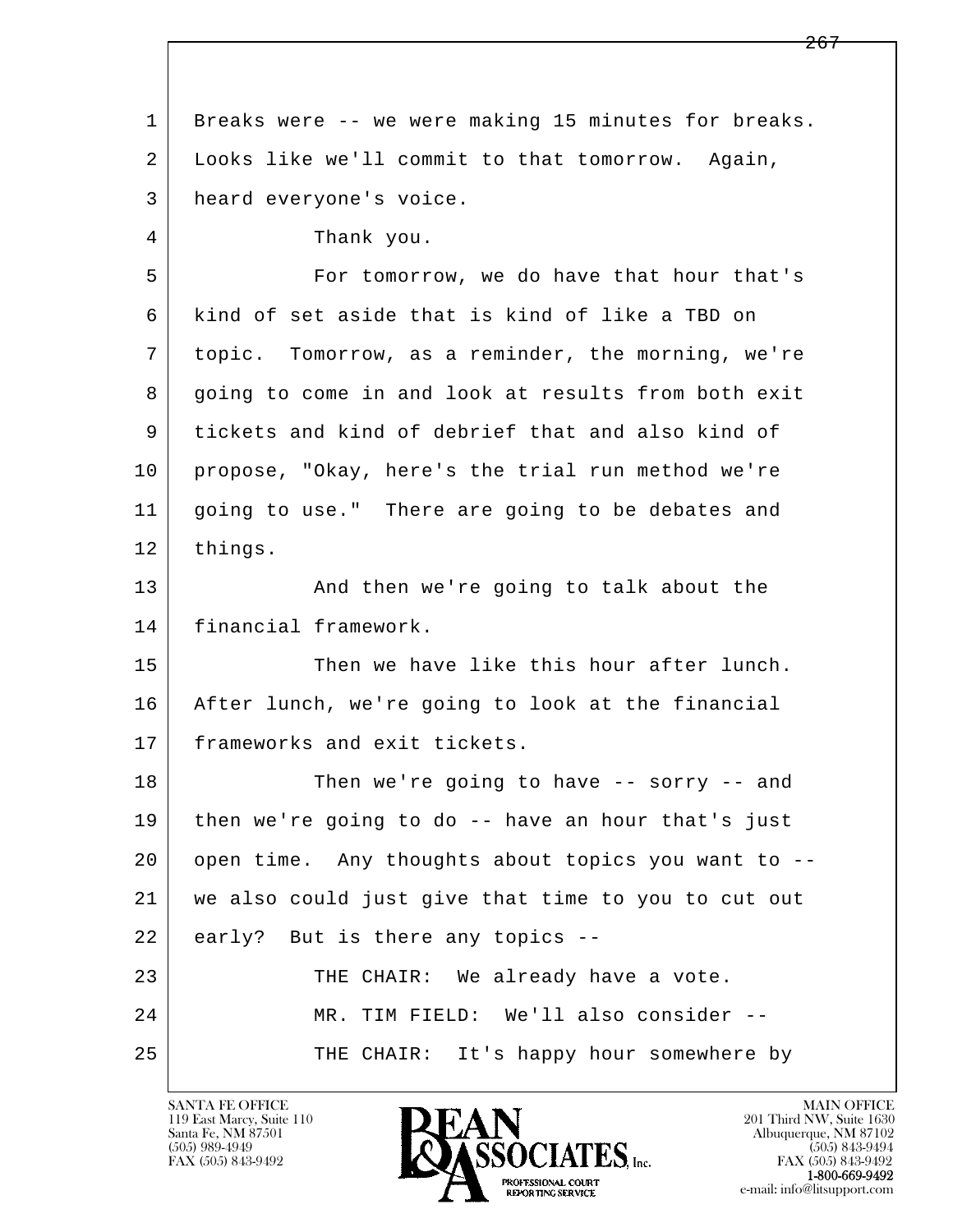l  $\overline{\phantom{a}}$ 1 then. 2 MR. TIM FIELD: Think about it. We can be 3 flexible tomorrow; because we may think of some 4 | things we want to touch on briefly. 5 MS. LYRIA BOAST: There may be some areas 6 that we feel that we really need to dig in more on  $7$  this. 8 MR. TIM FIELD: So we'll ask tomorrow. 9 | Maybe you folks may have suggestions. 10 And then the other thing is we do have a 11 brief homework assignment. Ooh. It's not as long. 12 It's, I think, about seven pages. And it's the 13 | financial framework. 14 MS. LYRIA BOAST: Seven pages sounds 15 terrible. It's not that it's big. 16 THE CHAIR: Financial framework. That's 17 like a foreign language. 18 MR. TIM FIELD: It may sound like a 19 foreign language. But do try to review it. The 20 first page is less foreign. The first page, like 21 the other, is kind of like saying, "Here is how we 22 looked at it and thought about this." So peek at 23 it. Obviously, tomorrow, we'll also walk through it 24 and talk about it. 25 And we'll do a similar thing tomorrow,

119 East Marcy, Suite 110<br>Santa Fe, NM 87501

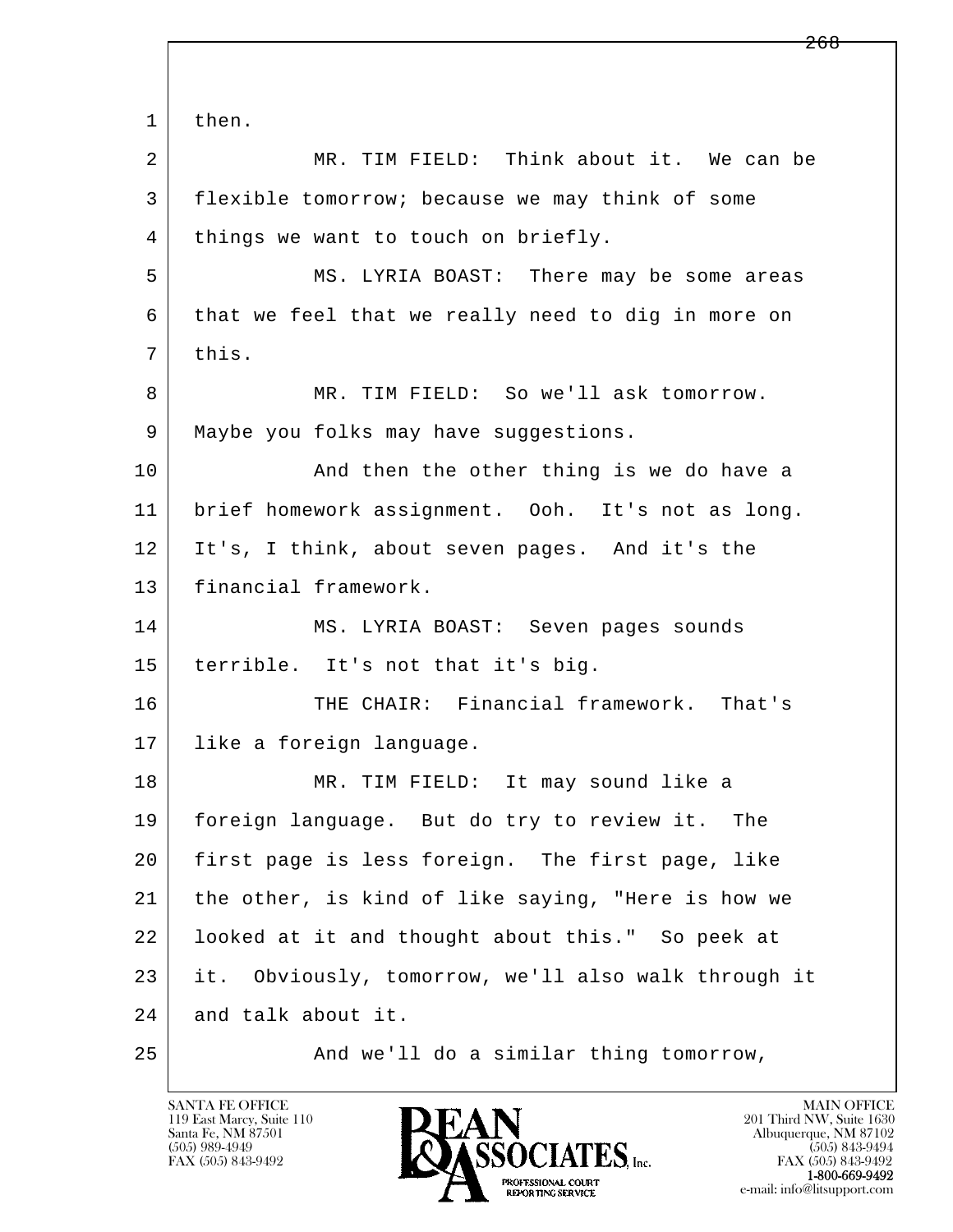l  $\overline{\phantom{a}}$  1 where we kind of have feedback we collect from you. 2 THE CHAIR: And I'm going to be honest 3 with this. Not that it's not my language. I mean, 4 I understand it. But the bottom line is whenever I 5 look at this, I'm speaking from a point that I 6 don't -- I could say, "Wow, this is really great." 7 I don't know that it's really great. 8 MR. TIM FIELD: Yeah. 9 THE CHAIR: That's my issue. That's my 10 biggest issue. I think, wow, I could support that. 11 But someone else could come back and say, "You don't 12 know what the heck you're talking about, because 13 this isn't" -- you know. So I always rely on, you 14 know, like, Paul, you know, to say, "This is exactly 15 what we need," as opposed to me saying, "This is  $16$  exactly what we need"; because I -- you know, I --17 | COMMISSIONER ARMBRUSTER: I agree. 18 | THE CHAIR: I don't know. 19 MR. TIM FIELD: And the one thing I would 20 say, then, is the big part of the trial run, the 21 financial framework, is confirming that these were, 22 like, terms like, where you have had schools that 23 have really struggled, what they have flagged using 24 these metrics. 25 So I would say that's probably going to be

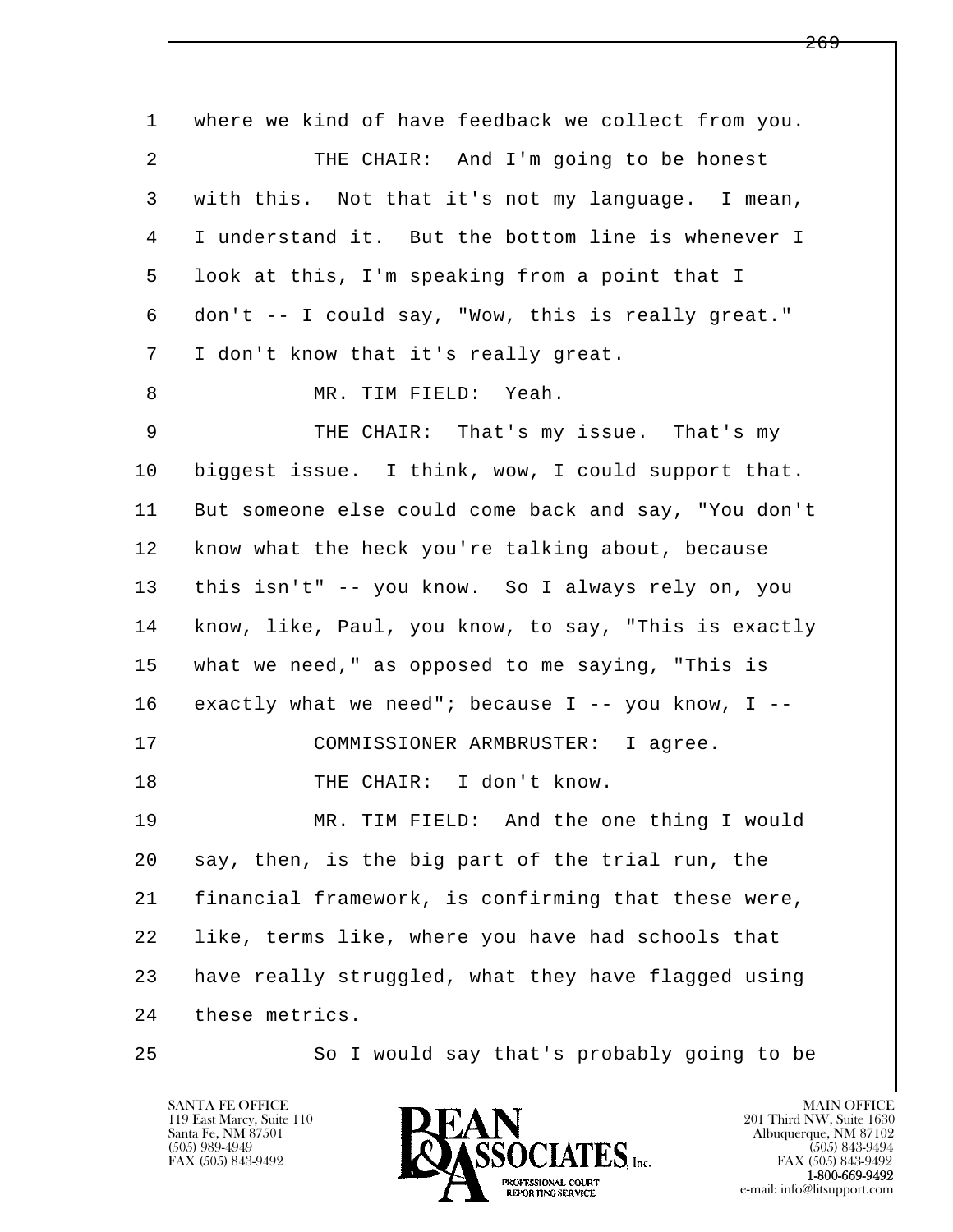| 1              | a reality for a lot of folks. But the trial run is   |
|----------------|------------------------------------------------------|
| $\overline{2}$ | going to be about really kicking the tires on these  |
| 3              | things and understanding, is it collectible, and did |
| 4              | it actually give us the data we would need. So       |
| 5              | maybe it's a less robust conversation; but I think   |
| 6              | we at least want to get some input on this.          |
| 7              | THE CHAIR: Right. Absolutely.                        |
| 8              | COMMISSIONER ARMBRUSTER: Has someone like            |
| 9              | David or Paul or someone who does those numbery      |
| 10             | things, seen this?                                   |
| 11             | MS. POULOS: Yes. They will not be here               |
| 12             | tomorrow.                                            |
| 13             | COMMISSIONER ARMBRUSTER: But they have               |
| 14             | seen it.                                             |
| 15             | MS. POULOS: They have seen it, and we                |
| 16             | have had robust discussions.                         |
| 17             | COMMISSIONER ARMBRUSTER: The result of               |
| 18             | those discussions were kind of this? Or were they    |
| 19             | going to think that we would redo all of this? I     |
| 20             | just feel like I'm going to be --                    |
| 21             | MS. POULOS: I think the value tomorrow               |
| 22             | can be us talking about why they can be valuable     |
| 23             | measures. I will say that there has been a way of    |
| 24             | looking at and thinking about school finance that is |
| 25             | not willing to change.                               |

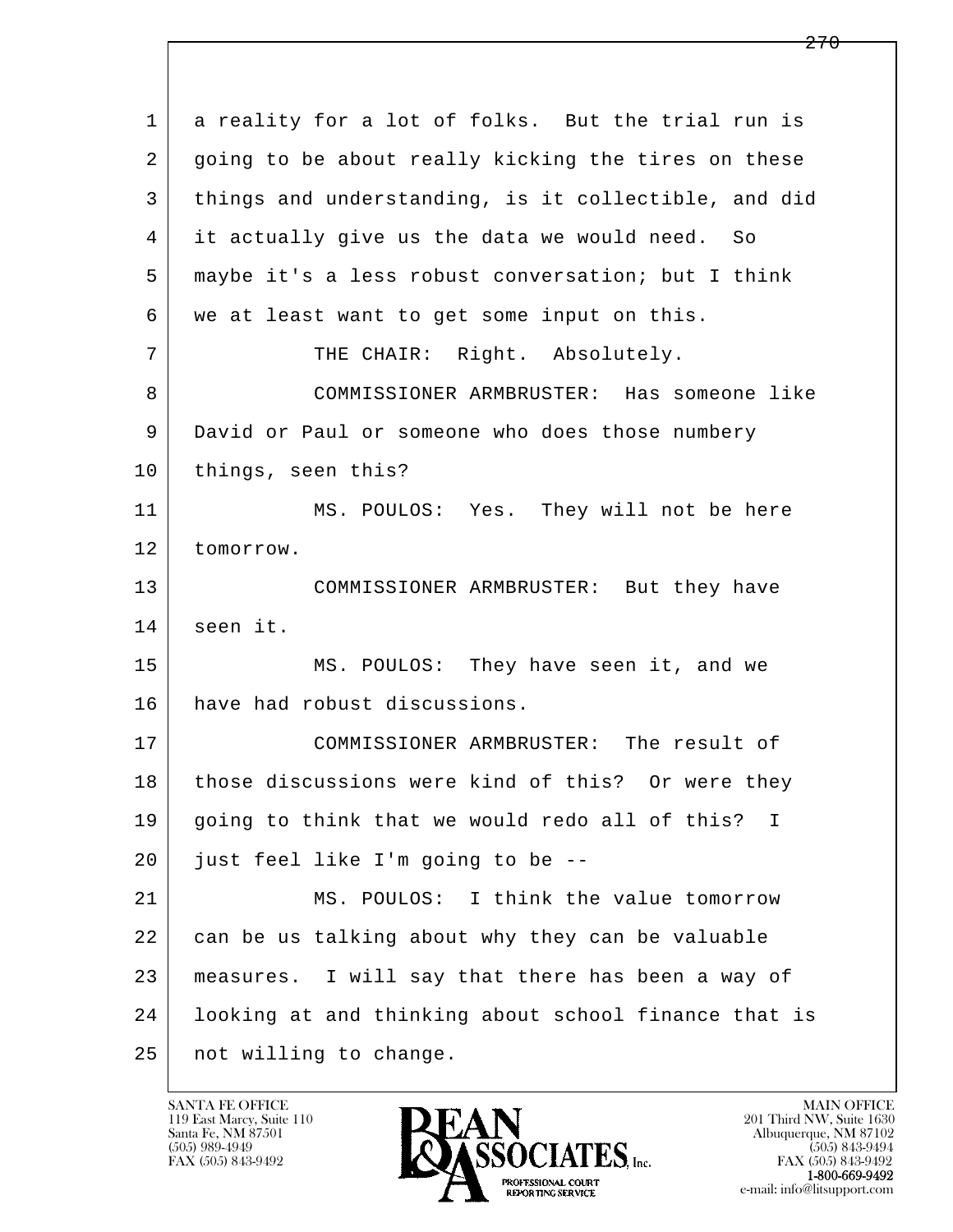l  $\overline{\phantom{a}}$ 1 and very -- we had a very interesting 2 conversation with the folks from Public Impact, 3 David and me in the room, and Paul, and thought we 4 had great consensus on, like, yes, these can be 5 valuable pieces of information, especially on a 6 rolling basis, kind of as a dashboard. And I think 7 we'll talk about that idea tomorrow. 8 And then we -- and then, just being blunt, 9 we got to the end of the conversation, and the 10 statement was made, "None of these have any value 11 whatsoever," despite the fact that we had just had a 12 conversation saying, "Yes, they do have value." 13 And I think there's a challenge with 14 changing the way we think about it. 15 | So David's primary interests are, "Do they 16 have a Business Manager? Are they licensed?" 17 | And all of that is reflective; right? 18 What we're trying to do is -- and even 19 help him and his team understand -- like, there may 20 be pieces of data that, along the way, on a 21 quarterly basis, could actually raise some red flags 22 that they haven't thought about before. And I think 23 that is the work that we, as the Public Impact 24 folks, and with David's input, and then vacillation  $25$  back  $-$ 

119 East Marcy, Suite 110<br>Santa Fe, NM 87501

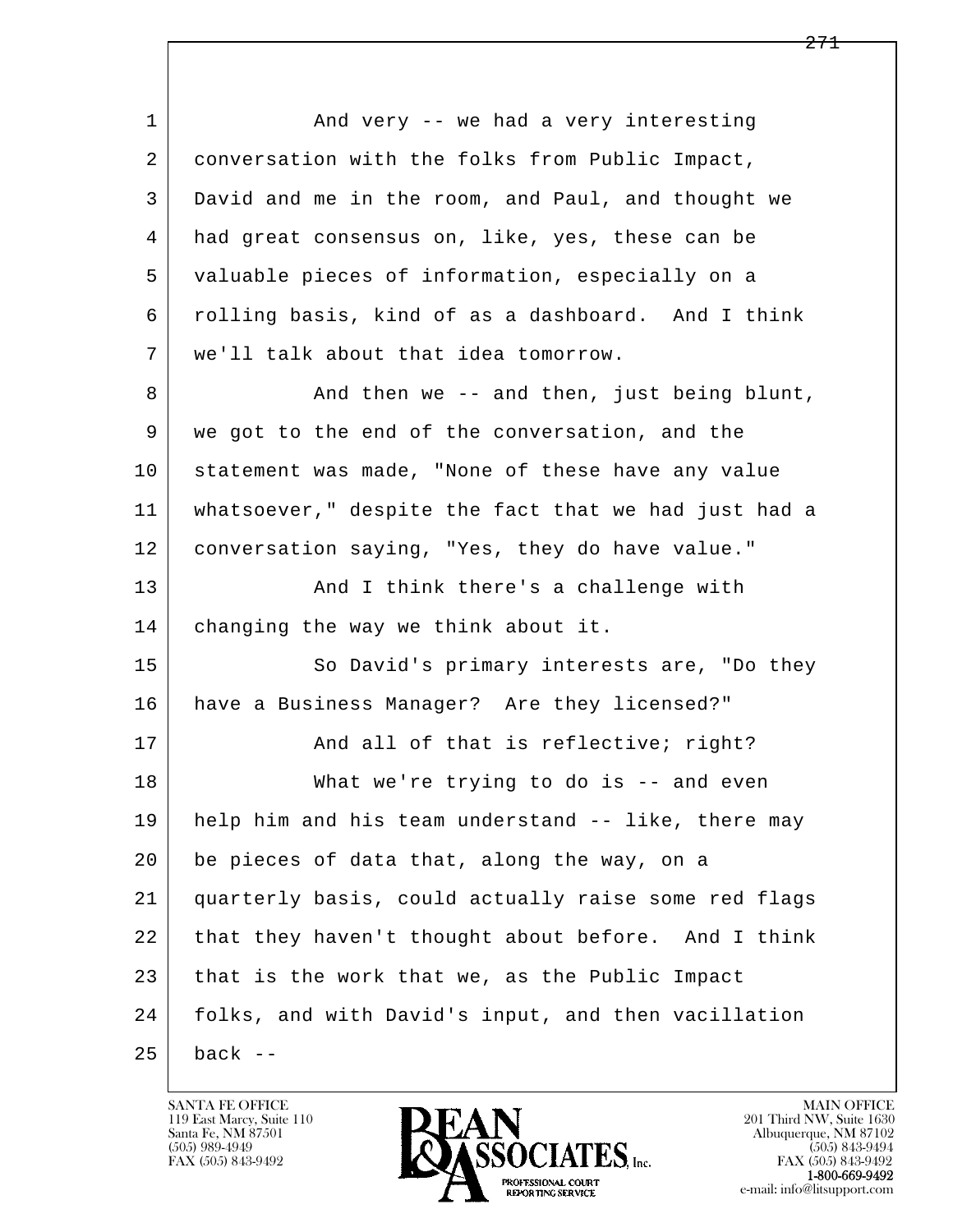l  $\overline{\phantom{a}}$  1 COMMISSIONER JOHNSTON: You're going to 2 | tell them there's something they haven't thought of. 3 Uh-huh. Therein lies the rub. 4 THE CHAIR: I don't want to repeat history 5 with all this input from the previous time, all this 6 input, and everyone thought this was great. And 7 then it was, like, "This is just horrible," and they 8 had to go back and reinvent the wheel again. So we 9 just don't want to do that. And then we kind of 10 ended up with something that wasn't very useful. 11 MS. POULOS: Right. And I think that's 12 what we've been talking about and why I think it is 13 actually mostly about the implementation. Because 14 the thing about New Mexico public finances is 15 long-term stability isn't a problem with our public  $16$  schools; because when things work the way they do, 17 which we, I think, all agree is not necessarily the  $18$  right way -- right? -- we don't want the public 19 State system to, like, bail out and save our charter 20 schools. But that's the way they think. "My job is 21 to bail out and save everybody," right? 22 COMMISSIONER JOHNSTON: That's just what 23 they do with school districts. 24 MS. POULOS: Right. But if we implement 25 on a quarterly basis to say, "Whoa, red flag" --

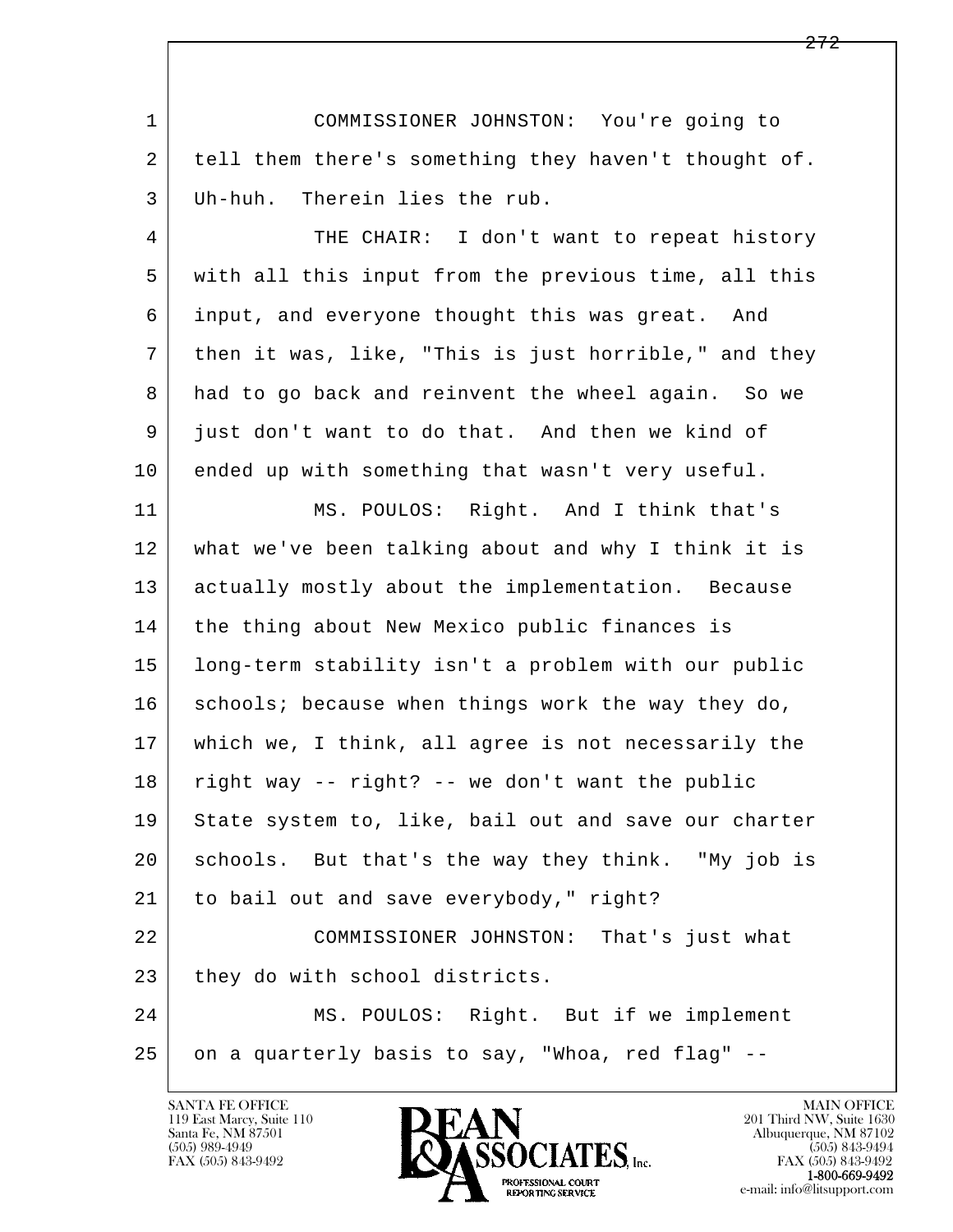| 1  | right? -- then we start thinking about this actually |
|----|------------------------------------------------------|
| 2  | being a useful system. And I think that -- I truly   |
| 3  | believe that was the problem with what happened      |
| 4  | before, is it was an end-of-year measure, and it     |
| 5  | didn't make sense. In that context, as an            |
| 6  | end-of-year measure, it makes no sense. Zero. As     |
| 7  | an ongoing kind of flagging system, it makes a lot   |
| 8  | of sense.                                            |
| 9  | MR. TIM FIELD: And I think the trial run             |
| 10 | will be a chance to, like -- that's kind of our      |
| 11 | hypothesis, honestly. But the trial run will be,     |
| 12 | $like$ $-$                                           |
| 13 | THE CHAIR: We might have to create a                 |
| 14 | different question. And that's fine, yeah.           |
| 15 | MR. TIM FIELD: So -- great.                          |
| 16 | THE CHAIR: Okay.                                     |
| 17 | MS. POULOS: Are you done?                            |
| 18 | MR. TIM FIELDS: Yeah, I'm done.                      |
| 19 | MS. POULOS: Because I just wanted to                 |
| 20 | propose -- I can send out a menu for Mucho's, which  |
| 21 | is just a sandwich shop, tell everybody it's at your |
| 22 | cost. But I can have my team arrange orders          |
| 23 | tomorrow. Okay. That's going to be in your e-mail    |
| 24 | boxes, and maybe just write it down, and in the      |
| 25 | morning, I'll have my team take care of gathering    |

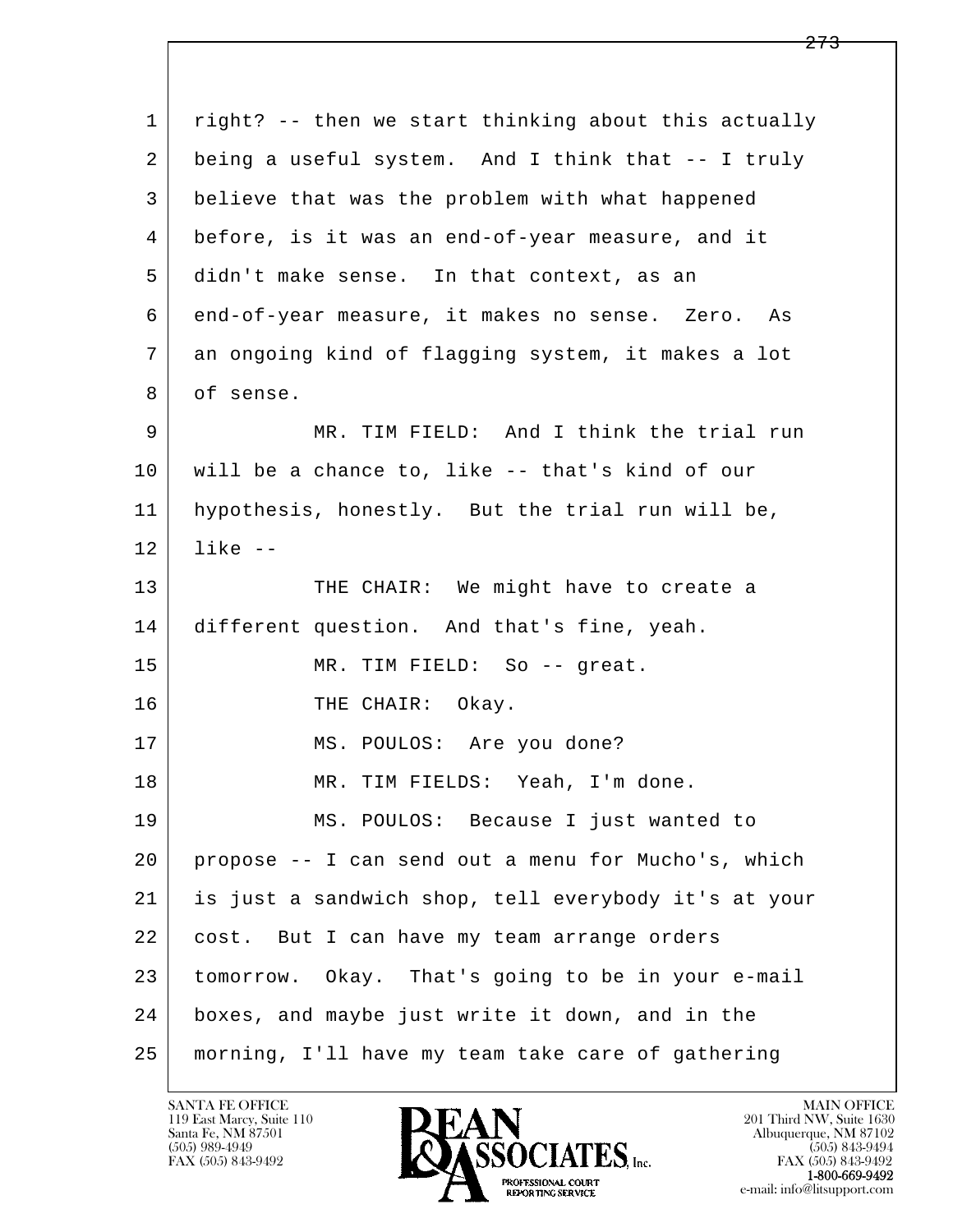l  $\overline{\phantom{a}}$ 1 | orders. 2 THE CHAIR: Thanks. 3 MR. TIM FIELD: Great. Any last thoughts? 4 COMMISSIONER RUIZ: Thank you, all. 5 THE CHAIR: Well, just thanks for, 6 certainly, all the time that you put in prior to 7 this, you know; because I certainly appreciate 8 the -- the good conversations that we've had on the 9 phone with this. And I appreciate the fact that 10 you -- you listen. 11 | And that's -- you know, to me, that's --12 that's the most important thing, that it's not just 13 giving lip service to, "I've got to call them, so 14 I'm going to call them"; but it's, you know, the -- 15 the thought went into it. And I appreciate that. 16 And, certainly, today, I appreciate everyone's time 17 and effort into this. 18 COMMISSIONER ARMBRUSTER: And I think Tim 19 will be here tomorrow. He told me. He's teaching 20 today. 21 COMMISSIONER TOULOUSE: Well -- and 22 Gilbert will be here. 23 THE CHAIR: Gilbert will be here 24 tomorrow -- Carlos? 25 COMMISSIONER TOULOUSE: And that's the

119 East Marcy, Suite 110<br>Santa Fe, NM 87501

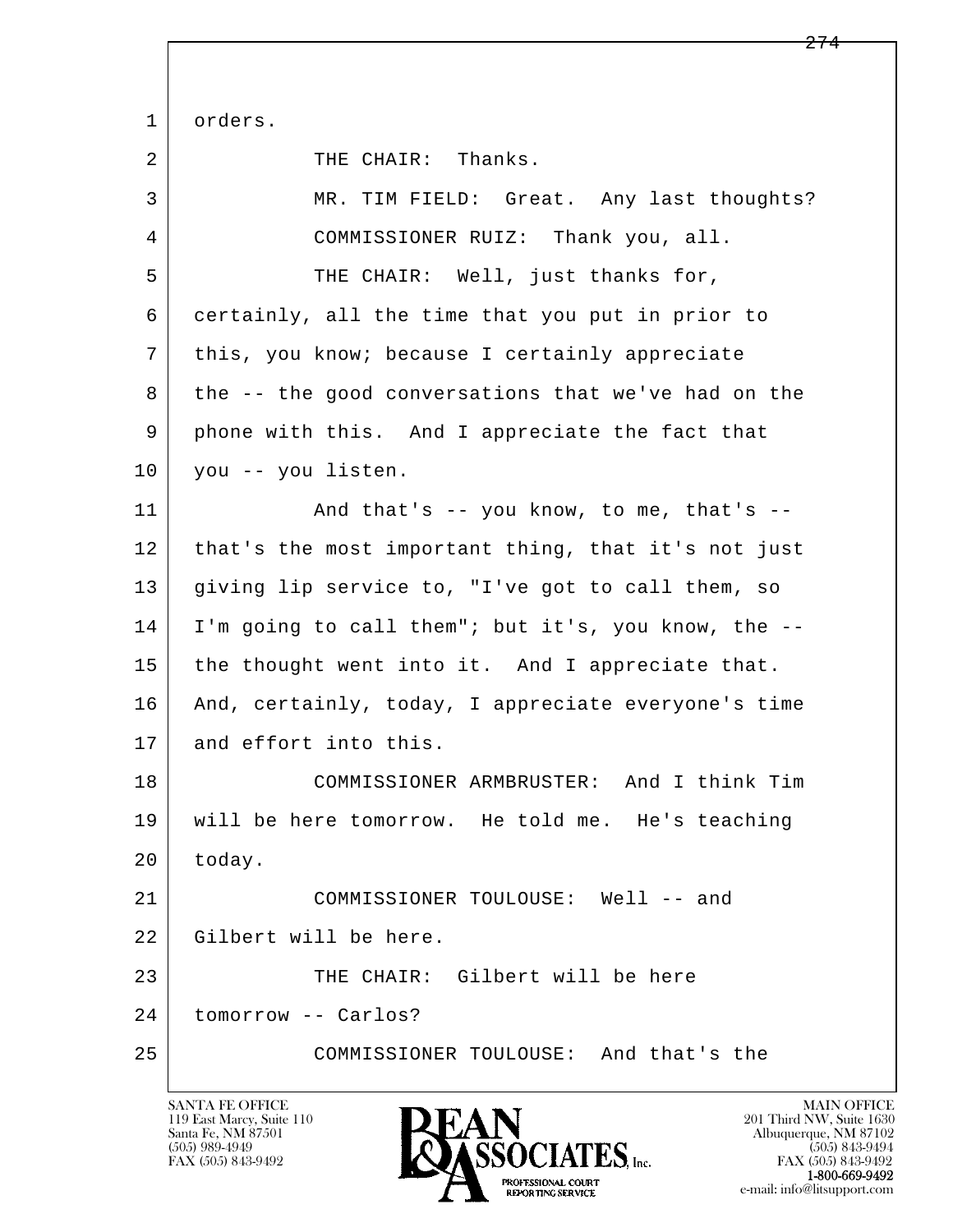l  $\overline{\phantom{a}}$  1 problem though, of bringing people up to date who 2 weren't there. If I skip one, I'm going to skip 3 both days. I'm not going to come in to -- 4 COMMISSIONER ARMBRUSTER: It's about 5 financial. 6 MR. TIM FIELD: How do we -- I want us to 7 leave and break. Thoughts about how we engage -- 8 | assuming it's him, and --9 THE CHAIR: I think -- you know, 10 personally, I think they get the handouts. And if 11 there's any questions, they can ask questions. Not 12 Friday. 13 COMMISSIONER RUIZ: "The parking lot." 14 THE CHAIR: This is -- yeah -- that they 15 need to ask questions on their own time after 16 they've had an opportunity that -- and this is where 17 we do struggle, that we spend a lot of time here at 18 the work sessions; and then for those folks that 19 just show up on Friday, it becomes profoundly 20 difficult. It's like we just can't keep getting 21 people up to speed. 22 And I understand that people have lives 23 and things like that; but this is  $-$ - this is what 24 this is, you know. So if -- 25 MS. LYRIA BOAST: And will they all be

119 East Marcy, Suite 110<br>Santa Fe, NM 87501

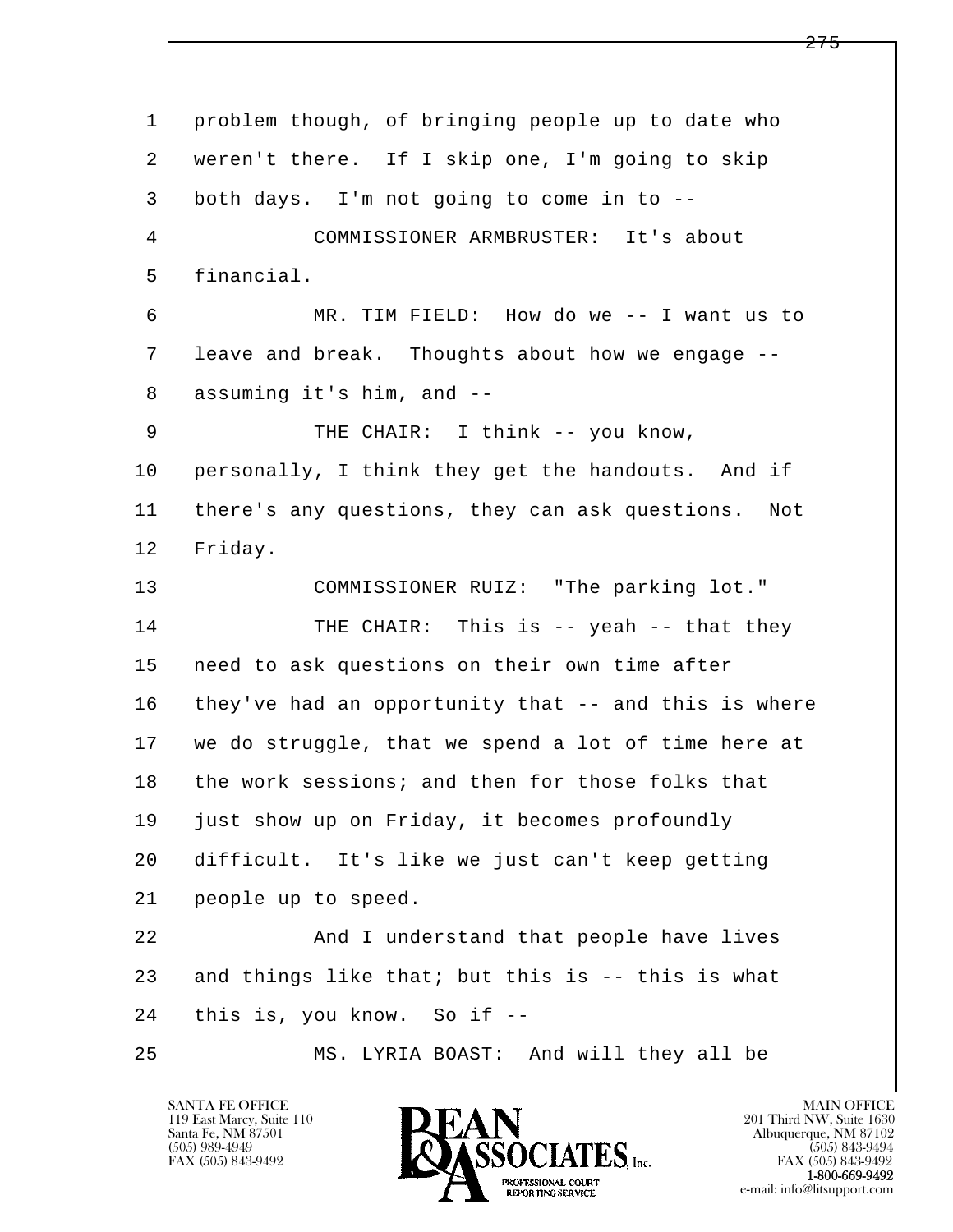l  $\overline{\phantom{a}}$ SANTA FE OFFICE MAIN OFFICE MAIN OFFICE MAIN OFFICE MAIN OFFICE 119 East Marcy, Suite 110<br>Santa Fe, NM 87501 Santa Fe, NM 87501 Albuquerque, NM 87102 1 here, like, the entire day? Or just the afternoon? 2 | THE CHAIR: You mean tomorrow? 3 MS. LYRIA BOAST: Yeah. Tomorrow. 4 THE CHAIR: Gilbert, I'm assuming, will be 5 here all day. 6 COMMISSIONER ARMBRUSTER: Tim, I thought 7 that he was coming here all day. And I don't -- Jim 8 will not be here at all. 9 | THE CHAIR: Jim will not be here at all. 10 He won't be here until Friday. Who knows about 11 Carlos? 12 (A discussion was held off the record.) 13 (Proceedings in recess at 4:01 p.m.) 14 15 16 17 18 19 20 21 22 23 24 25

 $\overline{\text{SSOCIATES}}_{\text{Inc}}$  (505) 989-4949 (505) 843-9492 (505) 843-9492 (505) 843-9492 FAX (505) 843-9492 FAX (505) 843-9492 1-800-669-9492 e-mail: info@litsupport.com